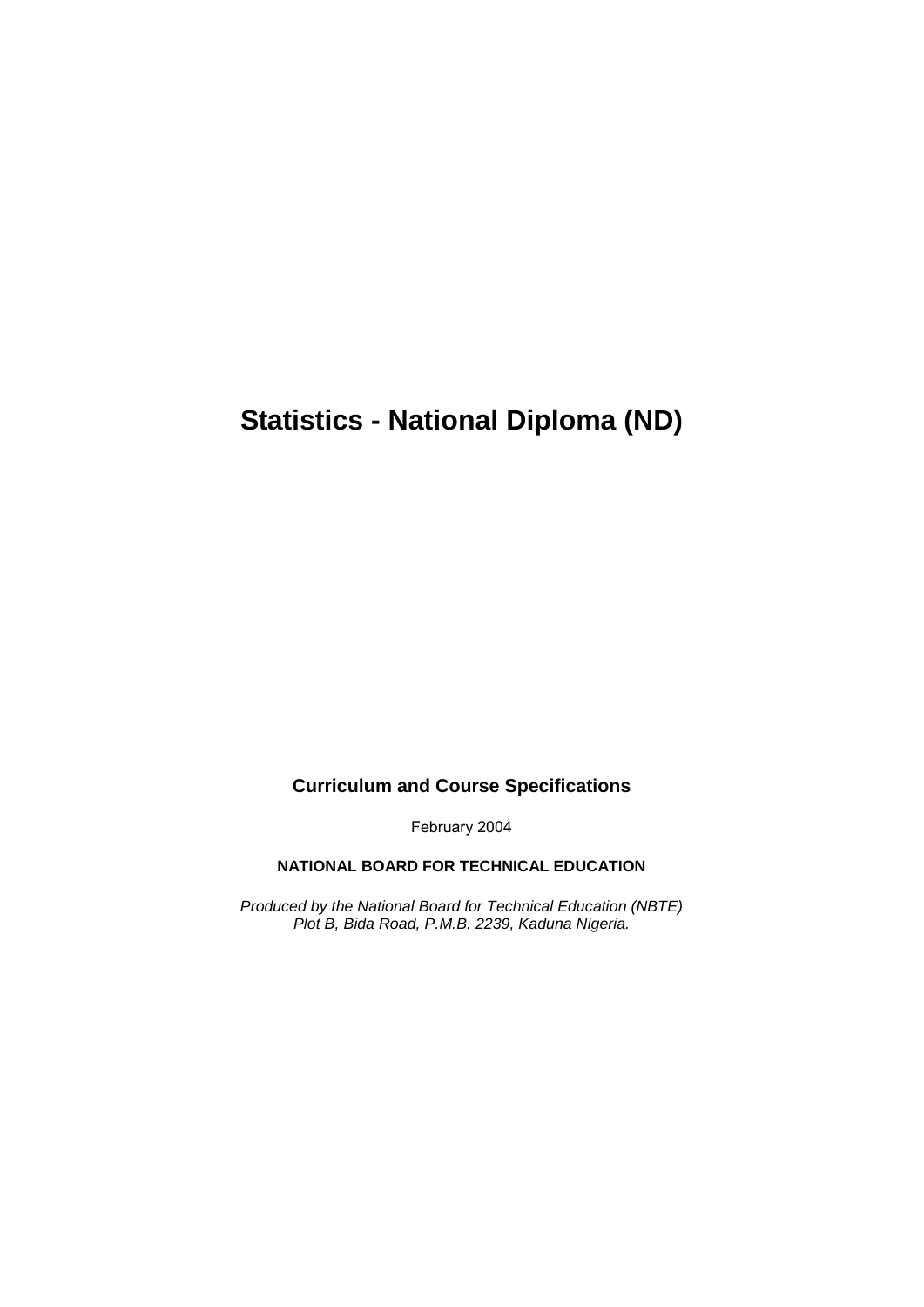# **TABLE OF CONTENTS**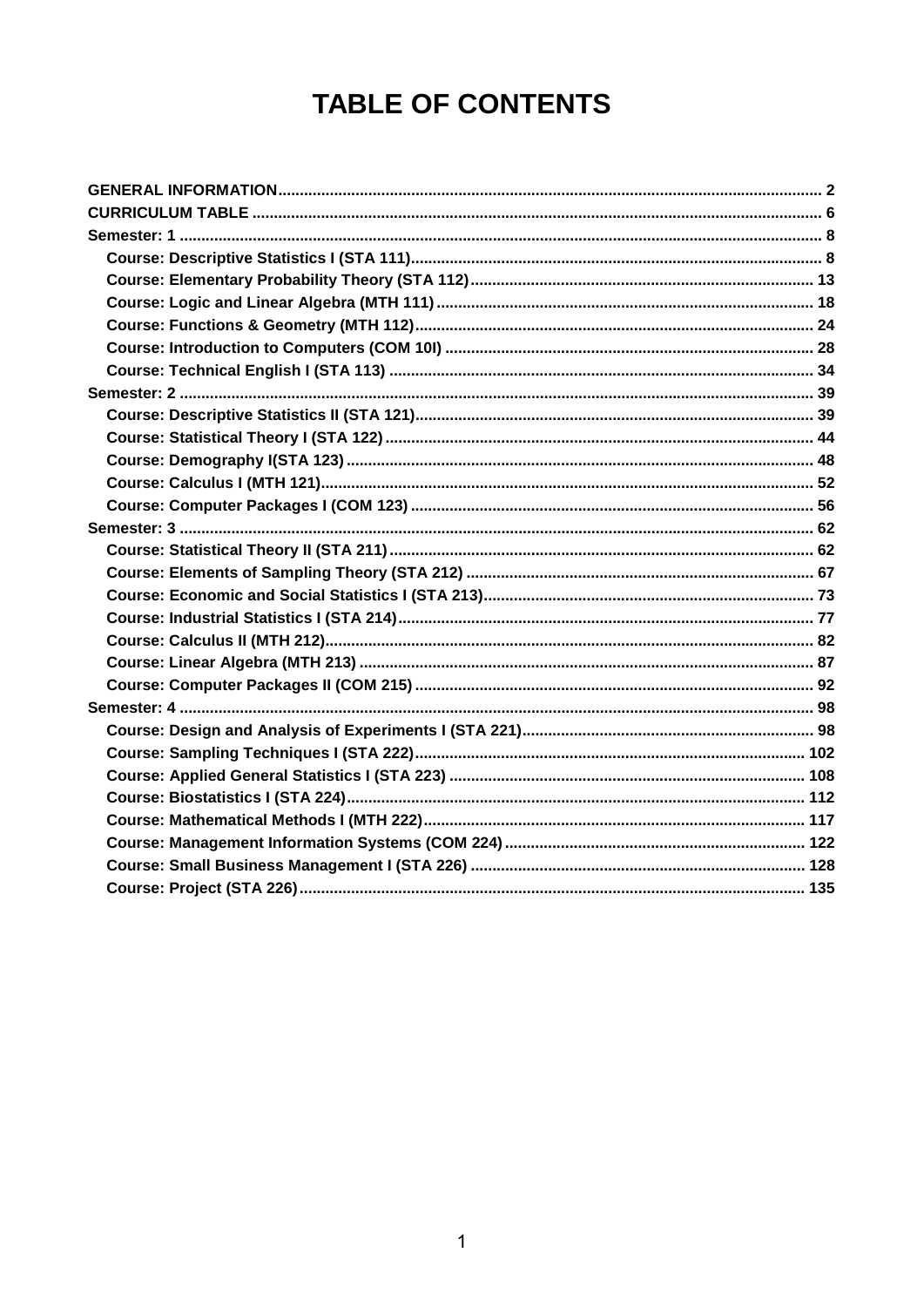# **GENERAL INFORMATION**

## **1.0 CERTIFICATION AND TITLE OF THE PROGRAMME:**

The certificate to be awarded and the programme title shall read:

## **"NATIONAL DIPLOMA IN STATISTICS"**

A transcript showing all the courses taken and grades obtained shall be issued on demand.

## **2.0 GOALS AND OBJECTIVES**

### **2.1 National Diploma Programme:**

The national diploma programme in statistics is aimed at producing assistant statisticians capable of collecting data, analyzing and making inference under supervision.

On the completion of this programme, the diplomate should be able to:

(i) Acquire a good knowledge of basic statistics and statistical methods:

(ii) Understand the applications of statistics in commercial, industrial and scientific environment;

- (iii) Acquire a practical skill in data collection, analysis and research methods;
- (iv) Understand the use of computers for various purposes.
- (v) Set out statistical projects under supervision.

## **3.0 ENTRY REQUIREMENTS:**

#### **3.1 NATIONAL DIPLOMA**

Applicants with any of the following qualifications may be considered for admission into the National Diploma programme by direct entry:

(1) Four credit level passes in the West African School Certificate, Senior Secondary School Certificate or General Certificate of Education (GCE) Ordinary level and National Examination Council (NECO), TCII, NTC, in not more than two sittings. The subject must include mathematics and any three of the following: Statistics, Geography, further mathematics, Chemistry, Physics, Biology, Agricultural Science, Economics. At least, pass in English language is compulsory.

(2) Candidates who have successfully completed the Boards recognized Pre-National Diploma (Science and Technology) course. Such students must have passed mathematics, English language and any two subject listed in (1) above.

#### **4.0 CURRICULUM**

**4.1** The curriculum of the ND programme consists of four main components. These are:

- a. General studies/education
- b. Foundation courses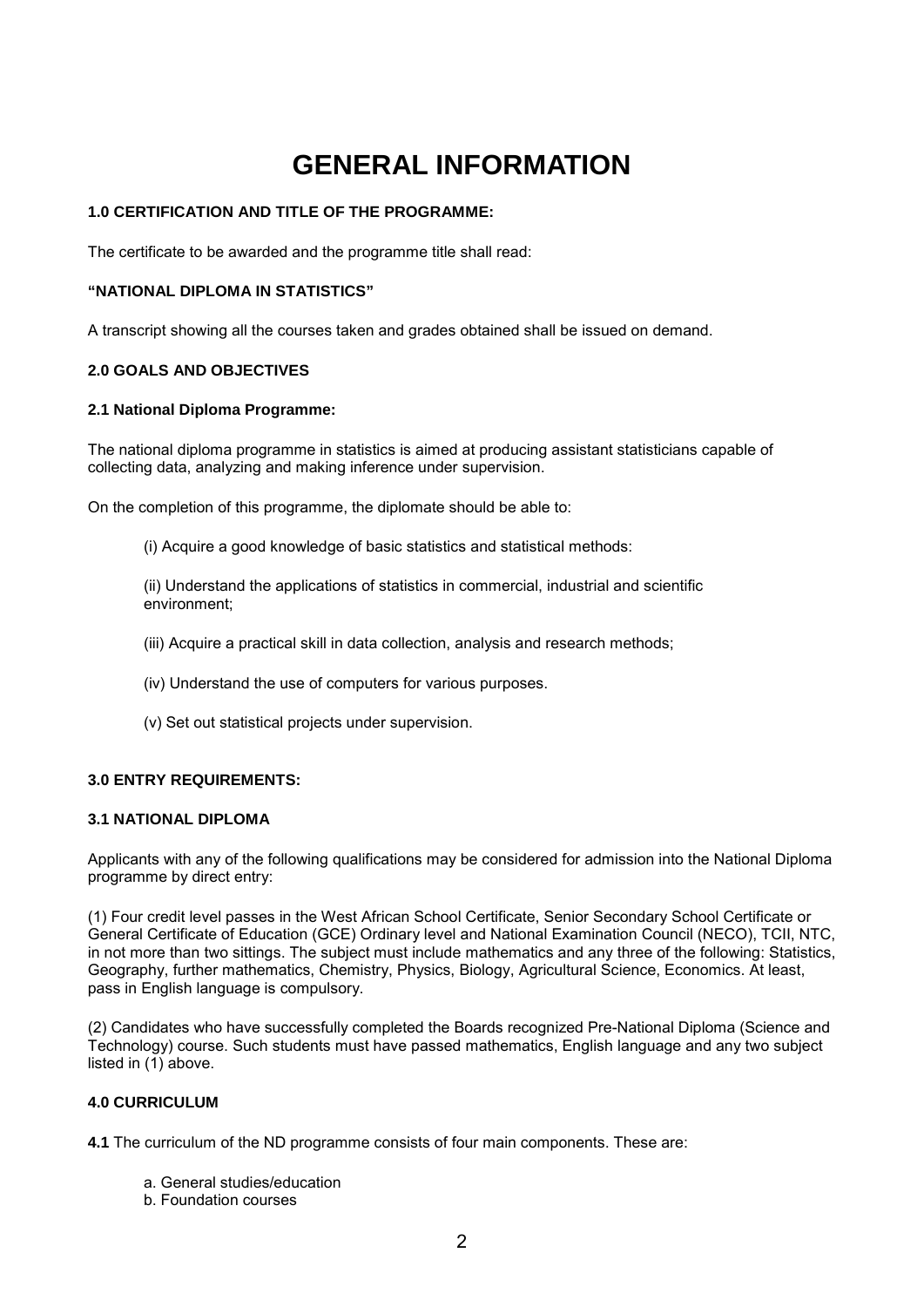- c. Professional courses
- d. Supervised industrial work experience scheme (SIWES)

## **4.2 The General Studies/Education** component shall include courses in:

**Language and Communication -** English language and communication. This is compulsory.

**and**

**Social Studies-** Citizenship (the Nigeria constitution) is compulsory.

**The General Education** component shall account for not more than 10% of total contact hours for the programme.

**Foundation Courses** - Courses in mathematics, computer studies, descriptive geometry and basic statistics. The number of hours will vary with the programme and may account for about 10-15% of the total contact hours.

**Professional Courses** - Courses which give the student the theory and practical skills he needs to practice his field of calling at the technician/technologist level. These may account for between 60-70% of the contact hours depending on programme.

**Supervised Industrial work Experience Scheme (SIWES)** shall be taken during the long vacation following the end of the second semester of the first year. See details of SIWES at paragraph 9.0

## **5.0 CURRICULUM STRUCTURE**

#### **5.1 ND Programme:**

The structure of the ND Programme consists of four semesters of classroom, laboratory and workshop activities in the college and a Semester (3-4 months) of supervised industrial work experience scheme (SIWES) see details of SIWES at paragraph 9.0. Each semester shall be of 17 weeks duration made up as follows:

15 contact weeks of teaching, i.e. lecture recitation and practical exercises, etc. and 2 weeks for tests, quizzes, examinations and Registration.

SIWES shall take place at the end of the second semester of first year.

### **6.0 ACCREDITATION**

The programme offered shall be accredited by the NBTE before the diplomates shall be awarded the diploma certificate. Details about the processes of accrediting a programme for the award of the ND or HND are available from the Executive Secretary Programmes Department, National Board for Technical Education, Plot 'B' Bida Road, P.M.B. 2239, Kaduna, Nigeria.

### **7.0 CONDITONS FOR THE AWARD OF THE ND**

Institutions offer accredited programmes for the award of the National Diploma to candidates who successfully completed the programme after passing prescribed course work, examinations, diploma project and the supervised industrial work experience. Such candidates should have completed a minimum of between 90% and 100% of credit units depending on the programme. Diploma certificate shall be awarded based on the following classifications:

Distinction - CGPA 3.50-4.0 Upper credit - CGPA 3.00-3.49 Lower Credit - CGPA 2.50- 2.99 Pass - CGPA 2.00-2.49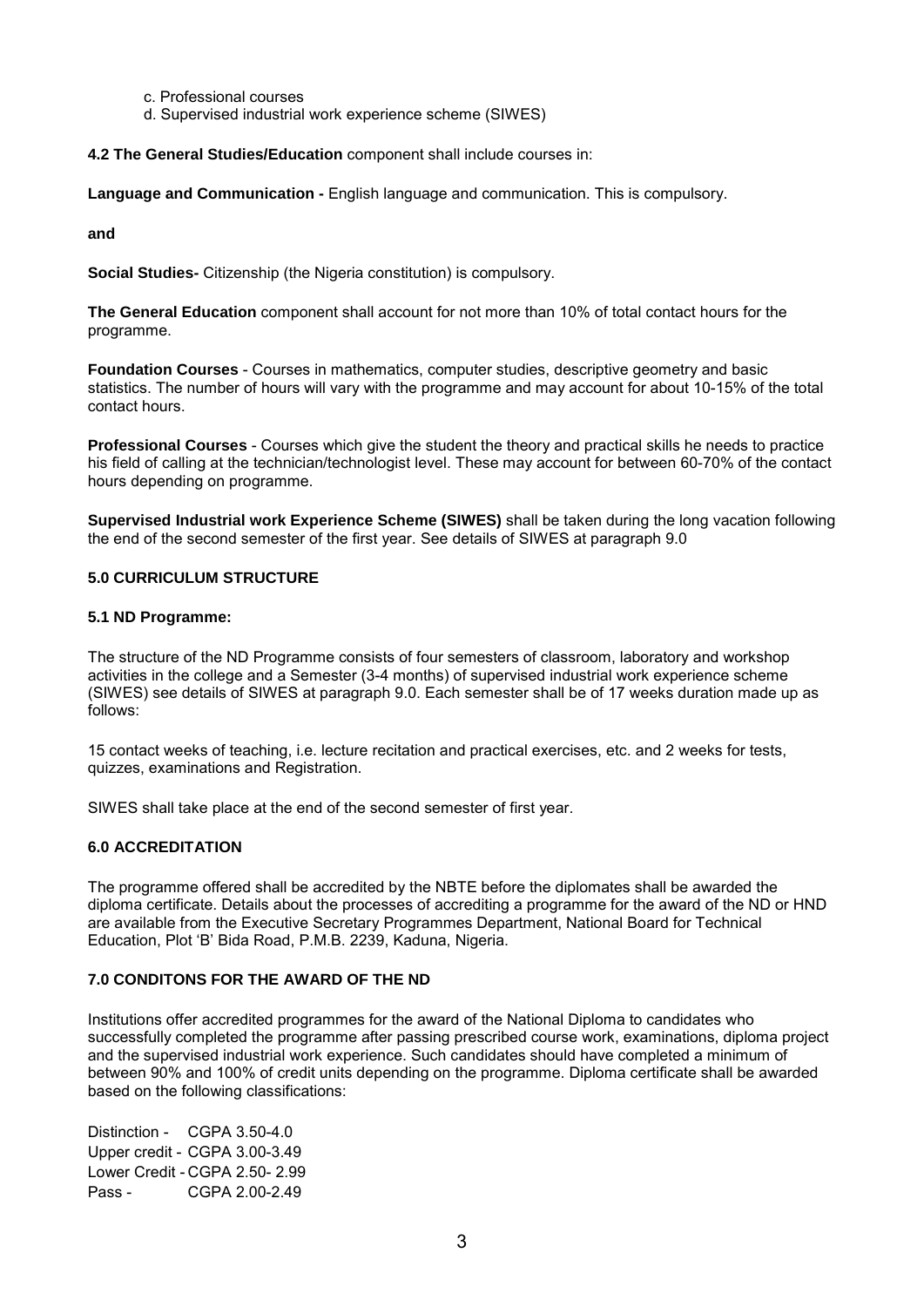## **8.0 GUIDANCE NOTES FOR TEACHERS TECHING THE PROGRAMME**

**8.1** The new curriculum is drawn in unit courses. This is in keeping with the provisions of the National policy on Education, which stress the need to introduce the semester credit units which will enable a student who so wish to transfer the units already complete in an institution of similar standard from which he is transferring.

**8.2** In designing the units, the principle of the modular system has been adopted; thus making each of the professional modules, when completed self-sufficient and providing the student with technician operative skills, which can be used for employment purposes.

**8.3** As the success of the credit unit system depends on the articulation of programmes between the institutions and industry, the curriculum content has been written in terms of behavioural objective, so that it is clear to all, the expected performance of the student who successfully completed some of the courses or the diplomates of programme is clearly defined. There is a slight departure in the presentation of the performance based curriculum which required the conditions under which the performance are expected to be carried out and the criteria for the acceptable levels of performance. It is a deliberate attempt to further involve the performance that can take place and to follow that with the criteria for determining an acceptable level of performance. Departmental submission on the final curriculum may be vetted by the academic board of the institution. Our aim is to continue to see to it that a solid internal evaluation system exists in each institution for ensuring minimum standard and quality of education in the programmes offered throughout the polytechnic system.

**8.4** The teaching of the theory and practical work should, always where possible, be integrated. Practical exercise, especially those in professional courses and laboratory work should not be taught in isolation from the theory. For each course, there should be a balance of theory to practice depending on the course objectives and content. Life data, case studies, mini-projects and visits to and from available organizations should be incorporated wherever and whenever possible.

### **9.0 GUIDELINES ON SIWES PROGRAMME**

For the smooth operation of the SIWES the following guidelines shall apply:

#### **9.1 Responsibility for placement of students**

(i) Institutions offering the ND progamme shall arrange to place the students in industry. By April;  $30<sup>th</sup>$  of each year, six copies of the establishment where each student has been placed shall be submitted to the Executive Secretary NBTE which shall, in turn, authenticate the list and forward it to the Industrial Training Fund.

(ii) The Placement officer should discuss and agree with industry on the following :

(a) Task inventory of what the students should be expected to experience during the period of attachment. It may be wise to adopt the one already approved for each field.

(b) The industry-based supervisor of the students during the period, likewise the institution-based supervisor.

(c) The evaluation of the student during the period. It should be noted that the final grading of the student during the period of attachment should be weighted more on the evaluation by his industry-based supervisor.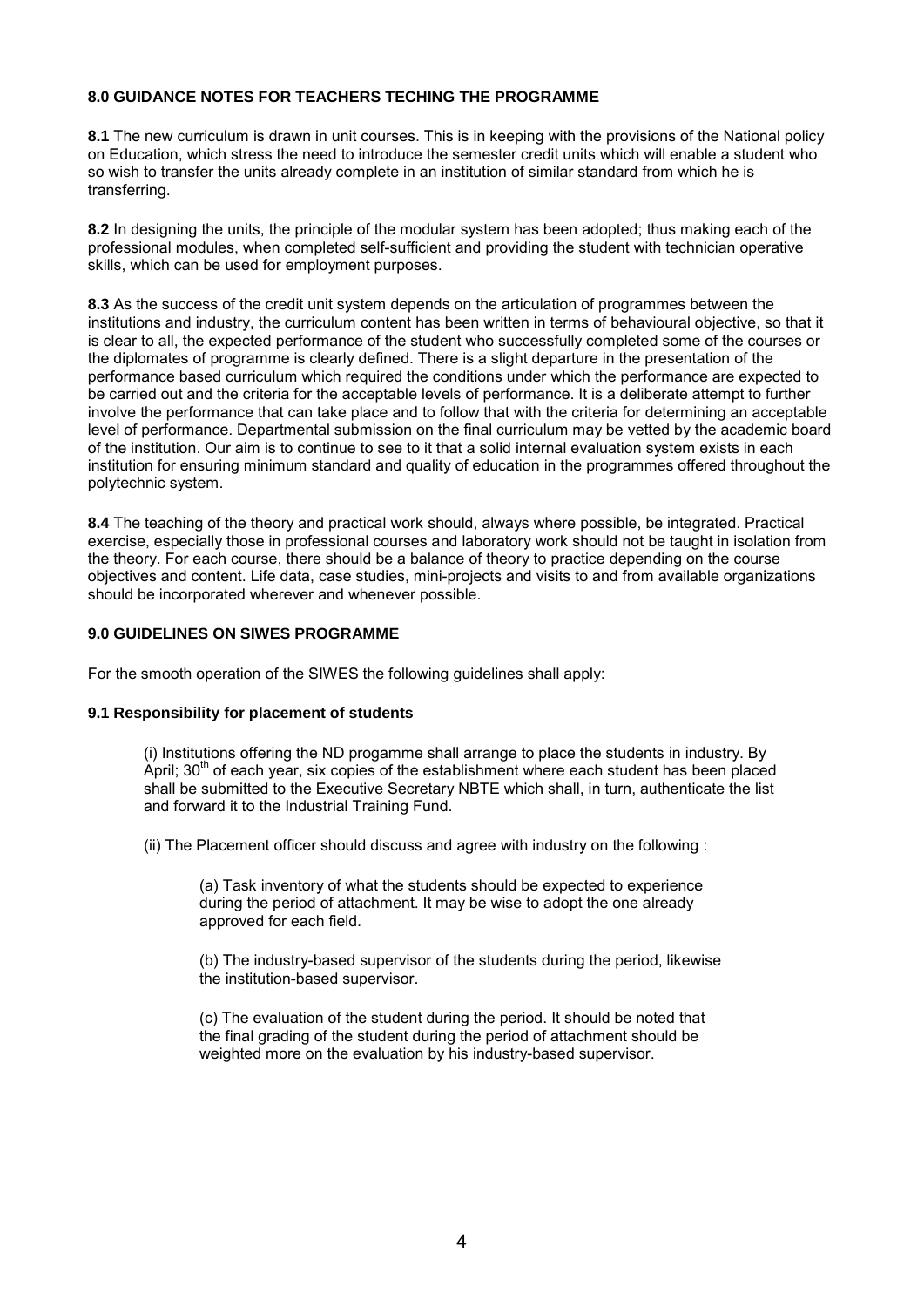## **9.2.1 Evaluation of Student During The SIWES**

In the evaluation of the student, cognizance should be taken of the following items:

- i. Punctuality
- ii. Attendance
- iii. General attitude to work
- iv. Respect for authority
- v. Interest in the field/technical area
- vi. Technical competence as a potential technician in his field.

## **9.2.2 Grading of SIWES**

To ensure uniformity of grading scales, the institution shall ensure that the uniform grading of students work which has been agreed to by all polytechnic is adopted

## **9.2.3 The Institution Based Supervisor**

The institution-based supervisor should sign the log book during each visit. This will enable him to check and determine to what extent the objectives of the schemes are being met and to assist students having any problems regarding the specific assignments given by their industry-based supervisor.

## **9.2.4 Frequency of Visit**

Institution should ensure that students placed on attachment are visited within one month of their placement. Other visits shall be arranged so that:

- i. There is another visit six weeks after the first visit; and
- ii. A final visit in the last month of the attachment.

## **9.2.5 Stipend for Students on SIWES**

The rate of stipend payable shall be determined from time to time by the Federal Government after due consultation with the Federal Ministry of Education, the Industrial Training Fund and the NBTE.

## **9.3 SIWES as a Component of the Curriculum**

The completion of SIWES is important in the final determination of whether the student is successful in the programme or not. Failure in he SIWES is an indication that the student has not shown sufficient interest in the field or has no potential to become a skilled technician in his field. The SIWES should be graded on a fail or pass basis. Where a student has satisfied all other requirements but failed SIWES, he may only be allowed to repeat another four months SIWES at his own expense.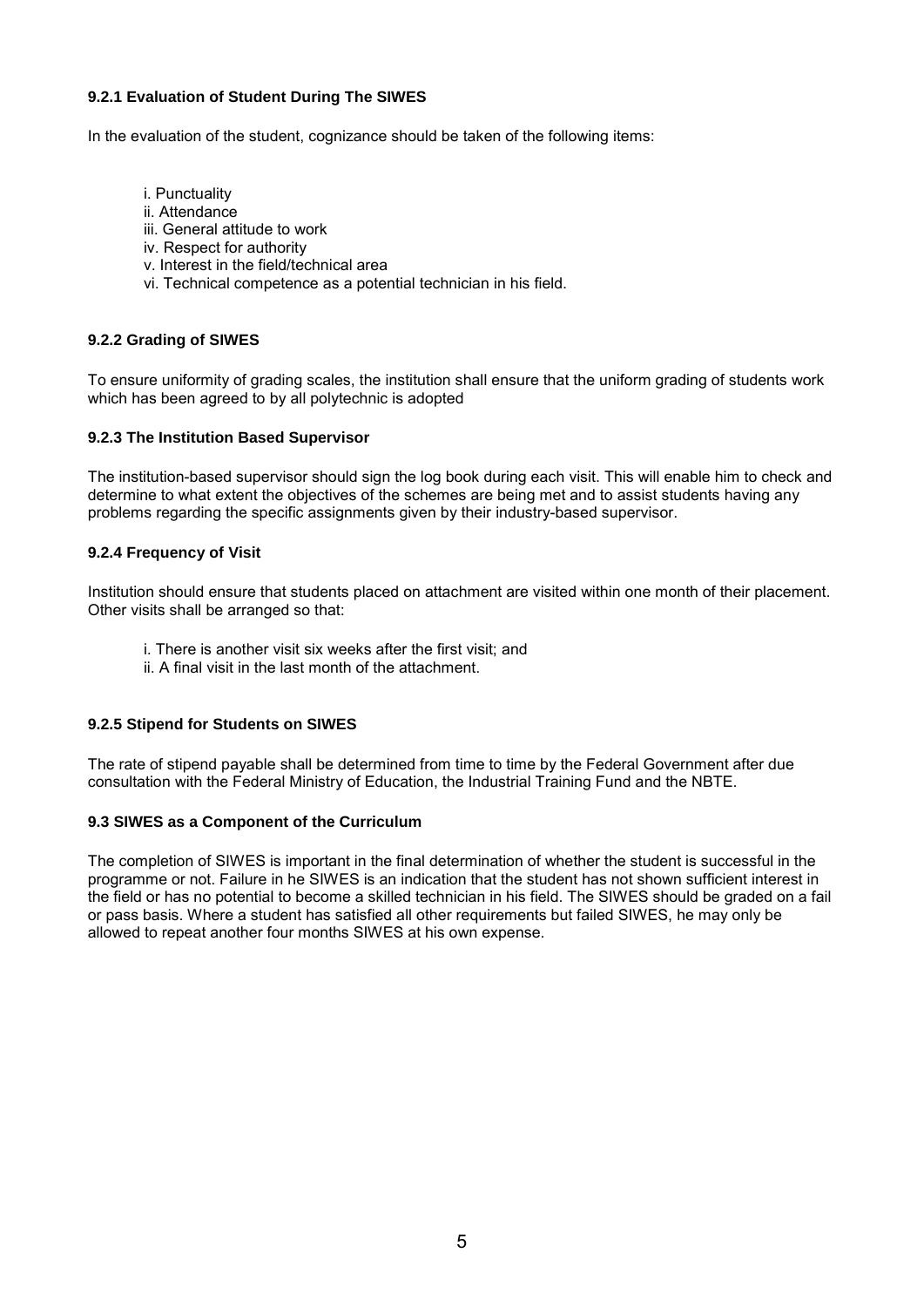# **CURRICULUM TABLE**

### **STATISTICS (NATIONAL DIPLOMA) Year one Semester one: Curriculum Table**

|                | S/No Course code Course title |                                 |    | P |       | Total Prerequisite |
|----------------|-------------------------------|---------------------------------|----|---|-------|--------------------|
|                | <b>STA 111</b>                | Descriptive Statistics I        | 3  | 4 |       |                    |
| $\overline{2}$ | <b>STA 112</b>                | Elementary Probability Theory 2 |    | 3 | 5     |                    |
| 3              | <b>MTH 111</b>                | Logic and Linear Algebra        | 2  | 3 | 5     |                    |
| 4              | <b>MTH 112</b>                | <b>Functions and Geometry</b>   | 2  | 3 | 5     |                    |
| 5              | <b>COM 101</b>                | Introduction to Computing       | 3  | 3 | 16    |                    |
| 6              | <b>STA 113</b>                | <b>Technical English I</b>      | 1  | 1 | 12    |                    |
|                | <b>GNS 111</b>                | Citizenship Education I         | 1  |   | 12    |                    |
|                |                               | Total                           | 14 |   | 18 32 |                    |

L- Lecture P-Practical TH-Total Hours.

## **STATISTICS (NATIONAL DIPLOMA) Year one Semester two: Curriculum Table**

|                | S/No Course code Course title |                                       |                   | Р |       | <b>Total Prerequisite</b> |
|----------------|-------------------------------|---------------------------------------|-------------------|---|-------|---------------------------|
|                | <b>STA 121</b>                | <b>Descriptive Statistics II</b>      | Ι3                | 4 | 17    | <b>STA 111</b>            |
| 2              | <b>STA 122</b>                | Statistical Theory I                  | 2                 | 3 | 5     | <b>STA 112</b>            |
| 3              | <b>STA 123</b>                | Demography I                          | 2                 | 3 | 5     |                           |
| $\overline{4}$ | MTH 121                       | Calculus I                            | 2                 | 3 | 5     |                           |
| 5              | <b>COM 123</b>                | Computer Packages I                   | $\overline{2}$    | 4 | 6     |                           |
| 6              | <b>GNS 121</b>                | Citizenship Education II <sup>1</sup> |                   | 1 | 12    |                           |
|                |                               | Total                                 | $12 \overline{ }$ |   | 18 30 |                           |

#### **STATISTICS (NATIONAL DIPLOMA)** Year two **Semester three: Curriculum Table**

|   | S/No Course code Course title |                                    |   | P  |          | <b>Total Prerequisite</b> |
|---|-------------------------------|------------------------------------|---|----|----------|---------------------------|
|   | <b>STA 211</b>                | <b>Statistical Theory II</b>       | 2 | 3  | 5        | <b>STA 122</b>            |
| 2 | <b>STA 212</b>                | <b>Elements of Sampling Theory</b> | 2 | 3  | 15       |                           |
| 3 | <b>STA 213</b>                | Economic and Social Statistics 2   |   | 3  | 15       |                           |
| 4 | <b>STA 214</b>                | Industrial Statistics I            | 2 | 3  | 5        |                           |
| 5 | <b>MTH 212</b>                | Calculus II                        | 2 | 3  | 5        |                           |
| 6 | <b>MTH 213</b>                | Linear Algebra                     | 2 | 3  | 5        |                           |
|   | <b>COM 215</b>                | Computer Packages II               | 2 | 14 | 6        | <b>COM 123</b>            |
|   |                               | Total                              |   |    | 14 22 36 |                           |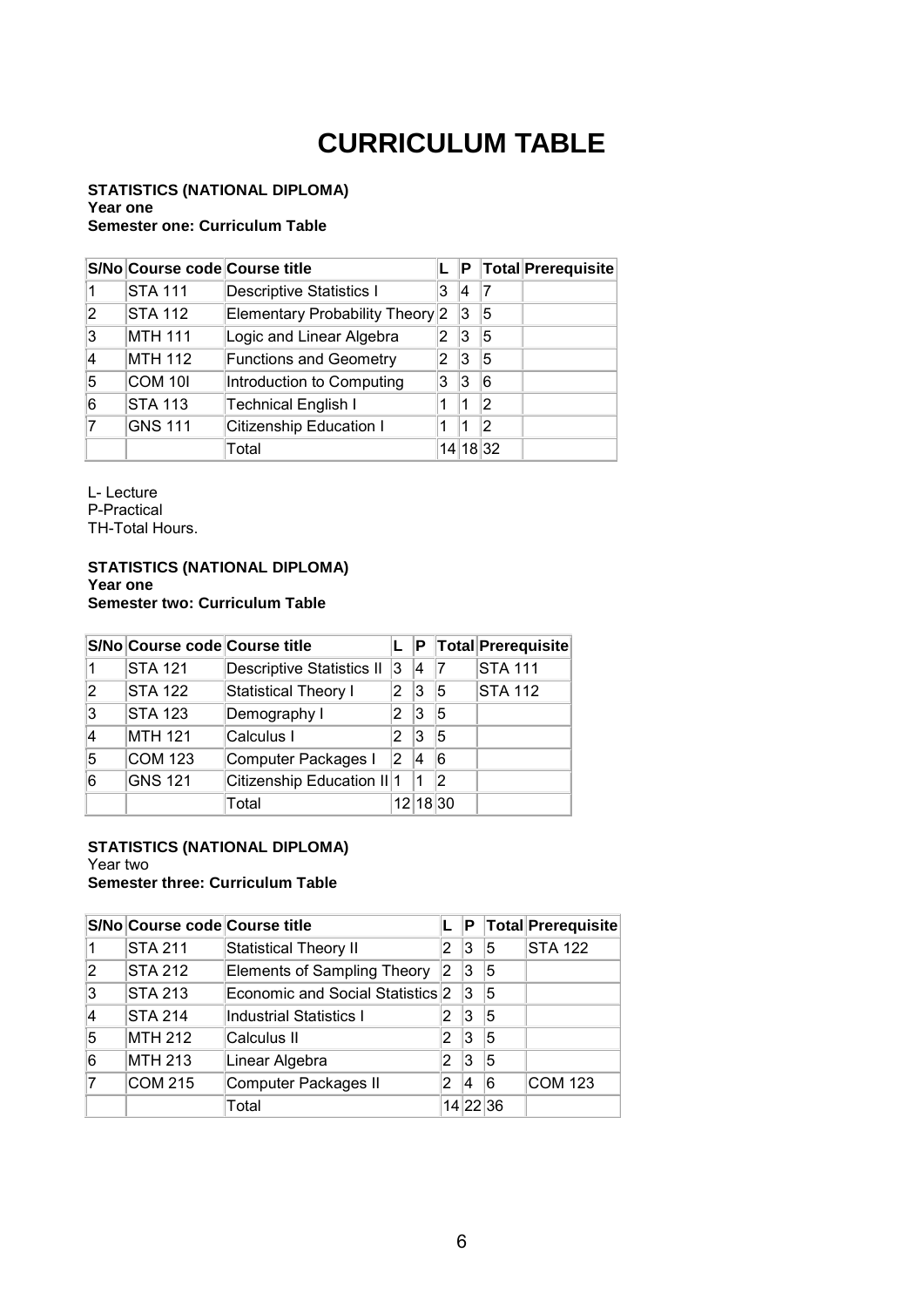## **STATISTICS (NATIONAL DIPLOMA)** Year two **Semester four: Curriculum Table**

|   | S/No Course code Course title |                                       |   | Ρ              |    | <b>Total Prerequisite</b> |
|---|-------------------------------|---------------------------------------|---|----------------|----|---------------------------|
|   | <b>STA 221</b>                | Design and Analysis of Experiments I2 |   | 13             | 5  |                           |
| 2 | <b>STA 222</b>                | <b>Sampling Techniques I</b>          |   | 3              | 5  |                           |
| 3 | <b>STA 223</b>                | <b>Applied General Statistics I</b>   | 2 | 3              | 5  |                           |
| 4 | <b>STA 224</b>                | <b>Biostatistics I</b>                | 2 | 3              | 5  |                           |
| 5 | <b>MTH 222</b>                | Mathematical Methods I                | 2 | 3              | 5  |                           |
| 6 | <b>COM 224</b>                | <b>Management Information Systems</b> | 2 | 3              | 14 |                           |
|   | <b>STA 225</b>                | Small Business Management I           | 2 | $\overline{2}$ | 2  |                           |
| 8 | <b>STA 226</b>                | Project                               |   | 5              | 5  |                           |
|   |                               | Total                                 |   | 13 23 36       |    |                           |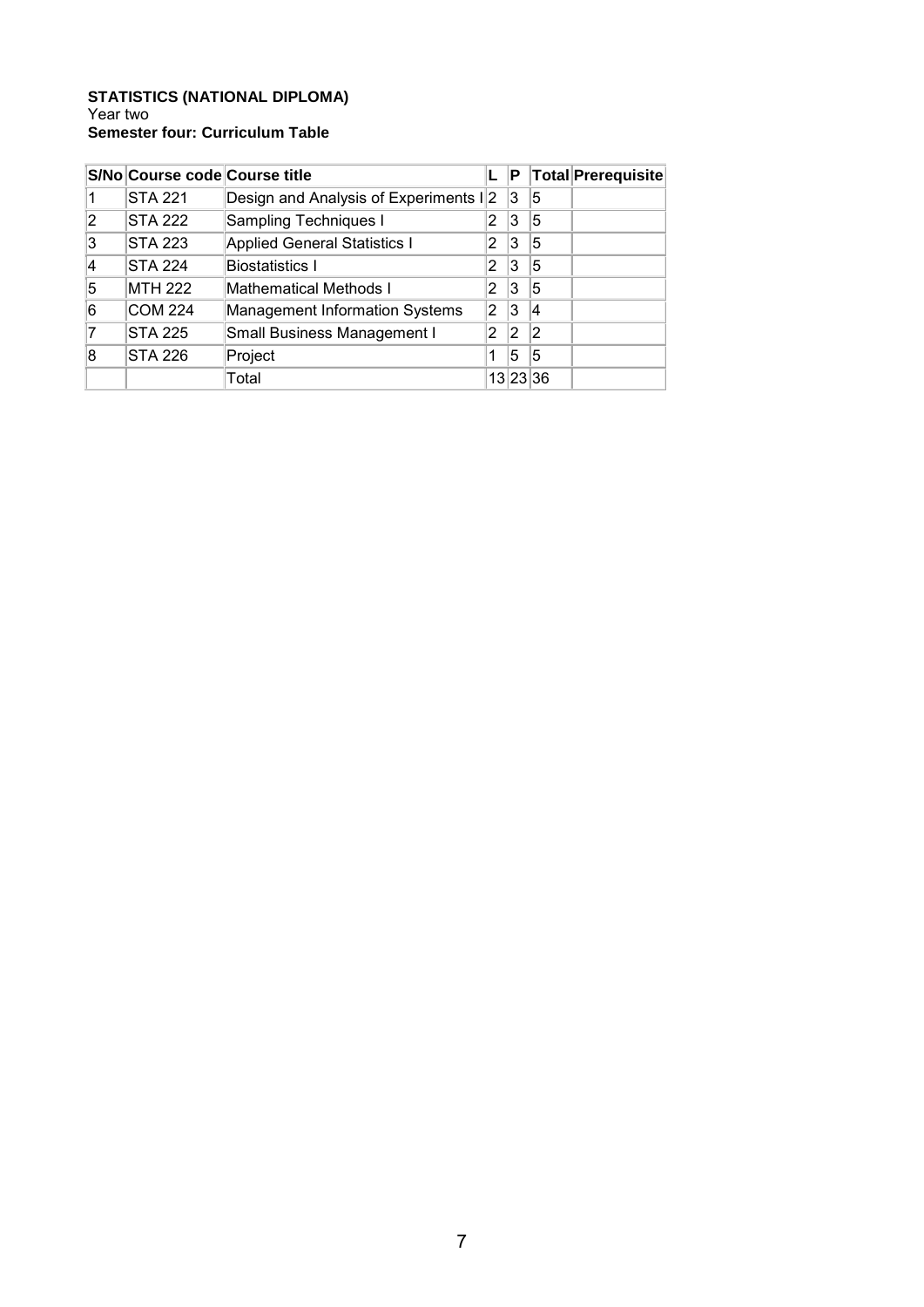## **Semester: 1**

## **Course: Descriptive Statistics I (STA 111)**

| <b>Programme: Statistics (National Diploma)</b>                                                                                                                                                                                                                                                                                                 |                             |                                   |                                |  |  |  |  |  |
|-------------------------------------------------------------------------------------------------------------------------------------------------------------------------------------------------------------------------------------------------------------------------------------------------------------------------------------------------|-----------------------------|-----------------------------------|--------------------------------|--|--|--|--|--|
| <b>Course: Descriptive Statistics I</b>                                                                                                                                                                                                                                                                                                         | <b>Course Code: STA 111</b> | <b>Total Hours:</b>               | 7                              |  |  |  |  |  |
| Year: 1 Semester: 1                                                                                                                                                                                                                                                                                                                             | Pre-requisite:              | Theoretical:<br><b>Practical:</b> | 3 hours /week<br>4 hours /week |  |  |  |  |  |
| Goal: This course is designed to enable students to acquire a basic knowledge of descriptive statistics.<br><b>General Objectives:</b> On completion of this course the diplomate, should be able to:<br>1. Understand the nature of statistical data, their types and uses<br>2. Understand the procedures for collection of statistical data. |                             |                                   |                                |  |  |  |  |  |
| 3. Understand the difference between total coverage and partial coverage in data collection<br>4. Understand the methods of data compilation<br>5. Understand the methods of data presentation                                                                                                                                                  |                             |                                   |                                |  |  |  |  |  |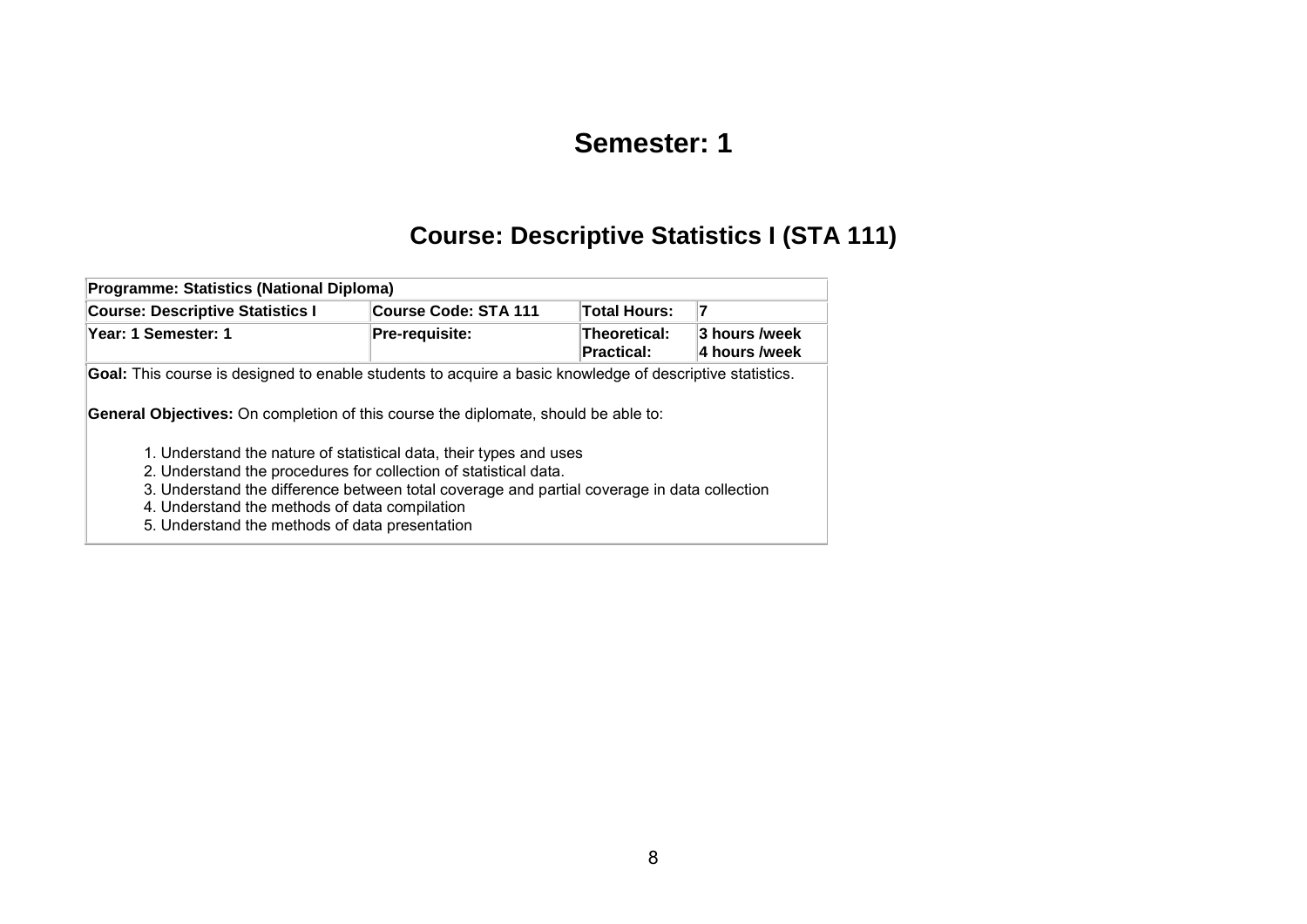|                         | <b>Theoretical Content</b>                                                                     | <b>Practical Content</b>                                                                                   |                                    |                                                                                      |                                                                             |                                    |
|-------------------------|------------------------------------------------------------------------------------------------|------------------------------------------------------------------------------------------------------------|------------------------------------|--------------------------------------------------------------------------------------|-----------------------------------------------------------------------------|------------------------------------|
| <b>Week</b>             | <b>Specific Learning Outcomes</b>                                                              | <b>Teacher's activities</b>                                                                                | <b>Resources</b>                   | <b>Specific Learning</b><br><b>Outcomes</b>                                          | <b>Teacher's activities</b>                                                 | <b>Resources</b>                   |
|                         | General Objective 1 (STA 111): Understand the nature of statistical data, their types and uses |                                                                                                            |                                    |                                                                                      |                                                                             |                                    |
|                         | 1.1 Define Statistics<br>1.2 Identify various sources of                                       | Explain the nature of statistics<br>Introduce various sources and                                          | Books of<br>recorded<br>statistics | Locate sources of statistical Encourage<br>data                                      | investigating sources                                                       | Books of<br>recorded<br>statistics |
| 1                       | statistical data<br>1.3 State important uses of statistics                                     | discuss how they are used (e.g.<br>social, economic, health,<br>biological, demographic and<br>industrial) | Internet                           | Identify sources for specific Encourage use of<br>needs                              | Internet                                                                    | Internet<br>Text books             |
|                         | 1.4 State uses of statistical data<br>1.5 Explain quantitative data                            | Explain uses of data<br>Explain nature of quantitative data                                                | Books of<br>recorded<br>statistics | Decide on use of data<br>found                                                       | Encourage<br>investigating sources                                          | Books of<br>recorded<br>statistics |
| $\overline{2}$          | 1.6 Identify various scales of<br>measurement                                                  | Discuss various scales (e.g.<br>nominal, interval, ratio and<br>ordinal).                                  | Internet                           | Determine scale of<br>measurement of data found Internet<br>Comment on effectiveness | Encourage use of                                                            | Internet<br>Textbooks              |
|                         | General Objective 2 (STA 111): Understand the procedures for collection of statistical data    |                                                                                                            |                                    |                                                                                      |                                                                             |                                    |
|                         | 2.1 Describe basic sampling                                                                    | Discuss simple                                                                                             | <b>Textbooks</b>                   | Determine the concept of                                                             | Discuss simple                                                              | <b>Textbooks</b>                   |
|                         | techniques:                                                                                    | random sampling,                                                                                           | Lecture notes                      | random sampling using<br>simple data                                                 | random sampling,                                                            | Lecture                            |
| 3                       | 2.2 Distinguish between the following<br>methods of data collection                            | Discuss systematic sampling                                                                                |                                    |                                                                                      |                                                                             |                                    |
|                         |                                                                                                | Discuss stratified sampling                                                                                |                                    |                                                                                      |                                                                             |                                    |
|                         |                                                                                                | Discuss quota sampling.                                                                                    |                                    |                                                                                      |                                                                             |                                    |
| $\overline{\mathsf{4}}$ | 2.3 Design questionnaires and formats<br>for data collection                                   | Explain and discuss the process of Textbooks<br>carrying out field work to collect<br>data.                |                                    | Identify types of errors in<br>data collection                                       | Encourage students to Textbooks<br>carry out field work to<br>collect data. |                                    |
|                         | 2.4 Identify the problems and types of<br>errors that arise in data collection.                |                                                                                                            |                                    |                                                                                      |                                                                             |                                    |
| 5                       | 2.5 Collect data on various sources<br>listed in 1.2 above.                                    | Explain and discuss the process of Textbooks<br>carrying out field work to collect<br>data.                |                                    | Identify types of errors in<br>data collection                                       | Encourage students to Textbooks<br>carry out field work to<br>collect data  |                                    |
|                         | 2.6 Collect primary and secondary data                                                         |                                                                                                            |                                    |                                                                                      |                                                                             |                                    |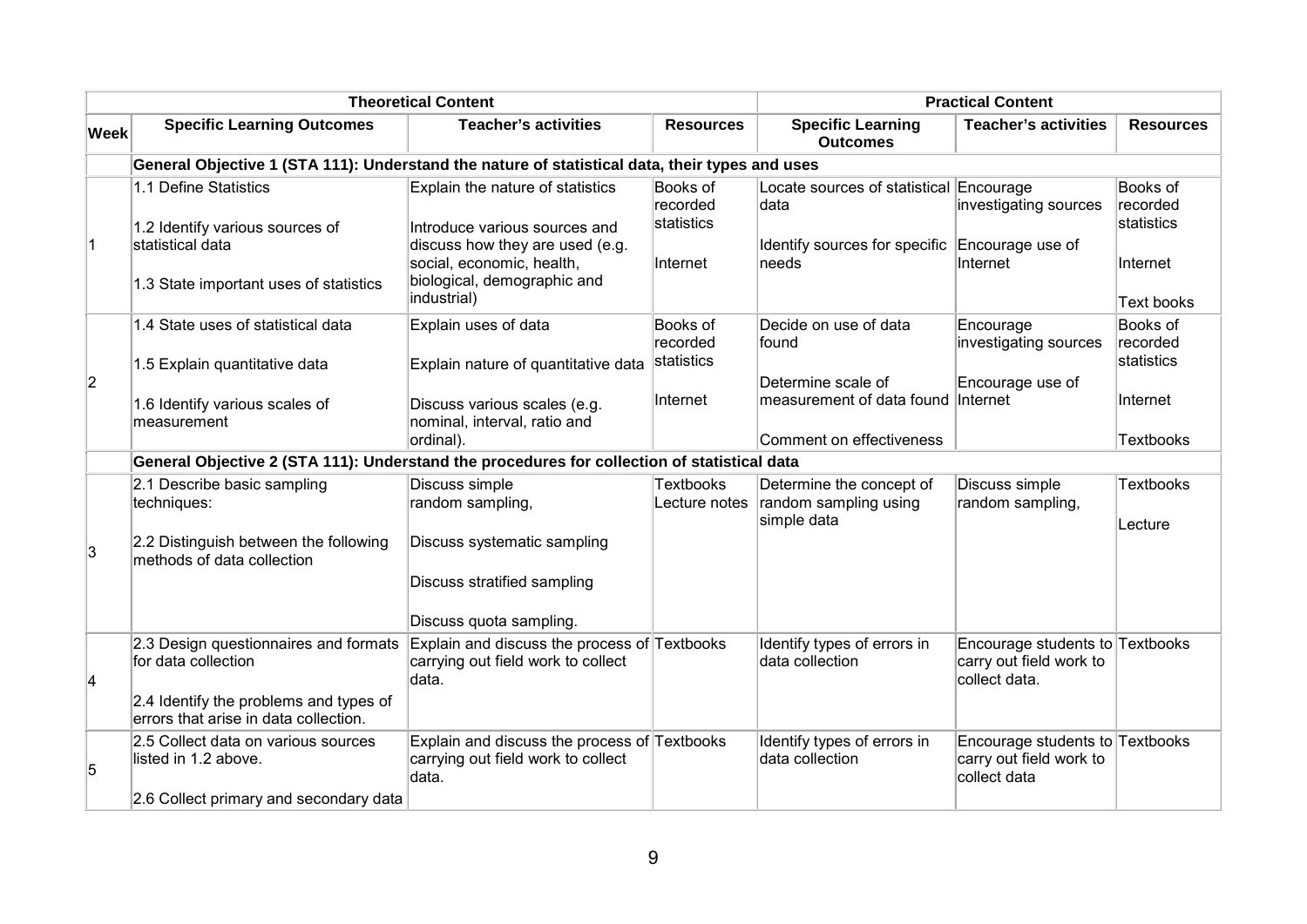|                |                                                                                                                                             | <b>Theoretical Content</b>                                                        |                                      |                                                      | <b>Practical Content</b>                                                                |                  |
|----------------|---------------------------------------------------------------------------------------------------------------------------------------------|-----------------------------------------------------------------------------------|--------------------------------------|------------------------------------------------------|-----------------------------------------------------------------------------------------|------------------|
| Week           | <b>Specific Learning Outcomes</b>                                                                                                           | <b>Teacher's activities</b>                                                       | <b>Resources</b>                     | <b>Specific Learning</b><br><b>Outcomes</b>          | <b>Teacher's activities</b>                                                             | <b>Resources</b> |
| 6              | 2.7 Collect primary and secondary data Explain and discuss the process of Textbooks                                                         | carrying out field work to collect<br>data.                                       | Field trip<br>Random<br>number table | Classify data into<br>primary/secondary              | Encourage students to Textbooks<br>carry out field work to<br>collect data              |                  |
|                | General Objective 3 (STA 111): Understand the difference between total coverage and partial coverage in data collection                     |                                                                                   |                                      |                                                      |                                                                                         |                  |
|                | 3.1 Distinguish between census and<br>sampling surveys.                                                                                     | Explain and discuss the process of Field trip<br>undertaking a statistical sample |                                      | Use examples to illustrate<br>theoretical contents   | Encourage students to Field trip<br>collect astatistical<br>sample                      |                  |
| $\overline{7}$ | 3.2 Explain the meaning and purpose<br>of pilot enquires.                                                                                   |                                                                                   |                                      |                                                      |                                                                                         |                  |
|                | 3.3 Identify the advantages and<br>disadvantages of sampling.                                                                               |                                                                                   |                                      |                                                      |                                                                                         |                  |
| 8              | 3.4 Distinguish between probability and Explain and discuss the concepts<br>non-probability methods<br>3.5 Explain the various probability- | covered                                                                           | Field trip                           | Use examples to illustrate<br>theoretical contents   | Encourage students to Field trip<br>collect astatistical<br>sample                      |                  |
|                | sampling methods                                                                                                                            |                                                                                   |                                      |                                                      |                                                                                         |                  |
|                | 3.6 Explain the various non-probability<br>sampling method purpose, judgement<br>and quota)                                                 | Explain and discuss the concepts<br>covered                                       | Random<br>number table               | Use examples to illustrate<br>theoretical contents   | Encourage students to Random<br>collect statistical<br>sample                           | number table     |
| g,             | 3.7 Explain the use of post<br>enumeration surveys.                                                                                         |                                                                                   |                                      |                                                      |                                                                                         |                  |
|                | 3.8 Collect data applying the sampling<br>methods in 3.5 above                                                                              |                                                                                   |                                      |                                                      |                                                                                         |                  |
|                | General Objective 4 (STA 111): Understand methods of data compilation                                                                       |                                                                                   |                                      |                                                      |                                                                                         |                  |
| 10             | 4.1 Identify the different categories of<br>collected data                                                                                  | Explain and discuss the concepts<br>covered                                       | Statistical kits                     | Show ability to categorise<br>various data collected | Explain and supervise Statistical kits<br>student exercises and<br>lassess student work |                  |
|                | 4.2 Classify the data into the various<br>categories                                                                                        |                                                                                   |                                      |                                                      |                                                                                         |                  |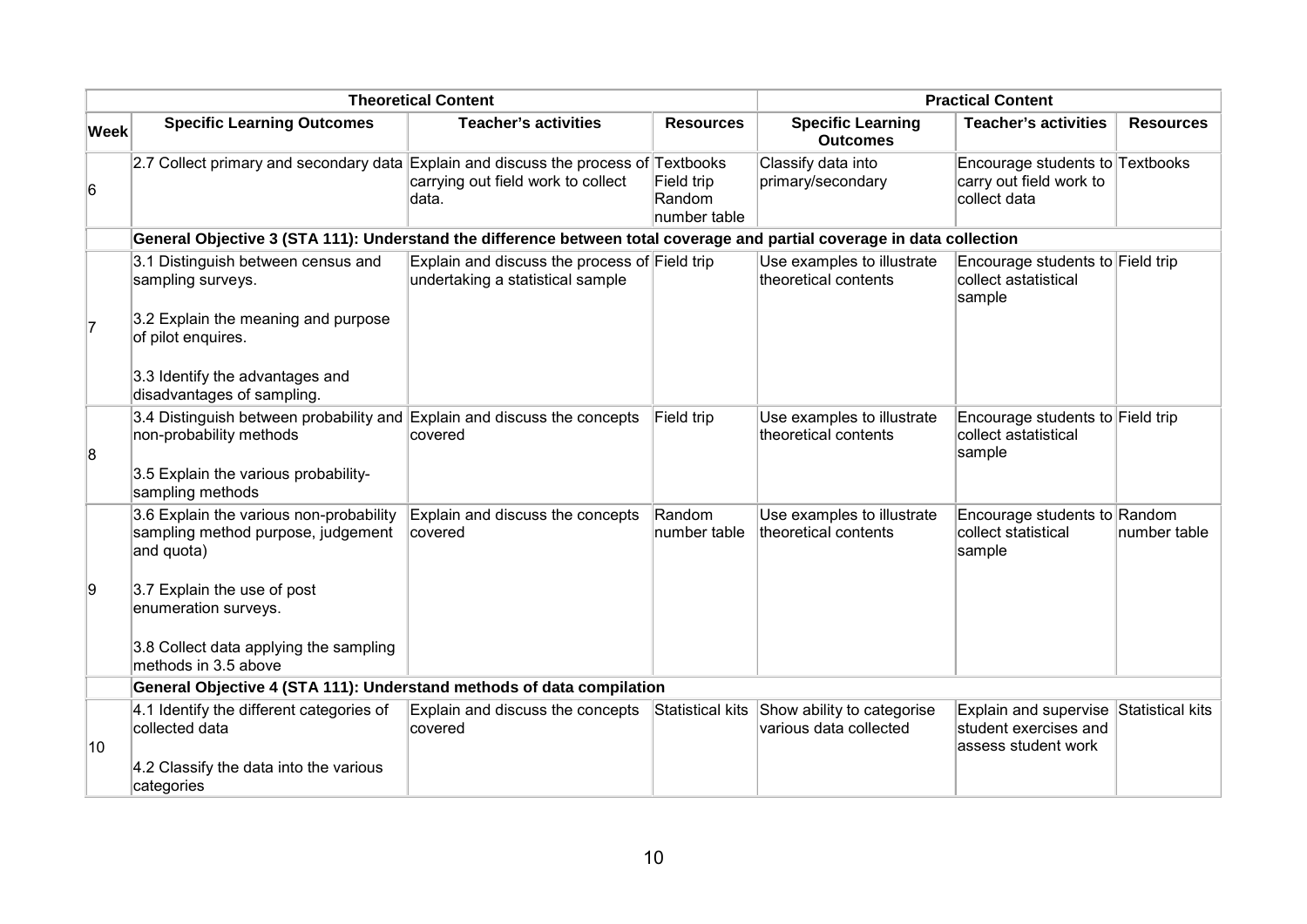| <b>Theoretical Content</b> |                                                                                                                                                                                                                                                                       |                                             |                                           | <b>Practical Content</b>                                                                      |                                                                                            |                                           |  |
|----------------------------|-----------------------------------------------------------------------------------------------------------------------------------------------------------------------------------------------------------------------------------------------------------------------|---------------------------------------------|-------------------------------------------|-----------------------------------------------------------------------------------------------|--------------------------------------------------------------------------------------------|-------------------------------------------|--|
| <b>Week</b>                | <b>Specific Learning Outcomes</b>                                                                                                                                                                                                                                     | <b>Teacher's activities</b>                 | <b>Resources</b>                          | <b>Specific Learning</b><br><b>Outcomes</b>                                                   | <b>Teacher's activities</b>                                                                | <b>Resources</b>                          |  |
| 11                         | 4.3 Verify the sorted data<br>4.4 Identify the different data storage<br>methods                                                                                                                                                                                      | Explain and discuss the concepts<br>covered | <b>Statistical kits</b>                   | Use examples to illustrate<br>theoretical contents                                            | Explain and supervise<br>student exercises and<br>assess student work                      | <b>Statistical kits</b>                   |  |
| 12                         | 4.5 Compile of discrete and continuous Explain and discuss the concepts<br>data                                                                                                                                                                                       | covered                                     | <b>Textbooks</b>                          | Use examples to illustrate<br>theoretical contents                                            | Explain and supervise Textbooks<br>student exercises and<br>assess student work            |                                           |  |
|                            | General Objective 5 (STA 111): Understand the methods of data presentation                                                                                                                                                                                            |                                             |                                           |                                                                                               |                                                                                            |                                           |  |
| 13                         | 5.1 Identify the various types of<br>statistical table frequency and<br>contingency tables, simple informative<br>tables, table for reference, complex<br>tables)<br>5.2 Explain various methods of data<br>presentation (tabular, graphical,<br>pictorial, text etc) | Explain and discuss the concepts<br>covered | <b>Textbooks</b><br>Statistical<br>tables | Demonstrate, using<br>examples, various methods student exercises and<br>of data presentation | Explain and supervise<br>lassess student work                                              | Textbooks<br><b>Statistical</b><br>tables |  |
| 14                         | 5.3 Construct scatter diagrams<br>frequency tables, and graphs.<br>5.4 Explain merits and demerits of<br>chart/diagrams above.                                                                                                                                        | Explain and discuss the concepts<br>covered | <b>Statistical</b><br>tables              | Demonstrate by examples,<br>charts and tables                                                 | Explain and supervise<br>student exercises and<br>lassess student work                     | Statistical<br><b>Itables</b>             |  |
| 15                         | 5.5 Present life data                                                                                                                                                                                                                                                 | Explain and discuss the concepts<br>covered | Drawing<br>materials                      | Demonstrate by examples,<br>charts and tables                                                 | Explain and supervise Drawing<br>student exercises and   materials<br>lassess student work |                                           |  |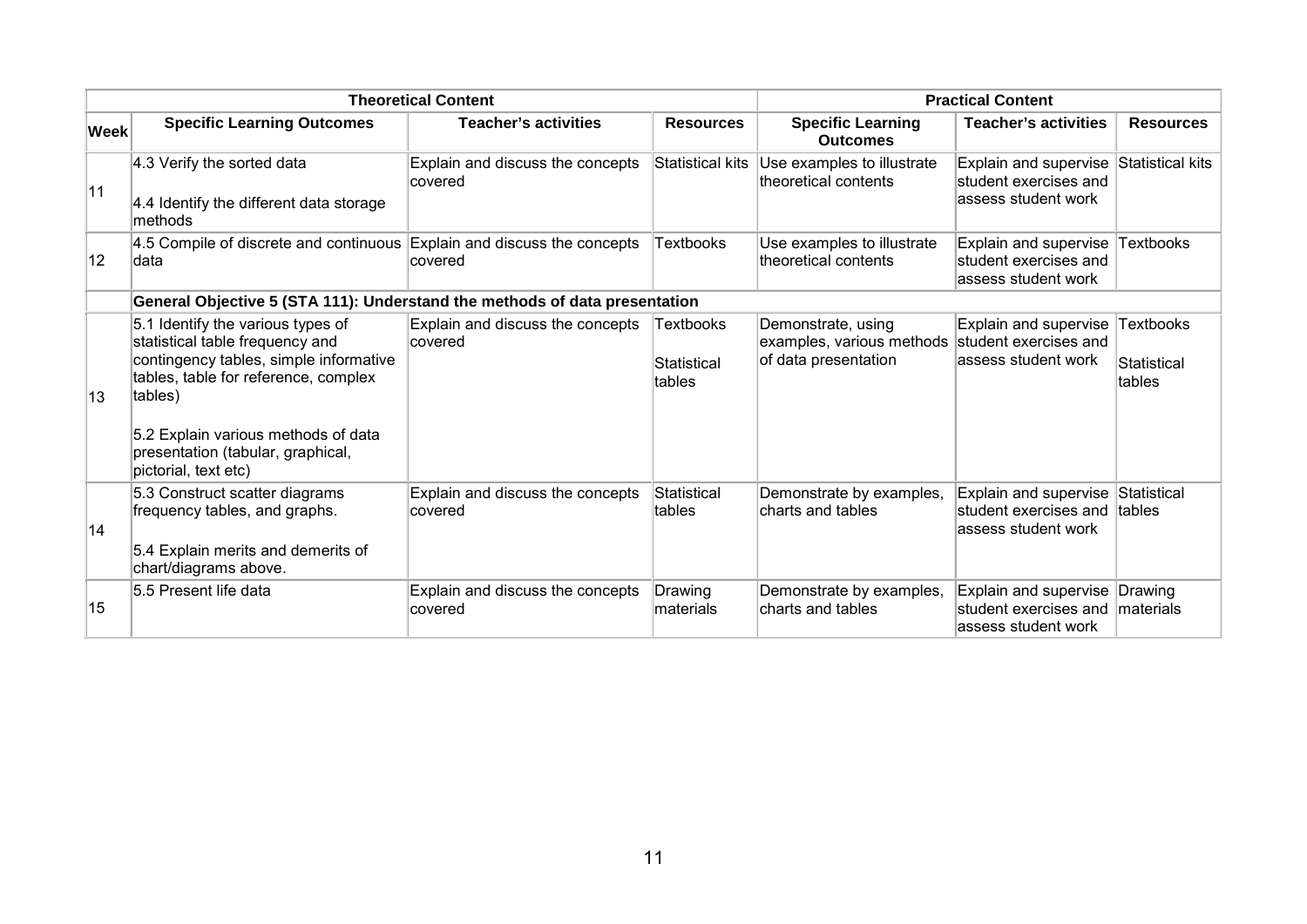**Assessment**: Give details of assignments to be used: Coursework/ Assignments %; Course test %; Practical %; Projects %; Examination %

|             | Type of Assessment Purpose and Nature of Assessment (STA 111)        | Weighting (%) |
|-------------|----------------------------------------------------------------------|---------------|
| Examination | Final Examination (written) to assess knowledge and understanding 50 |               |
| Test        | At least 2 progress tests for feed back.                             | 20            |
| Practical   | At least 7 homeworks to be assessed by the teacher                   | 30            |
| Total       |                                                                      | 100           |

#### **Recommended Textbooks & References:**

Statistics ( $6^{th}$  Edition), W. M. Harper

Introduction to Statistical Method, B. C. Brookes, W. F. L. Dick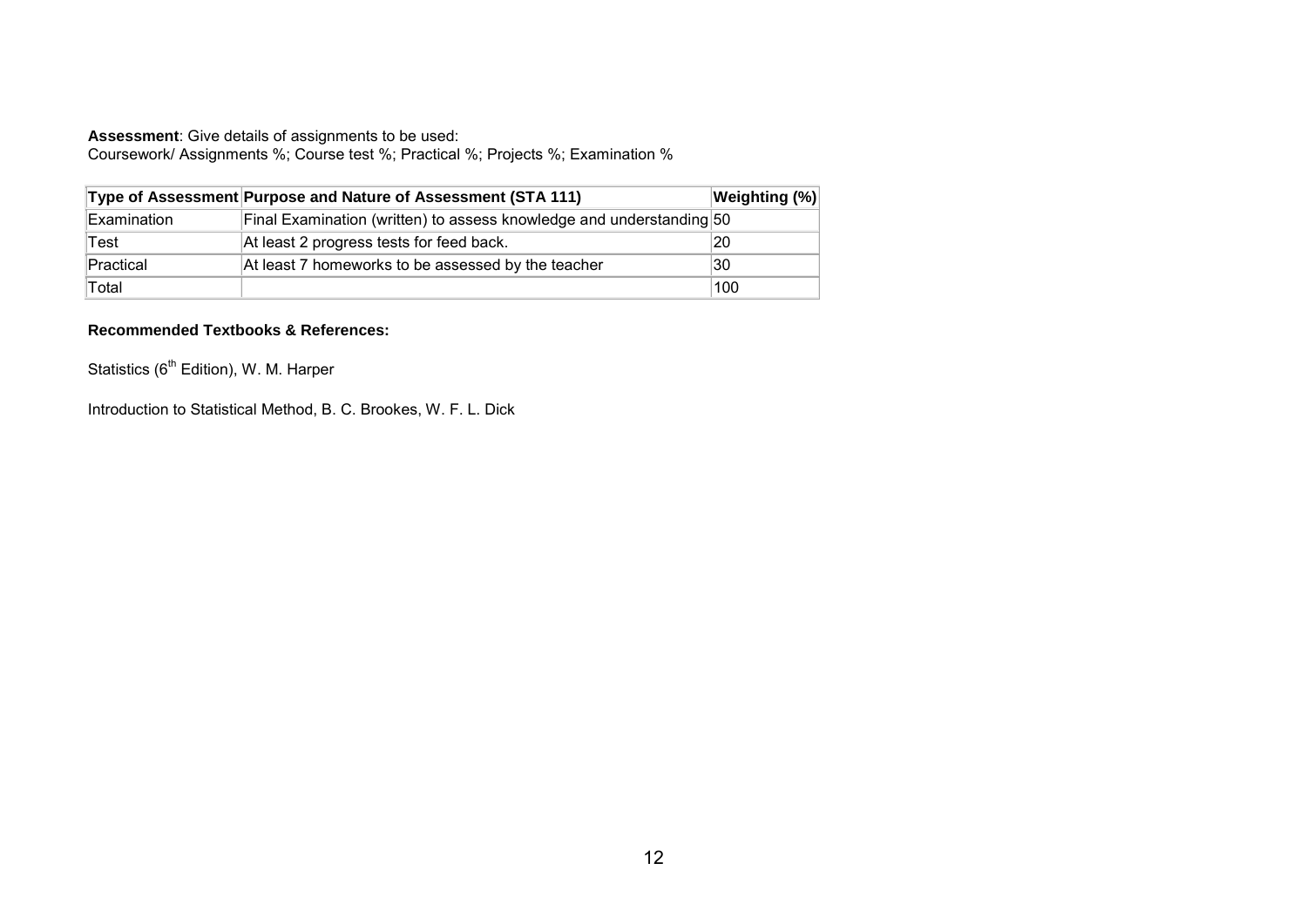## **Course: Elementary Probability Theory (STA 112)**

| <b>Programme: Statistics (National Diploma)</b>                                                                           |                             |                                   |                                |  |  |  |  |
|---------------------------------------------------------------------------------------------------------------------------|-----------------------------|-----------------------------------|--------------------------------|--|--|--|--|
| <b>Course: Elementary Probability Theory</b>                                                                              | <b>Course Code: STA 112</b> | <b>Total Hours:</b>               | 5                              |  |  |  |  |
| Year: 1 Semester: 1                                                                                                       | <b>Pre-requisite:</b>       | Theoretical:<br><b>Practical:</b> | 2 hours /week<br>3 hours /week |  |  |  |  |
| Goal: This course is designed to introduce the student to the basic concepts of set theory and the theory of probability. |                             |                                   |                                |  |  |  |  |
| <b>General Objectives:</b> On completion of this course, the diplomate will be able to:                                   |                             |                                   |                                |  |  |  |  |

- 1. Understand the concept of set and set operations
- 2. Understand mapping, functions and relations
- 3. Understand the concept of permutations and combinations as used in probability
- 4. Understand the concept of a sample space
- 5. Understand the basic concepts of probability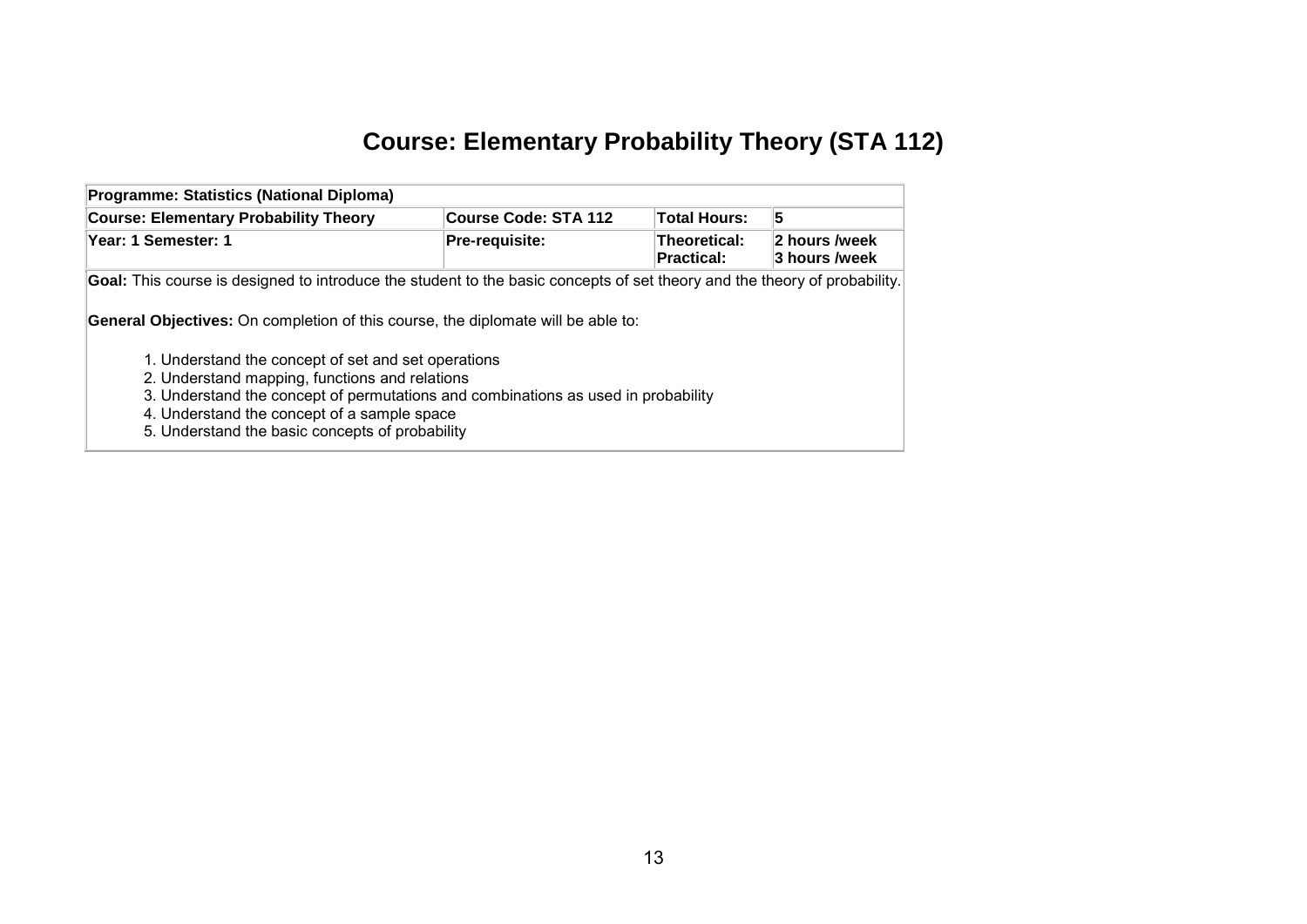| <b>Theoretical Content</b> |                                                                                                                                                                                                                  |                                                                                                               |                  | <b>Practical Content</b>                                                                                                           |                                                                                                             |                                           |  |
|----------------------------|------------------------------------------------------------------------------------------------------------------------------------------------------------------------------------------------------------------|---------------------------------------------------------------------------------------------------------------|------------------|------------------------------------------------------------------------------------------------------------------------------------|-------------------------------------------------------------------------------------------------------------|-------------------------------------------|--|
|                            | <b>Week</b> Specific Learning Outcomes                                                                                                                                                                           | <b>Teacher's activities</b>                                                                                   | <b>Resources</b> | <b>Specific Learning Outcomes</b>                                                                                                  | <b>Teacher's activities</b>                                                                                 | <b>Resources</b>                          |  |
|                            | General Objective 1 (STA 112): Understand the concept of set and set operations                                                                                                                                  |                                                                                                               |                  |                                                                                                                                    |                                                                                                             |                                           |  |
| $\overline{1}$             | 1.1 Define a set with set notation Explain and discuss<br>$\{ \}$ and examples<br>1.2 Define a set, a subset, and<br>luse set notations such as 'A'.<br>1.3 Define elements of a set with<br>Inotation 'a'       | examples to illustrate sets,<br>subsets, and notations for<br>sets and subsets.                               | lecture notes.   | Textbooks and Generate sets of data and<br>classify them as sets, subsets;<br>using appropriate notations for<br>sets and subsets. | Explain and supervise Dice, coloured bulbs,<br>exercises and assess etc to generate data.<br>students' work | Then lecture note.                        |  |
|                            | 1.4 Define a subset of a set-<br>using the notation 'I' 'É'.                                                                                                                                                     |                                                                                                               |                  |                                                                                                                                    |                                                                                                             |                                           |  |
| $\overline{2}$             | 1.5 Write sets using the two<br>different methods:- the set<br>builder method and the roaster<br>method<br>1.6 Define the null set with set<br>notation 'i'<br>1.7 Define the universal set with<br>notation 'U' | <b>Explain and discuss</b><br>examples to illustrate sets,<br>subsets, and notations for<br>sets and subsets. | lecture notes.   | Textbooks and Generate sets of data and<br>classify them as sets, subsets;<br>using appropriate notations for<br>sets and subsets. | Explain and supervise Dice, coloured bulbs,<br>exercises and asses<br>students' work                        | etc to generate data.<br>Then note books. |  |
| Ι3                         | 1.8 Define basic set operations<br>such as union 'Ç', intersection<br>'È', complement, etc<br>1.9 State the laws of algebra of<br>lset<br>1.10 Illustrate the set operations<br>using Venn diagrams              | <b>Explain and discuss</b><br>examples to illustrate basic<br>set operations and set<br>identities.           | Venn<br>Diagrams | Demonstrate knowledge of set<br>operations                                                                                         | Explain and supervise Textbooks<br>exercises and asses<br>students' work                                    | Lecture notes.                            |  |
|                            | 1.11 Prove some simple set<br>identities                                                                                                                                                                         |                                                                                                               |                  |                                                                                                                                    |                                                                                                             |                                           |  |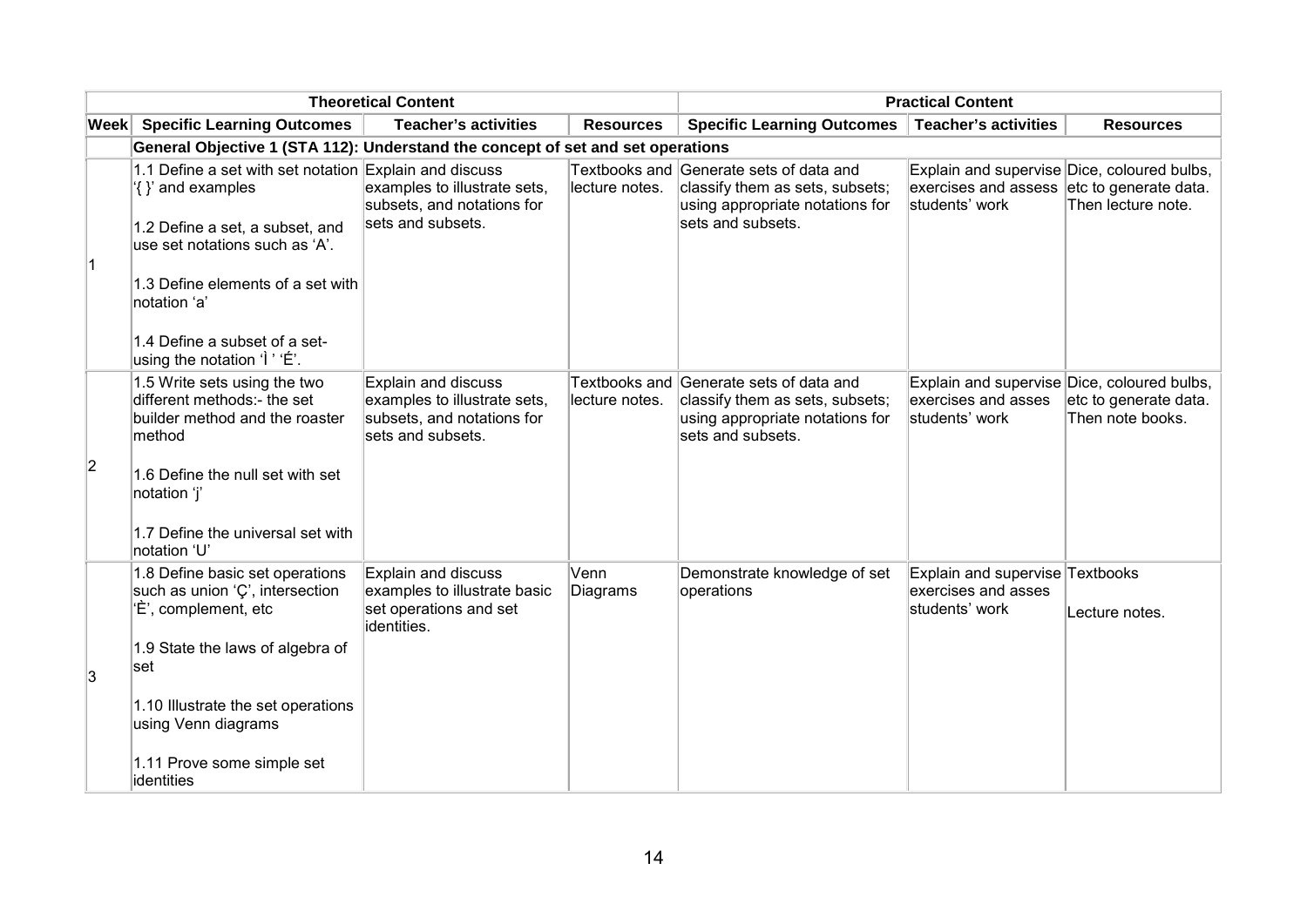|                |                                                                                                                     | <b>Theoretical Content</b>                                           |                  | <b>Practical Content</b>                                  |                                                          |                         |
|----------------|---------------------------------------------------------------------------------------------------------------------|----------------------------------------------------------------------|------------------|-----------------------------------------------------------|----------------------------------------------------------|-------------------------|
|                | <b>Week</b> Specific Learning Outcomes                                                                              | <b>Teacher's activities</b>                                          | <b>Resources</b> | <b>Specific Learning Outcomes</b>                         | <b>Resources</b>                                         |                         |
|                | General Objective 2 (STA 112): Understand mapping, functions and relations                                          |                                                                      |                  |                                                           |                                                          |                         |
|                | 2.1 Define mapping and illustrate Explain and discuss<br>with examples                                              | examples to illustrate                                               | <b>Textbooks</b> | Demonstrate the theoretical<br>content of mapping and     | Supervise and assess Textbooks<br>exercises on the topic |                         |
| 4              | 2.2 Define a function and<br>illustrate with examples                                                               | mapping and functions                                                | Lecture notes.   | functions                                                 |                                                          | Lecture notes.          |
| 5              | 2.3 Distinguish between<br>mapping and function.                                                                    | Explain and discuss<br>examples to illustrate                        | <b>Textbooks</b> | Demonstrate the theoretical<br>content of mapping and     | Supervise and assess Textbooks<br>exercises on the topic |                         |
|                | 2.4 Define relation and illustrate<br>with examples                                                                 | mapping and functions; and<br>relations                              | Lecture notes.   | functions; and relations.                                 |                                                          | Lecture notes.          |
| 6              | 2.5 Distinguish between function Explain and discuss<br>and relation.                                               | examples to illustrate                                               | <b>Textbooks</b> | Demonstrate the theoretical<br>content of functions and   | Supervise and assess Textbooks<br>exercises on the topic |                         |
|                |                                                                                                                     | functions and relations                                              | Lecture notes.   | relations                                                 |                                                          | Lecture notes.          |
|                | General Objective 3 (STA 112): Understand the concept of permutations and combinations as used in probability       |                                                                      |                  |                                                           |                                                          |                         |
|                | 3.1 Review permutations and<br>combinations from the aspects                                                        | Explain and discuss<br>examples to illustrate                        | <b>Textbooks</b> | Demonstrate the theoretical<br>content of permutation and | Supervise and assess Textbooks<br>exercises on the topic |                         |
| $\overline{7}$ | of arrangement and selection                                                                                        | permutation and combination Lecture notes.                           |                  | combination                                               |                                                          | Lecture notes.          |
|                | 3.2 Distinguish between<br>arrangements and selections 3.3                                                          |                                                                      |                  |                                                           |                                                          |                         |
|                | 3.3 Undertake simple<br>experiments involving                                                                       | Explain and discuss practical Life data<br>applications of the topic |                  | Demonstrate the practical<br>content of the topic         | Supervise and assess Life data<br>exercises on the topic |                         |
| 8              | permutations and combinations                                                                                       |                                                                      | <b>Textbooks</b> |                                                           |                                                          | <b>Textbooks</b>        |
|                |                                                                                                                     |                                                                      | Lecture notes.   |                                                           |                                                          | Lecture notes.          |
|                | General Objective 4 (STA 112): Understand the concept of a sample space.                                            |                                                                      |                  |                                                           |                                                          |                         |
|                | 4.1 Define a statistical<br>experiment                                                                              | Explain and discuss simple<br>experiments                            | <b>Textbooks</b> | Formulate and perform simple<br>experiments               | Supervise and assess Textbooks<br>simple experiments     |                         |
|                | 4.2 Define a sample space and<br>sample point.                                                                      |                                                                      | Lecture notes.   |                                                           |                                                          | Lecture notes.          |
| 9              | 4.3 Construct sample spaces<br>using simple experiments such<br>as the tossing of a coin, rolling of<br>a die, etc. |                                                                      | Statistical kits |                                                           |                                                          | <b>Statistical kits</b> |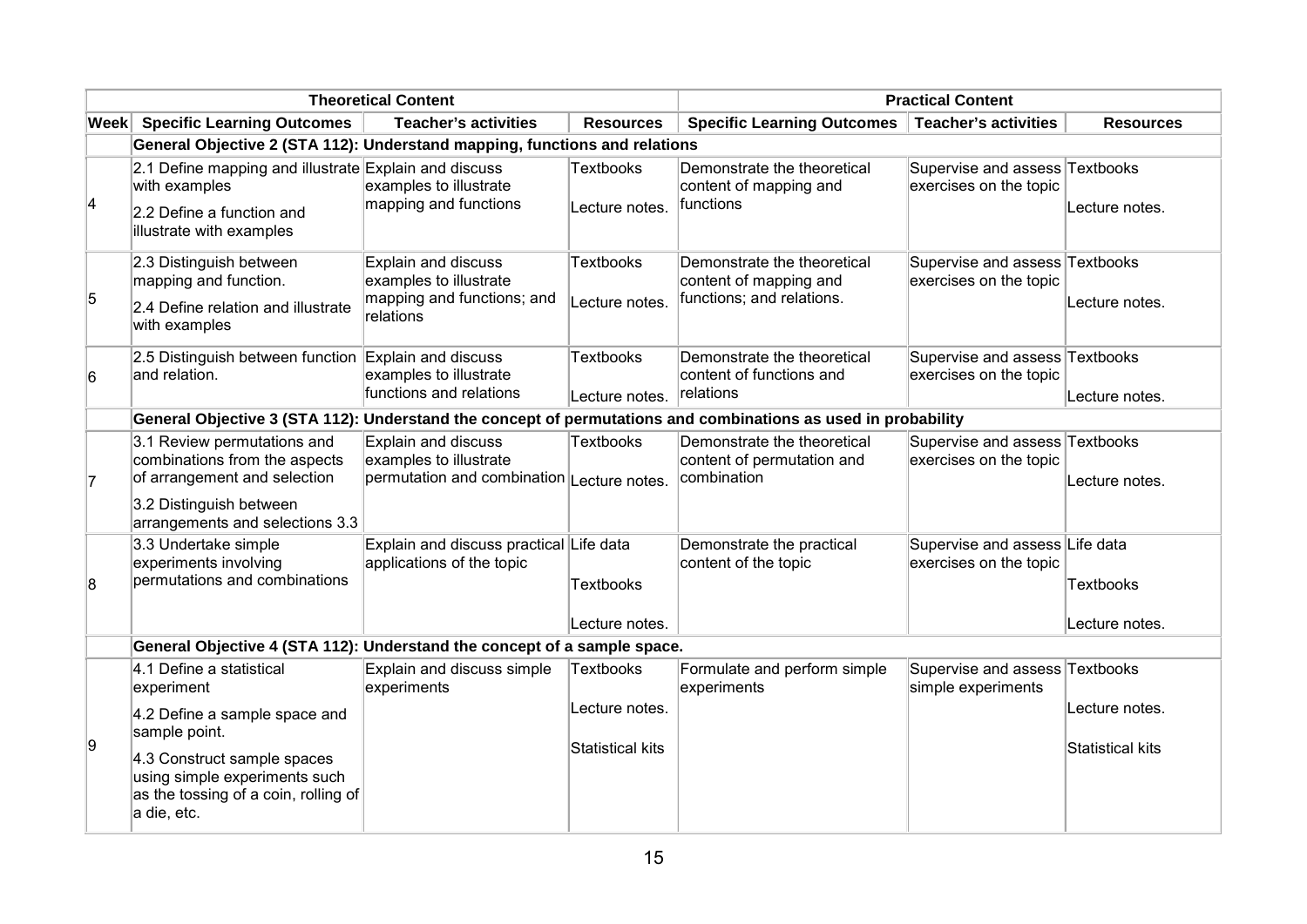| <b>Theoretical Content</b> |                                                                                              |                                                     | <b>Practical Content</b> |                                                                                                 |                                                         |                  |
|----------------------------|----------------------------------------------------------------------------------------------|-----------------------------------------------------|--------------------------|-------------------------------------------------------------------------------------------------|---------------------------------------------------------|------------------|
|                            | <b>Week</b> Specific Learning Outcomes                                                       | <b>Teacher's activities</b>                         | <b>Resources</b>         | <b>Specific Learning Outcomes</b>                                                               | <b>Teacher's activities</b>                             | <b>Resources</b> |
|                            | 4.4 Define an event and illustrate Explain and discuss events<br>with examples               | and combination of events.                          | <b>Textbooks</b>         | Generate events from the<br>simple experiments undertaken                                       | Supervise and assess Textbooks<br>the content of the    |                  |
|                            | 4.5 Distinguish between simple                                                               |                                                     | Lecture notes.           | in the previous week                                                                            | topic                                                   | Lecture notes.   |
| 10                         | and compound events                                                                          |                                                     | <b>Statistical kits</b>  |                                                                                                 |                                                         | Statistical kits |
|                            | 4.6 Define mutually exclusive<br>events and illustrate with<br>examples e.g. tossing a coin. |                                                     |                          |                                                                                                 |                                                         |                  |
|                            | 4.7 Define independent events<br>and illustrate with examples e.g.                           | Explain and illustrate<br>operations on events.     | <b>Textbooks</b>         | Use events in combined expt. of Supervise and assess Textbooks<br>tossing a coin and throwing a | the content of the                                      |                  |
|                            | tossing two coins                                                                            |                                                     | Lecture notes.           | die to illustrate topics covered                                                                | topic                                                   | Lecture notes.   |
| 11                         | 4.8 Distinguish between mutually<br>exclusive and independent<br>event.                      |                                                     | <b>Statistical kits</b>  |                                                                                                 |                                                         | Statistical kits |
|                            | 4.9 Define exclusive events and<br>illustrate with examples.                                 |                                                     |                          |                                                                                                 |                                                         |                  |
|                            | General Objective 5 (STA 112): Understand the basic concept of probability                   |                                                     |                          |                                                                                                 |                                                         |                  |
|                            | 5.1 Explain the Axiomatic<br>approach                                                        | Explain and illustrate<br>probability using various | <b>Textbooks</b>         | Demonstrate the derivation of<br>probabilities by                                               | Explain and supervise Textbooks<br>exercises and assess |                  |
|                            | 5.2 Explain the relative                                                                     | approaches.                                         | Lecture notes.           | simple experiment                                                                               | student work                                            | Lecture notes.   |
| $ 12\rangle$               | frequency approach                                                                           |                                                     | <b>Statistical kits</b>  |                                                                                                 |                                                         | Statistical kits |
|                            | 5.3 Define the probability of an<br>event                                                    |                                                     |                          |                                                                                                 |                                                         |                  |
|                            | 5.4 Define probability as a<br>function of the sample space                                  |                                                     |                          |                                                                                                 |                                                         |                  |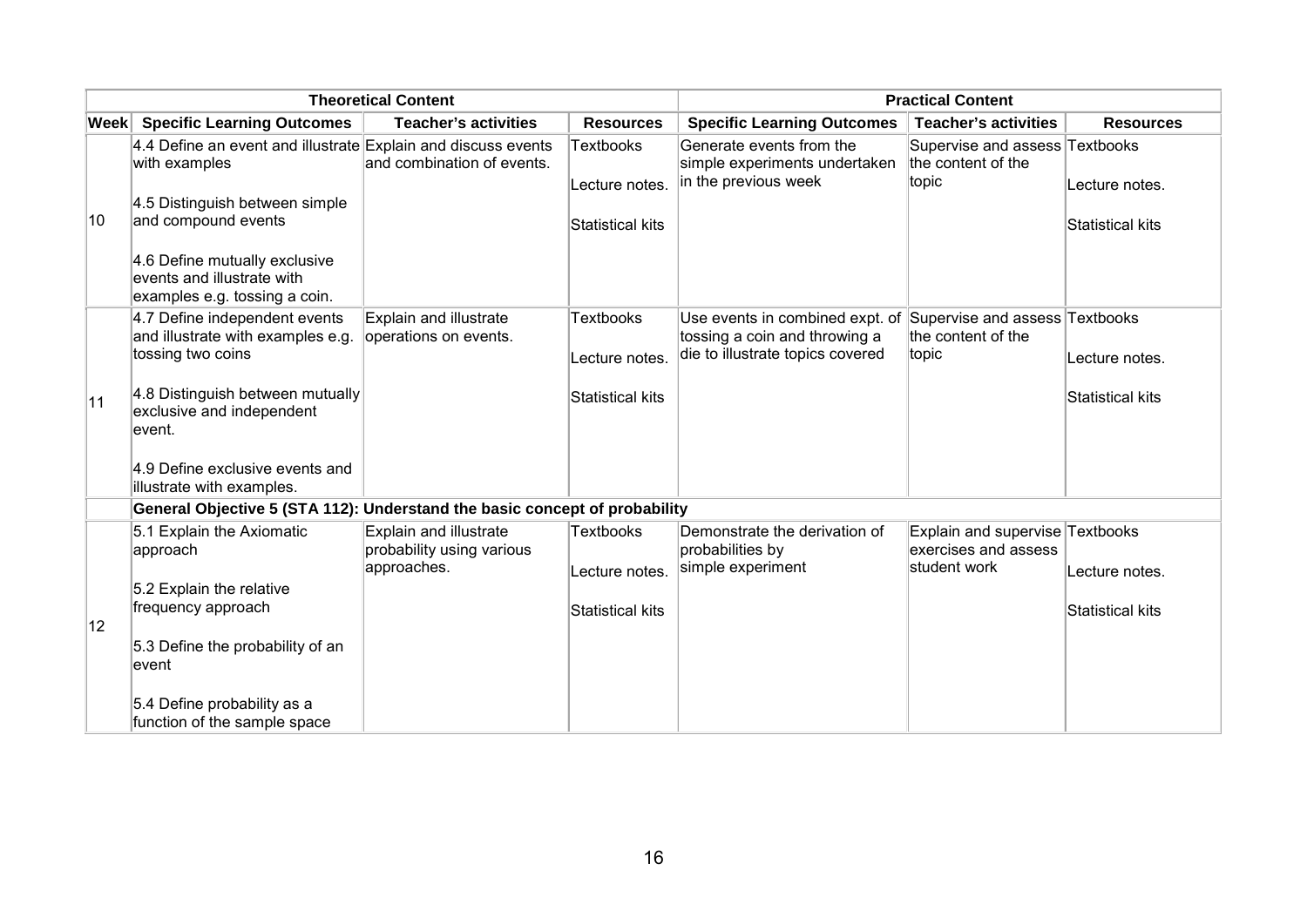| <b>Theoretical Content</b> |                                                                  |                                                         |                  | <b>Practical Content</b>                                      |                                                                         |                  |
|----------------------------|------------------------------------------------------------------|---------------------------------------------------------|------------------|---------------------------------------------------------------|-------------------------------------------------------------------------|------------------|
| Week                       | <b>Specific Learning Outcomes</b>                                | <b>Teacher's activities</b>                             | <b>Resources</b> | <b>Specific Learning Outcomes</b>                             | <b>Teacher's activities</b>                                             | <b>Resources</b> |
|                            | 5.5 Calculate the probability of<br>lan event                    | Explain and illustrate<br>properties of probability.    | Textbooks        | Demonstrate the derivation of<br>probabilities by             | Explain and supervise Textbooks<br>exercises and assess<br>student work |                  |
| ∣13                        | 5.6 State the properties of<br>probabilities of events           |                                                         | Lecture notes.   | simple experiment                                             |                                                                         | Lecture notes.   |
|                            | 5.7 State and apply the addition<br>laws of probability          |                                                         | Statistical kits |                                                               |                                                                         | Statistical kits |
|                            | 5.8 State and apply to<br>multiplication law of probability.     |                                                         |                  |                                                               |                                                                         |                  |
|                            | 5.9 Define conditional probability<br>(including the use of tree | Explain and illustrate<br>conditional probability using | Textbooks        | Demonstrate the derivation of<br>conditional probabilities by | Explain and<br>Supervise exercises                                      | Textbooks        |
| 14                         | diagram) and illustrate with<br>examples                         | various approaches.                                     | Lecture notes.   | simple experiments                                            | and assess student<br>work                                              | Lecture notes.   |
|                            | 5.10 State the Bayes' theorem<br>$ $ (rule)                      |                                                         | Statistical kits |                                                               |                                                                         | Statistical kits |
|                            | 5.11 Evaluate conditional<br>probabilities using the Bayes'      | Explain and illustrate<br>conditional probability using | Textbooks        | Demonstrate the derivation of<br>conditional probabilities by | Explain and<br>Supervise exercises                                      | <b>Textbooks</b> |
| 15                         | lformula                                                         | various approaches.                                     | Lecture notes.   | simple experiments                                            | and assess student<br>work                                              | Lecture notes.   |
|                            |                                                                  |                                                         | Statistical kits |                                                               |                                                                         | Statistical kits |

**Assessment**: Give details of assignments to be used:

Coursework/ Assignments %; Course test %; Practical %; Projects %; Examination %

|             | Type of Assessment Purpose and Nature of Assessment (STA 112)        | Weighting (%) |
|-------------|----------------------------------------------------------------------|---------------|
| Examination | Final Examination (written) to assess knowledge and understanding 60 |               |
| Test        | At least 2 progress tests for feed back.                             | 20            |
| Practical   | At least 5 home works to be assessed by the teacher                  | 20            |
| Total       |                                                                      | 100           |

#### **Recommended Textbooks & References:**

Theory and Problems of Probability, H. L. Lipschutz

An Introduction to Contemporary Statistics, H. L. Koopmans.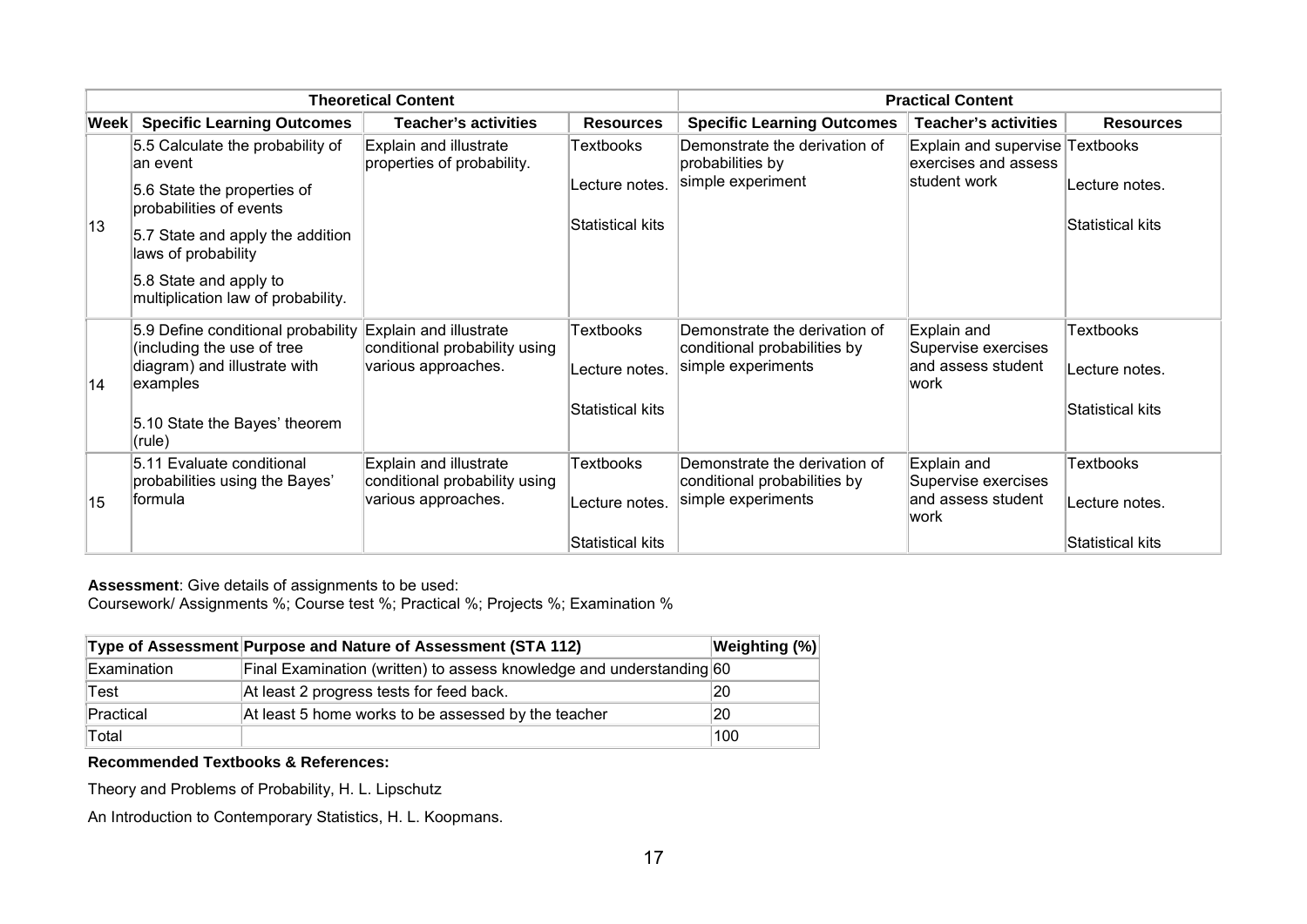# **Course: Logic and Linear Algebra (MTH 111)**

| <b>Programme: Statistics (National Diploma)</b>                                                                                                                                                                                                             |                       |                |                                             |  |  |  |  |
|-------------------------------------------------------------------------------------------------------------------------------------------------------------------------------------------------------------------------------------------------------------|-----------------------|----------------|---------------------------------------------|--|--|--|--|
| <b>Course: Logic and Linear Algebra</b>                                                                                                                                                                                                                     | Course Code: MTH 111  | Total Hours: 5 |                                             |  |  |  |  |
| Year: 1 Semester: 1                                                                                                                                                                                                                                         | <b>Pre-requisite:</b> | Practical:     | Theoretical: 2 hours /week<br>3 hours /week |  |  |  |  |
| Goal: This course is designed to provide the student with basic knowledge of logic linear algebra                                                                                                                                                           |                       |                |                                             |  |  |  |  |
| <b>General Objectives:</b> On completion of this course, the diplomate will be able to:                                                                                                                                                                     |                       |                |                                             |  |  |  |  |
| 1. Understand the concept of logic and abstract thinking.<br>2. Understand the concept of permutations and combinations<br>3. Undertake binomial expansion of algebraic expressions.<br>4. Understand the algebraic operations of matrixes and determinants |                       |                |                                             |  |  |  |  |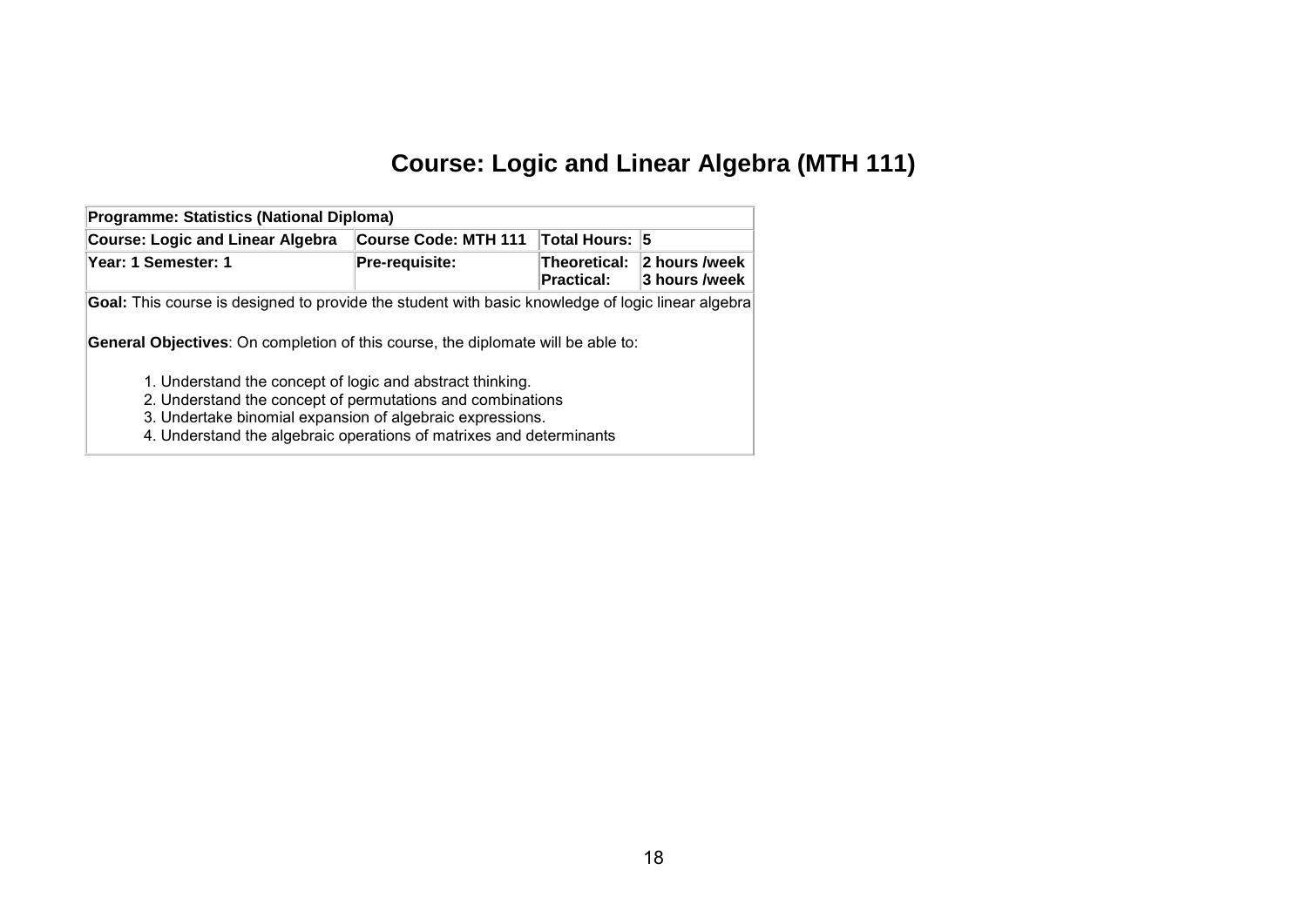|                 | <b>Theoretical Content</b>                                                                                                                                                                                                                                                                                                                                                                                                                                                                                                                                                     |                                                        |                                  |                                                                                | <b>Practical Content</b>                                              |                                      |
|-----------------|--------------------------------------------------------------------------------------------------------------------------------------------------------------------------------------------------------------------------------------------------------------------------------------------------------------------------------------------------------------------------------------------------------------------------------------------------------------------------------------------------------------------------------------------------------------------------------|--------------------------------------------------------|----------------------------------|--------------------------------------------------------------------------------|-----------------------------------------------------------------------|--------------------------------------|
| <b>Week</b>     | <b>Specific Learning Outcomes</b>                                                                                                                                                                                                                                                                                                                                                                                                                                                                                                                                              | Teacher's<br>activities                                | <b>Resources</b>                 | <b>Specific Learning</b><br><b>Outcomes</b>                                    | <b>Teacher's activities</b>                                           | <b>Resources</b>                     |
|                 | General Objective 1 (MTH 111): Understand the concept of logic and abstract thinking.                                                                                                                                                                                                                                                                                                                                                                                                                                                                                          |                                                        |                                  |                                                                                |                                                                       |                                      |
| $\vert$ 1       | 1.1 Define the essential connectives, negation, conjunction,<br>disjunction, implication and bi- implication.<br>1.2 Illustrate the essential connectives define in 1.1 above                                                                                                                                                                                                                                                                                                                                                                                                  | Explain and<br>discuss the<br>concepts covered Lecture | <b>Textbooks</b><br><b>Notes</b> | Demonstrate<br>understanding of the<br>concepts covered by<br>solving examples | Explain and supervise<br>student exercises and<br>assess student work | Textbooks<br>Lecture<br>Notes        |
|                 | 1.3 Describe grouping and parenthesis in logic                                                                                                                                                                                                                                                                                                                                                                                                                                                                                                                                 |                                                        |                                  |                                                                                |                                                                       |                                      |
|                 | 1.4 Explain Truth tables.                                                                                                                                                                                                                                                                                                                                                                                                                                                                                                                                                      |                                                        |                                  |                                                                                |                                                                       |                                      |
|                 | 1.5 Define tautology.                                                                                                                                                                                                                                                                                                                                                                                                                                                                                                                                                          |                                                        |                                  |                                                                                |                                                                       |                                      |
| $\overline{2}$  | 1.6 Illustrate types of tautology.<br>1.7 Define universal quantifier and existential quantifier                                                                                                                                                                                                                                                                                                                                                                                                                                                                               | Explain and<br>discuss the<br>concepts covered Lecture | <b>Textbooks</b><br><b>Notes</b> | Demonstrate<br>understanding of the<br>concepts covered by<br>solving examples | Explain and supervise<br>student exercises and<br>assess student work | <b>Textbooks</b><br>Lecture<br>Notes |
| $\overline{3}$  | 1.8 Translate sentences into symbolic form using quantifiers.<br>E.g. "some freshmen are intelligent" can be stated as "for<br>some x,x is a freshman and x is intelligent" can be translated<br>in symbols as $(ix)$ (f $x$ & ix)<br>1.9 Define the scope of a quantifier. eg R=Gauss was a<br>contemporary of Napoleon S=Napoleon was a contemporary<br>of Julius Caesar (Thus P, Q and R are true, and S is false<br>Then find the truth value of sentences:<br>(a) $(P \text{ and } Q) = R$ (b) $(P - Q)$ (c) PAND $Q = R$<br>- S<br>1.10 Define bond and "free" variables | Explain and<br>discuss the<br>concepts covered Lecture | <b>Textbooks</b><br><b>Notes</b> | Demonstrate<br>understanding of the<br>concepts covered by<br>solving examples | Explain and supervise<br>student exercises and<br>assess student work | Textbooks<br>Lecture<br>Notes        |
|                 |                                                                                                                                                                                                                                                                                                                                                                                                                                                                                                                                                                                |                                                        |                                  |                                                                                |                                                                       |                                      |
| $\vert 4 \vert$ | 1.11 Define term and formula.<br>1.12 Explain the validity of formulae                                                                                                                                                                                                                                                                                                                                                                                                                                                                                                         | Explain and<br>discuss the<br>concepts covered Lecture | <b>Textbooks</b>                 | Demonstrate<br>understanding of the<br>concepts covered by                     | Explain and supervise<br>student exercises and<br>assess student work | Textbooks<br>Lecture                 |
|                 |                                                                                                                                                                                                                                                                                                                                                                                                                                                                                                                                                                                |                                                        | <b>Notes</b>                     | solving examples                                                               |                                                                       | Notes                                |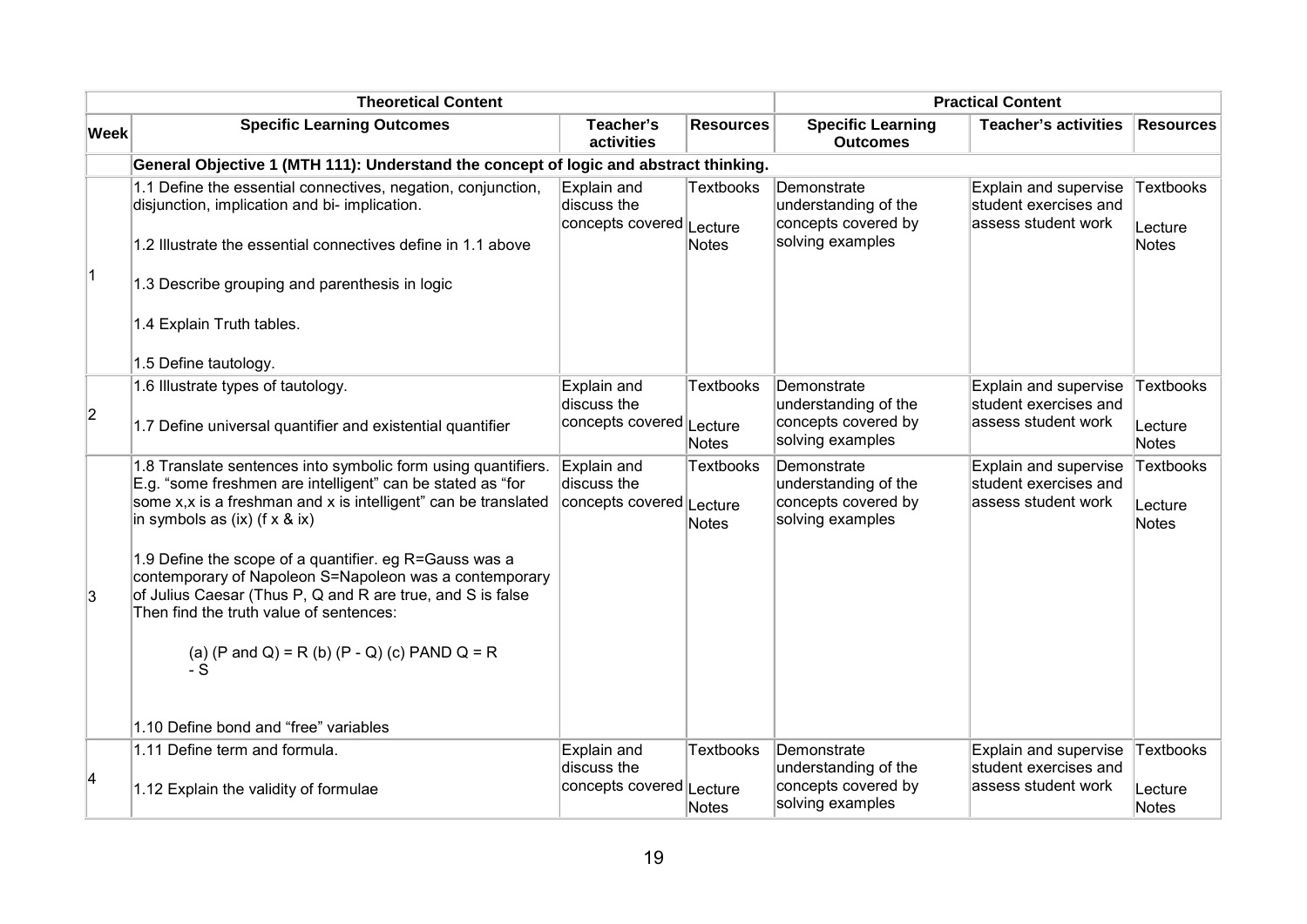|             | <b>Theoretical Content</b>                                                                                                                                                                                                                                                                                               |                                                        |                                             |                                                                                | <b>Practical Content</b>                                               |                               |
|-------------|--------------------------------------------------------------------------------------------------------------------------------------------------------------------------------------------------------------------------------------------------------------------------------------------------------------------------|--------------------------------------------------------|---------------------------------------------|--------------------------------------------------------------------------------|------------------------------------------------------------------------|-------------------------------|
| <b>Week</b> | <b>Specific Learning Outcomes</b>                                                                                                                                                                                                                                                                                        | Teacher's<br>activities                                | <b>Resources</b>                            | <b>Specific Learning</b><br><b>Outcomes</b>                                    | <b>Teacher's activities</b>                                            | <b>Resources</b>              |
|             | General Objective 2 (MTH 111): Understand the concept of permutations and combinations                                                                                                                                                                                                                                   |                                                        |                                             |                                                                                |                                                                        |                               |
| 5           | 2.1 Define permutation's and Combination<br>2.2 Give illustrative examples of each of 2.1 above<br>2.3 State and prove the fundamental principle of<br>permutations.<br>2.4 Give illustrative examples of the fundamental principles of<br>bermutations.<br>2.5 Establish the formula<br>$nPr = \frac{n!}{(n-r)!}$       | Explain and<br>discuss the<br>concepts covered Lecture | Textbooks<br><b>Notes</b>                   | Demonstrate<br>understanding of the<br>concepts covered by<br>solving examples | Explain and supervise<br>student exercises and<br>lassess student work | Textbooks<br>Lecture<br>Notes |
| 6           | 2.6 Prove that nPr= $(n-r+1)$ *nP <sub>r-1</sub><br>2.7 Solve problems of permutations with restrictions on some<br>of. the objects<br>2.8 Solve problems of permutations in which the objects may<br>be repeated.<br>2.9 Describe circular permutations.<br>2.10 Solve problems of permutations of N identical objects. | Explain and<br>discuss the<br>concepts covered         | <b>Textbooks</b><br>Lecture<br><b>Notes</b> | Demonstrate<br>understanding of the<br>concepts covered by<br>solving examples | Explain and supervise<br>student exercises and<br>lassess student work | Textbooks<br>Lecture<br>Notes |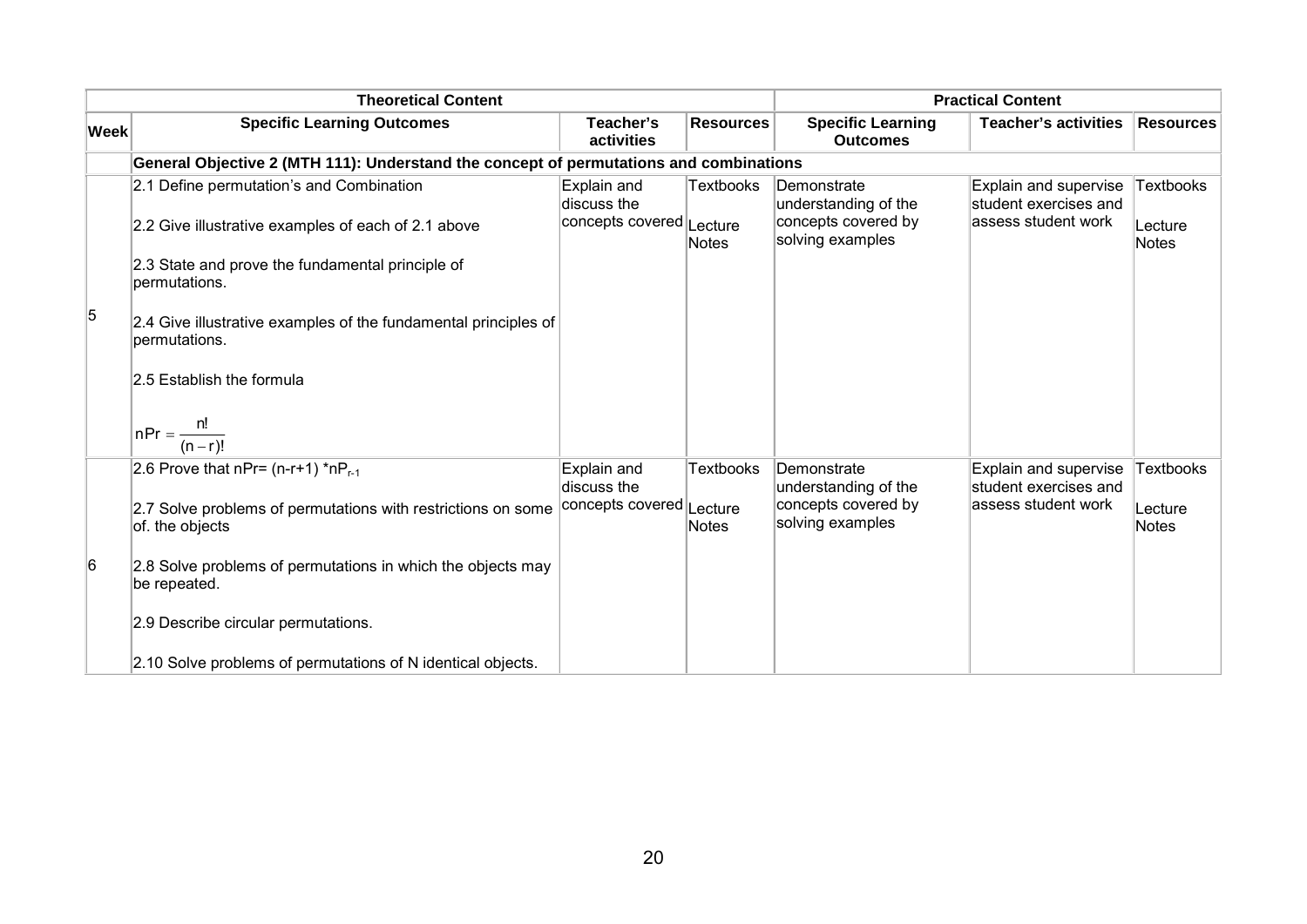|             | <b>Theoretical Content</b>                                                                                                                                                                                            |                                                        |                               |                                                                                | <b>Practical Content</b>                                              |                                             |
|-------------|-----------------------------------------------------------------------------------------------------------------------------------------------------------------------------------------------------------------------|--------------------------------------------------------|-------------------------------|--------------------------------------------------------------------------------|-----------------------------------------------------------------------|---------------------------------------------|
| <b>Week</b> | <b>Specific Learning Outcomes</b>                                                                                                                                                                                     | Teacher's<br>activities                                | <b>Resources</b>              | <b>Specific Learning</b><br><b>Outcomes</b>                                    | <b>Teacher's activities</b>                                           | <b>Resources</b>                            |
|             | 2.11 Establish the formula<br>$\left  nCr = \frac{n!}{r!(n-r)!} \right $<br>2.12 State and prove the theorem                                                                                                          | Explain and<br>discuss the<br>concepts covered Lecture | Textbooks<br>Notes            | Demonstrate<br>understanding of the<br>concepts covered by<br>solving examples | Explain and supervise<br>student exercises and<br>assess student work | <b>Textbooks</b><br>Lecture<br><b>Notes</b> |
|             | $nCr-1+{}^nCr = {}^{n+1}Cr$<br>2.14 Explain problems of combinations with restrictions on<br>some of the objects.<br>2.15 Solve problems of combination of "n" different objects<br>taken any number of it at a time. |                                                        |                               |                                                                                |                                                                       |                                             |
|             | General Objective 3 (MTH 111): Undertake the binomial expansion of algebraic expressions.                                                                                                                             |                                                        |                               |                                                                                |                                                                       |                                             |
| 8           | 3.1 Explain with illustrative examples the method of<br>mathematical induction.<br>3.2 State and prove binomial theorem for positive integral<br>index.                                                               | Explain and<br>discuss the<br>concepts covered Lecture | Textbooks<br>Notes            | Demonstrate<br>understanding of the<br>concepts covered by<br>solving examples | Explain and supervise<br>student exercises and<br>assess student work | Textbooks<br>Lecture<br><b>Notes</b>        |
| g,          | 3.3 Describe, with examples, the properties of binomial<br>expansion.                                                                                                                                                 | Explain and<br>discuss the<br>concepts covered         | Textbooks<br>Lecture<br>Notes | Demonstrate<br>understanding of the<br>concepts covered by<br>solving examples | Explain and supervise<br>student exercises and<br>assess student work | Textbooks<br>Lecture<br><b>Notes</b>        |
| 10          | 3.4 State the binomial theorem for a rational number.<br>3.5 State the properties of binomial coefficients                                                                                                            | Explain and<br>discuss the<br>concepts covered Lecture | <b>Textbooks</b><br>Notes     | Demonstrate<br>understanding of the<br>concepts covered by<br>solving examples | Explain and supervise<br>student exercises and<br>assess student work | Textbooks<br>Lecture<br><b>Notes</b>        |
| 11          | 3.6 Apply binomial expansion in approximations (simple<br>examples only).                                                                                                                                             | Explain and<br>discuss the<br>concepts covered Lecture | Textbooks<br>Notes            | Demonstrate<br>understanding of the<br>concepts covered by<br>solving examples | Explain and supervise<br>student exercises and<br>assess student work | <b>Textbooks</b><br>Lecture<br><b>Notes</b> |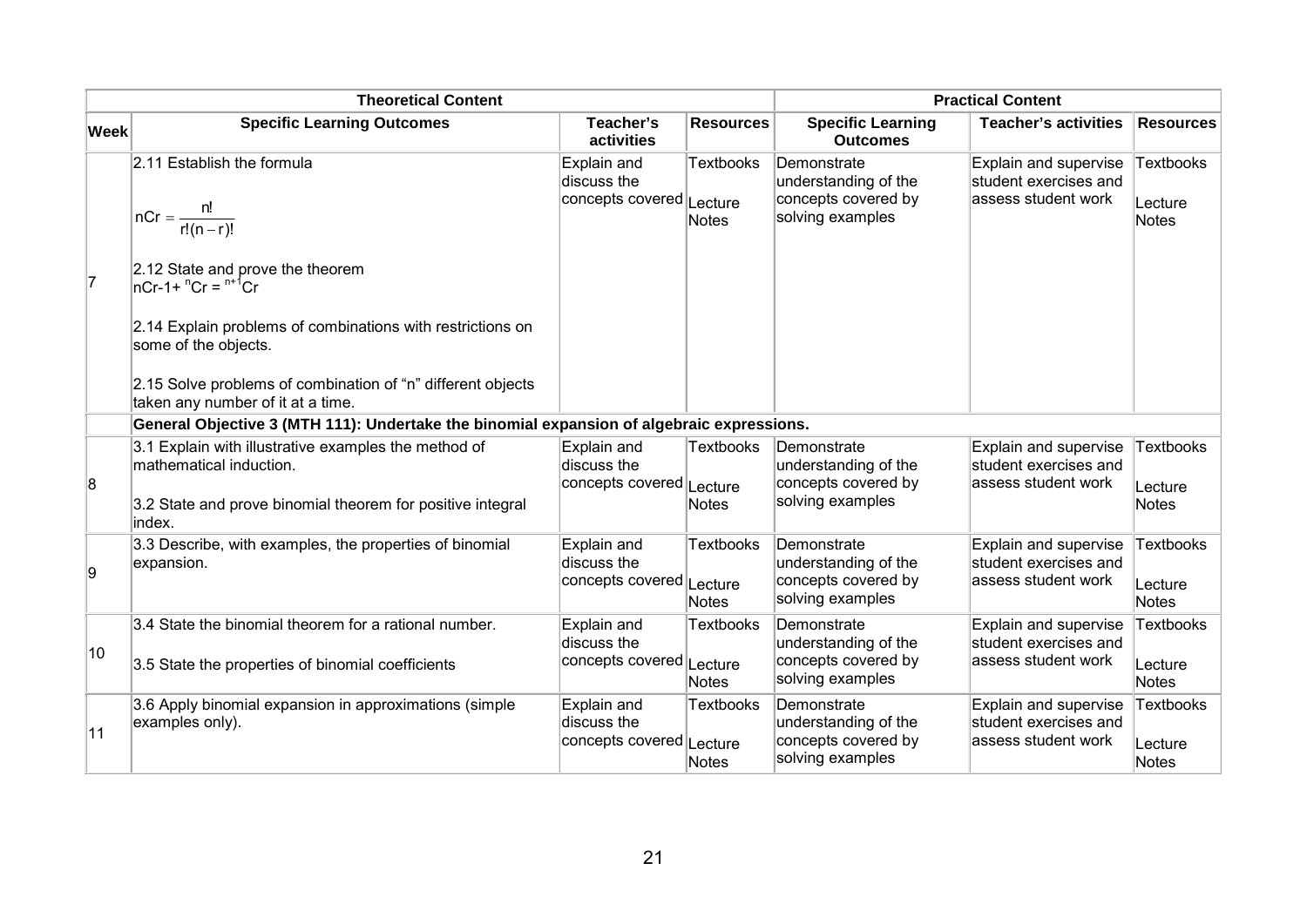|             | <b>Theoretical Content</b>                                                                                                                                                                                                                                                                                                                                         |                                                        |                                             |                                                                                | <b>Practical Content</b>                                              |                                             |
|-------------|--------------------------------------------------------------------------------------------------------------------------------------------------------------------------------------------------------------------------------------------------------------------------------------------------------------------------------------------------------------------|--------------------------------------------------------|---------------------------------------------|--------------------------------------------------------------------------------|-----------------------------------------------------------------------|---------------------------------------------|
| <b>Week</b> | <b>Specific Learning Outcomes</b>                                                                                                                                                                                                                                                                                                                                  | Teacher's<br>activities                                | <b>Resources</b>                            | <b>Specific Learning</b><br><b>Outcomes</b>                                    | <b>Teacher's activities</b>                                           | <b>Resources</b>                            |
|             | General Objective 4 (MTH 111): Understand the algebraic operations of matrixes and determinants                                                                                                                                                                                                                                                                    |                                                        |                                             |                                                                                |                                                                       |                                             |
| 12          | 4.1 Define Matrix<br>$ 4.2$ Define the special matrixes of zero matrixes e.g. zero<br>matrix, identity matrix, square matrix, and triangular matrix,<br>symmetric matrix.                                                                                                                                                                                          | Explain and<br>discuss the<br>concepts covered         | <b>Textbooks</b><br>Lecture<br><b>Notes</b> | Demonstrate<br>understanding of the<br>concepts covered by<br>solving examples | Explain and supervise<br>student exercises and<br>assess student work | <b>Textbooks</b><br>Lecture<br>Notes        |
| 13          | 4.3 State examples for each of the matrixes in 4.2 above<br>4.4 State the laws of addition and multiplication of matrixes.<br>4.5 Illustrate the commutative, associative and distributive<br>nature of the laws stated in 4.4 above.<br>4.6 Define the transpose of a matrix.<br>4.7 Determine a determine the minors and cofactors 2 by 2<br>and 3 by 3 matrixes | Explain and<br>discuss the<br>concepts covered         | <b>Textbooks</b><br>Lecture<br><b>Notes</b> | Demonstrate<br>understanding of the<br>concepts covered by<br>solving examples | Explain and supervise<br>student exercises and<br>assess student work | <b>Textbooks</b><br>Lecture<br>Notes        |
| 14          | 4.7 Define the minors and cofactors of a determinant.<br>4.8 Explain the method of evaluating determinants.                                                                                                                                                                                                                                                        | Explain and<br>discuss the<br>concepts covered         | <b>Textbooks</b><br>Lecture<br><b>Notes</b> | Demonstrate<br>understanding of the<br>concepts covered by<br>solving examples | Explain and supervise<br>student exercises and<br>assess student work | <b>Textbooks</b><br>Lecture<br><b>Notes</b> |
| 15          | 4.9 State and prove the theorem "two rows or two columns of<br>a matrix are identical, then the value of its determinant is<br>zero".<br>4.11 State and prove the theorem "if two rows or two columns<br>of a matrix are interchanged, the sign of the Value of its<br>determinant is changed                                                                      | Explain and<br>discuss the<br>concepts covered Lecture | Textbooks<br><b>Notes</b>                   | Demonstrate<br>understanding of the<br>concepts covered by<br>solving examples | Explain and supervise<br>student exercises and<br>assess student work | <b>Textbooks</b><br>Lecture<br>Notes        |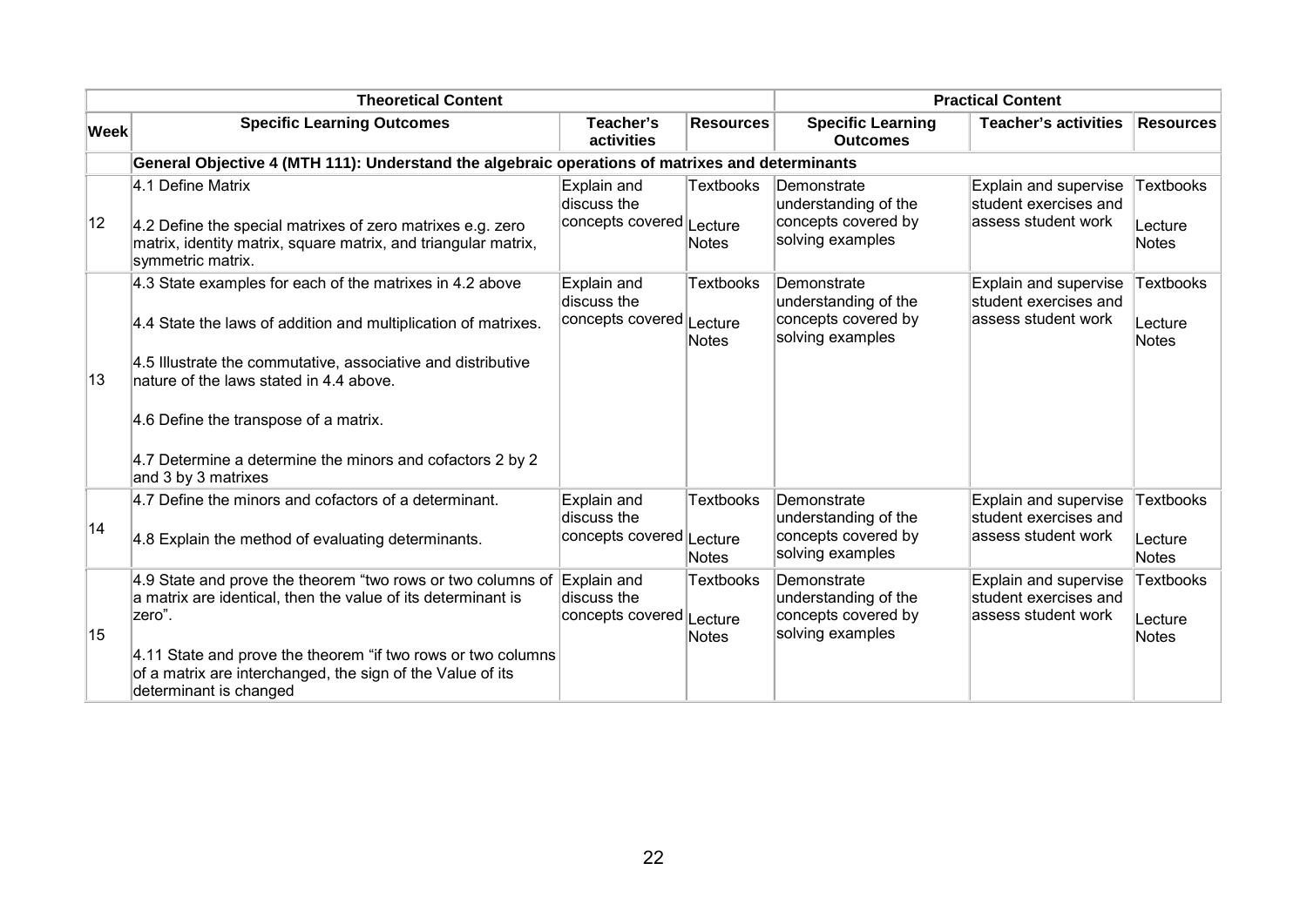**Assessment**: Give details of assignments to be used: Coursework/ Assignments %; Course test %; Practical %; Projects %; Examination %

|             | Type of Assessment Purpose and Nature of Assessment (MTH 111)        | Weighting (%) |
|-------------|----------------------------------------------------------------------|---------------|
| Examination | Final Examination (written) to assess knowledge and understanding 60 |               |
| Test        | At least 2 progress tests for feed back.                             | 20            |
| Practical   | At least 5 homeworks to be assessed by the teacher                   | 20            |
| Total       |                                                                      | 100           |

### **Recommended Textbooks & References:**

Pure Mathematics, J. K. Backhouse (et. al)

Elementary Linear Algebra, Application (7<sup>th</sup> Edition) (1973), Howard Anton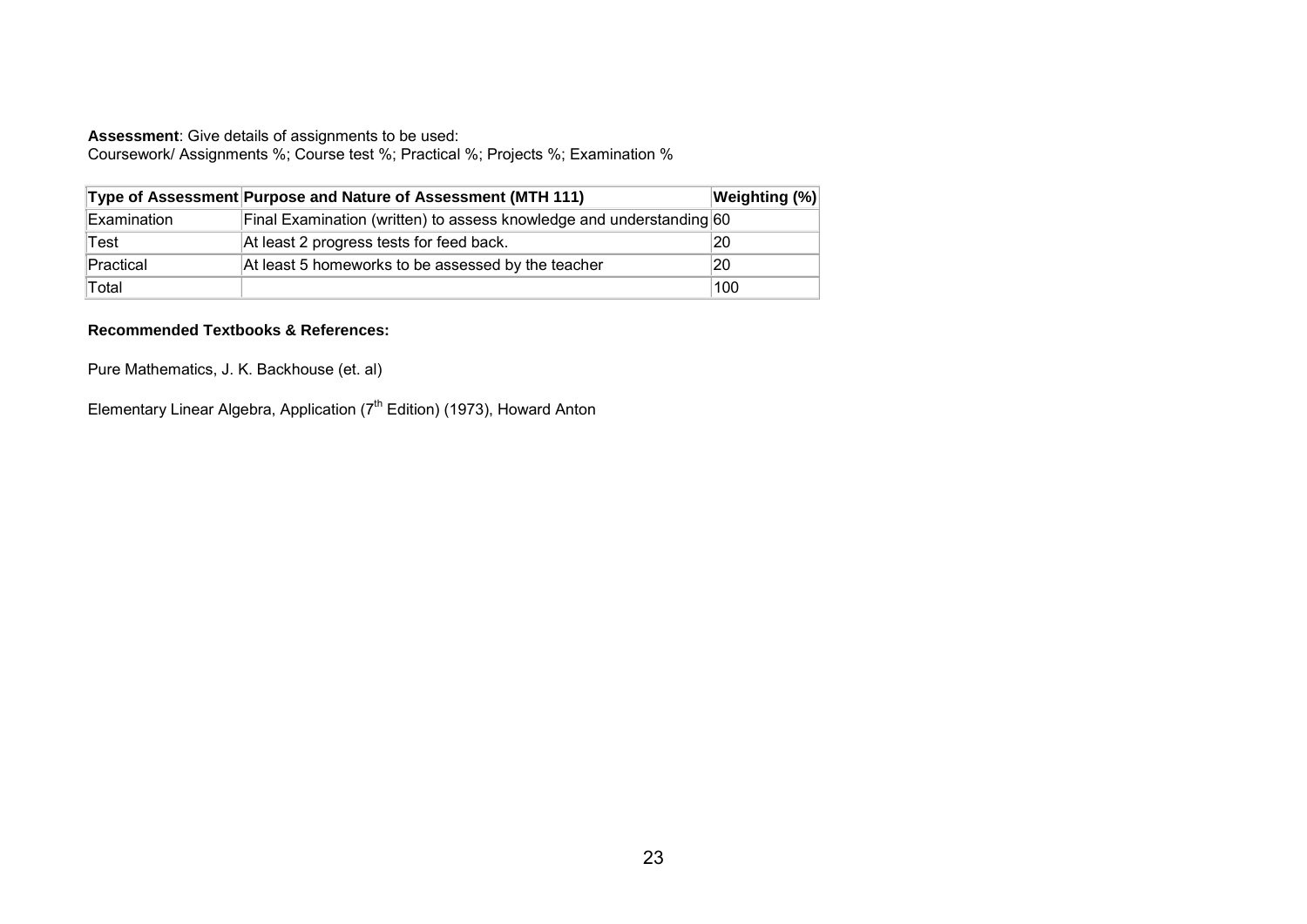## **Course: Functions & Geometry (MTH 112)**

| <b>Programme: Statistics (National Diploma)</b>                                                                                                                                                                                                                                                                                                      |                     |                            |                                |  |  |  |  |
|------------------------------------------------------------------------------------------------------------------------------------------------------------------------------------------------------------------------------------------------------------------------------------------------------------------------------------------------------|---------------------|----------------------------|--------------------------------|--|--|--|--|
| <b>Course: Functions &amp; Geometry</b>                                                                                                                                                                                                                                                                                                              | <b>Course Code:</b> | <b>Total Hours:</b>        | 5                              |  |  |  |  |
| Year: 1 Semester: 1                                                                                                                                                                                                                                                                                                                                  | Pre-requisite:      | Theoretical:<br>Practical: | 2 hours /week<br>3 hours /week |  |  |  |  |
| Goal: This course is designed to enable the student to understand basic concepts of functions and geometry                                                                                                                                                                                                                                           |                     |                            |                                |  |  |  |  |
| <b>General Objectives:</b> On completion of this course, students will be able to:                                                                                                                                                                                                                                                                   |                     |                            |                                |  |  |  |  |
| 1. Understand the concept of function and relations<br>2. Understand some special properties of functions<br>3. Understand the algebra of functions<br>4. Understand the fundamental elements of trigonometry<br>5. Understand analytic geometry of a straight line<br>6. Understand the concept of symmetry and their application to comic sections |                     |                            |                                |  |  |  |  |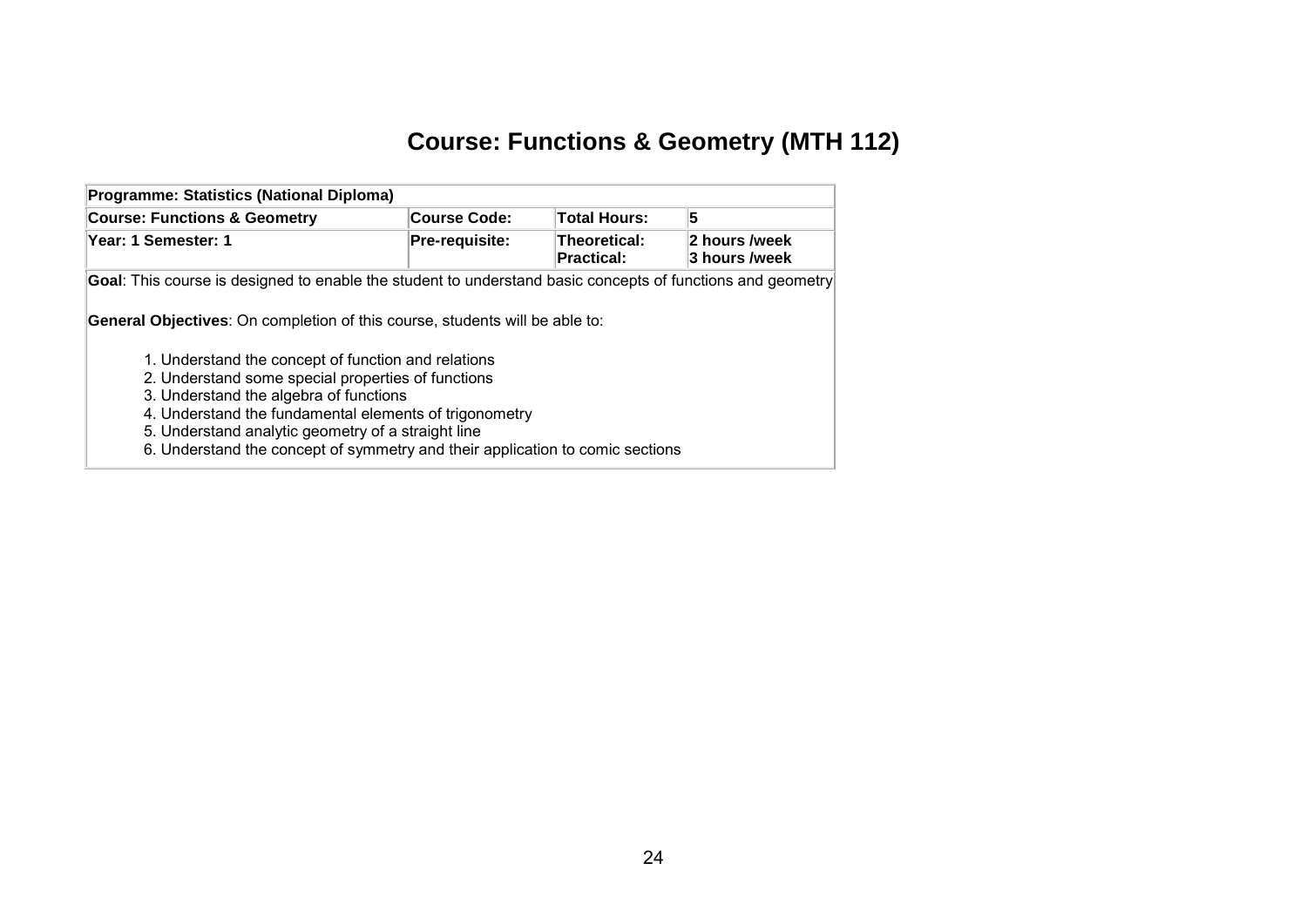|                                              | <b>Theoretical Content</b>                                                                                                                                                     |                                                          |                                      |                                                                             | <b>Practical Content</b>                                              |                                      |
|----------------------------------------------|--------------------------------------------------------------------------------------------------------------------------------------------------------------------------------|----------------------------------------------------------|--------------------------------------|-----------------------------------------------------------------------------|-----------------------------------------------------------------------|--------------------------------------|
| $ \mathsf{W}\mathsf{e}\mathsf{e}\mathsf{k} $ | <b>Specific Learning Outcomes</b>                                                                                                                                              | Teacher's activities Resources                           |                                      | <b>Learning Outcomes</b>                                                    | <b>Teacher's activities</b>                                           | <b>Resources</b>                     |
|                                              | General Objective 1 (MTH 112): Understand the concept of function and relations                                                                                                |                                                          |                                      |                                                                             |                                                                       |                                      |
| $\overline{1}$                               | 1.1 Form a Cartesian product of two sets X<br>and Y.<br>1.2 Identify a relation from a set X into a set<br>Y.                                                                  | Explain and discuss Textbooks<br>the concepts<br>covered | Lecture<br>Notes                     | Demonstrate understanding of<br>the concepts covered by solving<br>examples | Explain and supervise<br>student exercises and<br>assess student work | Textbooks<br>Lecture<br><b>Notes</b> |
|                                              | 1.3 Determine the domain and range of a<br>given function.                                                                                                                     |                                                          |                                      |                                                                             |                                                                       |                                      |
| 2                                            | 1.4 Define a function from the set X into the<br>set Y<br>1.5 Distinguish between various types of<br>functions; the polynomial; exponential and<br>logarithmic functions etc. | Explain and discuss<br>the concepts<br>covered           | <b>Textbooks</b><br>Lecture<br>Notes | Demonstrate understanding of<br>the concepts covered by solving<br>examples | Explain and supervise<br>student exercises and<br>assess student work | Textbooks<br>Lecture<br><b>Notes</b> |
|                                              | General Objective 2 (MTH 112): Understand some special properties of functions                                                                                                 |                                                          |                                      |                                                                             |                                                                       |                                      |
| 3                                            | 2.1 Distinguish between even and odd<br>functions.<br>2.2 Identify 1 to1 onto functions using<br>appropriate examples.                                                         | <b>Explain and discuss</b><br>the concepts<br>covered    | Textbooks<br>Lecture<br>Notes        | Demonstrate understanding of<br>the concepts covered by solving<br>examples | Explain and supervise<br>student exercises and<br>assess student work | Textbooks<br>Lecture<br><b>Notes</b> |
| 14                                           | 2.3 Form a composite function.<br>2.4 Determine the inverse of a function when<br>it exists                                                                                    | Explain and discuss<br>the concepts<br>covered           | <b>Textbooks</b><br>Lecture<br>Notes | Demonstrate understanding of<br>the concepts covered by solving<br>examples | Explain and supervise<br>student exercises and<br>assess student work | Textbooks<br>Lecture<br>Notes        |
|                                              | General Objective 3 (MTH 112): Understand the algebra of functions                                                                                                             |                                                          |                                      |                                                                             |                                                                       |                                      |
| 5.                                           | 3.1 Form the sum, difference product and<br>quotient of two functions                                                                                                          | Explain and discuss<br>the concepts<br>covered           | Textbooks<br>Lecture<br>Notes        | Demonstrate understanding of<br>the concepts covered by solving<br>examples | Explain and supervise<br>student exercises and<br>assess student work | Textbooks<br>Lecture<br><b>Notes</b> |
| 6                                            | 3.2 Determine the domain of the sum.<br>difference, product and quotient of two<br>functions                                                                                   | Explain and discuss<br>the concepts<br>covered           | <b>Textbooks</b><br>Lecture<br>Notes | Demonstrate understanding of<br>the concepts covered by solving<br>examples | Explain and supervise<br>student exercises and<br>assess student work | Textbooks<br>Lecture<br><b>Notes</b> |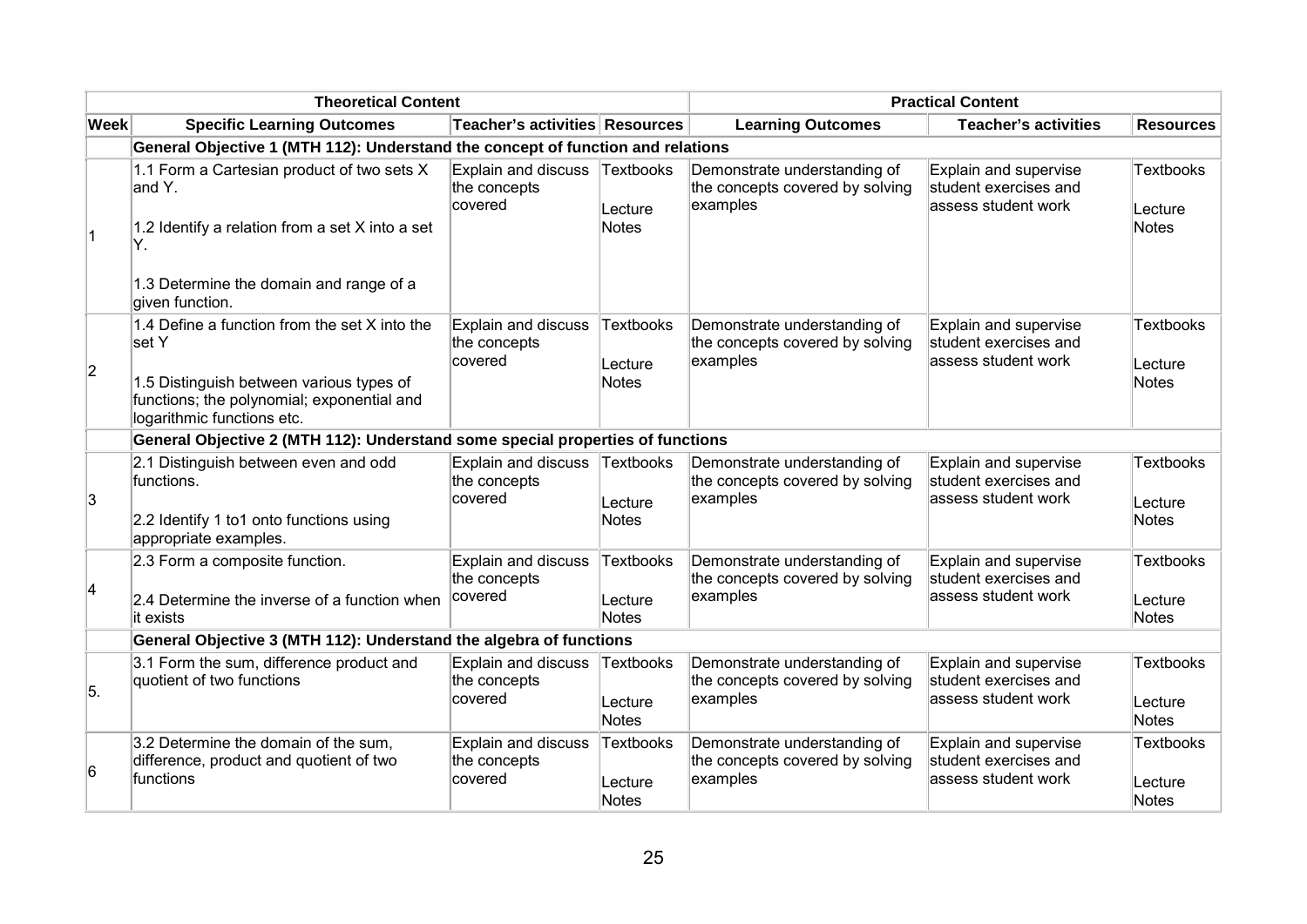|                   | <b>Theoretical Content</b>                                                                                                                                                                                            |                                                          |                                             | <b>Practical Content</b>                                                    |                                                                       |                                             |
|-------------------|-----------------------------------------------------------------------------------------------------------------------------------------------------------------------------------------------------------------------|----------------------------------------------------------|---------------------------------------------|-----------------------------------------------------------------------------|-----------------------------------------------------------------------|---------------------------------------------|
| $ \textsf{Week} $ | <b>Specific Learning Outcomes</b>                                                                                                                                                                                     | Teacher's activities Resources                           |                                             | <b>Learning Outcomes</b>                                                    | <b>Teacher's activities</b>                                           | <b>Resources</b>                            |
|                   | General Objective 4 (MTH 112): Understand the fundamental elements of trigonometry                                                                                                                                    |                                                          |                                             |                                                                             |                                                                       |                                             |
| $\vert 7 \vert$   | 4.1 Define the various trigonometric<br>functions; sine; cosine, tangent; etc.<br>4.2 Define a radian and convert from radian<br>to degrees and vice versa.                                                           | Explain and discuss Textbooks<br>the concepts<br>covered | Lecture<br><b>Notes</b>                     | Demonstrate understanding of<br>the concepts covered by solving<br>examples | Explain and supervise<br>student exercises and<br>assess student work | Textbooks<br>Lecture<br><b>Notes</b>        |
|                   | 4.3 Derive trigonometric identities.                                                                                                                                                                                  |                                                          |                                             |                                                                             |                                                                       |                                             |
| 8                 | 4.4 State and prove the addition formulae<br>4.5 Resolve a typical trigonometric equation.<br>4.6 Resolve a typical trigonometric equation,<br>using the formulae relating to half angles and<br>double angles        | Explain and discuss<br>the concepts<br>covered           | Textbooks<br>Lecture<br>Notes               | Demonstrate understanding of<br>the concepts covered by solving<br>examples | Explain and supervise<br>student exercises and<br>assess student work | <b>Textbooks</b><br>Lecture<br><b>Notes</b> |
| 19                | 4.7 Draw the graphs of the various trigometric Explain and discuss<br><b>functions</b><br>4.8 Express Acos $ax + B\sin ax$ in the form<br>Hsin (ax+B) as a sine wave<br>4.9 Identify phase shift amplitude and period | the concepts<br>covered                                  | <b>Textbooks</b><br>Lecture<br><b>Notes</b> | Demonstrate understanding of<br>the concepts covered by solving<br>examples | Explain and supervise<br>student exercises and<br>assess student work | Textbooks<br>Lecture<br><b>Notes</b>        |
|                   | General Objective 5 (MTH 112): Understand the analytic geometry of a straight line                                                                                                                                    |                                                          |                                             |                                                                             |                                                                       |                                             |
| 10                | 5.1 State the distance formula<br>5.2 Determine the slope of a straight line.                                                                                                                                         | Explain and discuss<br>the concepts<br>covered           | Textbooks<br>Lecture<br><b>Notes</b>        | Demonstrate understanding of<br>the concepts covered by solving<br>examples | Explain and supervise<br>student exercises and<br>assess student work | Textbooks<br>Lecture<br><b>Notes</b>        |
| 11                | 5.3 State the equation of a straight line in<br>various forms.<br>5.4 State the properties of parallel lines and<br>perpendicular lines.                                                                              | <b>Explain and discuss</b><br>the concepts<br>covered    | <b>Textbooks</b><br>Lecture<br><b>Notes</b> | Demonstrate understanding of<br>the concepts covered by solving<br>examples | Explain and supervise<br>student exercises and<br>assess student work | Textbooks<br>Lecture<br><b>Notes</b>        |
| $ 12\rangle$      | 5.5 Determine the distance from a point to a<br>line                                                                                                                                                                  | Explain and discuss<br>the concepts<br>covered           | Textbooks<br>Lecture<br><b>Notes</b>        | Demonstrate understanding of<br>the concepts covered by solving<br>examples | Explain and supervise<br>student exercises and<br>assess student work | Textbooks<br>Lecture<br><b>Notes</b>        |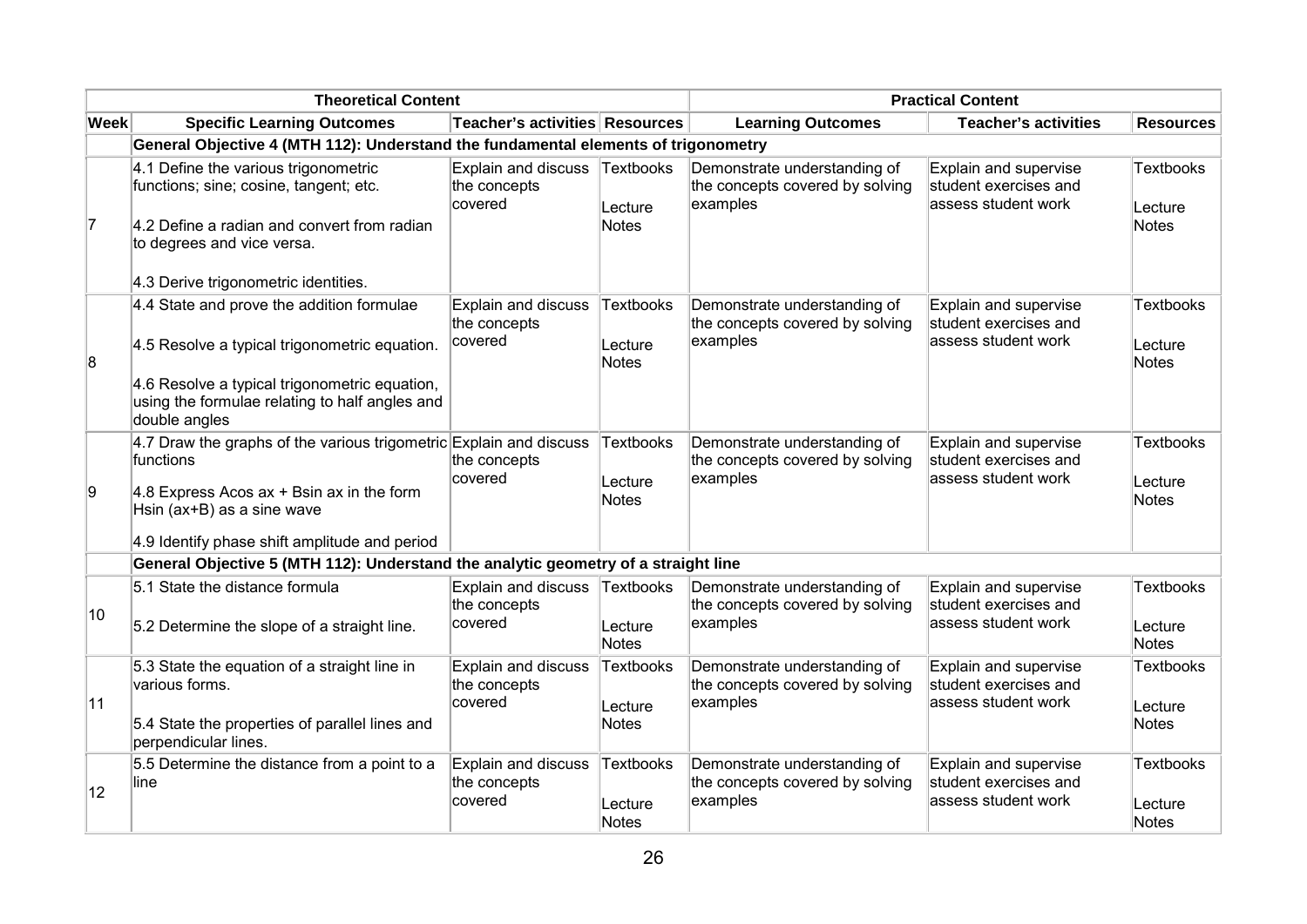| <b>Theoretical Content</b> |                                                                                                                           |                                                |                      | <b>Practical Content</b>                                                    |                                                                        |                             |
|----------------------------|---------------------------------------------------------------------------------------------------------------------------|------------------------------------------------|----------------------|-----------------------------------------------------------------------------|------------------------------------------------------------------------|-----------------------------|
| <b>Week</b>                | <b>Specific Learning Outcomes</b>                                                                                         | Teacher's activities Resources                 |                      | <b>Learning Outcomes</b>                                                    | <b>Teacher's activities</b>                                            | <b>Resources</b>            |
|                            | General Objective 6 (MTH 112): Understand the concept of symmetry and their applications to conic sections                |                                                |                      |                                                                             |                                                                        |                             |
| 13                         | 6.1 Define reflection and symmetry and<br>illustrate with examples.                                                       | Explain and discuss<br>the concepts<br>covered | Textbooks<br>Lecture | Demonstrate understanding of<br>the concepts covered by solving<br>examples | Explain and supervise<br>student exercises and<br>lassess student work | <b>Textbooks</b><br>Lecture |
|                            | 6.2 State the general equation of each conic<br>section; circle, parabola and ellipse.                                    |                                                | Notes                |                                                                             |                                                                        | Notes                       |
|                            | 6.3 Translate and rotate axes.                                                                                            | Explain and discuss<br>the concepts            | Textbooks            | Demonstrate understanding of<br>the concepts covered by solving             | Explain and supervise<br>student exercises and                         | Textbooks                   |
| 14                         | 6.4 Solve problems relating to conic sections<br>e.g. find centre, foci, axies of symmetry,<br>vertices eccentricity etc. | covered                                        | Lecture<br>Notes     | examples                                                                    | assess student work                                                    | Lecture<br>Notes            |
| 15                         | 6.5 Draw graph each of the conic sections                                                                                 | Explain and discuss<br>the concepts            | Textbooks            | Demonstrate understanding of<br>the concepts covered by solving             | Explain and supervise<br>student exercises and                         | <b>Textbooks</b>            |
|                            |                                                                                                                           | covered                                        | Lecture<br>Notes.    | examples                                                                    | lassess student work                                                   | Lecture<br>Notes            |

**Assessment**: Give details of assignments to be used:

Coursework/ Assignments %; Course test %; Practical %; Projects %; Examination %

|             | Type of Assessment Purpose and Nature of Assessment (MTH 112)        | <b>Weighting (%)</b> |
|-------------|----------------------------------------------------------------------|----------------------|
| Examination | Final Examination (written) to assess knowledge and understanding 60 |                      |
| Test        | At least 2 progress tests for feed back.                             | 20                   |
| Practical   | At least 5 homeworks to be assessed by the teacher                   | 20                   |
| Total       |                                                                      | 100                  |

**Recommended Textbooks & References:**

College Mathematics. Vol. I. (2002), H. S. Thung (et. al)

A Survey of College Mathematics, Donald R. Hurver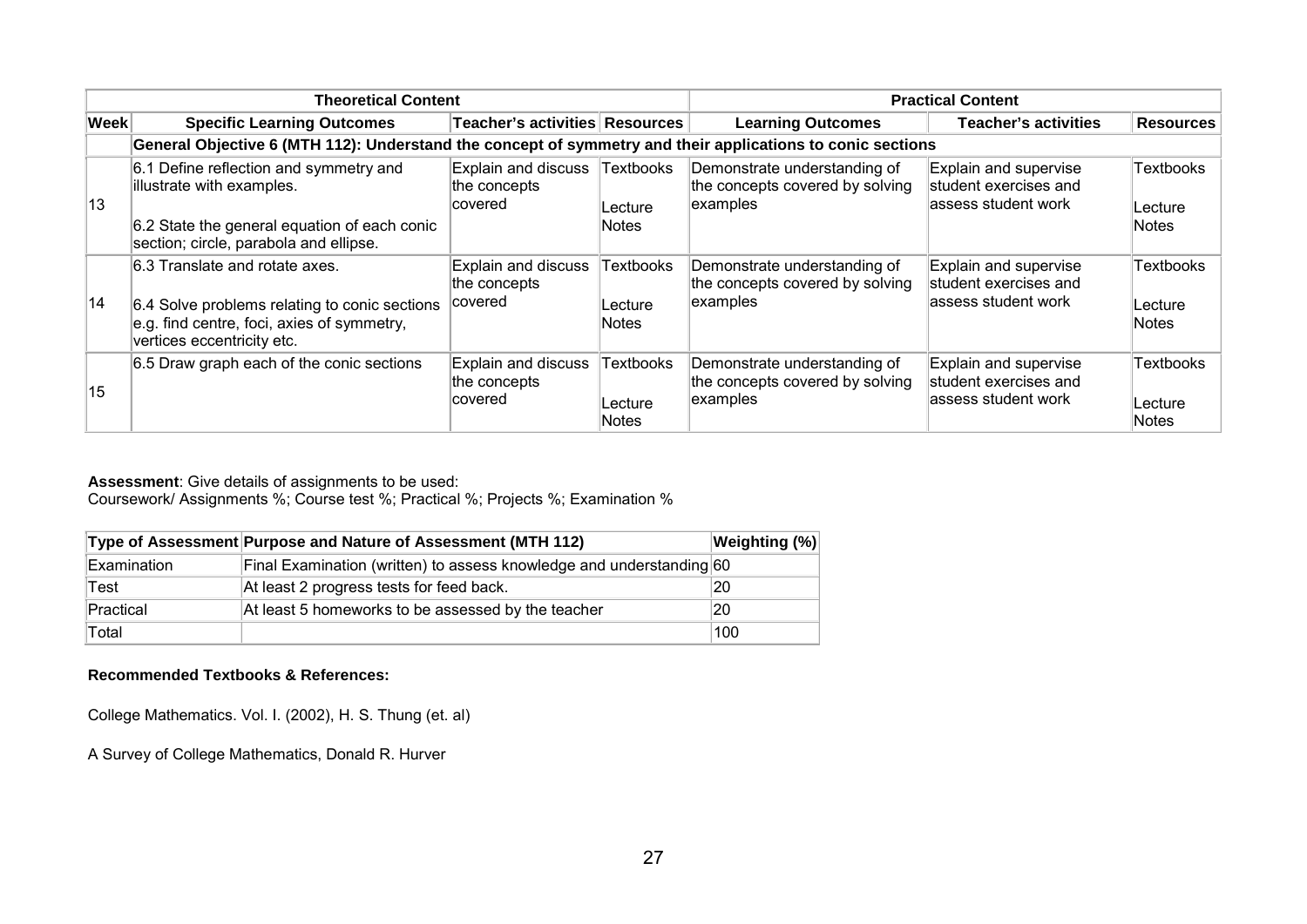## **Course: Introduction to Computers (COM 10I)**

| <b>Programme: Statistics (National Diploma)</b>                       |                                                                                                                                                                                                                                                                                                                                                                                                                                                                                                                                                             |            |                                             |  |  |  |  |  |
|-----------------------------------------------------------------------|-------------------------------------------------------------------------------------------------------------------------------------------------------------------------------------------------------------------------------------------------------------------------------------------------------------------------------------------------------------------------------------------------------------------------------------------------------------------------------------------------------------------------------------------------------------|------------|---------------------------------------------|--|--|--|--|--|
| Course: Introduction to Computers Course Code: COM 10I Total Hours: 6 |                                                                                                                                                                                                                                                                                                                                                                                                                                                                                                                                                             |            |                                             |  |  |  |  |  |
| Year: 1 Semester: 1                                                   | Pre-requisite:                                                                                                                                                                                                                                                                                                                                                                                                                                                                                                                                              | Practical: | Theoretical: 3 hours /week<br>3 hours /week |  |  |  |  |  |
|                                                                       |                                                                                                                                                                                                                                                                                                                                                                                                                                                                                                                                                             |            |                                             |  |  |  |  |  |
| 7. Understand the concept of a computer network                       | Goal: This course is designed to enable students to acquire a basic knowledge of computers<br><b>General Objectives:</b> On completion of this course the diplomate, should be able to:<br>1. Understand the history, classification and impact of computers.<br>2. Know the concept of computer hardware<br>3. Know the concept of computer software.<br>4. Understand computer data processing systems.<br>5 Know the procedures for computer and data preparation method.<br>6. Understand security and safety procedures within a computer environment. |            |                                             |  |  |  |  |  |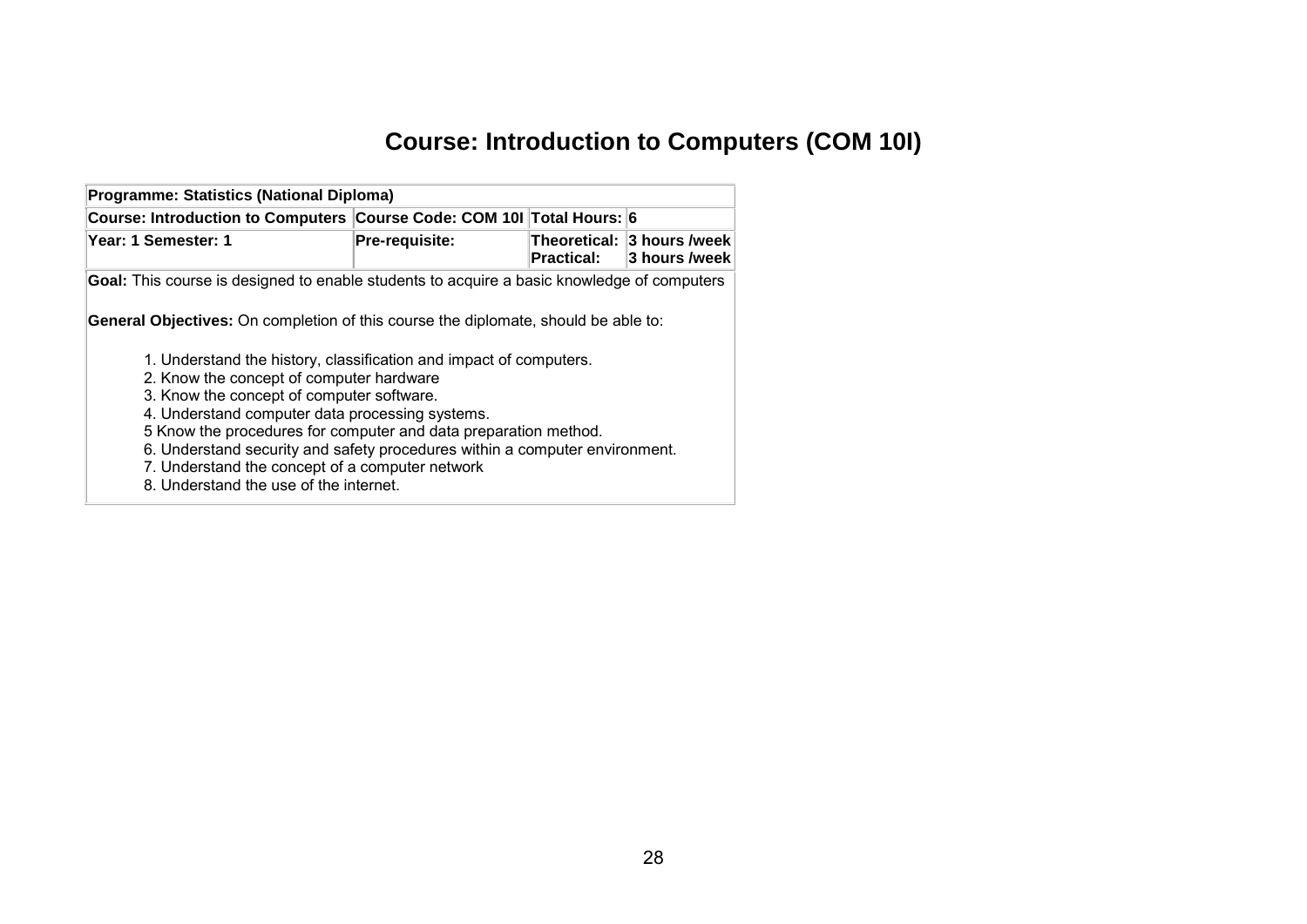|                |                                                                                                                | <b>Theoretical Content</b>                                                                     |                                                       |                                                                                           | <b>Practical Content</b>                                     |                                        |
|----------------|----------------------------------------------------------------------------------------------------------------|------------------------------------------------------------------------------------------------|-------------------------------------------------------|-------------------------------------------------------------------------------------------|--------------------------------------------------------------|----------------------------------------|
| <b>Week</b>    | <b>Specific Learning Outcomes</b>                                                                              | <b>Teacher's activities</b>                                                                    | <b>Resources</b>                                      | <b>Specific Learning</b><br><b>Outcomes</b>                                               | <b>Teacher's activities</b>                                  | <b>Resources</b>                       |
|                | General Objective 1 (COM 101): Understand the history, classification and impact of computers.                 |                                                                                                |                                                       |                                                                                           |                                                              |                                        |
|                | 1.1 Define the computer                                                                                        | Define computer                                                                                | White Board.                                          | Be able to classify<br>computer systems.                                                  | Guide students to classify Networked PCs<br>computer systems | loaded with                            |
| 1              | 1.2 Describe the development of<br>computers, in particular abacas,<br>Pascal, Babbage, Hollerith and ENIAC.   | Trace the history of<br>computer.                                                              | PC loaded with<br>Power point and<br>connected to OHP |                                                                                           |                                                              | software<br>packages.                  |
|                | 1.3 Classify computers according to<br>generations from 1st - 5th generation<br>(any subsequent generation)    | Classify the computer<br>according to generations                                              |                                                       |                                                                                           |                                                              |                                        |
|                | 1.4 Distinguish between analog, digital, Distinguish between types<br>and hybrid computers                     | and classes of computers.                                                                      | White Board.<br>PC loaded with                        | Be able to classify<br>computer systems.                                                  | Guide students to classify Networked PCs<br>computer systems | loaded with<br>software                |
| $\overline{2}$ | 1.5 Explains the social implication of<br>computers on society in particular<br>privacies and quality of life. | Highlight the implications of Power point and<br>computers to the society.                     | connected to OHP                                      |                                                                                           |                                                              | packages.                              |
|                | 1.6 List the benefits of computers to<br>the society.                                                          | Outline the benefit of<br>computer to the society.                                             |                                                       |                                                                                           |                                                              |                                        |
|                | General Objective 2 (COM 101): Know the concept of computer hardware                                           |                                                                                                |                                                       |                                                                                           |                                                              |                                        |
|                | 2.1 Describe computer hardware<br>configuration.                                                               | Discuss the meaning of<br>hardware.                                                            | White Board.                                          | Be able to Identify the<br>various components of how to identify the<br>a computer system | Guide the students on<br>various components of a             | A DEMO PC<br>showing its<br>components |
|                | 2.2 List some input and output units                                                                           | Discuss the various<br>components and functions                                                | PC loaded with<br>Power point and<br>connected to OHP |                                                                                           | computer system                                              |                                        |
| 3              | 2.3 Describe the function of the out<br>unit.                                                                  | of various hardware units.                                                                     |                                                       |                                                                                           |                                                              |                                        |
|                |                                                                                                                | Discuss computer software<br>programming languages<br>and differentiate between<br>the levels. |                                                       |                                                                                           |                                                              |                                        |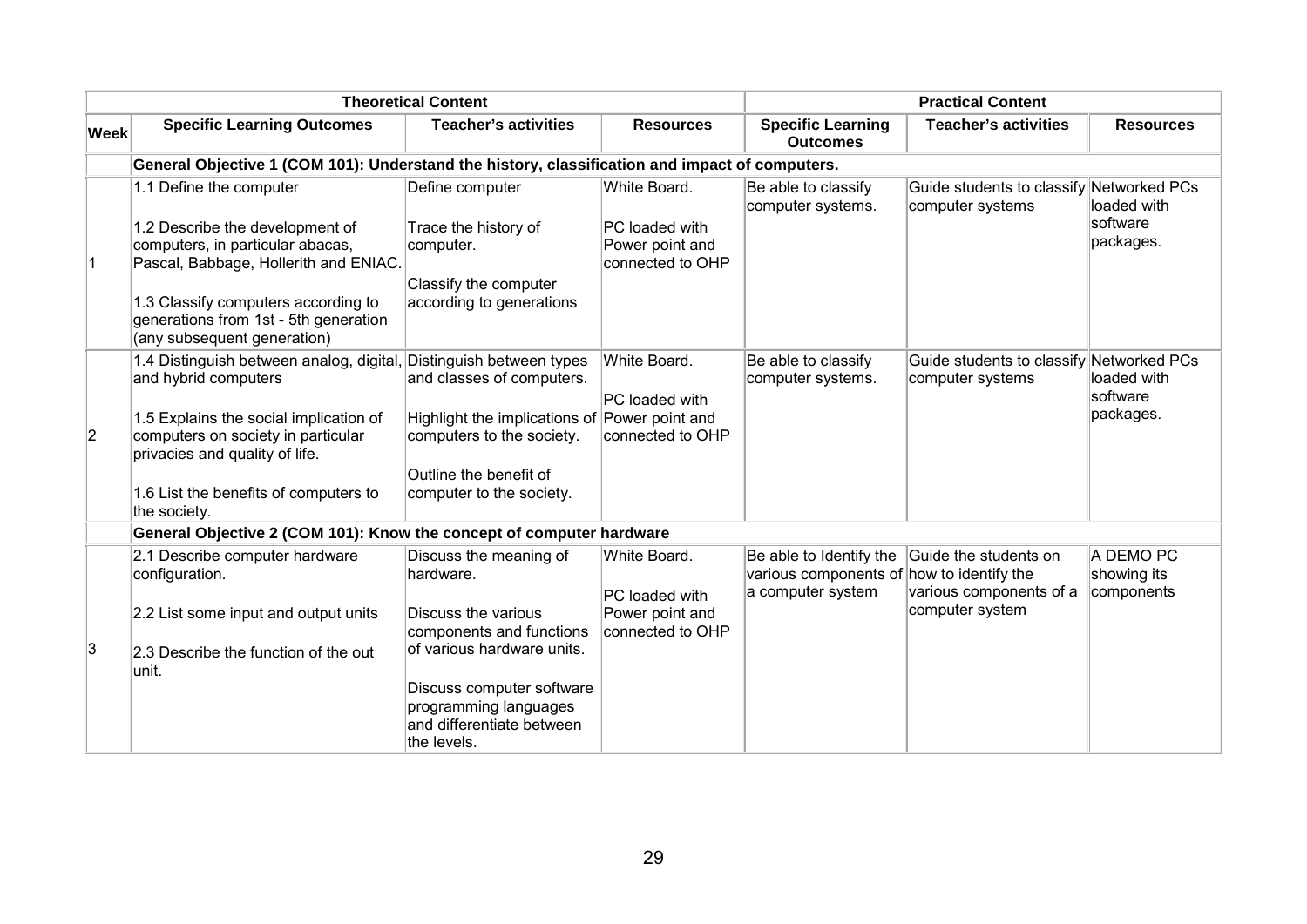| <b>Theoretical Content</b>                   |                                                                                                                  |                                                                                                                 | <b>Practical Content</b>                          |                                                                                            |                                                                                                                       |                                                                       |
|----------------------------------------------|------------------------------------------------------------------------------------------------------------------|-----------------------------------------------------------------------------------------------------------------|---------------------------------------------------|--------------------------------------------------------------------------------------------|-----------------------------------------------------------------------------------------------------------------------|-----------------------------------------------------------------------|
| $ \mathsf{W}\mathsf{e}\mathsf{e}\mathsf{k} $ | <b>Specific Learning Outcomes</b>                                                                                | <b>Teacher's activities</b>                                                                                     | <b>Resources</b>                                  | <b>Specific Learning</b><br><b>Outcomes</b>                                                | <b>Teacher's activities</b>                                                                                           | <b>Resources</b>                                                      |
|                                              | 2.4 Describe the function of C.P.U.<br>2.5 List some auxiliary Units.                                            | Discuss the various<br>components and functions<br>of various hardware units.                                   | White Board.<br>PC loaded with<br>Power point and | Be able to Identify the<br>various components of how to identify the<br>a computer system  | Guide the students on<br>various components of a<br>computer system                                                   | A DEMO PC<br>showing its<br>components                                |
| 4                                            | 2.6 Describe the function of the<br>auxiliary memory<br>2.7 Define bits, byte, nibble, word and<br>storage size. | Discuss computer software connected to OHP<br>programming languages<br>and differentiate between<br>the levels. |                                                   |                                                                                            |                                                                                                                       |                                                                       |
|                                              | General Objective 3 (COM 101): Know the concept of computer software.                                            |                                                                                                                 |                                                   |                                                                                            |                                                                                                                       |                                                                       |
|                                              | 3.1 Explain software and its various<br>types                                                                    | Discuss software and its<br>various types.                                                                      | White Board.                                      | Be able to load<br>computer packages on various computer<br>computer system                | Demonstrate how to load<br>packages on computer                                                                       | Networked PCs<br>loaded with<br>different computer                    |
| 5                                            | 3.2 Distinguish between the low - level<br>and high - level languages.                                           | Explain computer packages Power point and<br>and its various types.                                             | PC loaded with<br>connected to OHP                |                                                                                            | systems                                                                                                               | packages                                                              |
|                                              | 3.3 Explain source and object<br>programmes.                                                                     |                                                                                                                 |                                                   |                                                                                            |                                                                                                                       |                                                                       |
|                                              | 3.4 Define a translator.                                                                                         | Discuss software and its<br>various types.                                                                      | White Board.                                      | Be able to load<br>computer packages on various computer                                   | Demonstrate how to load Networked PCs                                                                                 | loaded with                                                           |
| 6                                            | 3.5 Explain types of translators:<br>assembler, compiler, and interpreter.                                       | Explain computer packages Power point and<br>and its various types.                                             | PC loaded with<br>connected to OHP                | computer system                                                                            | packages on computer<br>systems                                                                                       | different computer<br>packages                                        |
|                                              | 3.6 Explain the use of package<br>programs.                                                                      |                                                                                                                 |                                                   |                                                                                            |                                                                                                                       |                                                                       |
|                                              | General Objective 4 (COM 101): Understand computer data processing systems.                                      |                                                                                                                 |                                                   |                                                                                            |                                                                                                                       |                                                                       |
| 17                                           | 4.1 Explain different processing<br>modes.                                                                       | Explain offline and online<br>concepts<br>Define batch processing,                                              | White Board.<br>PC loaded with<br>Power point and | Be able to recognize<br>life problems requiring<br>the application of the<br>various modes | Guide the students on<br>how to identify real life<br>problems requiring the<br>various data processing<br>techniques | <b>Networked PCs</b><br>loaded with<br>different computer<br>packages |
|                                              |                                                                                                                  | real time, time sharing and<br>distributed processing                                                           | connected to OHP                                  |                                                                                            |                                                                                                                       |                                                                       |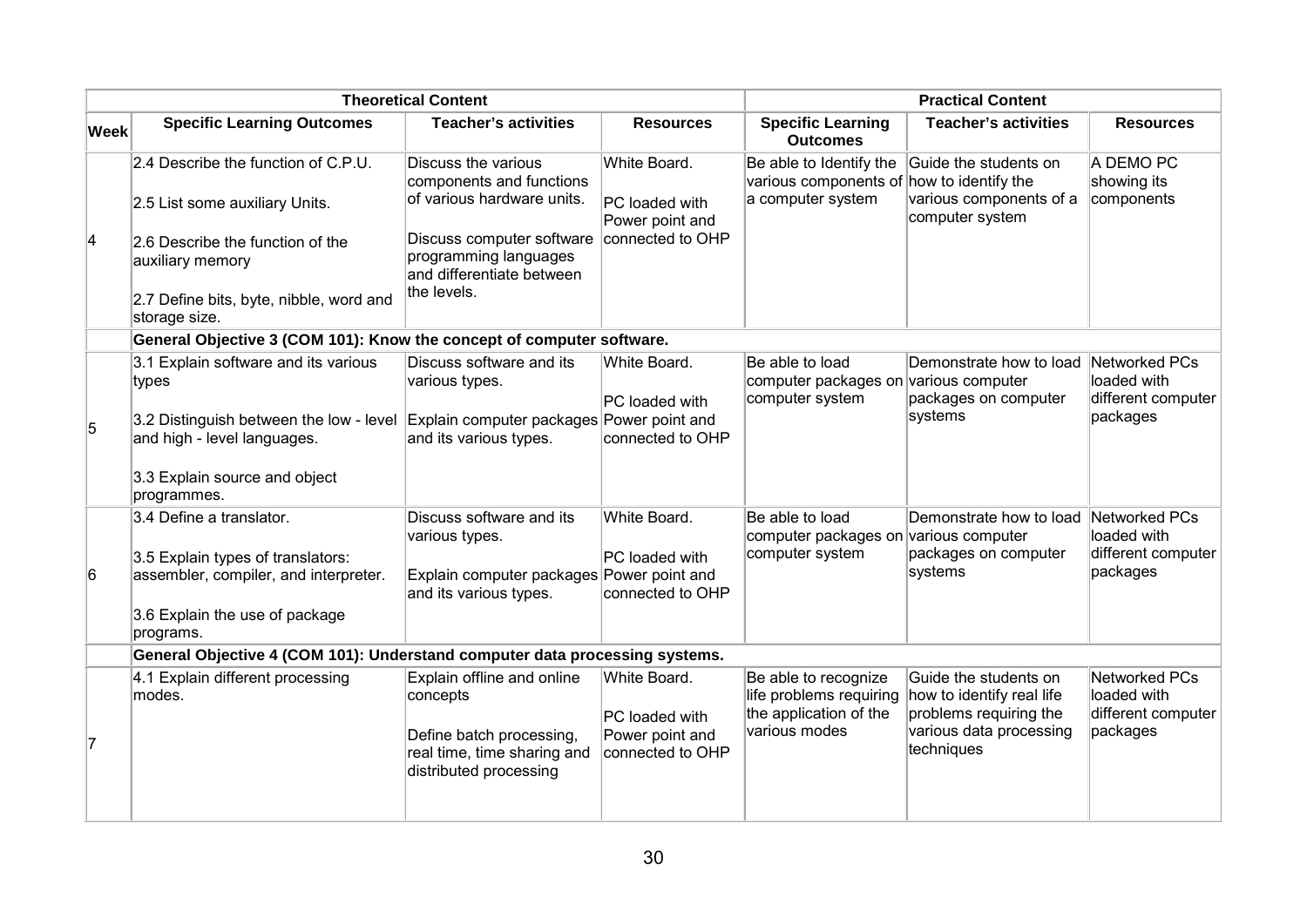|      |                                                                                                                                                                                                                     | <b>Theoretical Content</b>                                                                                                                                                                                |                                                                                           |                                                                         | <b>Practical Content</b>                                                                                                |                                                            |
|------|---------------------------------------------------------------------------------------------------------------------------------------------------------------------------------------------------------------------|-----------------------------------------------------------------------------------------------------------------------------------------------------------------------------------------------------------|-------------------------------------------------------------------------------------------|-------------------------------------------------------------------------|-------------------------------------------------------------------------------------------------------------------------|------------------------------------------------------------|
| Week | <b>Specific Learning Outcomes</b>                                                                                                                                                                                   | <b>Teacher's activities</b>                                                                                                                                                                               | <b>Resources</b>                                                                          | <b>Specific Learning</b><br><b>Outcomes</b>                             | <b>Teacher's activities</b>                                                                                             | <b>Resources</b>                                           |
|      |                                                                                                                                                                                                                     | Differentiate between batch<br>processing, real time<br>processing, time-sharing<br>and distributed processing<br>system.                                                                                 |                                                                                           |                                                                         |                                                                                                                         |                                                            |
|      | General Objective 5 (COM 101): Know the procedures for computer and data preparation method.                                                                                                                        |                                                                                                                                                                                                           |                                                                                           |                                                                         |                                                                                                                         |                                                            |
| 8    | 5.1 Be able to explain how to operate a Discuss the principles and<br>computer system                                                                                                                               | procedures of operating the<br>computer system, the fix<br>up, start up and shut-down<br>systems                                                                                                          | White Board.<br>PC loaded with<br>Power point and<br>connected to OHP<br><b>Diskettes</b> | Be able to<br>boot and shut down<br>computer system<br>Format diskettes | Guide the students on<br>how to operate the<br>computer.<br>Show different storage<br>media to students                 | Networked PCs<br>and storage<br>media such as<br>diskette. |
| 9    | 5.2 Understand the initialization and<br>formatting of storage media.                                                                                                                                               | Discuss initialization and<br>formatting of storage<br>devices such as disks and<br>diskettes                                                                                                             | White Board.<br>PC loaded with<br>Power point and<br>connected to OHP<br><b>Diskettes</b> | Be able to<br>boot and shut down<br>computer system<br>Format diskettes | Guide the students on<br>how to operate the<br>computer.<br>Show different storage<br>media to students                 | Networked PCs<br>and storage<br>media such as<br>diskette. |
|      | General Objective 6 (COM 101): Understand security and safety procedures within a computer environment.                                                                                                             |                                                                                                                                                                                                           |                                                                                           |                                                                         |                                                                                                                         |                                                            |
| 10   | 6.1 Understand data control<br>techniques, operating procedure of a<br>computer installation, safety regulation<br>in computer installation, method of<br>preventing hazards such as fire,<br>flooding and sabotage | Explain data control<br>techniques.<br>Describe standard<br>operating procedures of a<br>computer installation.<br>Explain the need for<br>computer room security.<br>Explain computer system<br>auditing | White Board<br>PC loaded with<br>relevant software<br>packages and<br>connected to OHP    | Be able to formulate<br>passwords.                                      | Guide students on how to Networked PCs<br>formulate simple<br>password that they could media such as<br>easily remember | and storage<br>diskette.                                   |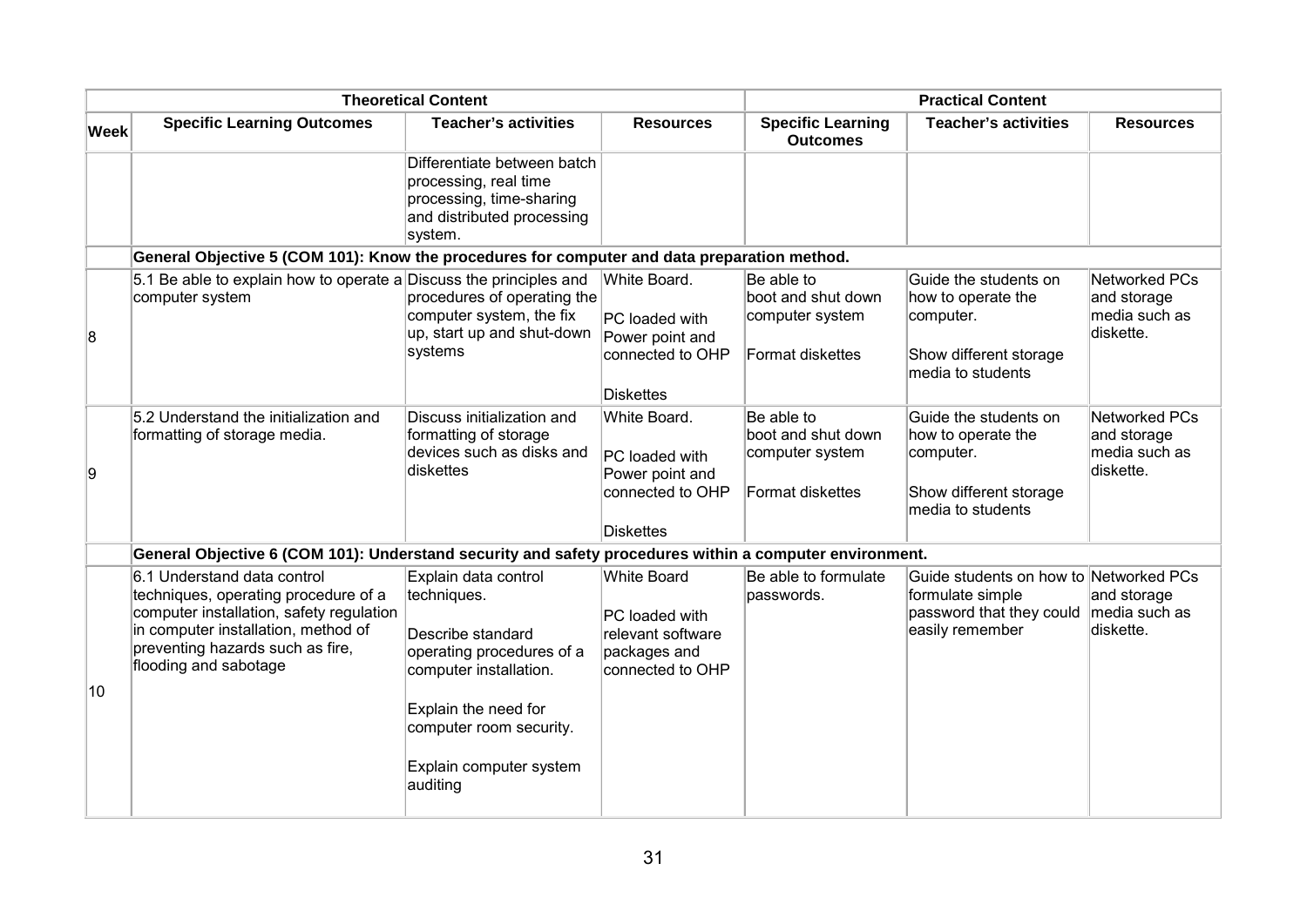| <b>Theoretical Content</b> |                                                                                                       |                                                                          | <b>Practical Content</b>                              |                                                                           |                                                                                        |                                                            |
|----------------------------|-------------------------------------------------------------------------------------------------------|--------------------------------------------------------------------------|-------------------------------------------------------|---------------------------------------------------------------------------|----------------------------------------------------------------------------------------|------------------------------------------------------------|
| <b>Week</b>                | <b>Specific Learning Outcomes</b>                                                                     | <b>Teacher's activities</b>                                              | <b>Resources</b>                                      | <b>Specific Learning</b><br><b>Outcomes</b>                               | <b>Teacher's activities</b>                                                            | <b>Resources</b>                                           |
|                            |                                                                                                       | Explain methods of<br>preventing hazards fire,<br>flooding sabotage etc. |                                                       |                                                                           |                                                                                        |                                                            |
|                            | 6.2 Understand security methods in<br>computer installation and the need for<br>users passwords       | Describe file security<br>methods in computer<br>installations.          | <b>White Board</b><br>PC loaded with                  | Be able to formulate<br>passwords.                                        | Guide students on how to Networked PCs<br>formulate simple<br>password that they could | and storage<br>media such as                               |
| 11                         |                                                                                                       | Explain the need for file<br>security in computer<br>installation.       | relevant software<br>packages and<br>connected to OHP |                                                                           | easily remember                                                                        | diskette.                                                  |
|                            |                                                                                                       | Explain the user passwords<br>and user name.                             |                                                       |                                                                           |                                                                                        |                                                            |
|                            | General Objective 7 (COM 101): Understand the concept of a computer network                           |                                                                          |                                                       |                                                                           |                                                                                        |                                                            |
|                            | 7.1 Define and explain network,<br>7.2 Describe different types of network Explain different types of | Define computer network.                                                 | White Board<br>PC loaded with                         | Be able to identify<br>various computer<br>topologies                     | Guide the students on<br>how to identify various<br>network topologies.                | Networked PCs<br>and storage<br>media such as              |
| $ 12\rangle$               | organization such as star, ring and<br>bus.                                                           | network organization such<br>as star, ring, bus etc.                     | power point and<br>connected to OHP                   | Find out different<br>organizations using<br>the different<br>topologies. |                                                                                        | diskette.                                                  |
|                            | 7.3 Explain LAN and WAN.                                                                              | Describe different types of<br>network: LAN, WAN                         | White Board<br>PC loaded with<br>power point and      | Be able to identify<br>various computer<br>topologies                     | Guide the students on<br>how to identify various<br>network topologies.                | Networked PCs<br>and storage<br>media such as<br>diskette. |
| 13                         |                                                                                                       |                                                                          | connected to OHP                                      | Find out different<br>organizations using<br>the different<br>topologies. |                                                                                        |                                                            |
|                            | General Objective 8 (COM 101): Understand the use of the internet                                     |                                                                          |                                                       |                                                                           |                                                                                        |                                                            |
|                            | 8.1 Define internet and describe its<br>resources                                                     | Define internet                                                          | White Board.                                          | Be able to<br>Search for materials                                        | Guide students on how to Networked PCs<br>search for materials on                      | connected to the                                           |
| 14                         | 8.2 Explain the processes involved in                                                                 | Describe resources of<br>internet                                        | PC loaded with<br>power point and                     | on the internet.                                                          | the internet.                                                                          | internet.                                                  |
|                            | searching the internet for materials.                                                                 |                                                                          | internet browser                                      |                                                                           |                                                                                        |                                                            |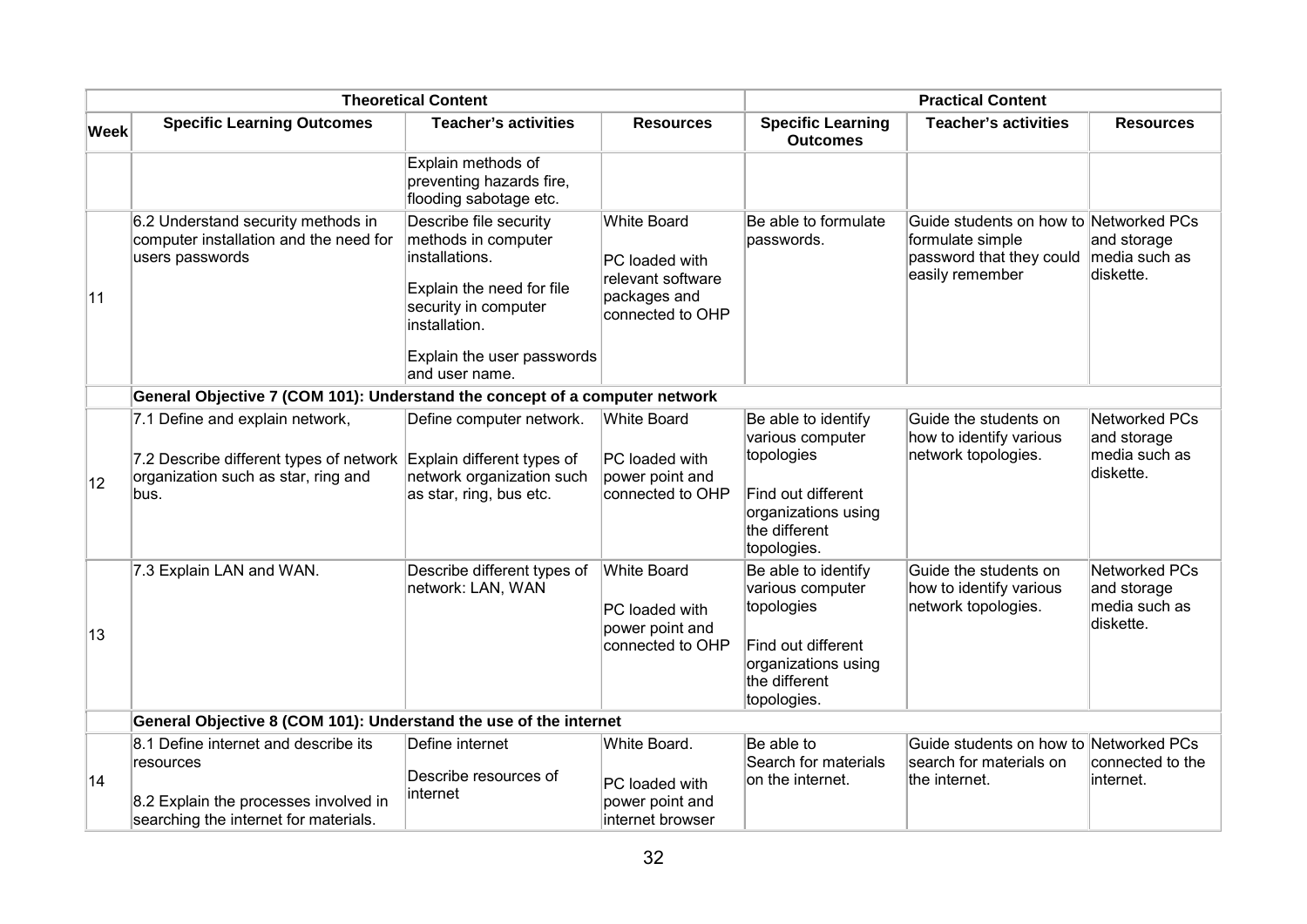|             |                                   | <b>Theoretical Content</b>                                                   |                                                     |                                                 | <b>Practical Content</b>     |                                                 |
|-------------|-----------------------------------|------------------------------------------------------------------------------|-----------------------------------------------------|-------------------------------------------------|------------------------------|-------------------------------------------------|
| <b>Week</b> | <b>Specific Learning Outcomes</b> | <b>Teacher's activities</b>                                                  | <b>Resources</b>                                    | <b>Specific Learning</b><br><b>Outcomes</b>     | <b>Teacher's activities</b>  | <b>Resources</b>                                |
|             |                                   | Explain the processes<br>involved in browsing and<br>searching the internet. | and connected to<br><b>OHP</b>                      |                                                 |                              |                                                 |
|             |                                   | Explain the meaning of<br>ISP.                                               |                                                     |                                                 |                              |                                                 |
|             | 8.3 Explain the concept of E-mail | Explain the concept of e-<br>mail address.<br>Describe the processes of      | White Board.<br>PC loaded with<br>power point and   | Compose and send E- Demonstrate how to<br>mail. | compose and send E-<br>mail. | Networked PCs<br>connected to the<br>linternet. |
| 15          |                                   | acquiring an e-mail<br>address.                                              | internet browser<br>land connected to<br><b>OHP</b> |                                                 |                              |                                                 |
|             |                                   | Describe the process of<br>sending and receiving an e-<br>mail.              |                                                     |                                                 |                              |                                                 |

#### **Assessment**: Give details of assignments to be used:

Coursework/ Assignments %; Course test %; Practical %; Projects %; Examination %

|             | Type of Assessment Purpose and Nature of Assessment (COM 101)        | Weighting (%) |
|-------------|----------------------------------------------------------------------|---------------|
| Examination | Final Examination (written) to assess knowledge and understanding 60 |               |
| Test        | At least 2 progress tests for feed back.                             | 20            |
| Practical   | At least 5 homeworks to be assessed by the teacher                   | 20            |
| Total       |                                                                      | 100           |

**Recommended Textbooks & References:**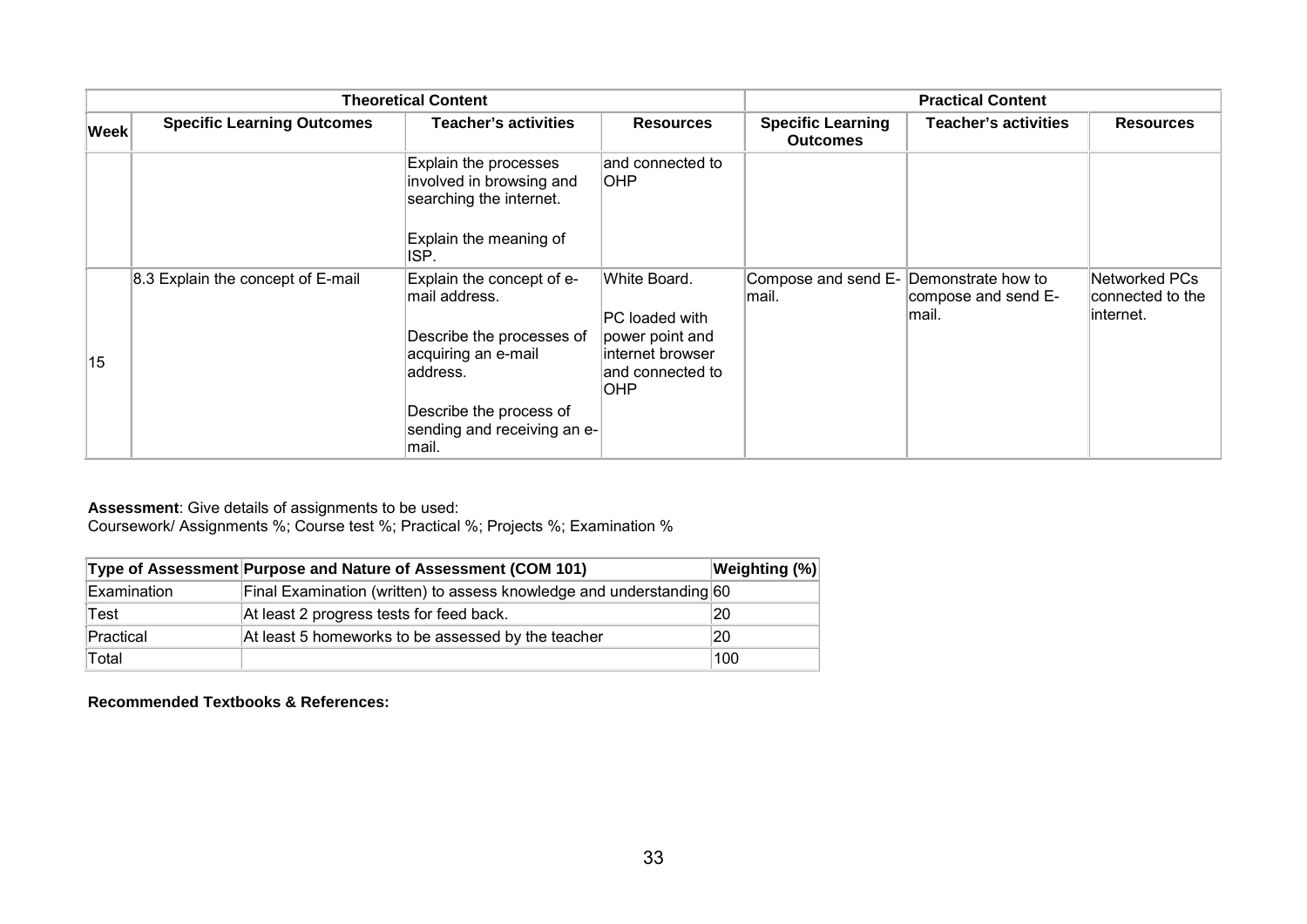# **Course: Technical English I (STA 113)**

| <b>Programme: Statistics (National Diploma)</b>                                                                                                                                                   |                                                                                                                         |                                   |                              |  |  |  |  |
|---------------------------------------------------------------------------------------------------------------------------------------------------------------------------------------------------|-------------------------------------------------------------------------------------------------------------------------|-----------------------------------|------------------------------|--|--|--|--|
| <b>Course: Technical English I</b>                                                                                                                                                                | Course Code: STA 113                                                                                                    | <b>Total Hours:</b>               |                              |  |  |  |  |
| Year: 1 Semester: 1                                                                                                                                                                               | <b>Pre-requisite:</b>                                                                                                   | Theoretical:<br><b>Practical:</b> | 1 hour /week<br>1 hour /week |  |  |  |  |
| Goal: This course is designed to provide the student with the skills required to write statistical reports and communicate professionally in good English.                                        |                                                                                                                         |                                   |                              |  |  |  |  |
| <b>General Objectives:</b> On completion of this course, the diplomate will be able to:<br>1. Write reports, including statistical input, by using good English and appropriate layouts (formats) |                                                                                                                         |                                   |                              |  |  |  |  |
| 4. Construct a poster on a statistical topic.<br>5. Deliver a short lecture on a statistical topic                                                                                                | 2. Engage in professional correspondence<br>3. Write a full report on a statistical investigation in an accepted format |                                   |                              |  |  |  |  |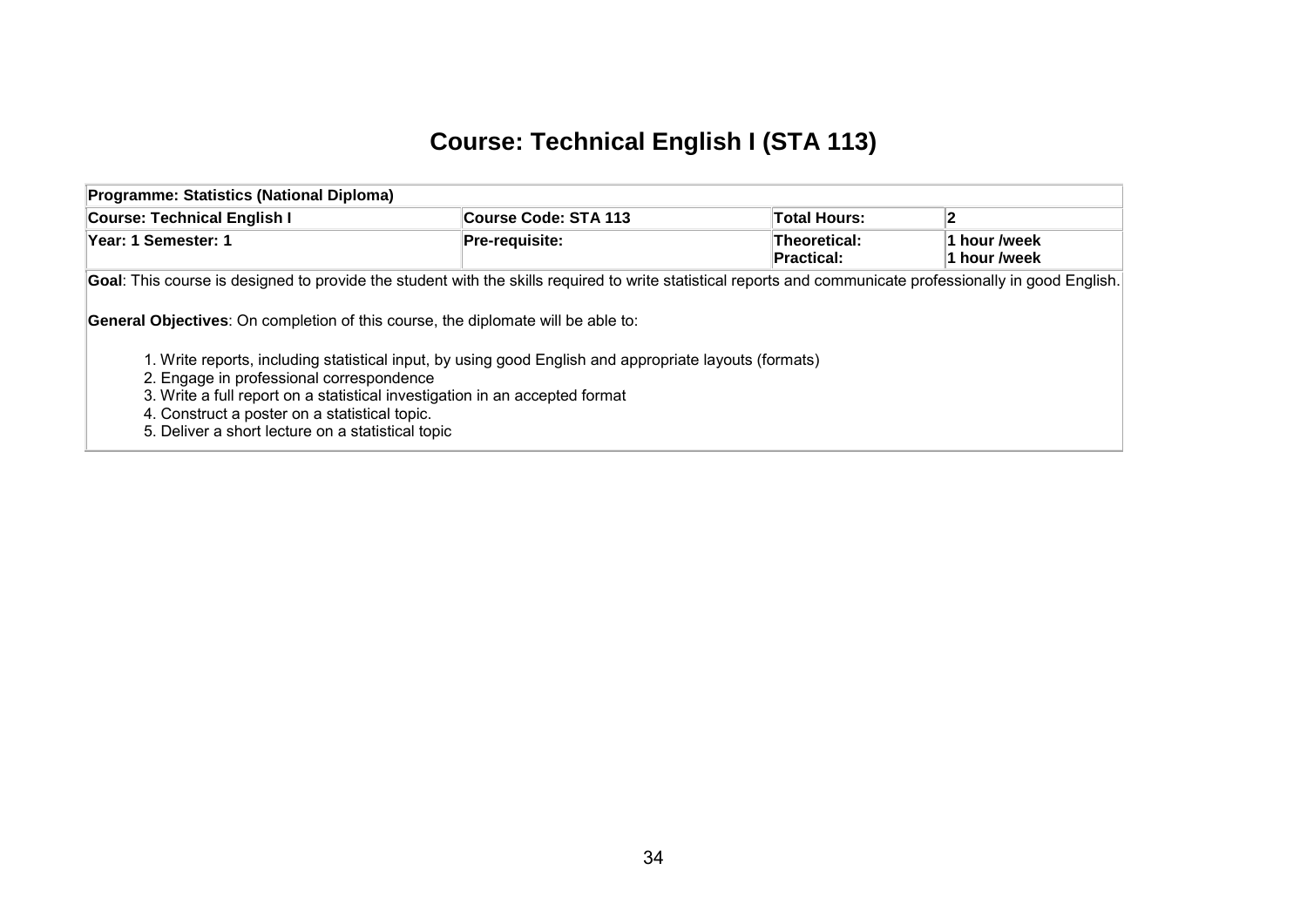| <b>Theoretical Content</b> |                                                                                                                                                                       |                                                                                                                                                            |                        | <b>Practical Content</b>                                                                                                                       |                                                                                                  |                                                 |
|----------------------------|-----------------------------------------------------------------------------------------------------------------------------------------------------------------------|------------------------------------------------------------------------------------------------------------------------------------------------------------|------------------------|------------------------------------------------------------------------------------------------------------------------------------------------|--------------------------------------------------------------------------------------------------|-------------------------------------------------|
|                            | <b>Week</b> Specific Learning Outcomes                                                                                                                                | <b>Teacher's activities</b>                                                                                                                                | <b>Resources</b>       | <b>Specific Learning Outcomes</b>                                                                                                              | <b>Teacher's activities</b>                                                                      | <b>Resources</b>                                |
|                            |                                                                                                                                                                       |                                                                                                                                                            |                        | General Objective 1 (STA 113): Write reports, including statistical input, by using good English and appropriate layouts (formats)             |                                                                                                  |                                                 |
|                            | write in good English                                                                                                                                                 | 1.1 Students understand how to Give examples of good and bad Classroom<br>English.                                                                         | resources              | Students write a 2 page article,<br>including statistical input at ND<br>level, in the style of a newspaper<br>article for a general audience. | Provide suitable data Workshop<br>and oversee writing                                            | resources (writing<br>and library<br>resources) |
| $\overline{2}$             | 1.2 Students understand that<br>reports conform to specific<br>formats                                                                                                | Give examples of good reports<br>including statistical input                                                                                               | Classroom<br>resources | Students write a short technical<br>report, with statistical input at ND<br>level                                                              | Provide suitable data Workshop<br>and oversee writing                                            | resources (writing<br>and library<br>resources) |
| 3                          | 1.3 Students know how to vary<br>the formats for the different<br>topics and needs                                                                                    | Give examples of good reports<br>including statistical input                                                                                               | Classroom<br>resources | Students write a short technical<br>report, with contrasting statistical<br>input at ND level                                                  | Provide suitable data Workshop<br>and oversee writing                                            | resources (writing<br>and library<br>resources) |
|                            |                                                                                                                                                                       | General Objective 2 (STA 113): Engage in professional correspondence                                                                                       |                        |                                                                                                                                                |                                                                                                  |                                                 |
| 4                          | write to sources to request<br>information                                                                                                                            | 2.1 Students understand how to Explain rules of letter writing and Classroom<br>professional letter writing and<br>Give examples                           | resources              | Students are able to write to<br>sources to request information<br>and to engage in professional<br>correspondence                             | Provide suitable<br>assignments and pair resources (writing<br>up students for letter<br>writing | Workshop<br>and library<br>resources)           |
| 5                          | etiquette for engaging in a short professional letter writing and<br>exchange of letters with another Give examples<br>statistician discussing a<br>statistical topic | 2.2 Students know the rules and Explain rules of letter writing and Classroom                                                                              | resources              | Students are able to write to<br>sources to request information<br>and to engage in professional<br>correspondence                             | Provide suitable<br>assignments and pair resources (writing<br>up students for letter<br>writing | Workshop<br>and library<br>resources)           |
|                            |                                                                                                                                                                       | General Objective 3 (STA 113): Write a full report on a statistical investigation in an accepted format                                                    |                        |                                                                                                                                                |                                                                                                  |                                                 |
| 6                          | 3.1 Students understand the<br>rules for writing a full statistical<br>report.                                                                                        | Explain accepted format(s) for<br>statistical reports. Explain free<br>standing abstract, introduction,<br>methods, results, discussion,<br>and references | Classroom<br>resources | Students can write a full report on<br>a statistical topic at ND level                                                                         | Provide data and<br>sets individual<br>assignments                                               | Workshop<br>resources                           |
| 17                         | 3.1 (continued) Students<br>understand the rules for writing<br>a full statistical report.                                                                            | Explain accepted format(s) for<br>statistical reports. Explain free<br>standing abstract, introduction,<br>methods, results, discussion,<br>and references | Classroom<br>resources | Students can write a full report on<br>a statistical topic at ND level                                                                         | Provide data and<br>sets individual<br>assignments                                               | Workshop<br>resources                           |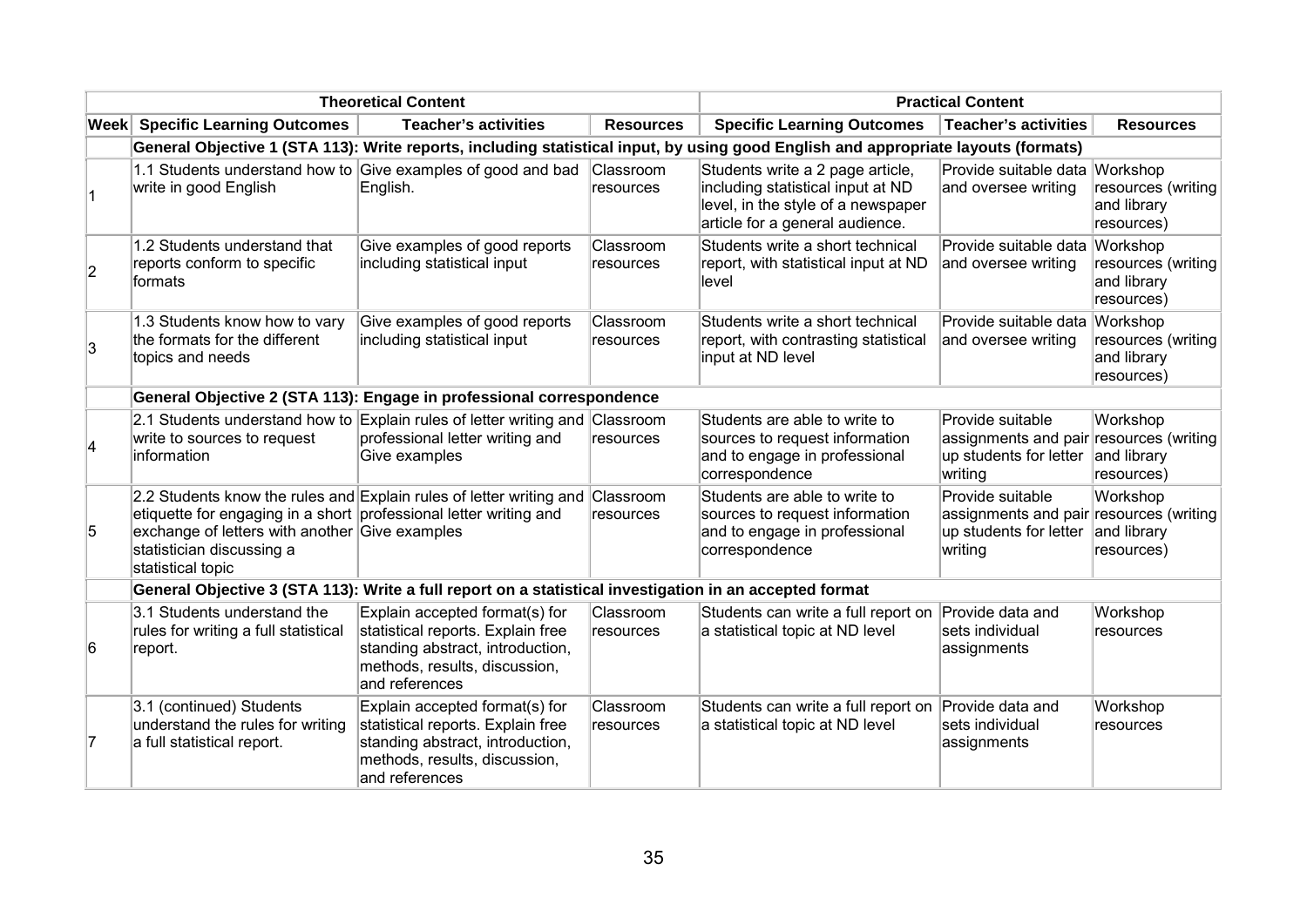|    | <b>Theoretical Content</b>                                                                   |                                                                               |                                                  | <b>Practical Content</b>                                                                  |                                                                          |                                                        |
|----|----------------------------------------------------------------------------------------------|-------------------------------------------------------------------------------|--------------------------------------------------|-------------------------------------------------------------------------------------------|--------------------------------------------------------------------------|--------------------------------------------------------|
|    | <b>Week Specific Learning Outcomes</b>                                                       | <b>Teacher's activities</b>                                                   | <b>Resources</b>                                 | <b>Specific Learning Outcomes</b>                                                         | <b>Teacher's activities</b>                                              | <b>Resources</b>                                       |
|    |                                                                                              | General Objective 4 (STA 113): Construct a poster on a statistical topic.     |                                                  |                                                                                           |                                                                          |                                                        |
| 8  | 4.1 Understand how to<br>construct a poster                                                  | Explain rules and Give examples Classroom                                     | resources and<br>posters                         | Students construct a poster on a<br>statistical topic at ND level                         | Help students<br>choose topics and<br>supervise<br>construction          | Stationary for<br>posters and<br>workshop<br>resources |
| g. | to construct a poster                                                                        | 4.1 (continued) Understand how Explain rules and Give examples Classroom      | resources and<br>posters                         | Students construct a poster on a<br>statistical topic at ND level                         | Help students<br>choose topics and<br>supervise<br>construction          | Stationary for<br>posters and<br>workshop<br>resources |
|    |                                                                                              | General Objective 5 (STA 113): Deliver a short lecture on a statistical topic |                                                  |                                                                                           |                                                                          |                                                        |
|    | 5.1 Understand how to prepare<br>a lecture and speak in public                               | Provide advice                                                                | Workshop<br>resources.                           | Students prepare for giving a ten<br>minute lecture on a statistical<br>topic at ND level | Help students select<br>topics and support<br>preparation of             | Workshop<br>resources.                                 |
| 10 |                                                                                              |                                                                               | loverhead<br>projector                           |                                                                                           | lectures                                                                 | loverhead<br>projector                                 |
|    |                                                                                              |                                                                               | powerpoint                                       |                                                                                           |                                                                          | powerpoint                                             |
| 11 | 5.1 (continued) Understand how Provide advice<br>to prepare a lecture and speak<br>in public |                                                                               | Workshop<br>resources,<br>overhead<br> projector | Students prepare for giving a ten<br>minute lecture on a statistical<br>topic at ND level | Help students select<br>topics and support<br>preparation of<br>lectures | Workshop<br>resources,<br>overhead<br>projector        |
|    |                                                                                              |                                                                               | powerpoint                                       |                                                                                           |                                                                          | powerpoint                                             |
|    | 5.1 (continued) Understand how Provide advice<br>to prepare a lecture and speak<br>in public |                                                                               | Workshop<br>resources,                           | Students prepare for giving a ten<br>minute lecture on a statistical<br>topic at ND level | Help students select<br>topics and support<br>preparation of             | Workshop<br>resources,                                 |
| 12 |                                                                                              |                                                                               | overhead<br>projector                            |                                                                                           | <b>lectures</b>                                                          | overhead<br>projector                                  |
|    |                                                                                              |                                                                               | powerpoint                                       |                                                                                           |                                                                          | powerpoint                                             |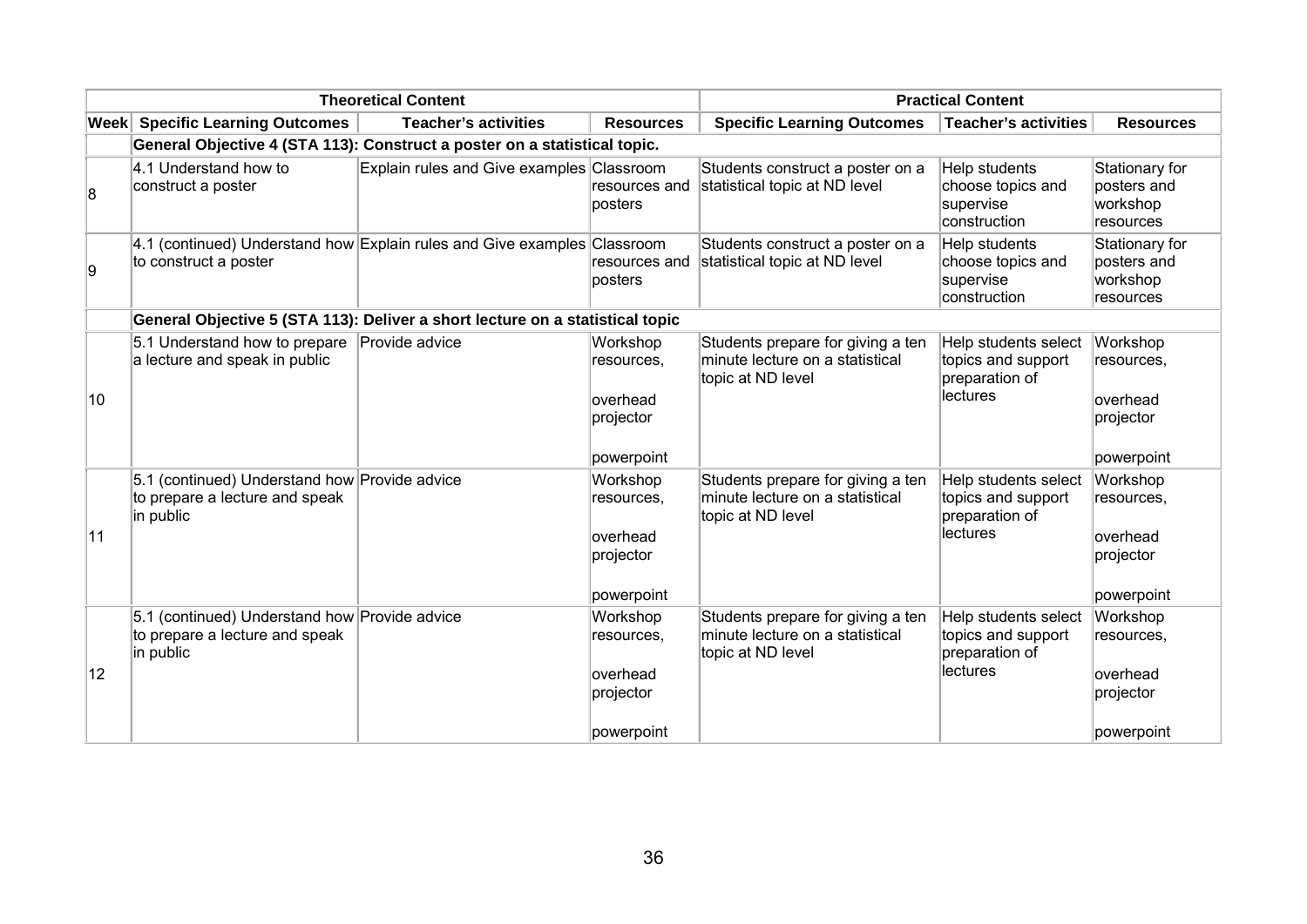| <b>Theoretical Content</b> |                                                                                              |                                                                               | <b>Practical Content</b>             |                                                                                           |                                                                          |                                     |
|----------------------------|----------------------------------------------------------------------------------------------|-------------------------------------------------------------------------------|--------------------------------------|-------------------------------------------------------------------------------------------|--------------------------------------------------------------------------|-------------------------------------|
| Week                       | <b>Specific Learning Outcomes</b>                                                            | <b>Teacher's activities</b>                                                   | <b>Resources</b>                     | <b>Specific Learning Outcomes</b>                                                         | <b>Teacher's activities</b>                                              | <b>Resources</b>                    |
| 13                         | 5.1 (continued) Understand how Provide advice<br>to prepare a lecture and speak<br>in public |                                                                               | Workshop<br>resources.<br>overhead   | Students prepare for giving a ten<br>minute lecture on a statistical<br>topic at ND level | Help students select<br>topics and support<br>preparation of<br>lectures | Workshop<br>resources,<br>overhead  |
|                            |                                                                                              |                                                                               | projector<br>powerpoint              |                                                                                           |                                                                          | projector<br>powerpoint             |
|                            | 5.1 (continued) Understand how Provide advice<br>to prepare a lecture and speak<br>in public |                                                                               | Workshop<br>resources,               | Students prepare for giving a ten<br>minute lecture on a statistical<br>topic at ND level | Help students select<br>topics and support<br>preparation of             | Workshop<br>resources,              |
| 14                         |                                                                                              |                                                                               | loverhead<br>projector<br>powerpoint |                                                                                           | lectures                                                                 | overhead<br>projector<br>powerpoint |
|                            | to prepare a lecture and speak<br>in public                                                  | 5.1 (continued) Understand how Provide advice and feedback on<br>presentation | Workshop<br>resources,               | Students give a ten minute lecture Evaluate<br>on a scientific topic at ND level          | presentation                                                             | Workshop<br>resources,              |
| 15                         |                                                                                              |                                                                               | overhead<br>projector<br>powerpoint  |                                                                                           |                                                                          | overhead<br>projector<br>powerpoint |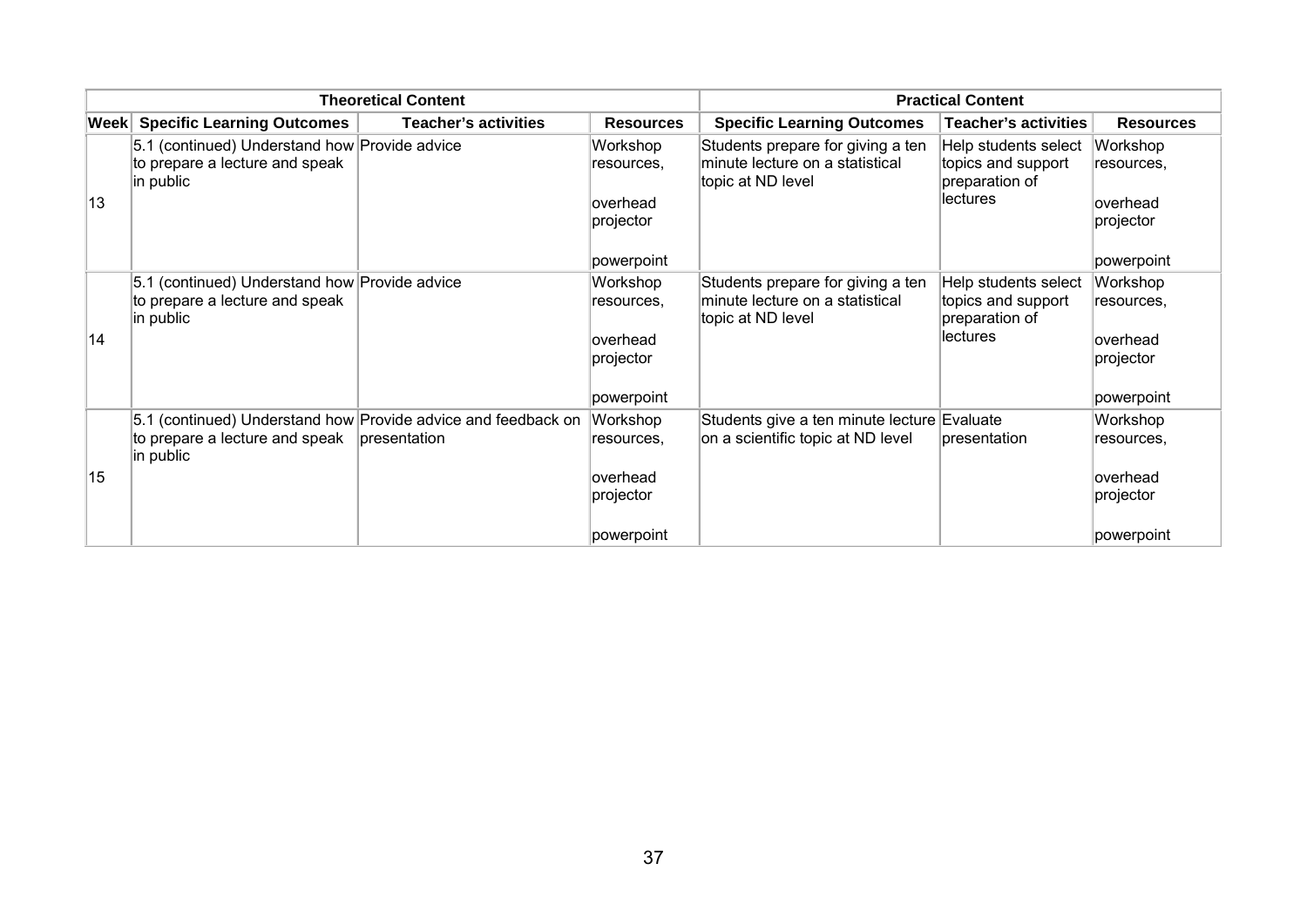Coursework/ Assignments %; Course test %; Practical %; Project %; Examination %

|                     | Type of Assessment Purpose and Nature of Assessment (STA 113)       | Weighting (%) |
|---------------------|---------------------------------------------------------------------|---------------|
| Examination         | Final Examination (written) to assess knowledge and understanding 0 |               |
| Test                | 0 progress test                                                     | 0             |
| Practical / Project | Article                                                             | 10            |
|                     | Short reports (2)                                                   | 10            |
|                     | Letters (2)                                                         | 10            |
|                     | Full report                                                         | 20            |
|                     | Poster                                                              | 10            |
|                     | Lecture                                                             | 40            |
|                     | all to be assessed by the teacher                                   |               |
| Total               |                                                                     | 100           |

**Recommended Textbooks & References:**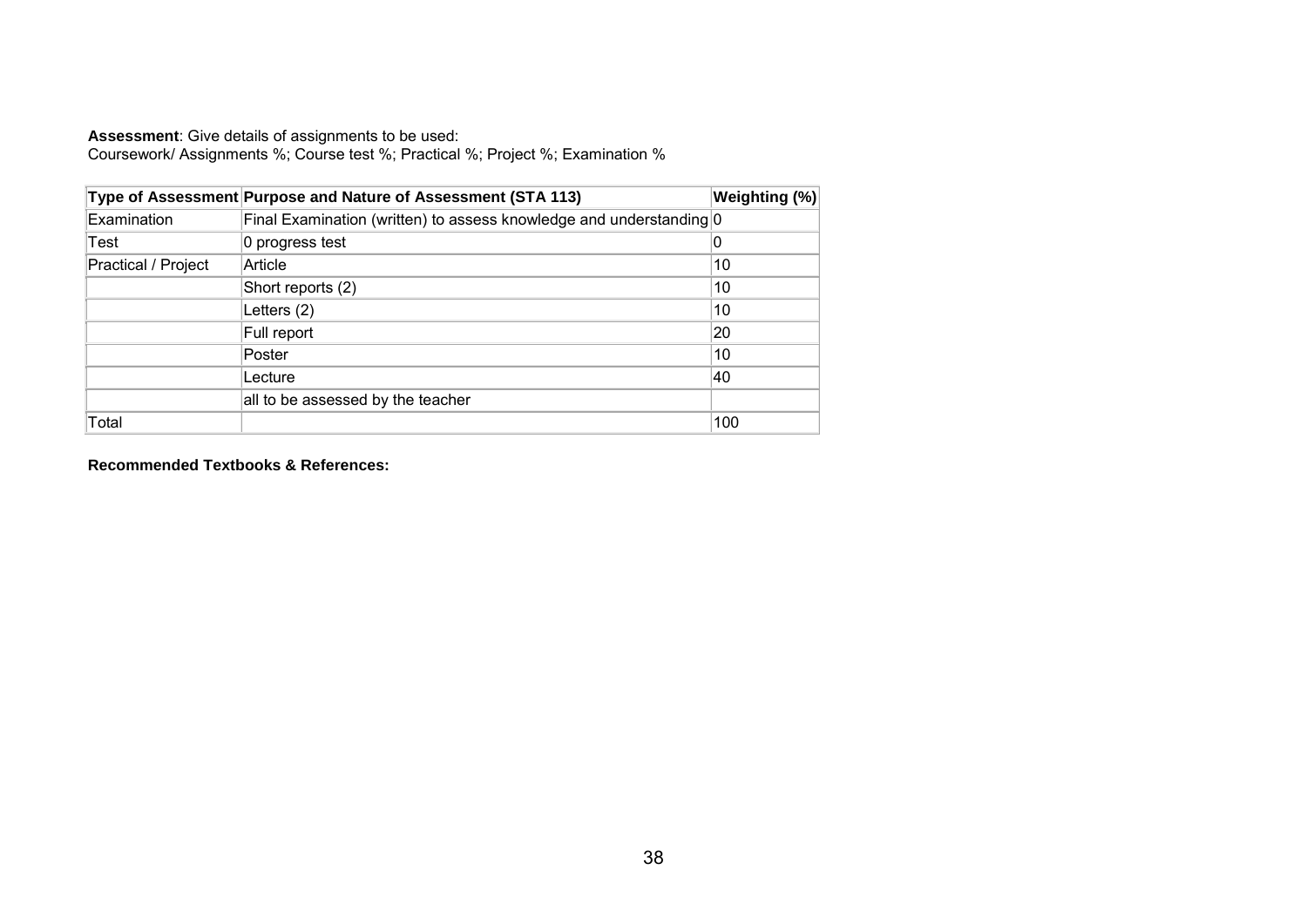### **Semester: 2**

## **Course: Descriptive Statistics II (STA 121)**

| <b>Programme: Statistics (National Diploma)</b>                                                                                                                                                                                                                                                                                                                                                                                                                                                     |                             |                                          |                                |  |  |  |  |  |  |
|-----------------------------------------------------------------------------------------------------------------------------------------------------------------------------------------------------------------------------------------------------------------------------------------------------------------------------------------------------------------------------------------------------------------------------------------------------------------------------------------------------|-----------------------------|------------------------------------------|--------------------------------|--|--|--|--|--|--|
| <b>Course: Descriptive Statistics II</b>                                                                                                                                                                                                                                                                                                                                                                                                                                                            | <b>Course Code: STA 121</b> | <b>Total Hours:</b>                      | 17                             |  |  |  |  |  |  |
| Year: 1 Semester: 2                                                                                                                                                                                                                                                                                                                                                                                                                                                                                 | Pre-requisite: STA 111      | <b>Theoretical:</b><br><b>Practical:</b> | 3 hours /week<br>4 hours /week |  |  |  |  |  |  |
|                                                                                                                                                                                                                                                                                                                                                                                                                                                                                                     |                             |                                          |                                |  |  |  |  |  |  |
| Goal: The course is designed to enable the student to acquire knowledge of basic descriptive statistics<br><b>General Objectives:</b> On completion of this course, diplomates will be able to:<br>1. Understand measures of central tendency.<br>2. Understand the measure of positional values.<br>3. Understand the measure of variability.<br>4. Understand the concepts of skew ness and kurtosis.<br>5. Understand the concept of time series.<br>6. Understand the concept of index numbers. |                             |                                          |                                |  |  |  |  |  |  |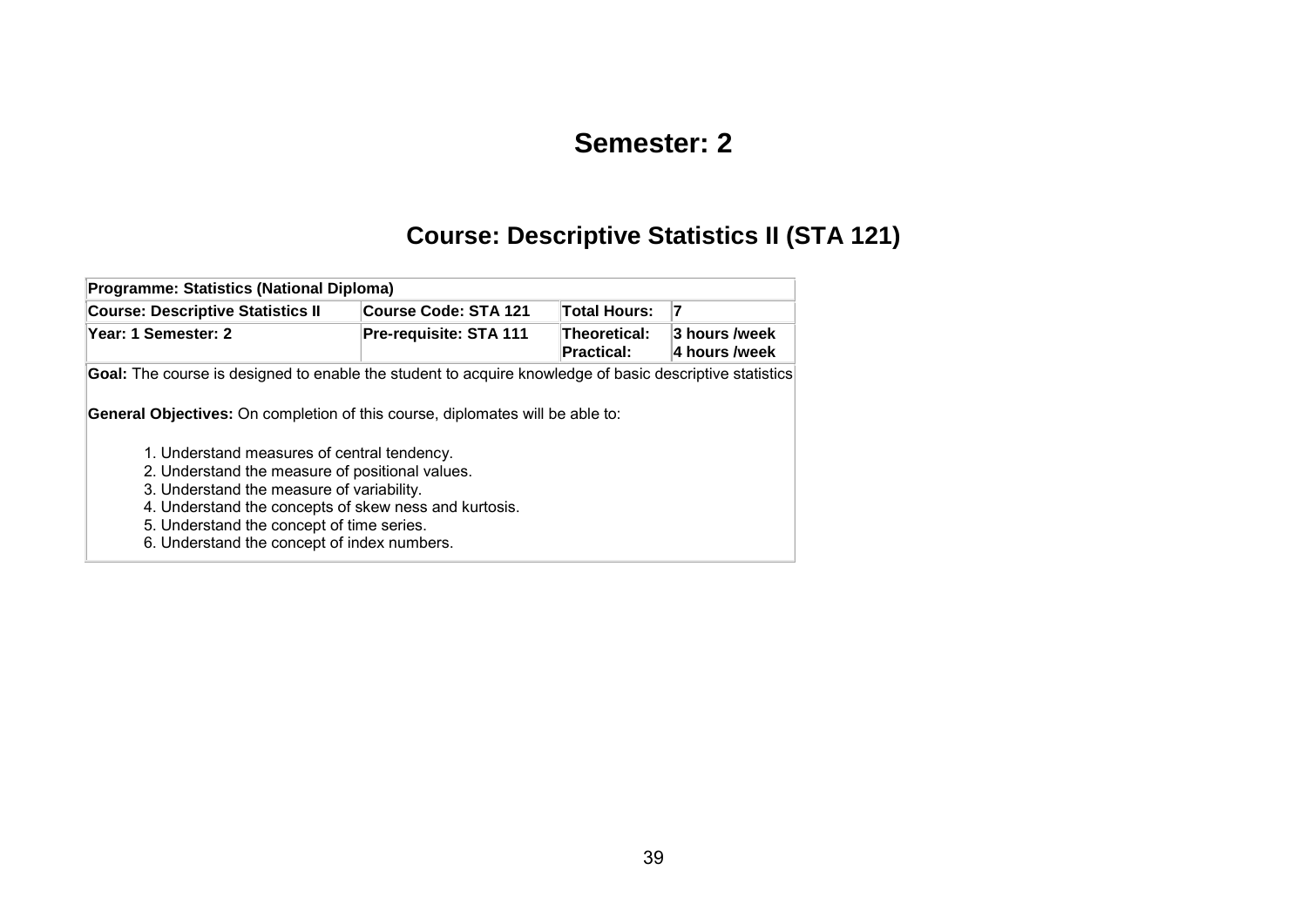|             | <b>Theoretical Content</b>                                                                                             |                                                |                                             |                                                                             | <b>Practical Content</b>                                               |                                          |
|-------------|------------------------------------------------------------------------------------------------------------------------|------------------------------------------------|---------------------------------------------|-----------------------------------------------------------------------------|------------------------------------------------------------------------|------------------------------------------|
| <b>Week</b> | <b>Specific Learning Outcomes</b>                                                                                      | Teacher's<br>activities                        | <b>Resources</b>                            | <b>Specific Learning</b><br><b>Outcomes</b>                                 | <b>Teacher's activities</b>                                            | <b>Resources</b>                         |
|             | General Objective 1 (STA 121): Understand measures of central tendency                                                 |                                                |                                             |                                                                             |                                                                        |                                          |
|             | 1.1 Explain central tendency<br>1.2 Define the various measures of central tendency:<br>mean, median, mode             | Explain and<br>discuss the<br>concepts covered | <b>Textbooks</b><br>Lecture<br><b>Notes</b> | Demonstrate understanding<br>of the concepts covered by<br>solving examples | Explain and supervise<br>student exercises and<br>lassess student work | Real life data<br>from data<br>producers |
| $\vert$ 1   | 1.3 Compute mean, median and mode for<br>ungrouped and grouped data                                                    |                                                |                                             |                                                                             |                                                                        |                                          |
|             | 1.4 State and prove the properties of the arithmetic<br>mean.                                                          |                                                |                                             |                                                                             |                                                                        |                                          |
|             | 1.5 Compute the mean using change of origin<br>(assumed mean) and coding methods                                       |                                                |                                             |                                                                             |                                                                        |                                          |
|             | 1.6 Apply Harmonic and Geometric means to simple<br>problems<br>1.7 Estimate median and mode using graphs              | Explain and<br>discuss the<br>concepts covered | <b>Textbooks</b><br>Lecture<br><b>Notes</b> | Demonstrate understanding<br>of the concepts covered by<br>solving examples | Explain and supervise<br>student exercises and<br>assess student work  | Real life data<br>from data<br>producers |
| $ 2\rangle$ | 1.8 Compare and contrast the various measures in<br>1.2 above.                                                         |                                                |                                             |                                                                             |                                                                        |                                          |
|             | 1.9 Compute central tendency using live data                                                                           |                                                |                                             |                                                                             |                                                                        |                                          |
|             | 1.10 Interpret the result in 1.9                                                                                       |                                                |                                             |                                                                             |                                                                        |                                          |
|             | General Objective 2 (STA 121): Understand the measure of positional values.                                            |                                                |                                             |                                                                             |                                                                        |                                          |
| 3           | 2.1 Define the various positional measures,<br>quartiles, deciles, percentiles etc.                                    | Explain and<br>discuss the<br>concepts covered | <b>Textbooks</b><br>Lecture<br>Notes        | Demonstrate understanding<br>of the concepts covered by<br>solving examples | Explain and supervise<br>student exercises and<br>assess student work  | Real life data<br>from data<br>producers |
| 4           | 2.2 Compute the measure in 2.1 above using<br>appropriate formulae.<br>2.3 Interpret the results in 2.1 and 2.2 above. | Explain and<br>discuss the<br>concepts covered | <b>Textbooks</b><br>Lecture<br>Notes        | Demonstrate understanding<br>of the concepts covered by<br>solving examples | Explain and supervise<br>student exercises and<br>assess student work  | Real life data<br>from data<br>producers |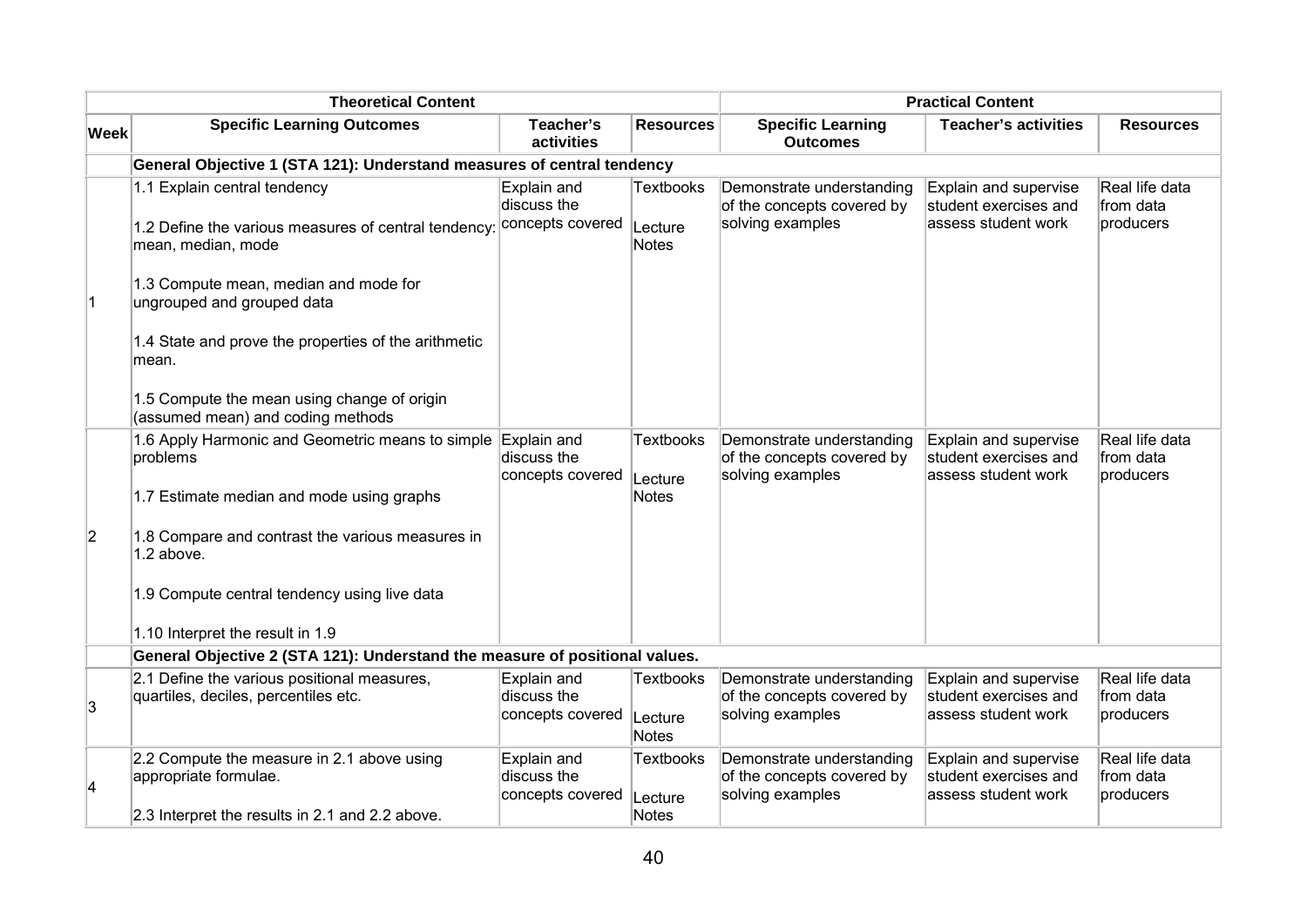| <b>Theoretical Content</b> |                                                                                                                                                                                 |                                                |                                             | <b>Practical Content</b>                                                    |                                                                       |                                           |
|----------------------------|---------------------------------------------------------------------------------------------------------------------------------------------------------------------------------|------------------------------------------------|---------------------------------------------|-----------------------------------------------------------------------------|-----------------------------------------------------------------------|-------------------------------------------|
| Week                       | <b>Specific Learning Outcomes</b>                                                                                                                                               | Teacher's<br>activities                        | <b>Resources</b>                            | <b>Specific Learning</b><br><b>Outcomes</b>                                 | <b>Teacher's activities</b>                                           | <b>Resources</b>                          |
|                            | General Objective 3 (STA 121): Understand the measure of variability.                                                                                                           |                                                |                                             |                                                                             |                                                                       |                                           |
| 5                          | 3.1 Explain variability<br>3.2 Define the various measures of variability (range,<br>quartile deviation, percentile range, mean deviation,<br>variance and standard deviation). | Explain and<br>discuss the<br>concepts covered | <b>Textbooks</b><br>Lecture<br><b>Notes</b> | Demonstrate understanding<br>of the concepts covered by<br>solving examples | Explain and supervise<br>student exercises and<br>assess student work | Real life data<br>from data<br>producers  |
|                            | 3.3 Compute and interpret the measures in 3.2<br>above for ungrouped and grouped data                                                                                           |                                                |                                             |                                                                             |                                                                       |                                           |
| 6                          | 3.4 State and prove the properties of variance<br>3.5 Compute the variance and standard deviation<br>applying the properties in 3.4 above.                                      | Explain and<br>discuss the<br>concepts covered | <b>Textbooks</b><br>Lecture<br>Notes        | Demonstrate understanding<br>of the concepts covered by<br>solving examples | Explain and supervise<br>student exercises and<br>assess student work | Real life data<br>lfrom data<br>producers |
|                            | 3.6 Compare and contrast the various relative<br>measures of variability                                                                                                        |                                                |                                             |                                                                             |                                                                       |                                           |
| 17                         | 3.7 Define, compute and interpret various relative<br>measures of variability: variation and quartile<br>deviation.<br>3.8 Compute measures of variability using live data      | Explain and<br>discuss the<br>concepts covered | <b>Textbooks</b><br>Lecture<br>Notes        | Demonstrate understanding<br>of the concepts covered by<br>solving examples | Explain and supervise<br>student exercises and<br>assess student work | Real life data<br>from data<br>producers  |
|                            | 3.9 Interpret the results of 3.8                                                                                                                                                |                                                |                                             |                                                                             |                                                                       |                                           |
|                            | General Objective 4 (STA 121): Understand the concepts of skew ness and kurtosis                                                                                                |                                                |                                             |                                                                             |                                                                       |                                           |
|                            | 4.1 Define and compute moments of various degree $\mathsf{Explain}$ and<br>(up to the 4 <sup>th</sup> moment) about the mean.                                                   | discuss the<br>concepts covered                | <b>Textbooks</b>                            | Demonstrate understanding<br>of the concepts covered by<br>solving examples | Explain and supervise<br>student exercises and<br>assess student work | Real life data<br>lfrom data<br>producers |
| 8                          | 4.2 Define skewness                                                                                                                                                             |                                                | Lecture<br>Notes                            |                                                                             |                                                                       |                                           |
|                            | 4.3 Compute and interpret the various measures of<br>skewness                                                                                                                   |                                                |                                             |                                                                             |                                                                       |                                           |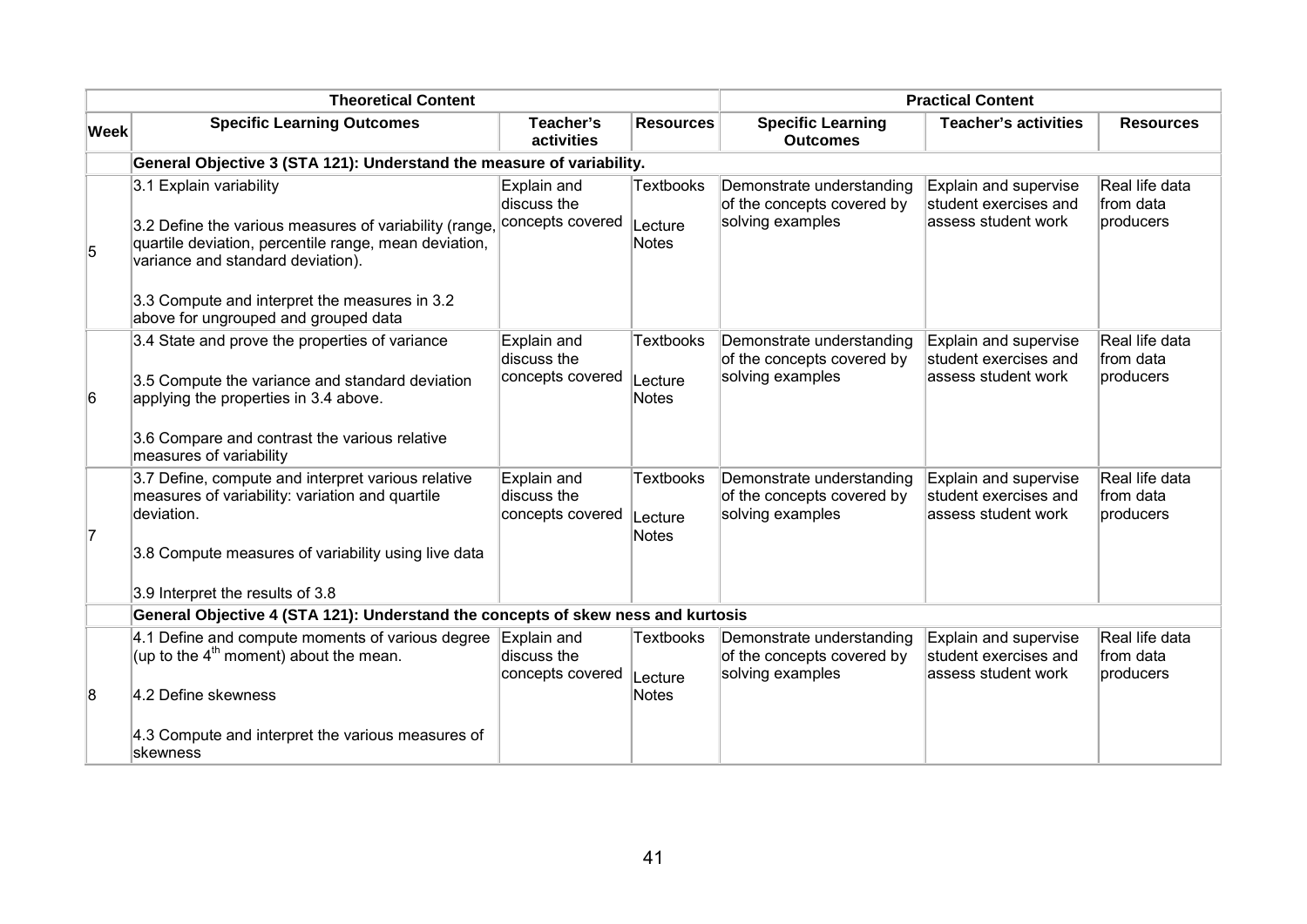| <b>Theoretical Content</b> |                                                                                                             |                            | <b>Practical Content</b> |                                                         |                                                |                             |
|----------------------------|-------------------------------------------------------------------------------------------------------------|----------------------------|--------------------------|---------------------------------------------------------|------------------------------------------------|-----------------------------|
| <b>Week</b>                | <b>Specific Learning Outcomes</b>                                                                           | Teacher's<br>activities    | <b>Resources</b>         | <b>Specific Learning</b><br><b>Outcomes</b>             | <b>Teacher's activities</b>                    | <b>Resources</b>            |
|                            | 4.4 Define kurtosis                                                                                         | Explain and<br>discuss the | <b>Textbooks</b>         | Demonstrate understanding<br>of the concepts covered by | Explain and supervise<br>student exercises and | Real life data<br>from data |
|                            | 4.5 Identify the various types of kurtosis                                                                  | concepts covered           | Lecture<br>Notes         | solving examples                                        | assess student work                            | producers                   |
| 9                          | 4.6 State, compute and interpret the measures of<br>kurtosis                                                |                            |                          |                                                         |                                                |                             |
|                            | 4.7 Define, compute and interpret concentration<br>ratio.                                                   |                            |                          |                                                         |                                                |                             |
|                            | General Objective 5 (STA 121): Understand the concept of time series.                                       |                            |                          |                                                         |                                                |                             |
|                            | 5.1 Define and give examples of time series                                                                 | Explain and<br>discuss the | <b>Textbooks</b>         | Demonstrate understanding<br>of the concepts covered by | Explain and supervise<br>student exercises and | Real life data<br>from data |
| 10                         | 5.2 Graph time series data                                                                                  | concepts covered           | Lecture<br>Notes         | solving examples                                        | lassess student work                           | producers                   |
|                            | 5.3 Identify the four basic components of time series:<br>trend, seasonal, cyclical and irregular movements |                            |                          |                                                         |                                                |                             |
|                            | 5.4 Interpret the linear trend of the type $Y = a + bx$                                                     | Explain and<br>discuss the | <b>Textbooks</b>         | Demonstrate understanding<br>of the concepts covered by | Explain and supervise<br>student exercises and | Real life data<br>from data |
| 11                         | 5.5 Define moving averages                                                                                  | concepts covered           | Lecture<br>Notes         | solving examples                                        | assess student work                            | producers                   |
|                            | 5.6 Remove seasonal variation and obtain seasonal<br>index using moving averages.                           |                            |                          |                                                         |                                                |                             |
| 12                         | 5.7 Compute the parameters involved in 5.2 - 5.6                                                            | Explain and<br>discuss the | <b>Textbooks</b>         | Demonstrate understanding<br>of the concepts covered by | Explain and supervise<br>student exercises and | Real life data<br>from data |
|                            | 5.8 Interpret the results in 5.7                                                                            | concepts covered           | Lecture<br>Notes         | solving examples                                        | assess student work                            | producers                   |
|                            | General Objective 6 (STA 121): Understand the concept of index numbers                                      |                            |                          |                                                         |                                                |                             |
| 13                         | 6.1 Explain index numbers                                                                                   | Explain and<br>discuss the | <b>Textbooks</b>         | Demonstrate understanding<br>of the concepts covered by | Explain and supervise<br>student exercises and | Real life data<br>from data |
|                            | 6.2 State the various types of index numbers                                                                | concepts covered           | Lecture<br>Notes         | solving examples                                        | lassess student work                           | producers                   |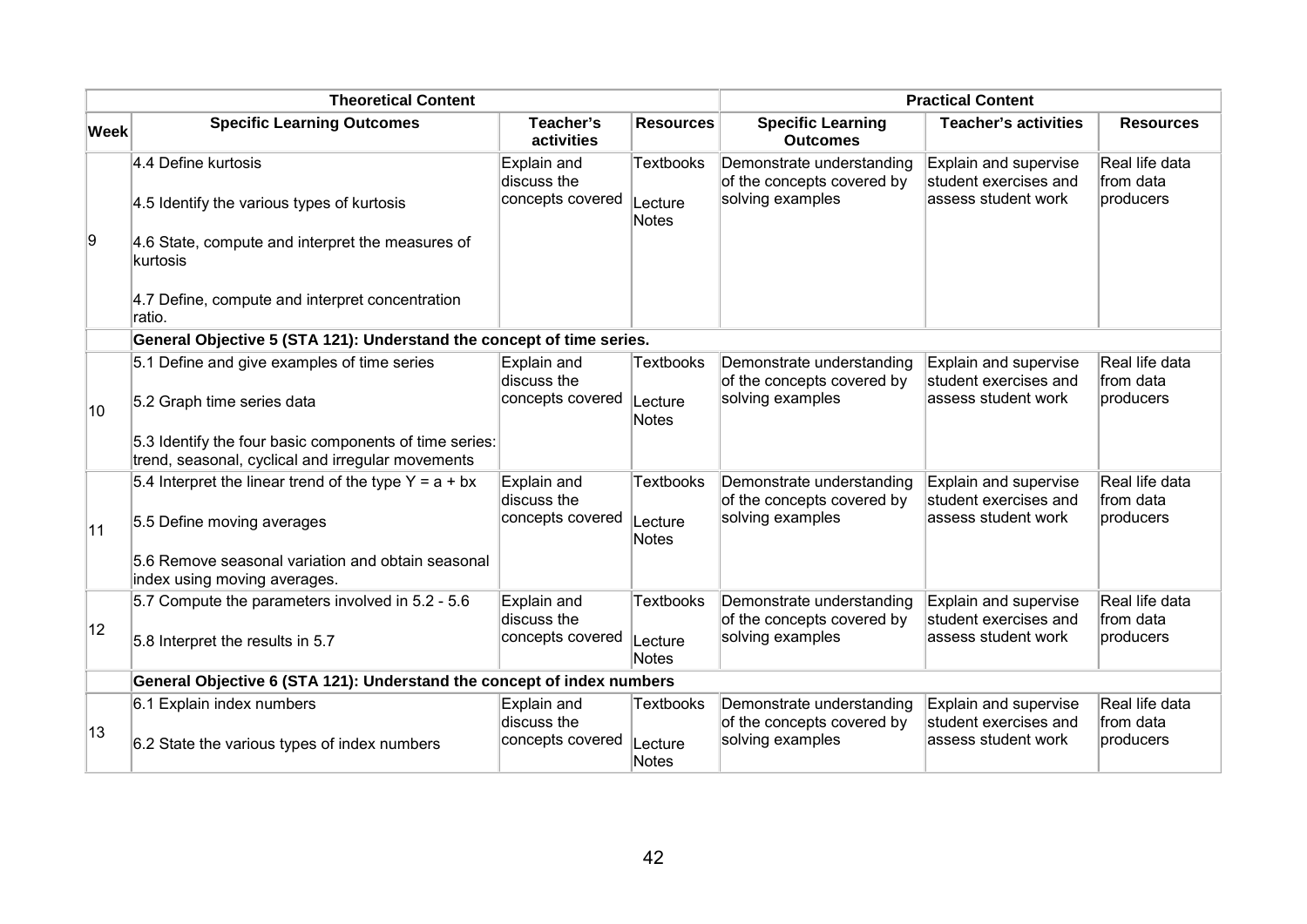| <b>Theoretical Content</b> |                                                                                                                                                                                                                        |                                                |                                      | <b>Practical Content</b>                                                    |                                                                       |                                           |
|----------------------------|------------------------------------------------------------------------------------------------------------------------------------------------------------------------------------------------------------------------|------------------------------------------------|--------------------------------------|-----------------------------------------------------------------------------|-----------------------------------------------------------------------|-------------------------------------------|
| <b>Week</b>                | <b>Specific Learning Outcomes</b>                                                                                                                                                                                      | Teacher's<br>activities                        | <b>Resources</b>                     | <b>Specific Learning</b><br><b>Outcomes</b>                                 | <b>Teacher's activities</b>                                           | <b>Resources</b>                          |
| 14                         | 6.3 State the uses of index numbers<br>6.4 Construct and interpret various types of index<br>numbers: simple and weighted averages, simple<br>aggregative (Paasche and Laspeyre indexes), and<br>fisher's ideal index. | Explain and<br>discuss the<br>concepts covered | <b>Textbooks</b><br>Lecture<br>Notes | Demonstrate understanding<br>of the concepts covered by<br>solving examples | Explain and supervise<br>student exercises and<br>assess student work | Real life data<br>lfrom data<br>producers |
| 15                         | 6.5 Compute and interpret the weighted average<br>using life data                                                                                                                                                      | Explain and<br>discuss the<br>concepts covered | Textbooks<br>Lecture<br>Notes        | Demonstrate understanding<br>of the concepts covered by<br>solving examples | Explain and supervise<br>student exercises and<br>assess student work | Real life data<br>lfrom data<br>producers |

Coursework/ Assignments %; Course test %; Practical %; Projects %; Examination %

|             | Type of Assessment Purpose and Nature of Assessment (STA 121)        | <b>Weighting (%)</b> |
|-------------|----------------------------------------------------------------------|----------------------|
| Examination | Final Examination (written) to assess knowledge and understanding 50 |                      |
| Test        | At least 2 progress tests for feed back.                             | 20                   |
| Practical   | At least 7 homeworks to be assessed by the teacher                   | 30                   |
| Total       |                                                                      | 100                  |

#### **Recommended Textbooks & References:**

Statistics Concepts & Application, Frank H. Aithoeu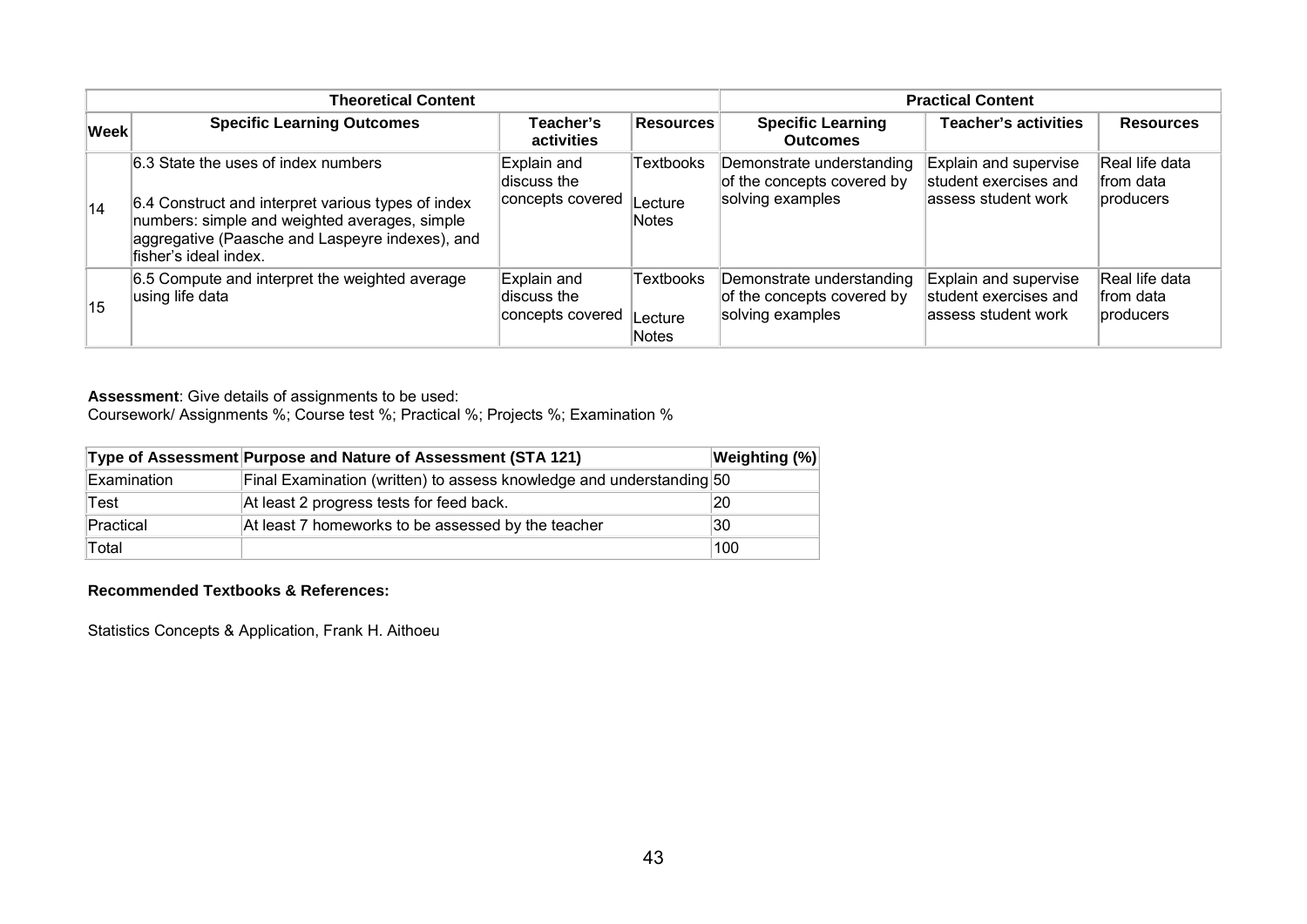### **Course: Statistical Theory I (STA 122)**

| <b>Programme: Statistics (National Diploma)</b>                                                                                                                                                                                                          |                             |                                   |                                |  |  |  |  |  |
|----------------------------------------------------------------------------------------------------------------------------------------------------------------------------------------------------------------------------------------------------------|-----------------------------|-----------------------------------|--------------------------------|--|--|--|--|--|
| <b>Course: Statistical Theory I</b>                                                                                                                                                                                                                      | <b>Course Code: STA 122</b> | <b>Total Hours:</b>               | 5                              |  |  |  |  |  |
| Year: 1 Semester: 2                                                                                                                                                                                                                                      | Pre-requisite: STA 112      | Theoretical:<br><b>Practical:</b> | 2 hours /week<br>3 hours /week |  |  |  |  |  |
| Goal: To introduce the student to the concept of random variable and the application of probability concepts to discrete random variables and distributions.<br><b>General Objectives :</b> On completion of this course, the diplomate will be able to: |                             |                                   |                                |  |  |  |  |  |
| 1. Understand the concept of random variable.<br>2. Understand discrete probability distribution.<br>3. Understand the concept of mathematical expectation.<br>4. Understand the distributions of the function of discrete random variables.             |                             |                                   |                                |  |  |  |  |  |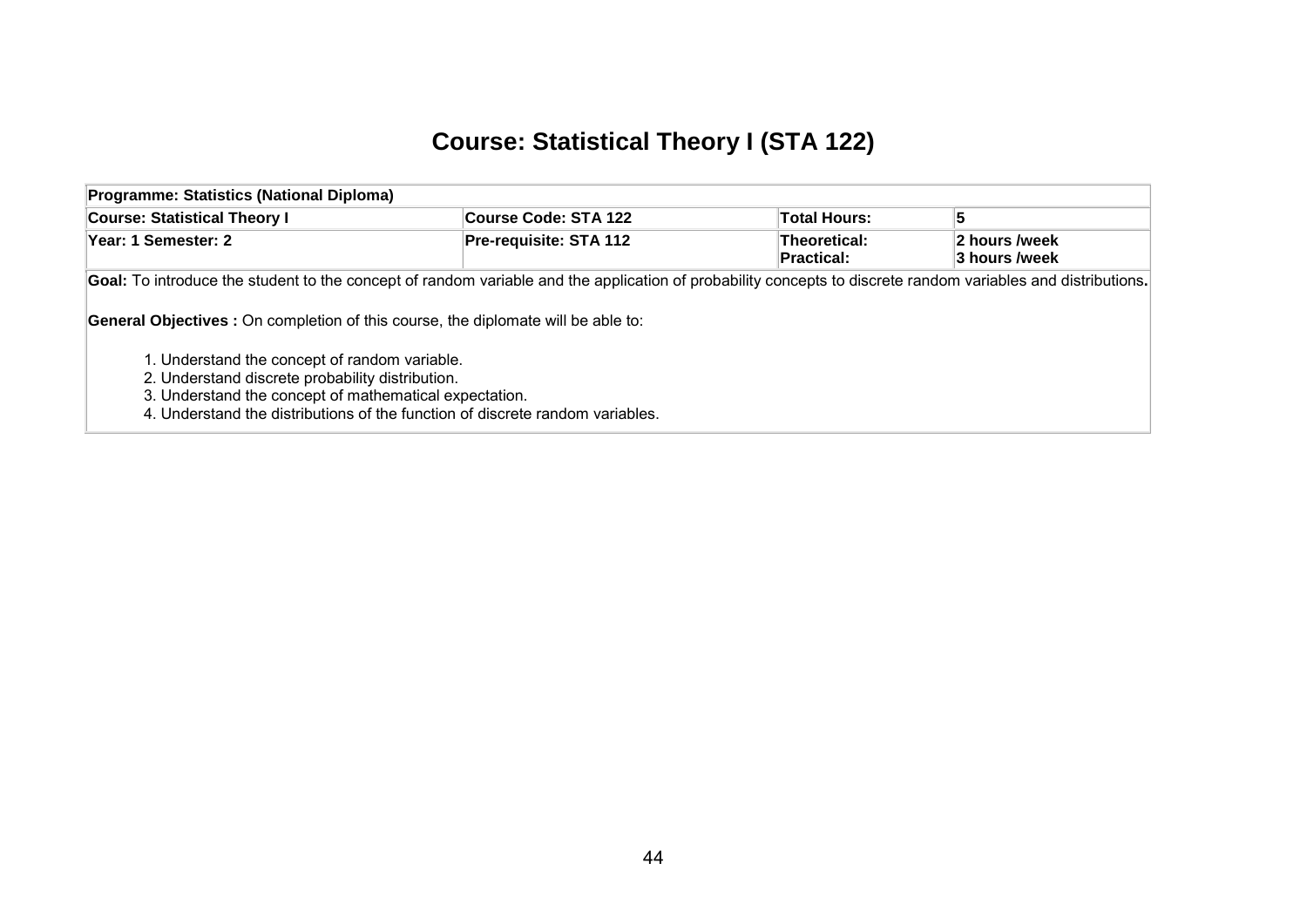|                | <b>Theoretical Content</b>                                                                                                                                        |                                                |                                                                            | <b>Practical Content</b>                                                    |                                                                       |                                          |
|----------------|-------------------------------------------------------------------------------------------------------------------------------------------------------------------|------------------------------------------------|----------------------------------------------------------------------------|-----------------------------------------------------------------------------|-----------------------------------------------------------------------|------------------------------------------|
| <b>Week</b>    | <b>Specific Learning Outcomes</b>                                                                                                                                 | Teacher's<br>activities                        | <b>Resources</b>                                                           | <b>Specific Learning</b><br><b>Outcomes</b>                                 | <b>Teacher's activities</b>                                           | <b>Resources</b>                         |
|                | General Objective 1 (STA 122): Understand the concept of random variables.                                                                                        |                                                |                                                                            |                                                                             |                                                                       |                                          |
| $\vert$ 1      | 1.1 Define a random variable<br>1.2 Define discrete random variable with<br>examples.                                                                             | Explain and<br>discuss the<br>concepts covered | Imrovised visual<br>aids of list of<br>discrete variables                  | Demonstrate understanding<br>of the concepts covered by<br>solving examples | Explain and supervise<br>student exercises and<br>assess student work | Real life data<br>from data<br>producers |
| $\overline{2}$ | 1.3 Define discrete random variable with<br>examples.                                                                                                             | Explain and<br>discuss the                     | Imrovised visual<br>aids of list of<br>concepts covered discrete variables | Demonstrate understanding<br>of the concepts covered by<br>solving examples | Explain and supervise<br>student exercises and<br>assess student work | Real life data<br>from data<br>producers |
|                | General Objective 2 (STA 122): Understand discrete probability distribution                                                                                       |                                                |                                                                            |                                                                             |                                                                       |                                          |
| Ι3             | 2.1 Define discrete probability mass function Explain and<br>(p.m.f) and illustrate with examples.<br>2.2. State the properties of a probability<br>mass function | discuss the<br>concepts covered                | <b>Textbooks</b><br><b>Lecture Notes</b>                                   | Demonstrate understanding<br>of the concepts covered by<br>solving examples | Explain and supervise<br>student exercises and<br>assess student work | <b>Textbooks</b><br><b>Lecture Notes</b> |
| $\vert$ 4      | 2.3 Define some common discrete<br>probability functions: Bernoulli, Binomial,<br>Hypergeometric,                                                                 | Explain and<br>discuss the<br>concepts covered | <b>Textbooks</b><br>Lecture Notes                                          | Demonstrate understanding<br>of the concepts covered by<br>solving examples | Explain and supervise<br>student exercises and<br>assess student work | <b>Textbooks</b><br>Lecture Note         |
| 5              | 2.4 Define a discrete cumulative distribution<br>function (c.d.f.). Poisson, Uniform<br>2.5 State properties of the c.d.f.                                        | Explain and<br>discuss the<br>concepts covered | <b>Textbooks</b><br><b>Lecture Notes</b>                                   | Demonstrate understanding<br>of the concepts covered by<br>solving examples | Explain and supervise<br>student exercises and<br>assess student work | <b>Textbooks</b><br>Lecture Notes        |
| 6              | 2.6 Define the c.d.f. of the p.m.fs in 2.3<br>above e.g.<br>Negative Binomial etc.                                                                                | Explain and<br>discuss the<br>concepts covered | <b>Textbooks</b><br><b>Lecture Notes</b>                                   | Demonstrate understanding<br>of the concepts covered by<br>solving examples | Explain and supervise<br>student exercises and<br>assess student work | <b>Textbooks</b><br>Lecture Notes        |
|                | General Objective 3 (STA 122): Understand the concept of mathematical expectation                                                                                 |                                                |                                                                            |                                                                             |                                                                       |                                          |
| $\overline{7}$ | 3.1 Explain the concept of mathematical<br>expectation.                                                                                                           | Explain and<br>discuss the<br>concepts covered | <b>Textbooks</b><br><b>Lecture Notes</b>                                   | Demonstrate understanding<br>of the concepts covered by<br>solving examples | Explain and supervise<br>student exercises and<br>assess student work | <b>Textbooks</b><br>Lecture Notes        |
| 8              | 3.2 Define the expectation of a discrete<br>random variable.<br>3.3 State and prove the properties of the<br>expectation of a discrete random variable            | Explain and<br>discuss the<br>concepts covered | <b>Textbooks</b><br><b>Lecture Notes</b>                                   | Demonstrate understanding<br>of the concepts covered by<br>solving examples | Explain and supervise<br>student exercises and<br>assess student work | <b>Textbooks</b><br>Lecture Notes        |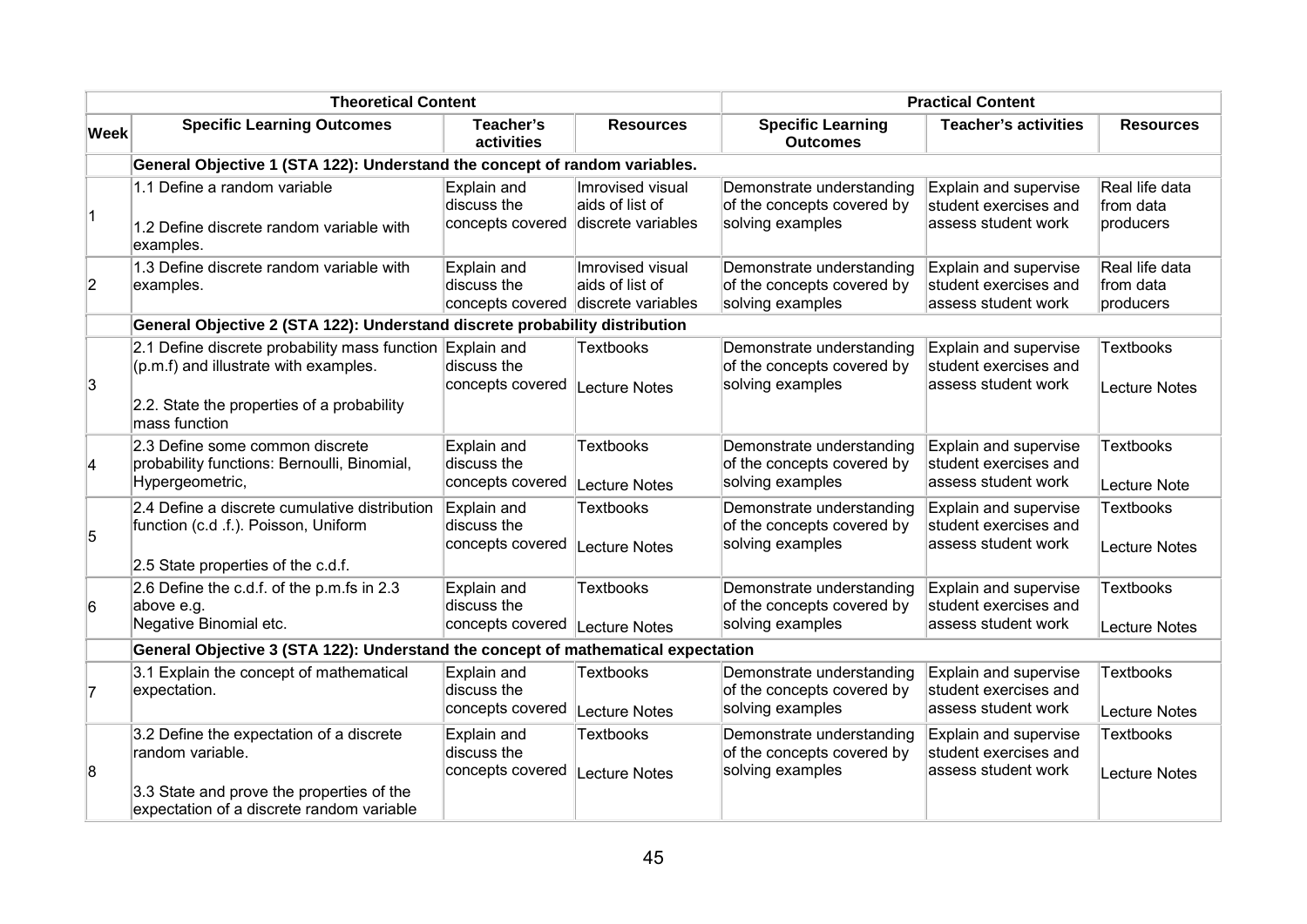|             | <b>Theoretical Content</b>                                                                                                                     |                                                | <b>Practical Content</b>          |                                                                             |                                                                       |                                          |
|-------------|------------------------------------------------------------------------------------------------------------------------------------------------|------------------------------------------------|-----------------------------------|-----------------------------------------------------------------------------|-----------------------------------------------------------------------|------------------------------------------|
| <b>Week</b> | <b>Specific Learning Outcomes</b>                                                                                                              | Teacher's<br>activities                        | <b>Resources</b>                  | <b>Specific Learning</b><br><b>Outcomes</b>                                 | <b>Teacher's activities</b>                                           | <b>Resources</b>                         |
| 9           | 3.4 Compute mean and variance of a<br>discrete random variable using the method<br>of expectation.                                             | Explain and<br>discuss the<br>concepts covered | Textbooks<br>Lecture Notes        | Demonstrate understanding<br>of the concepts covered by<br>solving examples | Explain and supervise<br>student exercises and<br>assess student work | Textbooks<br>Lecture Notes               |
| 10          | 3.5 Compute the mean of the various<br>discrete distributions in 2.3above using the<br>method of expectation                                   | Explain and<br>discuss the<br>concepts covered | Textbooks<br>Lecture Notes        | Demonstrate understanding<br>of the concepts covered by<br>solving examples | Explain and supervise<br>student exercises and<br>assess student work | Textbooks<br>Lecture Notes               |
| 11          | 3.6 Illustrate with examples the application<br>of mathematical expectation to practical life<br>situations of the distributions in 2.3 above. | Explain and<br>discuss the<br>concepts covered | Textbooks<br>Lecture Notes        | Demonstrate understanding<br>of the concepts covered by<br>solving examples | Explain and supervise<br>student exercises and<br>assess student work | Textbooks<br>Lecture Notes               |
|             | General Objective 4 (STA 122): Understand the distributions of the function of discrete random variables.                                      |                                                |                                   |                                                                             |                                                                       |                                          |
| 12          | $ 4.1$ Define the functions of a random<br>variable                                                                                            | Explain and<br>discuss the<br>concepts covered | <b>Textbooks</b><br>Lecture Notes | Demonstrate understanding<br>of the concepts covered by<br>solving examples | Explain and supervise<br>student exercises and<br>assess student work | <b>Textbooks</b><br><b>Lecture Notes</b> |
| 13          | 4.2 Compute the means and variances of<br>the functions of discrete random variables.                                                          | Explain and<br>discuss the<br>concepts covered | Textbooks<br>Lecture Notes        | Demonstrate understanding<br>of the concepts covered by<br>solving examples | Explain and supervise<br>student exercises and<br>assess student work | Textbooks<br>Lecture Notes               |
| 14          | 4.3. Apply the method in 4.2 above to solve<br>practical problems.                                                                             | Explain and<br>discuss the<br>concepts covered | Textbooks<br>Lecture Notes        | Demonstrate understanding<br>of the concepts covered by<br>solving examples | Explain and supervise<br>student exercises and<br>assess student work | <b>Textbooks</b><br>Lecture Notes        |
| 15          | 4.3. (Continued) Apply the method in 4.2<br>above to solve practical problems                                                                  | Explain and<br>discuss the<br>concepts covered | Textbooks<br>Lecture Notes        | Demonstrate understanding<br>of the concepts covered by<br>solving examples | Explain and supervise<br>student exercises and<br>assess student work | Textbooks<br>Lecture Notes               |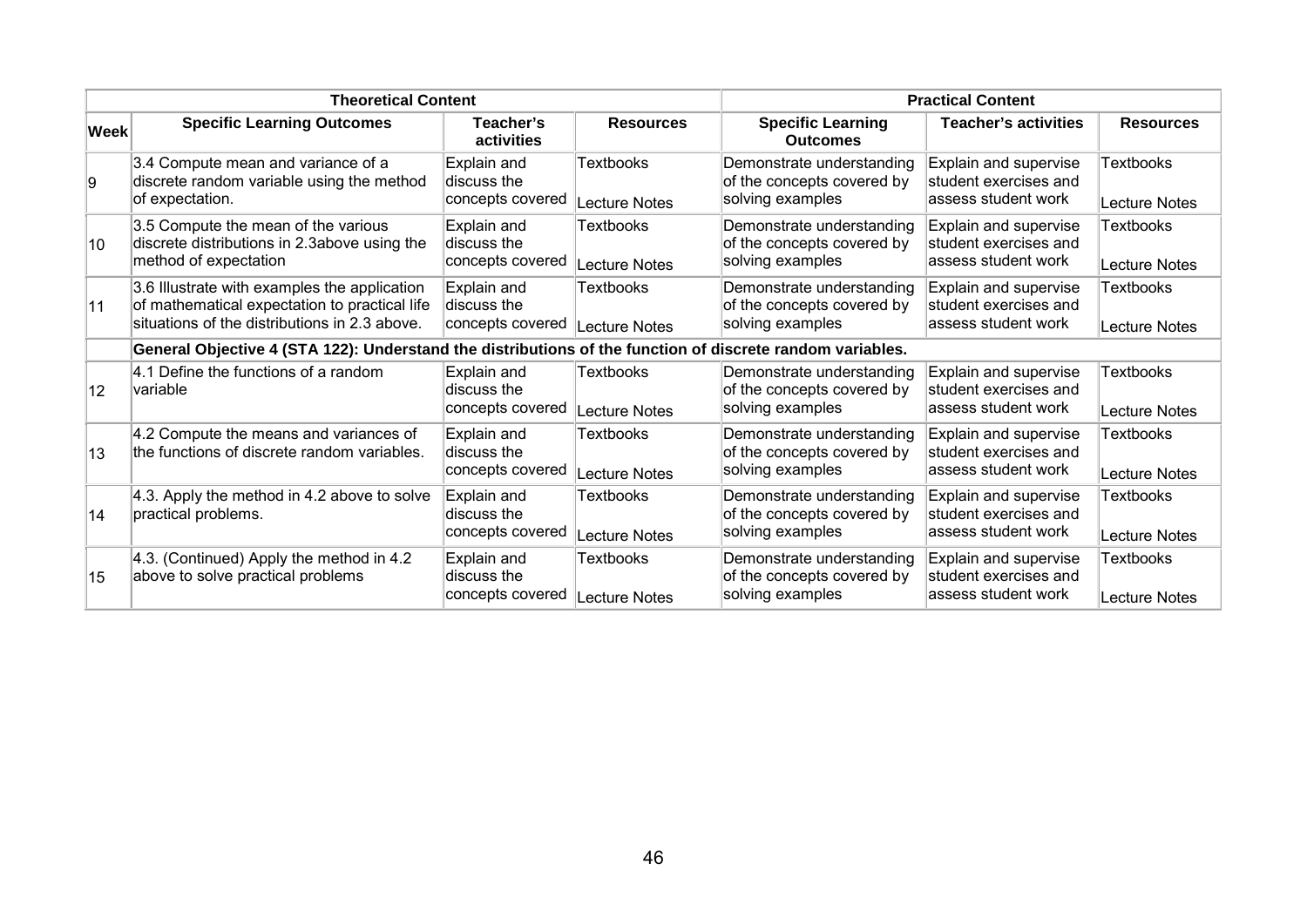Coursework/ Assignments %; Course test %; Practical %; Projects %; Examination %

|             | Type of Assessment Purpose and Nature of Assessment (STA 122)        | <b>Weighting (%)</b> |
|-------------|----------------------------------------------------------------------|----------------------|
| Examination | Final Examination (written) to assess knowledge and understanding 60 |                      |
| Test        | At least 2 progress tests for feed back.                             | 20                   |
| Practical   | At least 5 homeworks to be assessed by the teacher                   | 20                   |
| Total       |                                                                      | 100                  |

#### **Recommended Textbooks & References:**

Statistics (6<sup>th</sup> Edition), W. M. Harper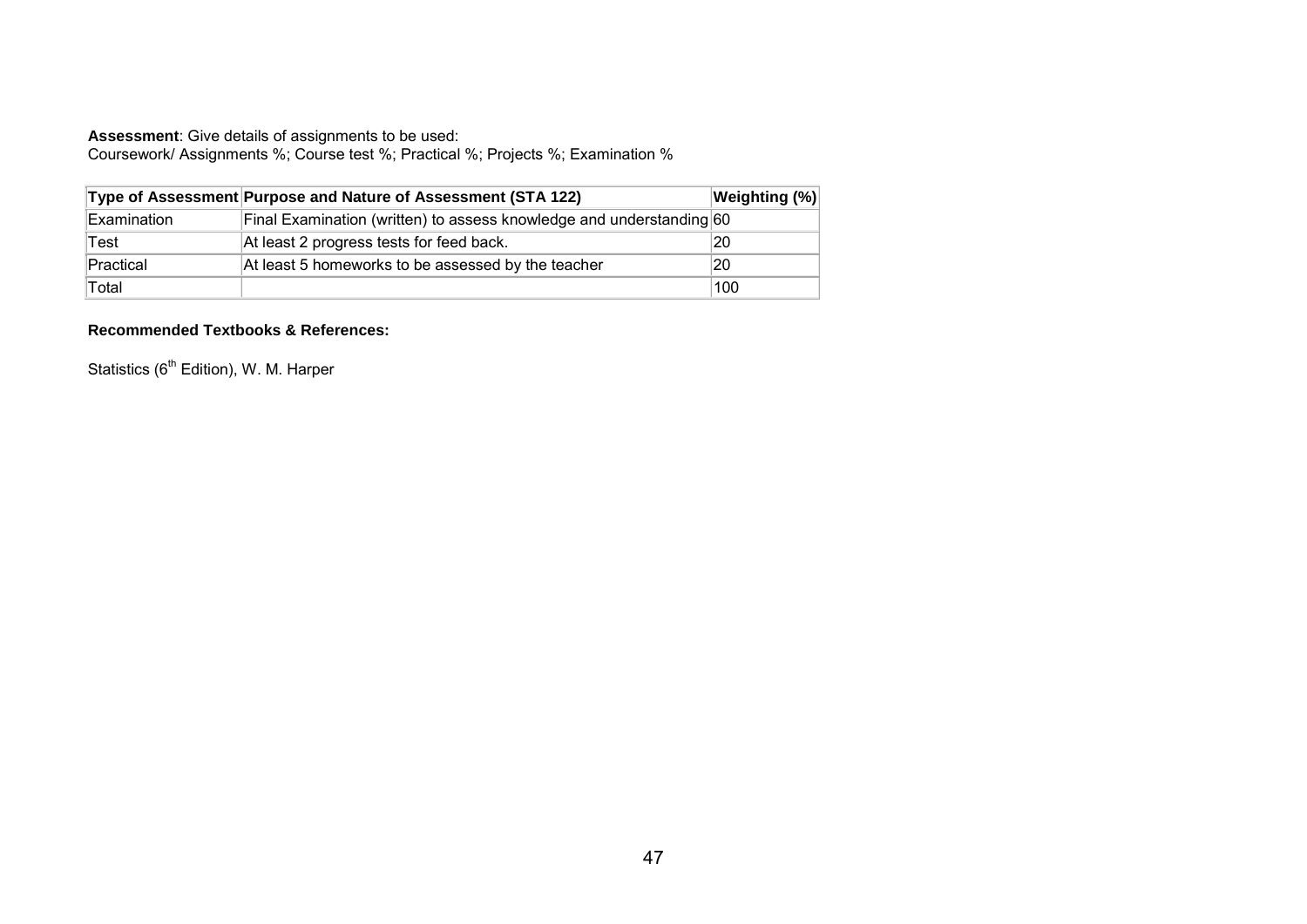# **Course: Demography I(STA 123)**

| Programme: Statistics (National Diploma) |                                                                                                              |                                   |                                |  |  |  |  |
|------------------------------------------|--------------------------------------------------------------------------------------------------------------|-----------------------------------|--------------------------------|--|--|--|--|
| <b>Course: Demography I</b>              | <b>Course Code: STA 123</b>                                                                                  | <b>Total Hours:</b>               | 5                              |  |  |  |  |
| Year: 1 Semester: 2                      | Pre-requisite:                                                                                               | <b>Theoretical:</b><br>Practical: | 2 hours /week<br>3 hours /week |  |  |  |  |
|                                          | <b>Goal:</b> This course is designed to introduce the student to the basic concept of population statistics. |                                   |                                |  |  |  |  |
|                                          | <b>General Objectives:</b> On completion of this course, the diplomate will be able to:                      |                                   |                                |  |  |  |  |
|                                          | 1. Understand meaning and nature of demography.                                                              |                                   |                                |  |  |  |  |
|                                          | 2. Understand basic demographic concepts.                                                                    |                                   |                                |  |  |  |  |
|                                          | 3. Understand basic measures of fertility.                                                                   |                                   |                                |  |  |  |  |
|                                          | 4. Understand basic measure of mortality.                                                                    |                                   |                                |  |  |  |  |
| 5. Understand the life table.            |                                                                                                              |                                   |                                |  |  |  |  |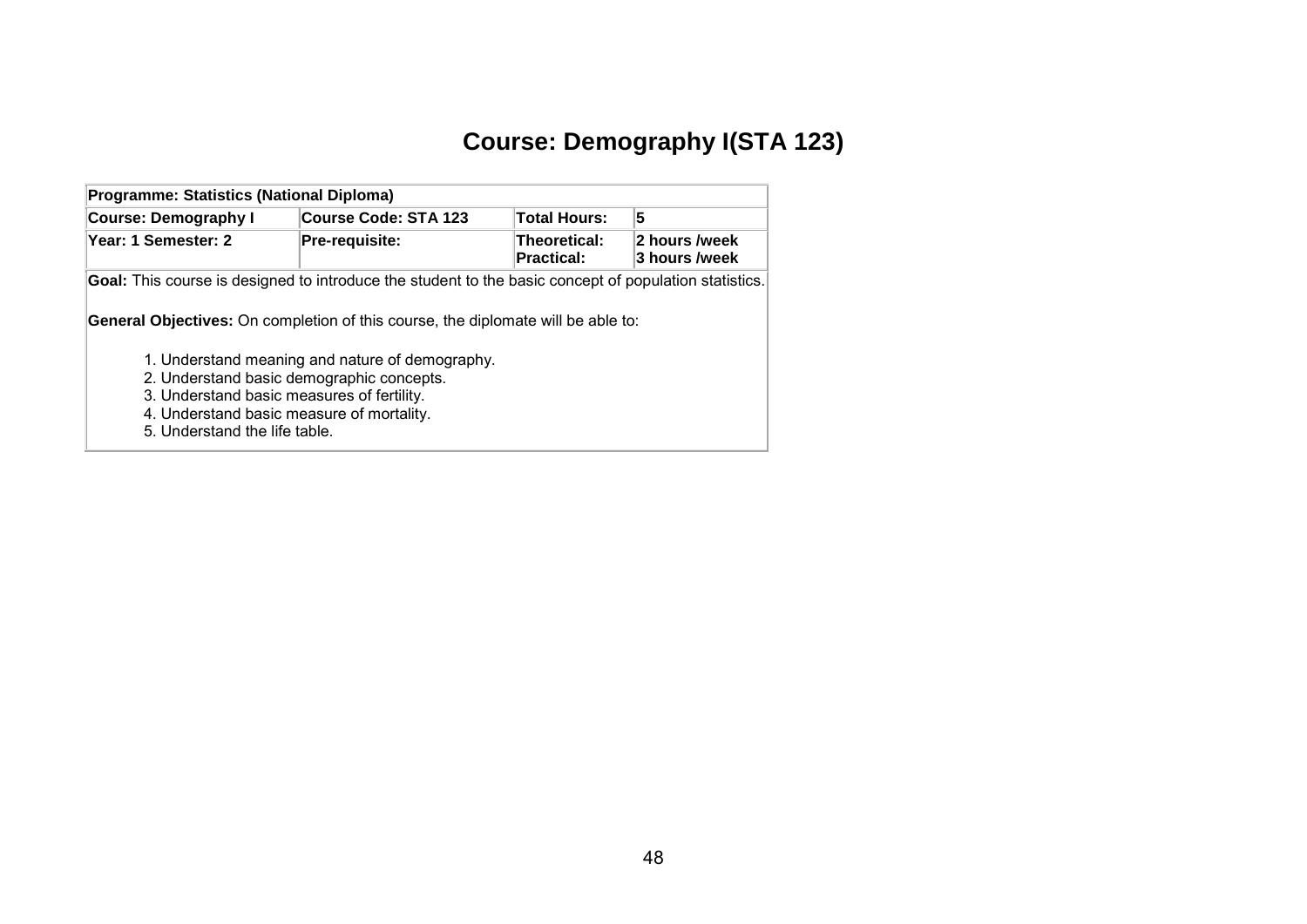|                | <b>Theoretical Content</b>                                                                                                         |                            |                            | <b>Practical Content</b>                    |                                                                   |                         |
|----------------|------------------------------------------------------------------------------------------------------------------------------------|----------------------------|----------------------------|---------------------------------------------|-------------------------------------------------------------------|-------------------------|
| <b>Week</b>    | <b>Specific Learning Outcomes</b>                                                                                                  | Teacher's<br>activities    | <b>Resources</b>           | <b>Specific Learning</b><br><b>Outcomes</b> | <b>Teacher's activities</b>                                       | <b>Resources</b>        |
|                | General Objective 1 (STA 123): Understand the meaning and nature of demography                                                     |                            |                            |                                             |                                                                   |                         |
|                | 1.1 Define demography.                                                                                                             | Explain and<br>discuss the | <b>Official statistics</b> | Demonstrate<br>understanding of the         | Give lucid examples with<br>real life data to cover the           | Textbooks               |
|                | 1.2 Explain demography                                                                                                             | concepts covered           | Data publications          | concepts covered                            | concepts.                                                         | Lecture<br>Notes        |
| $\vert$ 1      | 1.3 State and illustrate the types of demographic data:<br>vital statistics, household data, educational data,<br>statistics, etc. |                            |                            |                                             | Assess student work                                               | Official<br>statistics  |
|                |                                                                                                                                    |                            |                            |                                             |                                                                   | Data<br>publications    |
|                | 1.4 State the sources of demographic data; population Explain and<br>census, registration of virtual events, demographic           | discuss the                | <b>Official statistics</b> | Demonstrate<br>understanding of the         | Give lucid examples with Textbooks<br>real life data to cover the |                         |
|                | sample surveys etc                                                                                                                 | concepts covered           | Data publications          | concepts covered                            | concepts.                                                         | Lecture<br><b>Notes</b> |
| $\overline{2}$ | 1.5 State the types and sources of errors in<br>demographic data                                                                   |                            |                            |                                             | Assess student work                                               | Official<br>statistics  |
|                |                                                                                                                                    |                            |                            |                                             |                                                                   | Data<br>publications    |
|                | 1.6 Define and illustrate the state and structure of a<br>population by age and sex, social status etc.                            | Explain and<br>discuss the | <b>Official statistics</b> | Demonstrate<br>understanding of the         | Give lucid examples with<br>real life data to cover the           | Textbooks               |
|                | 1.7 Present demographic data population pyramids,                                                                                  | concepts covered           | Data publications          | concepts covered                            | concepts.                                                         | Lecture<br>Notes        |
| 3              | graphs, etc, using statistical methods.                                                                                            |                            |                            |                                             | Assess student work                                               | Official<br>statistics  |
|                |                                                                                                                                    |                            |                            |                                             |                                                                   | Data<br>publications    |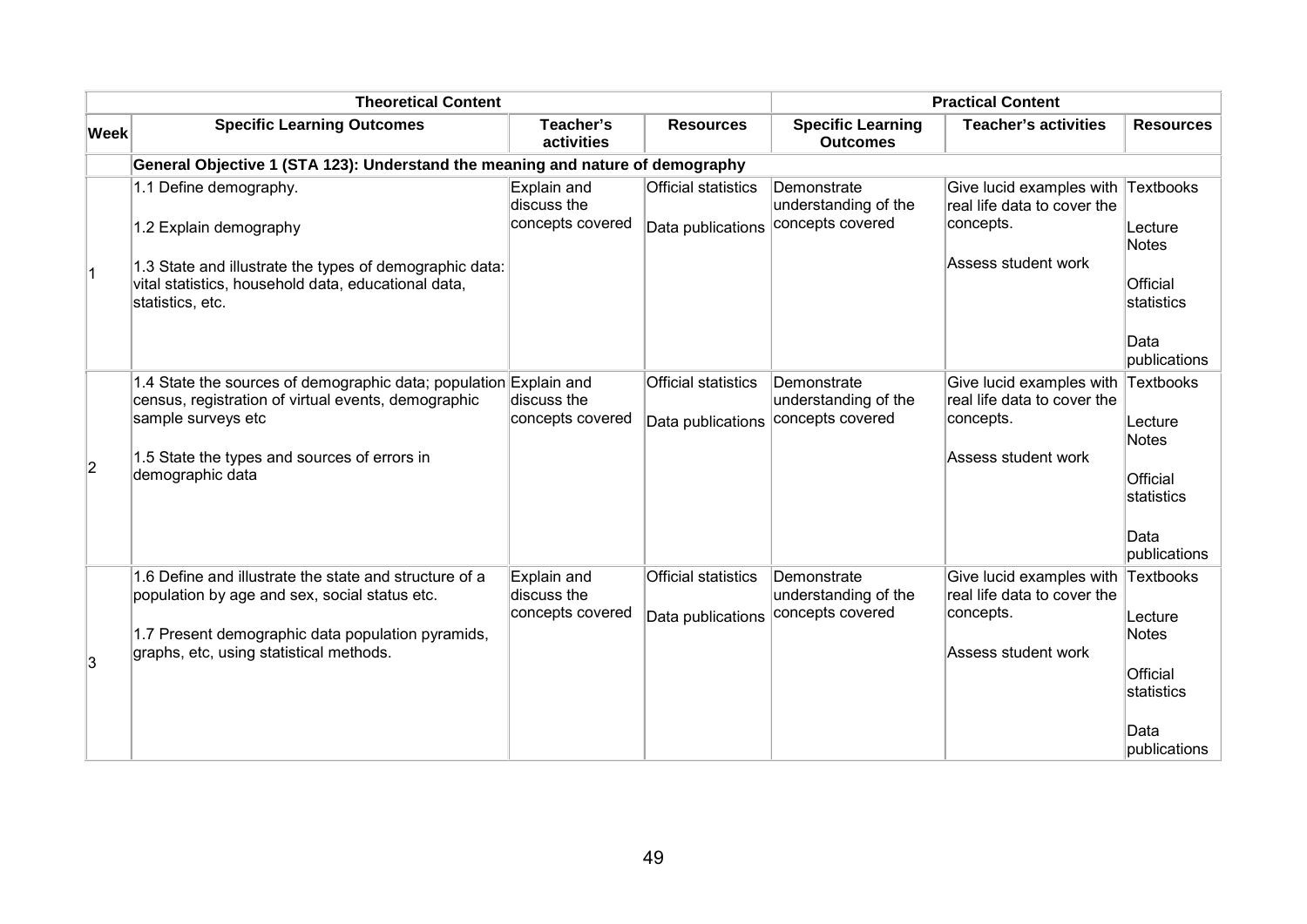|             | <b>Theoretical Content</b>                                                                                                                                                                            |                                                |                                          |                                                         | <b>Practical Content</b>                                              |                                             |
|-------------|-------------------------------------------------------------------------------------------------------------------------------------------------------------------------------------------------------|------------------------------------------------|------------------------------------------|---------------------------------------------------------|-----------------------------------------------------------------------|---------------------------------------------|
| <b>Week</b> | <b>Specific Learning Outcomes</b>                                                                                                                                                                     | Teacher's<br>activities                        | <b>Resources</b>                         | <b>Specific Learning</b><br><b>Outcomes</b>             | <b>Teacher's activities</b>                                           | <b>Resources</b>                            |
|             | General Objective 2 (STA 123): Understand basic demographic concepts                                                                                                                                  |                                                |                                          |                                                         |                                                                       |                                             |
| 4           | 2.1 Define ratios, rates, proportions and percentages<br>2.2 Distinguish between crude and specific rates.                                                                                            | Explain and<br>discuss the<br>concepts covered | <b>Textbooks</b><br>Lecture Notes        | Demonstrate<br>understanding of the<br>concepts covered | Explain and supervise<br>student exercises and<br>assess student work | <b>Textbooks</b><br>Lecture<br><b>Notes</b> |
| 5           | 2.3 Define and explain the concepts of: cohort,<br>generation, household, family, emigration,<br>immigration, and net migration.                                                                      | Explain and<br>discuss the<br>concepts covered | <b>Textbooks</b><br>Lecture Notes        | Demonstrate<br>understanding of the<br>concepts covered | Explain and supervise<br>exercises and assess<br>students work.       | Life data.                                  |
| 6           | 2.4 Define life-birth, still-birth, foetal deaths, etc.                                                                                                                                               | Explain and<br>discuss the<br>concepts covered | <b>Textbooks</b><br>Lecture Notes        | Demonstrate<br>understanding of the<br>concepts covered | Explain and supervise<br>exercises and assess<br>students work.       | Life data.                                  |
|             | General Objective 3 (STA 123): Understand basic measures of fertility                                                                                                                                 |                                                |                                          |                                                         |                                                                       |                                             |
| 7           | 3.1 Define crude birth-rate, general fertility rate, child-<br>woman ratio, age specific fertility rate, total fertility<br>rate, cumulative fertility rate, complete fertility rate,<br>parity rate. | Explain and<br>discuss the<br>concepts covered | Official<br>government<br>fertility data | Demonstrate<br>understanding of the<br>concepts covered | Explain and supervise<br>exercises and assess<br>students' work.      | Life data.                                  |
| 8           | 3.2 Compute crude birth rate, general fertility rate and<br>Child-woman ratio.                                                                                                                        | Explain and<br>discuss the<br>concepts covered | Official<br>government<br>fertility data | Demonstrate<br>understanding of the<br>concepts covered | Explain and supervise<br>exercises and assess<br>students' work.      | Life data.                                  |
| 9           | 3.3 Compute age-specific fertility rate, total fertility<br>rate cumulative fertility rate, complete fertility rate and<br>parity rate                                                                | Explain and<br>discuss the<br>concepts covered | Official<br>government<br>fertility data | Demonstrate<br>understanding of the<br>concepts covered | Explain and supervise<br>exercises and assess<br>students' work.      | Life data.                                  |
|             | General Objective 3 (STA 123): Understand basic measures of mortality                                                                                                                                 |                                                |                                          |                                                         |                                                                       |                                             |
| 10          | 4.1 Define crude death rate, specific death rate, infant Explain and<br>mortality rate, neonatal mortality rate maternal<br>mortality rate.                                                           | discuss the<br>concepts covered                | Official<br>government<br>mortality data | Demonstrate<br>understanding of the<br>concepts covered | Explain and supervise<br>exercises and assess<br>students' work.      | Textbook                                    |
| 11          | 4.2 Compute crude death rate, age specific death rate Explain and<br>and mortality by cause death.                                                                                                    | discuss the<br>concepts covered                | Official<br>government<br>mortality data | Demonstrate<br>understanding of the<br>concepts covered | Explain and supervise<br>exercises and assess<br>students' work.      | Life data                                   |
| 12          | 4.3 Compute infant mortality rate, neo-natal mortality<br>rate and maternal mortality rate.                                                                                                           | Explain and<br>discuss the<br>concepts covered | Official<br>government<br>mortality data | Demonstrate<br>understanding of the<br>concepts covered | Explain and supervise<br>exercises and assess<br>students' work.      | Life data                                   |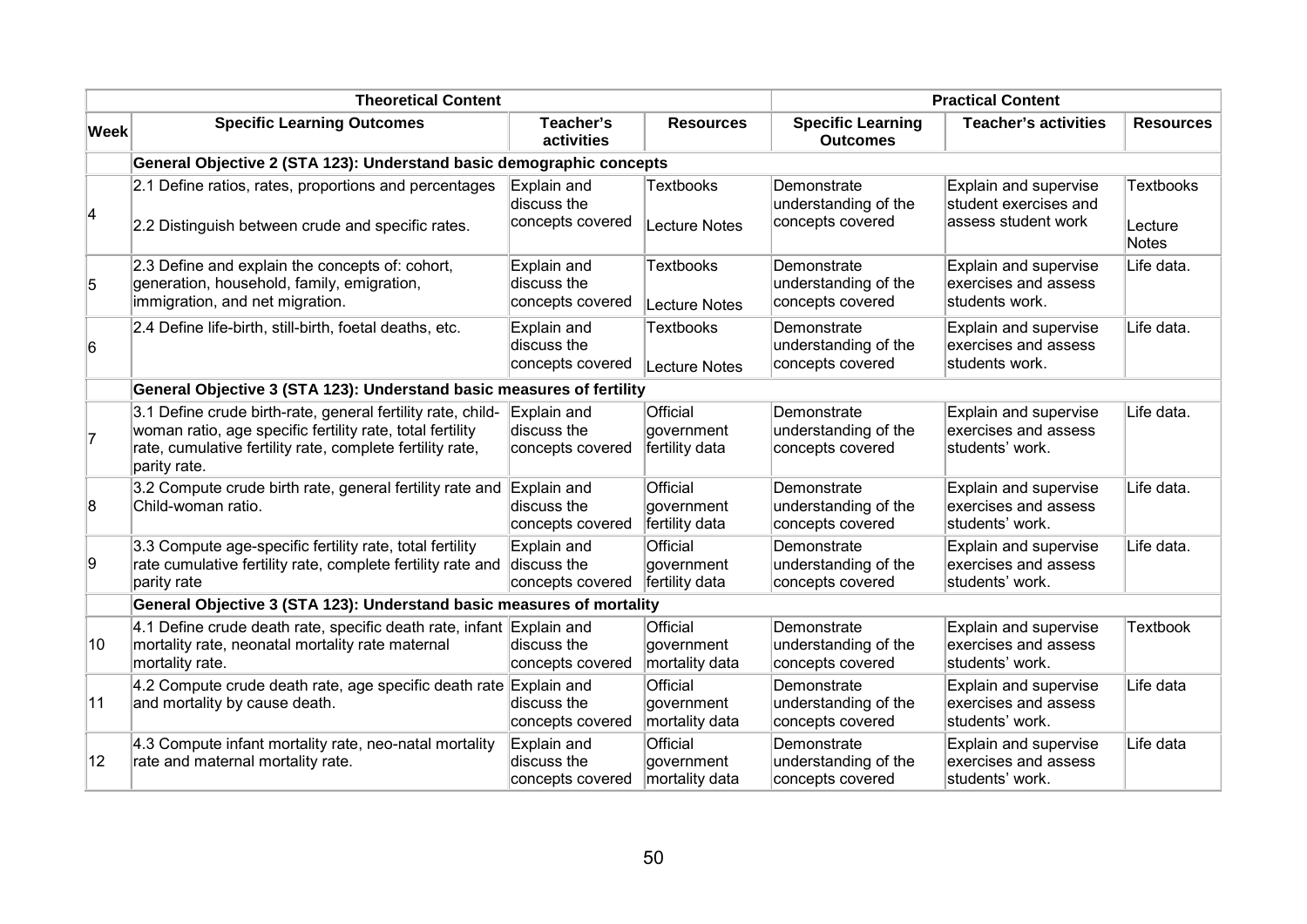|             | <b>Theoretical Content</b>                                                                     |                                                | <b>Practical Content</b>          |                                                         |                                                                   |                                      |
|-------------|------------------------------------------------------------------------------------------------|------------------------------------------------|-----------------------------------|---------------------------------------------------------|-------------------------------------------------------------------|--------------------------------------|
| <b>Week</b> | <b>Specific Learning Outcomes</b>                                                              | Teacher's<br>activities                        | <b>Resources</b>                  | <b>Specific Learning</b><br><b>Outcomes</b>             | <b>Teacher's activities</b>                                       | <b>Resources</b>                     |
|             | General Objective 5 (STA 123): Understand the life table                                       |                                                |                                   |                                                         |                                                                   |                                      |
| 13          | 5.1 Explain the basic components of a life table                                               | Explain and<br>discuss the<br>concepts covered | Textbooks<br>Lecture notes        | Demonstrate<br>understanding of the<br>concepts covered | Explain and supervise<br>exercises and assess<br>lstudents' work. | Textbooks<br>Lecture<br>∣notes       |
| 14          | 5.2 Construct and interpret of life table                                                      | Explain and<br>discuss the<br>concepts covered | <b>Textbooks</b><br>Lecture notes | Demonstrate<br>understanding of the<br>concepts covered | Explain and supervise<br>exercises and assess<br>lstudents' work. | <b>Textbooks</b><br>Lecture<br>notes |
| 15          | 5.3 Define the mean expectation of life at birth<br>5.4 State the limitations of a life table. | Explain and<br>discuss the<br>concepts covered | <b>Textbooks</b><br>Lecture notes | Demonstrate<br>understanding of the<br>concepts covered | Explain and supervise<br>exercises and assess<br>lstudents' work. | <b>Textbooks</b><br>Lecture<br>notes |

Coursework/ Assignments %; Course test %; Practical %; Projects %; Examination %

|             | Type of Assessment Purpose and Nature of Assessment (STA 123)        | Weighting (%) |
|-------------|----------------------------------------------------------------------|---------------|
| Examination | Final Examination (written) to assess knowledge and understanding 60 |               |
| Test        | At least 2 progress tests for feed back.                             | 20            |
| Practical   | At least 5 homeworks to be assessed by the teacher                   | 20            |
| Total       |                                                                      | 100           |

**Recommended Textbooks & References:**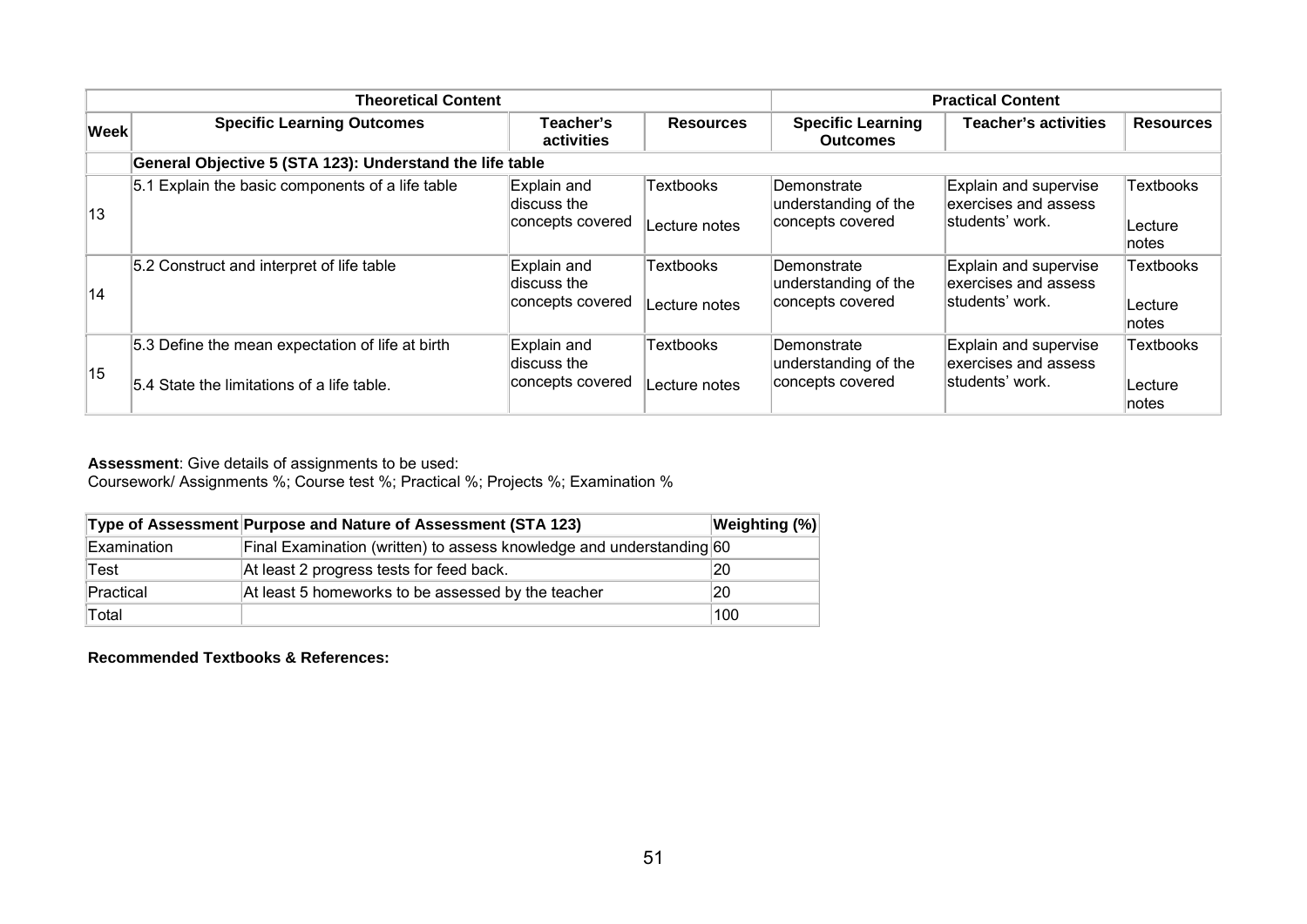### **Course: Calculus I (MTH 121)**

| <b>Programme: Statistics (National Diploma)</b>                                                                                                                                                                                                                                                                                                                                                                                                                                                                                                    |                       |                                          |                                |
|----------------------------------------------------------------------------------------------------------------------------------------------------------------------------------------------------------------------------------------------------------------------------------------------------------------------------------------------------------------------------------------------------------------------------------------------------------------------------------------------------------------------------------------------------|-----------------------|------------------------------------------|--------------------------------|
| Course: Calculus I                                                                                                                                                                                                                                                                                                                                                                                                                                                                                                                                 | Course Code: MTH 121  | <b>Total Hours:</b>                      | 5                              |
| Year: 1 Semester: 2                                                                                                                                                                                                                                                                                                                                                                                                                                                                                                                                | <b>Pre-requisite:</b> | <b>Theoretical:</b><br><b>Practical:</b> | 2 hours /week<br>3 hours /week |
| Goal: The course is designed to introduce the student to the knowledge of differential calculus and develop the ability to use differential calculus to solve practical<br>problems.<br><b>General Objectives</b> On completion of this course, the diplomate will be able to to:<br>1. Understand the concept of limits.<br>2. Understand the concept of continuity.<br>3. Understand the techniques of differentiation.<br>4. Understand the various application of derivations.<br>5. Understand integration as the reverse of differentiation. |                       |                                          |                                |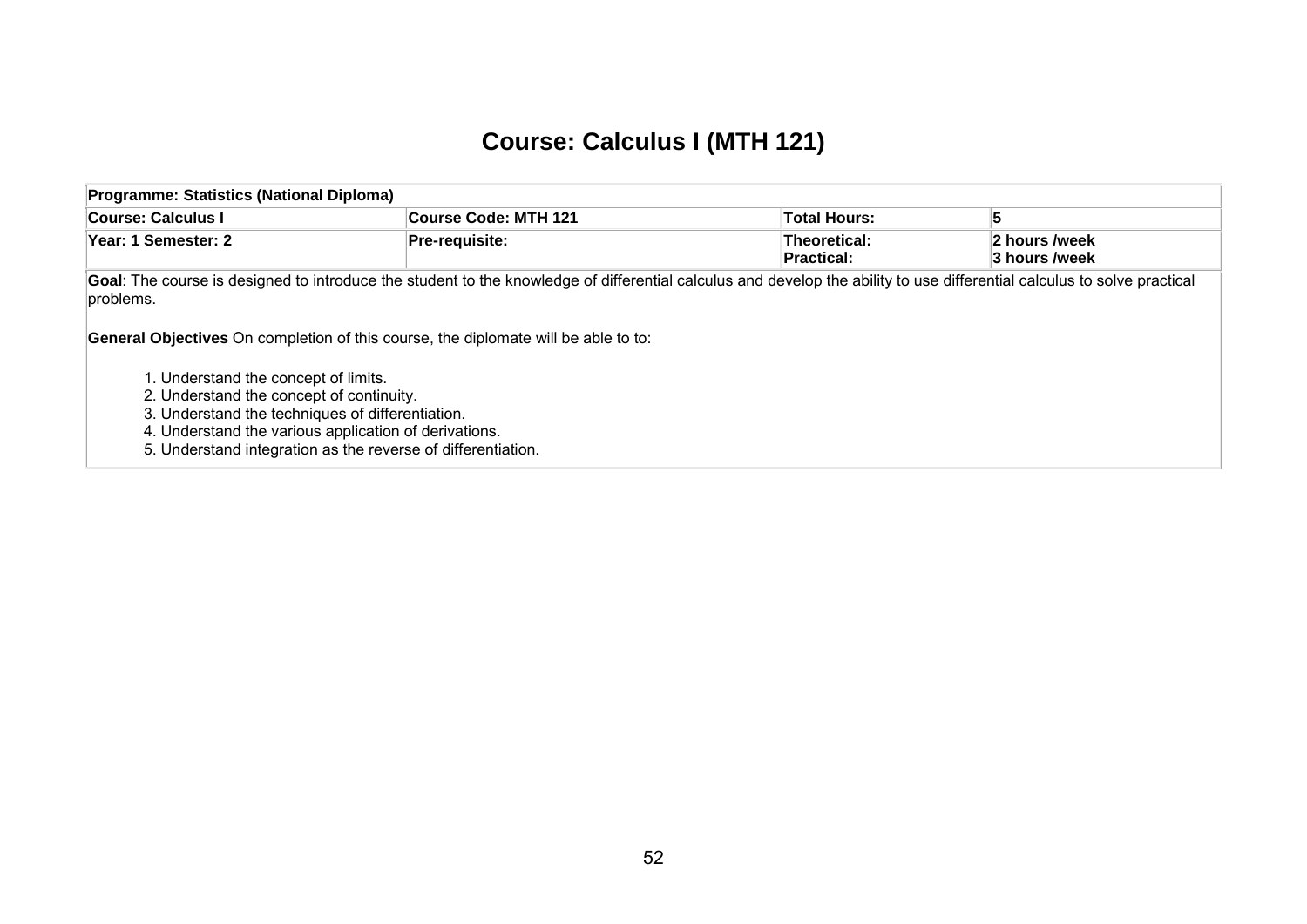| <b>Theoretical Content</b> |                                                                                                                                                                                                                                          |                                                | <b>Practical Content</b>                    |                                                                             |                                                                       |                                      |
|----------------------------|------------------------------------------------------------------------------------------------------------------------------------------------------------------------------------------------------------------------------------------|------------------------------------------------|---------------------------------------------|-----------------------------------------------------------------------------|-----------------------------------------------------------------------|--------------------------------------|
| <b>Week</b>                | <b>Specific Learning Outcomes</b>                                                                                                                                                                                                        | Teacher's<br>activities                        |                                             | <b>Resources Specific Learning Outcomes</b>                                 | <b>Teacher's activities</b>                                           | <b>Resources</b>                     |
|                            | General Objective 1 (MTH 121): Understand the concept of limits                                                                                                                                                                          |                                                |                                             |                                                                             |                                                                       |                                      |
| $\vert$ 1                  | 1.1 Define a limit with illustrated examples<br>1.2 State and prove the basic theorems on limits<br>such as those relating to a sum, difference, product,<br>quotient and composite of two functions.                                    | Explain and<br>discuss the<br>concepts covered | <b>Textbooks</b><br>Lecture<br>Notes        | Demonstrate understanding of<br>the concepts covered by<br>solving examples | Explain and supervise<br>student exercises and<br>assess student work | <b>Textbooks</b><br>Lecture<br>Notes |
| 2                          | 1.3 Evaluate limits of given functions<br>1.4 Determine points at which a limit does not exist<br>and explain why.                                                                                                                       | Explain and<br>discuss the<br>concepts covered | <b>Textbooks</b><br>Lecture<br>Notes        | Demonstrate understanding of<br>the concepts covered by<br>solving examples | Explain and supervise<br>student exercises and<br>assess student work | <b>Textbooks</b><br>Lecture<br>Notes |
|                            | General Objective 2: Understand the concept of continuity                                                                                                                                                                                |                                                |                                             |                                                                             |                                                                       |                                      |
| 3                          | 2.1 Define a continuous function<br>2.2 List examples of continuous functions using<br>polynomials.                                                                                                                                      | Explain and<br>discuss the<br>concepts covered | <b>Textbooks</b><br>Lecture<br>Notes        | Demonstrate understanding of<br>the concepts covered by<br>solving examples | Explain and supervise<br>student exercises and<br>assess student work | <b>Textbooks</b><br>Lecture<br>Notes |
|                            | 2.3 Distinguish between a continuous function and a<br>discontinuous functions.                                                                                                                                                          |                                                |                                             |                                                                             |                                                                       |                                      |
| 4                          | 2.4 Identify reasons for discontinuity<br>2.5 Remove discontinuity whenever possible by<br>redefining the function                                                                                                                       | Explain and<br>discuss the<br>concepts covered | <b>Textbooks</b><br>Lecture<br>Notes        | Demonstrate understanding of<br>the concepts covered by<br>solving examples | Explain and supervise<br>student exercises and<br>assess student work | <b>Textbooks</b><br>Lecture<br>Notes |
| 5                          | 2.6 State and prove the basic theorems of continuity<br>such as those relating to a sum, difference, product,<br>quotient and composite of two functions.<br>2.7 Identify continuous functions using the basic<br>theorems in 2.6 above. | Explain and<br>discuss the<br>concepts covered | <b>Textbooks</b><br>Lecture<br><b>Notes</b> | Demonstrate understanding of<br>the concepts covered by<br>solving examples | Explain and supervise<br>student exercises and<br>assess student work | <b>Textbooks</b><br>Lecture<br>Notes |
|                            | General Objective 3 (MTH 121): Understand the techniques of differentiation.                                                                                                                                                             |                                                |                                             |                                                                             |                                                                       |                                      |
|                            | 3.1 Carry out differentiation from first principle                                                                                                                                                                                       | Explain and<br>discuss the<br>concepts covered | <b>Textbooks</b>                            | Demonstrate understanding of<br>the concepts covered by<br>solving examples | Explain and supervise<br>student exercises and<br>assess student work | <b>Textbooks</b>                     |
| 6                          | 3.2 State and prove the basic theorems on<br>differentiation such as those relating to the<br>derivatives of a sum, difference, product and<br>quotient                                                                                  |                                                | Lecture<br><b>Notes</b>                     |                                                                             |                                                                       | Lecture<br>Notes                     |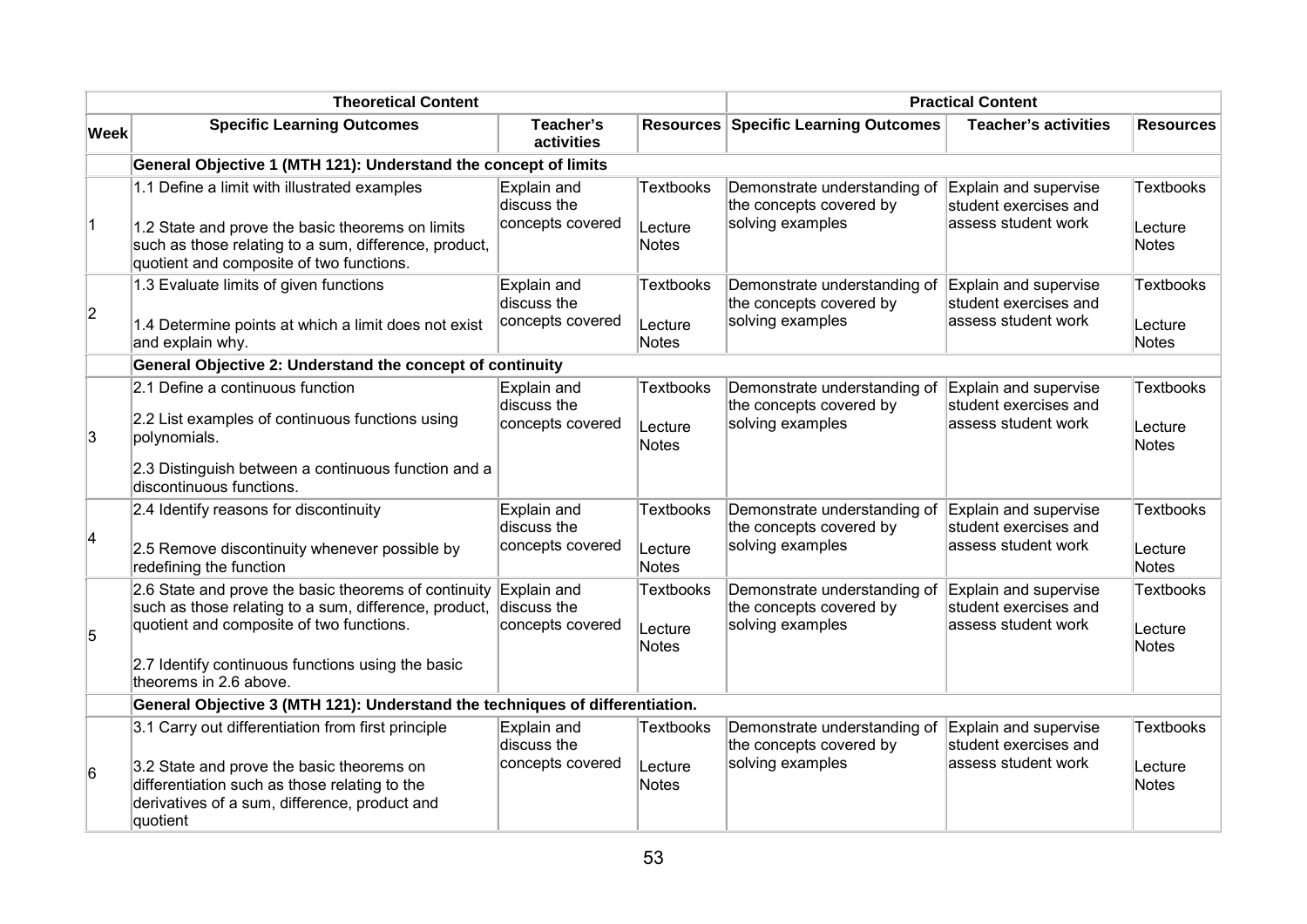| <b>Theoretical Content</b> |                                                                                                                                                  |                                                | <b>Practical Content</b>                    |                                                                             |                                                                       |                                             |
|----------------------------|--------------------------------------------------------------------------------------------------------------------------------------------------|------------------------------------------------|---------------------------------------------|-----------------------------------------------------------------------------|-----------------------------------------------------------------------|---------------------------------------------|
| <b>Week</b>                | <b>Specific Learning Outcomes</b>                                                                                                                | Teacher's<br>activities                        |                                             | <b>Resources Specific Learning Outcomes</b>                                 | <b>Teacher's activities</b>                                           | <b>Resources</b>                            |
| 7                          | 3.3 Carry out differentiation using the basic rules.<br>3.4 Differentiate a composite function using the<br>chain rule.                          | Explain and<br>discuss the<br>concepts covered | <b>Textbooks</b><br>Lecture<br><b>Notes</b> | Demonstrate understanding of<br>the concepts covered by<br>solving examples | Explain and supervise<br>student exercises and<br>assess student work | <b>Textbooks</b><br>Lecture<br><b>Notes</b> |
| 8                          | 3.5 Differentiate logarithmic, exponential and<br>trigonometric functions.<br>3.6 Carryout successive differentiation using<br>Leibnitz theorem. | Explain and<br>discuss the<br>concepts covered | <b>Textbooks</b><br>Lecture<br><b>Notes</b> | Demonstrate understanding of<br>the concepts covered by<br>solving examples | Explain and supervise<br>student exercises and<br>assess student work | <b>Textbooks</b><br>Lecture<br><b>Notes</b> |
| 9                          | 3.7 Carry out implicit differentiation.<br>3.8 Carry out partial differentiation                                                                 | Explain and<br>discuss the<br>concepts covered | <b>Textbooks</b><br>Lecture<br><b>Notes</b> | Demonstrate understanding of<br>the concepts covered by<br>solving examples | Explain and supervise<br>student exercises and<br>assess student work | <b>Textbooks</b><br>Lecture<br><b>Notes</b> |
|                            | General Objective 4 (MTH 121): Understand the various applications of derivations.                                                               |                                                |                                             |                                                                             |                                                                       |                                             |
| 10                         | 4.1. Interpret derivative as a rate of change<br>4.2 Solve problems on maxim and minima.                                                         | Explain and<br>discuss the<br>concepts covered | <b>Textbooks</b><br>Lecture<br><b>Notes</b> | Demonstrate understanding of<br>the concepts covered by<br>solving examples | Explain and supervise<br>student exercises and<br>assess student work | <b>Textbooks</b><br>Lecture<br><b>Notes</b> |
| 11                         | 4.3 Make approximations and determine errors.<br>4.4 Sketch curves applying derivatives.                                                         | Explain and<br>discuss the<br>concepts covered | <b>Textbooks</b><br>Lecture<br>Notes        | Demonstrate understanding of<br>the concepts covered by<br>solving examples | Explain and supervise<br>student exercises and<br>assess student work | <b>Textbooks</b><br>Lecture<br><b>Notes</b> |
|                            | General Objective 5 (MTH 121): Understand integration as the reverse of differentiation                                                          |                                                |                                             |                                                                             |                                                                       |                                             |
| 12                         | 5.1 Define integration<br>5.2 Verity that integration is the reverse of<br>differentiation                                                       | Explain and<br>discuss the<br>concepts covered | <b>Textbooks</b><br>Lecture<br><b>Notes</b> | Demonstrate understanding of<br>the concepts covered by<br>solving examples | Explain and supervise<br>student exercises and<br>assess student work | <b>Textbooks</b><br>Lecture<br><b>Notes</b> |
| 13                         | 5.3 Solve indefinite integrals using the first<br>fundamental theorem of calculus                                                                | Explain and<br>discuss the<br>concepts covered | <b>Textbooks</b><br>Lecture<br><b>Notes</b> | Demonstrate understanding of<br>the concepts covered by<br>solving examples | Explain and supervise<br>student exercises and<br>assess student work | <b>Textbooks</b><br>Lecture<br><b>Notes</b> |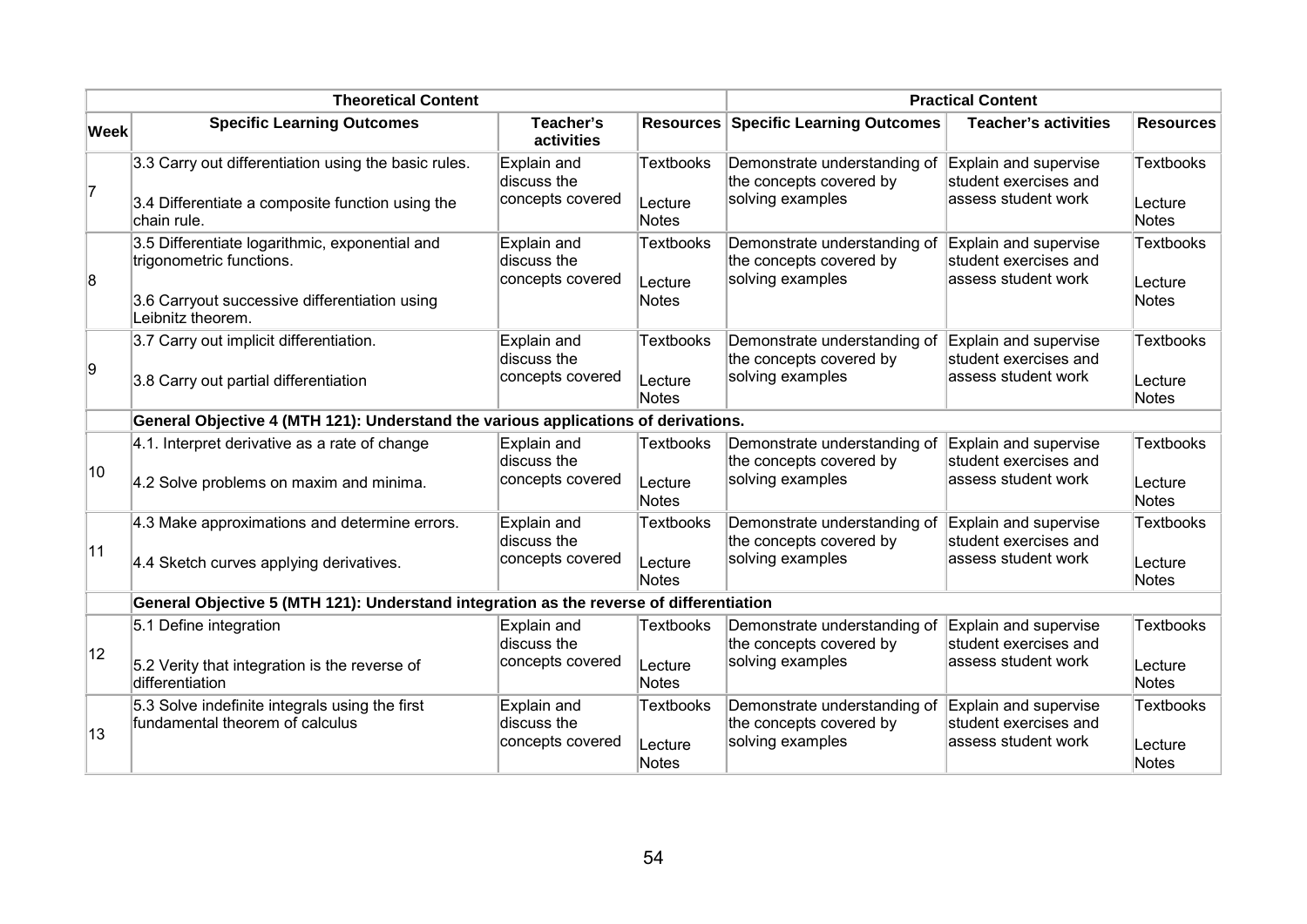|                                              | <b>Theoretical Content</b>                                                                   | <b>Practical Content</b>                       |                                      |                                                                             |                                                                        |                                      |
|----------------------------------------------|----------------------------------------------------------------------------------------------|------------------------------------------------|--------------------------------------|-----------------------------------------------------------------------------|------------------------------------------------------------------------|--------------------------------------|
| $ \mathsf{W}\mathsf{e}\mathsf{e}\mathsf{k} $ | <b>Specific Learning Outcomes</b>                                                            | Teacher's<br>activities                        |                                      | <b>Resources Specific Learning Outcomes</b>                                 | <b>Teacher's activities</b>                                            | <b>Resources</b>                     |
| 14                                           | 5.4 Explain with examples integration by substitution Explain and<br>or change of variables. | discuss the<br>concepts covered                | <b>Textbooks</b><br>Lecture<br>Notes | Demonstrate understanding of<br>the concepts covered by<br>solving examples | Explain and supervise<br>student exercises and<br>lassess student work | Textbooks<br>Lecture<br>Notes        |
| 15                                           | 5.5 Integration by parts and partial fractions.                                              | Explain and<br>discuss the<br>concepts covered | Textbooks<br>Lecture<br>Notes        | Demonstrate understanding of<br>the concepts covered by<br>solving examples | Explain and supervise<br>student exercises and<br>lassess student work | Textbooks<br>Lecture<br><b>Notes</b> |

Coursework/ Assignments %; Course test %; Practical %; Projects %; Examination %

|             | Type of Assessment Purpose and Nature of Assessment (MTH 121)        | Weighting (%) |
|-------------|----------------------------------------------------------------------|---------------|
| Examination | Final Examination (written) to assess knowledge and understanding 60 |               |
| Test        | At least 2 progress tests for feed back.                             | 20            |
| Practical   | At least 5 homeworks to be assessed by the teacher                   | 20            |
| Total       |                                                                      | 100           |

#### **Recommended Textbooks & References:**

Engineering Mathematics, K. A. Stroud

Calculus (6<sup>th</sup> Edition), Larson (et. al)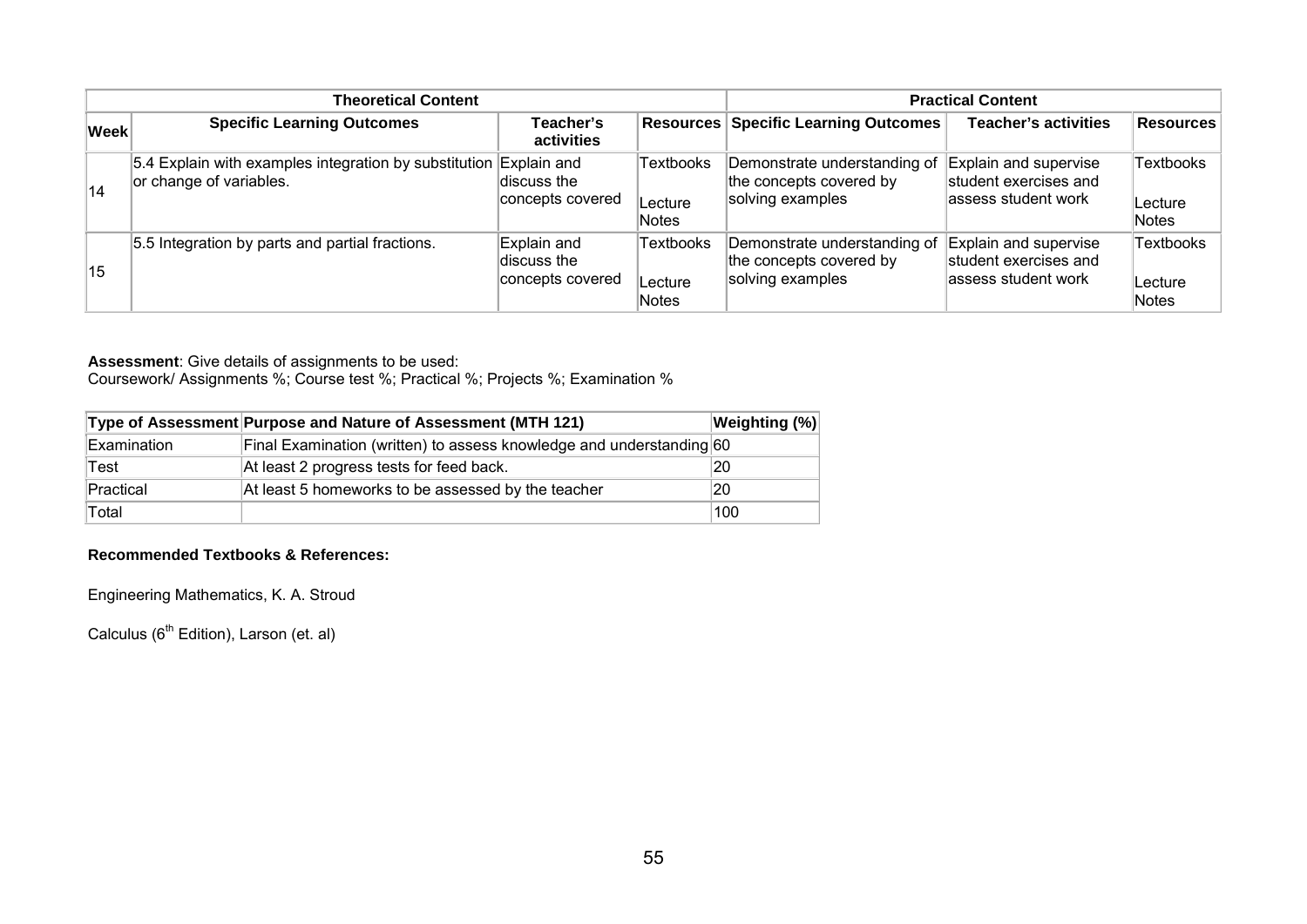### **Course: Computer Packages I (COM 123)**

|                                                                                           | <b>Programme: Statistics (National Diploma)</b>                                                                                       |                   |                                             |  |  |  |  |  |
|-------------------------------------------------------------------------------------------|---------------------------------------------------------------------------------------------------------------------------------------|-------------------|---------------------------------------------|--|--|--|--|--|
| Course: Computer Packages I Course Code: COM 123 Total Hours: 6                           |                                                                                                                                       |                   |                                             |  |  |  |  |  |
| Year: 1 Semester: 2                                                                       | <b>Pre-requisite:</b>                                                                                                                 | <b>Practical:</b> | Theoretical: 2 hours /week<br>4 hours /week |  |  |  |  |  |
| <b>Goal:</b> This course is designed to introduce the student to basic computer packages. |                                                                                                                                       |                   |                                             |  |  |  |  |  |
|                                                                                           | <b>General Objectives:</b> On completion of this course, the diplomate will be able to:<br>1. Know the existing application packages. |                   |                                             |  |  |  |  |  |
| 2. Understand word processing packages.                                                   |                                                                                                                                       |                   |                                             |  |  |  |  |  |
|                                                                                           | 3. Know electronic spread sheets.                                                                                                     |                   |                                             |  |  |  |  |  |
| 4. Know the fundamentals of accounting packages.                                          |                                                                                                                                       |                   |                                             |  |  |  |  |  |
| 5. Understand presentation packages.                                                      |                                                                                                                                       |                   |                                             |  |  |  |  |  |
|                                                                                           | 6. Know how to use education, medical and other packages.                                                                             |                   |                                             |  |  |  |  |  |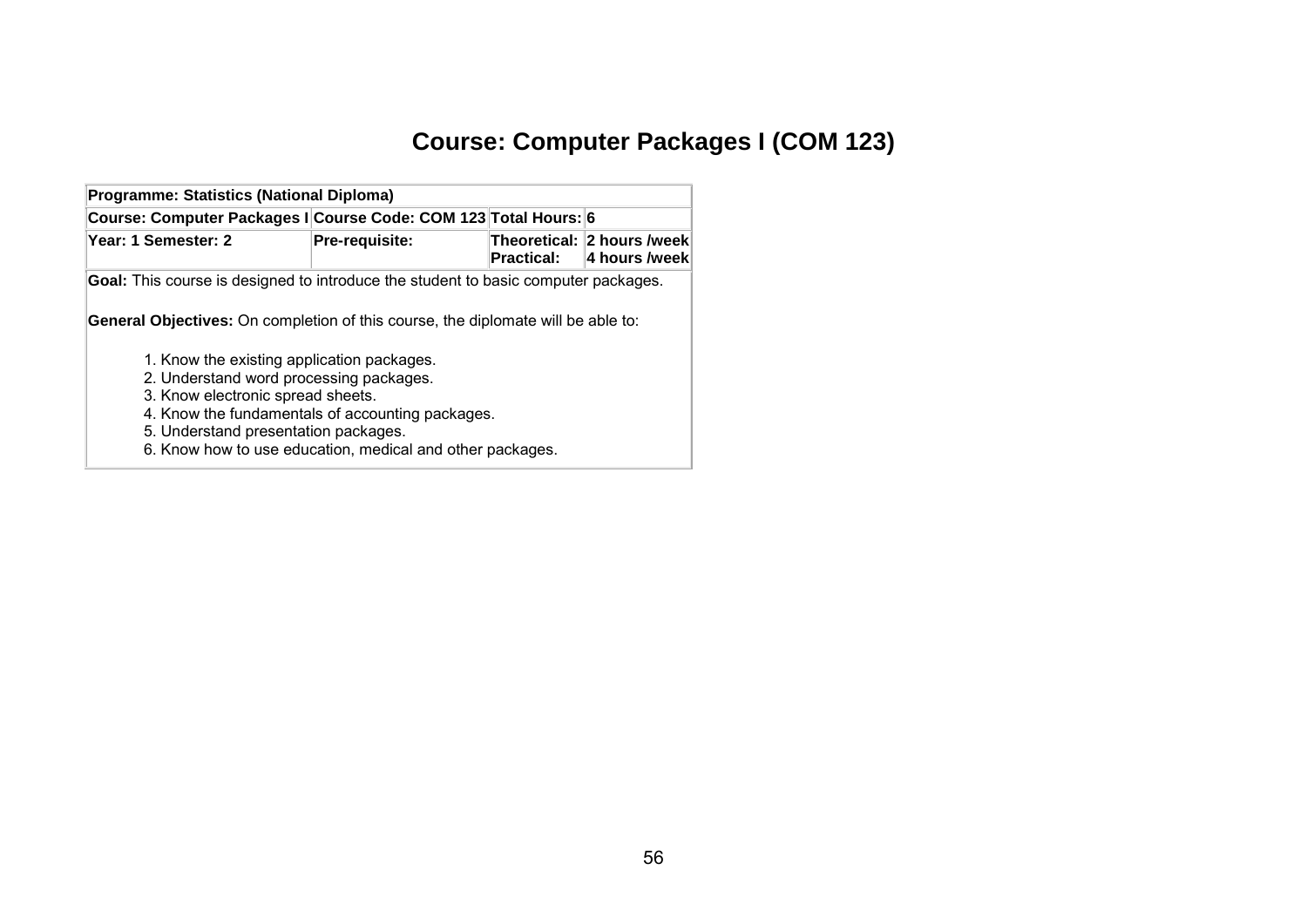|                |                                                                                                              | <b>Theoretical Content</b>                                                                                                                                                                                                         |                                                                                      |                                                                                                                      | <b>Practical Content</b>                                                               |                                                                                                                      |
|----------------|--------------------------------------------------------------------------------------------------------------|------------------------------------------------------------------------------------------------------------------------------------------------------------------------------------------------------------------------------------|--------------------------------------------------------------------------------------|----------------------------------------------------------------------------------------------------------------------|----------------------------------------------------------------------------------------|----------------------------------------------------------------------------------------------------------------------|
| <b>Week</b>    | <b>Specific Learning Outcomes</b>                                                                            | <b>Teacher's activities</b>                                                                                                                                                                                                        | <b>Resources</b>                                                                     | <b>Specific Learning</b><br><b>Outcomes</b>                                                                          | <b>Teacher's activities</b>                                                            | <b>Resources</b>                                                                                                     |
|                | General Objective 1 (COM 123): Know the existing application packages.                                       |                                                                                                                                                                                                                                    |                                                                                      |                                                                                                                      |                                                                                        |                                                                                                                      |
| 1              | 1.1 Understand the difference<br>between systems software,<br>program generators and<br>application packages | Explain the difference between White board<br>systems software, program<br>generators and application<br>packages                                                                                                                  | PC Loaded with<br>different<br>packages and<br>connected to an<br>OHP                | To be able to view<br>different software<br>packages and know their<br>features                                      | To assist student<br>view different<br>software packages<br>and know their<br>features | White board<br>PC in a networked<br>laboratory loaded<br>with different<br>packages and<br>connected to<br>internet. |
| $\overline{2}$ | 1.2 Identify the modes of package<br>acquisition<br>1.3 State the criteria for package<br>acceptability      | Identify the modes of package<br>acquisition<br>State the criteria for package<br>acceptability                                                                                                                                    | White board<br>PC Loaded with<br>different<br>packages and<br>connected to an<br>OHP | To be able to view<br>different software<br>packages and know their<br>features                                      | To assist student<br>view different<br>software packages<br>and know their<br>features | White board<br>PC in a networked<br>laboratory loaded<br>with different<br>packages and<br>connected to<br>internet. |
|                | General Objective 2 (COM 123): Understand word processing packages.                                          |                                                                                                                                                                                                                                    |                                                                                      |                                                                                                                      |                                                                                        |                                                                                                                      |
| 3              | 2.1 Understand a word processing Explain meaning of a word<br>package                                        | processor<br>State the advantages and use<br>of word processors.<br>Explain the features of the<br>main, help and other menus.                                                                                                     | White board<br>PC Loaded with<br>different<br>packages and<br>connected to an<br>OHP | Show ability to carry out<br>different assignments in<br>word processing<br>as may be determined by<br>the lecturer. | Assist student carry<br>out different<br>assignments in word<br>processing             | White board<br>PC in a networked<br>laboratory loaded<br>with different<br>packages and<br>connected to<br>internet. |
| 4              | 2.1 (continued) Understand a word<br>processing package                                                      | Identify functions of word<br>processors in other<br>professional packages like in<br>desk top publishing<br>(Core/draw, PageMaker, etc)<br>Explain use of document and<br>non-document text processing<br>including mail merging. | White board<br>PC Loaded with<br>different<br>packages and<br>connected to an<br>OHP | Show ability to carry out<br>different assignments in<br>word processing as may<br>be determined by the<br>lecturer. | Assist student carry<br>out different<br>assignments in word<br>processing             | White board<br>PC in a networked<br>laboratory loaded<br>with different<br>packages and<br>connected to<br>internet. |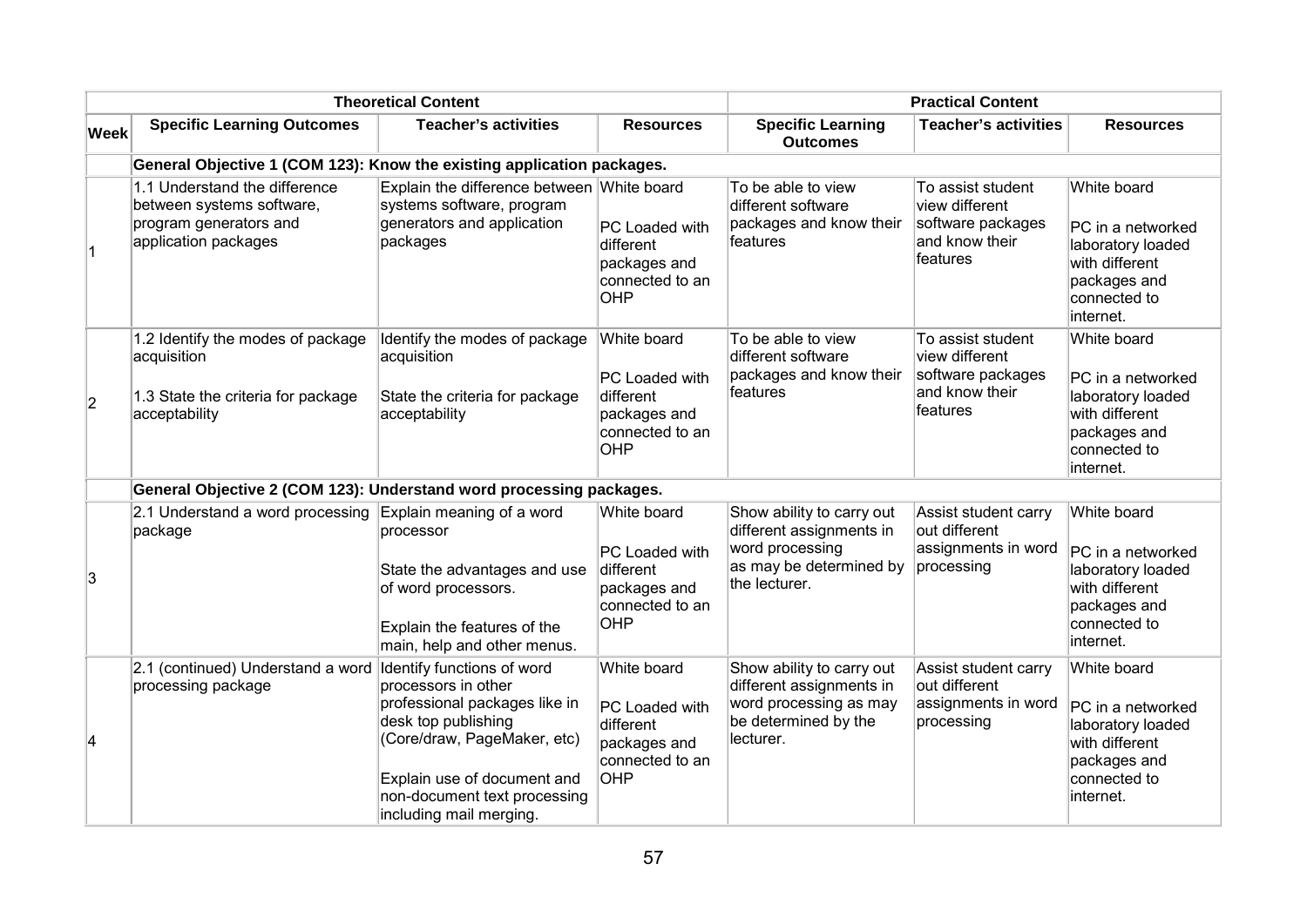| <b>Theoretical Content</b> |                                                                                                                                                                                                                                |                                                                                                                                                                                                                                                  | <b>Practical Content</b>                                                             |                                                                                                                      |                                                                            |                                                                                                                      |
|----------------------------|--------------------------------------------------------------------------------------------------------------------------------------------------------------------------------------------------------------------------------|--------------------------------------------------------------------------------------------------------------------------------------------------------------------------------------------------------------------------------------------------|--------------------------------------------------------------------------------------|----------------------------------------------------------------------------------------------------------------------|----------------------------------------------------------------------------|----------------------------------------------------------------------------------------------------------------------|
| <b>Week</b>                | <b>Specific Learning Outcomes</b>                                                                                                                                                                                              | <b>Teacher's activities</b>                                                                                                                                                                                                                      | <b>Resources</b>                                                                     | <b>Specific Learning</b><br><b>Outcomes</b>                                                                          | <b>Teacher's activities</b>                                                | <b>Resources</b>                                                                                                     |
| 5                          | 2.1 (continued) Understand a word Explain the import of graphics<br>processing package                                                                                                                                         | and the creation of drawing<br>objects,<br>Explain sharing of data with<br>other users                                                                                                                                                           | White board<br>PC Loaded with<br>different<br>packages and<br>connected to an<br>OHP | Show ability to carry out<br>different assignments in<br>word processing as may<br>be determined by the<br>lecturer. | Assist student carry<br>out different<br>assignments in word<br>processing | White board<br>PC in a networked<br>laboratory loaded<br>with different<br>packages and<br>connected to<br>internet. |
|                            | General Objective 3 (COM 123): Know electronic spread sheets.                                                                                                                                                                  |                                                                                                                                                                                                                                                  |                                                                                      |                                                                                                                      |                                                                            |                                                                                                                      |
| 6                          | 3.1 Understand the concept of a<br>spread sheet.<br>3.2 Understand the use of a<br>spread sheet in a forecasting<br>project, financial analysis,<br>production scheduling and control<br>and other forms of modelling.         | List the types of existing<br>spread sheets.<br>Introduce spread sheet<br>concepts.<br>Explain the use of spread<br>sheet in a forecasting project,<br>financial analysis, production<br>scheduling and control and<br>other forms of modelling. | White board<br>PC Loaded with<br>different<br>packages and<br>connected to an<br>OHP | Show ability to carry out<br>different assignments in<br>spreadsheets<br>as may be determined by<br>the lecturer.    | Assist student carry<br>out different<br>assignments in<br>spreadsheets    | White board<br>PC in a networked<br>laboratory loaded<br>with different<br>packages and<br>connected to<br>internet. |
| 7                          | 3.3 Understand the use of spread<br>sheet to carry out general<br>statistical functions using cell<br>references in a spreadsheet.                                                                                             | Explain carrying out general<br>statistical functions using cell<br>references in a spreadsheet.                                                                                                                                                 | White board<br>PC Loaded with<br>different<br>packages and<br>connected to an<br>OHP | Show ability to carry out<br>different assignments in<br>spreadsheets as may be<br>determined by the<br>lecturer.    | Assist student carry<br>out different<br>assignments in<br>spreadsheets    | White board<br>PC in a networked<br>laboratory loaded<br>with different<br>packages and<br>connected to<br>internet. |
| 8                          | 3.4 Understand the use of a<br>spread sheet to perform specific<br>accounting functions and highlight<br>data security requirements on<br>spread sheet data.<br>3.5 Transfer information and<br>graphics between applications. | Explain performing specific<br>accounting functions using<br>spread sheets and highlight<br>data security requirements on<br>spread sheet data.<br>Explain formatting worksheets<br>and working with formulas.                                   | White board<br>PC Loaded with<br>different<br>packages and<br>connected to an<br>OHP | Show ability to carry out<br>different assignments in<br>spreadsheets as may be<br>determined by the<br>lecturer.    | Assist student carry<br>out different<br>assignments in<br>spreadsheets    | White board<br>PC in a networked<br>laboratory loaded<br>with different<br>packages and<br>connected to<br>internet. |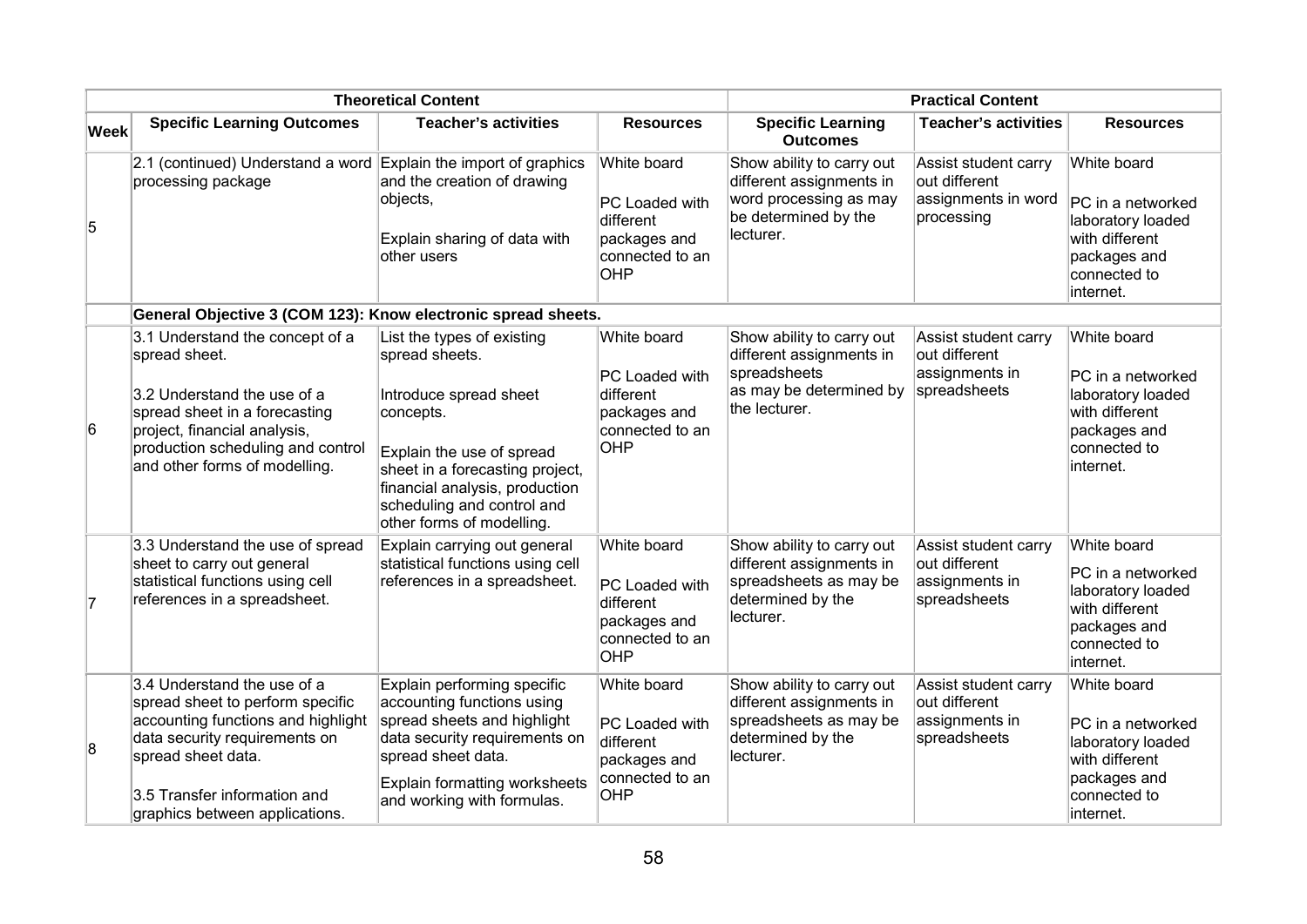| <b>Theoretical Content</b> |                                                                                                                                                                                                                                                                    |                                                                                                                                                                                                                                                                                                                                          | <b>Practical Content</b>                                                                    |                                                                                                                                            |                                                                    |                                                                                                                      |
|----------------------------|--------------------------------------------------------------------------------------------------------------------------------------------------------------------------------------------------------------------------------------------------------------------|------------------------------------------------------------------------------------------------------------------------------------------------------------------------------------------------------------------------------------------------------------------------------------------------------------------------------------------|---------------------------------------------------------------------------------------------|--------------------------------------------------------------------------------------------------------------------------------------------|--------------------------------------------------------------------|----------------------------------------------------------------------------------------------------------------------|
| <b>Week</b>                | <b>Specific Learning Outcomes</b>                                                                                                                                                                                                                                  | <b>Teacher's activities</b>                                                                                                                                                                                                                                                                                                              | <b>Resources</b>                                                                            | <b>Specific Learning</b><br><b>Outcomes</b>                                                                                                | <b>Teacher's activities</b>                                        | <b>Resources</b>                                                                                                     |
|                            | General Objective 4 (COM 123): Know the fundamentals of accounting packages.                                                                                                                                                                                       | Explain transfer of information<br>and graphics between<br>applications.                                                                                                                                                                                                                                                                 |                                                                                             |                                                                                                                                            |                                                                    |                                                                                                                      |
| 9                          | 4.1 Understand areas in<br>accounting and financial<br>management prone to using<br>accounting packages.<br>4.2 Understand existing accounting<br>packages highlighting facilities that<br>make each package unique<br>(Peach tree, DacEasy, Sage,<br>Quick brooks | Explain accounting and<br>financial management<br>Identify areas in accounting to<br>using accounting packages.<br>Describe an overview of the<br>various types of available<br>existing accounting packages<br>highlighting facilities that make<br>each package<br>Explain payroll, job costing,<br>invoicing and order<br>processing. | White board<br>PC Loaded with<br>different<br>packages and<br>connected to an<br>OHP        | Show ability to carry out<br>different assignments in<br>accounting and payroll as<br>may be determined by the accounting and<br>lecturer. | Assist student carry<br>out different<br>assignments in<br>payroll | White board<br>PC in a networked<br>laboratory loaded<br>with different<br>packages and<br>connected to<br>internet. |
| 10                         | 4.3 Understand the following<br>accounting system: general ledger<br>system, accounts receivable,<br>accounts payable,<br>4.4 Understand payroll, job<br>costing, invoicing and order<br>processing.                                                               | Explain accounting and<br>financial management<br>Identify areas in accounting to<br>using accounting packages.<br>Describe an overview of the<br>various types of available<br>existing accounting packages<br>highlighting facilities that make<br>each package<br>Explain payroll, job costing,<br>invoicing and order<br>processing. | White board<br>PC Loaded with<br>different<br>packages and<br>connected to an<br><b>OHP</b> | Show ability to carry out<br>different assignments in<br>accounting and payroll as<br>may be determined by the accounting and<br>lecturer. | Assist student carry<br>out different<br>assignments in<br>payroll | White board<br>PC in a networked<br>laboratory loaded<br>with different<br>packages and<br>connected to<br>internet. |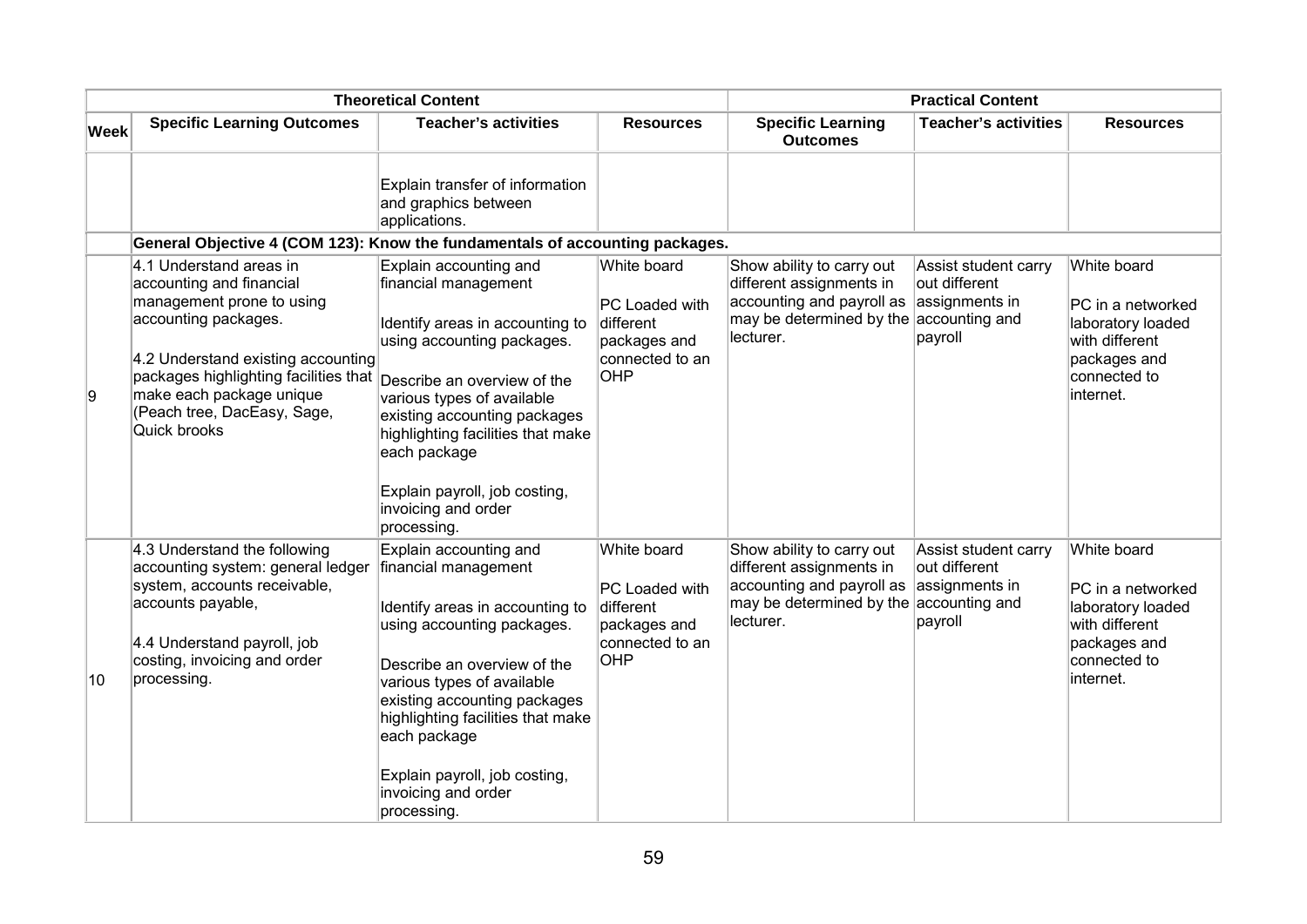|             |                                                                                                                                                                                           | <b>Theoretical Content</b>                                                                                                                                  |                                                                                      | <b>Practical Content</b>                                                                                       |                                                                            |                                                                                                                      |
|-------------|-------------------------------------------------------------------------------------------------------------------------------------------------------------------------------------------|-------------------------------------------------------------------------------------------------------------------------------------------------------------|--------------------------------------------------------------------------------------|----------------------------------------------------------------------------------------------------------------|----------------------------------------------------------------------------|----------------------------------------------------------------------------------------------------------------------|
| <b>Week</b> | <b>Specific Learning Outcomes</b>                                                                                                                                                         | <b>Teacher's activities</b>                                                                                                                                 | <b>Resources</b>                                                                     | <b>Specific Learning</b><br><b>Outcomes</b>                                                                    | <b>Teacher's activities</b>                                                | <b>Resources</b>                                                                                                     |
|             | General Objective 5 (COM 123): Understand presentation packages.                                                                                                                          |                                                                                                                                                             |                                                                                      |                                                                                                                |                                                                            |                                                                                                                      |
| 11          | 5.1 Understand the functions of a<br>presentation package using power<br>point to illustrate.                                                                                             | Explain the functions of a<br>presentation package using<br>power point.<br>Explain types of presentation                                                   | White board<br>PC Loaded with<br>different<br>packages and<br>connected to an<br>OHP | Show ability to carry out<br>different presentation<br>assignments as may be<br>determined by the<br>lecturer. | Assist student carry<br>out different<br>presentation<br>assignments       | White board<br>PC in a networked<br>laboratory loaded<br>with different<br>packages and<br>connected to<br>internet. |
| 12          | 5.2 Understand types of<br>presentation presentations on<br>strategies, sales promotion,<br>training, marketing plan, company<br>meetings using the auto content<br>wizard and templates. | Create presentations on<br>strategies, sales promotion,<br>training, marketing plan,<br>company meetings using the<br>auto content wizard and<br>templates. | White board<br>PC Loaded with<br>different<br>packages and<br>connected to an<br>OHP | Show ability to carry out<br>different presentation<br>assignments as may be<br>determined by the<br>lecturer. | Assist student carry<br>out different<br>presentation<br>assignments       | White board<br>PC in a networked<br>laboratory loaded<br>with different<br>packages and<br>connected to<br>internet. |
| 13          | 5.3 Understand the use of slides to Use slides to illustrate different White board<br>illustrate different views<br>presentations.                                                        | views presentations.                                                                                                                                        | PC Loaded with<br>different<br>packages and<br>connected to an<br>OHP                | Show ability to carry out<br>different presentation<br>assignments as may be<br>determined by the<br>lecturer. | Assist student carry<br>out different<br>presentation<br>assignments       | White board<br>PC in a networked<br>laboratory loaded<br>with different<br>packages and<br>connected to<br>internet. |
|             | General Objective 6 (COM 123): Know how to use education, medical and other packages.                                                                                                     |                                                                                                                                                             |                                                                                      |                                                                                                                |                                                                            |                                                                                                                      |
| 14          | 6.1 Undertake a general overview<br>of educational, medical and other<br>packages                                                                                                         | Explain an overview of<br>educational, medical and other<br>packages                                                                                        | White board<br>PC Loaded with<br>different<br>packages and<br>connected to an<br>OHP | Carry out an assignment<br>using a medical package                                                             | Assist student to<br>carry out an<br>assignment using a<br>medical package | White board<br>PC in a networked<br>laboratory loaded<br>with different<br>packages and<br>connected to<br>linternet |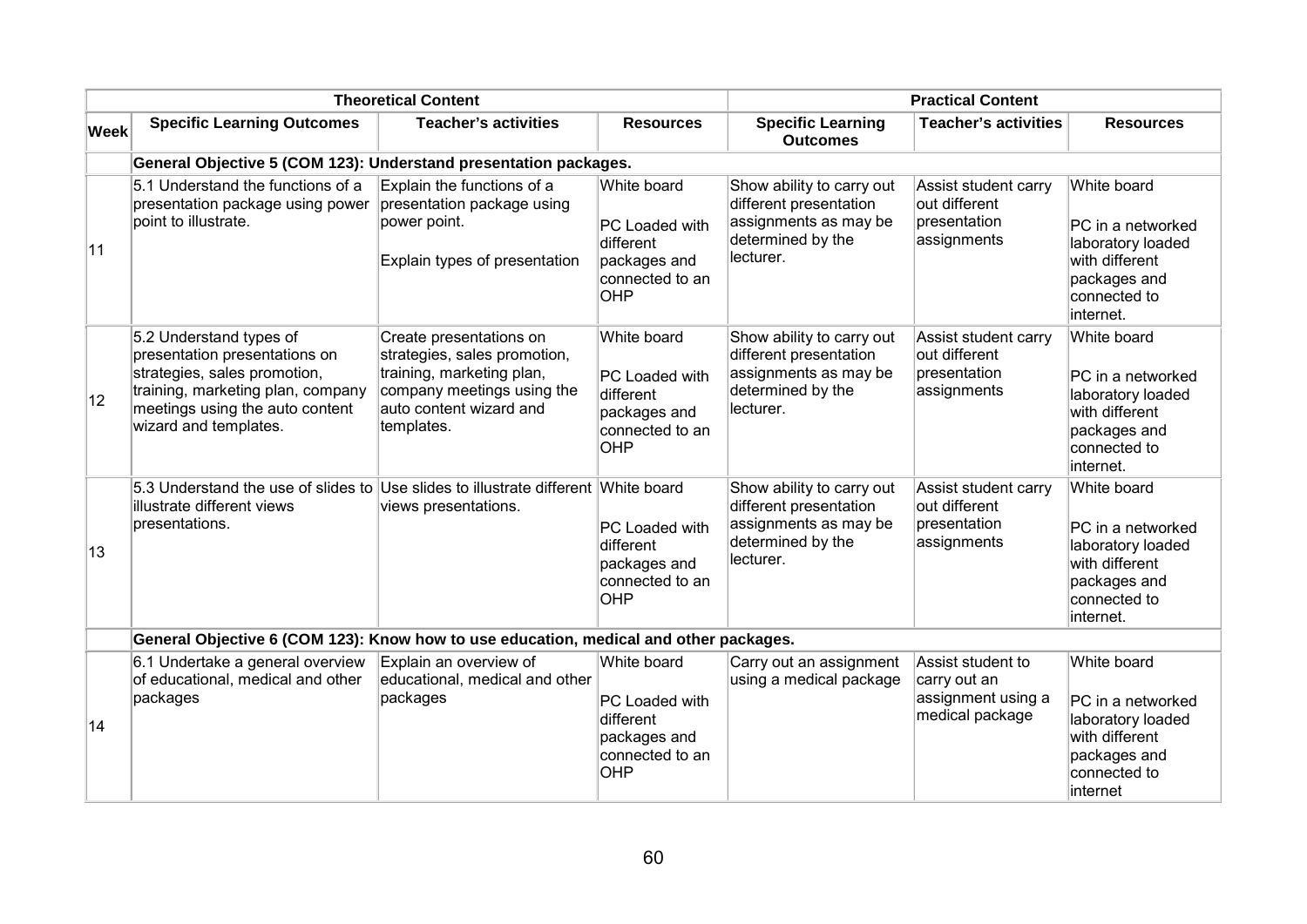| <b>Theoretical Content</b> |                                                                                               |                                                                      |                                                                                                    | <b>Practical Content</b>                           |                                                                            |                                                                                                                         |
|----------------------------|-----------------------------------------------------------------------------------------------|----------------------------------------------------------------------|----------------------------------------------------------------------------------------------------|----------------------------------------------------|----------------------------------------------------------------------------|-------------------------------------------------------------------------------------------------------------------------|
| <b>Week</b>                | <b>Specific Learning Outcomes</b>                                                             | <b>Teacher's activities</b>                                          | <b>Resources</b>                                                                                   | <b>Specific Learning</b><br><b>Outcomes</b>        | <b>Teacher's activities</b>                                                | <b>Resources</b>                                                                                                        |
| 15                         | 6.1 (continued) Undertake a<br>general overview of educational,<br>medical and other packages | Explain an overview of<br>educational, medical and other<br>packages | White board<br><b>PC Loaded with</b><br>different<br>packages and<br>connected to an<br><b>OHP</b> | Carry out an assignment<br>using a medical package | Assist student to<br>carry out an<br>assignment using a<br>medical package | White board<br><b>PC</b> in a networked<br>laboratory loaded<br>with different<br>packages and<br>connected to internet |

Coursework/ Assignments %; Course test %; Practical %; Projects %; Examination %

|                      | Type of Assessment Purpose and Nature of Assessment (COM 123)        | Weighting (%) |
|----------------------|----------------------------------------------------------------------|---------------|
| Examination          | Final Examination (written) to assess knowledge and understanding 60 |               |
| Test                 | At least 1 progress test for feed back.                              | 20            |
| Practical / Projects | To be assessed by the teacher                                        | <b>20</b>     |
| Total                |                                                                      | 100           |

**Recommended Textbooks & References:**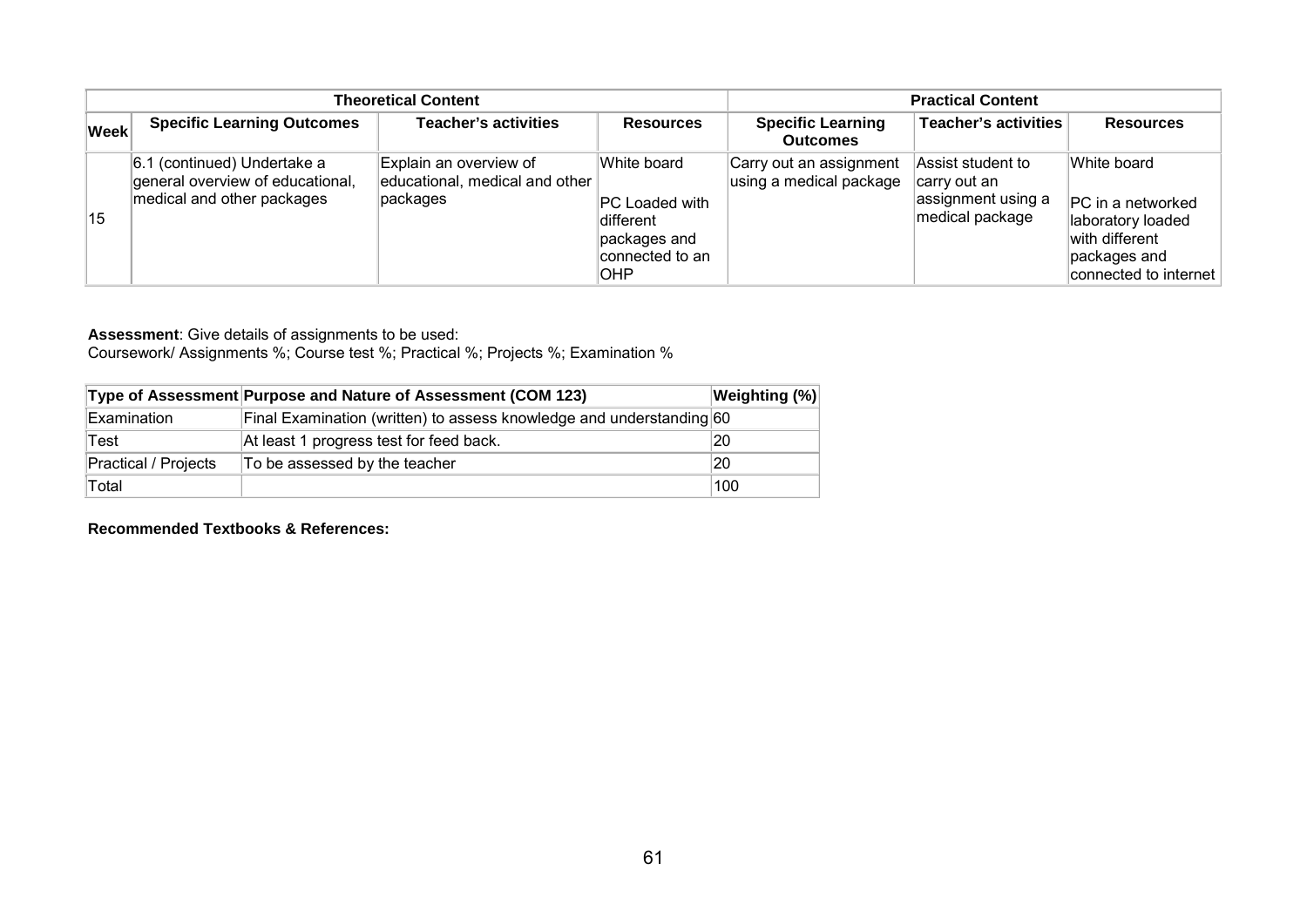### **Semester: 3**

# **Course: Statistical Theory II (STA 211)**

| <b>Programme: Statistics (National Diploma)</b>                                                                  |                                                                                                                                                                     |                                   |                                |  |  |  |  |  |  |  |
|------------------------------------------------------------------------------------------------------------------|---------------------------------------------------------------------------------------------------------------------------------------------------------------------|-----------------------------------|--------------------------------|--|--|--|--|--|--|--|
| <b>Course: Statistical Theory II</b>                                                                             | <b>Course Code: STA 211</b>                                                                                                                                         | <b>Total Hours:</b>               | 5                              |  |  |  |  |  |  |  |
| Year: 2 Semester: 3                                                                                              | Pre-requisite: STA 122                                                                                                                                              | Theoretical:<br><b>Practical:</b> | 2 hours /week<br>3 hours /week |  |  |  |  |  |  |  |
| Goal: This course is designed to enable the student to acquire a better understanding of theories of statistics. |                                                                                                                                                                     |                                   |                                |  |  |  |  |  |  |  |
| <b>General Objectives:</b> On completion of this course, the diplomate will be able to:                          |                                                                                                                                                                     |                                   |                                |  |  |  |  |  |  |  |
|                                                                                                                  | 1. Understand the concept of continuous random variables                                                                                                            |                                   |                                |  |  |  |  |  |  |  |
| 2. Understand the concept of continuous probability distributions.                                               |                                                                                                                                                                     |                                   |                                |  |  |  |  |  |  |  |
|                                                                                                                  |                                                                                                                                                                     |                                   |                                |  |  |  |  |  |  |  |
|                                                                                                                  | 3. Understand the normal distribution and its applications                                                                                                          |                                   |                                |  |  |  |  |  |  |  |
|                                                                                                                  | 4. Understand the concept of the expectation of continuous random variables<br>5. Understand moments and on moment generating function of probability distributions |                                   |                                |  |  |  |  |  |  |  |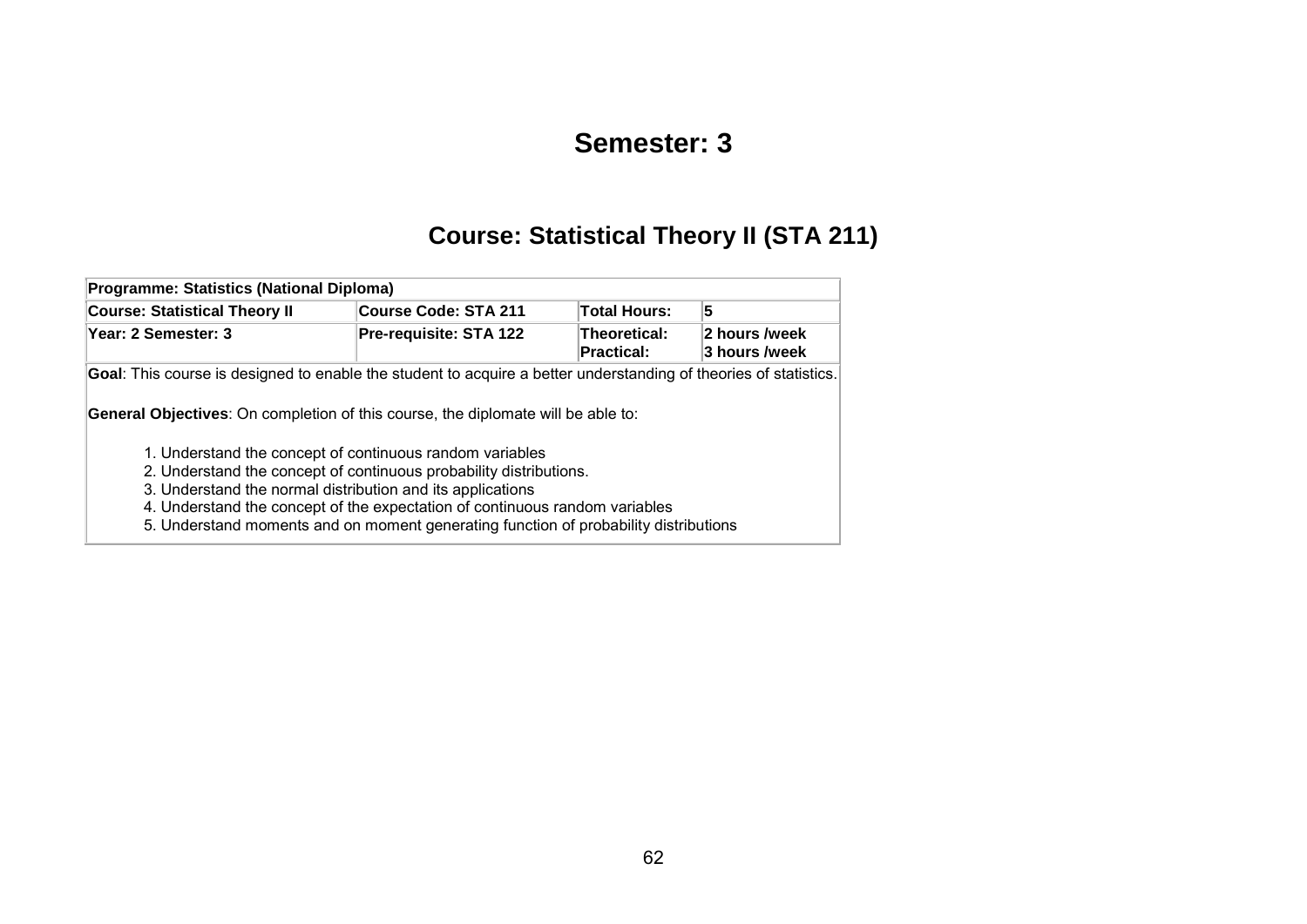|                | <b>Theoretical Content</b>                                                                                     |                                                |                                          |                                                                                                   | <b>Practical Content</b>                      |                                          |
|----------------|----------------------------------------------------------------------------------------------------------------|------------------------------------------------|------------------------------------------|---------------------------------------------------------------------------------------------------|-----------------------------------------------|------------------------------------------|
| <b>Week</b>    | <b>Specific Learning Outcomes</b>                                                                              | Teacher's<br>activities                        | <b>Resources</b>                         | <b>Specific Learning</b><br><b>Outcomes</b>                                                       | <b>Teacher's activities</b>                   | <b>Resources</b>                         |
|                | General Objective 1 (STA 211): Understand the concept of continuous random variables                           |                                                |                                          |                                                                                                   |                                               |                                          |
|                | 1.1 Define Continuous Random Variable.<br>1.2 Distinguish between continuous and<br>discrete random variables. | Explain and<br>discuss the<br>concepts covered | <b>Textbooks</b><br><b>Lecture Notes</b> | Demonstrate understanding of Explain and supervise<br>the concepts covered by<br>solving examples | student exercises and<br>assess student work. | <b>Textbooks</b><br>Lecture Notes        |
|                |                                                                                                                |                                                | Table of<br>Random<br><b>Numbers</b>     |                                                                                                   |                                               | Table of<br>Random<br>Numbers            |
|                | General Objective 2 (STA 211): Understand the concept of continuous probability distributions.                 |                                                |                                          |                                                                                                   |                                               |                                          |
|                | 2.1 Define probability density function (pdf).                                                                 | Explain and<br>discuss the                     | <b>Textbooks</b>                         | Demonstrate understanding of Explain and supervise<br>the concepts covered by                     | student exercises and                         | <b>Textbooks</b>                         |
| $\overline{2}$ | 2.2 State the properties of probability density<br>function and distribution.                                  | concepts covered                               | <b>Lecture Notes</b>                     | solving examples                                                                                  | assess student work.                          | <b>Lecture Notes</b>                     |
|                | 2.3 Define a distribution function or a<br>continuous random variable.                                         |                                                |                                          |                                                                                                   |                                               |                                          |
|                | 2.4 State the properties of cumulative<br>distribution function (c.d.f).                                       | Explain and<br>discuss the<br>concepts covered | <b>Textbooks</b><br><b>Lecture Notes</b> | Demonstrate understanding of Explain and supervise<br>the concepts covered by<br>solving examples | student exercises and<br>assess student work. | <b>Textbooks</b><br><b>Lecture Notes</b> |
|                | 2.5 State the properties of uniform and<br>exponential distributions.                                          |                                                |                                          |                                                                                                   |                                               |                                          |
| 3              | 2.6 State the properties of exponential<br>distributions.                                                      |                                                |                                          |                                                                                                   |                                               |                                          |
|                | 2.7 Illustrate with example, the practical<br>applications of the distributions in 2.5 and 2.6<br>above.       |                                                |                                          |                                                                                                   |                                               |                                          |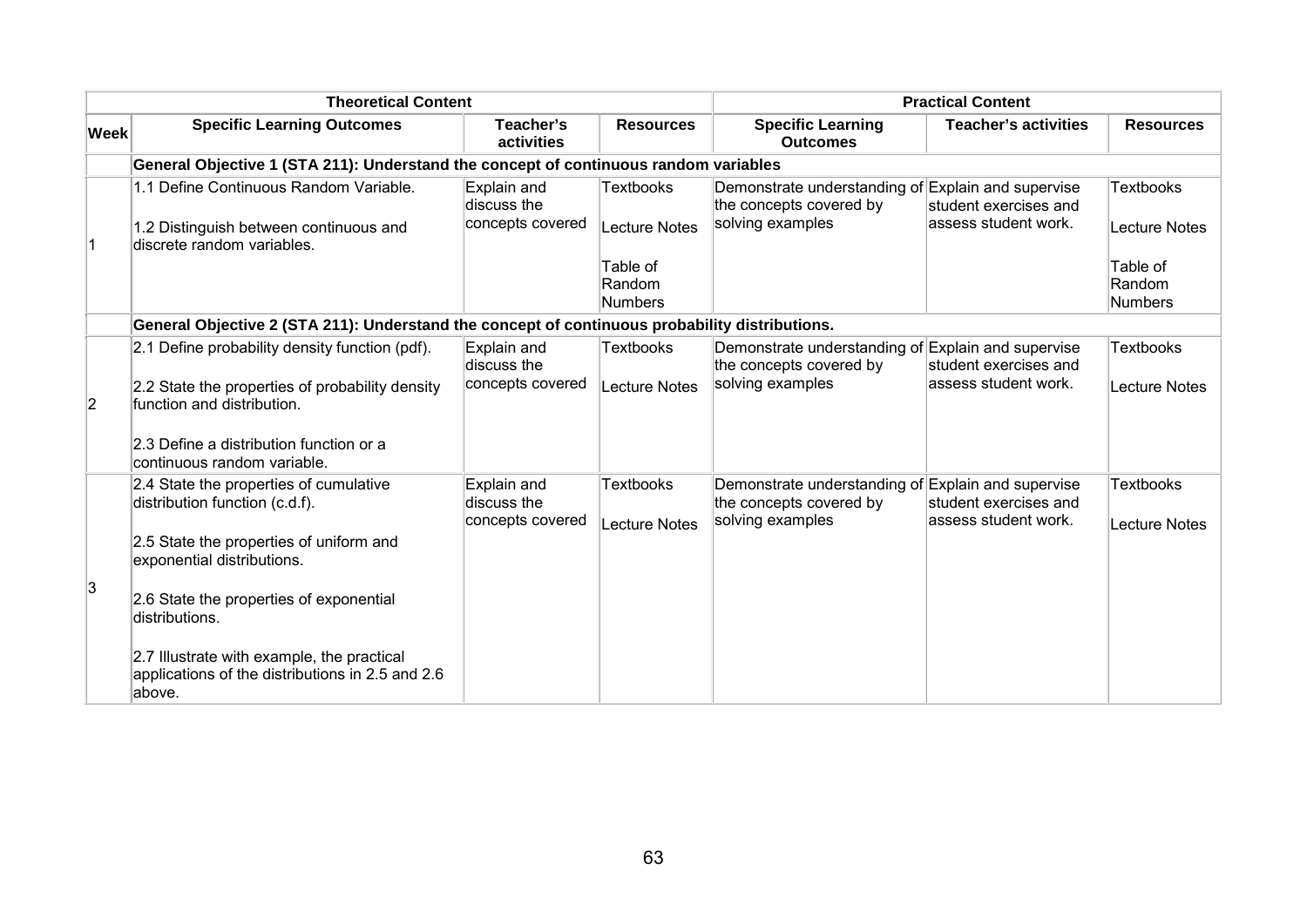|             | <b>Theoretical Content</b>                                                             |                                                |                                                         |                                                                                                   | <b>Practical Content</b>                      |                                                         |
|-------------|----------------------------------------------------------------------------------------|------------------------------------------------|---------------------------------------------------------|---------------------------------------------------------------------------------------------------|-----------------------------------------------|---------------------------------------------------------|
| <b>Week</b> | <b>Specific Learning Outcomes</b>                                                      | Teacher's<br>activities                        | <b>Resources</b>                                        | <b>Specific Learning</b><br><b>Outcomes</b>                                                       | <b>Teacher's activities</b>                   | <b>Resources</b>                                        |
|             | General Objective 3 (STA 211): Understand the normal distribution and its applications |                                                |                                                         |                                                                                                   |                                               |                                                         |
|             | 3.1 Define normal distribution.<br>3.2 State the properties of a normal distribution   | Explain and<br>discuss the<br>concepts covered | <b>Textbooks</b><br><b>Lecture Notes</b>                | Demonstrate understanding of Explain and supervise<br>the concepts covered by<br>solving examples | student exercises and<br>assess student work. | Textbooks<br><b>Lecture Notes</b>                       |
| 4           |                                                                                        |                                                | Normal<br>distribution<br>table                         |                                                                                                   |                                               | Normal<br>distribution<br>table                         |
|             | 3.3 Define the standard normal distribution.                                           | Explain and<br>discuss the                     | Textbooks                                               | Demonstrate understanding of Explain and supervise<br>the concepts covered by                     | student exercises and                         | Textbooks                                               |
| 5           | 3.4 Explain the normal distribution table.                                             | concepts covered                               | <b>Lecture Notes</b>                                    | solving examples                                                                                  | assess student work.                          | <b>Lecture Notes</b>                                    |
|             |                                                                                        |                                                | Normal<br>distribution<br>table                         |                                                                                                   |                                               | Normal<br>distribution<br>table                         |
|             | 3.5 Apply normal distribution to solve practical<br>problems.                          | Explain and<br>discuss the<br>concepts covered | <b>Textbooks</b><br><b>Lecture Notes</b>                | Demonstrate understanding of Explain and supervise<br>the concepts covered by<br>solving examples | student exercises and<br>assess student work. | <b>Textbooks</b><br><b>Lecture Notes</b>                |
| 6           |                                                                                        |                                                | Normal<br>distribution<br>table                         |                                                                                                   |                                               | Normal<br>distribution<br>table                         |
|             | 3.6 Explain the normal approximation to the<br>binominal and Poisson distribution.     | Explain and<br>discuss the                     | <b>Textbooks</b>                                        | Demonstrate understanding of Explain and supervise<br>the concepts covered by                     | student exercises and                         | <b>Textbooks</b>                                        |
| 17          |                                                                                        | concepts covered                               | <b>Lecture Notes</b><br>Normal<br>distribution<br>table | solving examples                                                                                  | assess student work.                          | <b>Lecture Notes</b><br>Normal<br>distribution<br>table |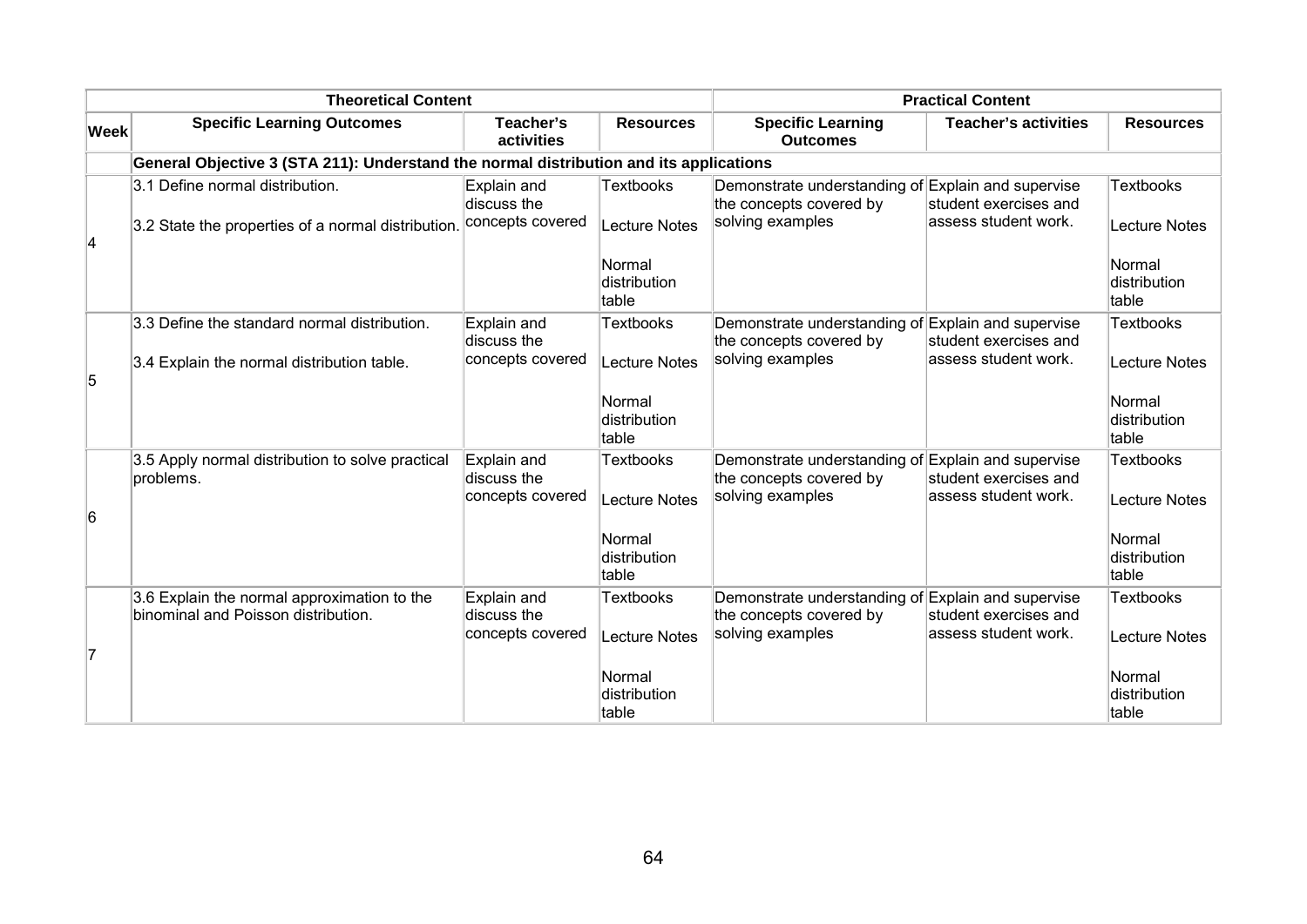|                | <b>Theoretical Content</b>                                                                                        |                                                |                                                         |                                                                                                   | <b>Practical Content</b>                       |                                                         |
|----------------|-------------------------------------------------------------------------------------------------------------------|------------------------------------------------|---------------------------------------------------------|---------------------------------------------------------------------------------------------------|------------------------------------------------|---------------------------------------------------------|
| <b>Week</b>    | <b>Specific Learning Outcomes</b>                                                                                 | Teacher's<br>activities                        | <b>Resources</b>                                        | <b>Specific Learning</b><br><b>Outcomes</b>                                                       | <b>Teacher's activities</b>                    | <b>Resources</b>                                        |
|                | 3.7 Apply the approximations in 3.6 above to<br>solve practical problems.                                         | Explain and<br>discuss the<br>concepts covered | <b>Textbooks</b><br>Lecture Notes                       | Demonstrate understanding of Explain and supervise<br>the concepts covered by<br>solving examples | student exercises and<br>assess student work.  | <b>Textbooks</b><br>Lecture Notes                       |
| $\overline{8}$ | 3.8 Understand the concept of the expectation<br>оf<br>continuous random variables                                |                                                | Normal<br>distribution<br>table                         |                                                                                                   |                                                | Normal<br>distribution<br>table                         |
|                | General Objective 4 (STA 211): Understand the concept of the expectation of continuous random variables           |                                                |                                                         |                                                                                                   |                                                |                                                         |
|                | 4.1 Define expectation of continuous random<br>variables.                                                         | Explain and<br>discuss the<br>concepts covered | <b>Textbooks</b>                                        | Demonstrate understanding of Explain and supervise<br>the concepts covered by<br>solving examples | student exercises and<br>assess student work.  | <b>Textbooks</b>                                        |
| 9              | 4.2 Compute the expectations for the<br>continuous probability distributions uniform,<br>normal, exponential etc. |                                                | <b>Lecture Notes</b><br>Normal<br>distribution<br>table |                                                                                                   |                                                | <b>Lecture Notes</b><br>Normal<br>distribution<br>table |
| 10             | 4.3 Compute the variances of distributions in<br>4.2 above.                                                       | Explain and<br>discuss the<br>concepts covered | <b>Textbooks</b><br>Lecture Notes                       | Demonstrate understanding of Explain and supervise<br>the concepts covered by<br>solving examples | student exercises and<br>lassess student work. | <b>Textbooks</b><br>Lecture Notes                       |
|                |                                                                                                                   |                                                | Normal<br>distribution<br>table                         |                                                                                                   |                                                | Normal<br>distribution<br>table                         |
|                | 4.4 Apply 4.2 to solving practical problems                                                                       | Explain and<br>discuss the<br>concepts covered | <b>Textbooks</b>                                        | Demonstrate understanding of Explain and supervise<br>the concepts covered by<br>solving examples | student exercises and<br>assess student work.  | <b>Textbooks</b>                                        |
| 11             |                                                                                                                   |                                                | <b>Lecture Notes</b><br>Normal<br>distribution          |                                                                                                   |                                                | <b>Lecture Notes</b><br>Normal<br>distribution          |
|                |                                                                                                                   |                                                | table                                                   |                                                                                                   |                                                | table                                                   |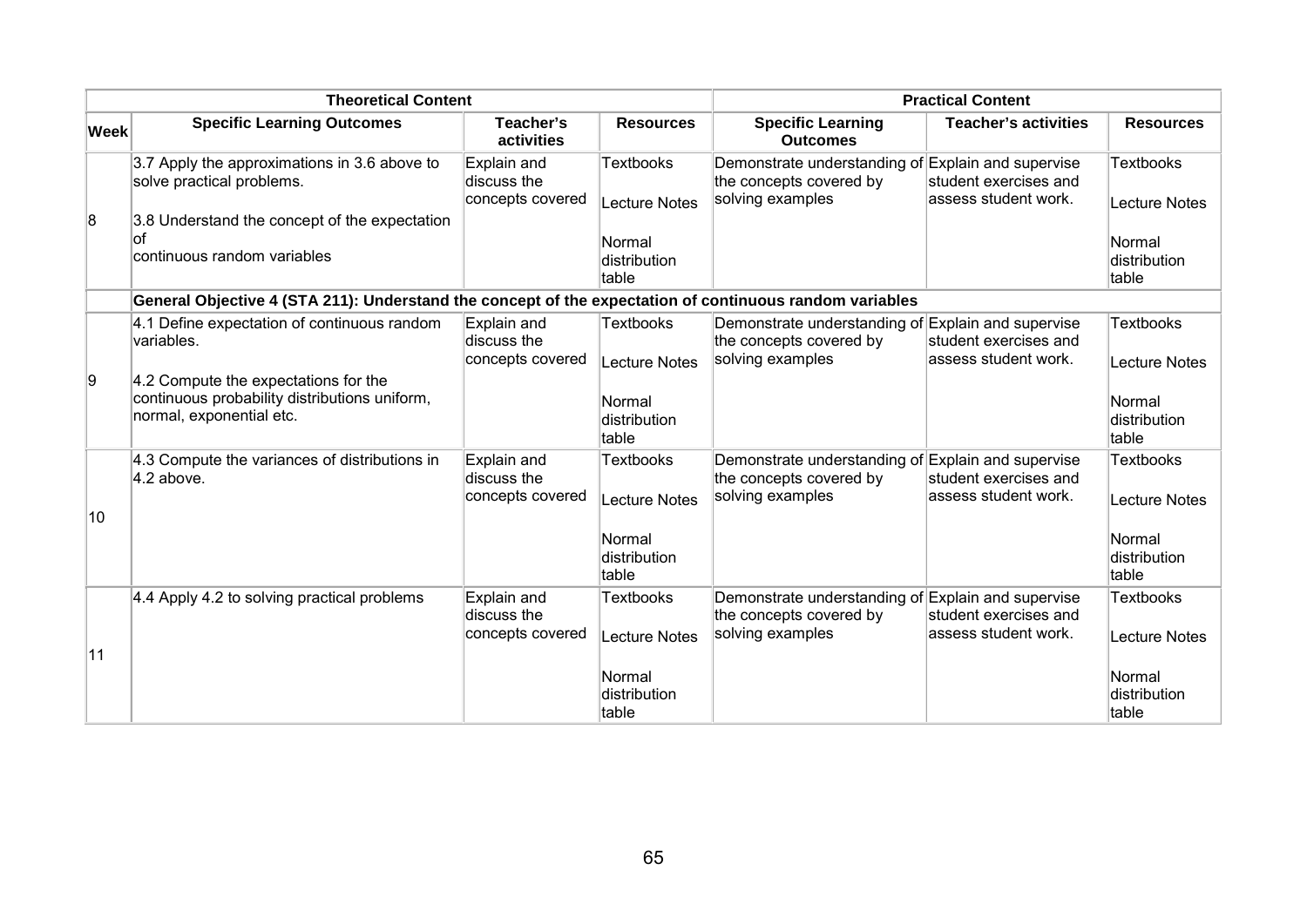|                                              | <b>Theoretical Content</b>                                                                                                                                                                                   |                                                |                                   |                                                                                                   | <b>Practical Content</b>                       |                            |
|----------------------------------------------|--------------------------------------------------------------------------------------------------------------------------------------------------------------------------------------------------------------|------------------------------------------------|-----------------------------------|---------------------------------------------------------------------------------------------------|------------------------------------------------|----------------------------|
| $ \mathsf{W}\mathsf{e}\mathsf{e}\mathsf{k} $ | <b>Specific Learning Outcomes</b>                                                                                                                                                                            | Teacher's<br>activities                        | <b>Resources</b>                  | <b>Specific Learning</b><br><b>Outcomes</b>                                                       | <b>Teacher's activities</b>                    | <b>Resources</b>           |
|                                              | General Objective 5 (STA 211): Understand moments and on moment generating function of probability distributions                                                                                             |                                                |                                   |                                                                                                   |                                                |                            |
| $ 12\rangle$                                 | 5.1 Define moments<br>5.2 Compute the moments of continuous<br>random variables about the origin and the                                                                                                     | Explain and<br>discuss the<br>concepts covered | Textbooks<br>Lecture Notes        | Demonstrate understanding of Explain and supervise<br>the concepts covered by<br>solving examples | student exercises and<br>lassess student work. | Textbooks<br>Lecture Notes |
|                                              | lmean.                                                                                                                                                                                                       |                                                |                                   |                                                                                                   |                                                |                            |
| 13                                           | 5.3 Define moment generating function.<br>5.4 State properties of moment generating<br>function.                                                                                                             | Explain and<br>discuss the<br>concepts covered | Textbooks<br>Lecture Notes        | Demonstrate understanding of Explain and supervise<br>the concepts covered by<br>solving examples | student exercises and<br>assess student work.  | Textbooks<br>Lecture Notes |
| 14                                           | 5.5 Compute moments of discrete and<br>continuous random variables and probability<br>distributions applying moment generating<br>function.<br>5.6 State the relationship between expectation<br>and moment. | Explain and<br>discuss the<br>concepts covered | <b>Textbooks</b><br>Lecture Notes | Demonstrate understanding of Explain and supervise<br>the concepts covered by<br>solving examples | student exercises and<br>assess student work.  | Textbooks<br>Lecture Notes |
| 15                                           | 5.7 Compute the mean and the variance of<br>discrete and continuous random variables and<br>probability distribution using moments                                                                           | Explain and<br>discuss the<br>concepts covered | Textbooks<br>Lecture Notes        | Demonstrate understanding of Explain and supervise<br>the concepts covered by<br>solving examples | student exercises and<br>assess student work.  | Textbooks<br>Lecture Notes |

Coursework/ Assignments %; Course test %; Practical %; Projects %; Examination %

|             | Type of Assessment Purpose and Nature of Assessment (STA 211)        | Weighting (%) |
|-------------|----------------------------------------------------------------------|---------------|
| Examination | Final Examination (written) to assess knowledge and understanding 60 |               |
| Test        | At least 2 progress tests for feed back.                             | 20            |
| Practical   | At least 5 homework to be assessed by the teacher                    | 20            |
| Total       |                                                                      | 100           |

#### **Recommended Textbooks & References:**

Statistics Concept & Application, Frank H. Aithoeu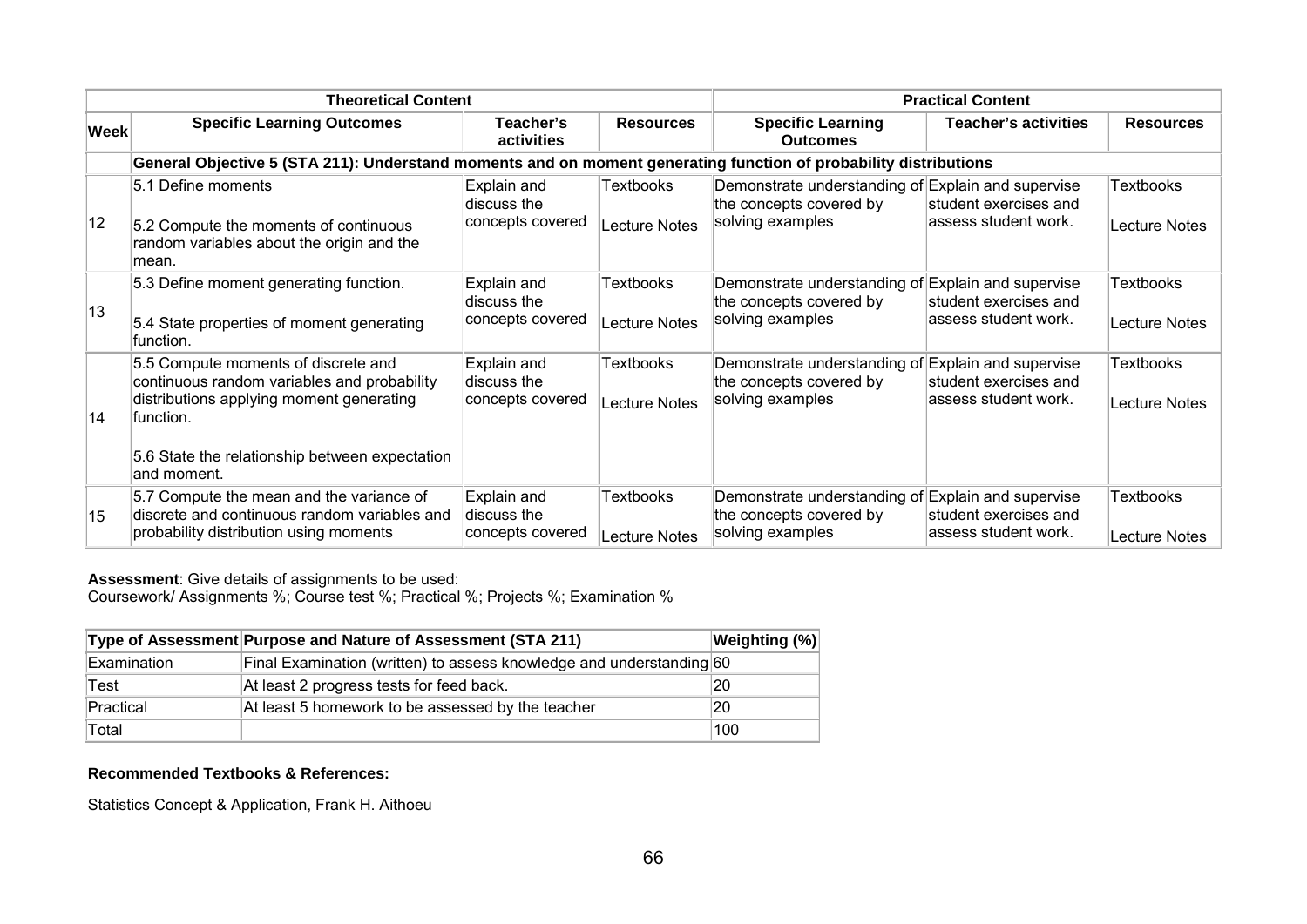# **Course: Elements of Sampling Theory (STA 212)**

| <b>Programme: Statistics (National Diploma)</b>                                                                                                                                                                                                                                                                                                                                                                                                                                                                                                                                          |                      |                                   |                                |
|------------------------------------------------------------------------------------------------------------------------------------------------------------------------------------------------------------------------------------------------------------------------------------------------------------------------------------------------------------------------------------------------------------------------------------------------------------------------------------------------------------------------------------------------------------------------------------------|----------------------|-----------------------------------|--------------------------------|
| <b>Course: Elements of Sampling Theory</b>                                                                                                                                                                                                                                                                                                                                                                                                                                                                                                                                               | Course Code: STA 212 | <b>Total Hours:</b>               | 5                              |
| Year: 2 Semester: 3                                                                                                                                                                                                                                                                                                                                                                                                                                                                                                                                                                      | Pre-requisite:       | Theoretical:<br><b>Practical:</b> | 2 hours /week<br>3 hours /week |
| Goal: This course is designed to introduce the student to sample theory and sampling distributions and to develop ability to apply these in simple estimation<br>problems.                                                                                                                                                                                                                                                                                                                                                                                                               |                      |                                   |                                |
| <b>General Objectives:</b> On completion of this course, the diplomate should be able to:                                                                                                                                                                                                                                                                                                                                                                                                                                                                                                |                      |                                   |                                |
| 1. Understand the concept of sampling.<br>2. Understand the use of the normal, student's t, chi-square and f-distributions in sampling theory.<br>3. Understand the concept of sampling distributions for samples draw from Normal population.<br>4. Understand the concept of the central limit theorem.<br>5. Understand the concept of estimation theory.<br>6. Understand the methods of point estimation theory.<br>7. Understand the construction of confidence intervals for means standard deviation and proportions.<br>8. Understand the concept of simple test of hypothesis. |                      |                                   |                                |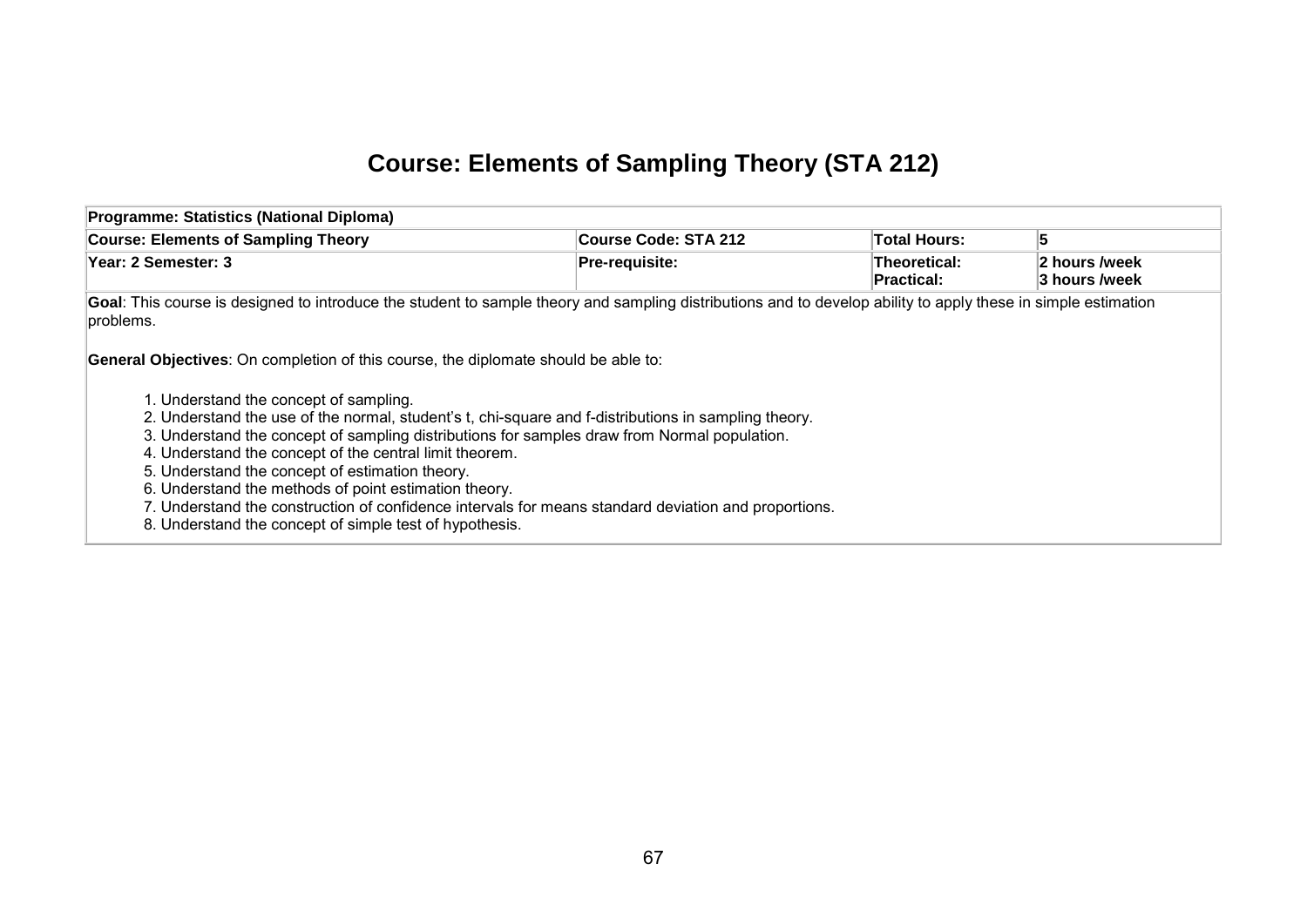| <b>Theoretical Content</b> |                                                                                                                                                                                                               |                                                          | <b>Practical Content</b> |                                                                             |                                                                         |                                             |
|----------------------------|---------------------------------------------------------------------------------------------------------------------------------------------------------------------------------------------------------------|----------------------------------------------------------|--------------------------|-----------------------------------------------------------------------------|-------------------------------------------------------------------------|---------------------------------------------|
| Week                       | <b>Specific Learning Outcomes</b>                                                                                                                                                                             | Teacher's<br>activities                                  | <b>Resources</b>         | <b>Specific Learning Outcomes</b>                                           | <b>Teacher's activities</b>                                             | <b>Resources</b>                            |
|                            | General Objective 1 (STA 212): Understand the concept of sampling.                                                                                                                                            |                                                          |                          |                                                                             |                                                                         |                                             |
|                            | 1.1 Explain the meaning of a universe and a<br>sample.<br>1.2 Distinguish between finite and infinite<br>populations.                                                                                         | Explain and discuss Textbooks<br>the concepts<br>covered | Lecture<br><b>Notes</b>  | Demonstrate understanding of<br>the concepts covered by<br>solving examples | Explain and supervise<br>student exercises and<br>assess student work.  | <b>Textbooks</b><br>Lecture<br><b>Notes</b> |
|                            | 1.3 Distinguish between sampling with and<br>without replacement.                                                                                                                                             |                                                          |                          |                                                                             |                                                                         |                                             |
|                            | 1.4 State the advantages and disadvantages of<br>sampling.                                                                                                                                                    |                                                          |                          |                                                                             |                                                                         |                                             |
|                            | 1.5 Distinguish between a parameter and a<br>statistic.                                                                                                                                                       |                                                          |                          |                                                                             |                                                                         |                                             |
|                            | General Objective 2 (STA 212): Understand the use of the normal, student's t, chi-square and f-distributions in sampling theory                                                                               |                                                          |                          |                                                                             |                                                                         |                                             |
| $\overline{2}$             | 2.1 Define the Normal, student's t, chi-squared<br>and F- distributions.                                                                                                                                      | Explain and discuss Textbooks<br>the concepts<br>covered | Lecture                  | Demonstrate understanding of<br>the concepts covered by<br>solving examples | Explain and supervise<br>student exercises and<br>lassess student work. | <b>Textbooks</b><br>Lecture                 |
|                            | 2.2 Explain the concept of 'degrees' of freedom.<br>2.3 State the properties of the distribution in 2.1<br>labove.                                                                                            |                                                          | <b>Notes</b>             |                                                                             |                                                                         | <b>Notes</b>                                |
| 3                          | 2.4 Explain the relationship between the normal<br>distribution and the following: student's t, chi-<br>squared and F-distributions.<br>2.5 Apply the tables of the distribution in 2.1 to<br>solve problems. | Explain and discuss Textbooks<br>the concepts<br>covered | Lecture<br><b>Notes</b>  | Demonstrate understanding of<br>the concepts covered by<br>solving examples | Explain and supervise<br>student exercises and<br>assess student work.  | <b>Textbooks</b><br>Lecture<br><b>Notes</b> |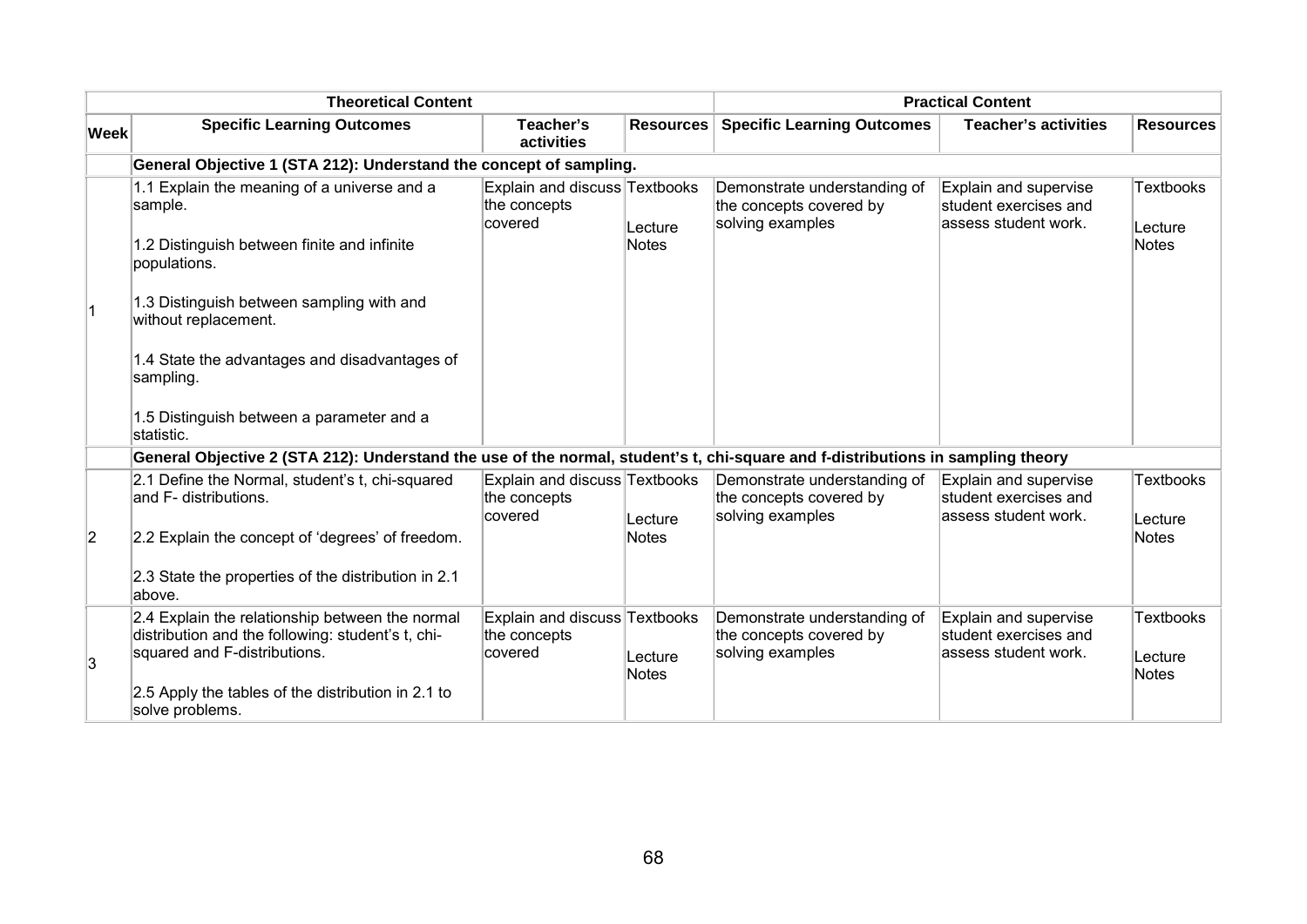|             | <b>Theoretical Content</b>                                                                                                                                                                                                                                                                                                                                             |                                                          |                  | <b>Practical Content</b>                                                    |                                                                        |                                             |  |  |  |
|-------------|------------------------------------------------------------------------------------------------------------------------------------------------------------------------------------------------------------------------------------------------------------------------------------------------------------------------------------------------------------------------|----------------------------------------------------------|------------------|-----------------------------------------------------------------------------|------------------------------------------------------------------------|---------------------------------------------|--|--|--|
| <b>Week</b> | <b>Specific Learning Outcomes</b>                                                                                                                                                                                                                                                                                                                                      | Teacher's<br>activities                                  |                  | Resources   Specific Learning Outcomes                                      | <b>Teacher's activities</b>                                            | <b>Resources</b>                            |  |  |  |
|             | General Objective 3 (STA 212): Understand the concept of sampling distributions for samples draw from Normal population                                                                                                                                                                                                                                                |                                                          |                  |                                                                             |                                                                        |                                             |  |  |  |
| 14          | 3.1 Explain the meaning and use of sampling<br>distributions.<br>3.2 Distinguish sampling distributions for samples<br>from finite and infinite populations.<br>3.3 Explain standard error.                                                                                                                                                                            | Explain and discuss Textbooks<br>the concepts<br>covered | Lecture<br>Notes | Demonstrate understanding of<br>the concepts covered by<br>solving examples | Explain and supervise<br>student exercises and<br>assess student work. | <b>Textbooks</b><br>Lecture<br><b>Notes</b> |  |  |  |
|             | 3.4 Distinguish between standard error and<br>standard deviation.                                                                                                                                                                                                                                                                                                      |                                                          |                  |                                                                             |                                                                        |                                             |  |  |  |
| 5           | 3.5 State the sampling distribution of the mean;<br>when standard deviation is known and when it is<br>unknown.<br>3.6 Apply 3.4 above to solve problems.<br>3.7 Explain the sampling distribution of differences<br>between two means.<br>3.8 Explain the meaning and use of pooled<br>variance.<br>3.9 State and apply the sampling distribution of<br>the variance. | Explain and discuss Textbooks<br>the concepts<br>covered | Lecture<br>Notes | Demonstrate understanding of<br>the concepts covered by<br>solving examples | Explain and supervise<br>student exercises and<br>assess student work. | <b>Textbooks</b><br>Lecture<br><b>Notes</b> |  |  |  |
|             | General Objective 4 (STA 212): Understand the concept of the central limit theorem.                                                                                                                                                                                                                                                                                    |                                                          |                  |                                                                             |                                                                        |                                             |  |  |  |
| 6           | 4.1 State the central limit theorem for the sample<br>lmean.<br>4.2 State the uses of Central Limit Theorem.                                                                                                                                                                                                                                                           | Explain and discuss Textbooks<br>the concepts<br>covered | Lecture<br>Notes | Demonstrate understanding of<br>the concepts covered by<br>solving examples | Explain and supervise<br>student exercises and<br>assess student work. | <b>Textbooks</b><br>Lecture<br><b>Notes</b> |  |  |  |
|             | 4.3 Apply CLT (Central Limit Theorem) to solve<br>problems involving sample means and the<br>differences between two sample means.                                                                                                                                                                                                                                     |                                                          |                  |                                                                             |                                                                        |                                             |  |  |  |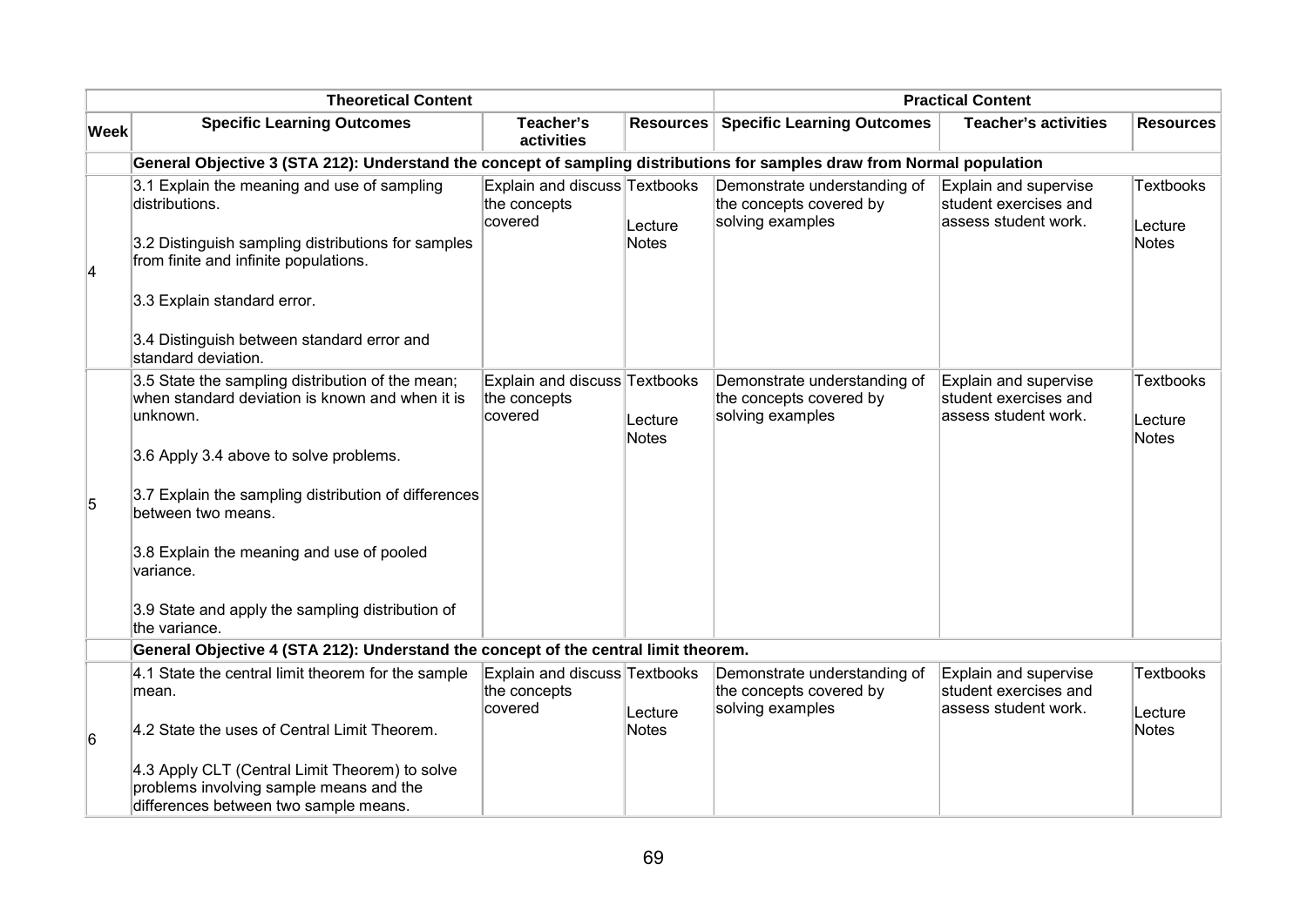|             | <b>Theoretical Content</b>                                                                                                                                                                                                                                   |                                                          |                         | <b>Practical Content</b>                                                    |                                                                        |                                             |
|-------------|--------------------------------------------------------------------------------------------------------------------------------------------------------------------------------------------------------------------------------------------------------------|----------------------------------------------------------|-------------------------|-----------------------------------------------------------------------------|------------------------------------------------------------------------|---------------------------------------------|
| <b>Week</b> | <b>Specific Learning Outcomes</b>                                                                                                                                                                                                                            | Teacher's<br>activities                                  | <b>Resources</b>        | <b>Specific Learning Outcomes</b>                                           | <b>Teacher's activities</b>                                            | <b>Resources</b>                            |
| 7           | 4.4 Explain the sampling distribution of proportion<br>and difference between two proportions.<br>4.5 Solve CLT problems involving sample<br>proportion and difference between two sample<br>proportions                                                     | Explain and discuss Textbooks<br>the concepts<br>covered | Lecture<br><b>Notes</b> | Demonstrate understanding of<br>the concepts covered by<br>solving examples | Explain and supervise<br>student exercises and<br>assess student work. | <b>Textbooks</b><br>Lecture<br><b>Notes</b> |
|             | General Objective 5 (STA 212): Understand the concept of estimation theory                                                                                                                                                                                   |                                                          |                         |                                                                             |                                                                        |                                             |
| 8           | 5.1 Explain the meaning of estimation.<br>5.2 Define point estimate and interval estimate.<br>5.3 Distinguish between an estimate and                                                                                                                        | Explain and discuss Textbooks<br>the concepts<br>covered | Lecture<br><b>Notes</b> | Demonstrate understanding of<br>the concepts covered by<br>solving examples | Explain and supervise<br>student exercises and<br>assess student work  | <b>Textbooks</b><br>Lecture<br><b>Notes</b> |
|             | estimation.                                                                                                                                                                                                                                                  |                                                          |                         |                                                                             |                                                                        |                                             |
| 9           | 5.4 State the advantages and disadvantages of<br>estimator.<br>5.5 State and illustrate the properties of good<br>estimates unbiassedness, consistency, efficiency<br>and minimum variance.                                                                  | Explain and discuss Textbooks<br>the concepts<br>covered | Lecture<br><b>Notes</b> | Demonstrate understanding of<br>the concepts covered by<br>solving examples | Explain and supervise<br>student exercises and<br>assess student work. | <b>Textbooks</b><br>Lecture<br><b>Notes</b> |
|             | General Objective 6 (STA 212): Understand the methods of point estimation theory                                                                                                                                                                             |                                                          |                         |                                                                             |                                                                        |                                             |
| 10          | 6.1 Enumerate various methods of point estimate: Explain and discuss Textbooks<br>Maximum likelihood, least squares method of<br>moments.<br>6.2 Define Maximum Likelihood Estimate (MLE).<br>6.3 Illustrate with simple examples, the properties<br>of MLE. | the concepts<br>covered                                  | Lecture<br><b>Notes</b> | Demonstrate understanding of<br>the concepts covered by<br>solving examples | Explain and supervise<br>student exercises and<br>assess student work. | <b>Textbooks</b><br>Lecture<br><b>Notes</b> |
|             | 6.4 Define Least-Squares Estimation (LSE).                                                                                                                                                                                                                   | Explain and discuss Textbooks                            |                         | Demonstrate understanding of                                                | Explain and supervise                                                  | <b>Textbooks</b>                            |
| 11          | 6.5 Illustrate with examples, the properties of LSE                                                                                                                                                                                                          | the concepts<br>covered                                  | Lecture<br><b>Notes</b> | the concepts covered by<br>solving examples                                 | student exercises and<br>assess student work.                          | Lecture<br><b>Notes</b>                     |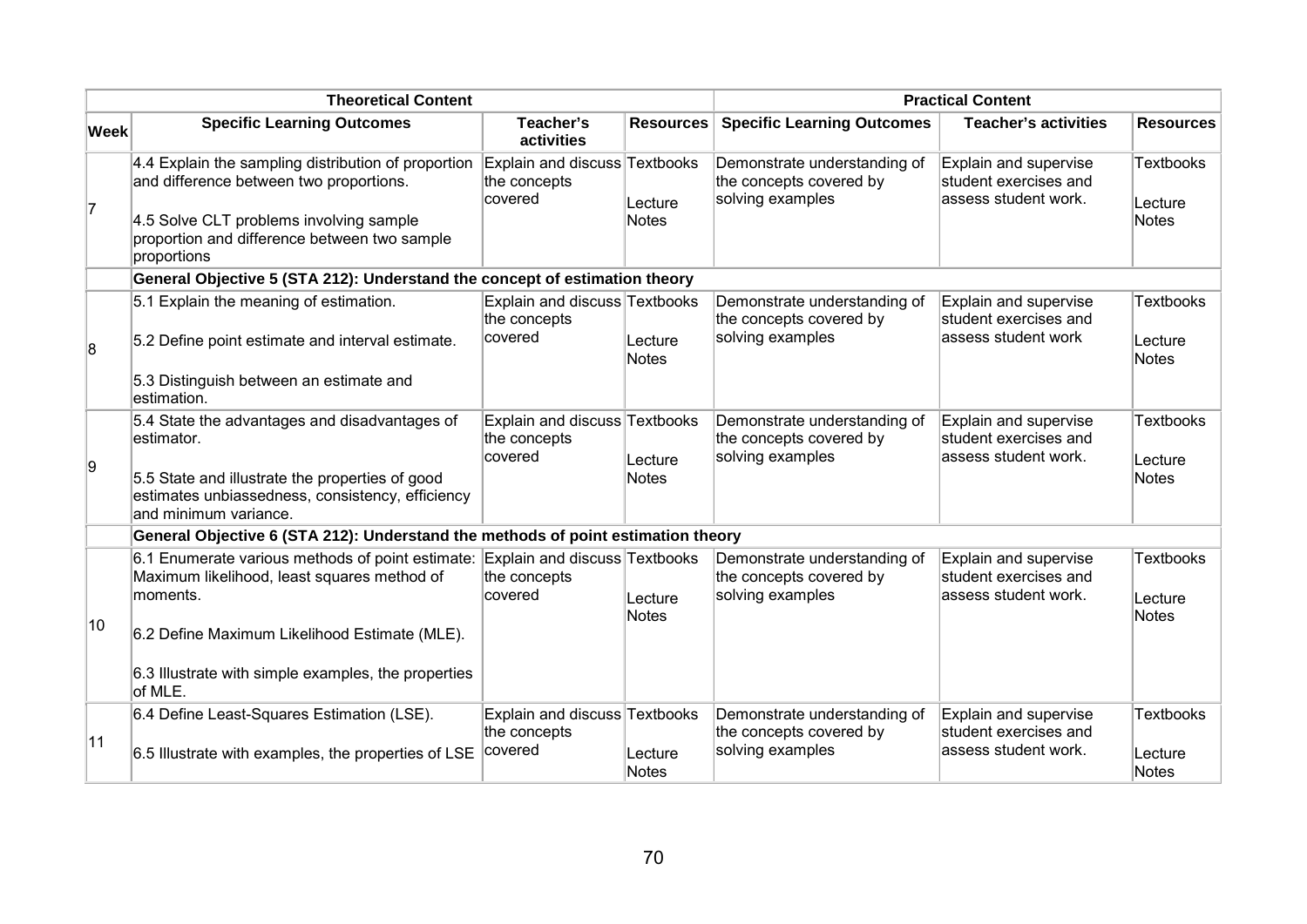| <b>Theoretical Content</b> |                                                                                                                                                                                               |                                                          | <b>Practical Content</b> |                                                                             |                                                                        |                                             |
|----------------------------|-----------------------------------------------------------------------------------------------------------------------------------------------------------------------------------------------|----------------------------------------------------------|--------------------------|-----------------------------------------------------------------------------|------------------------------------------------------------------------|---------------------------------------------|
| <b>Week</b>                | <b>Specific Learning Outcomes</b>                                                                                                                                                             | Teacher's<br>activities                                  | <b>Resources</b>         | <b>Specific Learning Outcomes</b>                                           | <b>Teacher's activities</b>                                            | <b>Resources</b>                            |
|                            | General Objective 7 (STA 212): Understand the construction of confidence intervals for means standard deviation and proportions                                                               |                                                          |                          |                                                                             |                                                                        |                                             |
| 12                         | 7.1 Define confidence limits, confidence<br>coefficients and level of significance.<br>7.2 Construct confidence intervals for mean,<br>variance for sample drawn from normal<br>distribution. | Explain and discuss Textbooks<br>the concepts<br>covered | Lecture<br><b>Notes</b>  | Demonstrate understanding of<br>the concepts covered by<br>solving examples | Explain and supervise<br>student exercises and<br>assess student work. | <b>Textbooks</b><br>Lecture<br><b>Notes</b> |
| 13                         | 7.3 Construct confidence intervals for mean,<br>variance and proportion for large samples.<br>7.4 Apply live data on 7.3.                                                                     | Explain and discuss Textbooks<br>the concepts<br>covered | Lecture<br>Notes         | Demonstrate understanding of<br>the concepts covered by<br>solving examples | Explain and supervise<br>student exercises and<br>assess student work. | <b>Textbooks</b><br>Lecture<br>Notes        |
|                            | General Objective 8 (STA 212): Understand the concept of simple test of hypothesis.                                                                                                           |                                                          |                          |                                                                             |                                                                        |                                             |
| 14                         | 8.1 Define statistical hypothesis.<br>8.2 Distinguish between simple and composite<br>hypothesis.<br>8.3 Distinguish between null and alternative<br>hypothesis.                              | Explain and discuss Textbooks<br>the concepts<br>covered | Lecture<br><b>Notes</b>  | Demonstrate understanding of<br>the concepts covered by<br>solving examples | Explain and supervise<br>student exercises and<br>assess student work. | <b>Textbooks</b><br>Lecture<br><b>Notes</b> |
| 15                         | 8.4 Distinguish between one-tailed and two tailed<br>tests.<br>8.5 Distinguish between type I and type II errors.<br>8.6 Explain the procedures for testing statistical<br>hypotheses         | Explain and discuss Textbooks<br>the concepts<br>covered | Lecture<br><b>Notes</b>  | Demonstrate understanding of<br>the concepts covered by<br>solving examples | Explain and supervise<br>student exercises and<br>assess student work. | <b>Textbooks</b><br>Lecture<br><b>Notes</b> |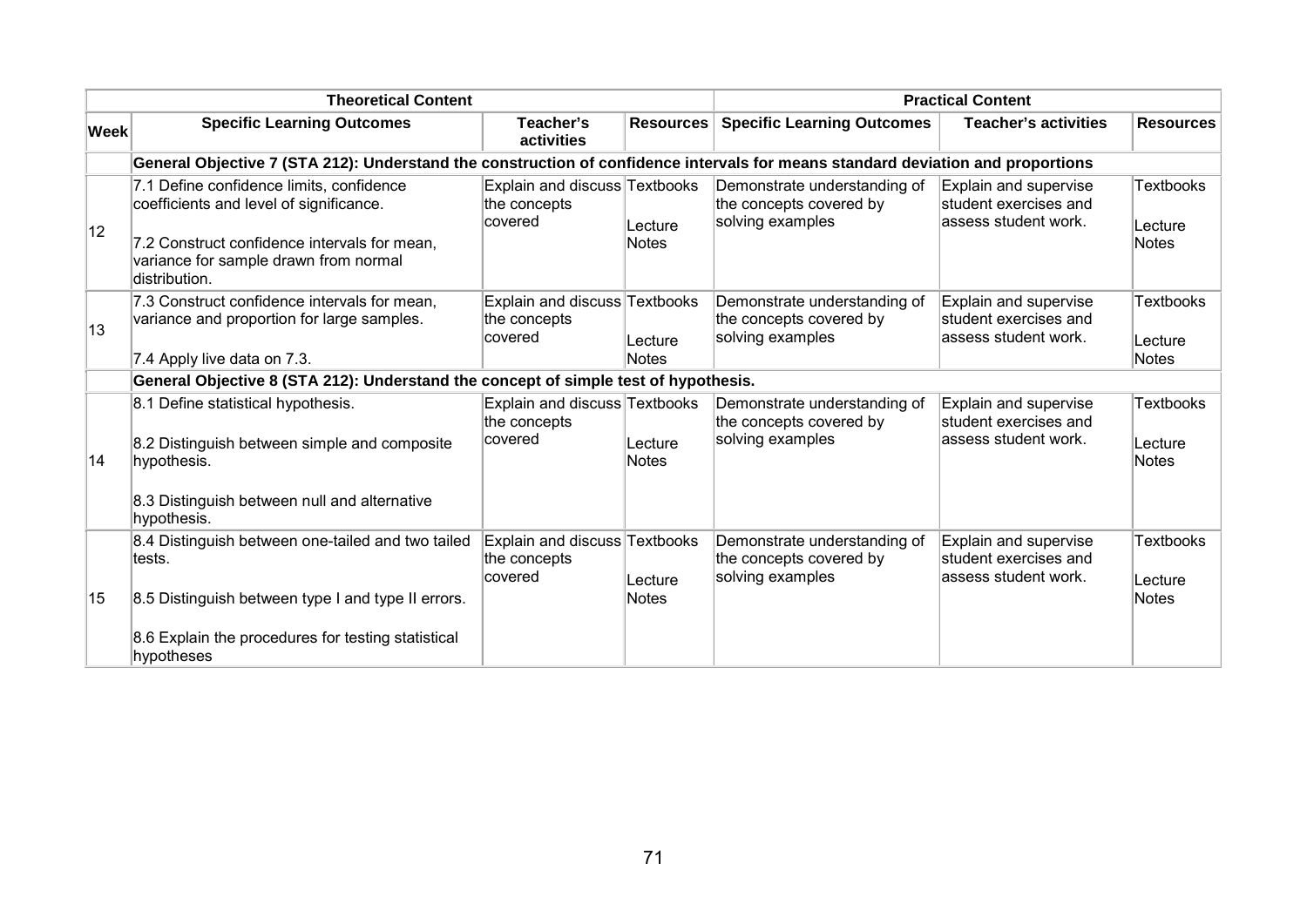**Assessment**: Give details of assignments to be used: Coursework/ Assignments %; Course test %; Practical %; Projects %; Examination %

**Type of Assessment Purpose and Nature of Assessment (STA 212) Weighting (%)** Examination Final Examination (written) to assess knowledge and understanding 50 Test **At least 2 progress tests for feed back.** 20 Practical **At least 7 practical works to be assessed by the teacher** 30 Total 100 100

#### **Recommended Textbooks & References:**

Sampling Techniques, W.G. Cochran (Wiley)

Fundamentals of Statistics, H. Mulholland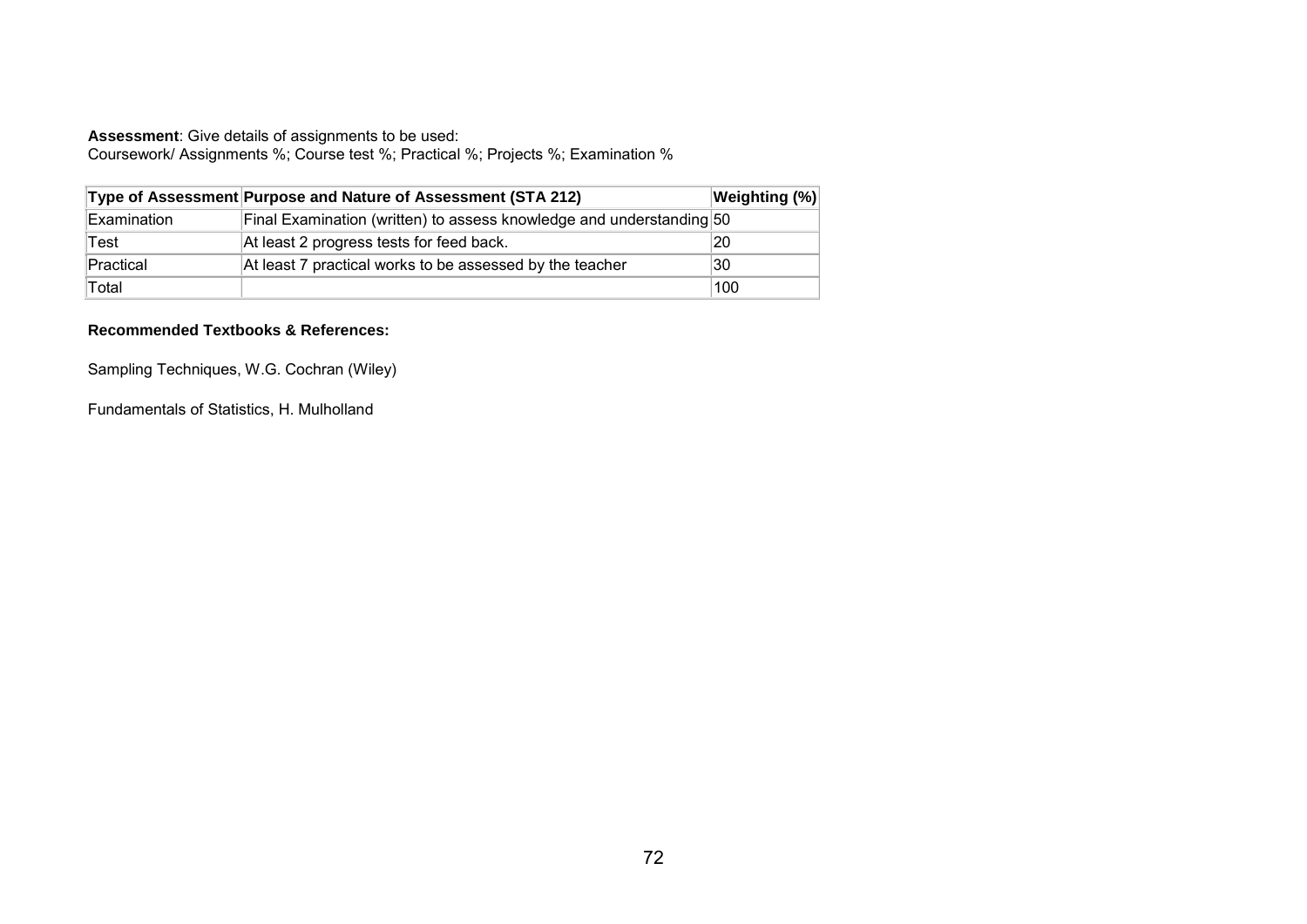## **Course: Economic and Social Statistics I (STA 213)**

| <b>Programme: Statistics (National Diploma)</b>                                                                                                                                                                                                                                                    |                             |                            |                                |  |  |  |  |
|----------------------------------------------------------------------------------------------------------------------------------------------------------------------------------------------------------------------------------------------------------------------------------------------------|-----------------------------|----------------------------|--------------------------------|--|--|--|--|
| <b>Course: Economic and Social Statistics I</b>                                                                                                                                                                                                                                                    | <b>Course Code: STA 213</b> | <b>Total Hours:</b>        | 5                              |  |  |  |  |
| Year: 2 Semester: 3                                                                                                                                                                                                                                                                                | <b>Pre-requisite:</b>       | Theoretical:<br>Practical: | 2 hours /week<br>3 hours /week |  |  |  |  |
| Goal: This course is designed to introduce the student to the application of statistics in economic and social information and analysis.<br><b>General Objectives:</b> On completion of this course, the diplomate should be able to:                                                              |                             |                            |                                |  |  |  |  |
| 1. Understand the organization of a statistical system with emphasis in Nigeria.<br>2. Understand the nature and importance of economic and social statistics.<br>3. Understand the application of index numbers.<br>4. Understand standardization of rates<br>5. Understand economic time series. |                             |                            |                                |  |  |  |  |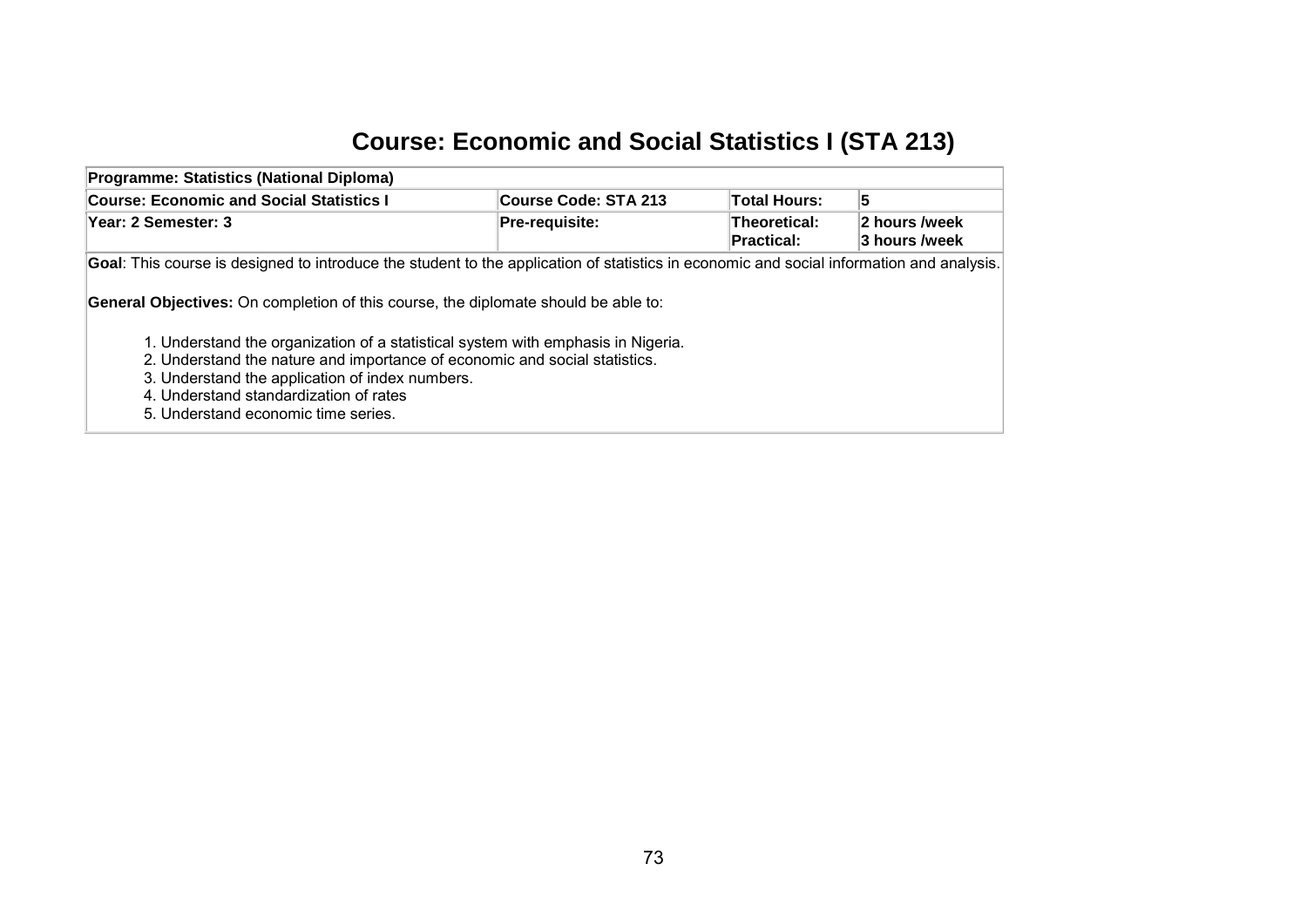|             | <b>Theoretical Content</b>                                                                                                                                                                                                                                                                                            | <b>Practical Content</b>                              |                                             |                                                                                                   |                                                                        |                                             |
|-------------|-----------------------------------------------------------------------------------------------------------------------------------------------------------------------------------------------------------------------------------------------------------------------------------------------------------------------|-------------------------------------------------------|---------------------------------------------|---------------------------------------------------------------------------------------------------|------------------------------------------------------------------------|---------------------------------------------|
| <b>Week</b> | <b>Specific Learning Outcomes</b>                                                                                                                                                                                                                                                                                     | Teacher's activities Resources                        |                                             | <b>Specific Learning Outcomes</b>                                                                 | <b>Teacher's activities</b>                                            | <b>Resources</b>                            |
|             | General Objective 1 (STA 213): Understand the organization of a statistical system with emphasis on Nigeria.                                                                                                                                                                                                          |                                                       |                                             |                                                                                                   |                                                                        |                                             |
| $\vert$ 1   | 1.1 Define a statistical system.<br>1.2 Distinguish between centralized and<br>decentralized statistical system.<br>1.3 Explain the role of statistical system.                                                                                                                                                       | Explain and discuss<br>the concepts<br>covered        | Textbooks<br>Lecture<br><b>Notes</b>        | Demonstrate understanding of the Explain and supervise<br>concepts covered by solving<br>examples | student exercises and<br>assess student work.                          | <b>Textbooks</b><br>Lecture<br><b>Notes</b> |
| 2           | 1.4 Identify Federal Statistical Agencies:<br>FOS, NPC etc.<br>1.5 Identify State Statistical Agencies:<br>Statistics divisions in the State ministries.                                                                                                                                                              | Explain and discuss<br>the concepts<br>covered        | Textbooks<br>Lecture<br><b>Notes</b>        | Demonstrate understanding of the Explain and supervise<br>concepts covered by solving<br>examples | student exercises and<br>assess student work.                          | <b>Textbooks</b><br>Lecture<br><b>Notes</b> |
| 3           | 1.6 Identify quasi Governmental Statistical<br>Agencies: NPA, NISSER, CBN, NRB,<br>NNPC etc<br>1.7 Identify Statistical Coordinating Bodies<br>in Nigeria:<br>(i) National Council on<br>Statistics.<br>(ii) National Advisory<br>Committee on Statistics.<br>(iii) National Consultative<br>Committee on Statistics. | <b>Explain and discuss</b><br>the concepts<br>covered | <b>Textbooks</b><br>Lecture<br><b>Notes</b> | Demonstrate understanding of the<br>concepts covered by solving<br>examples                       | Explain and supervise<br>student exercises and<br>assess student work. | <b>Textbooks</b><br>Lecture<br><b>Notes</b> |
| 14          | 1.5 Identify some foreign Statistical<br>Agencies operating in Nigeria.<br>1.6 Classify the above Statistical agencies<br>as<br>Producers, users of statistics                                                                                                                                                        | <b>Explain and discuss</b><br>the concepts<br>covered | Textbooks<br>Lecture<br><b>Notes</b>        | Demonstrate understanding of the Explain and supervise<br>concepts covered by solving<br>examples | student exercises and<br>assess student work.                          | <b>Textbooks</b><br>Lecture<br><b>Notes</b> |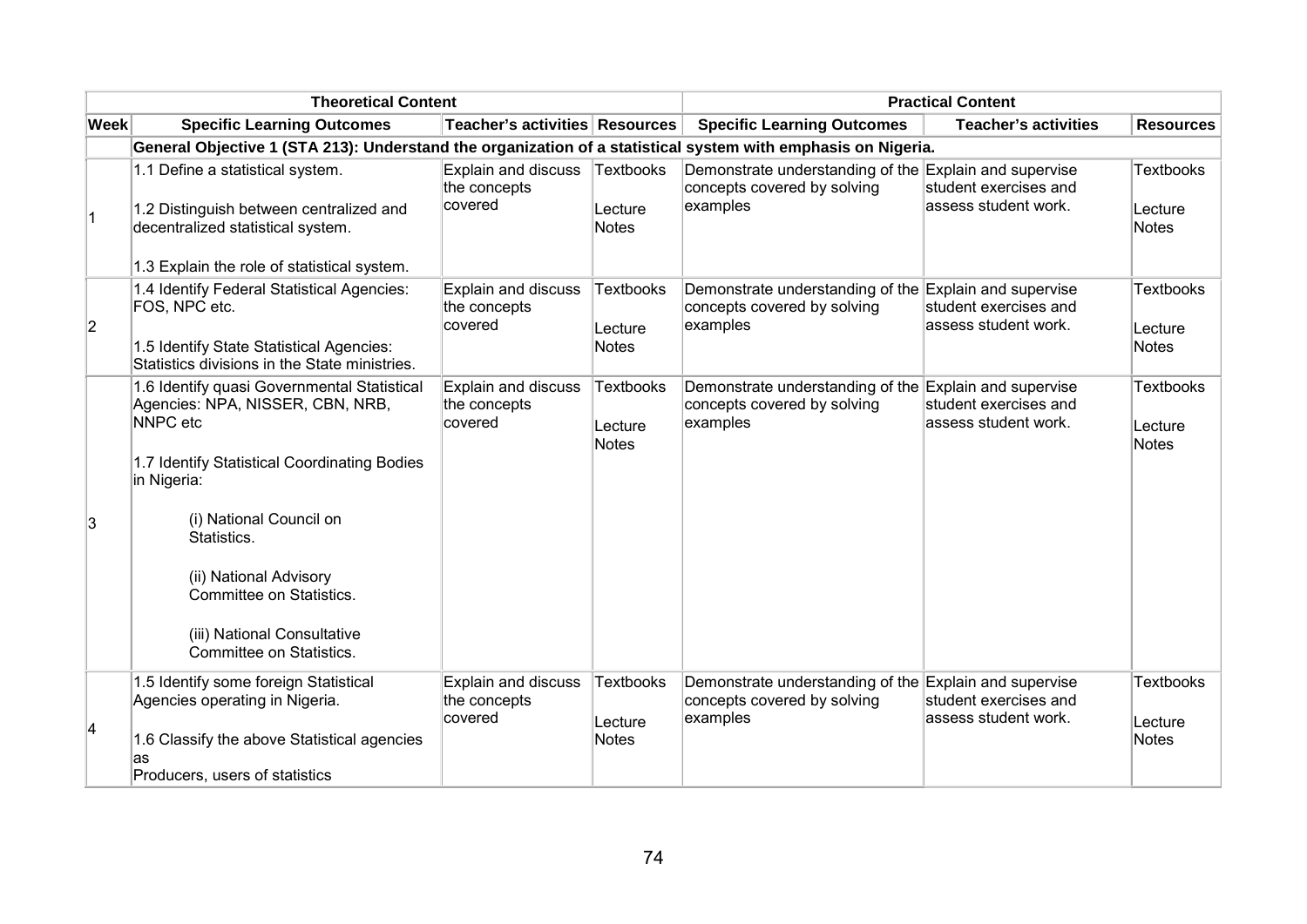|      | <b>Theoretical Content</b>                                                                                                     | <b>Practical Content</b>                              |                                      |                                                                                                   |                                               |                                      |
|------|--------------------------------------------------------------------------------------------------------------------------------|-------------------------------------------------------|--------------------------------------|---------------------------------------------------------------------------------------------------|-----------------------------------------------|--------------------------------------|
| Week | <b>Specific Learning Outcomes</b>                                                                                              | Teacher's activities Resources                        |                                      | <b>Specific Learning Outcomes</b>                                                                 | <b>Teacher's activities</b>                   | <b>Resources</b>                     |
|      | General Objective 2 (STA 213): Understand the nature and importance of economic and social statistics.                         |                                                       |                                      |                                                                                                   |                                               |                                      |
| 5    | 2.1 Distinguish between economic and<br>social data with examples.<br>2.2 Identify the sources of economic and<br>social data. | Explain and discuss<br>the concepts<br>covered        | Textbooks<br>Lecture<br>Notes        | Demonstrate understanding of the Explain and supervise<br>concepts covered by solving<br>examples | student exercises and<br>assess student work. | <b>Textbooks</b><br>Lecture<br>Notes |
| 6    | 2.3 State the uses of economic and social<br>data.<br>2.4 State the limitations of social and<br>economic data.                | Explain and discuss<br>the concepts<br>covered        | <b>Textbooks</b><br>Lecture<br>Notes | Demonstrate understanding of the Explain and supervise<br>concepts covered by solving<br>examples | student exercises and<br>assess student work. | <b>Textbooks</b><br>Lecture<br>Notes |
|      | General Objective 3 (STA 213): Understand the application of index numbers.                                                    |                                                       |                                      |                                                                                                   |                                               |                                      |
| 7    | 3.1 Compare and contrast different index<br>numbers.                                                                           | Explain and discuss<br>the concepts<br>covered        | Textbooks<br>Lecture<br>Notes        | Demonstrate understanding of the Explain and supervise<br>concepts covered by solving<br>examples | student exercises and<br>assess student work. | <b>Textbooks</b><br>Lecture<br>Notes |
| 8    | 3.2 Test the adequacy of index number<br>formulae.                                                                             | <b>Explain and discuss</b><br>the concepts<br>covered | <b>Textbooks</b><br>Lecture<br>Notes | Demonstrate understanding of the Explain and supervise<br>concepts covered by solving<br>examples | student exercises and<br>assess student work. | <b>Textbooks</b><br>Lecture<br>Notes |
| g.   | 3.3 Apply index numbers to various<br>economic and social data.                                                                | <b>Explain and discuss</b><br>the concepts<br>covered | <b>Textbooks</b><br>Lecture<br>Notes | Demonstrate understanding of the Explain and supervise<br>concepts covered by solving<br>examples | student exercises and<br>assess student work. | <b>Textbooks</b><br>Lecture<br>Notes |
|      | General Objective 4 (STA 213): Understand standardization of rates.                                                            |                                                       |                                      |                                                                                                   |                                               |                                      |
| 10   | 4.1 State the need for standardization.<br>4.2 Explain ratios and proportions and their<br>uses.                               | <b>Explain and discuss</b><br>the concepts<br>covered | Textbooks<br>Lecture<br>Notes        | Demonstrate understanding of the Explain and supervise<br>concepts covered by solving<br>examples | student exercises and<br>assess student work. | <b>Textbooks</b><br>Lecture<br>Notes |
| 11   | 4.3 Explain the standardization of rates.                                                                                      | Explain and discuss<br>the concepts<br>covered        | <b>Textbooks</b><br>Lecture<br>Notes | Demonstrate understanding of the Explain and supervise<br>concepts covered by solving<br>examples | student exercises and<br>assess student work. | <b>Textbooks</b><br>Lecture<br>Notes |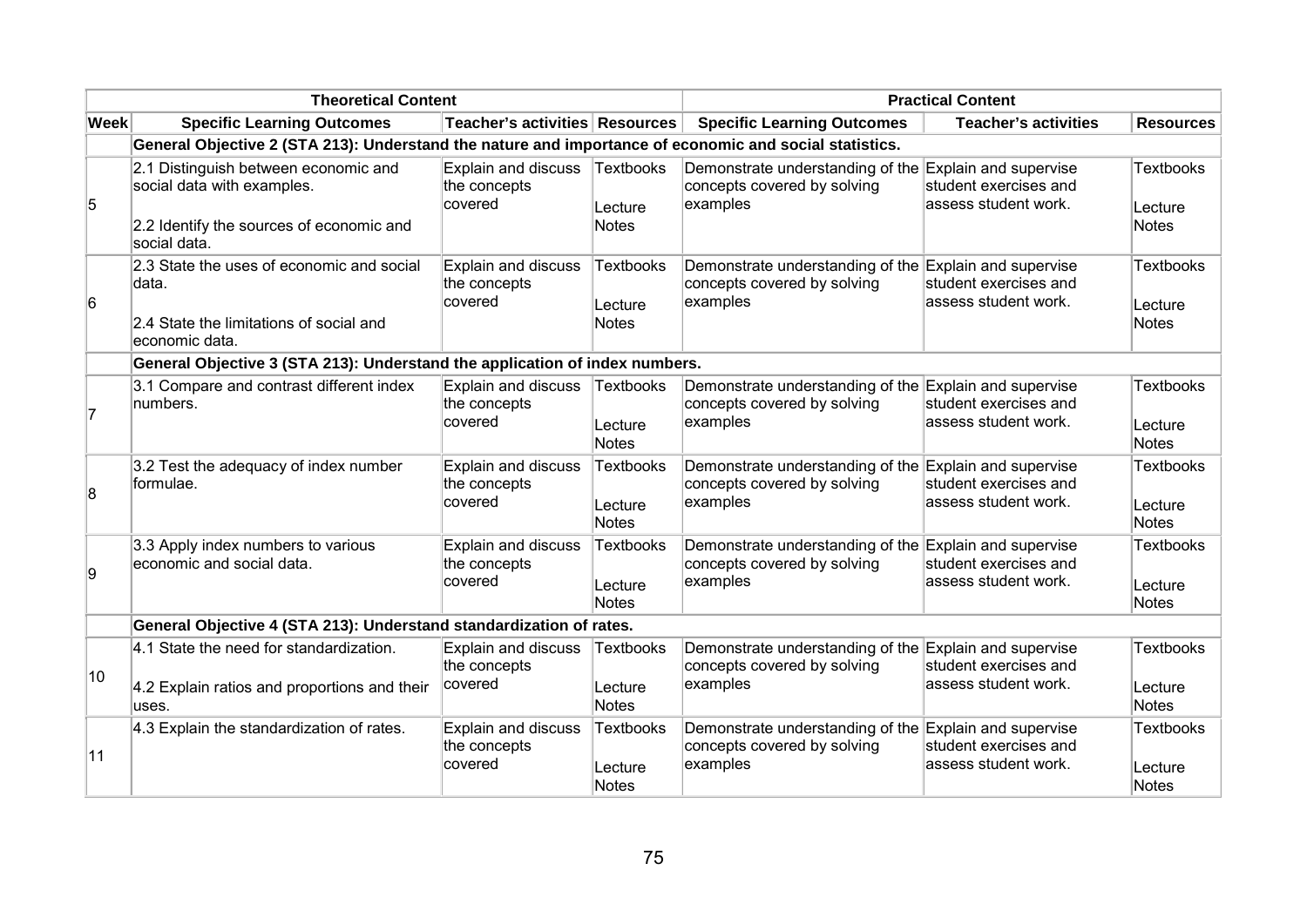|              | <b>Theoretical Content</b>                                                                                                                     |                                                       |                                             | <b>Practical Content</b>                                                    |                                                                         |                                      |
|--------------|------------------------------------------------------------------------------------------------------------------------------------------------|-------------------------------------------------------|---------------------------------------------|-----------------------------------------------------------------------------|-------------------------------------------------------------------------|--------------------------------------|
| <b>Week</b>  | <b>Specific Learning Outcomes</b>                                                                                                              | Teacher's activities Resources                        |                                             | <b>Specific Learning Outcomes</b>                                           | <b>Teacher's activities</b>                                             | <b>Resources</b>                     |
| $ 12\rangle$ | 4.4 Apply standardized rates to problems.                                                                                                      | <b>Explain and discuss</b><br>the concepts<br>covered | Textbooks<br>Lecture<br>Notes               | Demonstrate understanding of the<br>concepts covered by solving<br>examples | Explain and supervise<br>student exercises and<br>lassess student work. | Textbooks<br>Lecture<br><b>Notes</b> |
|              | General Objective 5 (STA 213): Understand Economic time Series                                                                                 |                                                       |                                             |                                                                             |                                                                         |                                      |
| 13           | 5.1 Explain Time series for economic and<br>lsocial data.<br>5.2 State the components of a Time series.                                        | Explain and discuss<br>the concepts<br>covered        | <b>Textbooks</b><br>Lecture<br><b>Notes</b> | Demonstrate understanding of the<br>concepts covered by solving<br>examples | Explain and supervise<br>student exercises and<br>lassess student work. | Textbooks<br>Lecture<br>Notes        |
| 14           | 5.3 Explain the method of moving averages<br>and calculation of trend equation.<br>5.4 Calculate trend equation using least<br>squares method. | Explain and discuss<br>the concepts<br>covered        | Textbooks<br>Lecture<br><b>Notes</b>        | Demonstrate understanding of the<br>concepts covered by solving<br>examples | Explain and supervise<br>student exercises and<br>lassess student work. | Textbooks<br>Lecture<br><b>Notes</b> |
| 15           | 5.5 Estimate seasonal variation and cyclical<br>∣variation.<br>5.6 Apply Time series analysis as a<br>prediction tool.                         | Explain and discuss<br>the concepts<br>covered        | Textbooks<br>Lecture<br><b>Notes</b>        | Demonstrate understanding of the<br>concepts covered by solving<br>examples | Explain and supervise<br>student exercises and<br>assess student work.  | Textbooks<br>Lecture<br><b>Notes</b> |

Coursework/ Assignments %; Course test %; Practical %; Projects %; Examination %

|             | Type of Assessment Purpose and Nature of Assessment (STA 213)        | Weighting (%) |
|-------------|----------------------------------------------------------------------|---------------|
| Examination | Final Examination (written) to assess knowledge and understanding 60 |               |
| Test        | At least 2 progress tests for feed back.                             | 20            |
| Practical   | At least 5 homeworks to be assessed by the teacher                   | 20            |
| Total       |                                                                      | 100           |

#### **Recommended Textbooks & References:**

Survey methods in social investigations, C.A. Moser (Heinemann) Mastering Statistics**,** Tim Hannabau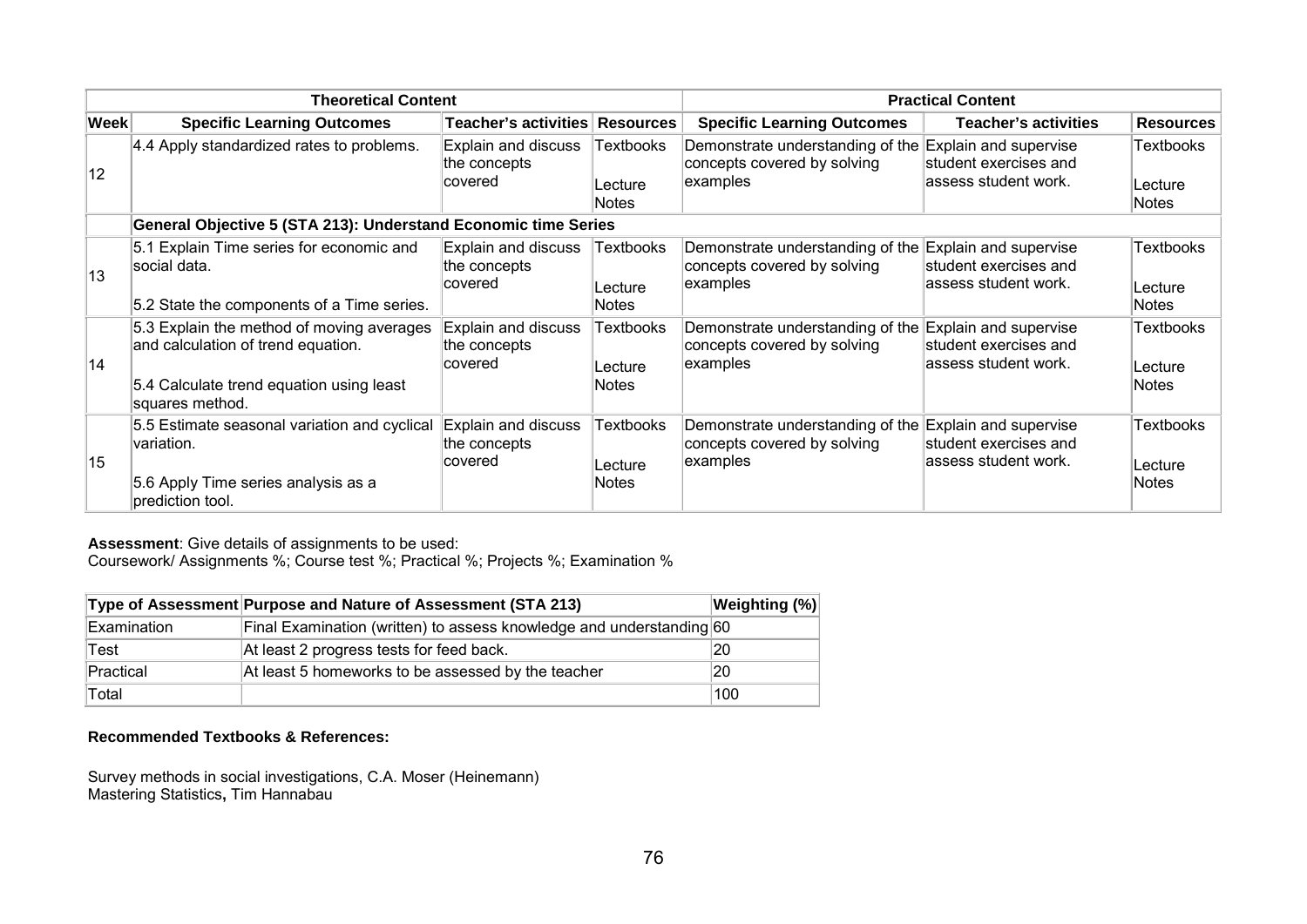# **Course: Industrial Statistics I (STA 214)**

| Programme: Statistics (National Diploma) |                            |                                                                                                                                                            |  |  |  |  |
|------------------------------------------|----------------------------|------------------------------------------------------------------------------------------------------------------------------------------------------------|--|--|--|--|
|                                          | Total Hours:               |                                                                                                                                                            |  |  |  |  |
|                                          | Theoretical:<br>Practical: | 2 hours /week<br>3 hours /week                                                                                                                             |  |  |  |  |
|                                          |                            | Goal: This course is designed to provide the student with a knowledge of the application of statistics in planning and production processes in industries. |  |  |  |  |
|                                          |                            |                                                                                                                                                            |  |  |  |  |
|                                          |                            |                                                                                                                                                            |  |  |  |  |
|                                          |                            |                                                                                                                                                            |  |  |  |  |
|                                          |                            |                                                                                                                                                            |  |  |  |  |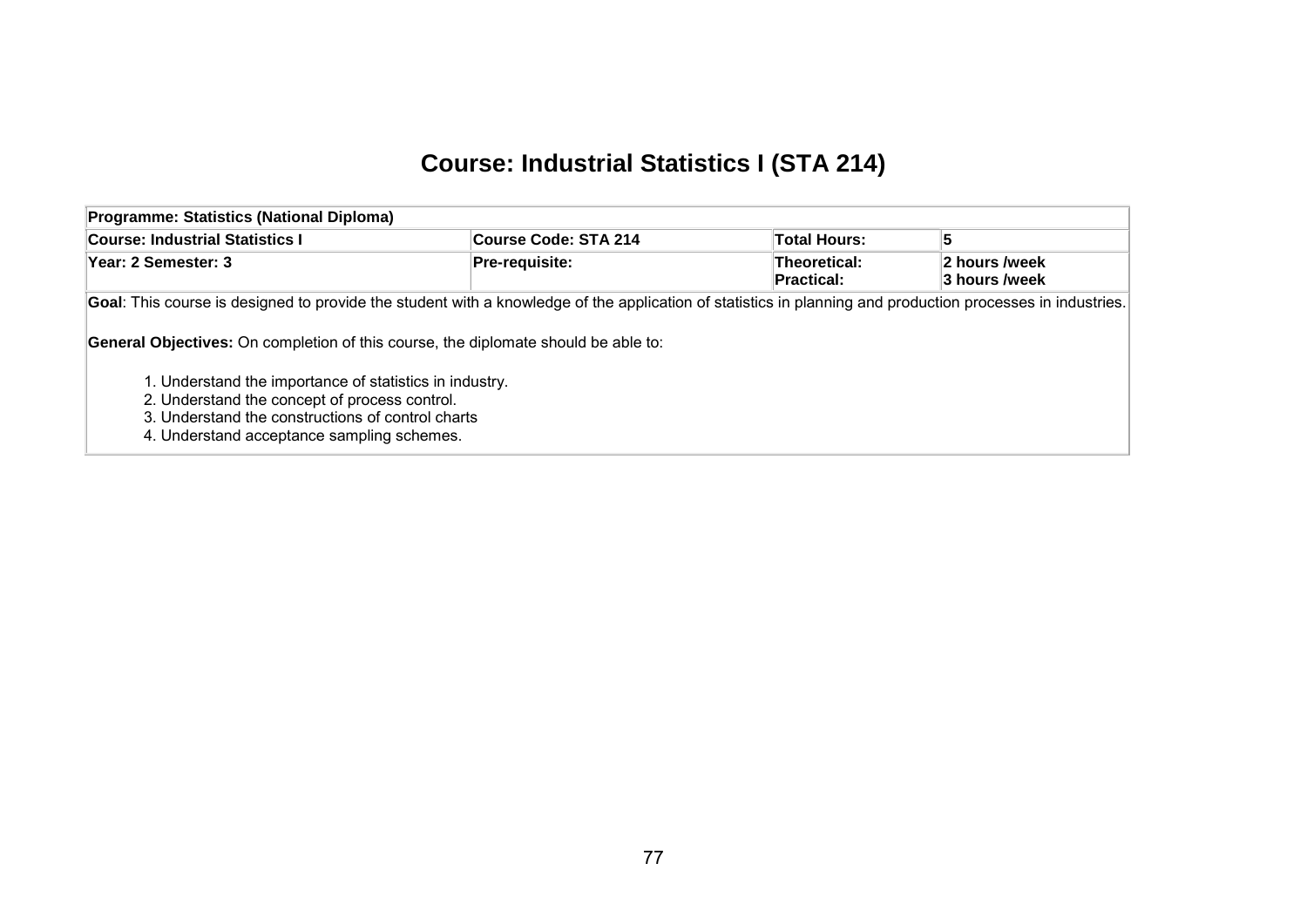| <b>Theoretical Content</b> |                                                                                                                            |                                                |                                                         | <b>Practical Content</b>                                                                                                                    |                                                |                                                  |  |
|----------------------------|----------------------------------------------------------------------------------------------------------------------------|------------------------------------------------|---------------------------------------------------------|---------------------------------------------------------------------------------------------------------------------------------------------|------------------------------------------------|--------------------------------------------------|--|
| <b>Week</b>                | <b>Specific Learning Outcomes</b>                                                                                          | Teacher's<br>activities                        | <b>Resources</b>                                        | <b>Specific Learning Outcomes</b>                                                                                                           | <b>Teacher's activities</b>                    | <b>Resources</b>                                 |  |
|                            | General Objective 1 (STA 214): Understand the importance of statistics in industry                                         |                                                |                                                         |                                                                                                                                             |                                                |                                                  |  |
| 1                          | 1.1 Explain the uses of Statistics in industry                                                                             | Explain and<br>discuss the<br>concepts covered | <b>Textbooks</b><br>Lecture<br><b>Notes</b>             | Demonstrate understanding of the<br>concepts covered with specific<br>reference to an industry known to the assess student work.<br>student | Explain and supervise<br>student exercises and | <b>Textbooks</b><br>Lecture<br>Notes             |  |
|                            |                                                                                                                            |                                                | Journals                                                |                                                                                                                                             |                                                | Journals                                         |  |
| 2                          | 1.2 State the various statistical techniques used in<br>industry: statistical quality control, analysis of<br>variance etc | Explain and<br>discuss the<br>concepts covered | <b>Textbooks</b><br>Lecture<br><b>Notes</b>             | Demonstrate understanding of the<br>concepts covered with specific<br>reference to an industry known to the assess student work.<br>student | Explain and supervise<br>student exercises and | <b>Textbooks</b><br>Lecture<br>Notes             |  |
|                            |                                                                                                                            |                                                | Journals                                                |                                                                                                                                             |                                                | Journals                                         |  |
| 3                          | 1.3 State the various statistical techniques used in<br>industry: statistical quality control, analysis of<br>variance etc | Explain and<br>discuss the<br>concepts covered | <b>Textbooks</b><br>Lecture<br><b>Notes</b>             | Demonstrate understanding of the<br>concepts covered with specific<br>reference to an industry known to the assess student work.<br>student | Explain and supervise<br>student exercises and | <b>Textbooks</b><br>Lecture<br>Notes             |  |
|                            |                                                                                                                            |                                                | Journals                                                |                                                                                                                                             |                                                | Journals                                         |  |
|                            | General Objective 2 (STA 214): Understand the concept of process control                                                   |                                                |                                                         |                                                                                                                                             |                                                |                                                  |  |
| 4                          | 2.1 Define assignable causes of variation.<br>2.2 Detect assignable causes of variation using<br>histogram.                | Explain and<br>discuss the<br>concepts covered | <b>Textbooks</b><br>Lecture<br><b>Notes</b><br>Journals | Demonstrate understanding of the<br>concepts covered with specific<br>reference to an industry known to the industries.<br>student          | Amplify the concepts<br>with examples from     | <b>Textbooks</b><br>Lecture<br>Notes<br>Journals |  |
|                            | 2.3 Detect assignable causes of variation using                                                                            | Explain and                                    | <b>Textbooks</b>                                        | Demonstrate understanding of the                                                                                                            | Amplify the concepts                           | <b>Textbooks</b>                                 |  |
| 5                          | probability paper.<br>2.4 Define Process variability.                                                                      | discuss the<br>concepts covered                | Lecture<br><b>Notes</b>                                 | concepts covered with specific<br>reference to an industry known to the industries.<br>student                                              | with examples from                             | Lecture<br>Notes                                 |  |
|                            | 2.5 Define Specification limits.                                                                                           |                                                | Journals                                                |                                                                                                                                             |                                                | Journals                                         |  |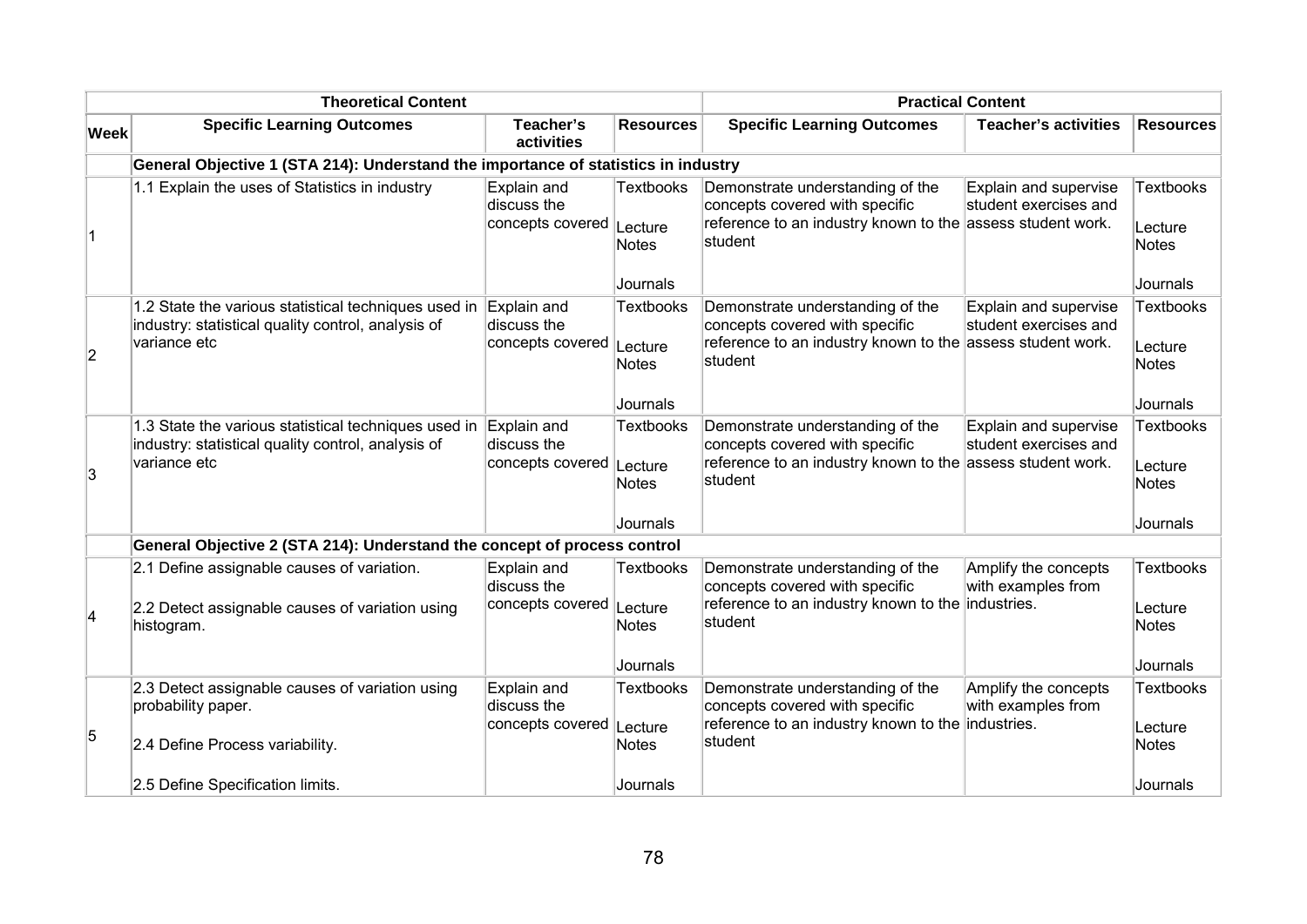|             | <b>Theoretical Content</b>                                                                                                                                                            |                                                |                                                         | <b>Practical Content</b>                                                                                                           |                                                                        |                                                         |
|-------------|---------------------------------------------------------------------------------------------------------------------------------------------------------------------------------------|------------------------------------------------|---------------------------------------------------------|------------------------------------------------------------------------------------------------------------------------------------|------------------------------------------------------------------------|---------------------------------------------------------|
| <b>Week</b> | <b>Specific Learning Outcomes</b>                                                                                                                                                     | Teacher's<br>activities                        | <b>Resources</b>                                        | <b>Specific Learning Outcomes</b>                                                                                                  | <b>Teacher's activities</b>                                            | <b>Resources</b>                                        |
| 6           | 2.6 State the relationship between Process<br>Variability and Specification limits                                                                                                    | Explain and<br>discuss the<br>concepts covered | <b>Textbooks</b><br>Lecture<br><b>Notes</b><br>Journals | Demonstrate understanding of the<br>concepts covered with specific<br>reference to an industry known to the industries.<br>student | Amplify the concepts<br>with examples from                             | <b>Textbooks</b><br>Lecture<br><b>Notes</b><br>Journals |
| 7           | 2.7 State the relationship between Process<br>Variability and Specification limits with specific<br>reference to industry.                                                            | Explain and<br>discuss the<br>concepts covered | <b>Textbooks</b><br>Lecture<br><b>Notes</b><br>Journals | Demonstrate understanding of the<br>concepts covered with specific<br>reference to an industry known to the industries.<br>student | Amplify the concepts<br>with examples from                             | <b>Textbooks</b><br>Lecture<br><b>Notes</b><br>Journals |
|             | General Objective 3 (STA 214): Understand the construction of control charts                                                                                                          |                                                |                                                         |                                                                                                                                    |                                                                        |                                                         |
| 8           | 3.2 Describe a process of Control Chart.                                                                                                                                              | Explain and<br>discuss the<br>concepts covered | <b>Textbooks</b><br>Lecture<br><b>Notes</b><br>Journals | Demonstrate understanding of the<br>concepts covered by solving<br>examples                                                        | Explain and supervise<br>student exercises and<br>assess student work. | <b>Textbooks</b><br>Lecture<br>Notes<br>Journals        |
| 9           | 3.1 Identify various types of Statistical Quality<br>Control Charts such as X - Chart, Range chart,<br>Chart for fraction defective and chart for number of<br>defectives.            | Explain and<br>discuss the<br>concepts covered | <b>Textbooks</b><br>Lecture<br><b>Notes</b><br>Journals | Demonstrate understanding of the<br>concepts covered by solving<br>examples                                                        | Explain and supervise<br>student exercises and<br>assess student work. | <b>Textbooks</b><br>Lecture<br>Notes<br>Journals        |
| 10          | 3.2(continued) Identify various types of Statistical<br>Quality Control Charts such as X - Chart, Range<br>chart, Chart for fraction defective and chart for<br>number of defectives. | Explain and<br>discuss the<br>concepts covered | <b>Textbooks</b><br>Lecture<br><b>Notes</b><br>Journals | Demonstrate understanding of the<br>concepts covered by solving<br>examples                                                        | Explain and supervise<br>student exercises and<br>assess student work. | <b>Textbooks</b><br>Lecture<br>Notes<br>Journals        |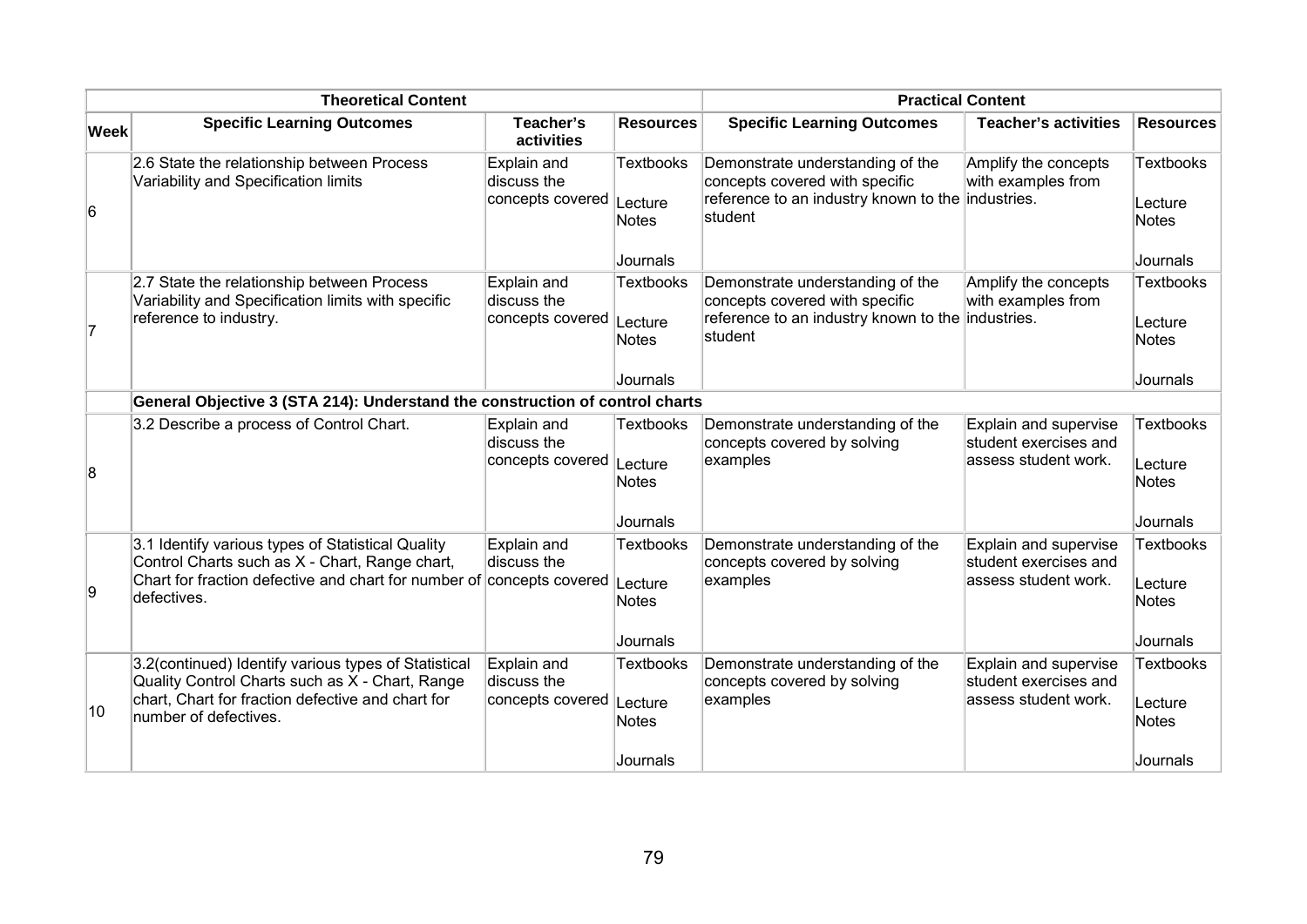|              | <b>Theoretical Content</b>                                                                                                                                     |                                                |                                                         | <b>Practical Content</b>                                                    |                                                                               |                                                  |
|--------------|----------------------------------------------------------------------------------------------------------------------------------------------------------------|------------------------------------------------|---------------------------------------------------------|-----------------------------------------------------------------------------|-------------------------------------------------------------------------------|--------------------------------------------------|
| <b>Week</b>  | <b>Specific Learning Outcomes</b>                                                                                                                              | Teacher's<br>activities                        | <b>Resources</b>                                        | <b>Specific Learning Outcomes</b>                                           | <b>Teacher's activities</b>                                                   | <b>Resources</b>                                 |
| 11           | 3.3 Construct and Interpret the Charts in 3.2 above Explain and                                                                                                | discuss the<br>concepts covered                | <b>Textbooks</b><br>Lecture<br><b>Notes</b><br>Journals | Demonstrate understanding of the<br>concepts covered by solving<br>examples | Explain and supervise<br>student exercises and<br>assess student work.        | <b>Textbooks</b><br>Lecture<br>Notes<br>Journals |
|              | General Objective 4 (STA 214): Understand acceptance sampling schemes.                                                                                         |                                                |                                                         |                                                                             |                                                                               |                                                  |
| $ 12\rangle$ | 4.1 Define acceptance sampling.<br>4.2 Describe the different types of acceptance<br>sampling viz: single, double, multiple and<br>sequential sampling schemes | Explain and<br>discuss the<br>concepts covered | <b>Textbooks</b><br>Lecture<br><b>Notes</b>             | Demonstrate understanding of the<br>concepts covered by solving<br>examples | Explain and supervise<br>student exercises and<br>assess student work.        | <b>Textbooks</b><br>Lecture<br>Notes             |
|              |                                                                                                                                                                |                                                | Journals                                                |                                                                             |                                                                               | Journals                                         |
| 13           | 4.2(continued) Describe the different types of<br>acceptance sampling viz: single, double, multiple<br>and sequential sampling schemes.                        | Explain and<br>discuss the<br>concepts covered | <b>Textbooks</b><br>Lecture<br><b>Notes</b>             | Demonstrate understanding of the<br>concepts covered by solving<br>examples | Explain and supervise<br>student exercises and<br>assess student work.        | <b>Textbooks</b><br>Lecture<br>Notes             |
|              |                                                                                                                                                                |                                                | Journals                                                |                                                                             |                                                                               | Journals                                         |
| 14           | 4.3 State the importance of the different inspection<br>sampling plans described in 4.2 above in quality<br>control.                                           | Explain and<br>discuss the<br>concepts covered | <b>Textbooks</b><br>Lecture<br><b>Notes</b>             | Demonstrate understanding of the<br>concepts covered by solving<br>examples | Explain and supervise<br>student exercises and<br>assess student work.        | <b>Textbooks</b><br>Lecture<br>Notes             |
|              |                                                                                                                                                                |                                                | Journals                                                |                                                                             |                                                                               | Journals                                         |
| 15           | 4.4 Design the various sampling inspection<br>Schemes Stated in 4.2 above.                                                                                     | Explain and<br>discuss the<br>concepts covered | <b>Textbooks</b><br>Lecture<br><b>Notes</b><br>Journals | Demonstrate understanding of the<br>concepts covered by solving<br>examples | <b>Explain and supervise</b><br>student exercises and<br>assess student work. | <b>Textbooks</b><br>Lecture<br>Notes<br>Journals |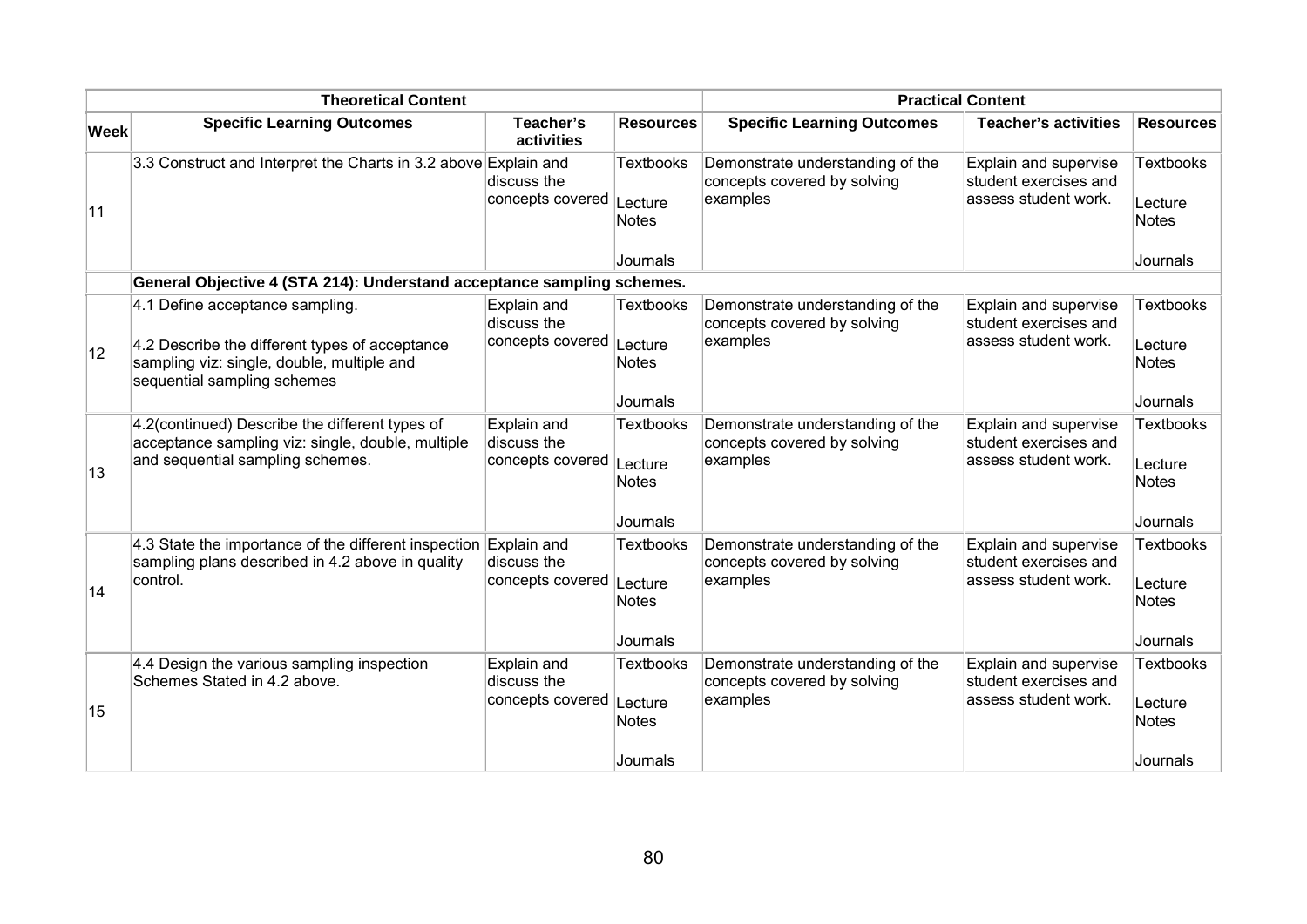Coursework/ Assignments %; Course test %; Practical %; Projects %; Examination %

|             | Type of Assessment Purpose and Nature of Assessment (STA 214)        | Weighting (%) |
|-------------|----------------------------------------------------------------------|---------------|
| Examination | Final Examination (written) to assess knowledge and understanding 60 |               |
| Test        | At least 2 progress tests for feed back.                             | 20            |
| Practical   | At least 5 practical works to be assessed by the teacher             | 20            |
| Total       |                                                                      | 100           |

**Recommended Textbooks & References:**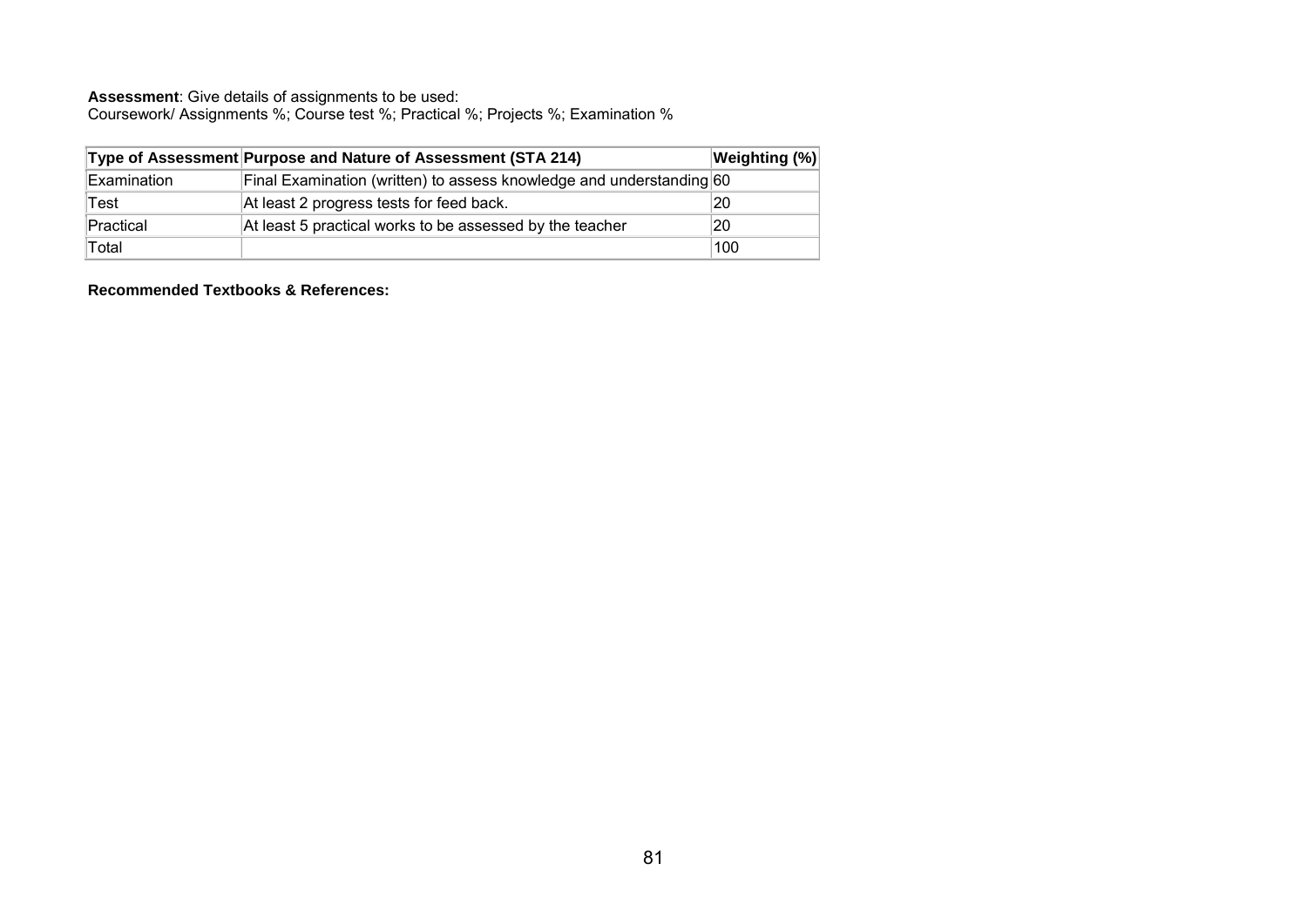## **Course: Calculus II (MTH 212)**

| Programme: Statistics (National Diploma)                                                                                                                                                                                                                        |                                                              |                                   |                                |  |  |  |
|-----------------------------------------------------------------------------------------------------------------------------------------------------------------------------------------------------------------------------------------------------------------|--------------------------------------------------------------|-----------------------------------|--------------------------------|--|--|--|
| Course: Calculus II                                                                                                                                                                                                                                             | <b>Course Code: MTH 212</b>                                  | <b>Total Hours:</b>               |                                |  |  |  |
| Pre-requisite: MTH 121<br>Year: 2 Semester: 3                                                                                                                                                                                                                   |                                                              | <b>Theoretical:</b><br>Practical: | 2 hours /week<br>3 hours /week |  |  |  |
| Goal: This course is designed to provide the student with understanding of the theory of calculus and further develop their ability to solve problems on calculus.<br><b>General Objectives:</b> On completion of this course, the diplomate should be able to: |                                                              |                                   |                                |  |  |  |
| 1. Understand summations of finite double series<br>3. Understand the concept of a power series.<br>4. Understand more about limits                                                                                                                             | 2. Understand the meaning of convergence of infinite series. |                                   |                                |  |  |  |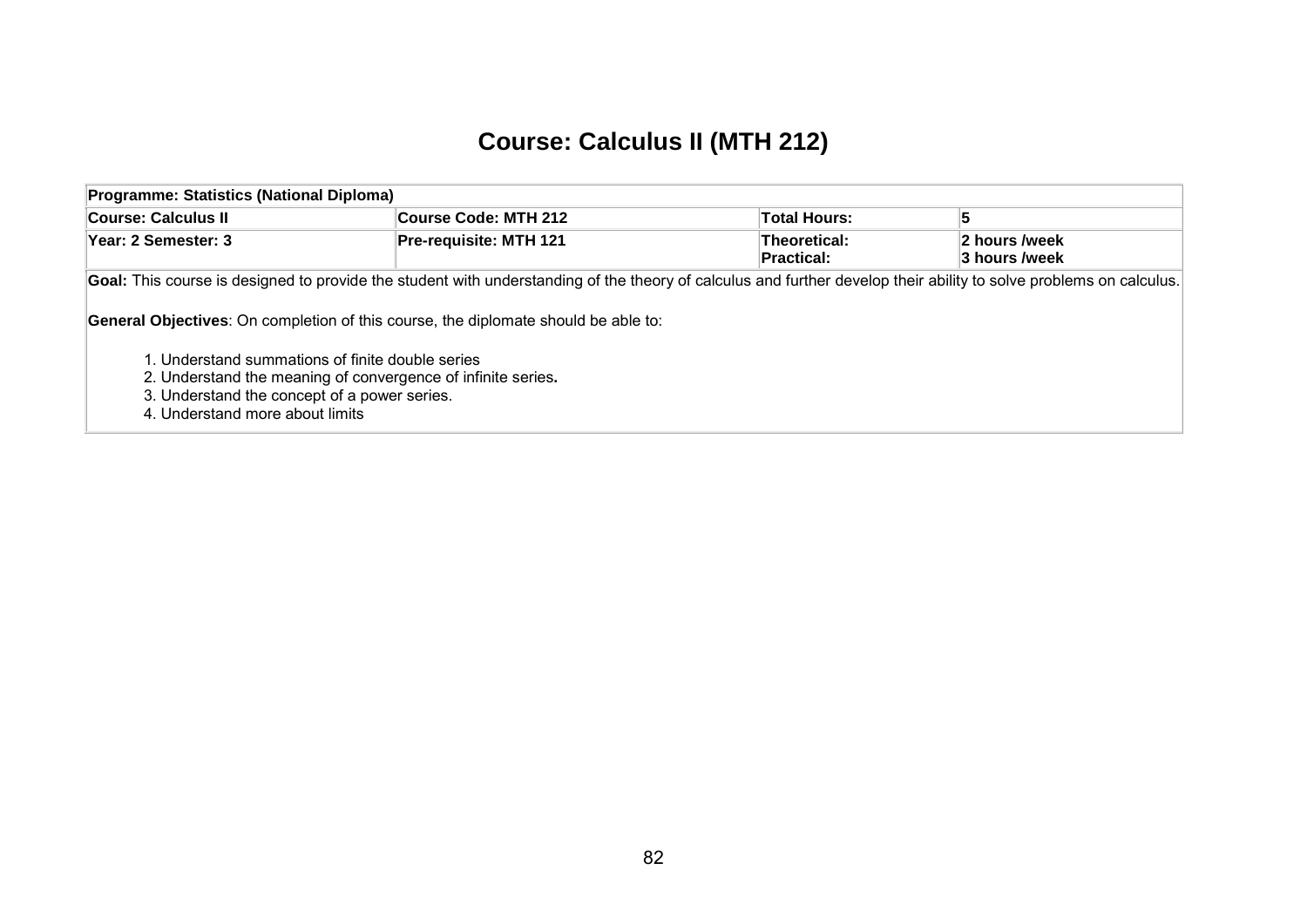|                | <b>Theoretical Content</b>                                                                                                                                                                                                                                                                                                                                     |                                                          |                  | <b>Practical Content</b>                                                    |                                                                       |                                      |
|----------------|----------------------------------------------------------------------------------------------------------------------------------------------------------------------------------------------------------------------------------------------------------------------------------------------------------------------------------------------------------------|----------------------------------------------------------|------------------|-----------------------------------------------------------------------------|-----------------------------------------------------------------------|--------------------------------------|
| <b>Week</b>    | <b>Specific Learning Outcomes</b>                                                                                                                                                                                                                                                                                                                              | Teacher's<br>activities                                  | <b>Resources</b> | <b>Specific Learning Outcomes</b>                                           | <b>Teacher's activities</b>                                           | <b>Resources</b>                     |
|                | General Objective 1 (MTH 212): Understand summations of finite double series                                                                                                                                                                                                                                                                                   |                                                          |                  |                                                                             |                                                                       |                                      |
| $ 1\rangle$    | 1.1 Rewrite a series of the form:<br>$\sum_{l=1}^m \sum_{k=1}^n a_{jk}$<br>Without summation notations.                                                                                                                                                                                                                                                        | Explain and discuss Textbooks<br>the concepts<br>covered | Lecture<br>Notes | Demonstrate understanding of<br>the concepts covered by solving<br>examples | Explain and supervise<br>student exercises and<br>assess student work | <b>Textbooks</b><br>Lecture<br>Notes |
| $\overline{2}$ | 1.1 Write a finite double series using the<br>summation notation.<br>1.2 Show that<br>$\sum_{l=1}^{m} \sum_{k=1}^{n} a_{jk} = \sum_{k=1}^{n} \sum_{l=1}^{m} a_{jk}$                                                                                                                                                                                            | Explain and discuss Textbooks<br>the concepts<br>covered | Lecture<br>Notes | Demonstrate understanding of<br>the concepts covered by solving<br>examples | Explain and supervise<br>student exercises and<br>assess student work | <b>Textbooks</b><br>Lecture<br>Notes |
| $ 3\rangle$    | 1.3 Prove simple properties of finite sum such as Explain and discuss Textbooks<br>(a) Additive property:<br>$\sum_{l=1}^{m} \sum_{k=1}^{n} (a_{jk} + b_{ik}) = \sum_{l=1}^{m} \sum_{k=1}^{n} a_{jk} +$<br>$\sum_{l=1}^m \sum_{k=1}^n b_{ik}$<br>(b) Homogeneous property:<br>$\sum_{l=1}^{m} \sum_{k=1}^{n} ca_{jk} = c \sum_{l=1}^{m} \sum_{k=1}^{n} a_{jk}$ | the concepts<br>covered                                  | Lecture<br>Notes | Demonstrate understanding of<br>the concepts covered by solving<br>examples | Explain and supervise<br>student exercises and<br>assess student work | <b>Textbooks</b><br>Lecture<br>Notes |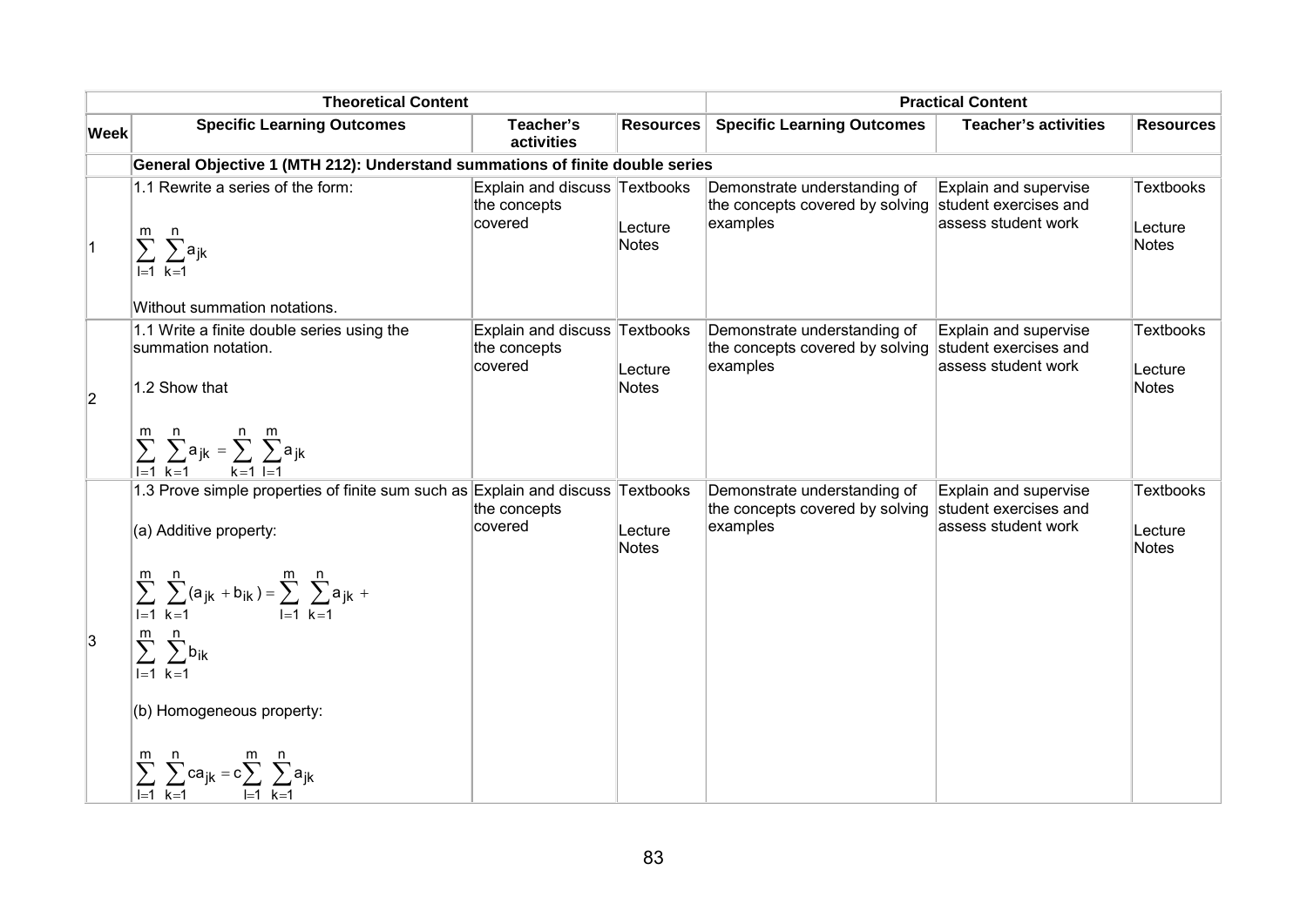|                | <b>Theoretical Content</b>                                                                                                                    | <b>Practical Content</b>                                 |                         |                                                                                                   |                                                                       |                                             |
|----------------|-----------------------------------------------------------------------------------------------------------------------------------------------|----------------------------------------------------------|-------------------------|---------------------------------------------------------------------------------------------------|-----------------------------------------------------------------------|---------------------------------------------|
| <b>Week</b>    | <b>Specific Learning Outcomes</b>                                                                                                             | Teacher's<br>activities                                  | <b>Resources</b>        | <b>Specific Learning Outcomes</b>                                                                 | <b>Teacher's activities</b>                                           | <b>Resources</b>                            |
|                | General Objective 2 (MTH 212): Understand the meaning of convergence of infinite series                                                       |                                                          |                         |                                                                                                   |                                                                       |                                             |
| $\overline{4}$ | 5.1 Define Convergence or Divergence of an<br>infinite series.                                                                                | Explain and discuss Textbooks<br>the concepts<br>covered | Lecture<br>Notes        | Demonstrate understanding of<br>the concepts covered by solving<br>examples                       | Explain and supervise<br>student exercises and<br>assess student work | <b>Textbooks</b><br>Lecture<br>Notes        |
| 5              | 2.1 Consider tests for convergence such as<br>(a) The comparison test.<br>(b) Ratio test.<br>(c) D Alebert's test.<br>(d) Cauchy's root test. | Explain and discuss Textbooks<br>the concepts<br>covered | Lecture<br><b>Notes</b> | Demonstrate understanding of<br>the concepts covered by solving student exercises and<br>examples | Explain and supervise<br>assess student work                          | <b>Textbooks</b><br>Lecture<br><b>Notes</b> |
| 6              | 2.3 Define alternating series.<br>2.4 Test for convergence of an alternating<br>series.                                                       | Explain and discuss Textbooks<br>the concepts<br>covered | Lecture<br><b>Notes</b> | Demonstrate understanding of<br>the concepts covered by solving<br>examples                       | Explain and supervise<br>student exercises and<br>assess student work | <b>Textbooks</b><br>Lecture<br><b>Notes</b> |
|                | General Objective 3 (MTH 212): Understand the concept of a power series                                                                       |                                                          |                         |                                                                                                   |                                                                       |                                             |
| $\overline{7}$ | 3.1 Distinguish a power series from series of<br>other types.                                                                                 | Explain and discuss Textbooks<br>the concepts<br>covered | Lecture<br><b>Notes</b> | Demonstrate understanding of<br>the concepts covered by solving student exercises and<br>examples | Explain and supervise<br>assess student work                          | <b>Textbooks</b><br>Lecture<br>Notes        |
| 8              | 3.2 Write the formulae for Taylor and Maclaurin's Explain and discuss Textbooks<br>series.                                                    | the concepts<br>covered                                  | Lecture<br>Notes        | Demonstrate understanding of<br>the concepts covered by solving student exercises and<br>examples | Explain and supervise<br>assess student work                          | <b>Textbooks</b><br>Lecture<br>Notes        |
| g              | 3.3 Derive tests for maximum and minimum<br>values using Taylor's series.                                                                     | Explain and discuss Textbooks<br>the concepts<br>covered | Lecture<br>Notes        | Demonstrate understanding of<br>the concepts covered by solving<br>examples                       | Explain and supervise<br>student exercises and<br>assess student work | <b>Textbooks</b><br>Lecture<br>Notes        |
| 10             | 3.4 Write the Taylor and Maclaurin's expansions<br>of given functions                                                                         | Explain and discuss Textbooks<br>the concepts<br>covered | Lecture<br><b>Notes</b> | Demonstrate understanding of<br>the concepts covered by solving<br>examples                       | Explain and supervise<br>student exercises and<br>assess student work | Textbooks<br>Lecture<br>Notes               |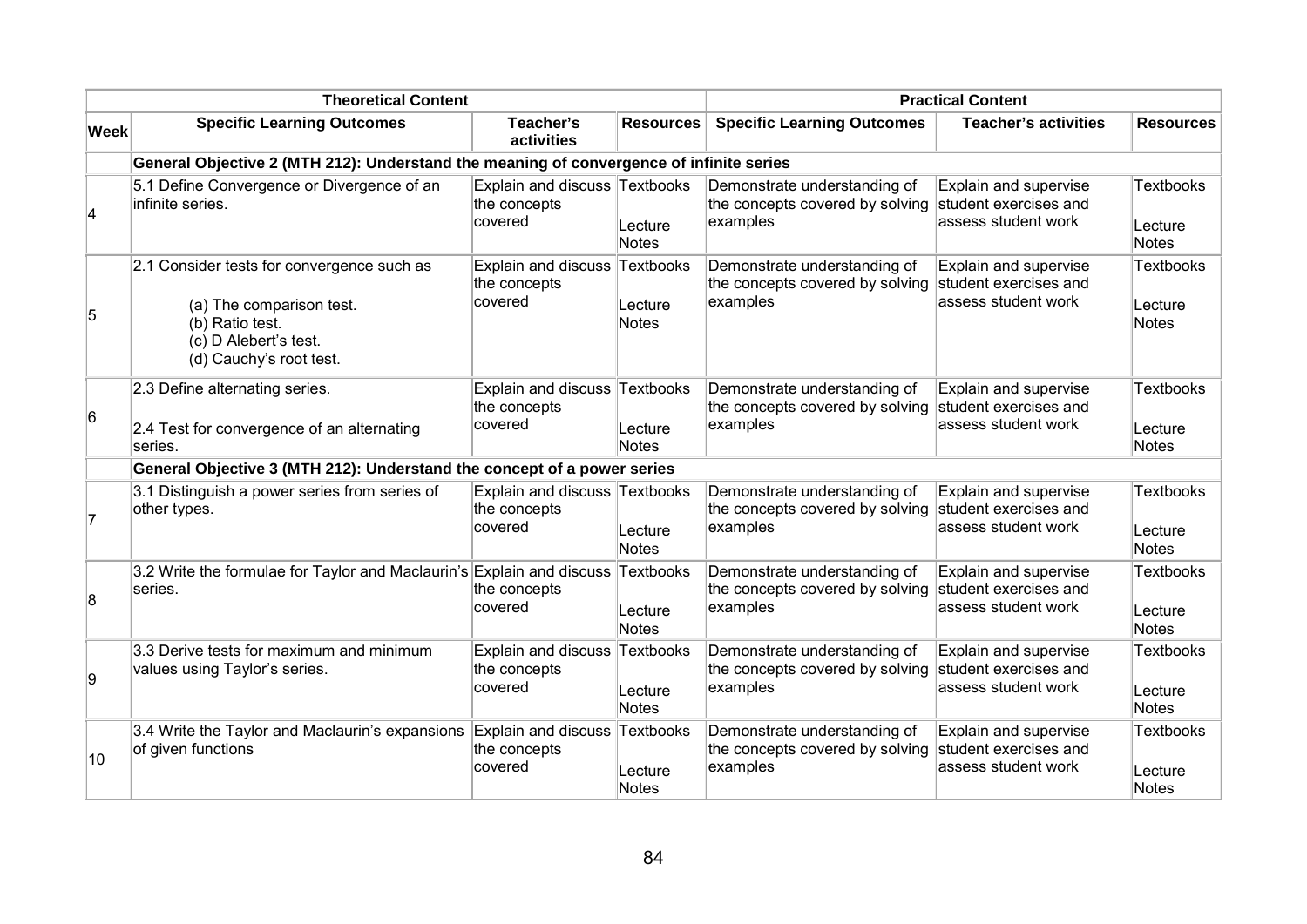| <b>Theoretical Content</b> |                                                                                 |                                                          |                               | <b>Practical Content</b>                                                    |                                                                       |                                             |
|----------------------------|---------------------------------------------------------------------------------|----------------------------------------------------------|-------------------------------|-----------------------------------------------------------------------------|-----------------------------------------------------------------------|---------------------------------------------|
| <b>Week</b>                | <b>Specific Learning Outcomes</b>                                               | Teacher's<br>activities                                  | <b>Resources</b>              | <b>Specific Learning Outcomes</b>                                           | <b>Teacher's activities</b>                                           | <b>Resources</b>                            |
| 11                         | 3.5 Apply 3.3 above in evaluating<br>maximum/minimum values of simple functions | Explain and discuss Textbooks<br>the concepts<br>covered | Lecture<br>Notes              | Demonstrate understanding of<br>the concepts covered by solving<br>examples | Explain and supervise<br>student exercises and<br>assess student work | <b>Textbooks</b><br>Lecture<br><b>Notes</b> |
|                            | General Objective 4 (MTH 212): Understand more about limits                     |                                                          |                               |                                                                             |                                                                       |                                             |
| 12                         | 4.1 Identify indeterminate forms.                                               | Explain and discuss<br>the concepts<br>covered           | Textbooks<br>Lecture<br>Notes | Demonstrate understanding of<br>the concepts covered by solving<br>examples | Explain and supervise<br>student exercises and<br>assess student work | <b>Textbooks</b><br>Lecture<br>Notes        |
| 13                         | 4.2 State L'Hospital's rule.                                                    | Explain and discuss<br>the concepts<br>covered           | Textbooks<br>Lecture<br>Notes | Demonstrate understanding of<br>the concepts covered by solving<br>examples | Explain and supervise<br>student exercises and<br>assess student work | Textbooks<br>Lecture<br>Notes               |
| 14                         | 4.3 Apply L'Hospital's rule to indeterminate<br>lforms.                         | Explain and discuss<br>the concepts<br>covered           | Textbooks<br>Lecture<br>Notes | Demonstrate understanding of<br>the concepts covered by solving<br>examples | Explain and supervise<br>student exercises and<br>assess student work | <b>Textbooks</b><br>Lecture<br>Notes        |
| 15                         | 4.4 Further application of L'Hospital's rule to<br>indeterminate forms.         | Explain and discuss<br>the concepts<br>covered           | Textbooks<br>Lecture<br>Notes | Demonstrate understanding of<br>the concepts covered by solving<br>examples | Explain and supervise<br>student exercises and<br>assess student work | Textbooks<br>Lecture<br><b>Notes</b>        |

Coursework/ Assignments %; Course test %; Practical %; Projects %; Examination %

|             | Type of Assessment Purpose and Nature of Assessment (MTH 212)        | <b>Weighting (%)</b> |
|-------------|----------------------------------------------------------------------|----------------------|
| Examination | Final Examination (written) to assess knowledge and understanding 60 |                      |
| Test        | At least 2 progress tests for feed back.                             | 20                   |
| Practical   | At least 5 homeworks to be assessed by the teacher                   | 20                   |
| Total       |                                                                      | 100                  |

#### **Recommended Textbooks & References:**

Theory and Problems of Advanced Calculus, SI, Metric Edition. M. R. Spiegel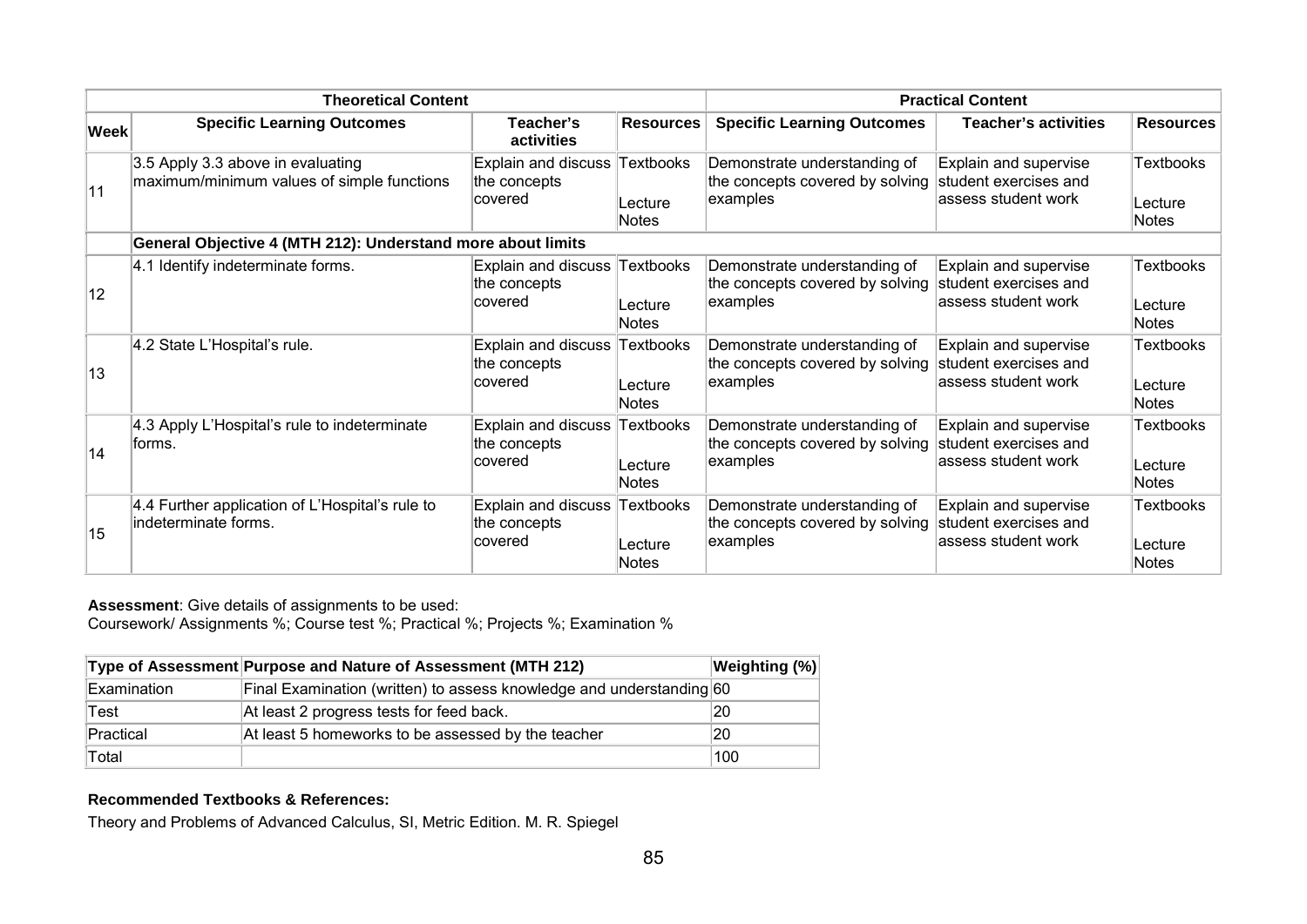Engineering Mathematics, K. A. Stroud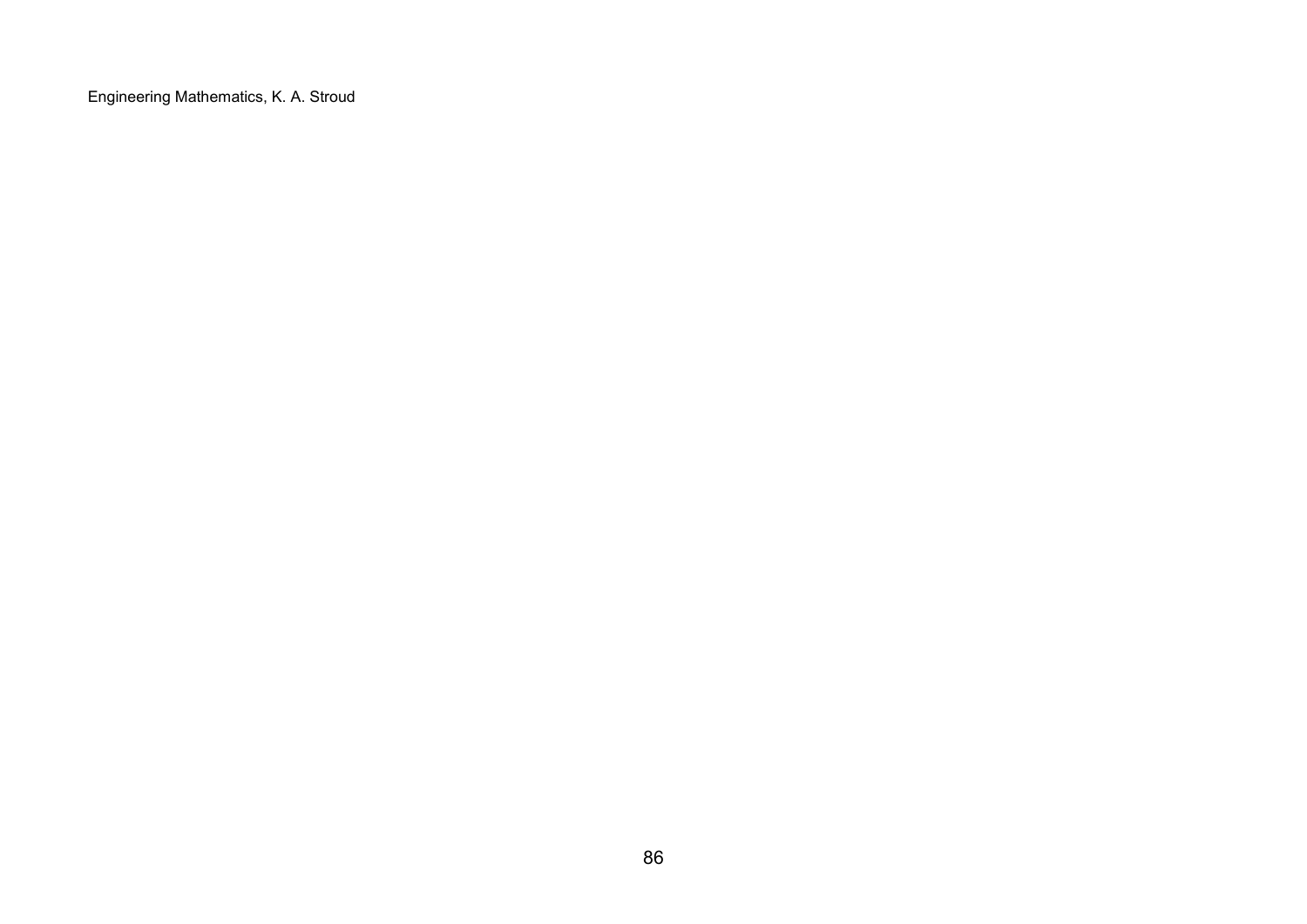### **Course: Linear Algebra (MTH 213)**

| <b>Programme: Statistics (National Diploma)</b> |                               |                                   |                                |  |  |  |
|-------------------------------------------------|-------------------------------|-----------------------------------|--------------------------------|--|--|--|
| Course: Linear Algebra                          | Course Code: MTH 213          | <b>Total Hours:</b>               |                                |  |  |  |
| Year: 2 Semester: 3                             | <b>Pre-requisite: MTH 111</b> | Theoretical:<br><b>Practical:</b> | 2 hours /week<br>3 hours /week |  |  |  |

**Goal:** This course is designed to provide the diplomate with a good knowledge of matrix algebra and its applications

**General Objectives**: On completion of this course, the diplomate should be able to:

- 1. Understand more about matrices and their algebra
- 2. Understand more about determinants
- 3. Understand solutions of systems of linear equation using matrices and numerical methods.
- 4. Understand the basic concepts and manipulations of vectors and their application to engineering problems.
- 5. Understand eigen values and eigen vectors.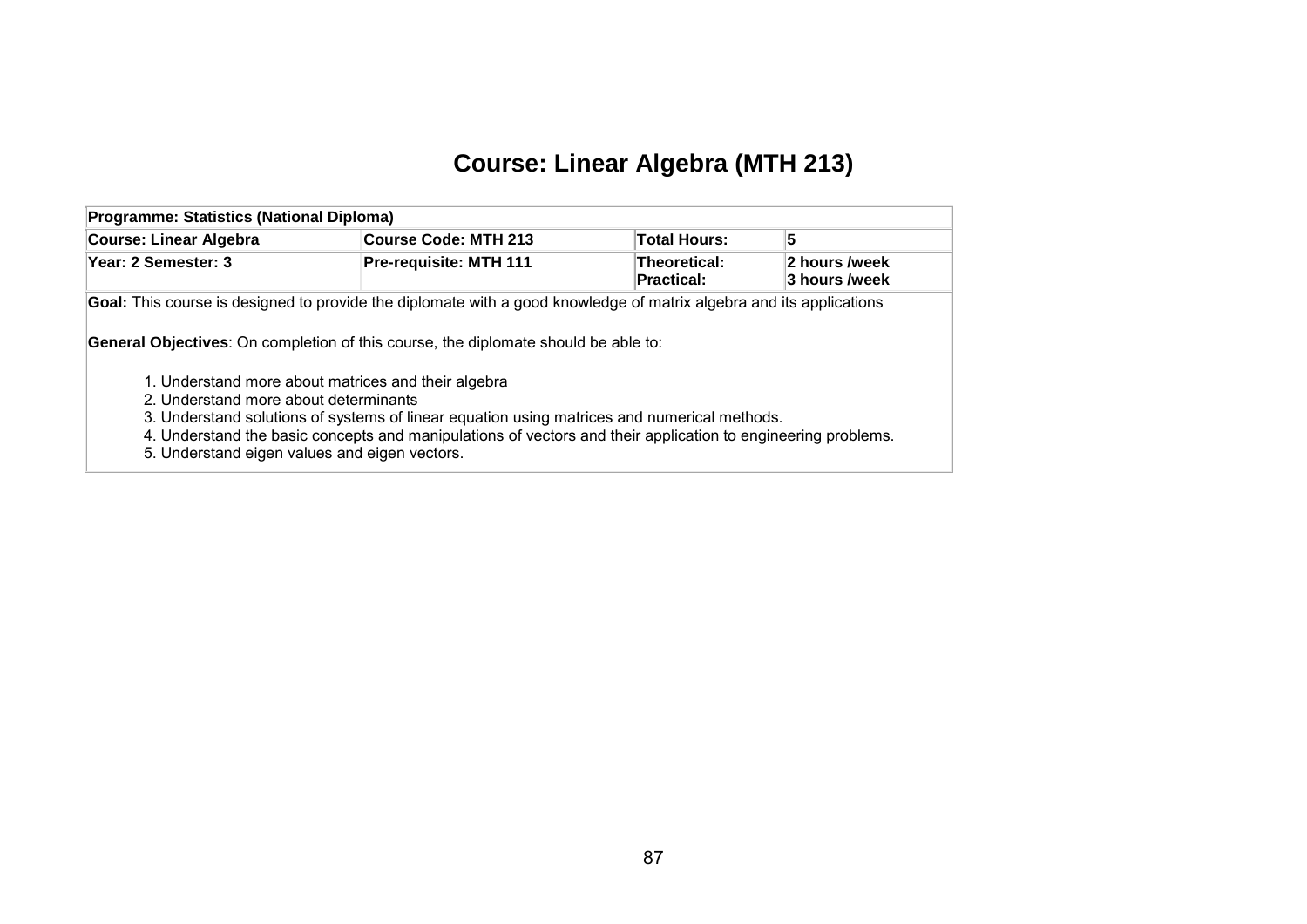| <b>Theoretical Content</b> |                                                                                                                               |                                                       |                                             | <b>Practical Content</b>                                                    |                                                                       |                                             |  |
|----------------------------|-------------------------------------------------------------------------------------------------------------------------------|-------------------------------------------------------|---------------------------------------------|-----------------------------------------------------------------------------|-----------------------------------------------------------------------|---------------------------------------------|--|
| <b>Week</b>                | <b>Specific Learning Outcomes</b>                                                                                             | Teacher's<br>activities                               | <b>Resources</b>                            | <b>Specific Learning Outcomes</b>                                           | <b>Teacher's activities</b>                                           | <b>Resources</b>                            |  |
|                            | General Objective 1 (MTH 213): Understand more about matrices and their algebra                                               |                                                       |                                             |                                                                             |                                                                       |                                             |  |
| 1                          | 1.1 Review matrices.<br>1.2 Review types of matrix (null, square,<br>rectangle, diagonal etc.)                                | Explain and discuss<br>the concepts<br>covered        | <b>Textbooks</b><br>Lecture<br><b>Notes</b> | Demonstrate understanding of<br>the concepts covered by solving<br>examples | Explain and supervise<br>student exercises and<br>assess student work | <b>Textbooks</b><br>Lecture<br><b>Notes</b> |  |
|                            | 1.3 Review carrying out algebraic operations<br>on matrices                                                                   |                                                       |                                             |                                                                             |                                                                       |                                             |  |
| 2                          | 1.4 Define the rank of a matrix.<br>1.5 Explain with examples the rank of a matrix<br>in terms of column vectors.             | <b>Explain and discuss</b><br>the concepts<br>covered | <b>Textbooks</b><br>Lecture<br><b>Notes</b> | Demonstrate understanding of<br>the concepts covered by solving<br>examples | Explain and supervise<br>student exercises and<br>assess student work | <b>Textbooks</b><br>Lecture<br><b>Notes</b> |  |
|                            | General Objective 2 (MTH 213): Understand more about determinants                                                             |                                                       |                                             |                                                                             |                                                                       |                                             |  |
| $\vert 3 \vert$            | 2.1 Review the determinant of a matrix.<br>2.2 State properties of Determinants.                                              | <b>Explain and discuss</b><br>the concepts<br>covered | <b>Textbooks</b><br>Lecture<br><b>Notes</b> | Demonstrate understanding of<br>the concepts covered by solving<br>examples | Explain and supervise<br>student exercises and<br>assess student work | <b>Textbooks</b><br>Lecture<br><b>Notes</b> |  |
| 4                          | 2.3 Compute determinants of matrices of<br>orders 2 and 3<br>2.4 Compute the transpose, adjugate and<br>cofactor of a matrix. | Explain and discuss<br>the concepts<br>covered        | <b>Textbooks</b><br>Lecture<br><b>Notes</b> | Demonstrate understanding of<br>the concepts covered by solving<br>examples | Explain and supervise<br>student exercises and<br>assess student work | <b>Textbooks</b><br>Lecture<br><b>Notes</b> |  |
| 5                          | 2.5 Define and compute the inverse of a matrix Explain and discuss                                                            | the concepts<br>covered                               | <b>Textbooks</b><br>Lecture<br><b>Notes</b> | Demonstrate understanding of<br>the concepts covered by solving<br>examples | Explain and supervise<br>student exercises and<br>assess student work | <b>Textbooks</b><br>Lecture<br><b>Notes</b> |  |
|                            | General Objective 3 (MTH 213): Understand solutions of systems of linear equations using matrices and numerical methods       |                                                       |                                             |                                                                             |                                                                       |                                             |  |
|                            | 3.1 Define a aystem of linear equations.                                                                                      | Explain and discuss<br>the concepts                   | <b>Textbooks</b>                            | Demonstrate understanding of<br>the concepts covered by solving             | Explain and supervise<br>student exercises and                        | <b>Textbooks</b>                            |  |
| 6                          | 3.2 State the fundamental theorem for the<br>existence and consistency of solutions of a<br>system of linear equations.       | covered                                               | Lecture<br><b>Notes</b>                     | examples                                                                    | assess student work                                                   | Lecture<br><b>Notes</b>                     |  |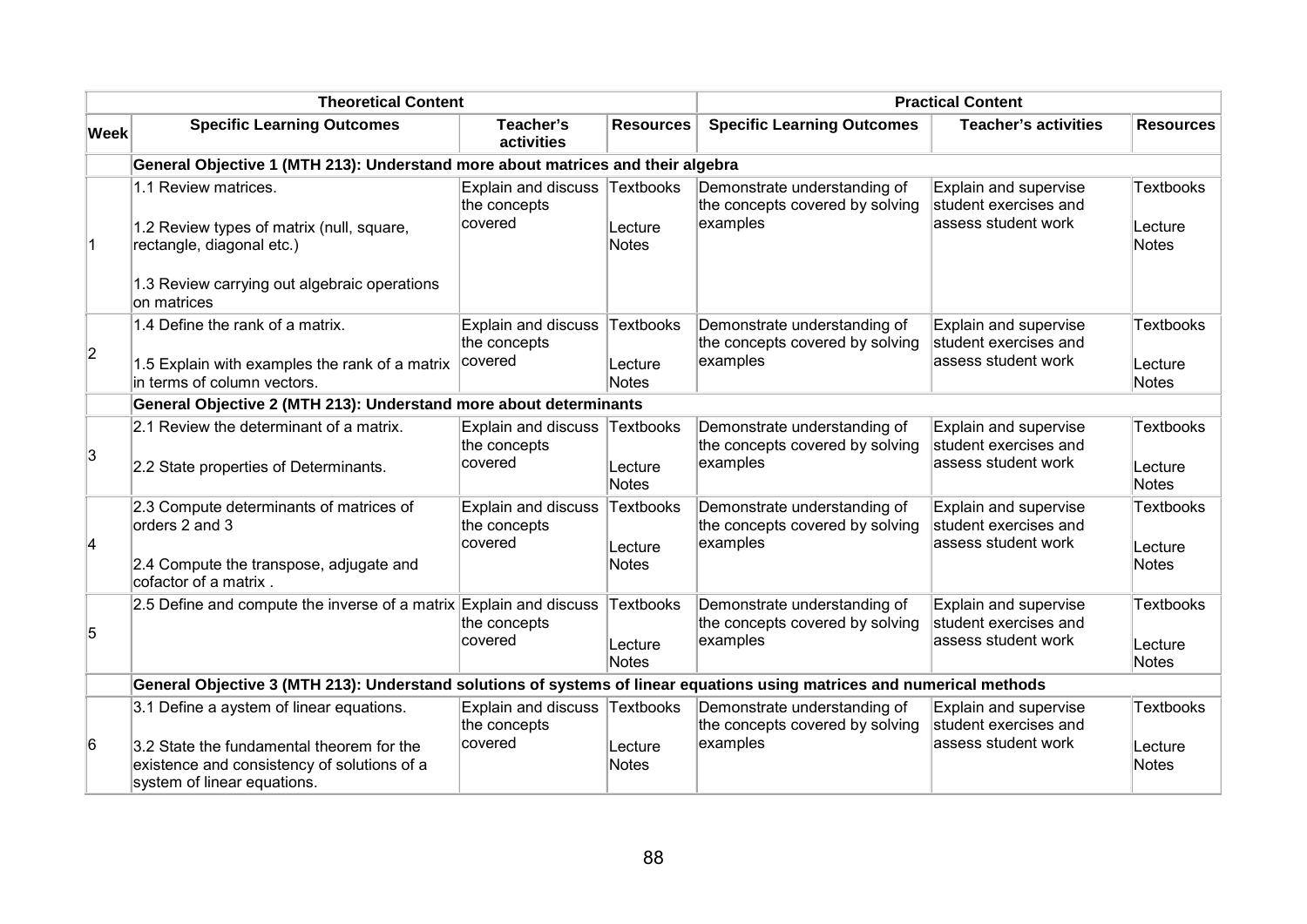| <b>Theoretical Content</b> |                                                                                                                                                                                                                                                                                                      |                                                |                                             | <b>Practical Content</b>                                                    |                                                                              |                                             |  |
|----------------------------|------------------------------------------------------------------------------------------------------------------------------------------------------------------------------------------------------------------------------------------------------------------------------------------------------|------------------------------------------------|---------------------------------------------|-----------------------------------------------------------------------------|------------------------------------------------------------------------------|---------------------------------------------|--|
| Week                       | <b>Specific Learning Outcomes</b>                                                                                                                                                                                                                                                                    | Teacher's<br>activities                        | <b>Resources</b>                            | <b>Specific Learning Outcomes</b>                                           | <b>Teacher's activities</b>                                                  | <b>Resources</b>                            |  |
| 7                          | 3.3 Perform elementary row operations on<br>lmatrix.<br>3.4 Solve linear simultaneous equations using<br>matrices.                                                                                                                                                                                   | Explain and discuss<br>the concepts<br>covered | <b>Textbooks</b><br>Lecture<br>Notes        | Demonstrate understanding of<br>the concepts covered by solving<br>examples | <b>Explain and supervise</b><br>student exercises and<br>assess student work | <b>Textbooks</b><br>Lecture<br>Notes        |  |
| 8                          | 3.5 Solve system of linear equations by<br>Gaussian elimination method.<br>3.6 Solve system of linear equations by<br>Cramer's rule.                                                                                                                                                                 | Explain and discuss<br>the concepts<br>covered | <b>Textbooks</b><br>Lecture<br>Notes        | Demonstrate understanding of<br>the concepts covered by solving<br>examples | <b>Explain and supervise</b><br>student exercises and<br>assess student work | <b>Textbooks</b><br>Lecture<br><b>Notes</b> |  |
|                            | General Objective 4 (MTH 213): Understand the basic concepts and manipulations of vectors and their application to engineering problems                                                                                                                                                              |                                                |                                             |                                                                             |                                                                              |                                             |  |
| 9                          | 4.1 State the definitions and representations of Explain and discuss<br>vectors<br>4.2 Define a position vector.<br>4.3 Define limit vector.<br>4.4 Explain scalar multiple of a vector.                                                                                                             | the concepts<br>covered                        | Textbooks<br>Lecture<br>Notes               | Demonstrate understanding of<br>the concepts covered by solving<br>examples | Explain and supervise<br>student exercises and<br>assess student work        | <b>Textbooks</b><br>Lecture<br>Notes        |  |
| 10                         | 4.5 List the characteristics of parallel vectors.<br>4.6 Identify qualities that may be classified as<br>vector e.g. displacement, velocity,<br>acceleration, force etc.<br>4.7 Compute the modulus of any given vector<br>up to 2 and 3 dimensions.<br>4.8 State the parallelogram law for addition | Explain and discuss<br>the concepts<br>covered | <b>Textbooks</b><br>Lecture<br><b>Notes</b> | Demonstrate understanding of<br>the concepts covered by solving<br>examples | <b>Explain and supervise</b><br>student exercises and<br>assess student work | <b>Textbooks</b><br>Lecture<br><b>Notes</b> |  |
|                            | and subtraction of vectors.                                                                                                                                                                                                                                                                          |                                                |                                             |                                                                             |                                                                              |                                             |  |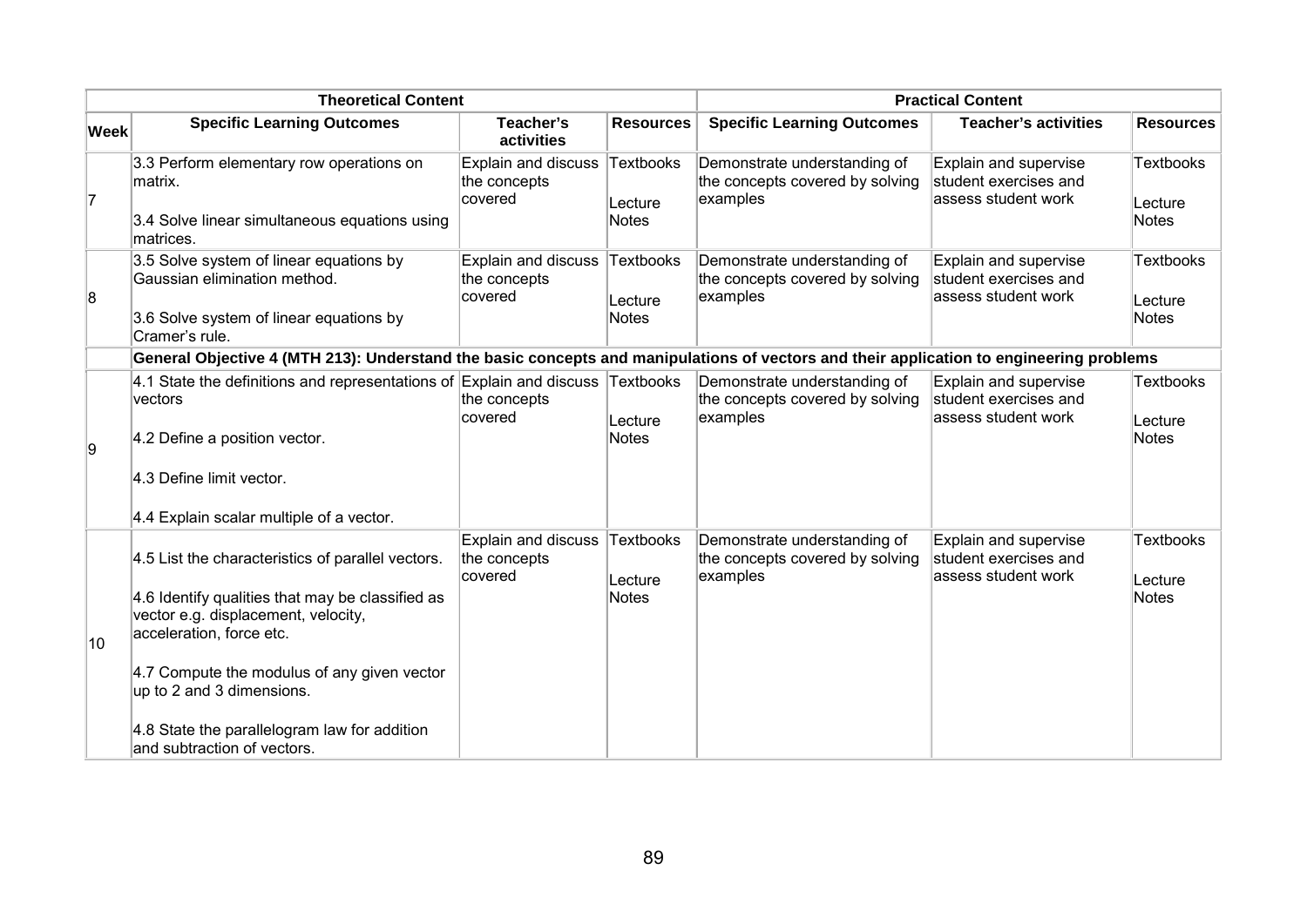| <b>Theoretical Content</b> |                                                                                                                                                                                                          |                                                       | <b>Practical Content</b>                    |                                                                             |                                                                       |                                             |
|----------------------------|----------------------------------------------------------------------------------------------------------------------------------------------------------------------------------------------------------|-------------------------------------------------------|---------------------------------------------|-----------------------------------------------------------------------------|-----------------------------------------------------------------------|---------------------------------------------|
| <b>Week</b>                | <b>Specific Learning Outcomes</b>                                                                                                                                                                        | Teacher's<br>activities                               | <b>Resources</b>                            | <b>Specific Learning Outcomes</b>                                           | <b>Teacher's activities</b>                                           | <b>Resources</b>                            |
|                            | 4.9 Apply the parallelogram law in solving<br>problems including addition and subtraction of<br>vectors.<br>4.10 Explain the concept of components of a<br>vector and the meaning of orthogonal          | Explain and discuss<br>the concepts<br>covered        | <b>Textbooks</b><br>Lecture<br><b>Notes</b> | Demonstrate understanding of<br>the concepts covered by solving<br>examples | Explain and supervise<br>student exercises and<br>assess student work | <b>Textbooks</b><br>Lecture<br>Notes        |
| 11                         | components.<br>4.11 Resolve a vector into its orthogonal<br>components.<br>4.12 List characteristics of coplanar localized                                                                               |                                                       |                                             |                                                                             |                                                                       |                                             |
|                            | vectors.<br>4.13 Define the resultant or composition of<br>coplanar vectors.<br>4.14 Compute the result of coplanar forces<br>acting at a point using algebraic and graphical<br>methods                 |                                                       |                                             |                                                                             |                                                                       |                                             |
| $ 12\rangle$               | 4.15 Apply the techniques of resolution and<br>resultant to the solution of problems involving<br>coplanar forces.<br>4.16 Apply vectoral techniques in solving<br>problems involving relative velocity. | <b>Explain and discuss</b><br>the concepts<br>covered | <b>Textbooks</b><br>Lecture<br><b>Notes</b> | Demonstrate understanding of<br>the concepts covered by solving<br>examples | Explain and supervise<br>student exercises and<br>assess student work | <b>Textbooks</b><br>Lecture<br><b>Notes</b> |
|                            | 4.17 State the scalar product of two vectors.<br>4.18 Compute the scalar product of given<br>vectors.                                                                                                    |                                                       |                                             |                                                                             |                                                                       |                                             |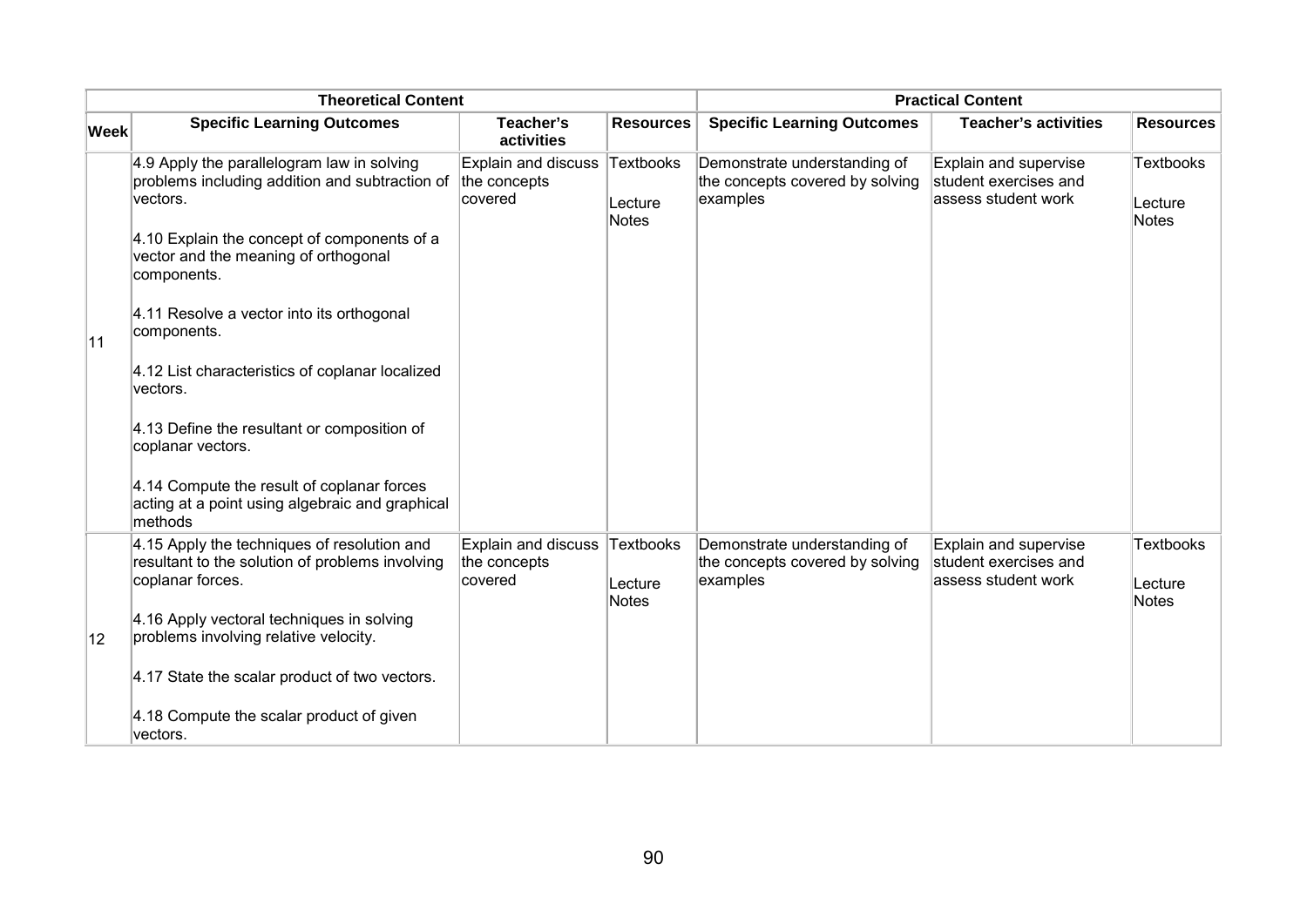| <b>Theoretical Content</b> |                                                                                                                                                                                                                |                                                |                                      | <b>Practical Content</b>                                                    |                                                                       |                               |
|----------------------------|----------------------------------------------------------------------------------------------------------------------------------------------------------------------------------------------------------------|------------------------------------------------|--------------------------------------|-----------------------------------------------------------------------------|-----------------------------------------------------------------------|-------------------------------|
| <b>Week</b>                | <b>Specific Learning Outcomes</b>                                                                                                                                                                              | Teacher's<br>activities                        | <b>Resources</b>                     | <b>Specific Learning Outcomes</b>                                           | <b>Teacher's activities</b>                                           | <b>Resources</b>              |
| 13                         | 4.19 Calculate the direction ratios of given<br>vectors.<br>4.20 Define the cross product of the vector<br>product of two vectors.<br>4.21 Calculate the angle between two vectors<br>using the scalar product | Explain and discuss<br>the concepts<br>covered | Textbooks<br>Lecture<br>Notes        | Demonstrate understanding of<br>the concepts covered by solving<br>examples | Explain and supervise<br>student exercises and<br>assess student work | Textbooks<br>Lecture<br>Notes |
|                            | General Objective 5 (MTH 213): Understand eigen values and eigenvectors                                                                                                                                        |                                                |                                      |                                                                             |                                                                       |                               |
| 14                         | 5.1 Define eigen values of a matrix.<br>5.2 Define eigen vectors of matrix.                                                                                                                                    | Explain and discuss<br>the concepts<br>covered | Textbooks<br>Lecture<br><b>Notes</b> | Demonstrate understanding of<br>the concepts covered by solving<br>examples | Explain and supervise<br>student exercises and<br>assess student work | Textbooks<br>Lecture<br>Notes |
| 15                         | 5.3 Compute eigen values and eigenvectors<br>from matrices of order one and two                                                                                                                                | Explain and discuss<br>the concepts<br>covered | <b>Textbooks</b><br>Lecture<br>Notes | Demonstrate understanding of<br>the concepts covered by solving<br>examples | Explain and supervise<br>student exercises and<br>assess student work | Textbooks<br>Lecture<br>Notes |

Coursework/ Assignments %; Course test %; Practical %; Projects %; Examination %

|             | Type of Assessment Purpose and Nature of Assessment (MTH 213)        | Weighting (%) |
|-------------|----------------------------------------------------------------------|---------------|
| Examination | Final Examination (written) to assess knowledge and understanding 60 |               |
| Test        | At least 2 progress tests for feed back.                             | 20            |
| Practical   | At least 5 homeworks to be assessed by the teacher                   | 210           |
| Total       |                                                                      | 100           |

#### **Recommended Textbooks & References:**

Linear Equations and Matrices, W. Bolton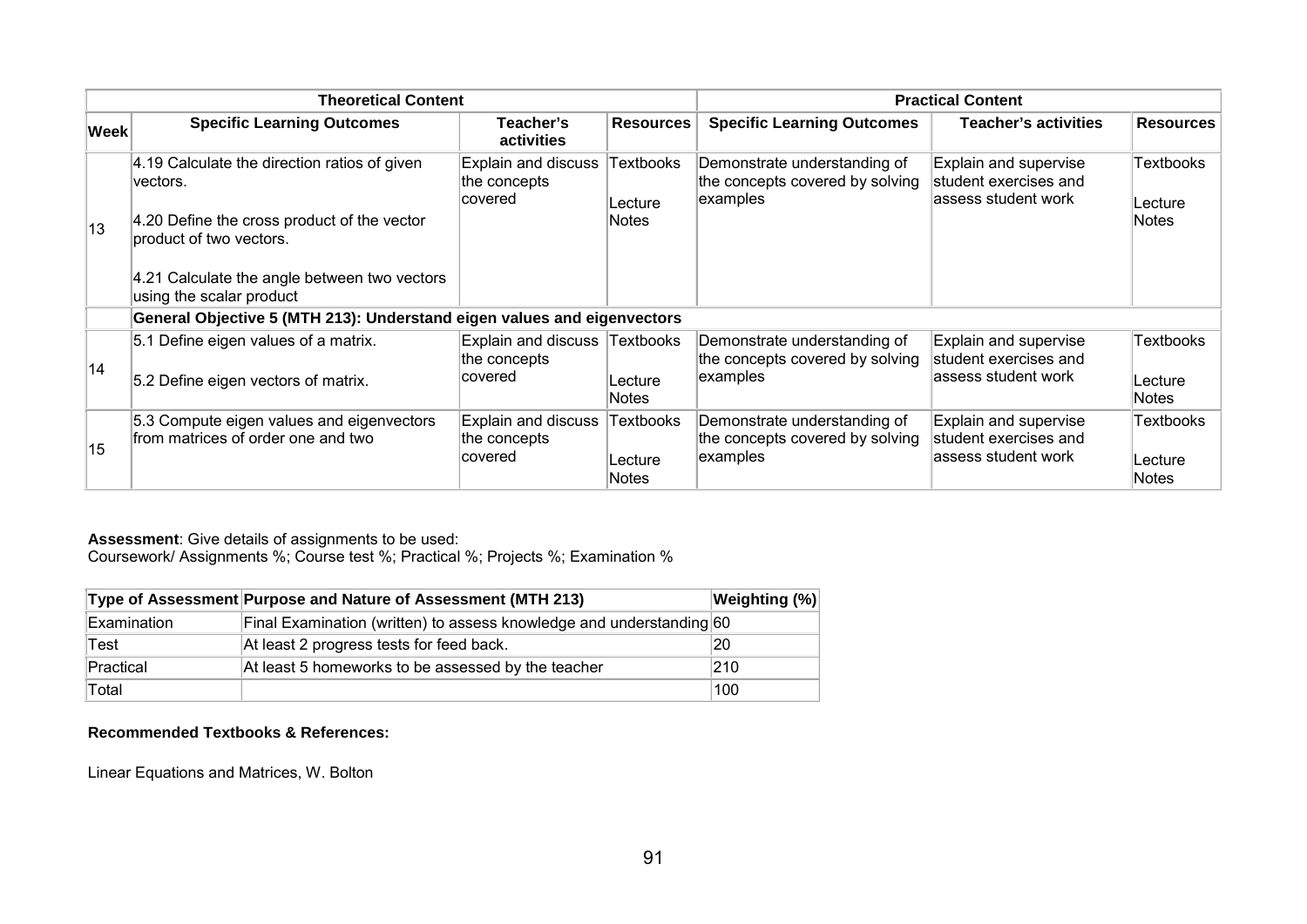## **Course: Computer Packages II (COM 215)**

| <b>Programme: Statistics (National Diploma)</b>                                                                      |                             |                            |                                |  |  |  |  |  |
|----------------------------------------------------------------------------------------------------------------------|-----------------------------|----------------------------|--------------------------------|--|--|--|--|--|
| <b>Course: Computer Packages II</b>                                                                                  | <b>Course Code: COM 215</b> | <b>Total Hours:</b>        | 6                              |  |  |  |  |  |
| Year: 2 Semester: 3                                                                                                  | Pre-requisite: COM 123      | Theoretical:<br>Practical: | 2 hours /week<br>4 hours /week |  |  |  |  |  |
| Goal: This course is designed to enable the student to acquire a better understanding of standard computer packages. |                             |                            |                                |  |  |  |  |  |
| <b>General Objectives:</b> On completion of this course, the diplomate will be able to:                              |                             |                            |                                |  |  |  |  |  |
| 1. Understand common graphics packages                                                                               |                             |                            |                                |  |  |  |  |  |
| 2. Understand the concept of computer aided design.                                                                  |                             |                            |                                |  |  |  |  |  |
| 3. Understand database management.                                                                                   |                             |                            |                                |  |  |  |  |  |
| 4. Understand a data analysis package.                                                                               |                             |                            |                                |  |  |  |  |  |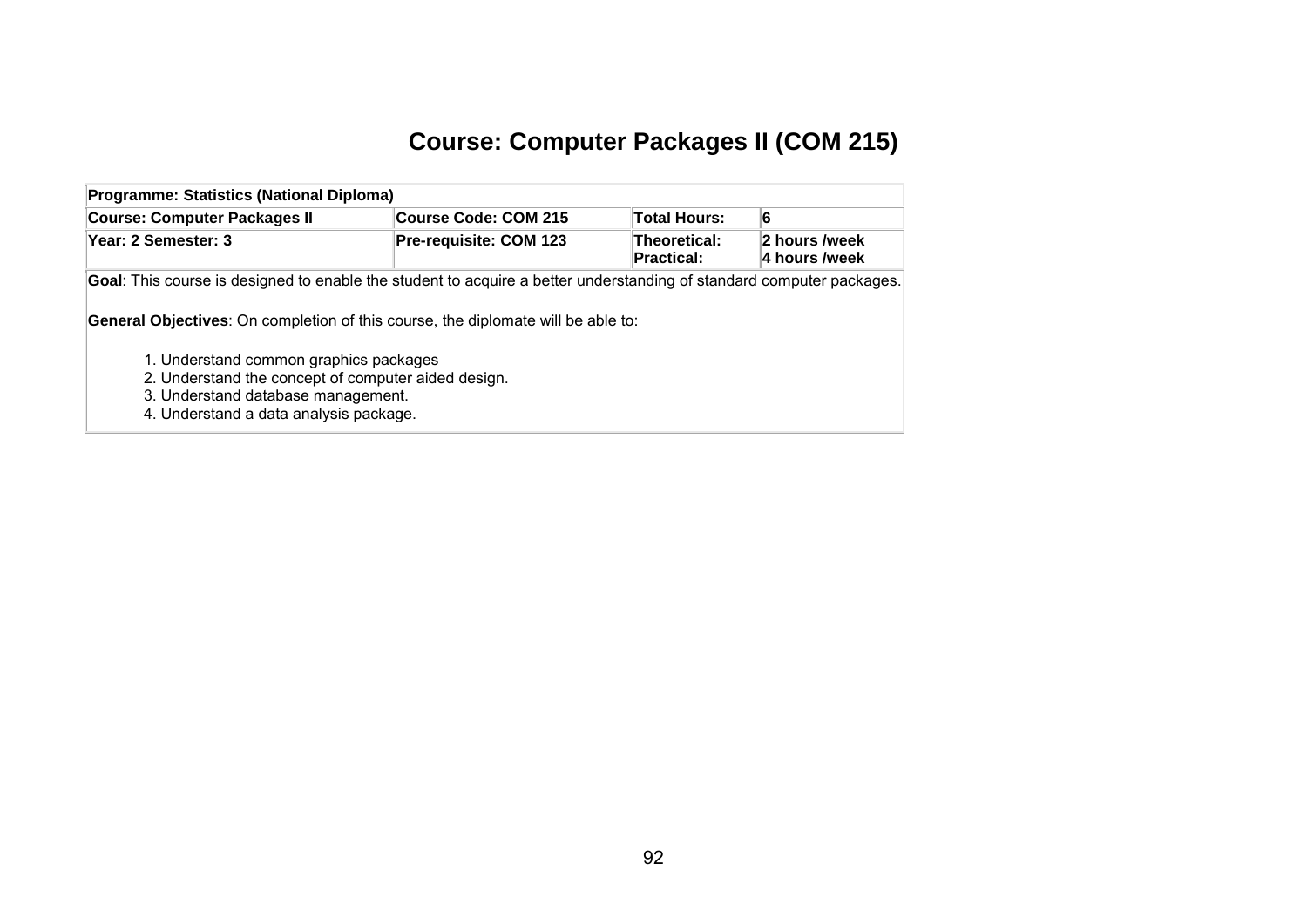| <b>Theoretical Content</b> |                                                                                                                                                                                                                           |                                                                                                                                                                                     |                                                                                                      | <b>Practical Content</b>                    |                                                       |                                                                                                             |
|----------------------------|---------------------------------------------------------------------------------------------------------------------------------------------------------------------------------------------------------------------------|-------------------------------------------------------------------------------------------------------------------------------------------------------------------------------------|------------------------------------------------------------------------------------------------------|---------------------------------------------|-------------------------------------------------------|-------------------------------------------------------------------------------------------------------------|
| <b>Week</b>                | <b>Specific Learning Outcomes</b>                                                                                                                                                                                         | <b>Teacher's activities</b>                                                                                                                                                         | <b>Resources</b>                                                                                     | <b>Specific Learning</b><br><b>Outcomes</b> | Teacher's<br>activities                               | <b>Resources</b>                                                                                            |
|                            | General Objective 1 (COM 215): Understand common graphics packages                                                                                                                                                        |                                                                                                                                                                                     |                                                                                                      |                                             |                                                       |                                                                                                             |
|                            | 1.1 Obtain awareness of different types of<br>graphic representation e.g. pictures,<br>drawings, charts in computer system.                                                                                               | Illustrate Graphics using pictures,<br>drawings, charts and graphs.                                                                                                                 | Classroom<br>computer<br>resources<br>CorelDraw,<br>PageMaker<br>Windows<br>Operating<br>System etc. | Show understanding<br>of topics covered     | Oversee practical<br>application of<br>topics covered | Classroom<br>computer<br>resources<br>CorelDraw,<br>PageMaker<br><b>Windows</b><br>Operating<br>System etc. |
| $ 2\rangle$                | 1.2 Obtain appreciation of the difference<br>between DTP and computer aided design.<br>1.3 List the types and uses of graphics<br>packages (e.g. drawing packages, painting,<br>computer aided design, charting packages) | Show examples of DTP and<br>computer aided design<br>Carryout an overview of graphic<br>packages in existence and if<br>possible identify merits and demerits PageMaker<br>∣of each | Classroom<br>computer<br>resources<br>CorelDraw,<br>Windows<br>Operating<br>System etc.              | Show understanding<br>of topics covered     | Oversee practical<br>application of<br>topics covered | Classroom<br>computer<br>resources<br>CorelDraw,<br>PageMaker<br><b>Windows</b><br>Operating<br>System etc. |
| 3                          | 1.4 Obtain ability to understand how to use<br>graphic software to produce a newsletter and newsletter, flyers and certificates<br>flyers, certificates or other one page<br>publication.                                 | Collect documented samples of a<br>and let students design to exact<br>specification.<br>Highlight omissions and errors.                                                            | Classroom<br>computer<br>resources<br>CorelDraw,<br>PageMaker<br>Windows<br>Operating<br>System etc. | Show understanding<br>of topics covered     | Oversee practical<br>application of<br>topics covered | Classroom<br>computer<br>resources<br>CorelDraw,<br>PageMaker<br>Windows<br>Operating<br>System etc.        |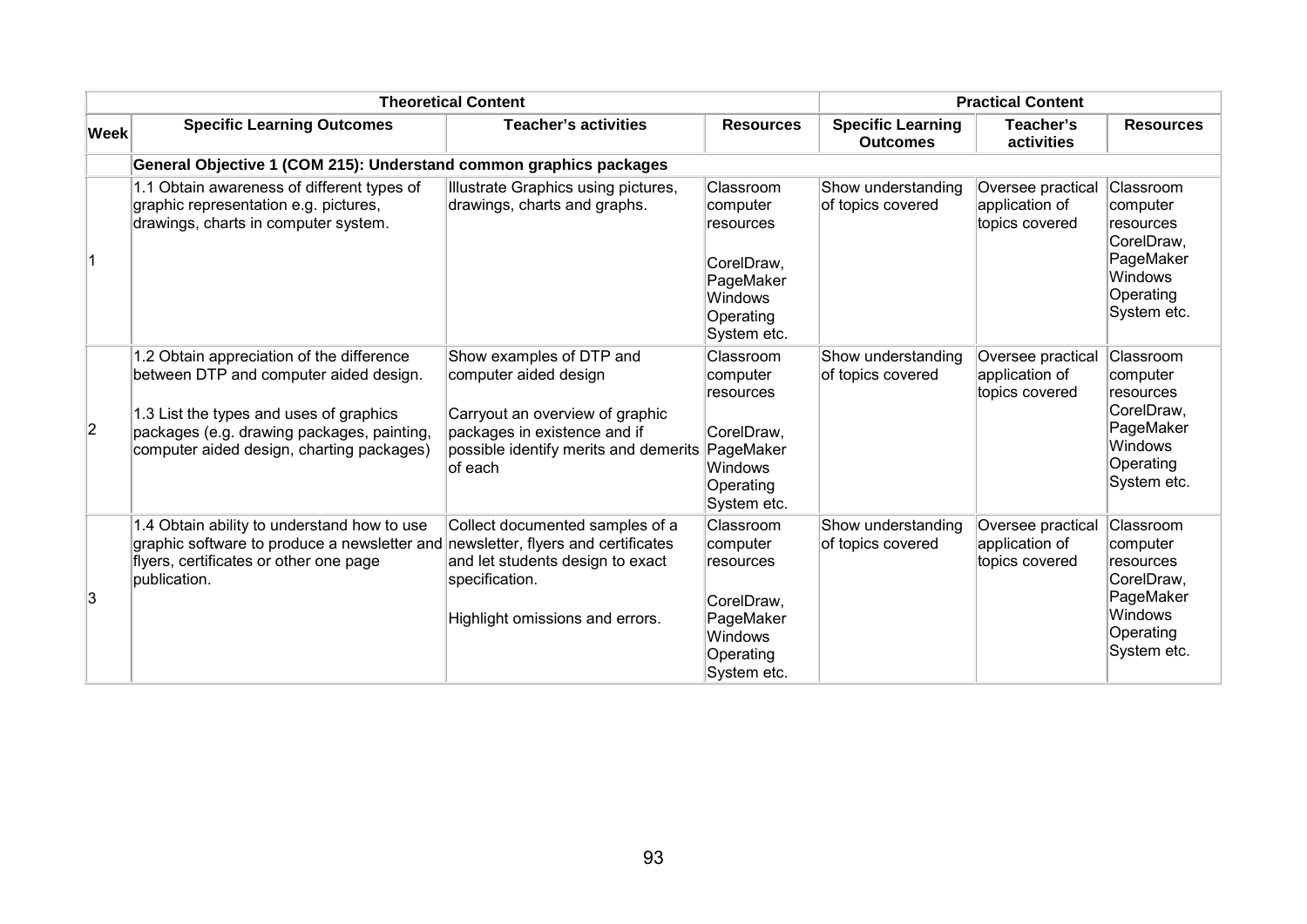| <b>Theoretical Content</b> |                                                                                                         |                                                                                                                                                         | <b>Practical Content</b>                                                                                    |                                             |                                                       |                                                                                                      |
|----------------------------|---------------------------------------------------------------------------------------------------------|---------------------------------------------------------------------------------------------------------------------------------------------------------|-------------------------------------------------------------------------------------------------------------|---------------------------------------------|-------------------------------------------------------|------------------------------------------------------------------------------------------------------|
| <b>Week</b>                | <b>Specific Learning Outcomes</b>                                                                       | <b>Teacher's activities</b>                                                                                                                             | <b>Resources</b>                                                                                            | <b>Specific Learning</b><br><b>Outcomes</b> | Teacher's<br>activities                               | <b>Resources</b>                                                                                     |
| 14                         | 1.5 Design brochures and letter heads.                                                                  | Collect documented samples of<br>brochures and letterheads and let<br>students design to exact<br>specification.<br>Highlight omissions and errors.     | Classroom<br>computer<br>resources<br>CorelDraw,<br>PageMaker<br>Windows<br>Operating<br>System etc.        | Show understanding<br>of topics covered     | Oversee practical<br>application of<br>topics covered | Classroom<br>computer<br>resources<br>CorelDraw,<br>PageMaker<br>Windows<br>Operating<br>System etc. |
| 5                          | 1.6 Design greetings cards, invitations and<br>folders                                                  | Collect samples of greetings cards<br>and similar items.                                                                                                | Classroom<br>computer<br>resources<br>CorelDraw,<br>PageMaker<br>Windows<br>Operating<br>System etc.        | Show understanding<br>of topics covered     | Oversee practical<br>application of<br>topics covered | Classroom<br>computer<br>resources<br>CorelDraw,<br>PageMaker<br>Windows<br>Operating<br>System etc. |
| 6                          | 1.7 Creating, opening and saving card<br>presentations.<br>1.8 Work in different views and with slides. | Let students design using samples<br>from templates and clip arts.                                                                                      | Classroom<br>computer<br>resources<br>CorelDraw,<br>PageMaker<br><b>Windows</b><br>Operating<br>System etc. | Show understanding<br>of topics covered     | Oversee practical<br>application of<br>topics covered | Classroom<br>computer<br>resources<br>CorelDraw,<br>PageMaker<br>Windows<br>Operating<br>System etc. |
|                            | General Objective 2 (COM 215): Understand the concept of computer aided design.                         |                                                                                                                                                         |                                                                                                             |                                             |                                                       |                                                                                                      |
| 7                          | 2.1 Understand layout planning and plotting<br>2.2 Understand how to create 3D images.                  | Explain the basics of AutoCAD<br>Explain drawing with precision using<br>the AutoCAD package.<br>Explain controlling the drawing<br>display in AutoCAD. | Classroom<br>computer<br>resources<br>AutoCAD<br>software                                                   | Show understanding<br>of topics covered     | Oversee practical<br>application of<br>topics covered | Classroom<br>computer<br>resources<br>AutoCAD<br>software                                            |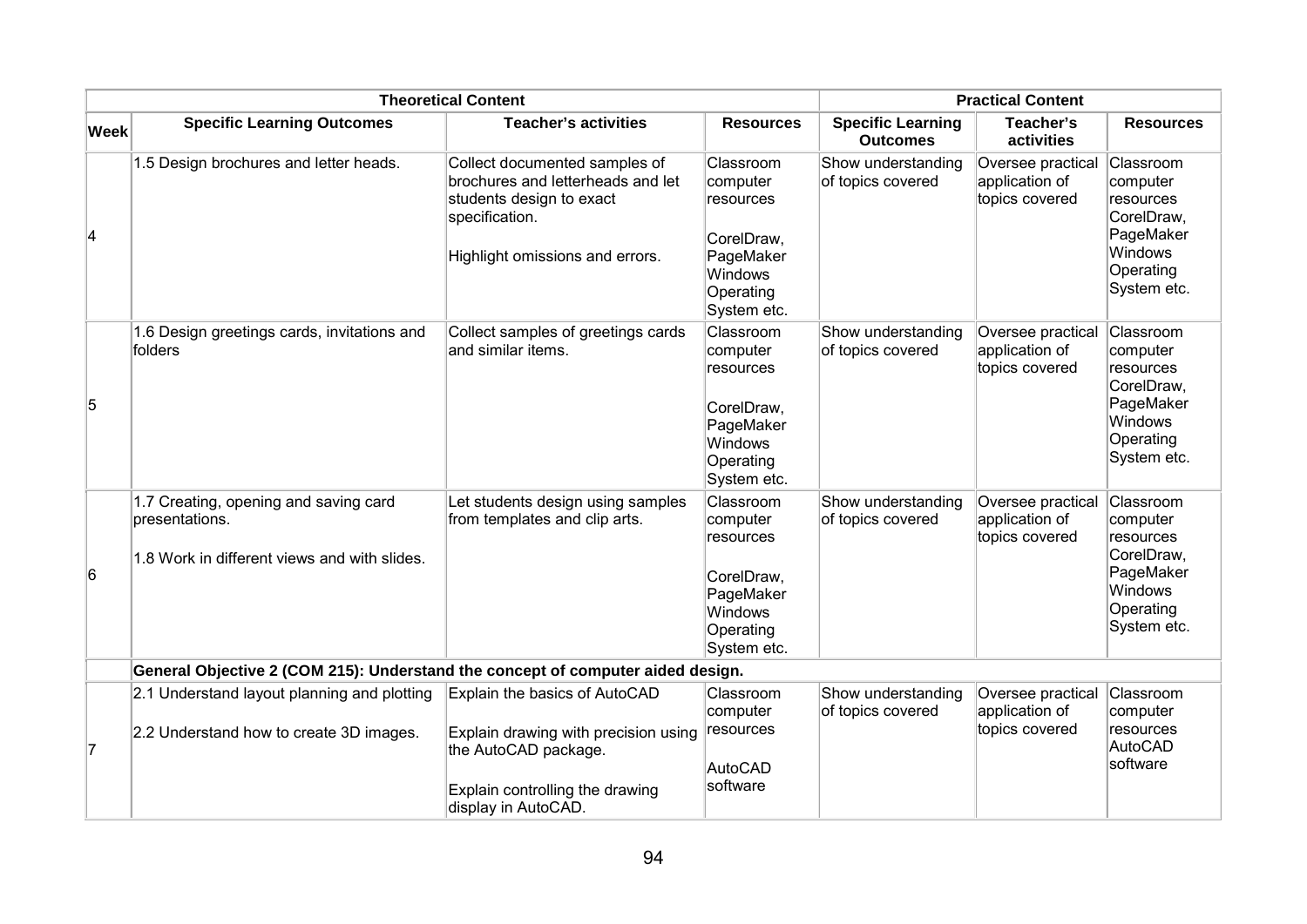|             |                                                                                                                                                                                                                                                                                   | <b>Theoretical Content</b>                                                                                                              | <b>Practical Content</b>                                  |                                                                                                                                                                                                                                                |                                                       |                                                                  |
|-------------|-----------------------------------------------------------------------------------------------------------------------------------------------------------------------------------------------------------------------------------------------------------------------------------|-----------------------------------------------------------------------------------------------------------------------------------------|-----------------------------------------------------------|------------------------------------------------------------------------------------------------------------------------------------------------------------------------------------------------------------------------------------------------|-------------------------------------------------------|------------------------------------------------------------------|
| <b>Week</b> | <b>Specific Learning Outcomes</b>                                                                                                                                                                                                                                                 | <b>Teacher's activities</b>                                                                                                             | <b>Resources</b>                                          | <b>Specific Learning</b><br><b>Outcomes</b>                                                                                                                                                                                                    | Teacher's<br>activities                               | <b>Resources</b>                                                 |
| 8           | 2.3 Understand the use of blocks, attributes<br>and external references<br>2.4 Understand how to create layer,<br>projection types and solid modelling.                                                                                                                           | Explain applying dimensioning and<br>tolerancing techniques to drawing                                                                  | Classroom<br>computer<br>resources<br>AutoCAD<br>software | Show understanding<br>of topics covered                                                                                                                                                                                                        | Oversee practical<br>application of<br>topics covered | Classroom<br>computer<br>resources<br><b>AutoCAD</b><br>software |
| 9           | 2.5 Aquire ability to carry the following using<br>AutoCAD:<br>(a) plan a layout and<br>carryout plotting.<br>(b) create three-dimensional<br>images<br>(c) use blocks, attributes and<br>external references<br>(d) create layering,<br>projection types and solid<br>modelling. | Explain use of manual creations to<br>draw, plan, create and produce a<br>complete architectural design using<br>AutoCAD software.      | Classroom<br>computer<br>resources<br>AutoCAD<br>software | Show understanding<br>of topics covered                                                                                                                                                                                                        | Oversee practical<br>application of<br>topics covered | Classroom<br>computer<br>resources<br>AutoCAD<br>software        |
|             | General Objective 3 (COM 215): Understand database management.                                                                                                                                                                                                                    |                                                                                                                                         |                                                           |                                                                                                                                                                                                                                                |                                                       |                                                                  |
| 10          | 3.1 Understand the functions of any DBMS<br>e.g Microsoft Access.                                                                                                                                                                                                                 | Explain variable, constant, datatype<br>objects, collection, and events.<br>Give examples of DBMS activities<br>(update, sorting, etc.) | Classroom<br>computer<br>resources<br>Access<br>software  | Apply Access to work Oversee practical<br>with sets of records<br>such as:<br>(a) personnel records<br>(creation and<br>retrieval)<br>(b) medical records<br>(creation and<br>retrieval)<br>(c) library records<br>(creation and<br>retrieval) | application of<br>topics covered                      | Classroom<br>computer<br>resources<br>Access<br>software         |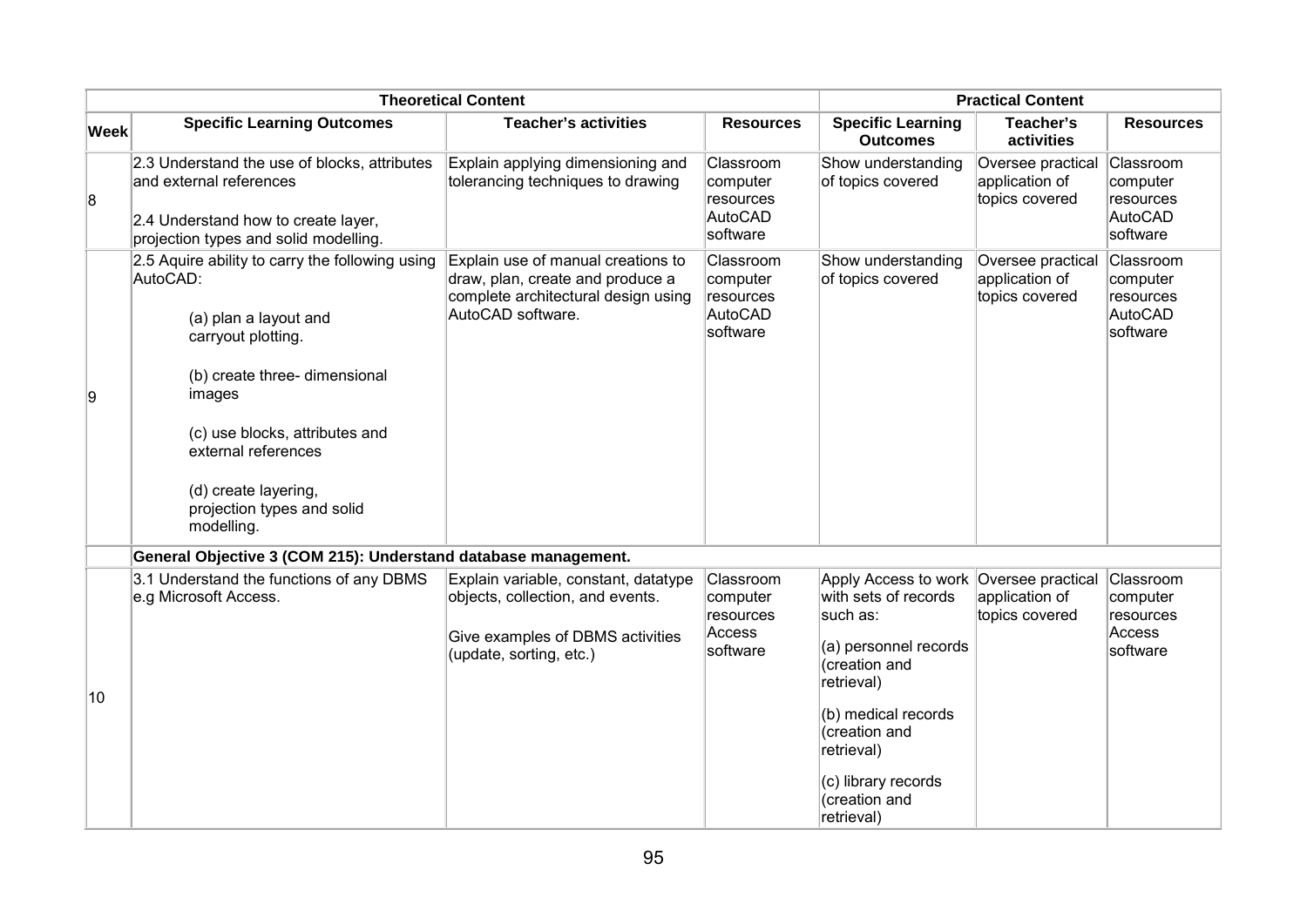|             |                                                                                                                              | <b>Theoretical Content</b>                                                                        |                                                            |                                                                                                                                     | <b>Practical Content</b>                              |                                                          |
|-------------|------------------------------------------------------------------------------------------------------------------------------|---------------------------------------------------------------------------------------------------|------------------------------------------------------------|-------------------------------------------------------------------------------------------------------------------------------------|-------------------------------------------------------|----------------------------------------------------------|
| <b>Week</b> | <b>Specific Learning Outcomes</b>                                                                                            | <b>Teacher's activities</b>                                                                       | <b>Resources</b>                                           | <b>Specific Learning</b><br><b>Outcomes</b>                                                                                         | Teacher's<br><b>activities</b>                        | <b>Resources</b>                                         |
| 11          | 3.2 Understand data base structure.                                                                                          | Explain variable, constant, data type<br>objects, collection, and events.                         | Classroom<br>computer<br>resources<br>Access<br>software   | Carry out the<br>following: using the<br>above records<br>Find and sort data<br>Work with queries<br>and forms                      | Oversee practical<br>application of<br>topics covered | Classroom<br>computer<br>resources<br>Access<br>software |
| 12          | 3.2 (continued) Understand data base<br>structure.                                                                           | Give examples of DBMS activities<br>(update, sorting, etc.)                                       | Classroom<br>computer<br>resources<br>Access<br>software   | Share data between<br>other applications<br>Create macros<br>Generate reports<br>Handle run time<br>errors and secure<br>vour data. | Oversee practical<br>application of<br>topics covered | Classroom<br>computer<br>resources<br>Access<br>software |
|             | General Objective 4 (COM 215): Understand a data analysis package.                                                           |                                                                                                   |                                                            |                                                                                                                                     |                                                       |                                                          |
| 13          | 4.1 Understand the functions of data<br>analysis packages (SPSS, SSIDM)<br>4.2 Understand the definition of data<br>analysis | Explain data analysis<br>Explain various functions of a data<br>analysis package                  | Classroom<br>computer<br>resources<br><b>SPSS software</b> | Show understanding<br>of topics covered                                                                                             | Oversee practical<br>application of<br>topics covered | Classroom<br>computer<br>resources<br>SPSS, software     |
|             | 4.3 Acquire an overview of data analysis<br>packages                                                                         | Give an overview of data analysis<br>packages.                                                    |                                                            |                                                                                                                                     |                                                       |                                                          |
| 14          | 4.4 Understand the basics of a data analysis<br>package.<br>4.5 Understand build and execute<br>commands                     | Present an overview of how to use<br>build and execute commands<br>and read, write and code data. | Classroom<br>computer<br>resources<br><b>SPSS software</b> | Show understanding<br>of topics covered                                                                                             | Oversee practical<br>application of<br>topics covered | Classroom<br>computer<br>resources<br>SPSS, software     |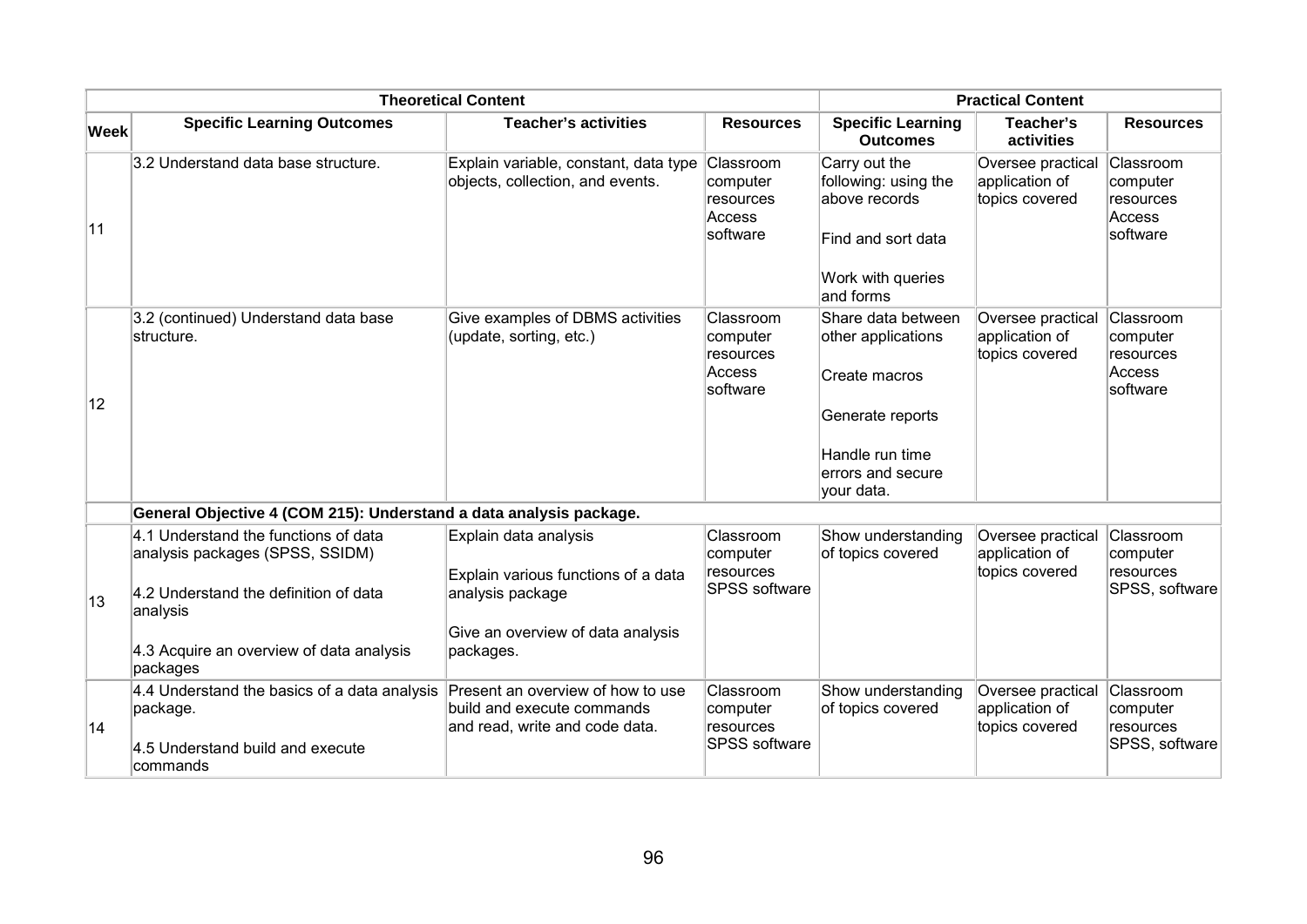|             | <b>Theoretical Content</b>                                                                                | <b>Practical Content</b>                                                                |                            |                                             |                                     |                             |
|-------------|-----------------------------------------------------------------------------------------------------------|-----------------------------------------------------------------------------------------|----------------------------|---------------------------------------------|-------------------------------------|-----------------------------|
| <b>Week</b> | <b>Specific Learning Outcomes</b>                                                                         | <b>Teacher's activities</b>                                                             | <b>Resources</b>           | <b>Specific Learning</b><br><b>Outcomes</b> | Teacher's<br>activities             | <b>Resources</b>            |
|             | 4.6 Understand reading, writing and code of<br>data.                                                      | Explain                                                                                 | Classroom<br>computer      | Show understanding<br>of topics covered     | Oversee practical<br>application of | Classroom<br>computer       |
|             | 4.7 Understand the presentation of statistical<br>graphs, freer distribution and correlation<br>analysis. | $\vert$ (a) statistical graphs,                                                         | resources<br>SPSS software |                                             | topics covered                      | resources<br>SPSS, software |
|             |                                                                                                           | $($ b) frequency distributon                                                            |                            |                                             |                                     |                             |
| 15          |                                                                                                           | $(c)$ corelation analysis                                                               |                            |                                             |                                     |                             |
|             |                                                                                                           | $\vert$ (d) comparison of means                                                         |                            |                                             |                                     |                             |
|             |                                                                                                           | $(e)$ construction of report summary<br>of and reproduction of statistical<br>∥reports. |                            |                                             |                                     |                             |

Coursework/ Assignments %; Course test %; Practical %; Projects %; Examination %

|                      | Type of Assessment Purpose and Nature of Assessment (COM 215)        | Weighting (%) |
|----------------------|----------------------------------------------------------------------|---------------|
| Examination          | Final Examination (written) to assess knowledge and understanding 60 |               |
| Test                 | At least 1 progress test for feed back.                              | 20            |
| Practical / Projects | To be assessed by the teacher                                        | 20            |
| Total                |                                                                      | 100           |

**Recommended Textbooks & References:**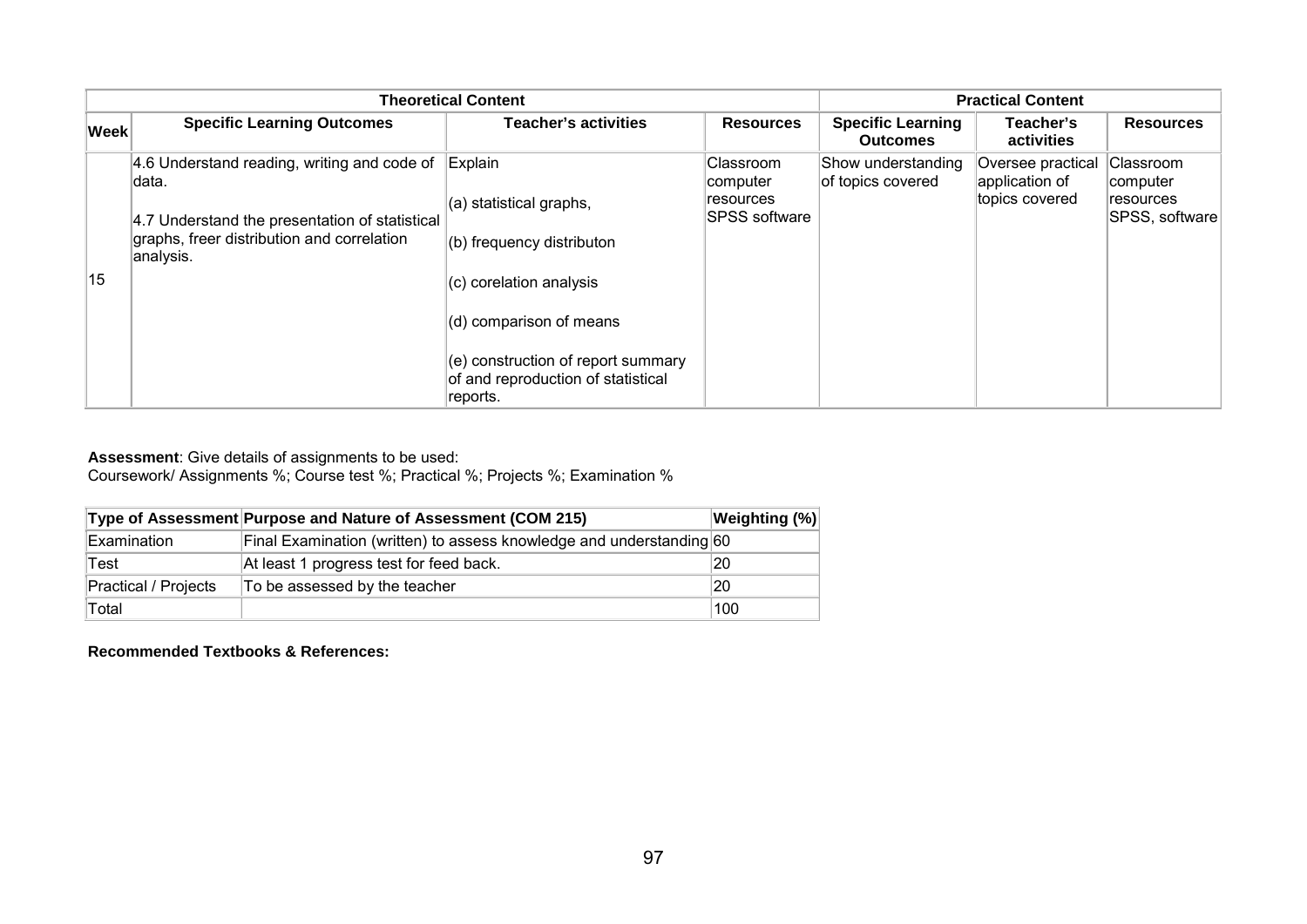### **Semester: 4**

## **Course: Design and Analysis of Experiments I (STA 221)**

| <b>Programme: Statistics (National Diploma)</b>                                                                                                                                                                                                                                                                                                                                                             |                             |                            |                                |  |  |  |  |  |
|-------------------------------------------------------------------------------------------------------------------------------------------------------------------------------------------------------------------------------------------------------------------------------------------------------------------------------------------------------------------------------------------------------------|-----------------------------|----------------------------|--------------------------------|--|--|--|--|--|
| <b>Course: Design and Analysis of Experiments I</b>                                                                                                                                                                                                                                                                                                                                                         | <b>Course Code: STA 221</b> | Total Hours: 5             |                                |  |  |  |  |  |
| Year: 2 Semester: 4                                                                                                                                                                                                                                                                                                                                                                                         | <b>Pre-requisite:</b>       | Theoretical:<br>Practical: | 2 hours /week<br>3 hours /week |  |  |  |  |  |
| Goal: This course is designed to enable students be able to design experiments and analyse data and results<br><b>General Objectives:</b> On completion of this course the diplomate should be able to:<br>1. Understand the principles of planning simple statistical experiments.<br>2. Understand simple experimental designs.<br>3. Understand the role of analysis of variance in experimental design. |                             |                            |                                |  |  |  |  |  |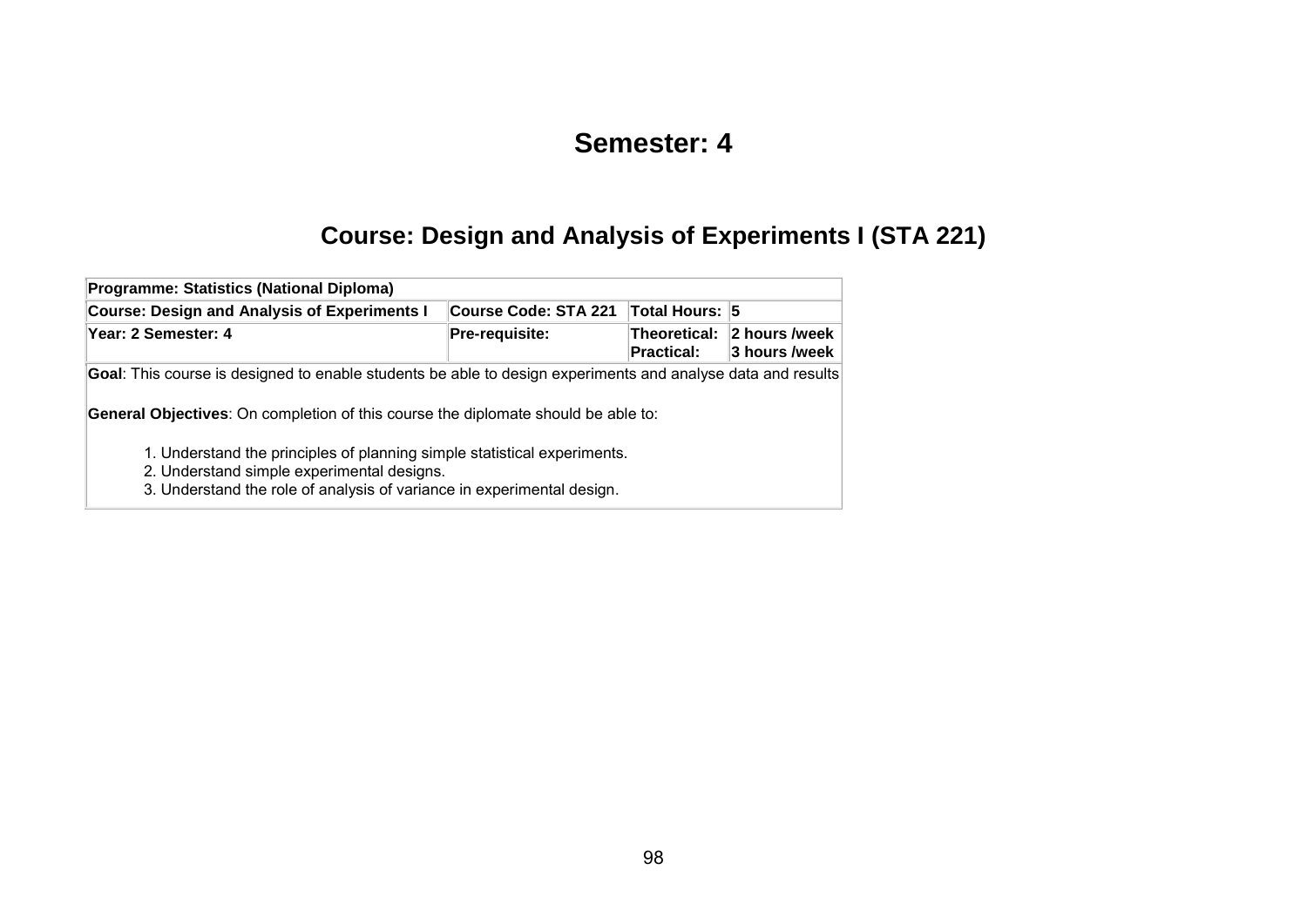|             | <b>Theoretical Content</b>                                                                                                                        |                                                          |                         |                                                                             | <b>Practical Content</b>                                                     |                                             |
|-------------|---------------------------------------------------------------------------------------------------------------------------------------------------|----------------------------------------------------------|-------------------------|-----------------------------------------------------------------------------|------------------------------------------------------------------------------|---------------------------------------------|
| Week        | <b>Specific Learning Outcomes</b>                                                                                                                 | Teacher's<br>activities                                  | <b>Resources</b>        | <b>Specific Learning Outcomes</b>                                           | <b>Teacher's activities</b>                                                  | <b>Resources</b>                            |
|             | General Objective 1 (STA 221): Understand the principles of planning simple statistics experiments                                                |                                                          |                         |                                                                             |                                                                              |                                             |
| $\vert$ 1   | 1.1 Define a simple statistical experiment.<br>1.2 Distinguish between statistical survey and<br>experiment.                                      | Explain and discuss Textbooks<br>the concepts<br>covered | Lecture<br><b>Notes</b> | Demonstrate understanding of<br>the concepts covered by solving<br>examples | Explain and supervise<br>student exercises and<br>assess student work        | <b>Textbooks</b><br>Lecture<br>Notes        |
| $ 2\rangle$ | 1.3 Distinguish between sample statistics and<br>population parameters.<br>1.4 Explain treatments, experimental units,<br>factors and replicates. | Explain and discuss Textbooks<br>the concepts<br>covered | Lecture<br><b>Notes</b> | Demonstrate understanding of<br>the concepts covered by solving<br>examples | Explain and supervise<br>student exercises and<br>assess student work        | <b>Textbooks</b><br>Lecture<br>Notes        |
| 3           | 1.5 Explain randomization, pairing and<br>replication.<br>1.6 State the reasons for randomization, pairing<br>and replication.                    | Explain and discuss Textbooks<br>the concepts<br>covered | Lecture<br><b>Notes</b> | Demonstrate understanding of<br>the concepts covered by solving<br>examples | Explain and supervise<br>student exercises and<br>assess student work        | <b>Textbooks</b><br>Lecture<br><b>Notes</b> |
| 4           | 1.7 Identify random variations and experimental<br>lerrors.<br>1.8 Determine appropriate sample size for a<br>given situation.                    | Explain and discuss Textbooks<br>the concepts<br>covered | Lecture<br><b>Notes</b> | Demonstrate understanding of<br>the concepts covered by solving<br>examples | Explain and supervise<br>student exercises and<br>assess student work        | <b>Textbooks</b><br>Lecture<br><b>Notes</b> |
| 5           | 1.9 Compute standard error for differences<br>between two treatments                                                                              | Explain and discuss Textbooks<br>the concepts<br>covered | Lecture<br><b>Notes</b> | Demonstrate understanding of<br>the concepts covered by solving<br>examples | Explain and supervise<br>student exercises and<br>assess student work        | <b>Textbooks</b><br>Lecture<br>Notes        |
|             | General Objective 2 (STA 221): Understand simple experimental design                                                                              |                                                          |                         |                                                                             |                                                                              |                                             |
| 6           | 2.1 Explain some types of simple experimental<br>design techniques like completely randomized<br>and candomized blocks design.                    | Explain and discuss Textbooks<br>the concepts<br>covered | Lecture<br><b>Notes</b> | Demonstrate understanding of<br>the concepts covered by solving<br>examples | <b>Explain and supervise</b><br>student exercises and<br>assess student work | <b>Textbooks</b><br>Lecture<br><b>Notes</b> |
| 17          | 2.2 Plan a simple statistical experiment.                                                                                                         | Explain and discuss Textbooks<br>the concepts<br>covered | Lecture<br><b>Notes</b> | Demonstrate understanding of<br>the concepts covered by solving<br>examples | Explain and supervise<br>student exercises and<br>assess student work        | <b>Textbooks</b><br>Lecture<br>Notes        |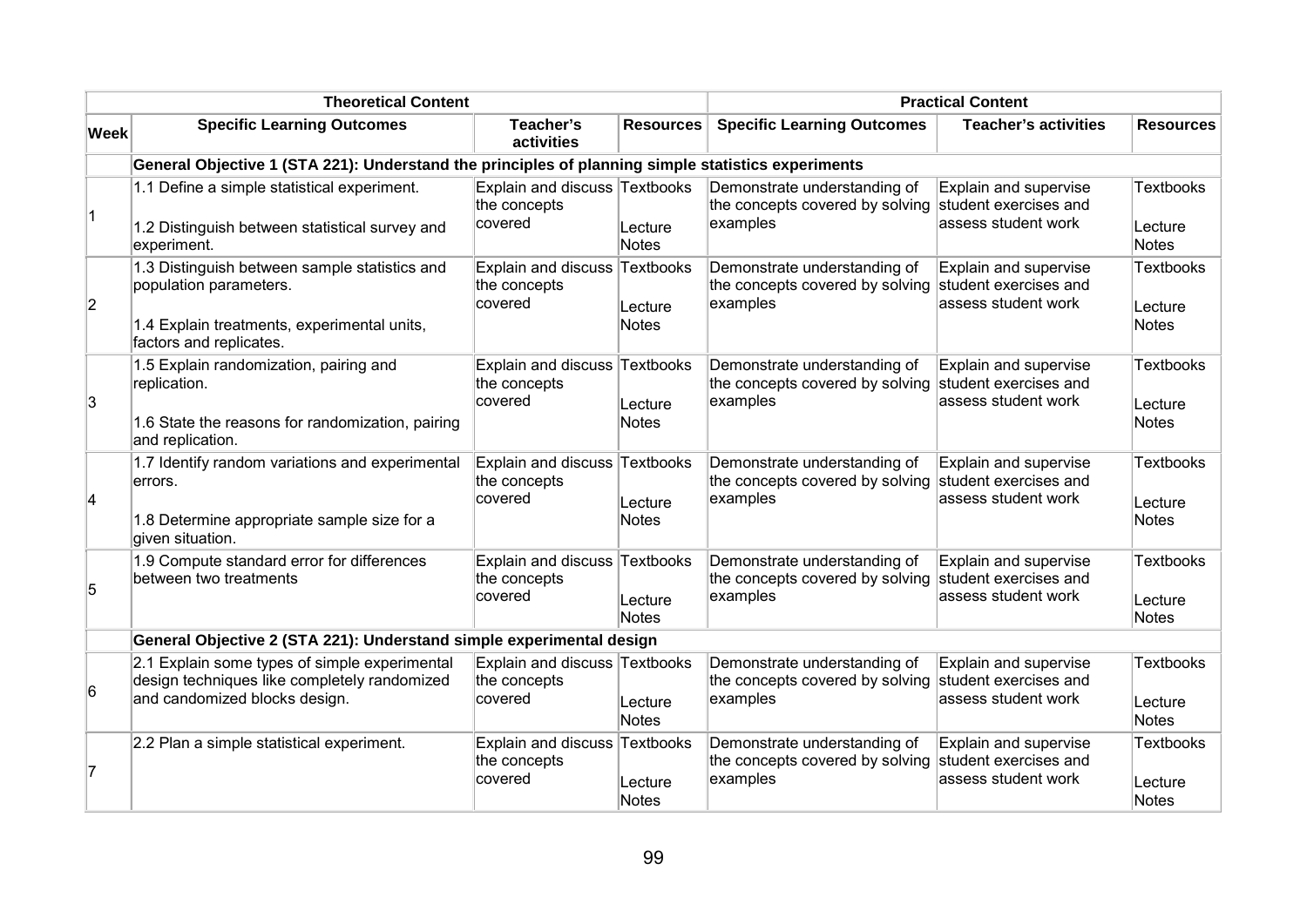| <b>Theoretical Content</b> |                                                                                                                 |                                                          | <b>Practical Content</b> |                                                                                                   |                                                                       |                                             |
|----------------------------|-----------------------------------------------------------------------------------------------------------------|----------------------------------------------------------|--------------------------|---------------------------------------------------------------------------------------------------|-----------------------------------------------------------------------|---------------------------------------------|
| <b>Week</b>                | <b>Specific Learning Outcomes</b>                                                                               | Teacher's<br>activities                                  | <b>Resources</b>         | <b>Specific Learning Outcomes</b>                                                                 | <b>Teacher's activities</b>                                           | <b>Resources</b>                            |
| $\overline{\mathbf{8}}$    | 2.3 Plan simple Experiments for tests concerning Explain and discuss Textbooks<br>one mean.                     | the concepts<br>covered                                  | Lecture<br><b>Notes</b>  | Demonstrate understanding of<br>the concepts covered by solving<br>examples                       | Explain and supervise<br>student exercises and<br>assess student work | <b>Textbooks</b><br>Lecture<br><b>Notes</b> |
| 9                          | 2.4 Design experiments for tests concerning<br>difference involving paired and unpaired<br>samples.             | Explain and discuss Textbooks<br>the concepts<br>covered | Lecture<br>Notes         | Demonstrate understanding of<br>the concepts covered by solving<br>examples                       | Explain and supervise<br>student exercises and<br>assess student work | <b>Textbooks</b><br>Lecture<br><b>Notes</b> |
| 10                         | 2.4 (continued) Design experiments for tests<br>concerning difference involving paired and<br>unpaired samples. | Explain and discuss Textbooks<br>the concepts<br>covered | Lecture<br>Notes         | Demonstrate understanding of<br>the concepts covered by solving<br>examples                       | Explain and supervise<br>student exercises and<br>assess student work | <b>Textbooks</b><br>Lecture<br><b>Notes</b> |
|                            | General Objective 3 (STA 221): Understand the role of analysis of variance in experimental design               |                                                          |                          |                                                                                                   |                                                                       |                                             |
| 11                         | 3.1 Define fixed effects and random effects<br>models.<br>3.2 Distinguish between the two models in 3.1         | Explain and discuss Textbooks<br>the concepts<br>covered | Lecture<br><b>Notes</b>  | Demonstrate understanding of<br>the concepts covered by solving student exercises and<br>examples | Explain and supervise<br>assess student work                          | <b>Textbooks</b><br>Lecture<br><b>Notes</b> |
| $ 12\rangle$               | above.<br>3.3 Describe a one - way classification and<br>illustrate with examples.                              | Explain and discuss Textbooks<br>the concepts<br>covered | Lecture<br><b>Notes</b>  | Demonstrate understanding of<br>the concepts covered by solving<br>examples                       | Explain and supervise<br>student exercises and<br>assess student work | <b>Textbooks</b><br>Lecture<br><b>Notes</b> |
| 13                         | 3.4 Explain analysis of variance (ANOVA)<br>concept.                                                            | Explain and discuss Textbooks<br>the concepts<br>covered | Lecture<br><b>Notes</b>  | Demonstrate understanding of<br>the concepts covered by solving<br>examples                       | Explain and supervise<br>student exercises and<br>assess student work | <b>Textbooks</b><br>Lecture<br><b>Notes</b> |
| 14                         | 3.5 Partition sums of squares for ANOVA.                                                                        | Explain and discuss Textbooks<br>the concepts<br>covered | Lecture<br><b>Notes</b>  | Demonstrate understanding of<br>the concepts covered by solving<br>examples                       | Explain and supervise<br>student exercises and<br>assess student work | <b>Textbooks</b><br>Lecture<br><b>Notes</b> |
| 15                         | 3.6 Apply fixed - effects models to one - way<br>analysis of variance.                                          | Explain and discuss Textbooks<br>the concepts<br>covered | Lecture<br><b>Notes</b>  | Demonstrate understanding of<br>the concepts covered by solving<br>examples                       | Explain and supervise<br>student exercises and<br>assess student work | <b>Textbooks</b><br>Lecture<br><b>Notes</b> |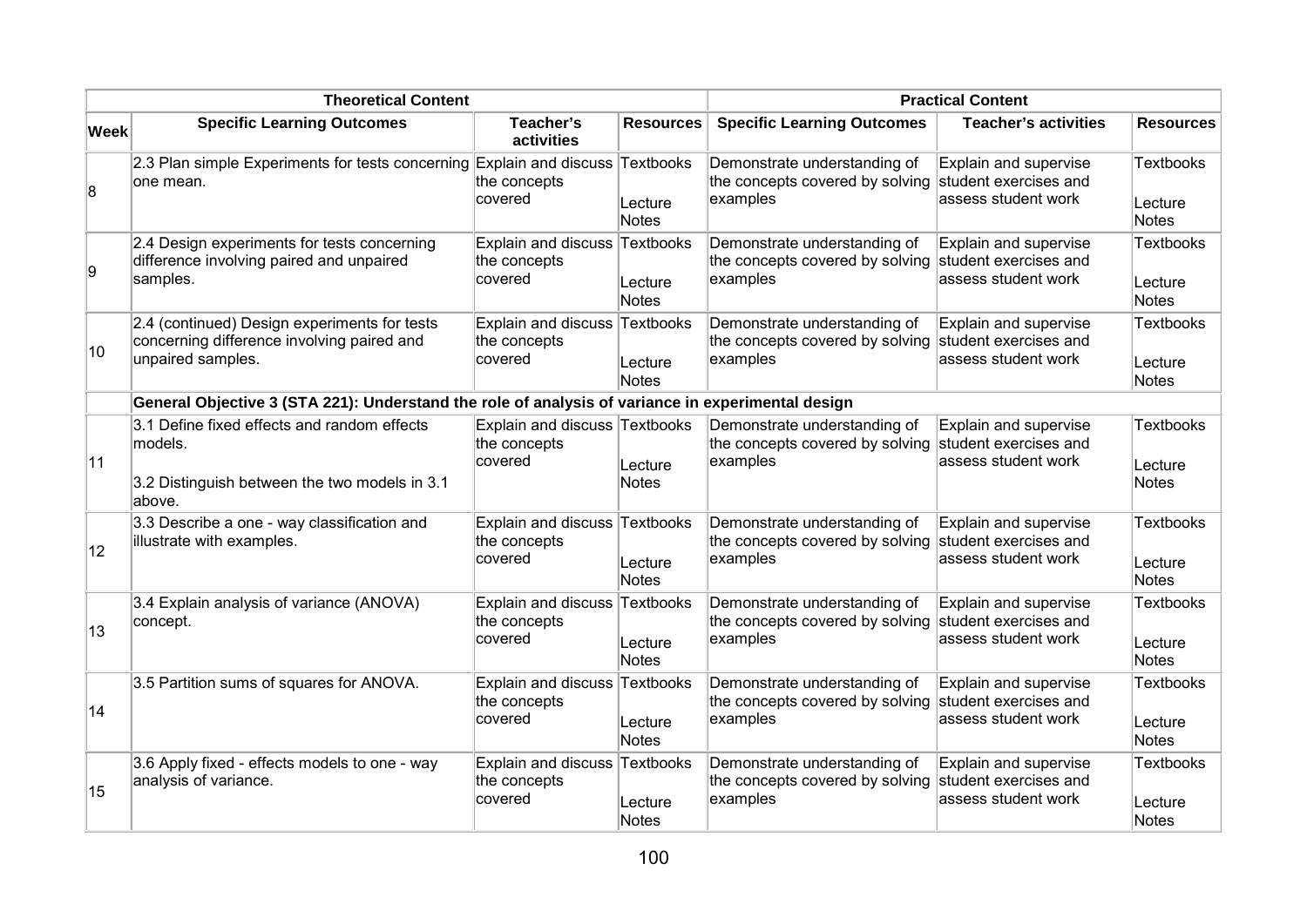Coursework/ Assignments %; Course test %; Practical %; Projects %; Examination %

|             | Type of Assessment Purpose and Nature of Assessment (STA 221)        | <b>Weighting (%)</b> |
|-------------|----------------------------------------------------------------------|----------------------|
| Examination | Final Examination (written) to assess knowledge and understanding 50 |                      |
| Test        | At least 2 progress tests for feed back.                             | 20                   |
| Practical   | At least 5 homeworks to be assessed by the teacher                   | 30                   |
| Total       |                                                                      | 100                  |

#### **Recommended Textbooks & References:**

Fundamental Concept in the Design of Experiments, C. K. Hicks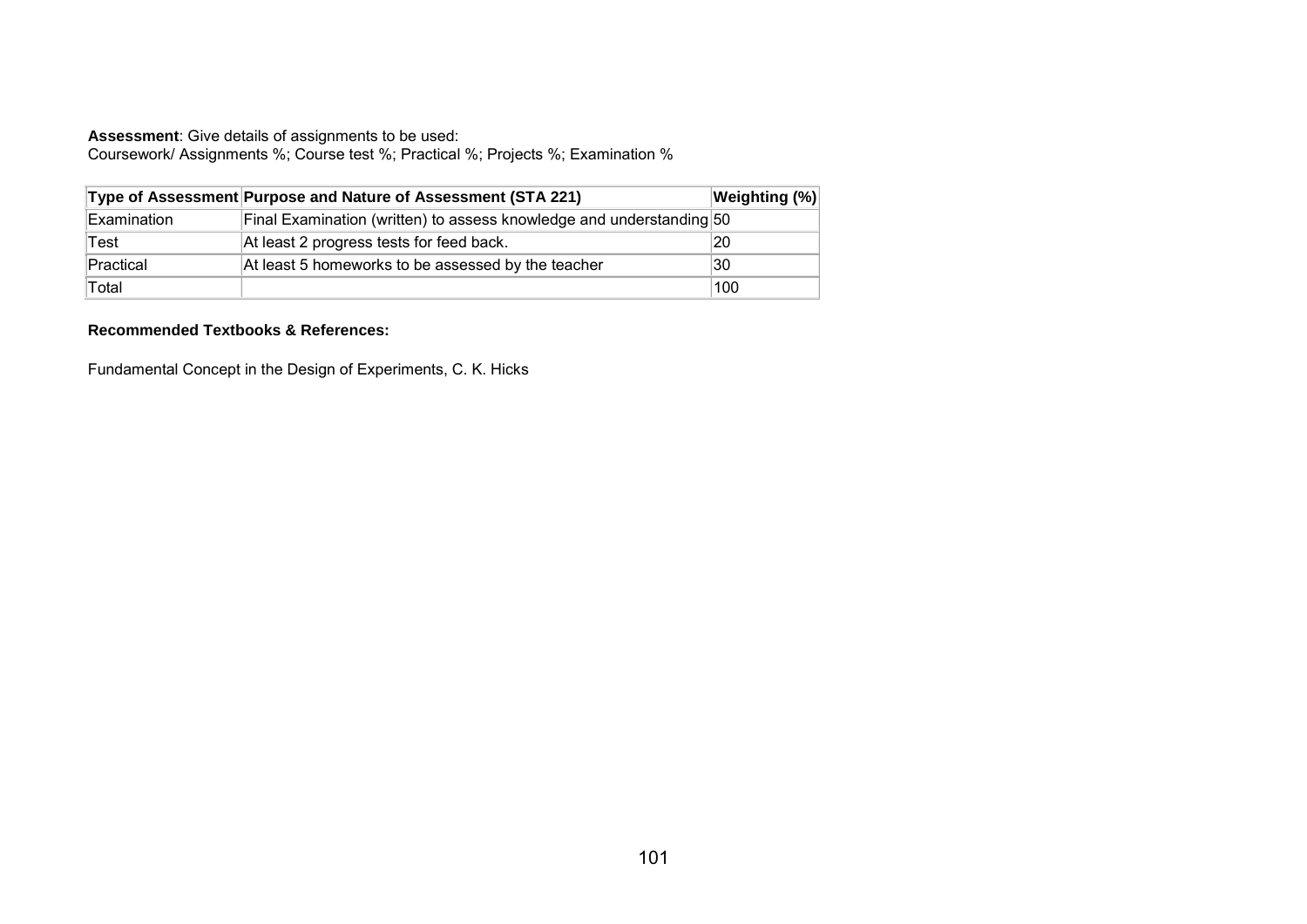# **Course: Sampling Techniques I (STA 222)**

| <b>Programme: Statistics (National Diploma)</b>                                                                                                                                                                                                                                                                                                                                                                                                                                                                                                                |                       |                                   |                                |
|----------------------------------------------------------------------------------------------------------------------------------------------------------------------------------------------------------------------------------------------------------------------------------------------------------------------------------------------------------------------------------------------------------------------------------------------------------------------------------------------------------------------------------------------------------------|-----------------------|-----------------------------------|--------------------------------|
| <b>Course: Sampling Techniques I</b>                                                                                                                                                                                                                                                                                                                                                                                                                                                                                                                           | Course Code: STA 222  | <b>Total Hours:</b>               | 5                              |
| Year: 2 Semester: 4                                                                                                                                                                                                                                                                                                                                                                                                                                                                                                                                            | <b>Pre-requisite:</b> | Theoretical:<br><b>Practical:</b> | 2 hours /week<br>3 hours /week |
| <b>Goal:</b> This course is designed to enable the student to carry out sampling.                                                                                                                                                                                                                                                                                                                                                                                                                                                                              |                       |                                   |                                |
| <b>General Objectives:</b> On completion of this course, the diplomate should be able to:<br>1. Understand the statistical universe and the sample.<br>2. Understand methods of sampling.<br>3. Understand the planning of a sample survey.<br>4. Understand the execution of a sample survey.<br>5. Understand the analysis of sample survey results.<br>6. Understand errors and biases of sample surveys.<br>7. Understand how to estimate population parameters under simple random sampling.<br>8. Understand methods of regression and ratio estimation. |                       |                                   |                                |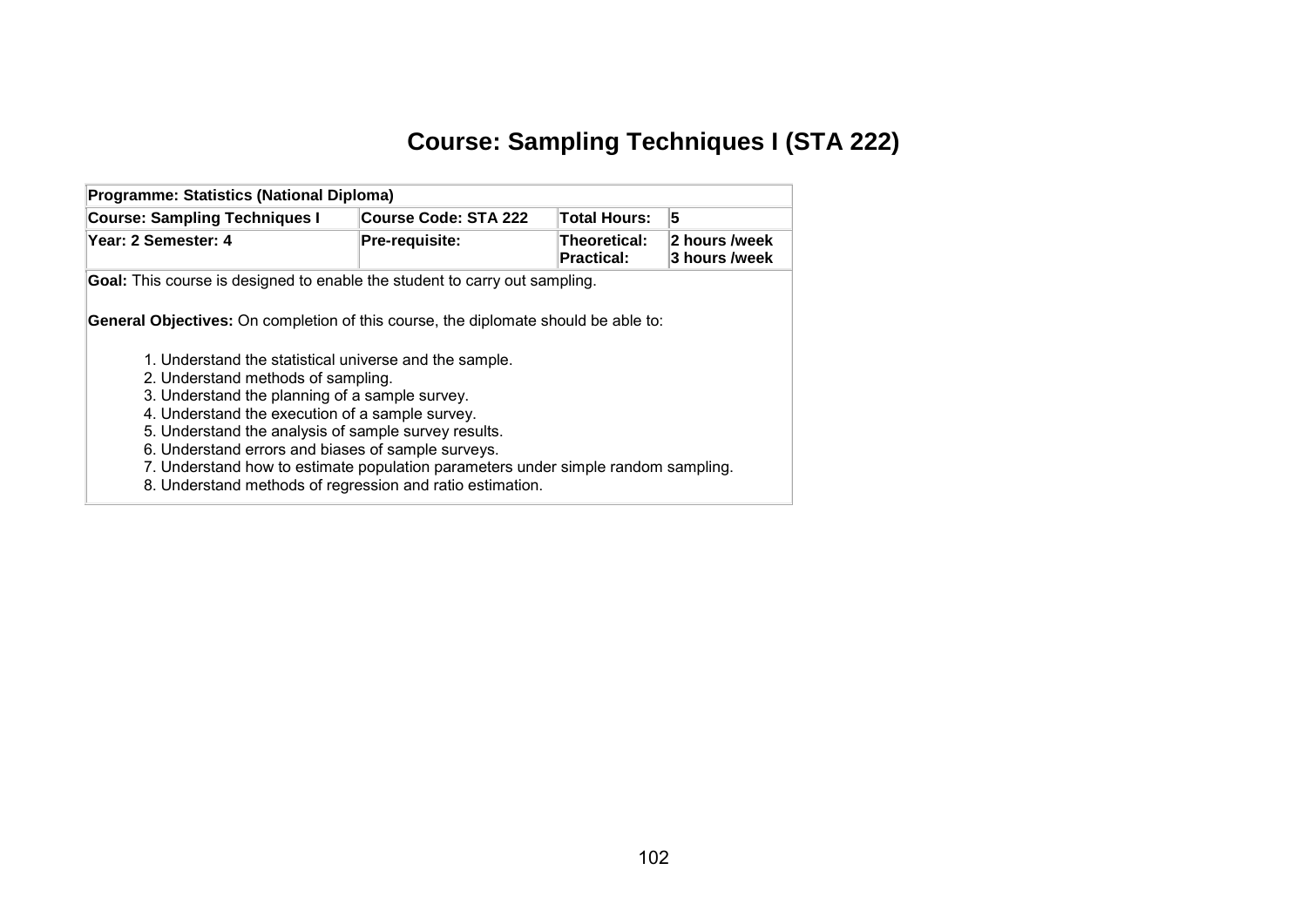|           | <b>Theoretical Content</b>                                                                                                                                                               |                                                          |                         |                                                                                                   | <b>Practical Content</b>                     |                                             |
|-----------|------------------------------------------------------------------------------------------------------------------------------------------------------------------------------------------|----------------------------------------------------------|-------------------------|---------------------------------------------------------------------------------------------------|----------------------------------------------|---------------------------------------------|
| Week      | <b>Specific Learning Outcomes</b>                                                                                                                                                        | Teacher's<br>activities                                  | <b>Resources</b>        | <b>Specific Learning Outcomes</b>                                                                 | <b>Teacher's activities</b>                  | <b>Resources</b>                            |
|           | General Objective 1 (STA 222): Understand the statistical universe and the sample.                                                                                                       |                                                          |                         |                                                                                                   |                                              |                                             |
| $\vert$ 1 | 1.1 Define statistical universe (population).<br>1.2 Distinguish between census and sample<br>survey.                                                                                    | Explain and discuss Textbooks<br>the concepts<br>covered | Lecture<br><b>Notes</b> | Demonstrate understanding of the Explain and supervise<br>concepts covered by solving<br>examples | student exercises and<br>assess student work | <b>Textbooks</b><br>Lecture<br><b>Notes</b> |
|           | 1.3 Distinguish between population parameter<br>and sample statistics.                                                                                                                   |                                                          |                         |                                                                                                   |                                              |                                             |
|           | 1.4 State when complete enumeration is<br>necessary.                                                                                                                                     |                                                          |                         |                                                                                                   |                                              |                                             |
|           | 1.5 State advantages and disadvantages of<br>taking a sample.                                                                                                                            |                                                          |                         |                                                                                                   |                                              |                                             |
|           | 1.6 Identify a sampling frame.                                                                                                                                                           |                                                          |                         |                                                                                                   |                                              |                                             |
|           | General Objective 2 (STA 222): Understand methods of sampling.                                                                                                                           |                                                          |                         |                                                                                                   |                                              |                                             |
| 2         | 2.1 Distinguish between probability sampling<br>and non-probability sampling.<br>2.2 State and illustrate types of non-probability<br>sampling.                                          | Explain and discuss Textbooks<br>the concepts<br>covered | Lecture<br>Notes        | Demonstrate understanding of the Explain and supervise<br>concepts covered by solving<br>examples | student exercises and<br>assess student work | <b>Textbooks</b><br>Lecture<br><b>Notes</b> |
|           | 2.3 Identify types of probability sampling<br>(SRSWOR, SRSWR, stratified sampling,<br>systematic sampling, cluster sampling).                                                            |                                                          |                         |                                                                                                   |                                              |                                             |
| 3         | 2.4 State the advantages and disadvantages of Explain and discuss Textbooks<br>the types of sampling in 2.2 and 2.3 above.<br>2.5 Apply random number tables in probability<br>sampling. | the concepts<br>covered                                  | Lecture<br><b>Notes</b> | Demonstrate understanding of the Explain and supervise<br>concepts covered by solving<br>examples | student exercises and<br>assess student work | <b>Textbooks</b><br>Lecture<br><b>Notes</b> |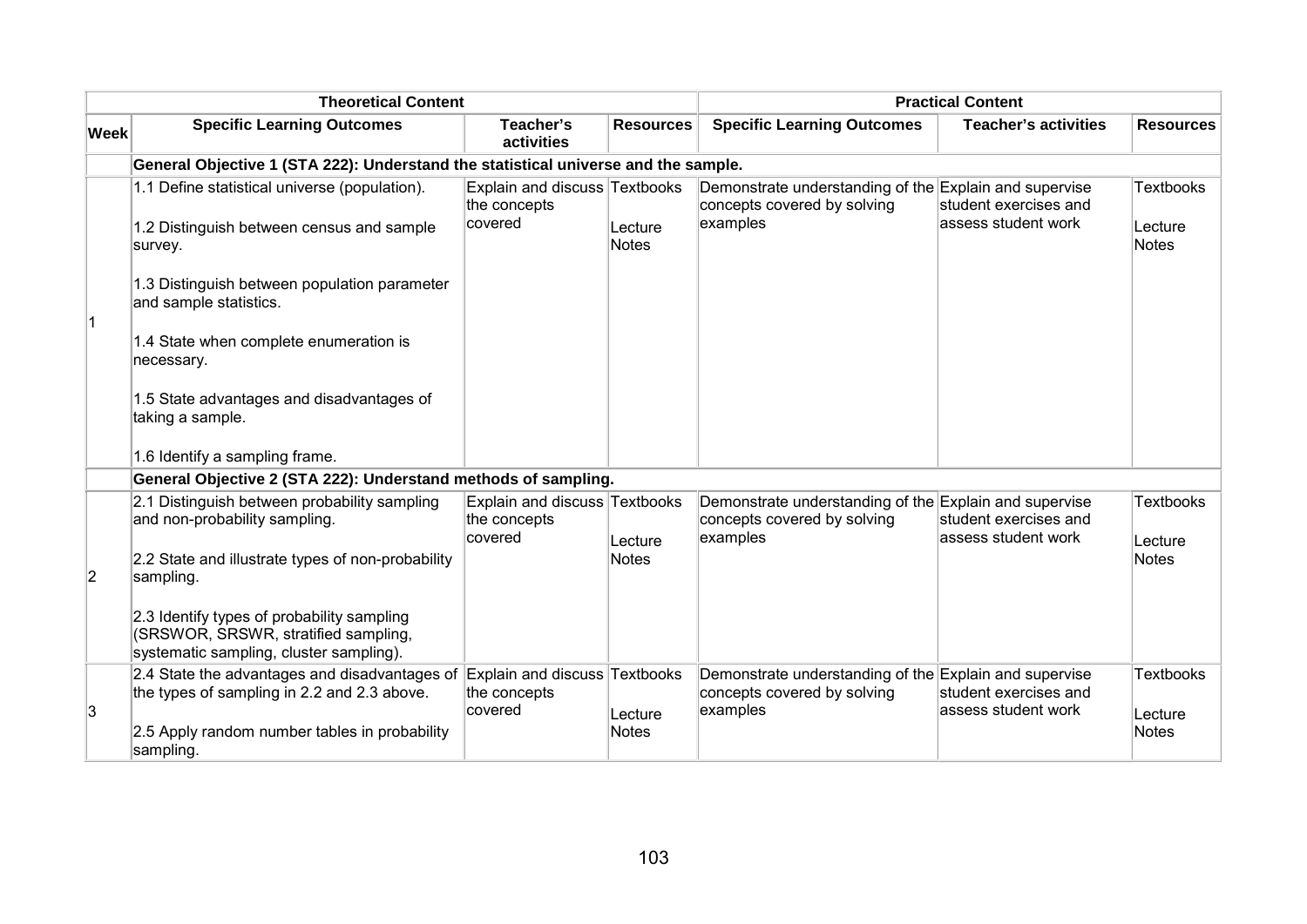|             | <b>Theoretical Content</b>                                                                                                                                                                        |                                                          |                  |                                                                                                            | <b>Practical Content</b>                                   |                                             |
|-------------|---------------------------------------------------------------------------------------------------------------------------------------------------------------------------------------------------|----------------------------------------------------------|------------------|------------------------------------------------------------------------------------------------------------|------------------------------------------------------------|---------------------------------------------|
| <b>Week</b> | <b>Specific Learning Outcomes</b>                                                                                                                                                                 | Teacher's<br>activities                                  | <b>Resources</b> | <b>Specific Learning Outcomes</b>                                                                          | <b>Teacher's activities</b>                                | <b>Resources</b>                            |
|             | General Objective 3 (STA 222): Understand the planning of a sample survey.                                                                                                                        |                                                          |                  |                                                                                                            |                                                            |                                             |
| 4           | 3.1 Identify the objectives of Sample Survey.<br>3.2 Define Target Population.<br>3.3 Identify methods for data collection (Direct<br>Observation, Interview, Mail-questionnaire,<br>$ e.t.c.$ ). | Explain and discuss Textbooks<br>the concepts<br>covered | Lecture<br>Notes | Demonstrate understanding of the Explain and supervise<br>concepts covered by solving<br>examples          | student exercises and<br>assess student work               | <b>Textbooks</b><br>Lecture<br><b>Notes</b> |
|             | 3.4 State Advantages and Disadvantages of<br>the Methods In 3.3 above.                                                                                                                            |                                                          |                  |                                                                                                            |                                                            |                                             |
| 5           | 3.5 Design a good questionnaire or record<br>schedules.<br>3.6 Decide on the Method of Sampling.                                                                                                  | Explain and discuss Textbooks<br>the concepts<br>covered | Lecture<br>Notes | Introduce issue of current concern Explain and supervise<br>upon which a questionnaire will<br>be designed | student in discussion of<br>chosen issue                   | <b>Textbooks</b><br>Lecture<br><b>Notes</b> |
|             | 3.7 Selecting and training of enumerators.                                                                                                                                                        |                                                          | Media            |                                                                                                            |                                                            | Media                                       |
|             |                                                                                                                                                                                                   |                                                          | Internet         |                                                                                                            |                                                            | Internet                                    |
|             | General Objective 4 (STA 222): Understand the execution of a sample survey.                                                                                                                       |                                                          |                  |                                                                                                            |                                                            |                                             |
|             | 4.1 Select and identify sample units                                                                                                                                                              | Explain and discuss Textbooks<br>the concepts            |                  | Undertake questionnaire on<br>chosen issue                                                                 | <b>Explain and supervise</b><br>student and assess student | Textbooks                                   |
| 6           | 4.2 Collect the required information from<br>sample units                                                                                                                                         | covered                                                  | Lecture<br>Notes |                                                                                                            | lwork                                                      | Lecture<br><b>Notes</b>                     |
|             |                                                                                                                                                                                                   |                                                          | Media            |                                                                                                            |                                                            | Media                                       |
|             |                                                                                                                                                                                                   |                                                          | ∣Internet        |                                                                                                            |                                                            | Internet                                    |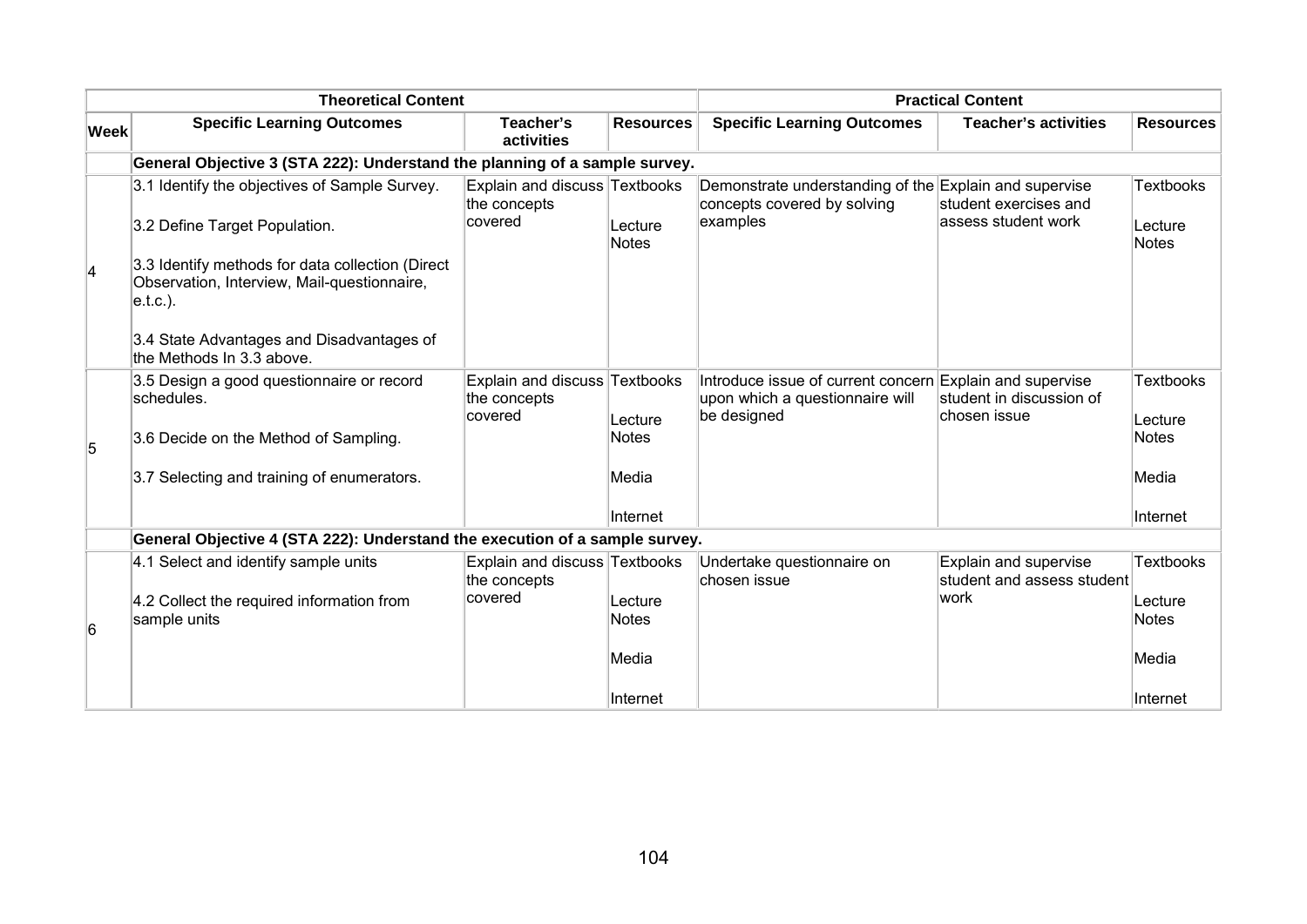|             | <b>Theoretical Content</b>                                                                                                                                                                      |                                                          |                         |                                                                                                   | <b>Practical Content</b>                                    |                                             |
|-------------|-------------------------------------------------------------------------------------------------------------------------------------------------------------------------------------------------|----------------------------------------------------------|-------------------------|---------------------------------------------------------------------------------------------------|-------------------------------------------------------------|---------------------------------------------|
| <b>Week</b> | <b>Specific Learning Outcomes</b>                                                                                                                                                               | Teacher's<br>activities                                  | <b>Resources</b>        | <b>Specific Learning Outcomes</b>                                                                 | <b>Teacher's activities</b>                                 | <b>Resources</b>                            |
| 7           | 4.3 Follow up non-response cases<br>$ 4.4$ Edit the results of sample survey                                                                                                                    | Explain and discuss Textbooks<br>the concepts<br>covered | Lecture<br>Notes        | Undertake questionnaire on<br>chosen issue                                                        | Explain and supervise<br>student and assess student<br>work | <b>Textbooks</b><br>Lecture<br><b>Notes</b> |
|             |                                                                                                                                                                                                 |                                                          | Media<br>Internet       |                                                                                                   |                                                             | Media<br>Internet                           |
|             | General Objective 5 (STA 222): Understand the analysis of sample survey results                                                                                                                 |                                                          |                         |                                                                                                   |                                                             |                                             |
| 8           | 5.1 Sort out the result of a sampling survey.<br>5.2 Apply the appropriate tabulation to the<br>sorted out data.                                                                                | Explain and discuss Textbooks<br>the concepts<br>covered | Lecture<br><b>Notes</b> | Demonstrate understanding of the Explain and supervise<br>concepts covered by solving<br>examples | student exercises and<br>assess student work                | <b>Textbooks</b><br>Lecture<br><b>Notes</b> |
|             | 5.3 Draw appropriate diagrams of the data from<br>a survey.                                                                                                                                     |                                                          |                         |                                                                                                   |                                                             |                                             |
| 9           | 5.4 Compute the point estimate of population<br>parameter e.g. mean, variance, proportion, etc.<br>for simple random sampling.<br>5.5 Estimate sample sizes for the parameters in<br>5.4 above. | Explain and discuss Textbooks<br>the concepts<br>covered | Lecture<br><b>Notes</b> | Demonstrate understanding of the Explain and supervise<br>concepts covered by solving<br>examples | student exercises and<br>lassess student work               | <b>Textbooks</b><br>Lecture<br><b>Notes</b> |
|             | 5.6 Calculate the intervals estimates for the<br>parameters in 5.4 above.<br>5.7 Carry out tests of significance on the<br>parameters in 5.4 above                                              |                                                          |                         |                                                                                                   |                                                             |                                             |
|             | General Objective 6 (STA 222): Understand errors and biases of sample surveys                                                                                                                   |                                                          |                         |                                                                                                   |                                                             |                                             |
| 10          | 6.1 Distinguish between non-sampling and<br>sampling errors                                                                                                                                     | Explain and discuss Textbooks<br>the concepts<br>covered | Lecture                 | Demonstrate understanding of the Explain and supervise<br>concepts covered by solving<br>examples | student exercises and<br>assess student work                | <b>Textbooks</b><br>Lecture                 |
|             | 6.2 Identify the sources of sampling errors                                                                                                                                                     |                                                          | Notes                   |                                                                                                   |                                                             | Notes                                       |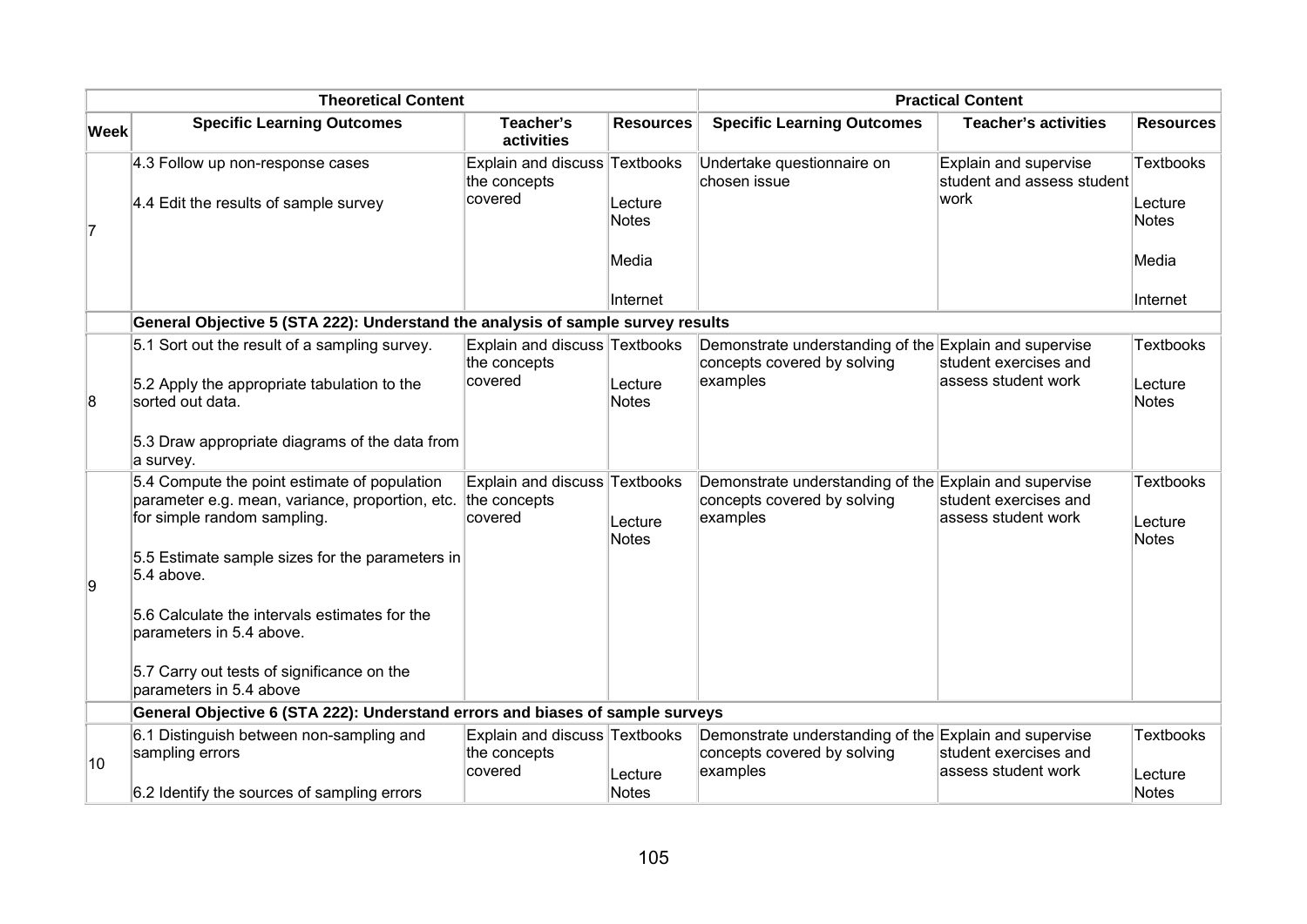| <b>Theoretical Content</b> |                                                                                                                                                               |                                                          |                                             | <b>Practical Content</b>                                                                          |                                               |                                             |  |  |
|----------------------------|---------------------------------------------------------------------------------------------------------------------------------------------------------------|----------------------------------------------------------|---------------------------------------------|---------------------------------------------------------------------------------------------------|-----------------------------------------------|---------------------------------------------|--|--|
| <b>Week</b>                | <b>Specific Learning Outcomes</b>                                                                                                                             | Teacher's<br>activities                                  | <b>Resources</b>                            | <b>Specific Learning Outcomes</b>                                                                 | <b>Teacher's activities</b>                   | <b>Resources</b>                            |  |  |
| 11                         | 6.3 Distinguish between response errors and<br>non-response errors<br>6.4 Explain methods of minimising sampling<br>and non-sampling errors                   | Explain and discuss<br>the concepts<br>covered           | <b>Textbooks</b><br>Lecture<br><b>Notes</b> | Demonstrate understanding of the Explain and supervise<br>concepts covered by solving<br>examples | student exercises and<br>assess student work  | <b>Textbooks</b><br>Lecture<br><b>Notes</b> |  |  |
|                            | General Objective 7 (STA 222): Understand how to estimate population parameters under simple random sampling                                                  |                                                          |                                             |                                                                                                   |                                               |                                             |  |  |
| $ 12\rangle$               | 7.1 Estimate the mean, the total, the variance<br>and proportion under SRSWR<br>7.2 Estimate the mean, the total, the variance<br>and proportion under SRSWOR | Explain and discuss Textbooks<br>the concepts<br>covered | Lecture<br>Notes                            | Demonstrate understanding of the Explain and supervise<br>concepts covered by solving<br>examples | student exercises and<br>lassess student work | <b>Textbooks</b><br>Lecture<br><b>Notes</b> |  |  |
| 13                         | 7.3 Estimate confidence intervals for the mean<br>and proportion                                                                                              | Explain and discuss Textbooks<br>the concepts<br>covered | Lecture<br>Notes                            | Demonstrate understanding of the Explain and supervise<br>concepts covered by solving<br>examples | student exercises and<br>lassess student work | <b>Textbooks</b><br>Lecture<br><b>Notes</b> |  |  |
|                            | General Objective 8 (STA 222): Understand methods of regression and ratio estimation                                                                          |                                                          |                                             |                                                                                                   |                                               |                                             |  |  |
| 14                         | 8.1 State reasons for regression and ratio<br>estimation<br>8.2 Estimate regression population, mean and<br>total                                             | Explain and discuss Textbooks<br>the concepts<br>covered | Lecture<br><b>Notes</b>                     | Demonstrate understanding of the Explain and supervise<br>concepts covered by solving<br>examples | student exercises and<br>lassess student work | <b>Textbooks</b><br>Lecture<br><b>Notes</b> |  |  |
| 15                         | 8.3 Estimate population mean and total by ratio<br>method                                                                                                     | Explain and discuss<br>the concepts<br>covered           | <b>Textbooks</b><br>Lecture<br><b>Notes</b> | Demonstrate understanding of the Explain and supervise<br>concepts covered by solving<br>examples | student exercises and<br>lassess student work | <b>Textbooks</b><br>Lecture<br><b>Notes</b> |  |  |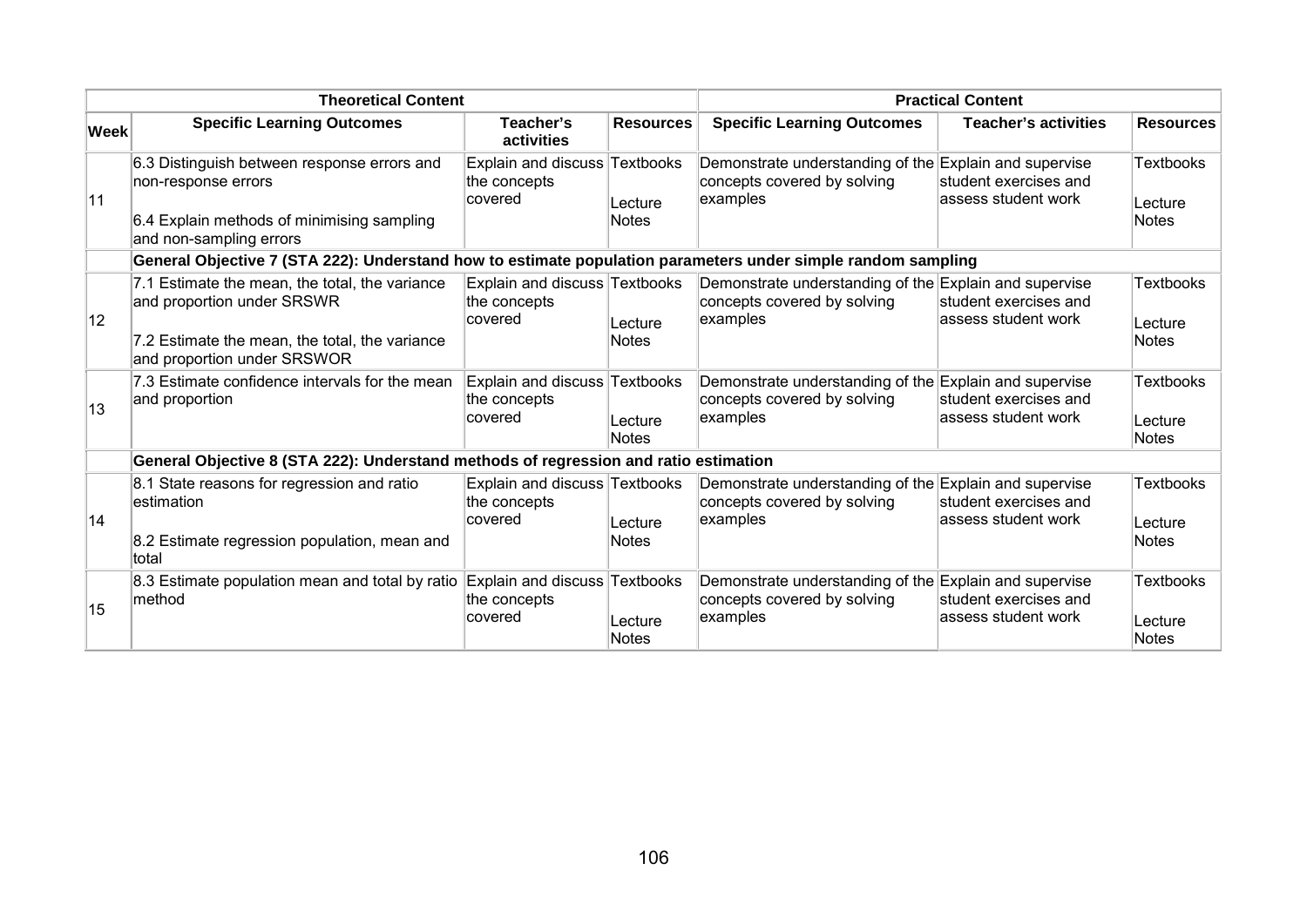Coursework/ Assignments %; Course test %; Practical %; Projects %; Examination %

|             | Type of Assessment Purpose and Nature of Assessment (STA 222)        | <b>Weighting (%)</b> |
|-------------|----------------------------------------------------------------------|----------------------|
| Examination | Final Examination (written) to assess knowledge and understanding 50 |                      |
| Test        | At least 2 progress tests for feed back.                             | 20                   |
| Practical   | At least 5 homeworks to be assessed by the teacher                   | 30                   |
| Total       |                                                                      | 100                  |

**Recommended Textbooks & References:**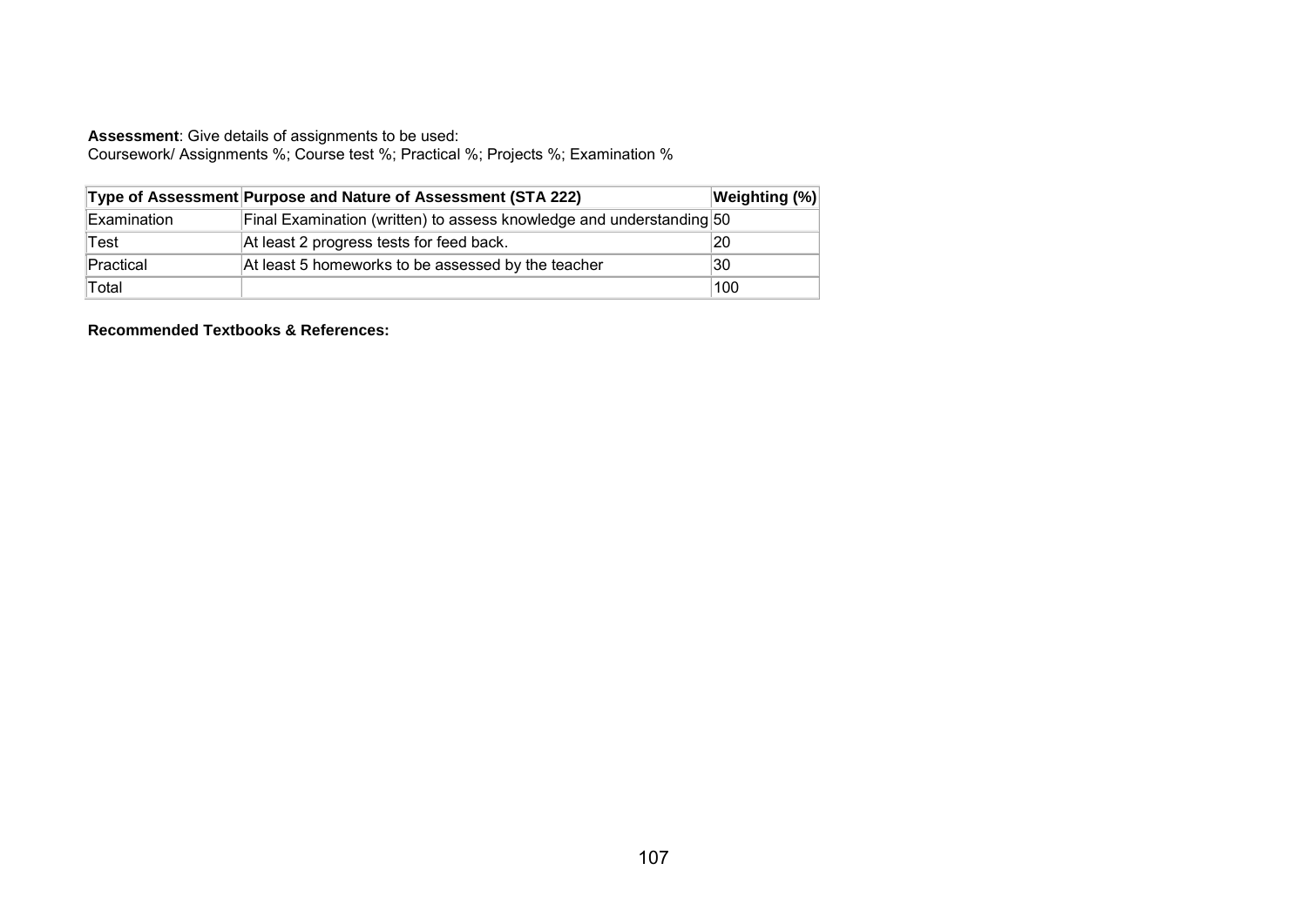## **Course: Applied General Statistics I (STA 223)**

| Programme: Statistics (National Diploma)                                                                                                                                                                            |                                       |                   |                                             |  |  |  |
|---------------------------------------------------------------------------------------------------------------------------------------------------------------------------------------------------------------------|---------------------------------------|-------------------|---------------------------------------------|--|--|--|
| <b>Course: Applied General Statistics I</b>                                                                                                                                                                         | Course Code: STA 223   Total Hours: 5 |                   |                                             |  |  |  |
| Year: 2 Semester: 4                                                                                                                                                                                                 | Pre-requisite:                        | <b>Practical:</b> | Theoretical: 2 hours /week<br>3 hours /week |  |  |  |
| <b>Goal:</b> This course is designed to enable students to acquire knowledge of application of statistics.<br><b>General Objectives:</b> On completion of this course the diplomates, should be able to:            |                                       |                   |                                             |  |  |  |
| 1. Understand the theory of linear regression.<br>2. Understand association and correlation between two variables.<br>3. Understand simple contingency table (m x n).<br>4. Understand simple non-parametric tests. |                                       |                   |                                             |  |  |  |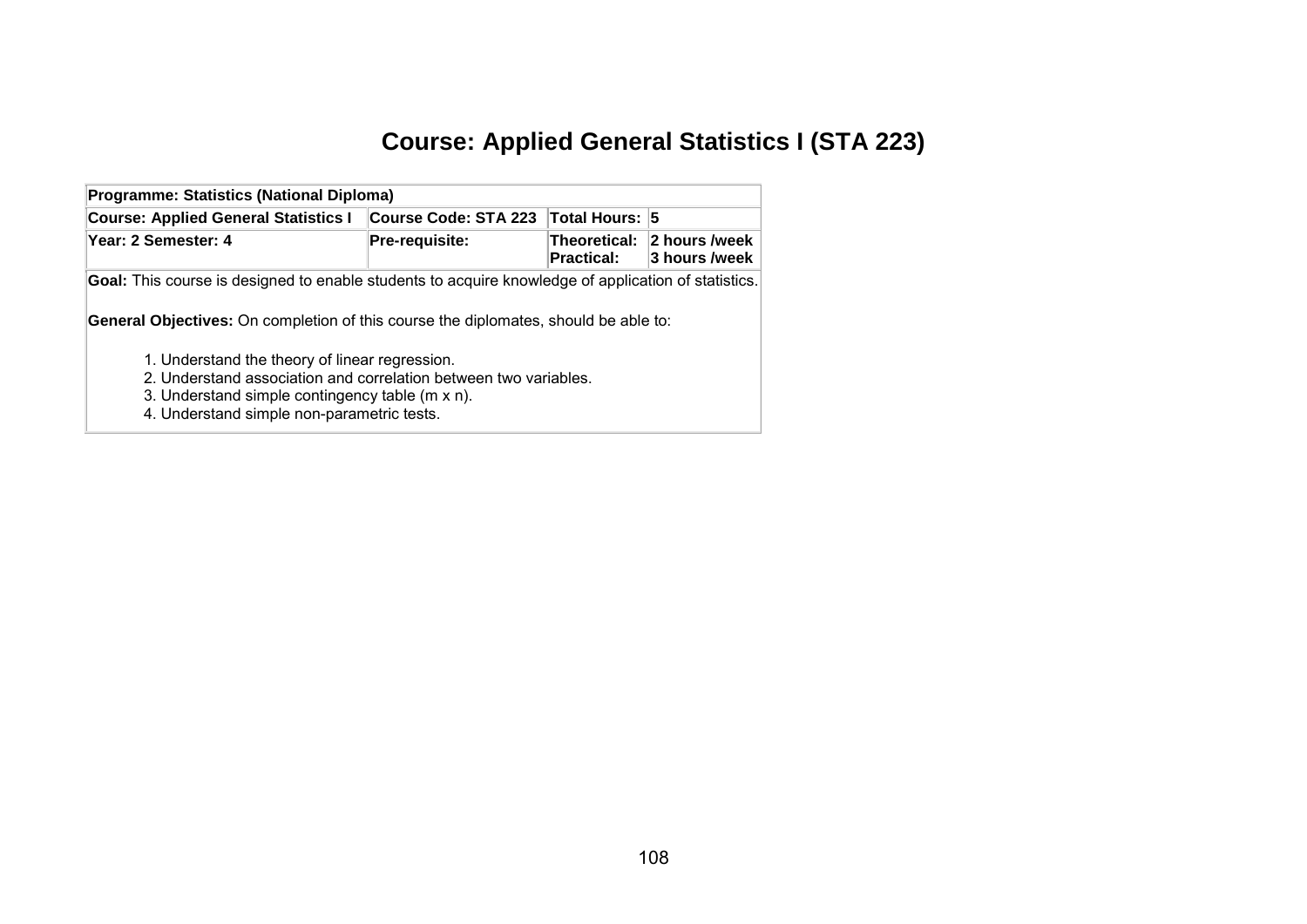|             | <b>Theoretical Content</b>                                                                                                                                                                                                   |                                                       |                                             | <b>Practical Content</b>                                                                          |                                               |                                      |
|-------------|------------------------------------------------------------------------------------------------------------------------------------------------------------------------------------------------------------------------------|-------------------------------------------------------|---------------------------------------------|---------------------------------------------------------------------------------------------------|-----------------------------------------------|--------------------------------------|
| <b>Week</b> | <b>Specific Learning Outcomes</b>                                                                                                                                                                                            | Teacher's activities Resources                        |                                             | <b>Specific Learning Outcomes</b>                                                                 | <b>Teacher's activities</b>                   | <b>Resources</b>                     |
|             | General Objective 1 (STA 223): Understand the theory of linear regression                                                                                                                                                    |                                                       |                                             |                                                                                                   |                                               |                                      |
| $\vert$ 1   | 1.1 Explain the meaning of linear regression. Explain and discuss<br>1.2 State and interpret a simple linear<br>regression model.<br>1.3 Estimate the parameters of a regression<br>equation using the free-hand methods and | the concepts<br>covered                               | Textbooks<br>Lecture<br><b>Notes</b>        | Demonstrate understanding of the Explain and supervise<br>concepts covered by solving<br>examples | student exercises and<br>assess student work  | <b>Textbooks</b><br>Lecture<br>Notes |
| 2           | centroid method.<br>1.4 State the limitation of 1.3 above.<br>1.5 Estimate the parameters of a regression<br>equation by the methods of least square.                                                                        | Explain and discuss<br>the concepts<br>covered        | <b>Textbooks</b><br>Lecture<br><b>Notes</b> | Demonstrate understanding of the Explain and supervise<br>concepts covered by solving<br>examples | student exercises and<br>assess student work  | <b>Textbooks</b><br>Lecture<br>Notes |
| 3           | 1.6 Interpret the coefficients of linear<br>regression.<br>1.7 State the distribution of estimates of<br>linear regression coefficients.                                                                                     | <b>Explain and discuss</b><br>the concepts<br>covered | Textbooks<br>Lecture<br><b>Notes</b>        | Demonstrate understanding of the Explain and supervise<br>concepts covered by solving<br>examples | student exercises and<br>lassess student work | <b>Textbooks</b><br>Lecture<br>Notes |
| 4           | 1.8 Construct confidence intervals for<br>regression coefficients.<br>1.9 Carry out tests of significance for<br>regression coefficients.                                                                                    | Explain and discuss<br>the concepts<br>covered        | <b>Textbooks</b><br>Lecture<br><b>Notes</b> | Demonstrate understanding of the Explain and supervise<br>concepts covered by solving<br>examples | student exercises and<br>assess student work  | <b>Textbooks</b><br>Lecture<br>Notes |
|             | General Objective 2 (STA 223): Understand association and correlation between two variables.                                                                                                                                 |                                                       |                                             |                                                                                                   |                                               |                                      |
| 5           | 2.1 Explain association between two<br>variables.<br>2.2 Define and interpret correlation.                                                                                                                                   | Explain and discuss<br>the concepts<br>covered        | Textbooks<br>Lecture<br><b>Notes</b>        | Demonstrate understanding of the Explain and supervise<br>concepts covered by solving<br>examples | student exercises and<br>assess student work  | <b>Textbooks</b><br>Lecture<br>Notes |
| 6           | 2.3 Distinguish between sample correlation<br>coefficient (r) and population correlation<br>coefficient (ñ).<br>2.4 Derive a formula for computing<br>correlation coefficient (r).                                           | Explain and discuss<br>the concepts<br>covered        | <b>Textbooks</b><br>Lecture<br><b>Notes</b> | Demonstrate understanding of the Explain and supervise<br>concepts covered by solving<br>examples | student exercises and<br>assess student work  | <b>Textbooks</b><br>Lecture<br>Notes |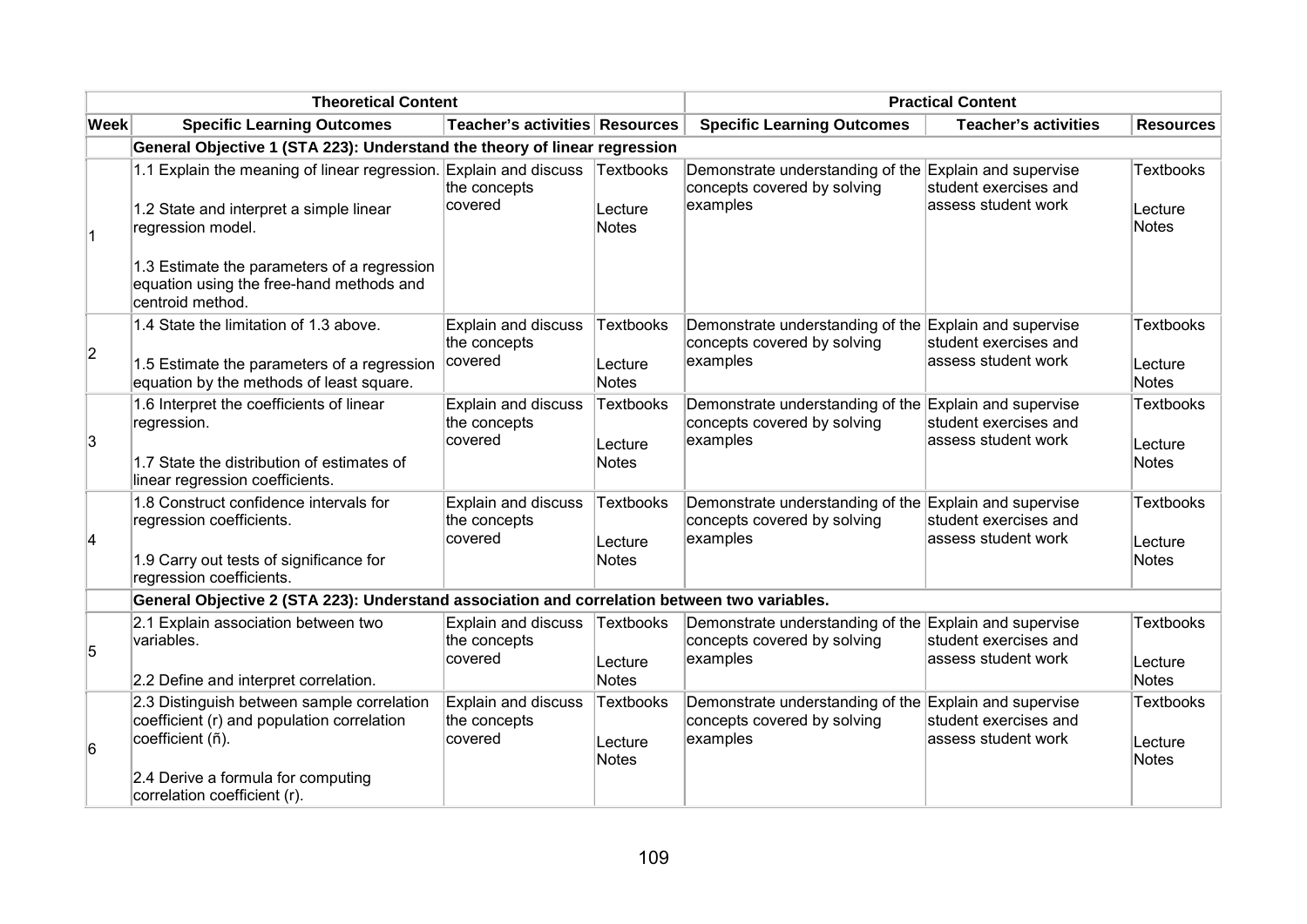| <b>Theoretical Content</b> |                                                                                                                                            |                                                | <b>Practical Content</b>                    |                                                                                                   |                                                                       |                                             |
|----------------------------|--------------------------------------------------------------------------------------------------------------------------------------------|------------------------------------------------|---------------------------------------------|---------------------------------------------------------------------------------------------------|-----------------------------------------------------------------------|---------------------------------------------|
| Week                       | <b>Specific Learning Outcomes</b>                                                                                                          | Teacher's activities Resources                 |                                             | <b>Specific Learning Outcomes</b>                                                                 | <b>Teacher's activities</b>                                           | <b>Resources</b>                            |
|                            | 2.5 Test hypothesis for correlation<br>coefficient.                                                                                        | Explain and discuss<br>the concepts<br>covered | <b>Textbooks</b><br>Lecture<br><b>Notes</b> | Demonstrate understanding of the<br>concepts covered by solving<br>examples                       | Explain and supervise<br>student exercises and<br>assess student work | <b>Textbooks</b><br>Lecture<br><b>Notes</b> |
| 8                          | 2.6 Construct confidence intervals for ñ                                                                                                   | Explain and discuss<br>the concepts<br>covered | <b>Textbooks</b><br>Lecture<br><b>Notes</b> | Demonstrate understanding of the<br>concepts covered by solving<br>examples                       | Explain and supervise<br>student exercises and<br>assess student work | <b>Textbooks</b><br>Lecture<br><b>Notes</b> |
|                            | General Objective 3 (STA 223): Understand simple contingency table (m x n).                                                                |                                                |                                             |                                                                                                   |                                                                       |                                             |
| 9                          | 3.1 Explain m x n contingency table.<br>3.2 Prepare simple contingency table.                                                              | Explain and discuss<br>the concepts<br>covered | <b>Textbooks</b><br>Lecture<br><b>Notes</b> | Demonstrate understanding of the Explain and supervise<br>concepts covered by solving<br>examples | student exercises and<br>assess student work                          | <b>Textbooks</b><br>Lecture<br><b>Notes</b> |
| 10                         | 3.3 Compute expected values from<br>contingency tables.                                                                                    | Explain and discuss<br>the concepts<br>covered | <b>Textbooks</b><br>Lecture<br><b>Notes</b> | Demonstrate understanding of the Explain and supervise<br>concepts covered by solving<br>examples | student exercises and<br>assess student work                          | <b>Textbooks</b><br>Lecture<br><b>Notes</b> |
| 11                         | 3.4 Carry out tests for independence using<br>chi-squared statistic.<br>3.5 State the assumptions underlining the<br>use of the chi-square | Explain and discuss<br>the concepts<br>covered | <b>Textbooks</b><br>Lecture<br><b>Notes</b> | Demonstrate understanding of the Explain and supervise<br>concepts covered by solving<br>examples | student exercises and<br>assess student work                          | <b>Textbooks</b><br>Lecture<br><b>Notes</b> |
|                            | General Objective 4 (STA 223): Understand simple non-parametric tests                                                                      |                                                |                                             |                                                                                                   |                                                                       |                                             |
| 12                         | 4.1 Define non-parametric statistics<br>4.2 Distinguish between parametric and non- Covered<br>parametric statistics                       | Explain and discuss<br>the concepts            | <b>Textbooks</b><br>Lecture<br><b>Notes</b> | Demonstrate understanding of the<br>concepts covered by solving<br>examples                       | Explain and supervise<br>student exercises and<br>assess student work | <b>Textbooks</b><br>Lecture<br><b>Notes</b> |
| 13                         | 4.3 Apply the median test for solving simple<br>problems<br>4.4 Apply the Wilcoxon sign test for solving<br>sample problems                | Explain and discuss<br>the concepts<br>covered | <b>Textbooks</b><br>Lecture<br><b>Notes</b> | Demonstrate understanding of the Explain and supervise<br>concepts covered by solving<br>examples | student exercises and<br>assess student work                          | <b>Textbooks</b><br>Lecture<br><b>Notes</b> |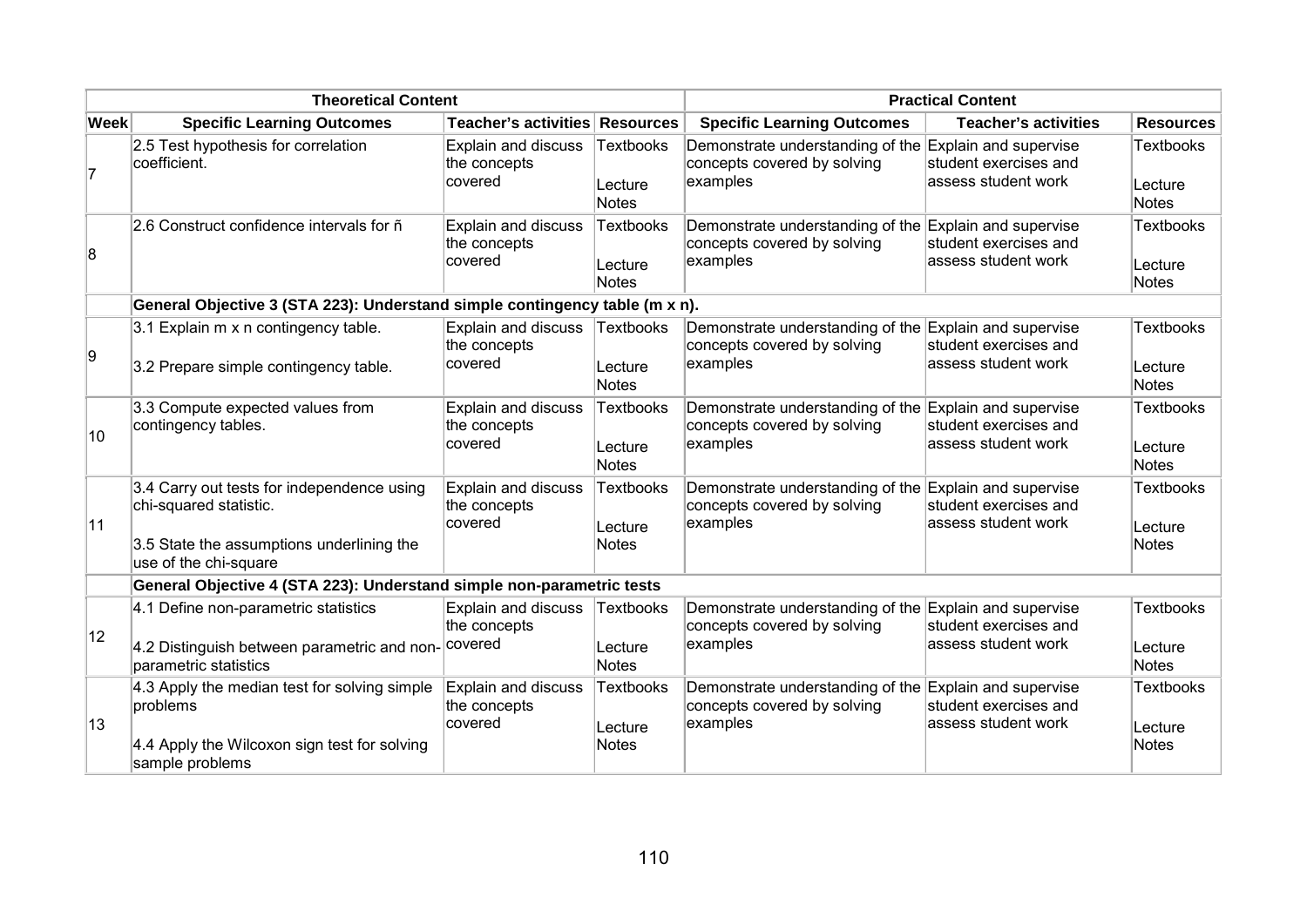| <b>Theoretical Content</b> |                                                                                                                                         |                                                 | <b>Practical Content</b>                    |                                                                                                    |                                               |                                      |
|----------------------------|-----------------------------------------------------------------------------------------------------------------------------------------|-------------------------------------------------|---------------------------------------------|----------------------------------------------------------------------------------------------------|-----------------------------------------------|--------------------------------------|
| Week                       | <b>Specific Learning Outcomes</b>                                                                                                       | Teacher's activities Resources                  |                                             | <b>Specific Learning Outcomes</b>                                                                  | <b>Teacher's activities</b>                   | <b>Resources</b>                     |
| 14                         | 4.5 Define the rank space sum tests<br>4.6 Apply rank space sum tests for solving<br>one sample problems                                | Explain and discuss<br>the concepts<br> covered | <b>Textbooks</b><br>Lecture<br><b>Notes</b> | Demonstrate understanding of the Explain and supervise<br>concepts covered by solving<br> examples | student exercises and<br>lassess student work | <b>Textbooks</b><br>Lecture<br>Notes |
| 15                         | 4.7 Explain Spearman's rank correlation<br>coefficient.<br>4.8 Compute the estimate of e using<br>Spearman's rank correlation formulae. | Explain and discuss<br>the concepts<br>covered  | <b>Textbooks</b><br>Lecture<br>Notes        | Demonstrate understanding of the Explain and supervise<br>concepts covered by solving<br> examples | student exercises and<br>assess student work  | Textbooks<br>Lecture<br>Notes        |

Coursework/ Assignments %; Course test %; Practical %; Projects %; Examination %

|             | Type of Assessment Purpose and Nature of Assessment (STA 223)        | Weighting (%) |
|-------------|----------------------------------------------------------------------|---------------|
| Examination | Final Examination (written) to assess knowledge and understanding 50 |               |
| Test        | At least 2 progress tests for feed back.                             | 20            |
| Practical   | At least 5 homeworks to be assessed by the teacher                   | 30            |
| Total       |                                                                      | 100           |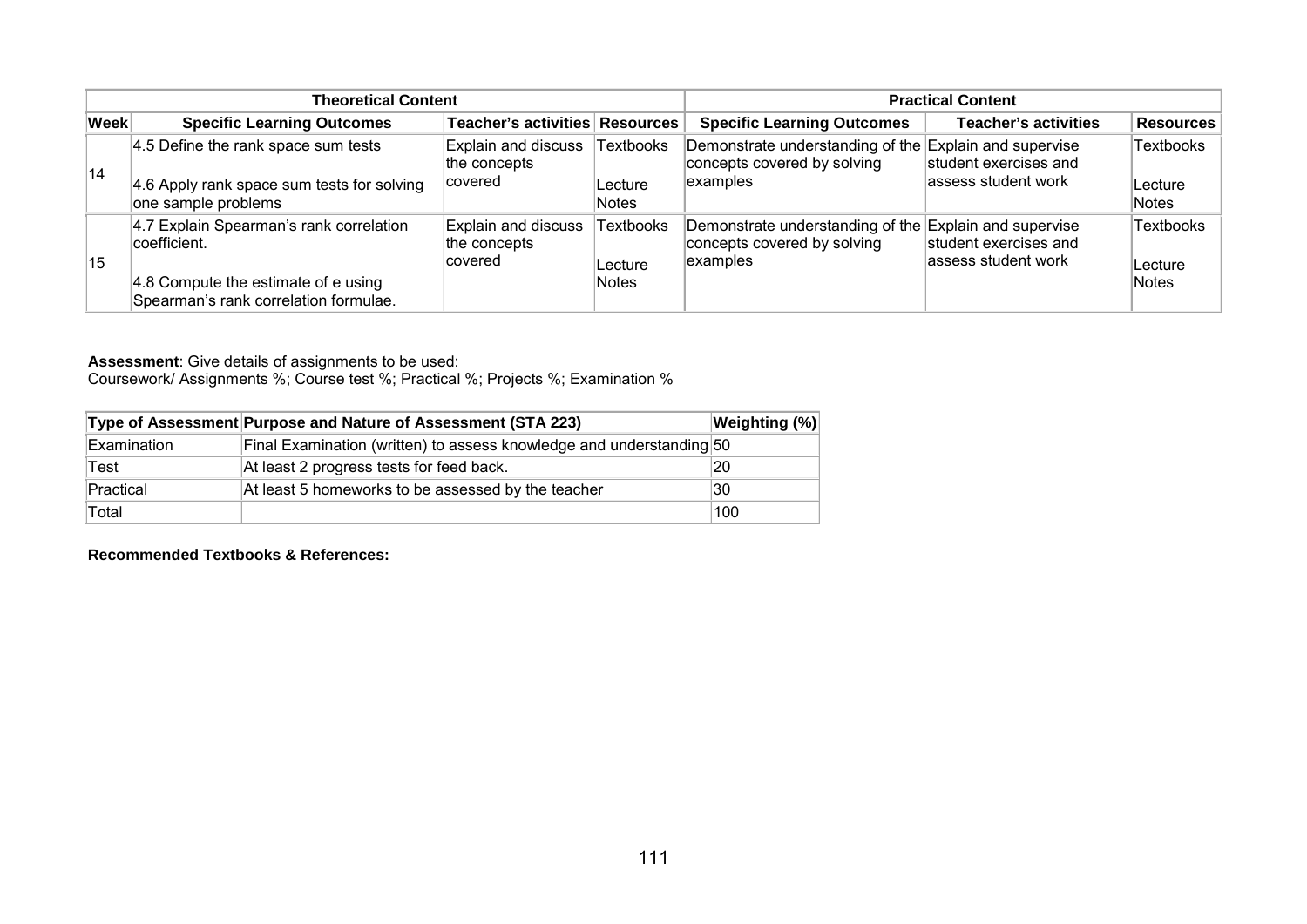# **Course: Biostatistics I (STA 224)**

| <b>Programme: Statistics (National Diploma)</b>                                                                                                                                                                       |  |                                   |                                |  |  |  |
|-----------------------------------------------------------------------------------------------------------------------------------------------------------------------------------------------------------------------|--|-----------------------------------|--------------------------------|--|--|--|
| <b>Course Code: STA 224</b><br><b>Course: Biostatistics I</b>                                                                                                                                                         |  | <b>Total Hours:</b>               | 5                              |  |  |  |
| <b>Pre-requisite:</b><br><b>Year: 2 Semester: 4</b>                                                                                                                                                                   |  | Theoretical:<br><b>Practical:</b> | 2 hours /week<br>3 hours /week |  |  |  |
| Goal: This course is designed to enable students apply statistics to biological data and medicine.<br><b>General Objectives:</b> On completion of this course, the diplomate will be able to:                         |  |                                   |                                |  |  |  |
| 1. Understand the importance of statistics in biology and medicine.<br>2. Understand the concept of vital and health statistics.<br>3. Understand standardised rates.<br>4. Understand simple genetics and bioassays. |  |                                   |                                |  |  |  |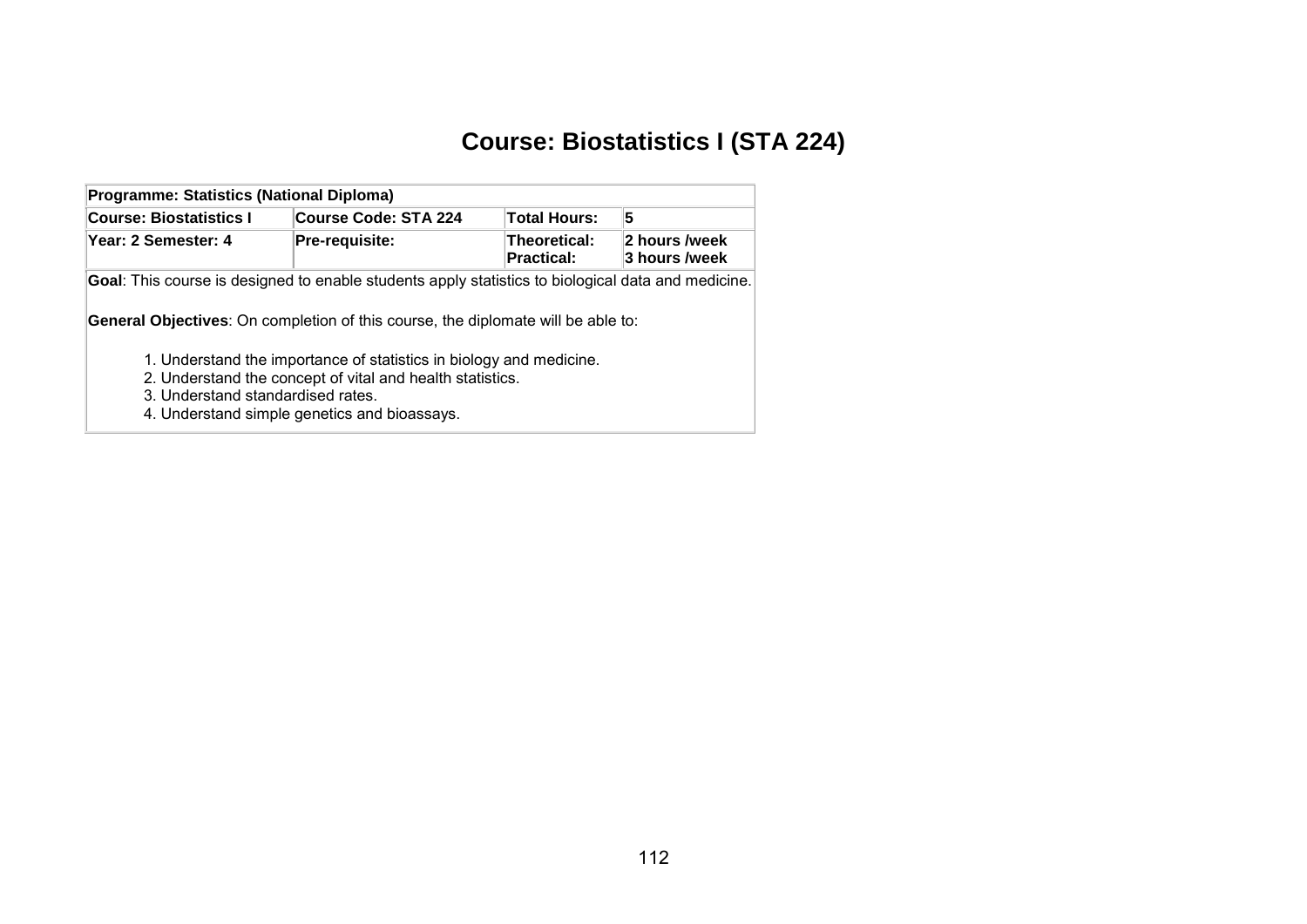|                | <b>Theoretical Content</b>                                                                                                                |                                                |                                                            |                                                                             | <b>Practical Content</b>                                                     |                                                            |
|----------------|-------------------------------------------------------------------------------------------------------------------------------------------|------------------------------------------------|------------------------------------------------------------|-----------------------------------------------------------------------------|------------------------------------------------------------------------------|------------------------------------------------------------|
| <b>Week</b>    | <b>Specific Learning Outcomes</b>                                                                                                         | Teacher's<br>activities                        | <b>Resources</b>                                           | <b>Specific Learning</b><br><b>Outcomes</b>                                 | <b>Teacher's activities</b>                                                  | <b>Resources</b>                                           |
|                | General Objective 1 (STA 224): Understand the importance of statistics in biology and medicine                                            |                                                |                                                            |                                                                             |                                                                              |                                                            |
|                | 1.1 Explain the scope and uses of statistics<br>in biology and medicine.                                                                  | Explain and<br>discuss the<br>concepts covered | <b>Textbooks</b><br><b>Lecture Notes</b><br>Secondary data | Demonstrate understanding<br>of the concepts covered by<br>solving examples | Explain and supervise<br>student exercises and<br>assess student work        | <b>Textbooks</b><br><b>Lecture Notes</b><br>Secondary data |
|                |                                                                                                                                           |                                                | from hospitals /<br>clinics                                |                                                                             |                                                                              | from hospitals /<br>clinics                                |
|                | 1.2 State types and sources of biological<br>and medical data such as states and<br>National Health Services and agricultural<br>returns. | Explain and<br>discuss the<br>concepts covered | <b>Textbooks</b><br>Lecture Notes                          | Demonstrate understanding<br>of the concepts covered by<br>solving examples | Explain and supervise<br>student exercises and<br>assess student work        | <b>Textbooks</b><br><b>Lecture Notes</b>                   |
| $\overline{2}$ |                                                                                                                                           |                                                | Secondary data<br>from hospitals /<br>clinics              |                                                                             |                                                                              | Secondary data<br>from hospitals /<br>clinics              |
| 3              | 1.3 State problems associated with<br>collection of biological and medical<br>statistics.                                                 | Explain and<br>discuss the<br>concepts covered | <b>Textbooks</b><br><b>Lecture Notes</b>                   | Demonstrate understanding<br>of the concepts covered by<br>solving examples | Explain and supervise<br>student exercises and<br>assess student work        | <b>Textbooks</b><br><b>Lecture Notes</b>                   |
|                | 1.4 Suggest various ways of tackling the<br>problems identified in 1.3 above.                                                             |                                                | Secondary data<br>from hospitals /<br>clinics              |                                                                             |                                                                              | Secondary data<br>from hospitals /<br>clinics              |
|                | 1.5 State various types of variability<br>associated with bio-medical data, e.g.<br>response and reactions to drugs                       | Explain and<br>discuss the<br>concepts covered | <b>Textbooks</b><br>Lecture Notes                          | Demonstrate understanding<br>of the concepts covered by<br>solving examples | <b>Explain and supervise</b><br>student exercises and<br>assess student work | <b>Textbooks</b><br><b>Lecture Notes</b>                   |
| 4              |                                                                                                                                           |                                                | Secondary data<br>from hospitals /<br>clinics              |                                                                             |                                                                              | Secondary data<br>from hospitals /<br>clinics              |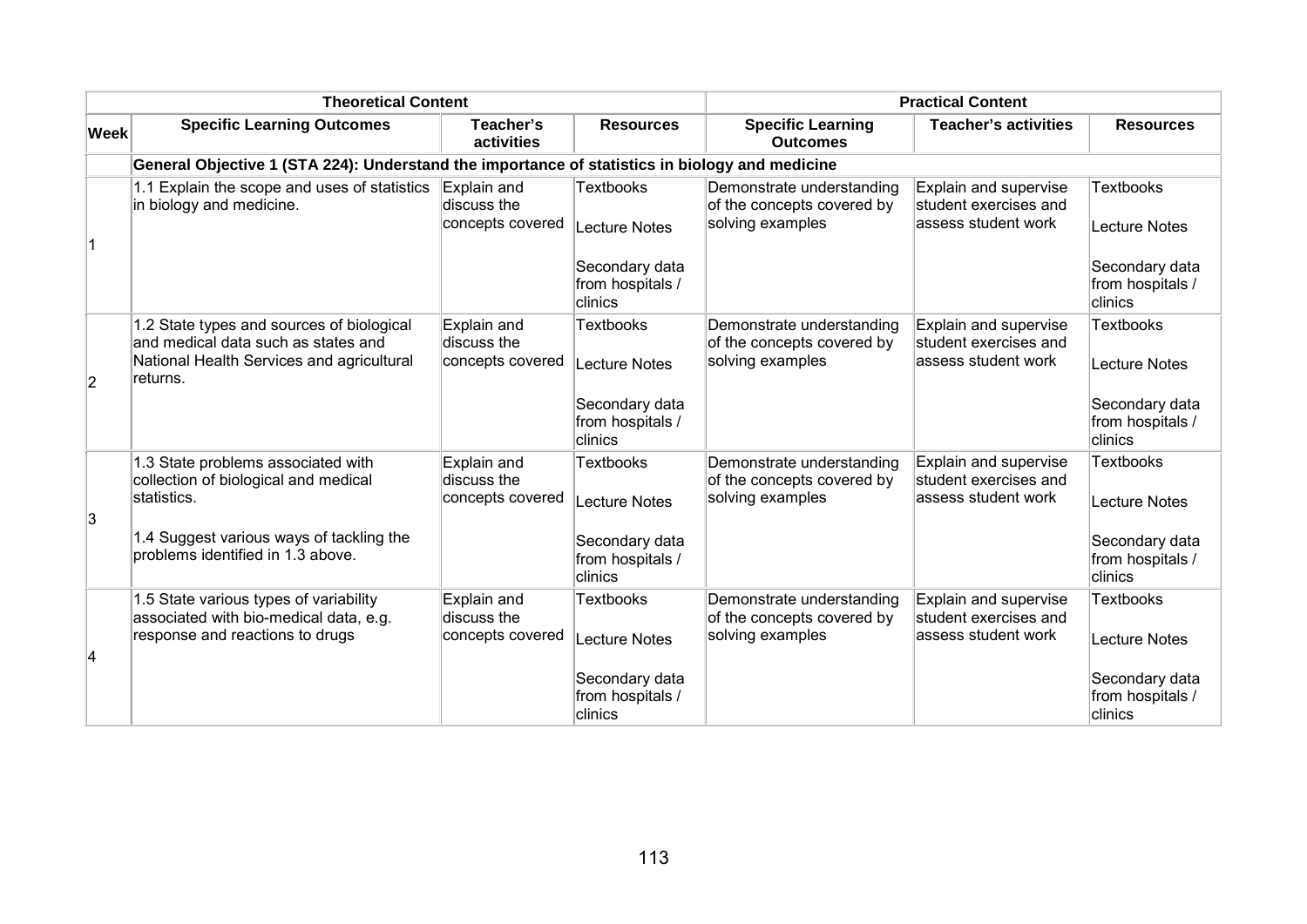|             | <b>Theoretical Content</b>                                                            |                                                |                                               |                                                                             | <b>Practical Content</b>                                               |                                               |
|-------------|---------------------------------------------------------------------------------------|------------------------------------------------|-----------------------------------------------|-----------------------------------------------------------------------------|------------------------------------------------------------------------|-----------------------------------------------|
| <b>Week</b> | <b>Specific Learning Outcomes</b>                                                     | Teacher's<br>activities                        | <b>Resources</b>                              | <b>Specific Learning</b><br><b>Outcomes</b>                                 | <b>Teacher's activities</b>                                            | <b>Resources</b>                              |
|             | General Objective 2 (STA 224): Understand the concepts of vital and health statistics |                                                |                                               |                                                                             |                                                                        |                                               |
| 5           | 2.1 Classify vital and health statistics.                                             | Explain and<br>discuss the<br>concepts covered | <b>Textbooks</b><br>Lecture Notes             | Demonstrate understanding<br>of the concepts covered by<br>solving examples | Explain and supervise<br>student exercises and<br>assess student work  | <b>Textbooks</b><br>Lecture Notes             |
|             |                                                                                       |                                                | Secondary data<br>from hospitals /<br>clinics |                                                                             |                                                                        | Secondary data<br>from hospitals /<br>clinics |
| 6           | 2.2 Define basic vital statistical indices.                                           | Explain and<br>discuss the<br>concepts covered | <b>Textbooks</b><br>Lecture Notes             | Demonstrate understanding<br>of the concepts covered by<br>solving examples | Explain and supervise<br>student exercises and<br>lassess student work | <b>Textbooks</b><br><b>Lecture Notes</b>      |
|             |                                                                                       |                                                | Secondary data<br>from hospitals /<br>clinics |                                                                             |                                                                        | Secondary data<br>from hospitals /<br>clinics |
| 17          | 2.3 Enumerate the uses of the indices in 2.2 Explain and<br>above                     | discuss the<br>concepts covered                | <b>Textbooks</b><br>Lecture Notes             | Demonstrate understanding<br>of the concepts covered by<br>solving examples | Explain and supervise<br>student exercises and<br>lassess student work | Textbooks<br><b>Lecture Notes</b>             |
|             |                                                                                       |                                                | Secondary data<br>from hospitals /<br>clinics |                                                                             |                                                                        | Secondary data<br>from hospitals /<br>clinics |
|             | General Objective 3 (STA 224): Understand standardized rates                          |                                                |                                               |                                                                             |                                                                        |                                               |
|             | 3.1 Define standardized rates.                                                        | Explain and<br>discuss the<br>concepts covered | <b>Textbooks</b><br>Lecture Notes             | Demonstrate understanding<br>of the concepts covered by<br>solving examples | Explain and supervise<br>student exercises and<br>lassess student work | <b>Textbooks</b><br><b>Lecture Notes</b>      |
| 8           |                                                                                       |                                                | Secondary data<br>from hospitals /<br>clinics |                                                                             |                                                                        | Secondary data<br>from hospitals /<br>clinics |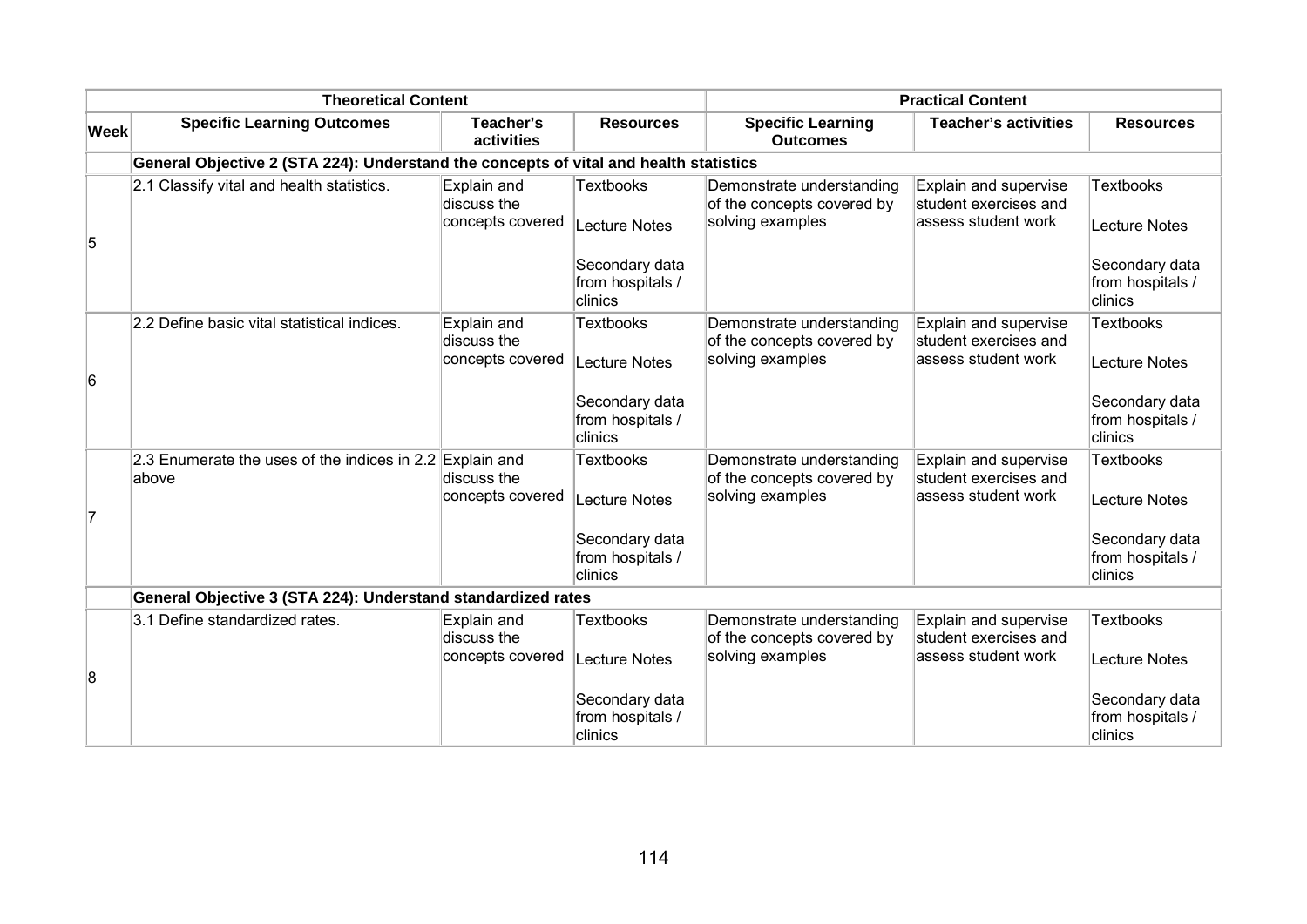|             | <b>Theoretical Content</b>                                                          |                                                |                                                                                    |                                                                             | <b>Practical Content</b>                                               |                                                                                           |
|-------------|-------------------------------------------------------------------------------------|------------------------------------------------|------------------------------------------------------------------------------------|-----------------------------------------------------------------------------|------------------------------------------------------------------------|-------------------------------------------------------------------------------------------|
| <b>Week</b> | <b>Specific Learning Outcomes</b>                                                   | Teacher's<br><b>activities</b>                 | <b>Resources</b>                                                                   | <b>Specific Learning</b><br><b>Outcomes</b>                                 | <b>Teacher's activities</b>                                            | <b>Resources</b>                                                                          |
| 9           | 3.2 Distinguish between direct and indirect<br>methods of standardization of rates. | Explain and<br>discuss the<br>concepts covered | <b>Textbooks</b><br>Lecture Notes<br>Secondary data<br>from hospitals /<br>clinics | Demonstrate understanding<br>of the concepts covered by<br>solving examples | Explain and supervise<br>student exercises and<br>assess student work  | <b>Textbooks</b><br><b>Lecture Notes</b><br>Secondary data<br>from hospitals /<br>clinics |
| 10          | 3.3 Illustrate methods in 3.2 above with<br>examples                                | Explain and<br>discuss the<br>concepts covered | <b>Textbooks</b><br>Lecture Notes<br>Secondary data<br>from hospitals /<br>clinics | Demonstrate understanding<br>of the concepts covered by<br>solving examples | Explain and supervise<br>student exercises and<br>assess student work  | <b>Textbooks</b><br><b>Lecture Notes</b><br>Secondary data<br>from hospitals /<br>clinics |
| 11          | 3.3 (cont.) Illustrate methods in 3.2 above<br>with examples                        | Explain and<br>discuss the<br>concepts covered | <b>Textbooks</b><br>Lecture Notes<br>Secondary data<br>from hospitals /<br>clinics | Demonstrate understanding<br>of the concepts covered by<br>solving examples | Explain and supervise<br>student exercises and<br>assess student work  | <b>Textbooks</b><br><b>Lecture Notes</b><br>Secondary data<br>from hospitals /<br>clinics |
|             | General Objective 4 (STA 224): Understand simple genetics and bioassays             |                                                |                                                                                    |                                                                             |                                                                        |                                                                                           |
| 12          | 4.1 Explain the meaning of genetics.                                                | Explain and<br>discuss the<br>concepts covered | <b>Textbooks</b><br>Lecture Notes<br>Secondary data<br>from hospitals /<br>clinics | Demonstrate understanding<br>of the concepts covered by<br>solving examples | Explain and supervise<br>student exercises and<br>lassess student work | <b>Textbooks</b><br><b>Lecture Notes</b><br>Secondary data<br>from hospitals /<br>clinics |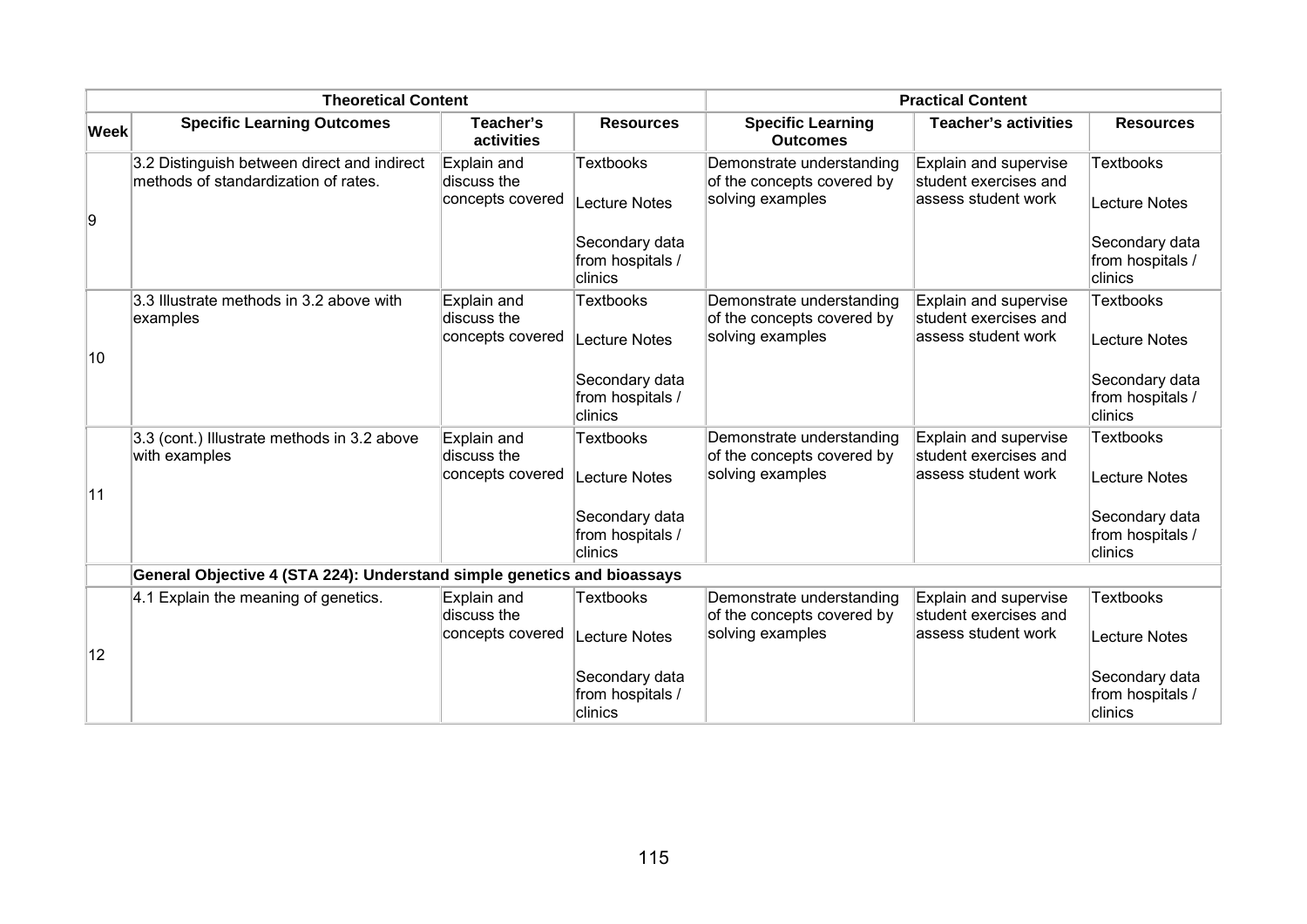|             | <b>Theoretical Content</b>                                                      |                                                |                                                      | <b>Practical Content</b>                                                    |                                                                       |                                                       |
|-------------|---------------------------------------------------------------------------------|------------------------------------------------|------------------------------------------------------|-----------------------------------------------------------------------------|-----------------------------------------------------------------------|-------------------------------------------------------|
| <b>Week</b> | <b>Specific Learning Outcomes</b>                                               | Teacher's<br>activities                        | <b>Resources</b>                                     | <b>Specific Learning</b><br><b>Outcomes</b>                                 | <b>Teacher's activities</b>                                           | <b>Resources</b>                                      |
| 13          | 4.2 Define simple Mendelian ratio.                                              | Explain and<br>discuss the<br>concepts covered | <b>Textbooks</b><br>Lecture Notes                    | Demonstrate understanding<br>of the concepts covered by<br>solving examples | Explain and supervise<br>student exercises and<br>assess student work | <b>Textbooks</b><br>Lecture Notes                     |
|             |                                                                                 |                                                | Secondary data<br>from hospitals /<br>clinics        |                                                                             |                                                                       | Secondary data<br>from hospitals /<br>clinics         |
|             | 4.3 Explain the fundamental principles of<br>bioassay.                          | Explain and<br>discuss the<br>concepts covered | <b>Textbooks</b><br>Lecture Notes                    | Demonstrate understanding<br>of the concepts covered by<br>solving examples | Explain and supervise<br>student exercises and<br>assess student work | Textbooks<br>Lecture Notes                            |
| 14          | 4.4 State the concepts of ED 50 and LD 50.<br>(- effective dose, - letter dose) |                                                | Secondary data<br>from hospitals /<br><b>clinics</b> |                                                                             |                                                                       | Secondary data<br>from hospitals /<br>clinics         |
|             | 4.5 Explain relative potency.                                                   | Explain and<br>discuss the                     | Textbooks                                            | Demonstrate understanding<br>of the concepts covered by                     | Explain and supervise<br>student exercises and                        | Textbooks                                             |
| 15          | 4.6 Describe simple assays: direct and<br>parallel lines                        | concepts covered                               | Lecture Notes                                        | solving examples                                                            | assess student work                                                   | Lecture Notes                                         |
|             |                                                                                 |                                                | Secondary data<br>from hospitals /<br>clinics        |                                                                             |                                                                       | Secondary data<br>from hospitals /<br><b>Iclinics</b> |

Coursework/ Assignments %; Course test %; Practical %; Projects %; Examination %

|             | Type of Assessment Purpose and Nature of Assessment (STA 224)        | Weighting (%) |
|-------------|----------------------------------------------------------------------|---------------|
| Examination | Final Examination (written) to assess knowledge and understanding 50 |               |
| Test        | At least 2 progress tests for feed back.                             | 20            |
| Practical   | At least 7 homeworks to be assessed by the teacher                   | 30            |
| Total       |                                                                      | 100           |

### **Recommended Textbooks & References:**

Statistical Methods in Agriculture & Experimental Biology, Mead, Curnow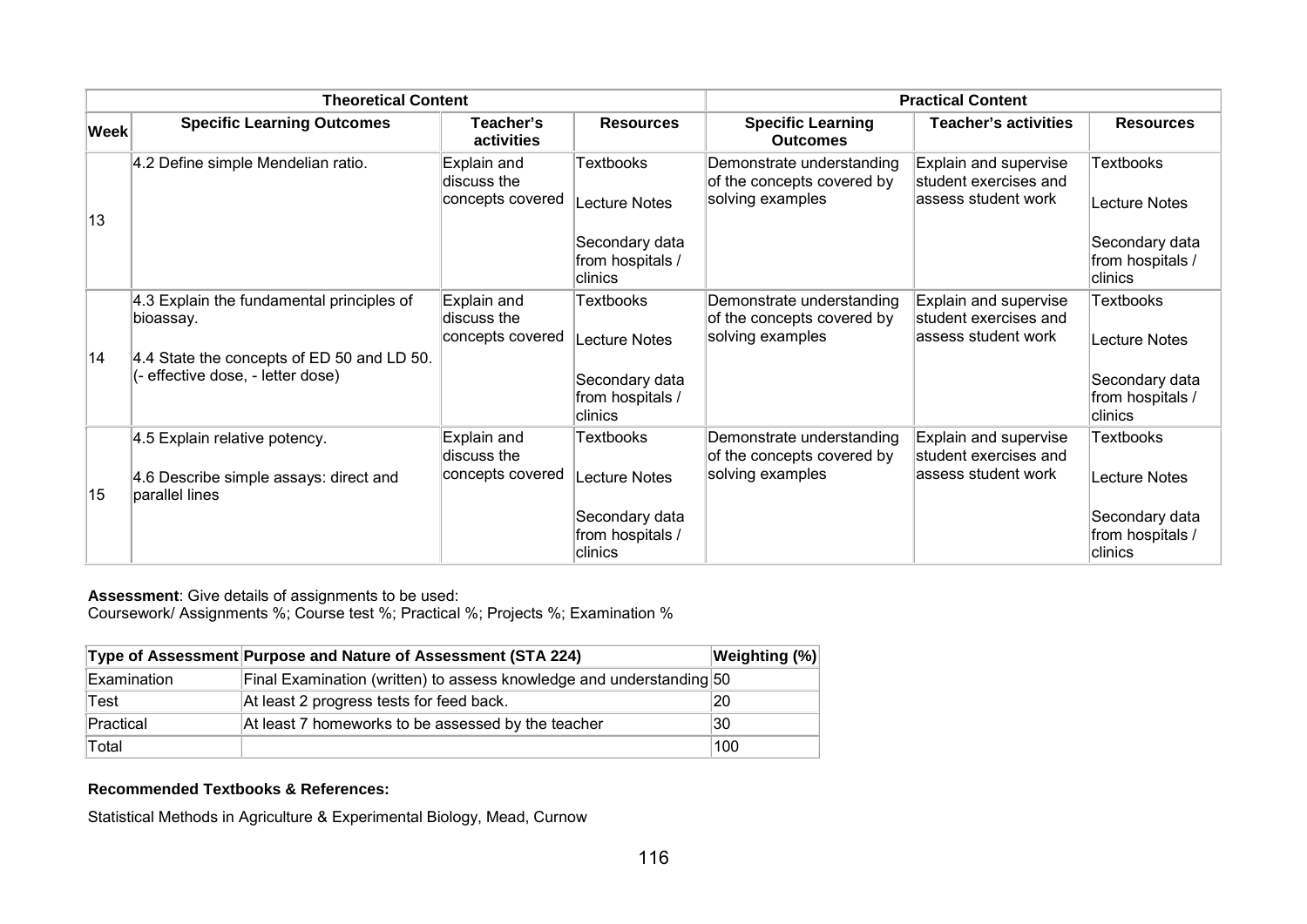# **Course: Mathematical Methods I (MTH 222)**

| <b>Programme: Statistics (National Diploma)</b>                                                                                                                                   |                             |                            |                                |  |  |  |  |
|-----------------------------------------------------------------------------------------------------------------------------------------------------------------------------------|-----------------------------|----------------------------|--------------------------------|--|--|--|--|
| <b>Course: Mathematical Methods I</b>                                                                                                                                             | <b>Course Code: MTH 222</b> | Total Hours:               | 15                             |  |  |  |  |
| Year: 2 Semester: 4                                                                                                                                                               | <b>Pre-requisite:</b>       | Theoretical:<br>Practical: | 2 hours /week<br>3 hours /week |  |  |  |  |
| Goal: To introduce the student to the study of ordinary differential equations and develop their ability to use equations to solve statistical and other application<br>problems. |                             |                            |                                |  |  |  |  |
| <b>General Objectives:</b> On completion of this course, the diplomate should be able to:                                                                                         |                             |                            |                                |  |  |  |  |
| 1. Understand the meaning of a complex number                                                                                                                                     |                             |                            |                                |  |  |  |  |
| 2. Understand the algebra of complex numbers.<br>3. Understand the nature of a differential equation                                                                              |                             |                            |                                |  |  |  |  |
| 4. Understand exact differential equations of first order.                                                                                                                        |                             |                            |                                |  |  |  |  |
| 5. Understand the theory of linear differential equations.                                                                                                                        |                             |                            |                                |  |  |  |  |
| 6. Understand the properties of plane and space vectors.                                                                                                                          |                             |                            |                                |  |  |  |  |
| 7. Understand scalar and vector products                                                                                                                                          |                             |                            |                                |  |  |  |  |
| 8. Understand applications of the concept of vectors to plane geometry.                                                                                                           |                             |                            |                                |  |  |  |  |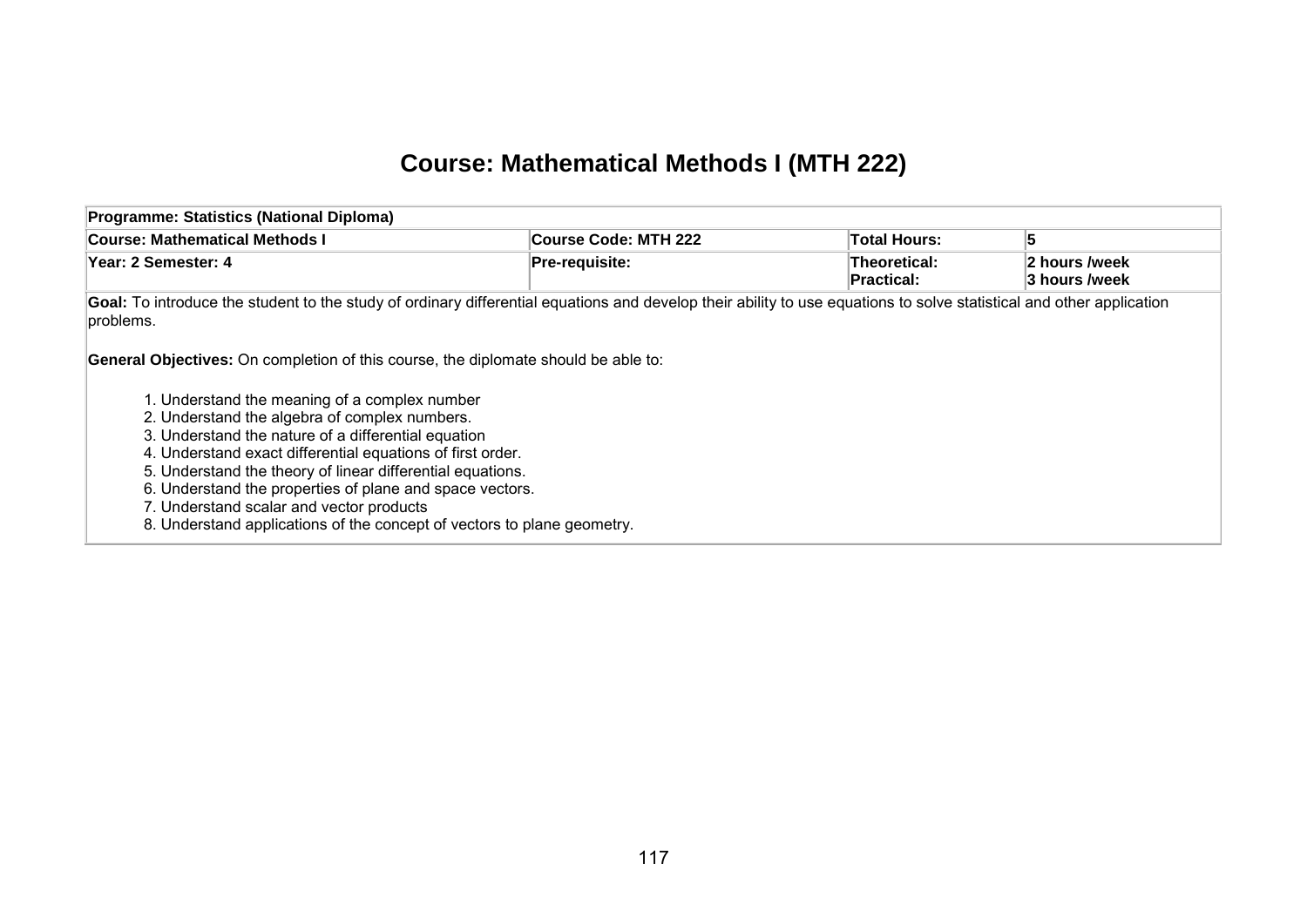| <b>Theoretical Content</b> |                                                                                                                                                                                                  |                                                | <b>Practical Content</b>             |                                                                             |                                                                       |                                      |
|----------------------------|--------------------------------------------------------------------------------------------------------------------------------------------------------------------------------------------------|------------------------------------------------|--------------------------------------|-----------------------------------------------------------------------------|-----------------------------------------------------------------------|--------------------------------------|
| <b>Week</b>                | <b>Specific Learning Outcomes</b>                                                                                                                                                                | Teacher's<br>activities                        |                                      | <b>Resources Specific Learning Outcomes</b>                                 | <b>Teacher's activities</b>                                           | <b>Resources</b>                     |
|                            | General Objective 1 (MTH 222): Understand the meaning of a Complex number                                                                                                                        |                                                |                                      |                                                                             |                                                                       |                                      |
| $\vert$ 1                  | 1.1 State simple definitions such as those of complex<br>number, complex conjugate, and magnitude or<br>absolute values of a complex number.<br>1.2 Determine the magnitude of a complex number. | Explain and<br>discuss the<br>concepts covered | <b>Textbooks</b><br>Lecture<br>Notes | Demonstrate understanding of<br>the concepts covered by<br>solving examples | Explain and supervise<br>student exercises and<br>assess student work | <b>Textbooks</b><br>Lecture<br>Notes |
|                            | 1.3 Put a complex number in polar form.                                                                                                                                                          |                                                |                                      |                                                                             |                                                                       |                                      |
|                            | 1.4 Draw argand diagrams.                                                                                                                                                                        |                                                |                                      |                                                                             |                                                                       |                                      |
|                            | General Objective 2 (MTH 222): Understand the algebra of complex numbers                                                                                                                         |                                                |                                      |                                                                             |                                                                       |                                      |
| 2                          | 2.1 Carry out addition, subtraction, multiplication, and Explain and<br>division as defined for complex numbers.                                                                                 | discuss the<br>concepts covered                | <b>Textbooks</b><br>Lecture<br>Notes | Demonstrate understanding of<br>the concepts covered by<br>solving examples | Explain and supervise<br>student exercises and<br>assess student work | <b>Textbooks</b><br>Lecture<br>Notes |
|                            | General Objective 3 (MTH 222): Understand the nature of a differential equation                                                                                                                  |                                                |                                      |                                                                             |                                                                       |                                      |
| $\overline{4}$             | 3.1 Define a differential equation stating clearly what<br>is meant by the order and the degree of such an<br>equation.<br>3.2 Define an ordinary linear differential equation with              | Explain and<br>discuss the<br>concepts covered | <b>Textbooks</b><br>Lecture<br>Notes | Demonstrate understanding of<br>the concepts covered by<br>solving examples | Explain and supervise<br>student exercises and<br>assess student work | <b>Textbooks</b><br>Lecture<br>Notes |
|                            | constant (variable) coefficients.<br>3.3 Explain what is meant by a solution to a                                                                                                                | Explain and                                    | <b>Textbooks</b>                     | Demonstrate understanding of                                                | Explain and supervise                                                 | <b>Textbooks</b>                     |
| 5                          | differential equation and verify with some examples.                                                                                                                                             | discuss the<br>concepts covered                | Lecture<br><b>Notes</b>              | the concepts covered by<br>solving examples                                 | student exercises and<br>assess student work                          | Lecture<br>Notes                     |
|                            | General Objective 4 (MTH 222): Understand exact differential equations of first order                                                                                                            |                                                |                                      |                                                                             |                                                                       |                                      |
| 6                          | 4.1 Define an exact differential equation of first order<br>and give examples.<br>4.2 State necessary and sufficient conditions for the<br>differential equation                                 | Explain and<br>discuss the<br>concepts covered | <b>Textbooks</b><br>Lecture<br>Notes | Demonstrate understanding of<br>the concepts covered by<br>solving examples | Explain and supervise<br>student exercises and<br>assess student work | <b>Textbooks</b><br>Lecture<br>Notes |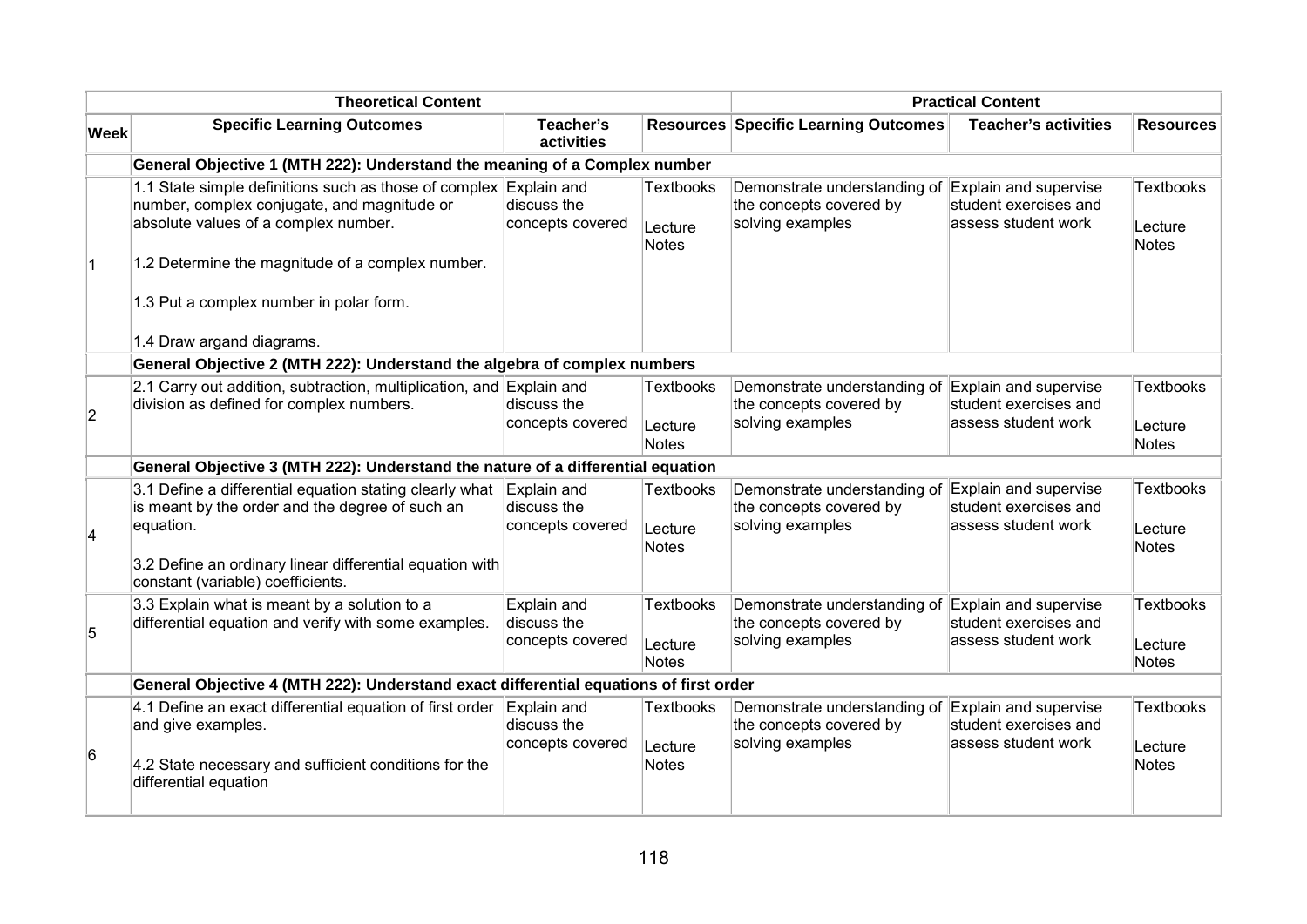| <b>Theoretical Content</b> |                                                                                                          |                            |                         | <b>Practical Content</b>                                |                                                |                         |
|----------------------------|----------------------------------------------------------------------------------------------------------|----------------------------|-------------------------|---------------------------------------------------------|------------------------------------------------|-------------------------|
| <b>Week</b>                | <b>Specific Learning Outcomes</b>                                                                        | Teacher's<br>activities    |                         | <b>Resources Specific Learning Outcomes</b>             | <b>Teacher's activities</b>                    | <b>Resources</b>        |
|                            | M $(x, y)$ dx +M $(x, y)$ dy = 0                                                                         |                            |                         |                                                         |                                                |                         |
|                            | to be exact and illustrate with examples.                                                                |                            |                         |                                                         |                                                |                         |
|                            | 4.3 Define an integrating factor.                                                                        |                            |                         |                                                         |                                                |                         |
|                            | 4.4 Transform a non-exact differential equation to an<br>exact one using an integrating factor.          | Explain and<br>discuss the | <b>Textbooks</b>        | Demonstrate understanding of<br>the concepts covered by | Explain and supervise<br>student exercises and | <b>Textbooks</b>        |
| 17                         | 4.5 Solve an exact differential equation, and plot<br>some of its integral curves.                       | concepts covered           | Lecture<br><b>Notes</b> | solving examples                                        | assess student work                            | Lecture<br><b>Notes</b> |
|                            | General Objective 5 (MTH 222): Understand the theory of linear differential equations                    |                            |                         |                                                         |                                                |                         |
|                            | 5.1 Distinguish between a homogeneous and non<br>homogeneous linear differential equations.              | Explain and<br>discuss the | <b>Textbooks</b>        | Demonstrate understanding of<br>the concepts covered by | Explain and supervise<br>student exercises and | <b>Textbooks</b>        |
| 8                          | 5.2 Solve first order linear differential equations using<br>integrating factors and by substitution.    | concepts covered           | Lecture<br>Notes        | solving examples                                        | assess student work                            | Lecture<br><b>Notes</b> |
| g,                         | 5.3 Use linear ordinary differential equation to solve<br>application problems such as compound Interest | Explain and<br>discuss the | <b>Textbooks</b>        | Demonstrate understanding of<br>the concepts covered by | Explain and supervise<br>student exercises and | <b>Textbooks</b>        |
|                            | problems and problems of growth and decay etc.                                                           | concepts covered           | Lecture<br><b>Notes</b> | solving examples                                        | assess student work                            | Lecture<br><b>Notes</b> |
|                            | General Objective 6 (MTH 222): Understand the properties of plane and space vectors.                     |                            |                         |                                                         |                                                |                         |
|                            | 6.1 Define a vector.                                                                                     | Explain and<br>discuss the | <b>Textbooks</b>        | Demonstrate understanding of<br>the concepts covered by | Explain and supervise<br>student exercises and | <b>Textbooks</b>        |
| 10                         | 6.2 State the difference between a vector and a<br>scalar.                                               | concepts covered           | Lecture<br>Notes        | solving examples                                        | lassess student work                           | Lecture<br><b>Notes</b> |
|                            | 6.3 Represent a vector geometrically.                                                                    |                            |                         |                                                         |                                                |                         |
|                            | 6.3 Determine the magnitude of a vector.                                                                 | Explain and<br>discuss the | <b>Textbooks</b>        | Demonstrate understanding of<br>the concepts covered by | Explain and supervise<br>student exercises and | <b>Textbooks</b>        |
| 11                         | 6.4 Identify position vectors.                                                                           | concepts covered           | Lecture<br>Notes        | solving examples                                        | assess student work                            | Lecture<br><b>Notes</b> |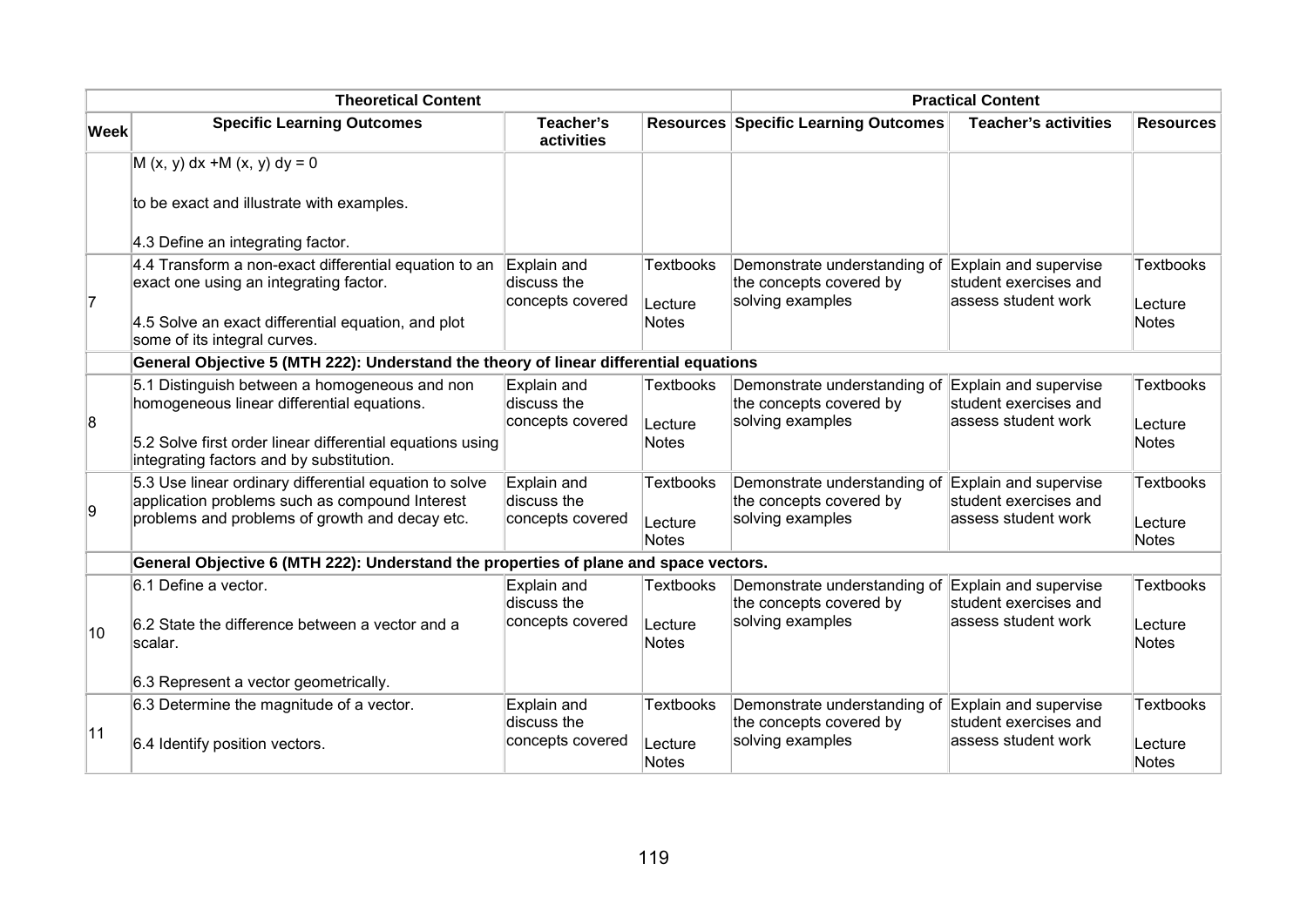| <b>Theoretical Content</b> |                                                                                                                                                                                                                                                                                                                                                                                                                                    |                                                |                                      | <b>Practical Content</b>                                                    |                                                                       |                                             |  |
|----------------------------|------------------------------------------------------------------------------------------------------------------------------------------------------------------------------------------------------------------------------------------------------------------------------------------------------------------------------------------------------------------------------------------------------------------------------------|------------------------------------------------|--------------------------------------|-----------------------------------------------------------------------------|-----------------------------------------------------------------------|---------------------------------------------|--|
| <b>Week</b>                | <b>Specific Learning Outcomes</b>                                                                                                                                                                                                                                                                                                                                                                                                  | Teacher's<br>activities                        |                                      | <b>Resources Specific Learning Outcomes</b>                                 | <b>Teacher's activities</b>                                           | <b>Resources</b>                            |  |
|                            | General Objective 7 (MTH 222): Understand scalar and vector products                                                                                                                                                                                                                                                                                                                                                               |                                                |                                      |                                                                             |                                                                       |                                             |  |
| 12                         | 7.1 Compute the scalar product of two vectors written Explain and<br>in cartesian form.<br>7.2 Compute the vector product of two vectors.                                                                                                                                                                                                                                                                                          | discuss the<br>concepts covered                | <b>Textbooks</b><br>Lecture<br>Notes | Demonstrate understanding of<br>the concepts covered by<br>solving examples | Explain and supervise<br>student exercises and<br>assess student work | <b>Textbooks</b><br>Lecture<br><b>Notes</b> |  |
| 13                         | 7.3 Show the vector product as a determinant.<br>7.4 State and prove simple properties of scalar and<br>vectors products.                                                                                                                                                                                                                                                                                                          | Explain and<br>discuss the<br>concepts covered | <b>Textbooks</b><br>Lecture<br>Notes | Demonstrate understanding of<br>the concepts covered by<br>solving examples | Explain and supervise<br>student exercises and<br>assess student work | <b>Textbooks</b><br>Lecture<br>Notes        |  |
|                            | 7.5 State and apply the Cauchy-Schwarz inequality.<br>General Objectives 8 (MTH 222): Understand applications of the concept of vectors to plane geometry                                                                                                                                                                                                                                                                          |                                                |                                      |                                                                             |                                                                       |                                             |  |
|                            |                                                                                                                                                                                                                                                                                                                                                                                                                                    | Explain and                                    | <b>Textbooks</b>                     | Demonstrate understanding of                                                | Explain and supervise                                                 | <b>Textbooks</b>                            |  |
| 14                         | 8.1 Determine the angle between two vectors.<br>8.2 Apply the concept of angle between two vectors<br>to Pythagoras's theorem from the cosine rule.<br>8.3 Add vectors geometrically by the triangle or<br>parallelogram law.                                                                                                                                                                                                      | discuss the<br>concepts covered                | Lecture<br><b>Notes</b>              | the concepts covered by<br>solving examples                                 | student exercises and<br>assess student work                          | Lecture<br><b>Notes</b>                     |  |
| 15                         | 8.4 Prove that each side of a triangle can be seen as<br>the sum or difference of other two sides considered<br>as vectors.<br>8.5 Represent product in the form<br>$V_a \rightarrow U_x$<br>$n_b \rightarrow U \cos Q$<br>where $V = n = U = b$ and<br>where Q is the angle between the vector $\rightarrow$ a and $\rightarrow$<br>b<br>8.6 Define perpendicularity in terms of zero dot<br>product and justify this definition. | Explain and<br>discuss the<br>concepts covered | <b>Textbooks</b><br>Lecture<br>Notes | Demonstrate understanding of<br>the concepts covered by<br>solving examples | Explain and supervise<br>student exercises and<br>assess student work | <b>Textbooks</b><br>Lecture<br><b>Notes</b> |  |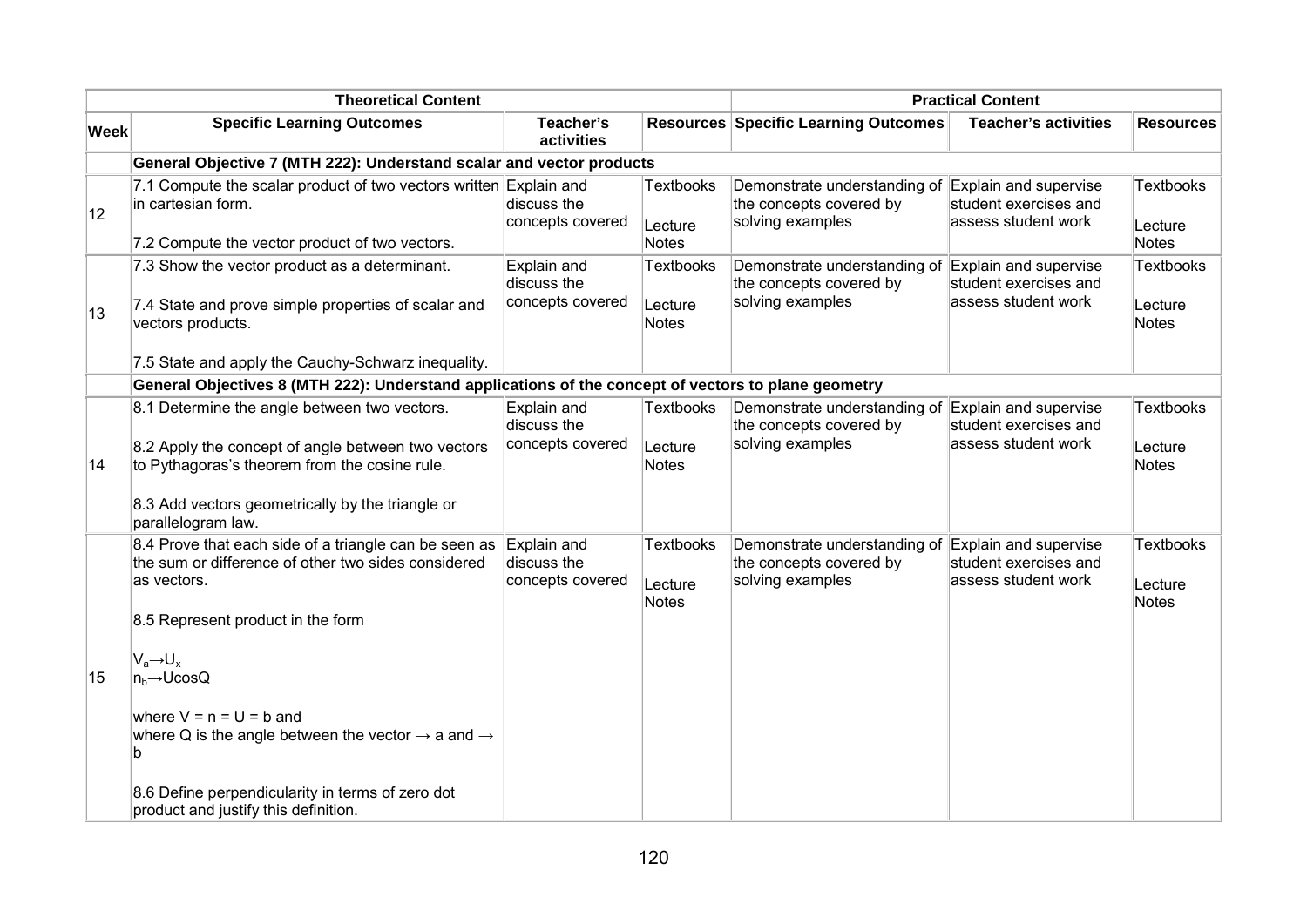**Assessment**: Give details of assignments to be used: Coursework/ Assignments %; Course test %; Practical %; Projects %; Examination %

|             | Type of Assessment Purpose and Nature of Assessment (MTH 222)        | Weighting (%) |
|-------------|----------------------------------------------------------------------|---------------|
| Examination | Final Examination (written) to assess knowledge and understanding 60 |               |
| Test        | At least 2 progress tests for feed back.                             | 20            |
| Practical   | At least 5 homeworks to be assessed by the teacher                   | 20            |
| Total       |                                                                      | 100           |

#### **Recommended Textbooks & References:**

Engineering Mathematics, K. A. Stroud

Introduction to Differential Equations, F. Braucek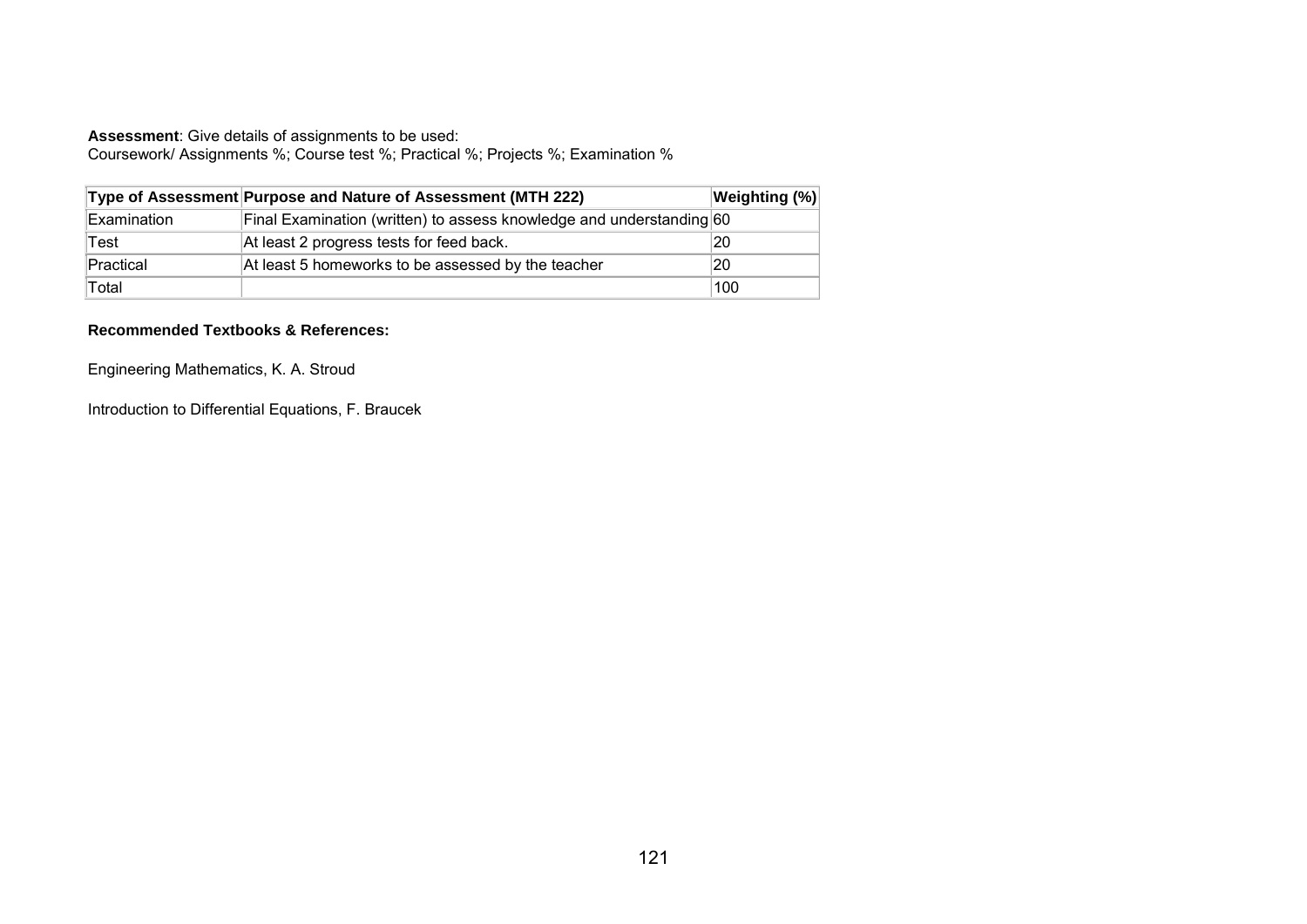## **Course: Management Information Systems (COM 224)**

| <b>Programme: Statistics (National Diploma)</b>                                                                                                                                                                                                                                                                                                                                                                                                                                                                                                                                                                                       |                |                                  |                                |
|---------------------------------------------------------------------------------------------------------------------------------------------------------------------------------------------------------------------------------------------------------------------------------------------------------------------------------------------------------------------------------------------------------------------------------------------------------------------------------------------------------------------------------------------------------------------------------------------------------------------------------------|----------------|----------------------------------|--------------------------------|
| Course: Management Information Systems Course Code: COM 224 Total Hours: 4                                                                                                                                                                                                                                                                                                                                                                                                                                                                                                                                                            |                |                                  |                                |
| Year: 2 Semester: 4                                                                                                                                                                                                                                                                                                                                                                                                                                                                                                                                                                                                                   | Pre-requisite: | Theoretical<br><b>Practical:</b> | 2 hours /week<br>2 hours /week |
| <b>Goal:</b> This course is designed to enable introduce students to management information systems                                                                                                                                                                                                                                                                                                                                                                                                                                                                                                                                   |                |                                  |                                |
| <b>General Objectives:</b> On completion of this course the diplomate should be able to:<br>1. Know different systems.<br>2. Understand systems theory.<br>3. Understand the concept of management information.<br>4. Know the features of management information systems (MIS)<br>5. Understand the concept of transaction processing.<br>6. Understand the concept of office automation.<br>7. Understand the different applications of MIS.<br>8. Understand the principles of decision making<br>9. Know the development cycle of an MIS<br>10. Understand the principles of project management.<br>11. Understand total systems. |                |                                  |                                |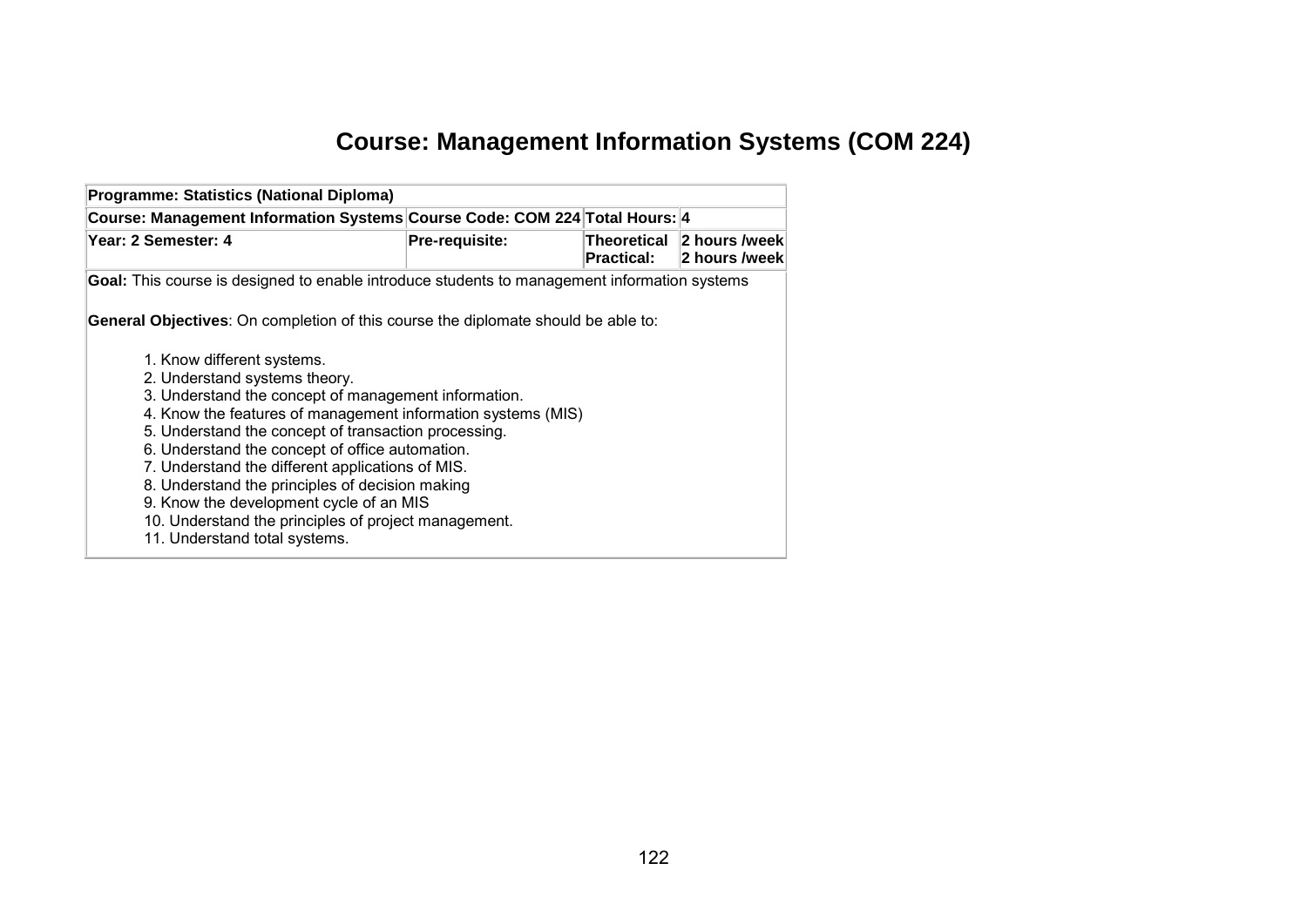|                |                                                                                                                                                                                                                                                         | <b>Theoretical Content</b>                                                                                                                                                                                                                           |                                                                      |                                                | <b>Practical Content</b>                                            |                                  |
|----------------|---------------------------------------------------------------------------------------------------------------------------------------------------------------------------------------------------------------------------------------------------------|------------------------------------------------------------------------------------------------------------------------------------------------------------------------------------------------------------------------------------------------------|----------------------------------------------------------------------|------------------------------------------------|---------------------------------------------------------------------|----------------------------------|
| <b>Week</b>    | <b>Specific Learning Outcomes</b>                                                                                                                                                                                                                       | <b>Teacher's activities</b>                                                                                                                                                                                                                          | <b>Resources</b>                                                     | <b>Specific</b><br>Learning<br><b>Outcomes</b> | Teacher's<br>activities                                             | <b>Resources</b>                 |
|                | General Objective 1 (COM 224): Know different systems.                                                                                                                                                                                                  |                                                                                                                                                                                                                                                      |                                                                      |                                                |                                                                     |                                  |
| $\overline{1}$ | 1.1 Understand a system and its<br>characteristics.<br>1.2 Understand the taxonomy of systems;<br>deterministic, probabilities, static, dynamic<br>etc.<br>1.3 Understand organization and business<br>education as make up of systems or<br>subsystems | Define a system<br>State the characteristics of a system.<br>Explain the taxonomy of a system:<br>deterministic, probabilistic, static,<br>dynamic etc.<br>Explain organizations, business,<br>education, etc as made up of<br>systems or subsystems | A flip chart.<br><b>OHP</b><br>connected to<br>PC.<br>A white board. | To be able to<br>develop a simple<br>MIS       | To assist student in OHP connected to<br>developing a<br>simple MIS | PC in a networked<br>laboratory. |
|                | General Objective 2 (COM 224): Understand systems theory.                                                                                                                                                                                               |                                                                                                                                                                                                                                                      |                                                                      |                                                |                                                                     |                                  |
|                | 2.1 Understand closed and open loop<br>systems.                                                                                                                                                                                                         | Distinguish between closed and open A flip chart.<br>loop systems.                                                                                                                                                                                   | <b>OHP</b>                                                           | To be able to<br>develop a simple<br>MIS       | To assist student in OHP connected to<br>developing a<br>simple MIS | PC in a networked<br>laboratory. |
| $\overline{2}$ | 2.2 Understand feedback control n a<br>system                                                                                                                                                                                                           | Explain feed back control in system.                                                                                                                                                                                                                 | connected to<br>PC.                                                  |                                                |                                                                     |                                  |
|                | 2.3 Understand a system model                                                                                                                                                                                                                           | Define a system model                                                                                                                                                                                                                                | A white board.                                                       |                                                |                                                                     |                                  |
|                | 2.4 Understand how to represent a system                                                                                                                                                                                                                | List types of models<br>Represent systems as models.                                                                                                                                                                                                 |                                                                      |                                                |                                                                     |                                  |
|                | General Objective 3 (COM 224): Understand the concept of management information.                                                                                                                                                                        |                                                                                                                                                                                                                                                      |                                                                      |                                                |                                                                     |                                  |
| 3              | 3.1 Understand management and it's<br>functions                                                                                                                                                                                                         | Define management<br>List the functions of management                                                                                                                                                                                                | A flip chart.<br><b>OHP</b><br>connected to<br>PC.                   | To be able to<br>develop a simple<br>MIS       | To assist student in OHP connected to<br>developing a<br>simple MIS | PC in a networked<br>laboratory. |
|                |                                                                                                                                                                                                                                                         |                                                                                                                                                                                                                                                      | A white board.                                                       |                                                |                                                                     |                                  |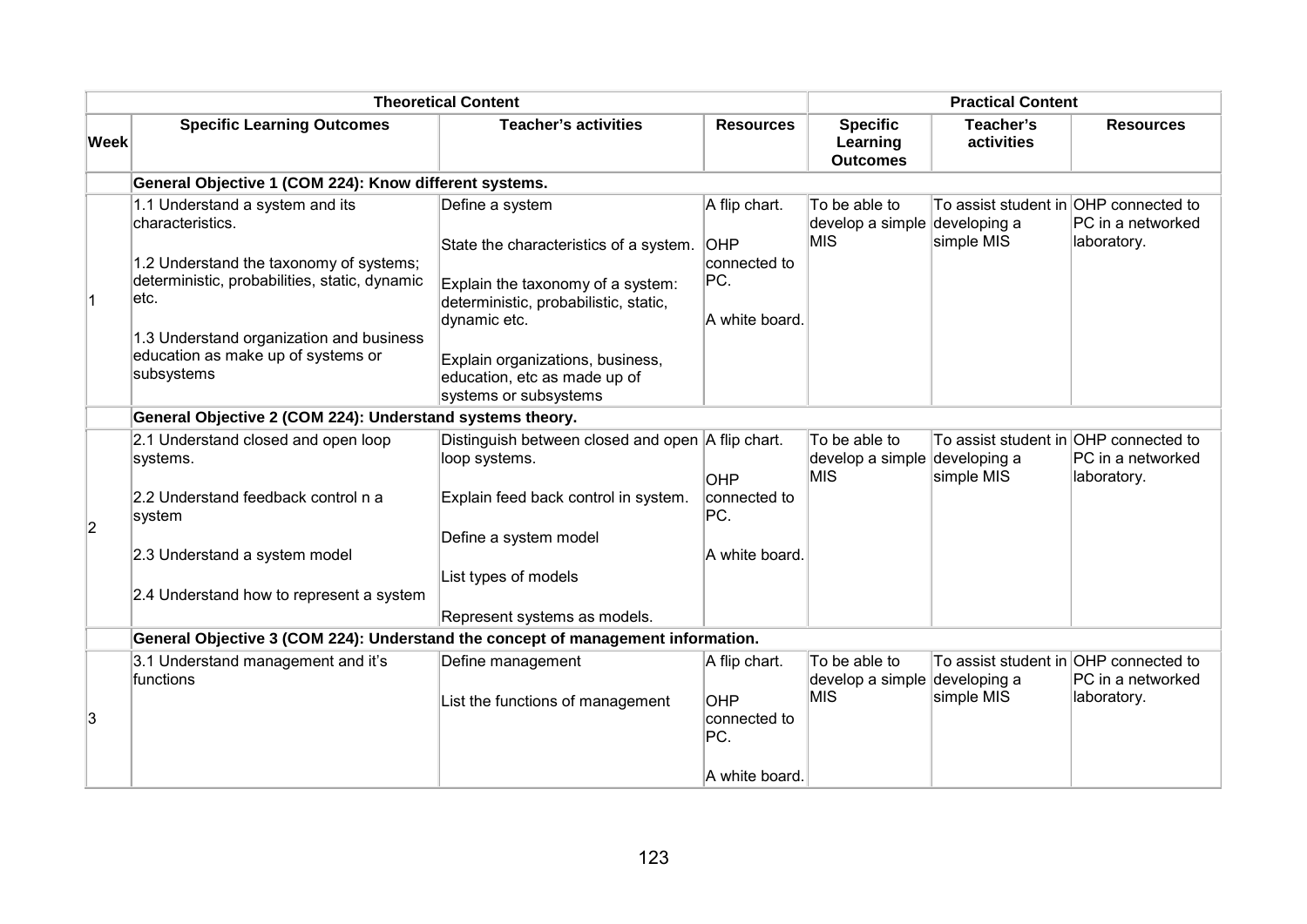| <b>Theoretical Content</b> |                                                                                          |                                                                       | <b>Practical Content</b>    |                                                              |                                                     |                                  |
|----------------------------|------------------------------------------------------------------------------------------|-----------------------------------------------------------------------|-----------------------------|--------------------------------------------------------------|-----------------------------------------------------|----------------------------------|
| <b>Week</b>                | <b>Specific Learning Outcomes</b>                                                        | <b>Teacher's activities</b>                                           | <b>Resources</b>            | <b>Specific</b><br>Learning<br><b>Outcomes</b>               | Teacher's<br>activities                             | <b>Resources</b>                 |
|                            | 3.2 Understand information needs of<br>management levels.                                | Explain the information needs of<br>management levels.                | A flip chart.<br><b>OHP</b> | To be able to<br>develop a simple developing a<br><b>MIS</b> | To assist student in OHP connected to<br>simple MIS | PC in a networked<br>laboratory. |
| 4                          | 3.3 Understand attributes of information                                                 | Explain and give attributes of<br>information                         | connected to<br>PC.         |                                                              |                                                     |                                  |
|                            |                                                                                          |                                                                       | A white board.              |                                                              |                                                     |                                  |
|                            | General Objective 4 (COM 224): Know the features of management information systems (MIS) |                                                                       |                             |                                                              |                                                     |                                  |
|                            | 4.1 Understand an information system and<br>it's characteristics.                        | Define information system.                                            | A flip chart.               | To be able to<br>develop a simple developing a               | To assist student in OHP connected to               | PC in a networked                |
|                            |                                                                                          | Explain the characteristics of an                                     | <b>OHP</b>                  | <b>MIS</b>                                                   | simple MIS                                          | laboratory.                      |
|                            | 4.2 Understand a management information<br>system.                                       | information system.                                                   | connected to<br>PC.         |                                                              |                                                     |                                  |
|                            |                                                                                          | Define management information                                         |                             |                                                              |                                                     |                                  |
| 5                          | 4.3 Appreciate the importance of MIS to<br>business organizations.                       | system.                                                               | A white board.              |                                                              |                                                     |                                  |
|                            | 4.4 Recognise features of information<br>systems                                         | Explain the importance of MIS to<br>business organization.            |                             |                                                              |                                                     |                                  |
|                            |                                                                                          | Explain the features of an information<br>system.                     |                             |                                                              |                                                     |                                  |
|                            | General Objective 5 (COM 224): Understand the concept of transaction processing.         |                                                                       |                             |                                                              |                                                     |                                  |
|                            | 5.1 Understand the concept of data and<br>information                                    | Explain concept of data and<br>information.                           | A flip chart.               | To be able to<br>develop a simple developing a               | To assist student in OHP connected to               | PC in a networked                |
|                            | 5.2 Understand data capture                                                              | Explain data processing stages.                                       | <b>OHP</b><br>connected to  | <b>MIS</b>                                                   | simple MIS                                          | laboratory.                      |
| 6                          | 5.3 Understand verification and validation                                               | Explain the concepts of data capture,<br>verification and validation. | PC.                         |                                                              |                                                     |                                  |
|                            | 5.4 Understand data processing stages                                                    | Explain concepts of a database                                        | A white board.              |                                                              |                                                     |                                  |
|                            | 5.5 Understand the concept of a database<br>management system (DBMS), including          | management system (DBMS)                                              |                             |                                                              |                                                     |                                  |
|                            | insertion, delete and update operations.                                                 | Explain insertion, deletion and update<br>operations                  |                             |                                                              |                                                     |                                  |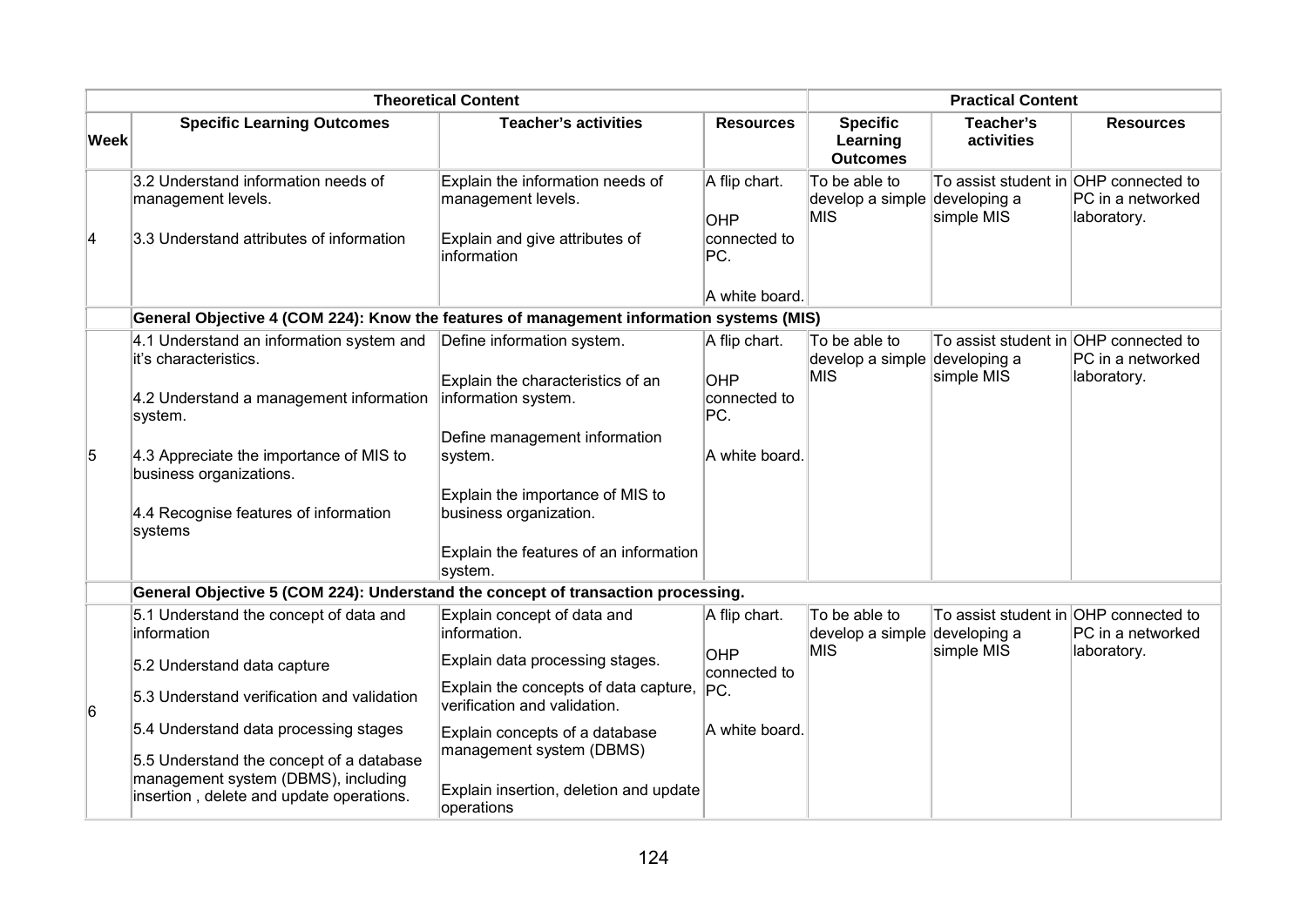|             |                                                                                                                                               | <b>Theoretical Content</b>                                                                                                          |                                                    |                                                       | <b>Practical Content</b>                                            |                                  |
|-------------|-----------------------------------------------------------------------------------------------------------------------------------------------|-------------------------------------------------------------------------------------------------------------------------------------|----------------------------------------------------|-------------------------------------------------------|---------------------------------------------------------------------|----------------------------------|
| <b>Week</b> | <b>Specific Learning Outcomes</b>                                                                                                             | <b>Teacher's activities</b>                                                                                                         | <b>Resources</b>                                   | <b>Specific</b><br>Learning<br><b>Outcomes</b>        | Teacher's<br>activities                                             | <b>Resources</b>                 |
|             | General Objective 6 (COM 224): Understand the concept of office automation.                                                                   |                                                                                                                                     |                                                    |                                                       |                                                                     |                                  |
| 7           | 6.1 Understand office automation and it's<br>components, e-mail, voice mail, fax<br>machine, teleconferencing<br>6.2 Understand telecommuting | Define office automation.<br>Explain components of office a<br>Automation i.e. e-mail, voice-mail fax<br>machine, teleconferencing, | A flip chart.<br><b>OHP</b><br>connected to<br>PC. | To be able to<br>develop a simple<br>MIS              | To assist student in OHP connected to<br>developing a<br>simple MIS | PC in a networked<br>laboratory. |
|             | 6.3 Understand the importance of office<br>automation (OA) to an organization                                                                 | Explain telecommuting.<br>Explain the importance of office<br>automation (O.A.) to an organization.                                 | A white board.                                     |                                                       |                                                                     |                                  |
|             | General Objective 7 (COM 224): Understand the different applications of MIS.                                                                  |                                                                                                                                     |                                                    |                                                       |                                                                     |                                  |
|             | 7.1 Understand various types of information List the various types of information<br>systems and their objectives.                            | system.                                                                                                                             | A flip chart.<br><b>OHP</b>                        | To be able to<br>develop a simple<br>MIS <sup></sup>  | To assist student in OHP connected to<br>developing a<br>simple MIS | PC in a networked<br>laboratory. |
| 8           | 7.2 Recognise the elements required for<br>any information system                                                                             | Explain the objectives of each type of<br>information system                                                                        | connected to<br>PC.                                |                                                       |                                                                     |                                  |
|             | 7.3 Understand reports required for any<br>types of information system                                                                        | Explain the elements required for any A white board.<br>information system.                                                         |                                                    |                                                       |                                                                     |                                  |
|             |                                                                                                                                               | Explain the nature of reports required<br>for each type of information system.                                                      |                                                    |                                                       |                                                                     |                                  |
|             | 7.4 Understand sources of data for each<br>type of information system                                                                         | Identify sources of data for each type $ A$ flip chart.<br>of information system.                                                   | <b>OHP</b>                                         | To be able to<br>develop a simple developing a<br>MIS | To assist student in OHP connected to<br>simple MIS                 | PC in a networked<br>laboratory. |
| 9           | 7.5 Understand the information needs,<br>strategic technical and operational<br>advantages of MIS                                             | Identify information needs: strategic,<br>technical, and operational.                                                               | connected to<br>PC.                                |                                                       |                                                                     |                                  |
|             |                                                                                                                                               | Identify some advantages of MIS                                                                                                     | A white board                                      |                                                       |                                                                     |                                  |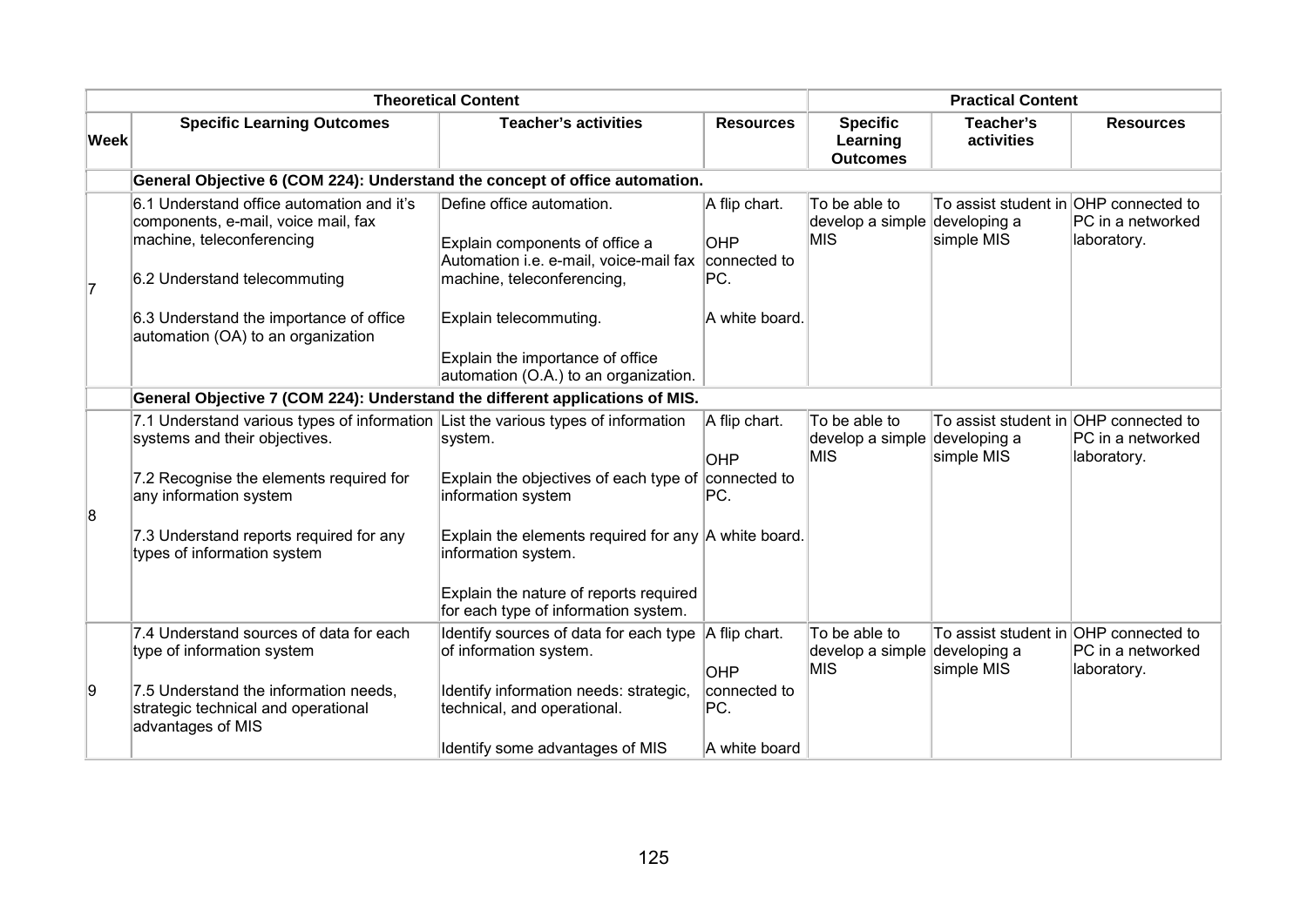|      |                                                                                                            | <b>Theoretical Content</b>                                                                   |                                                                      |                                                              | <b>Practical Content</b>                            |                                  |
|------|------------------------------------------------------------------------------------------------------------|----------------------------------------------------------------------------------------------|----------------------------------------------------------------------|--------------------------------------------------------------|-----------------------------------------------------|----------------------------------|
| Week | <b>Specific Learning Outcomes</b>                                                                          | <b>Teacher's activities</b>                                                                  | <b>Resources</b>                                                     | <b>Specific</b><br>Learning<br><b>Outcomes</b>               | Teacher's<br>activities                             | <b>Resources</b>                 |
|      | General Objective 8 (COM 224): Understand the principles of decision making                                |                                                                                              |                                                                      |                                                              |                                                     |                                  |
| 10   | 8.1 Understand the stages in decision<br>making<br>8.2 Understand various approaches to<br>decision making | Explain decision making.<br>Teacher to represent this<br>diagrammatically.                   | A flip chart.<br><b>OHP</b><br>connected to<br>PC.                   | To be able to<br>develop a simple developing a<br><b>MIS</b> | To assist student in OHP connected to<br>simple MIS | PC in a networked<br>laboratory. |
|      | 8.3 Undertake application of some decision<br>making techniques                                            | Teacher to explain the approaches to<br>decision making.<br>Teacher to give students a case  | A white board.                                                       |                                                              |                                                     |                                  |
|      |                                                                                                            | study on decision making techniques                                                          |                                                                      |                                                              |                                                     |                                  |
|      | General Objective 9 (COM 224): Know the development cycle of an MIS                                        |                                                                                              |                                                                      |                                                              |                                                     |                                  |
| 11   | 9.1 Understand the need for information<br>system development                                              | Explain the need for information<br>system development                                       | A flip chart.<br><b>OHP</b><br>connected to<br>PC.<br>A white board. | To be able to<br>develop a simple developing a<br><b>MIS</b> | To assist student in OHP connected to<br>simple MIS | PC in a networked<br>laboratory. |
| 12   | 9.2 Understand the phases and importance<br>in the development cycle of MIS                                | Identify the phases in the<br>development cycle of MIS<br>State the importance of each phase | A flip chart.<br><b>OHP</b><br>connected to<br>PC.                   | To be able to<br>develop a simple developing a<br><b>MIS</b> | To assist student in OHP connected to<br>simple MIS | PC in a networked<br>laboratory. |
|      |                                                                                                            | Describe each of the phases of the<br>development cycle of an MIS.                           | A white board.                                                       |                                                              |                                                     |                                  |
|      | General Objective 10 (COM 224): Understand the principles of project management.                           |                                                                                              |                                                                      |                                                              |                                                     |                                  |
|      | 10.1 Understand project management and                                                                     | Define project management                                                                    | A flip chart.                                                        | To be able to                                                | To assist student in OHP connected to               |                                  |
| 13   | its objectives.<br>10.2 Understand some tools used in project                                              | Explain the objectives of project<br>management.                                             | OHP<br>connected to                                                  | develop a simple developing a<br><b>MIS</b>                  | simple MIS                                          | PC in a networked<br>laboratory. |
|      | management and their application                                                                           | Identify tools to be used in project<br>management.                                          | PC.<br>A white board.                                                |                                                              |                                                     |                                  |
|      |                                                                                                            | Apply the tools                                                                              |                                                                      |                                                              |                                                     |                                  |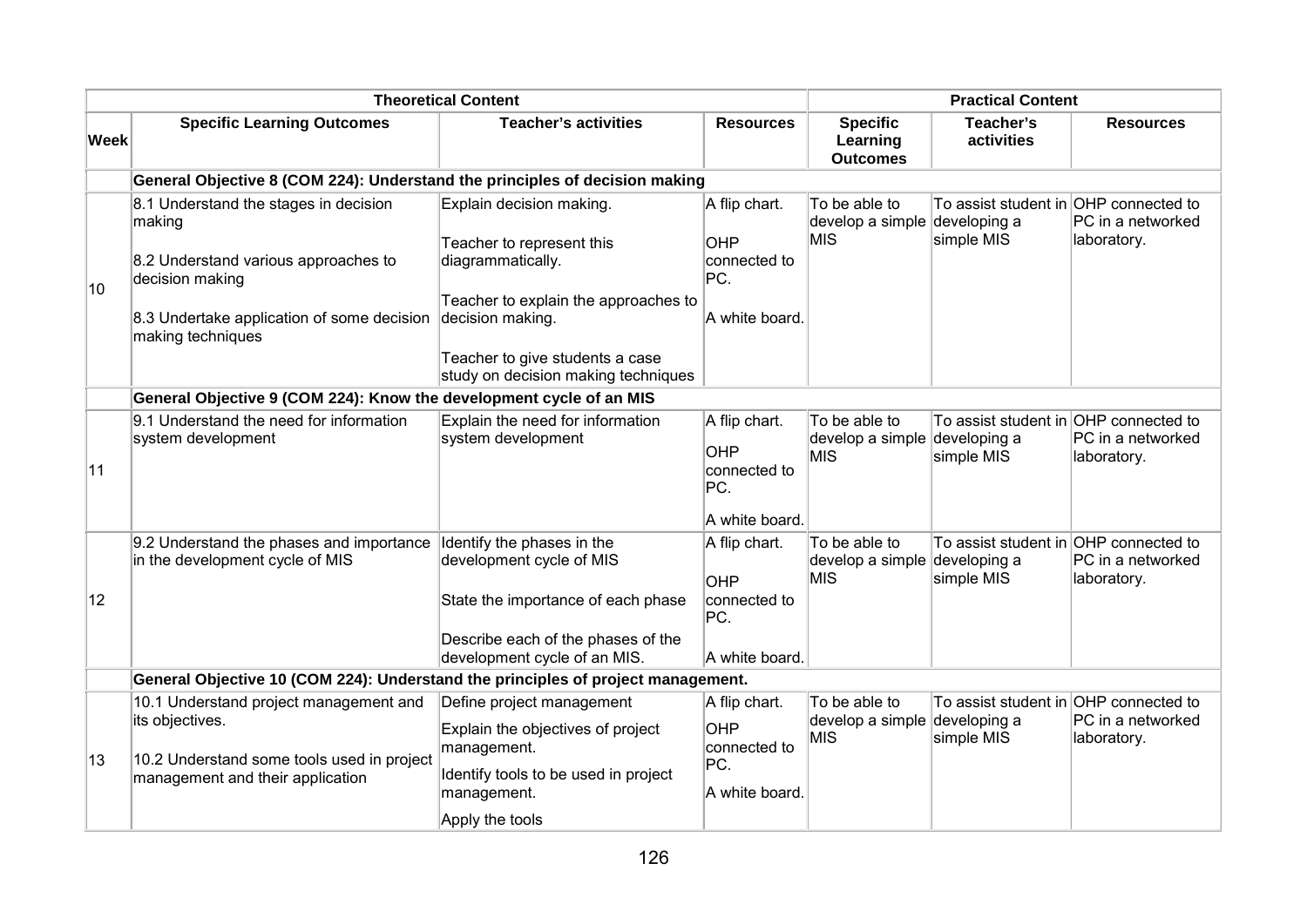|             |                                                                                                           | <b>Theoretical Content</b>                                                  |                                       |                                                       | <b>Practical Content</b>                            |                                   |
|-------------|-----------------------------------------------------------------------------------------------------------|-----------------------------------------------------------------------------|---------------------------------------|-------------------------------------------------------|-----------------------------------------------------|-----------------------------------|
| <b>Week</b> | <b>Specific Learning Outcomes</b>                                                                         | <b>Teacher's activities</b>                                                 | <b>Resources</b>                      | <b>Specific</b><br>Learning<br><b>Outcomes</b>        | Teacher's<br>activities                             | <b>Resources</b>                  |
|             | General Objective 11 (COM 224): Understand total systems.                                                 |                                                                             |                                       |                                                       |                                                     |                                   |
|             | 11.1 Understand the objectives of a total<br>system.                                                      | State the objectives of a total system<br>Explain rationalizing information | A flip chart.<br><b>OHP</b>           | To be able to<br>develop a simple developing a<br>MIS | To assist student in OHP connected to<br>simple MIS | IPC in a networked<br>laboratory. |
| 14          | 11.2 Understand rationalization of<br>information flows, timing and accuracy of<br>destination of output. | flows, timing and accuracy of<br>destination of output.                     | connected to<br>PC.<br>A white board. |                                                       |                                                     |                                   |
|             | 11.3 Understand the effect of time lag on<br>inputs                                                       | Explain the effect of time lag on<br>inputs.                                | A flip chart.<br><b>OHP</b>           | To be able to<br>develop a simple developing a<br>MIS | To assist student in OHP connected to<br>simple MIS | IPC in a networked<br>laboratory. |
| 15          | 11.4 Understand the effect of deviating from Explain the effect of deviating from<br>standards.           | standards.                                                                  | connected to<br>∣PC.                  |                                                       |                                                     |                                   |
|             |                                                                                                           | Develop an MIS.                                                             | A white board.                        |                                                       |                                                     |                                   |

Coursework/ Assignments %; Course test %; Practical %; Projects %; Examination %

|             | Type of Assessment Purpose and Nature of Assessment (COM 224)        | Weighting (%) |
|-------------|----------------------------------------------------------------------|---------------|
| Examination | Final Examination (written) to assess knowledge and understanding 50 |               |
| Test        | At least 2 progress tests for feed back.                             | 20            |
| Practical   | At least 5 homeworks to be assessed by the teacher                   | 30            |
| Total       |                                                                      | 100           |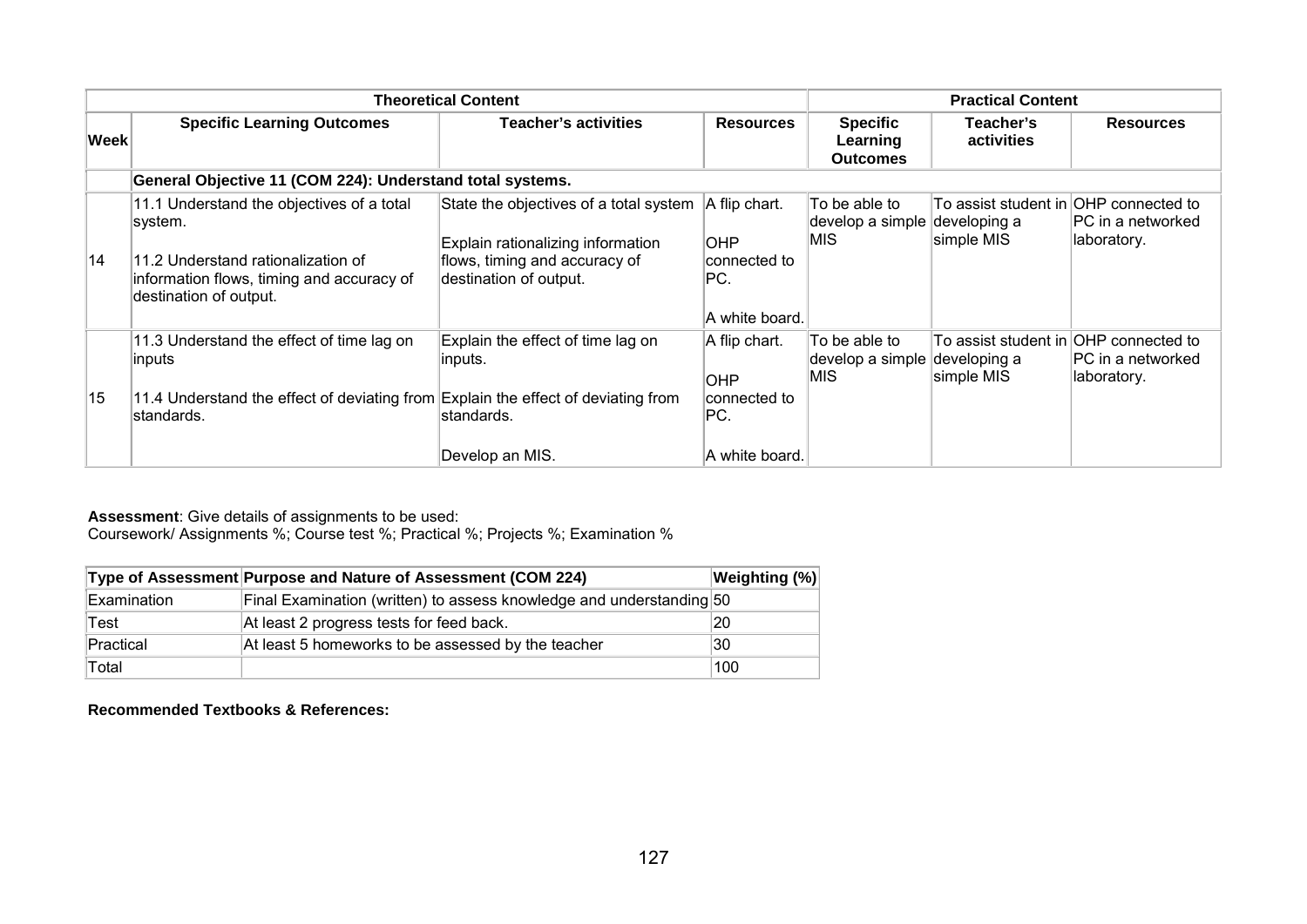## **Course: Small Business Management I (STA 226)**

| <b>Programme: Statistics (National Diploma)</b>                                                                                                      |                             |                            |                              |  |  |  |
|------------------------------------------------------------------------------------------------------------------------------------------------------|-----------------------------|----------------------------|------------------------------|--|--|--|
| <b>Course: Small Business Management I</b>                                                                                                           | <b>Course Code: STA 226</b> | <b>Total Hours:</b>        |                              |  |  |  |
| Year: 2 Semester: 4                                                                                                                                  | Pre-requisite:              | Theoretical:<br>Practical: | 1 hour /week<br>1 hour /week |  |  |  |
| Goal: This course is designed to provide the student with the basic knowledge on the various tools used in the management of small-scale businesses. |                             |                            |                              |  |  |  |
| <b>General Objectives:</b> On completion of this course, the diplomate will be able to:                                                              |                             |                            |                              |  |  |  |
| 1. Understand the nature of small-scale enterprises.                                                                                                 |                             |                            |                              |  |  |  |
| 2. Understand the legal framework for small-scale enterprises.                                                                                       |                             |                            |                              |  |  |  |
| 3. Understand the role of governments in small-scale enterprises in Nigeria                                                                          |                             |                            |                              |  |  |  |
| 4. Understand a business plan for a small-scale business enterprise.                                                                                 |                             |                            |                              |  |  |  |
| 5. Understand marketing management in a small business enterprise<br>6. Understand the general concept of production management                      |                             |                            |                              |  |  |  |
| 7. Know human capital needs for an enterprise                                                                                                        |                             |                            |                              |  |  |  |
|                                                                                                                                                      |                             |                            |                              |  |  |  |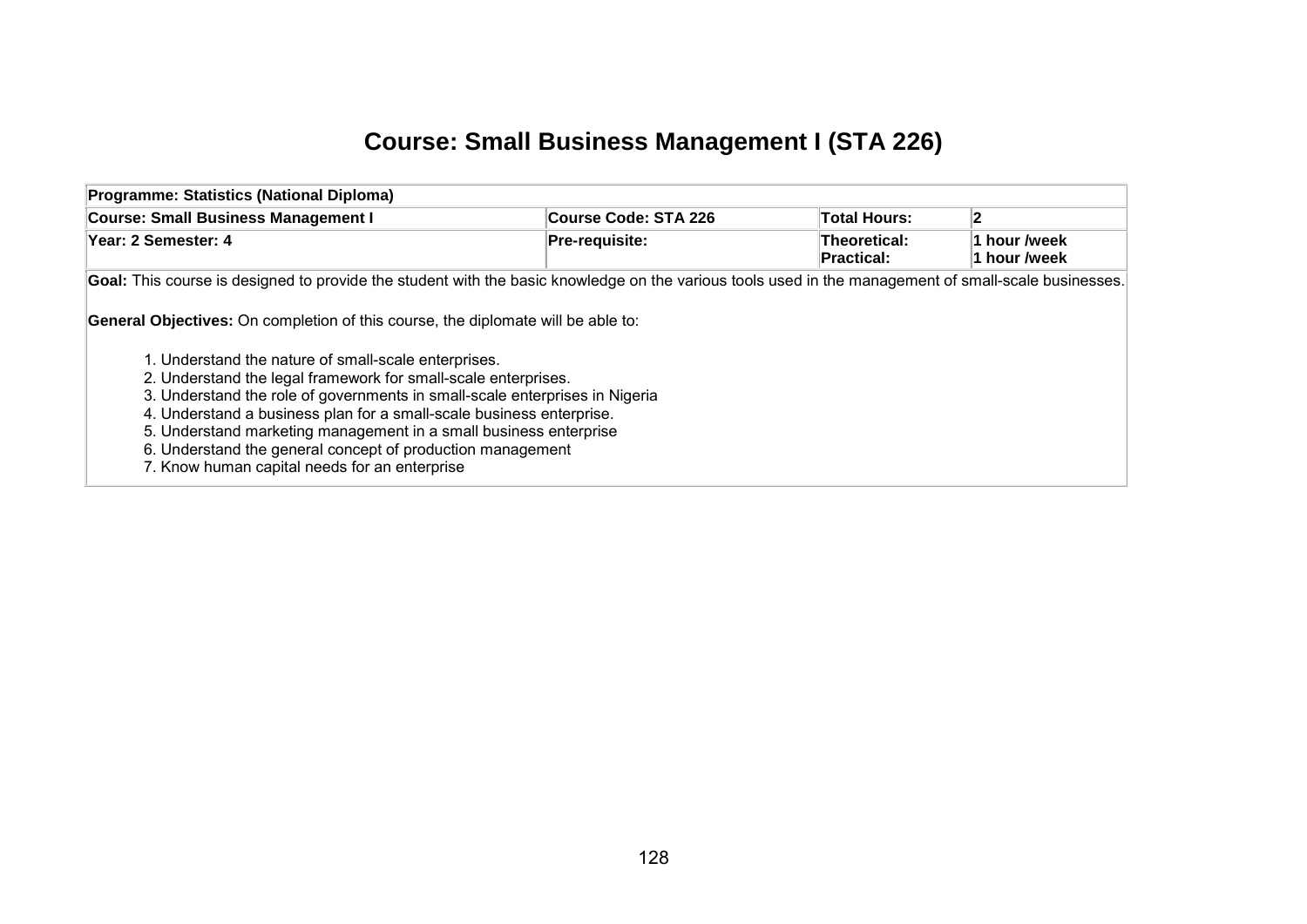| <b>Theoretical Content</b> |                                                                                                                                                                                                                                       |                                                                                                                                                                                                                                                       | <b>Practical Content</b>                                    |                                                                                                                                                   |                                                                                                                                                                   |                                                                                 |
|----------------------------|---------------------------------------------------------------------------------------------------------------------------------------------------------------------------------------------------------------------------------------|-------------------------------------------------------------------------------------------------------------------------------------------------------------------------------------------------------------------------------------------------------|-------------------------------------------------------------|---------------------------------------------------------------------------------------------------------------------------------------------------|-------------------------------------------------------------------------------------------------------------------------------------------------------------------|---------------------------------------------------------------------------------|
| <b>Week</b>                | <b>Specific Learning</b><br><b>Outcomes</b>                                                                                                                                                                                           | <b>Teacher's activities</b>                                                                                                                                                                                                                           | <b>Resources</b>                                            | <b>Specific Learning</b><br><b>Outcomes</b>                                                                                                       | <b>Teacher's activities</b>                                                                                                                                       | <b>Resources</b>                                                                |
|                            |                                                                                                                                                                                                                                       | General Objective 1 (STA 226): Understand the nature of small-scale enterprises.                                                                                                                                                                      |                                                             |                                                                                                                                                   |                                                                                                                                                                   |                                                                                 |
| $\mathbf{1}$               | 1.1 Define the range and<br>scope of a small business.<br>1.2 Explain the importance<br>of a small business.<br>1.3 Describe the problems<br>associated with small<br>business operations.                                            | Explain range, scope and<br>importance of a small scale<br>business.<br>Explain problems associated with<br>small business operations.                                                                                                                | <b>Text Books</b><br>Journals<br>Publications               | Select a small business<br>enterprise and indicate<br>its signs of success and<br>failures.<br>Use case studies based<br>on a local organisation. | Guide students in identifying range,<br>scope and importance of a small<br>scale business.                                                                        | Internet and<br>relevant<br>websites<br>Guest speaker<br>on small<br>businesses |
| $\overline{2}$             | 1.4 Describe types of<br>businesses that could be run<br>on a small scale.<br>1.5 Describe the merits and<br>demerits of being self-<br>employed<br>1.6 Identify the starting<br>problems and signs of<br>failure of a small business | Explain types of businesses that<br>could be run on small scale, their<br>associated problems and signs of<br>failure during operations.<br>Explain wage employment and self<br>employment.<br>Explain the merits and demerits of<br>self employment. | <b>Text Books</b><br><b>Journals</b><br><b>Publications</b> | Select a small business<br>enterprise and indicate<br>its signs of success and<br>failures.<br>Use case studies based<br>on a local organisation. | Guide students in identifying types<br>of businesses that could be run on<br>small scale, their associated<br>problems and signs of failure<br>during operations. | Internet and<br>relevant<br>websites<br>Guest speaker<br>on small<br>businesses |
|                            |                                                                                                                                                                                                                                       | General Objective 2 (STA 226): Understand the legal framework for small-scale enterprises.                                                                                                                                                            |                                                             |                                                                                                                                                   |                                                                                                                                                                   |                                                                                 |
|                            | 2.1 Explain the types of<br>business organization.                                                                                                                                                                                    | Explain the types of business<br>organization                                                                                                                                                                                                         | <b>Text Books</b><br>Journals                               | small business.                                                                                                                                   | Use CAMB to explain the Guide students to identify the legal<br>regulatory frame work of formation and regulatory status of<br>small business.                    | Internet and<br>relevant<br>websites                                            |
| 3                          | 2.2 Identify the legal form of<br>business.                                                                                                                                                                                           | Explain legal formation and<br>regulatory status of small business.<br>Explain environmental factors of<br>business.                                                                                                                                  | Publications                                                | Group work to set up a<br>small business - realistic<br>scenarios<br>Use of relevant<br>documentation taken<br>from the internet.                 |                                                                                                                                                                   |                                                                                 |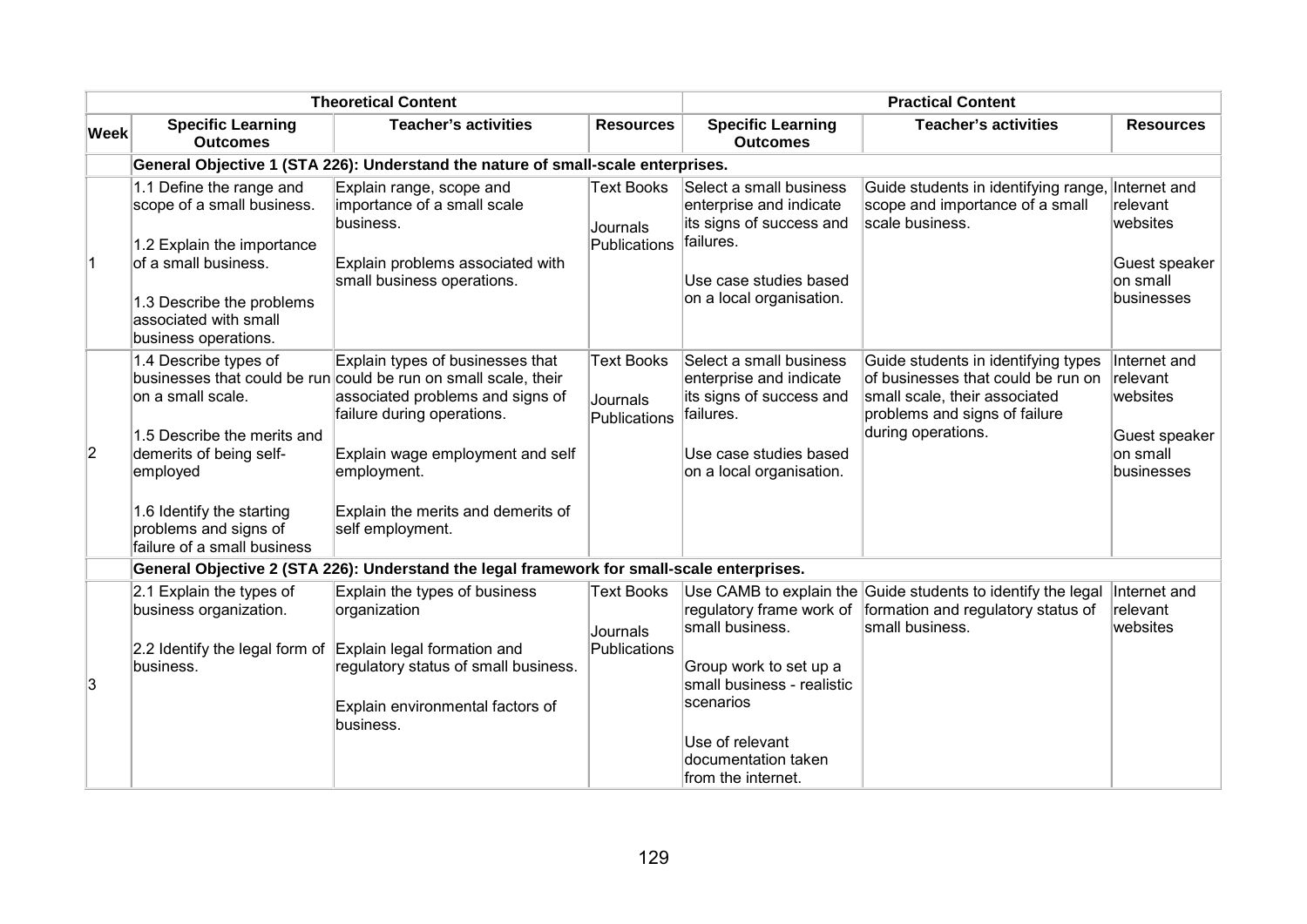| <b>Theoretical Content</b> |                                                                                                                                                                                                                                                                                                           |                                                                                                                                                                                                                                                              | <b>Practical Content</b>                      |                                                                                                                                                                                  |                                                                                                                                                              |                                      |
|----------------------------|-----------------------------------------------------------------------------------------------------------------------------------------------------------------------------------------------------------------------------------------------------------------------------------------------------------|--------------------------------------------------------------------------------------------------------------------------------------------------------------------------------------------------------------------------------------------------------------|-----------------------------------------------|----------------------------------------------------------------------------------------------------------------------------------------------------------------------------------|--------------------------------------------------------------------------------------------------------------------------------------------------------------|--------------------------------------|
| <b>Week</b>                | <b>Specific Learning</b><br><b>Outcomes</b>                                                                                                                                                                                                                                                               | <b>Teacher's activities</b>                                                                                                                                                                                                                                  | <b>Resources</b>                              | <b>Specific Learning</b><br><b>Outcomes</b>                                                                                                                                      | <b>Teacher's activities</b>                                                                                                                                  | <b>Resources</b>                     |
| 4                          | 2.3 Describe the<br>environmental factors of<br>business - law of sales,<br>licenses, failure signs, etc.<br>2.4 Explain regulatory status<br>and formation of small<br>business.                                                                                                                         | Explain legal formation and<br>regulatory status of small business.<br>Explain environmental factors of<br>business.                                                                                                                                         | <b>Text Books</b><br>Journals<br>Publications | regulatory frame work of<br>small business.<br>Group work to set up a<br>small business - realistic<br>scenarios<br>Use of relevant<br>documentation taken<br>from the internet. | Use CAMB to explain the Guide students to identify the<br>environmental factors of business.                                                                 | Internet and<br>relevant<br>websites |
|                            |                                                                                                                                                                                                                                                                                                           | General Objective 3 (STA 226): Understand the role of governments in small-scale enterprises in Nigeria                                                                                                                                                      |                                               |                                                                                                                                                                                  |                                                                                                                                                              |                                      |
| $\sqrt{5}$                 | 3.1 Explain government<br>development.<br>3.2 Explain the effects of<br>government policies on<br>direct and indirect<br>assistance to small<br>businesses                                                                                                                                                | Explain government policies for<br>policies for small enterprises small enterprises development and<br>effects of the policies on direct and<br>indirect assistance to these<br>enterprises.                                                                 | <b>Text Books</b><br>Journals<br>Publications | Identify government<br>policies and their effects<br>on small scale business.                                                                                                    | Guide students to evaluate the<br>contributions of the promoting<br>bodies (IDC, NASA, NERFUND,<br>NDE, NAPEP etc to growth of<br>small business in Nigeria. | Internet and<br>relevant<br>websites |
| 6                          | 3.3 State the role of the<br>following institutions in<br>promoting small enterprises<br>(a) Industrial<br><b>Development Centre</b><br>(IDC)<br>(b) State Ministries of<br>Commerce and<br>Industries.<br>(c) State Export<br>Promotion Committees.<br>(d) Centre for<br>Management<br>Development (CMD) | Explain the following institutions and Text Books<br>their roles in promoting small scale<br>enterprises.<br>IDC, State Ministries of<br>Commerce, State Export Promotion<br>Committees, CMD, NDE, NAPPEP,<br>CIRD NERFUND NACRDB, NEPC<br>NASSI, NASME, etc | Journals<br>Publications                      | Identify and explain<br>beneficiaries of the<br>bodies. Promotion SME<br>in Nigeria.                                                                                             | Guide students to evaluate the<br>contributions of the promoting<br>bodies (IDC, NASA, NERFUND,<br>NDE, NAPEP etc to growth of<br>small business in Nigeria. | Internet and<br>relevant<br>websites |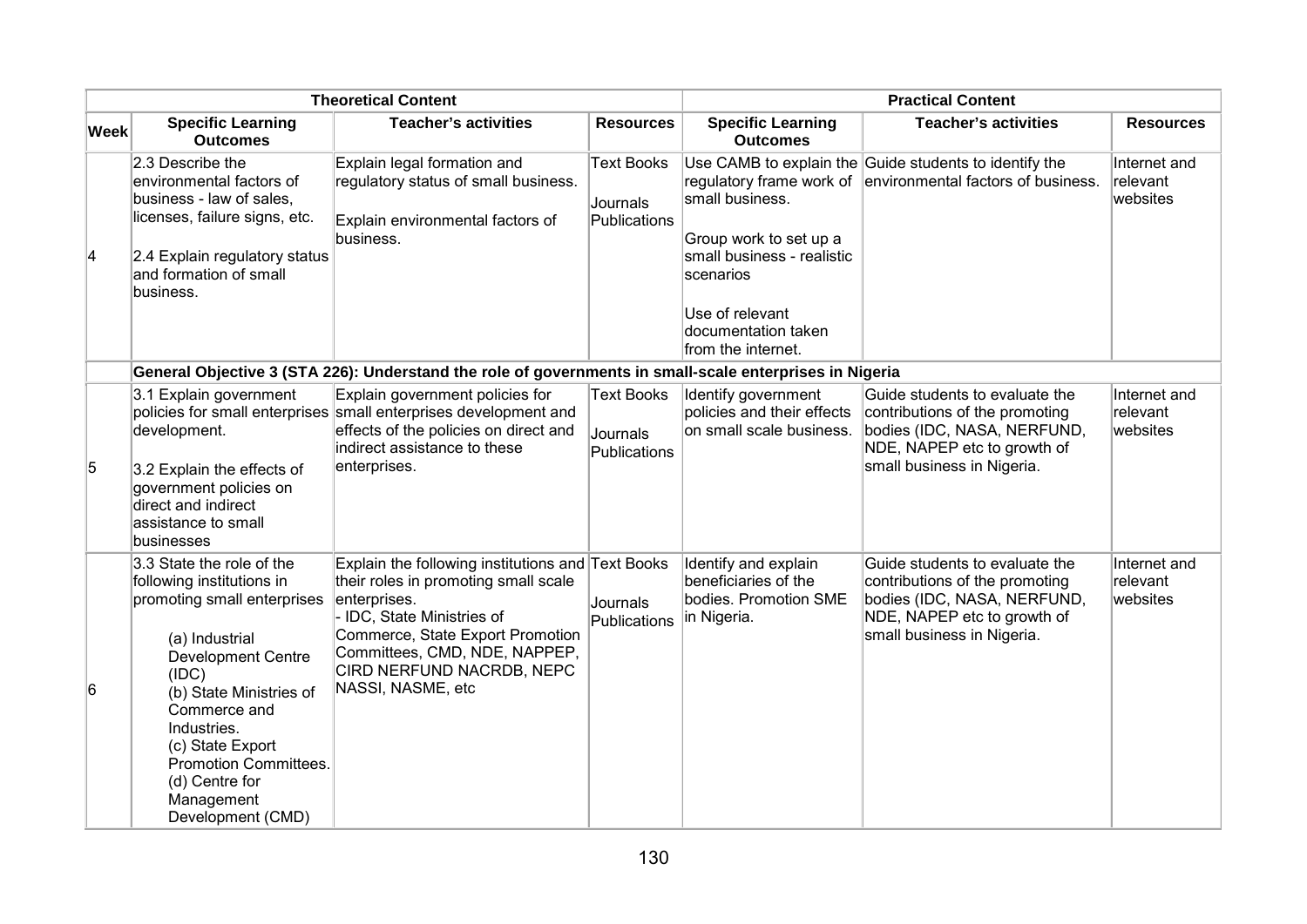| <b>Theoretical Content</b> |                                                                                                                                                                                                                                       |                                                                                                                                                                                                                                                               |                                               | <b>Practical Content</b>                                                                                                           |                                                                                                                                                                                         |                                      |  |
|----------------------------|---------------------------------------------------------------------------------------------------------------------------------------------------------------------------------------------------------------------------------------|---------------------------------------------------------------------------------------------------------------------------------------------------------------------------------------------------------------------------------------------------------------|-----------------------------------------------|------------------------------------------------------------------------------------------------------------------------------------|-----------------------------------------------------------------------------------------------------------------------------------------------------------------------------------------|--------------------------------------|--|
| <b>Week</b>                | <b>Specific Learning</b><br><b>Outcomes</b>                                                                                                                                                                                           | <b>Teacher's activities</b>                                                                                                                                                                                                                                   | <b>Resources</b>                              | <b>Specific Learning</b><br><b>Outcomes</b>                                                                                        | <b>Teacher's activities</b>                                                                                                                                                             | <b>Resources</b>                     |  |
|                            | (e) National Directorate<br>of Employment (NDE)<br>(f) NAPPEP<br>$(g)$ CIRD<br>(h) NERFUND<br>(i) NACRDB, NEPC<br>(i) NASSI, NASME, etc                                                                                               |                                                                                                                                                                                                                                                               |                                               |                                                                                                                                    |                                                                                                                                                                                         |                                      |  |
|                            |                                                                                                                                                                                                                                       | General Objective 4 (STA 226): Understand a business plan for a small-scale business enterprise.                                                                                                                                                              |                                               |                                                                                                                                    |                                                                                                                                                                                         |                                      |  |
|                            | 4.1 Explain business plan.<br>4.2 Explain the purpose of<br>business plan                                                                                                                                                             | Explain business Plan, its purpose<br>and components from project<br>development to project cost.                                                                                                                                                             | <b>Text Books</b><br>Journals<br>Publications | Identify business plan.<br>Identify how to plan in<br>small business.                                                              | Guide students to:-<br>Work in pairs to develop a relevant<br>business plan.                                                                                                            | Internet and<br>relevant<br>websites |  |
| 17                         | 4.3 Identify the components<br>of a business plan from<br>project development up to<br>project cost.                                                                                                                                  |                                                                                                                                                                                                                                                               |                                               | Formulate a business<br>plan for a particular<br>project.                                                                          | Refer to business planning<br>information on the internet<br>Present the plans and justify the<br>goals                                                                                 |                                      |  |
| 8                          | 4.4 State the necessary<br>steps in carrying out<br>financial analysis and<br>planning for a small<br>business<br>4.5 Compare personal goal<br>and business goals.<br>4.6 Identify influences of<br>family goals in business<br>goals | Explain steps in carrying out<br>financial analysis and planning for a<br>small business.<br>Explain personal goals and<br>business goals.<br>Explain influences of family goals in<br>business goals.<br>Invite a successful entrepreneur to<br>give a talk. | <b>Text Books</b><br>Journals<br>Publications | Identify business plan.<br>Identify how to plan in<br>small business.<br>Formulate a business<br>plan for a particular<br>project. | Guide students to:-<br>Work in pairs to develop a relevant<br>business plan.<br>Refer to business planning<br>information on the internet<br>Present the plans and justify the<br>goals | Internet and<br>relevant<br>websites |  |
|                            |                                                                                                                                                                                                                                       | General Objective 5 (STA 226): Understand marketing management in a small business enterprise                                                                                                                                                                 |                                               |                                                                                                                                    |                                                                                                                                                                                         |                                      |  |
| 9                          | 5.1 Understand the basic<br>concept of marketing.                                                                                                                                                                                     | Explain basic concepts of<br>marketing.                                                                                                                                                                                                                       | <b>Text Books</b><br>Journals<br>Publications | Identify the process of<br>conducting a marketing<br>survey.                                                                       | Guide students to use the internet<br>to identify the marketing needs of<br>small business enterprises.                                                                                 | Internet and<br>relevant<br>websites |  |
|                            | 5.2 Identify the steps in                                                                                                                                                                                                             | Explain steps in conducting                                                                                                                                                                                                                                   |                                               |                                                                                                                                    |                                                                                                                                                                                         |                                      |  |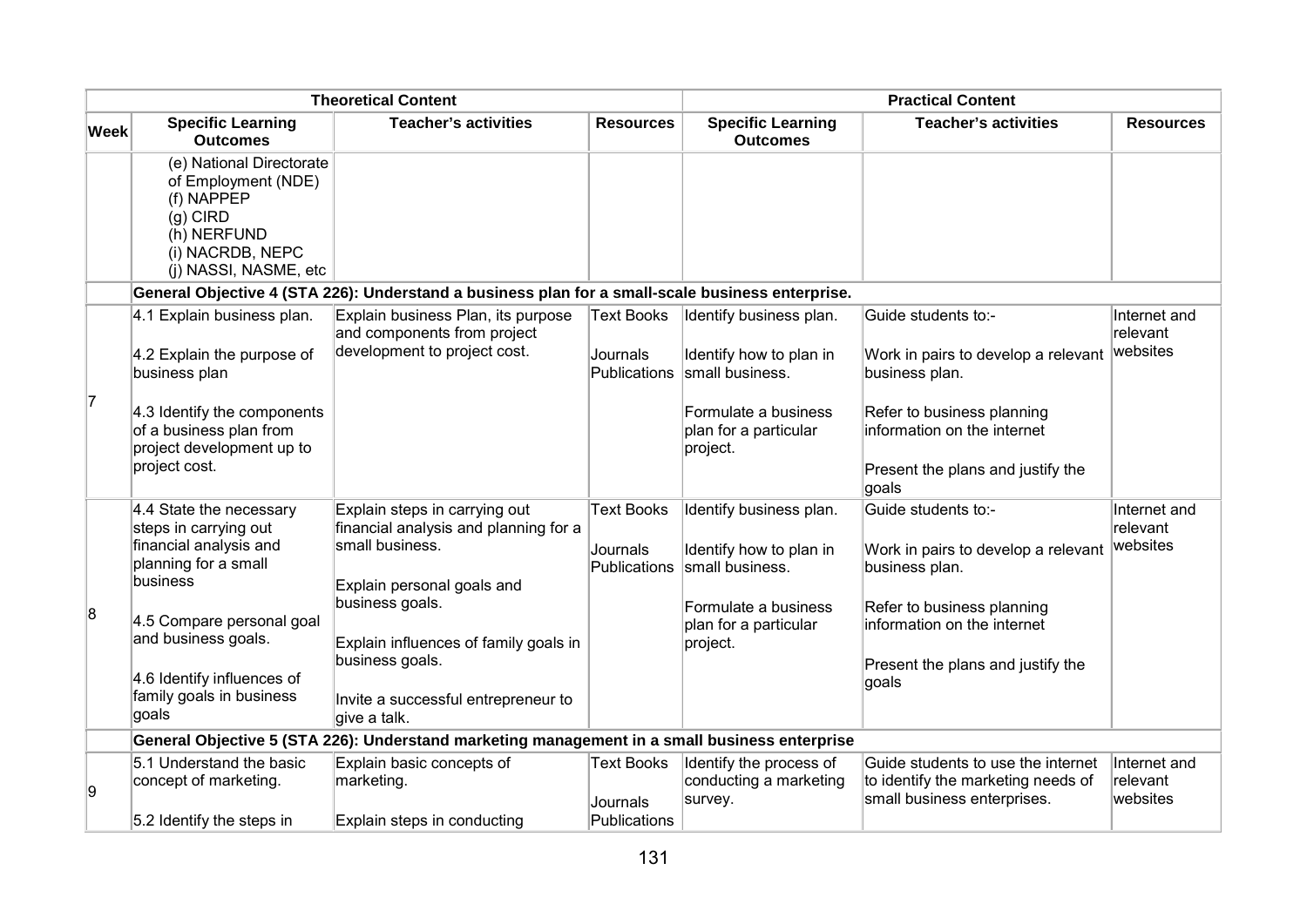| <b>Theoretical Content</b> |                                                                                                                                              |                                                                                                                                                                       |                                                                                                | <b>Practical Content</b>                                                                                        |                                                                                                         |                                      |  |  |
|----------------------------|----------------------------------------------------------------------------------------------------------------------------------------------|-----------------------------------------------------------------------------------------------------------------------------------------------------------------------|------------------------------------------------------------------------------------------------|-----------------------------------------------------------------------------------------------------------------|---------------------------------------------------------------------------------------------------------|--------------------------------------|--|--|
| <b>Week</b>                | <b>Specific Learning</b><br><b>Teacher's activities</b><br><b>Resources</b><br><b>Outcomes</b>                                               |                                                                                                                                                                       | <b>Specific Learning</b><br><b>Teacher's activities</b><br><b>Resources</b><br><b>Outcomes</b> |                                                                                                                 |                                                                                                         |                                      |  |  |
|                            | conducting market surveys<br>to determine demand and<br>supply for particular<br>products.<br>5.3 Identify markets for<br>specific products. | marketing<br>survey to determine demand and<br>supply for particular products.<br>Explain how to identify markets for<br>specific products.                           |                                                                                                | Identify appropriate<br>training strategies for<br>products produced on a<br>small scale.                       |                                                                                                         |                                      |  |  |
| 10                         | 5.4 Identify channels of<br>distribution for a selected<br>product or service.<br>5.5 Explain the promotional<br>and sales activities for a  | Explain channels of distribution for a Text Books<br>selected product or service.<br>Explain promotional and sales<br>activities for a selected product or<br>service | <b>Journals</b><br>Publications                                                                | Identify the process of<br>conducting a marketing<br>survey.<br>Identify appropriate<br>training strategies for | Guide students to use the internet<br>to identify the marketing needs of<br>small business enterprises. | Internet and<br>relevant<br>websites |  |  |
|                            | selected product or service<br>5.6 Explain appropriate<br>pricing strategies                                                                 | Explain appropriate pricing<br>strategies                                                                                                                             |                                                                                                | products produced on a<br>small scale.                                                                          |                                                                                                         |                                      |  |  |
|                            | General Objective 6 (STA 226): Understand the general concept of production management                                                       |                                                                                                                                                                       |                                                                                                |                                                                                                                 |                                                                                                         |                                      |  |  |
|                            | 6.1 Explain the basic<br>concepts of production                                                                                              | Explain the basic concepts of<br>production                                                                                                                           | <b>Text Books</b><br>Journals                                                                  | Identify appropriate<br>technology for different<br>types of SME.                                               | Guide students to prepare a case<br>study on the location of an industry relevant<br>and factory layout | Internet and<br>websites             |  |  |
|                            | 6.2 Explain choice of<br>appropriate technology                                                                                              | Explain choice of appropriate<br>technology                                                                                                                           | Publications<br>Sample                                                                         | Identify sources of<br>machinery and material                                                                   | Oversee group work and guide<br>reference to relevant web sites                                         |                                      |  |  |
| 11                         | 6.3 Identify types and<br>sources of machinery and<br>equipment.                                                                             | Explain types and sources of<br>machinery and equipment, their<br>installed and utilized capacity.                                                                    | business                                                                                       | from the internet.<br>Identify appropriate<br>locations and their                                               |                                                                                                         |                                      |  |  |
|                            | 6.4 Explain the installed<br>capacity.                                                                                                       |                                                                                                                                                                       |                                                                                                | problems for SMES                                                                                               |                                                                                                         |                                      |  |  |
|                            | 6.5 Explain the utilized<br>capacity.                                                                                                        |                                                                                                                                                                       |                                                                                                |                                                                                                                 |                                                                                                         |                                      |  |  |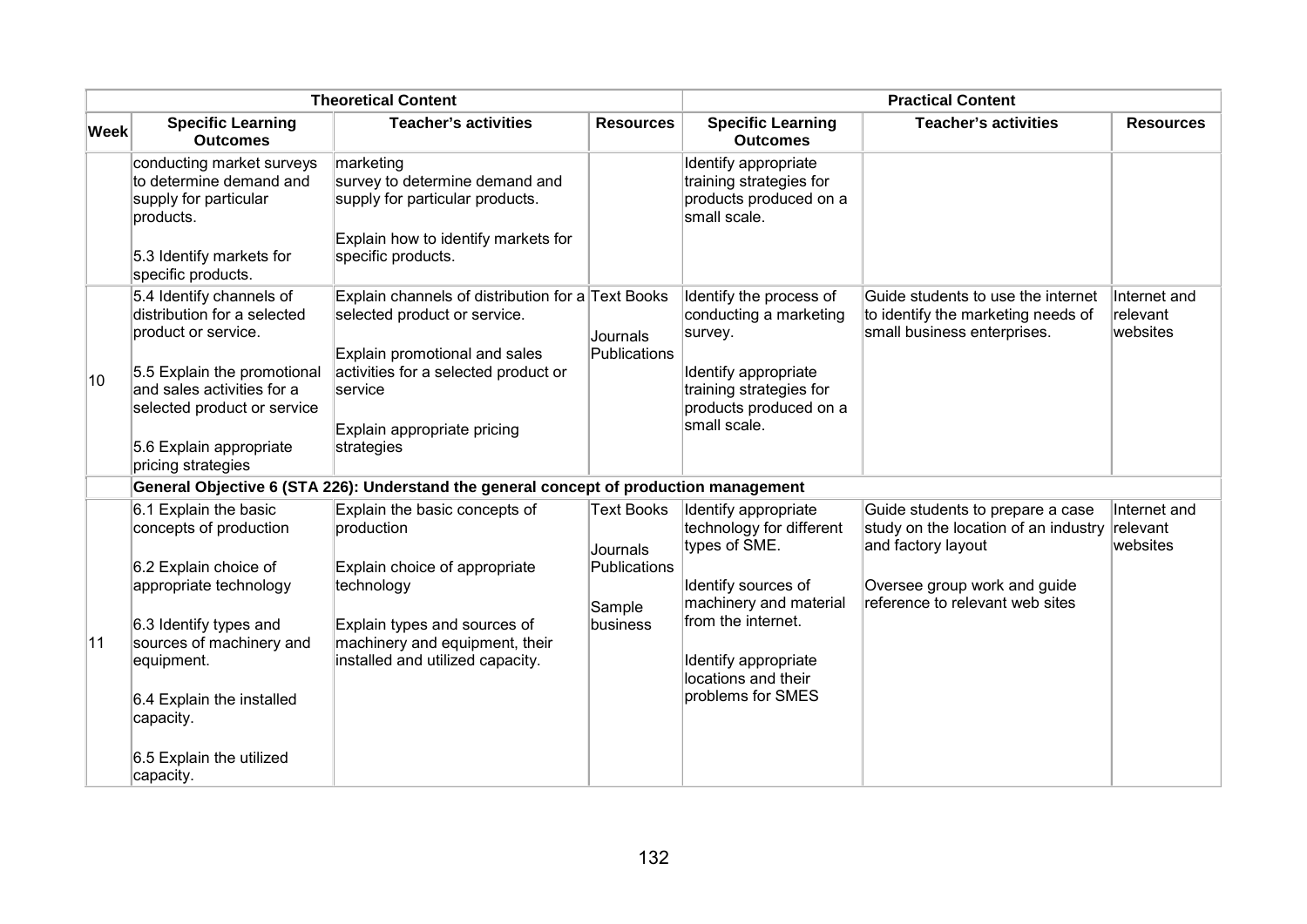| <b>Theoretical Content</b> |                                                                                                                                                                                                                                                                        |                                                                                                                                                                                                 | <b>Practical Content</b>                                            |                                                                                                                                                                                                              |                                                                                                                                                                   |                                      |
|----------------------------|------------------------------------------------------------------------------------------------------------------------------------------------------------------------------------------------------------------------------------------------------------------------|-------------------------------------------------------------------------------------------------------------------------------------------------------------------------------------------------|---------------------------------------------------------------------|--------------------------------------------------------------------------------------------------------------------------------------------------------------------------------------------------------------|-------------------------------------------------------------------------------------------------------------------------------------------------------------------|--------------------------------------|
| <b>Week</b>                | <b>Specific Learning</b><br><b>Outcomes</b>                                                                                                                                                                                                                            | <b>Teacher's activities</b>                                                                                                                                                                     | <b>Resources</b>                                                    | <b>Specific Learning</b><br><b>Outcomes</b>                                                                                                                                                                  | <b>Teacher's activities</b>                                                                                                                                       | <b>Resources</b>                     |
| 12                         | 6.6 Identify sources of raw<br>materials.<br>6.7 Describe factory location and safety measures.<br>and factors in the selection<br>of site.<br>6.8 Describe factory layout.<br>6.9 Explain plant and<br>machinery maintenance.<br>6.10 Explain Plan and<br>scheduling. | Explain sources of raw materials.<br>Explain factory location, its layout<br>Explain Plant and machinery<br>maintenance.<br>Explain plan and scheduling.                                        | <b>Text Books</b><br>Journals<br>Publications<br>Sample<br>business | Identify appropriate<br>technology for different<br>types of SME.<br>Identify sources of<br>machinery and material<br>from the internet.<br>Identify appropriate<br>locations and their<br>problems for SMES | Guide students to prepare a case<br>study on the location of an industry<br>and factory layout<br>Oversee group work and guide<br>reference to relevant web sites | Internet and<br>relevant<br>websites |
| 13                         | 6.11 Explain quality control<br>issues.<br>6.12 Explain factory safety<br>measures.<br>6.13 Identify problems of<br>production in the Nigerian<br>situation.<br>6.14 Explain how to cope<br>with production problems in<br>Nigeria.                                    | Explain quality control.<br>Explain problems of production in<br>the Nigerian situation and how to<br>cope with them.<br>Organise a field trip to a successful<br>small business establishment. | <b>Text Books</b><br>Journals<br>Publications<br>Sample<br>business | Identify appropriate<br>technology for different<br>types of SME.<br>Identify sources of<br>machinery and material<br>from the internet.<br>Identify appropriate<br>locations and their<br>problems for SMES | Guide students to prepare a case<br>study on the location of an industry<br>and factory layout<br>Oversee group work and guide<br>reference to relevant web sites | Internet and<br>relevant<br>websites |
|                            |                                                                                                                                                                                                                                                                        | General Objective 7 (STA 226): Know human capital needs for an enterprise                                                                                                                       |                                                                     |                                                                                                                                                                                                              |                                                                                                                                                                   |                                      |
| 14                         | 7.1 Identify human capital<br>needs for an enterprise.<br>7.2 Explain recruitment<br>procedures.<br>7.3 Explain need for training                                                                                                                                      | Explain human capital management Text Books<br>and its needs for small business<br>enterprises.<br>Explain recruitment procedures                                                               | Journals<br>Publications<br>Cardboard                               | Identify the recruitment<br>compensation and<br>training procedures of<br>workers in SMES.<br>Identify problems of<br>human capital                                                                          | Guide students to prepare<br>organizational charts for SME and<br>how to forecast their employment<br>needs.                                                      | Internet and<br>relevant<br>websites |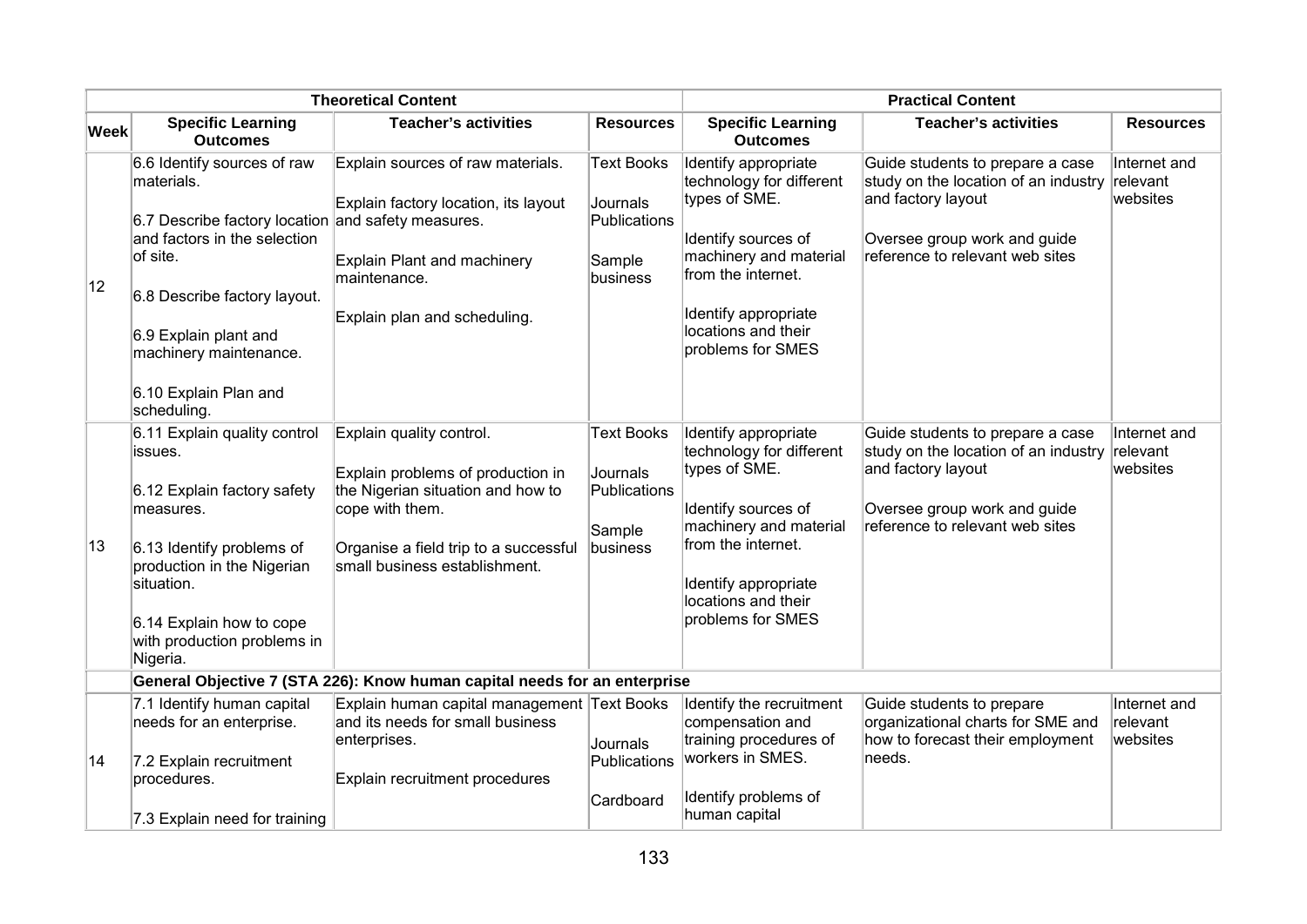| <b>Theoretical Content</b> |                                                                                          |                                                                                                                 |                          | <b>Practical Content</b>                     |                                                                |                          |
|----------------------------|------------------------------------------------------------------------------------------|-----------------------------------------------------------------------------------------------------------------|--------------------------|----------------------------------------------|----------------------------------------------------------------|--------------------------|
| <b>Week</b>                | <b>Specific Learning</b><br><b>Outcomes</b>                                              | <b>Teacher's activities</b>                                                                                     | <b>Resources</b>         | <b>Specific Learning</b><br><b>Outcomes</b>  | <b>Teacher's activities</b>                                    | <b>Resources</b>         |
|                            | lof workers.                                                                             |                                                                                                                 |                          | management and how to<br>solve them in SMEs  |                                                                |                          |
|                            | 7.4 Explain how to motivate<br>workers.                                                  |                                                                                                                 |                          |                                              |                                                                |                          |
|                            | 7.5 Explain how to<br>compensate workers.                                                | Explain need for training of workers.                                                                           | Text Books               | Identify the recruitment<br>compensation and | Guide students to prepare<br>organizational charts for SME and | Internet and<br>relevant |
|                            | 7.6 Explain organization of<br>work force, organizational                                | Explain how to motivate. and<br>compensate workers                                                              | Journals<br>Publications | training procedures of<br>workers in SMES.   | how to forecast their employment<br>needs.                     | websites                 |
|                            | chart.                                                                                   | Explain organization of work force.                                                                             | Cardboard                | Identify problems of<br>human capital        |                                                                |                          |
| 15                         | 7.7 Explain problems of<br>human capital management<br>in small business<br>enterprises. | Guide students to prepare<br>organizational, chart for a small<br>business enterprise.                          |                          | management and how to<br>solve them in SMEs  |                                                                |                          |
|                            | 7.8 Explain how to cope with<br>the problems of human<br>capital management.             | Explain problems of human capital<br>management in small business<br>enterprises and how to cope with<br>lthem. |                          |                                              |                                                                |                          |

Coursework/ Assignments %; Course test %; Practical %; Project %; Examination %

|                     | Type of Assessment Purpose and Nature of Assessment (STA 226)                             | Weighting (%) |
|---------------------|-------------------------------------------------------------------------------------------|---------------|
| <b>Examination</b>  | Final Examination (written) to assess knowledge and understanding                         |               |
| Test                | At least 1 progress test for feed back.                                                   | 25            |
| Practical / Project | Project with group (25%) and individual (50%) components to be assessed by the teacher 75 |               |
| Total               |                                                                                           | 100           |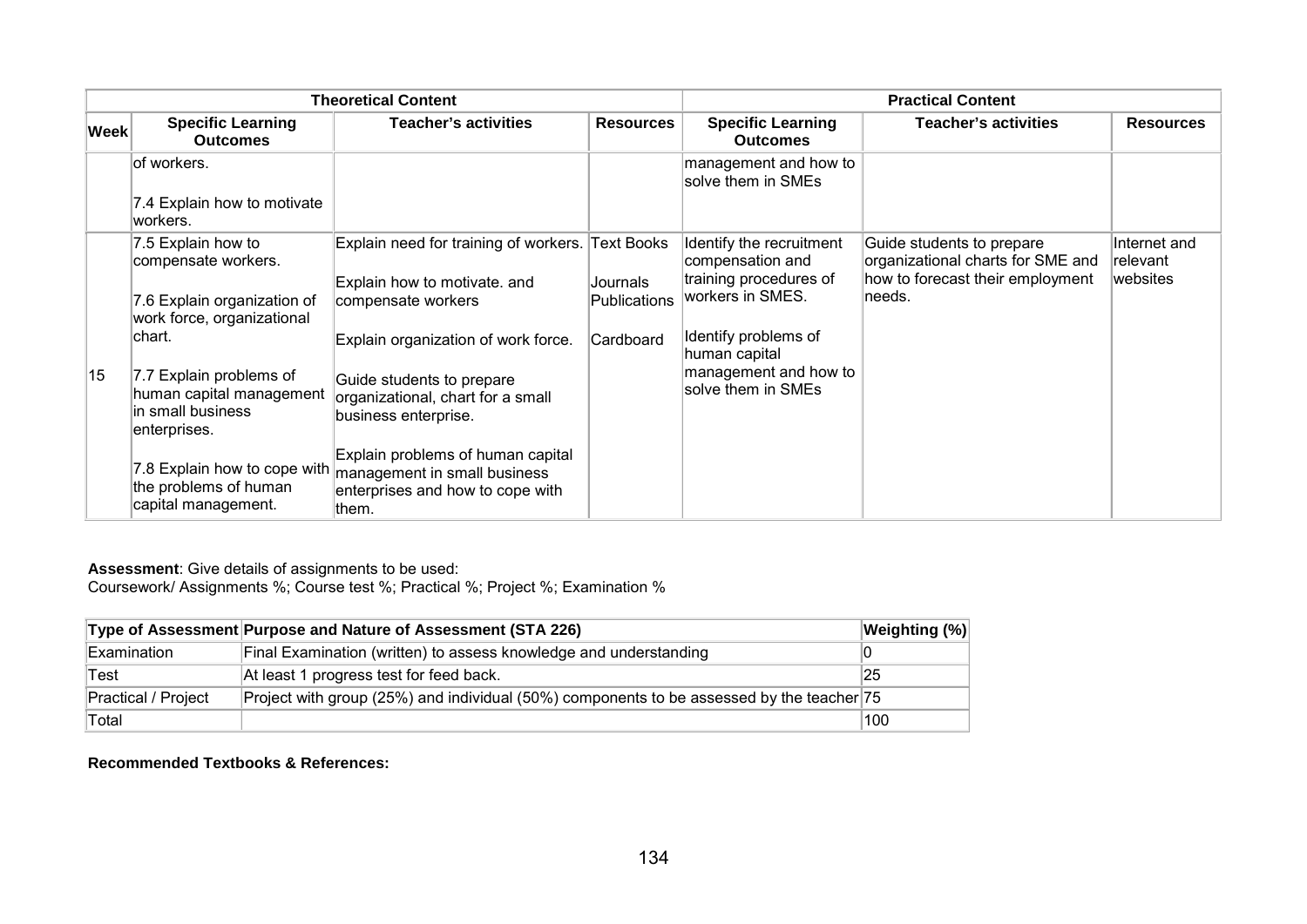## **Course: Project (STA 226)**

| <b>Programme: Statistics (National Diploma)</b>                                                                                                                                                               |                             |                            |                                |  |  |  |
|---------------------------------------------------------------------------------------------------------------------------------------------------------------------------------------------------------------|-----------------------------|----------------------------|--------------------------------|--|--|--|
| Course: Project                                                                                                                                                                                               | <b>Course Code: STA 226</b> | <b>Total Hours:</b>        | 5                              |  |  |  |
| Year: 2 Semester: 4                                                                                                                                                                                           | Pre-requisite:              | Theoretical:<br>Practical: | 0 hours /week<br>5 hours /week |  |  |  |
| Goal: This course is designed to enable the student to undertake an individual project and write a report on it.<br><b>General Objectives:</b> On completion of this course, the diplomate should be able to: |                             |                            |                                |  |  |  |
| 1. Research a chosen topic at ND level from available sources.<br>2. Collect data on the chosen topic.<br>3. Produce a report on the chosen topic.                                                            |                             |                            |                                |  |  |  |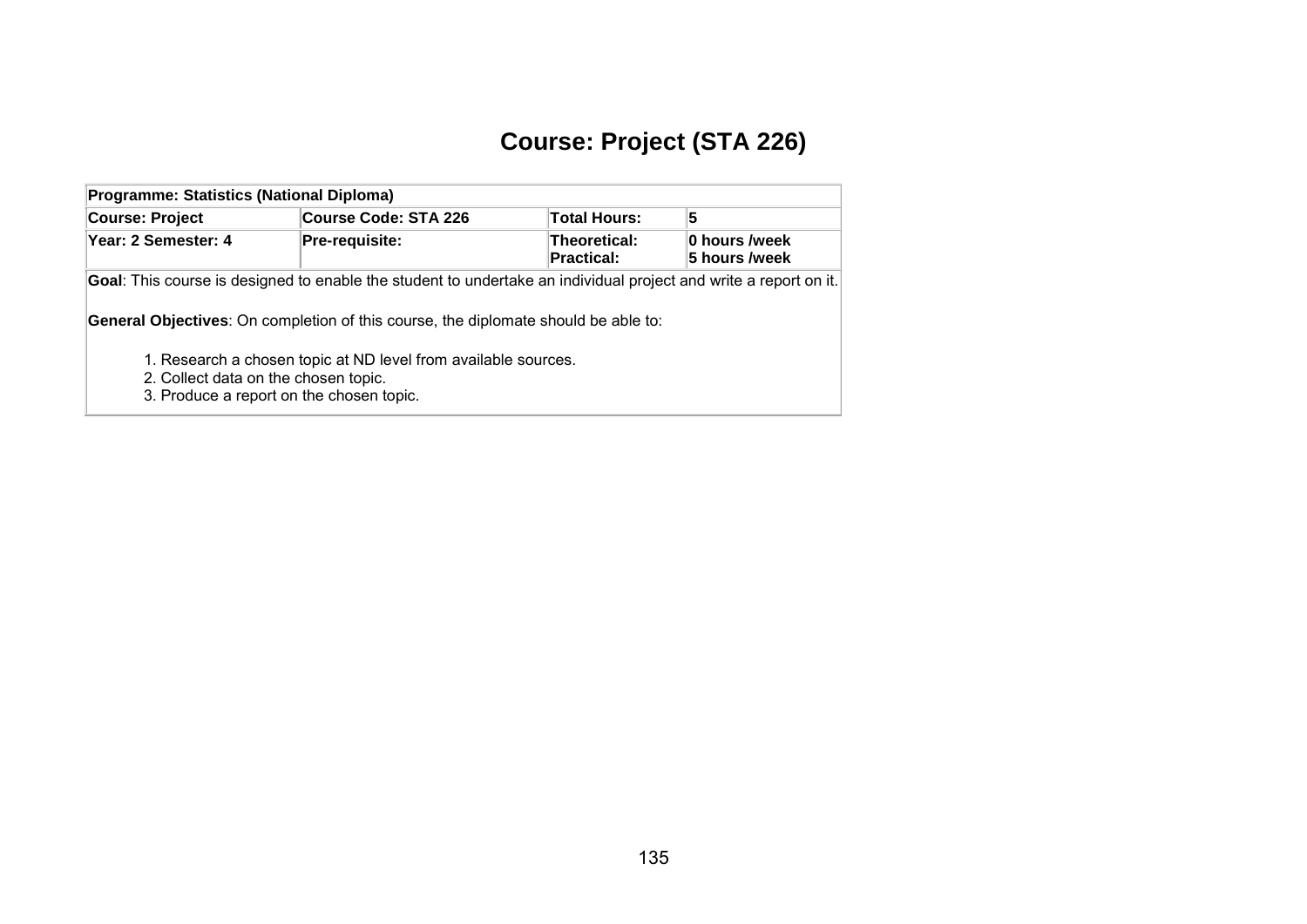|                | <b>Theoretical Content</b>                                                                   |                                                  |                                                  |                                             | <b>Practical Content</b>                         |                                                  |  |
|----------------|----------------------------------------------------------------------------------------------|--------------------------------------------------|--------------------------------------------------|---------------------------------------------|--------------------------------------------------|--------------------------------------------------|--|
| <b>Week</b>    | <b>Specific Learning Outcomes</b>                                                            | <b>Teacher's activities</b>                      | <b>Resources</b>                                 | <b>Specific Learning</b><br><b>Outcomes</b> | <b>Teacher's activities</b>                      | <b>Resources</b>                                 |  |
|                | General Objective 1 (STA 226): Research a chosen topic at ND level from available sources.   |                                                  |                                                  |                                             |                                                  |                                                  |  |
| $\vert$ 1      | 1.1 Choose, under guidance, an appropriate Provide guidance in finding<br>topic of interest. | suitable topics.                                 | <b>Textbooks</b><br>Lecture<br>Notes<br>Internet | Selection of a topic of<br>interest.        | Provide guidance in finding<br>suitable topics.  | <b>Textbooks</b><br>Lecture<br>Notes<br>Internet |  |
| $\overline{2}$ | 1.2 Research a chosen topic from available<br>sources.                                       | Provide guidance in finding<br>suitable sources. | <b>Textbooks</b><br>Lecture<br>Notes<br>Internet | Demonstrate research<br>ability             | Provide guidance in finding<br>suitable sources. | <b>Textbooks</b><br>Lecture<br>Notes<br>Internet |  |
| 3              | 1.2 (continued) Research a chosen topic<br>from available sources.                           | Provide guidance in finding<br>suitable sources. | <b>Textbooks</b><br>Lecture<br>Notes<br>Internet | Demonstrate research<br>ability             | Provide guidance in finding<br>suitable sources. | <b>Textbooks</b><br>Lecture<br>Notes<br>Internet |  |
| 4              | 1.2 (continued) Research a chosen topic<br>from available sources.                           | Provide guidance in finding<br>suitable sources. | Textbooks<br>Lecture<br><b>Notes</b><br>Internet | Demonstrate research<br>ability             | Provide guidance in finding<br>suitable sources. | Textbooks<br>Lecture<br>Notes<br>Internet        |  |
|                | General Objective 2 (STA 226): Collect data on the chosen topic.                             |                                                  |                                                  |                                             |                                                  |                                                  |  |
| 5              | 2.1 Collect data on the chosen topic from<br>available sources.                              | Provide guidance in<br>collecting data           | Textbooks<br>Lecture<br>Notes<br>Internet        | Demonstrate ability to<br>collect data      | Provide guidance in<br>collecting data.          | <b>Textbooks</b><br>Lecture<br>Notes<br>Internet |  |
| 6              | 2.1 (continued) Collect data on the chosen<br>topic from available sources.                  | Provide guidance in<br>collecting data           | <b>Textbooks</b><br>Lecture<br>Notes<br>Internet | Demonstrate ability to<br>collect data      | Provide guidance in<br>collecting data.          | <b>Textbooks</b><br>Lecture<br>Notes<br>Internet |  |
| $\overline{7}$ | 2.1 (continued) Collect data on the chosen<br>topic from available sources.                  | Provide guidance in<br>collecting data           | Textbooks<br>Lecture<br>Notes<br>Internet        | Demonstrate ability to<br>collect data      | Provide guidance in<br>collecting data.          | Textbooks<br>Lecture<br>Notes<br>Internet        |  |
| $\overline{8}$ | 2.1 (continued) Collect data on the chosen<br>topic from available sources.                  | Provide guidance in<br>collecting data           | <b>Textbooks</b><br>Lecture<br>Notes<br>Internet | Demonstrate ability to<br>collect data      | Provide guidance in<br>collecting data.          | Textbooks<br>Lecture<br>Notes<br>Internet        |  |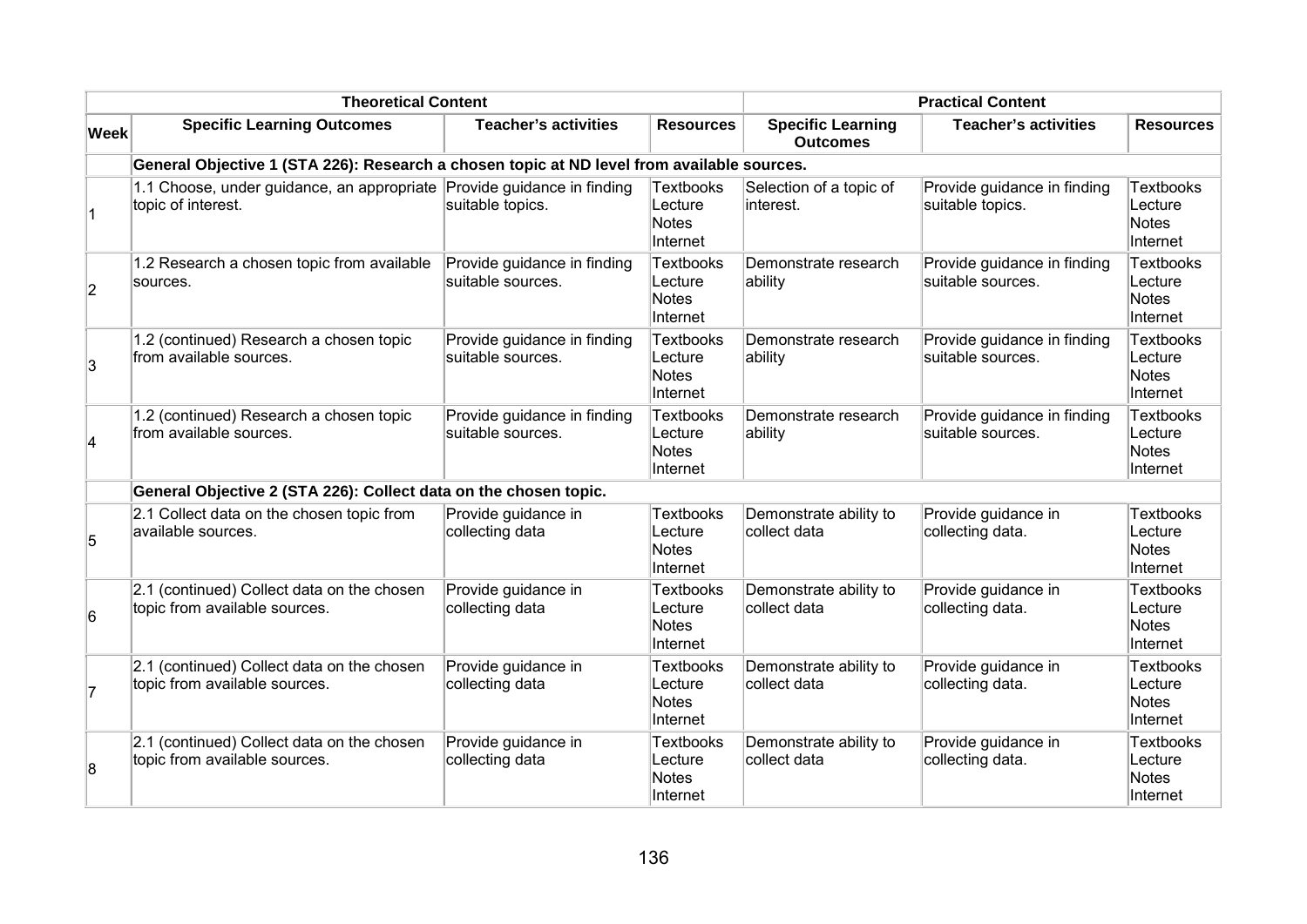| <b>Theoretical Content</b> |                                                                             |                                        |                                                         | <b>Practical Content</b>                    |                                         |                                                         |
|----------------------------|-----------------------------------------------------------------------------|----------------------------------------|---------------------------------------------------------|---------------------------------------------|-----------------------------------------|---------------------------------------------------------|
| <b>Week</b>                | <b>Specific Learning Outcomes</b>                                           | <b>Teacher's activities</b>            | <b>Resources</b>                                        | <b>Specific Learning</b><br><b>Outcomes</b> | <b>Teacher's activities</b>             | <b>Resources</b>                                        |
| g,                         | 2.1 (continued) Collect data on the chosen<br>topic from available sources. | Provide guidance in<br>collecting data | <b>Textbooks</b><br>Lecture<br><b>Notes</b><br>Internet | Demonstrate ability to<br>collect data      | Provide guidance in<br>collecting data. | Textbooks<br>Lecture<br><b>Notes</b><br>Internet        |
|                            | General Objective 3 (STA 226): Produce a report on the chosen topic.        |                                        |                                                         |                                             |                                         |                                                         |
| 10                         | 3.1 Produce a report on the chosen topic.                                   | Provide guidance in report<br>writing  | <b>Textbooks</b><br>Lecture<br><b>Notes</b><br>Internet | Demonstrate ability in<br>report writing    | Provide guidance in report<br>writing   | Textbooks<br>Lecture<br><b>Notes</b><br>Internet        |
| 11                         | 3.1 (continued) Produce a report on the<br>chosen topic.                    | Provide guidance in report<br>writing  | Textbooks<br>Lecture<br><b>Notes</b><br>Internet        | Demonstrate ability in<br>report writing    | Provide guidance in report<br>writing   | <b>Textbooks</b><br>Lecture<br><b>Notes</b><br>Internet |
| $ 12\rangle$               | 3.1 (continued) Produce a report on the<br>chosen topic.                    | Provide guidance in report<br>writing  | <b>Textbooks</b><br>Lecture<br><b>Notes</b><br>Internet | Demonstrate ability in<br>report writing    | Provide guidance in report<br>writing   | <b>Textbooks</b><br>Lecture<br><b>Notes</b><br>Internet |
| 13                         | 3.1 (continued) Produce a report on the<br>chosen topic.                    | Provide guidance in report<br>writing  | <b>Textbooks</b><br>Lecture<br><b>Notes</b><br>Internet | Demonstrate ability in<br>report writing    | Provide guidance in report<br>writing   | <b>Textbooks</b><br>Lecture<br><b>Notes</b><br>Internet |
| 14                         | 3.1 (continued) Produce a report on the<br>chosen topic.                    | Provide guidance in report<br>writing  | <b>Textbooks</b><br>Lecture<br><b>Notes</b><br>Internet | Demonstrate ability in<br>report writing    | Provide guidance in report<br>writing   | Textbooks<br>Lecture<br><b>Notes</b><br>Internet        |
| 15                         | 3.1 (continued) Produce a report on the<br>chosen topic.                    | Provide guidance in report<br>writing  | <b>Textbooks</b><br>Lecture<br><b>Notes</b><br>Internet | Demonstrate ability in<br>report writing    | Provide guidance in report<br>writing   | <b>Textbooks</b><br>Lecture<br><b>Notes</b><br>Internet |